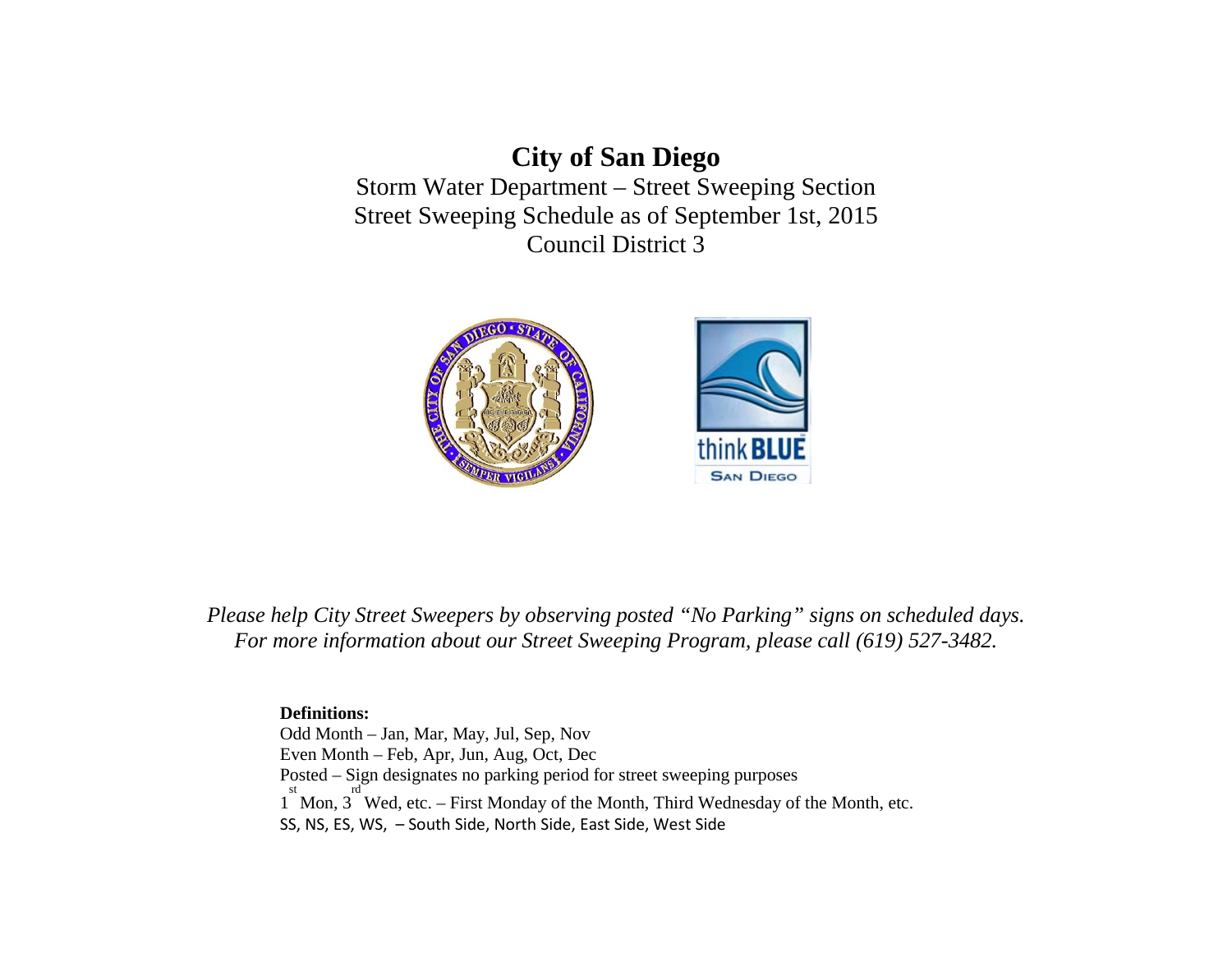| <b>Street Name</b> | <b>Block Range</b> | Limits                                                        | Schedule                                             | <b>Additional Schedule</b> |
|--------------------|--------------------|---------------------------------------------------------------|------------------------------------------------------|----------------------------|
| 01ST AV            | $100 - 499$        | HARBOR DR - ISLAND AV                                         | Posted (3am - 6am), ES Thu, WS Fri                   |                            |
| 01ST AV            | 1000 - 1099        | <b>BROADWAY - C ST</b>                                        | Posted (3am - 6am), WS Mon, Wed, & Fri; ES Tue & Thu |                            |
| 01ST AV            |                    | 1100 - 1199 C ST - W B ST                                     | Posted (3am - 6am), WS Mon, Wed, & Fri; ES Tue & Thu |                            |
| 01ST AV            |                    | 1200 - 1299 WB ST - A ST                                      | Posted (3am - 6am), WS Mon, Wed, & Fri; ES Tue & Thu |                            |
| 01ST AV            |                    | 1300 - 1399 A ST - ASH ST                                     | Posted (3am - 6am), WS Mon, Wed, & Fri; ES Tue & Thu |                            |
| 01ST AV            |                    | 1400 - 1499 ASH ST - BEECH ST                                 | Posted (2am - 6am), WS Wed, ES Thu                   |                            |
| 01ST AV            |                    | 1500 - 1609 BEECH ST - CEDAR ST                               | Posted (2am - 6am), WS Wed, ES Thu                   |                            |
| 01ST AV            |                    | 1610 - 1799 CEDAR ST - ELM ST                                 | Posted (2am - 6am), WS Wed, ES Thu                   |                            |
| 01ST AV            |                    | 1800 - 1899 ELM ST - FIR ST                                   | Not Posted, Both Sides Odd Month 3rd Thu             |                            |
| 01ST AV            |                    | 1900 - 1999 FIR ST - GRAPE ST                                 | Not Posted, Both Sides Odd Month 3rd Thu             |                            |
| 01ST AV            | 2000 - 2099        | <b>GRAPE ST - HAWTHORN ST</b>                                 | Not Posted, Both Sides Odd Month 3rd Thu             |                            |
| 01ST AV            |                    | 2100 - 2199 HAWTHORN ST - IVY ST                              | Not Posted, Both Sides Odd Month 3rd Thu             |                            |
| 01ST AV            |                    | 2200 - 2299 IVY ST - JUNIPER ST                               | Not Posted, Both Sides Odd Month 3rd Thu             |                            |
| 01ST AV            |                    | 2300 - 2399 JUNIPER ST - KALMIA ST                            | Not Posted, Both Sides Odd Month 3rd Thu             |                            |
| 01ST AV            | 2400 - 2499        | KALMIA ST - LAUREL ST                                         | Not Posted, Both Sides Odd Month 3rd Thu             |                            |
| 01ST AV            | 2500 - 2599        | LAUREL ST - MAPLE ST                                          | Not Posted, Both Sides Odd Month 3rd Thu             |                            |
| 01ST AV            | 2600 - 2699        | MAPLE ST - NUTMEG ST                                          | Not Posted, Both Sides Odd Month 3rd Thu             |                            |
| 01ST AV            | 2700 - 2899        | NUTMEG ST - W PALM ST                                         | Not Posted, Both Sides Odd Month 3rd Thu             |                            |
| 01ST AV            | 2900 - 2999        | W PALM ST - QUINCE ST                                         | Not Posted, Both Sides Odd Month 3rd Thu             |                            |
| 01ST AV            | 3000 - 3099        | <b>QUINCE ST - REDWOOD ST</b>                                 | Not Posted, Both Sides Odd Month 3rd Thu             |                            |
| 01ST AV            | 3100 - 3199        | REDWOOD ST - SPRUCE ST                                        | Not Posted, Both Sides Odd Month 3rd Thu             |                            |
| 01ST AV            | 3200 - 3299        | <b>SPRUCE ST - THORN ST</b>                                   | Not Posted, Both Sides Odd Month 3rd Thu             |                            |
| 01ST AV            | 3300 - 3399        | THORN ST - UPAS ST                                            | Not Posted, Both Sides Odd Month 3rd Thu             |                            |
| 01ST AV            | 3400 - 3499        | UPAS ST - W WALNUT AV                                         | Not Posted, Both Sides Odd Month 3rd Thu             |                            |
| 01ST AV            |                    | 3500 - 3599 W WALNUT AV - BROOKES AV                          | Not Posted, Both Sides Odd Month 3rd Thu             |                            |
| 01ST AV            | 3600 - 3699        | BROOKES AV - PENNSYLVANIA AV                                  | Not Posted, Both Sides Odd Month 3rd Thu             |                            |
| 01ST AV            | 3700 - 3799        | PENNSYLVANIA AV - ROBINSON AV                                 | Not Posted, Both Sides Odd Month 3rd Thu             |                            |
| 01ST AV            | 3800 - 3899        | ROBINSON AV - UNIVERSITY AV                                   | Not Posted, Both Sides Tue                           |                            |
| 01ST AV            | 3900 - 3999        | UNIVERSITY AV - W WASHINGTON ST                               | Not Posted, Both Sides Tue                           |                            |
| 01ST AV            | 4000 - 4099        | W WASHINGTON ST - LEWIS ST                                    | Not Posted, Both Sides Odd Month 3rd Thu             |                            |
| 01ST AV            | 4100 - 4149        | LEWIS ST - MONTECITO WY                                       | Not Posted, Both Sides Odd Month 3rd Thu             |                            |
| 01ST AV            | 4150 - 4199        | MONTECITO WY - ARBOR DR                                       | Not Posted, Both Sides Odd Month 3rd Thu             |                            |
| 01ST AV            | 500 - 599          | <b>ISLAND AV - MARKET ST</b>                                  | Posted (3am - 6am), WS Mon, Wed, & Fri; ES Tue & Thu |                            |
| 01ST AV            | $600 - 699$        | MARKET ST - G ST                                              | Posted (3am - 6am), WS Mon, Wed, & Fri; ES Tue & Thu |                            |
| 01ST AV            | 700 - 799          | G ST - W F ST                                                 | Posted (3am - 6am), WS Mon, Wed, & Fri; ES Tue & Thu |                            |
| 01ST AV            | 800 - 899          | WFST-WEST                                                     | Posted (3am - 6am), WS Mon, Wed, & Fri; ES Tue & Thu |                            |
| 01ST AV            | $900 - 999$        | W E ST - BROADWAY                                             | Posted (3am - 6am), WS Mon, Wed, & Fri; ES Tue & Thu |                            |
| 02ND AV            |                    | 1000 - 1099 BROADWAY - C ST                                   | Not Posted, Both Sides Mon & Fri                     |                            |
| 02ND AV            |                    | 1300 - 1399 A ST - ASH ST                                     | Posted (3am - 6am), WS Mon, Wed & Fri; ES Tue & Thu  |                            |
| 02ND AV            |                    | 1400 - 1499 ASH ST - BEECH ST                                 | Posted (2am - 6am), WS Wed, ES Thu                   |                            |
| 02ND AV            |                    | 1500 - 1599 BEECH ST - CEDAR ST                               | Posted (2am - 6am), WS Wed, ES Thu                   |                            |
|                    |                    | City of San Diego - Storm Water Dept, Street Sweeping Program | 1 of 87                                              | Updated September 1, 2015  |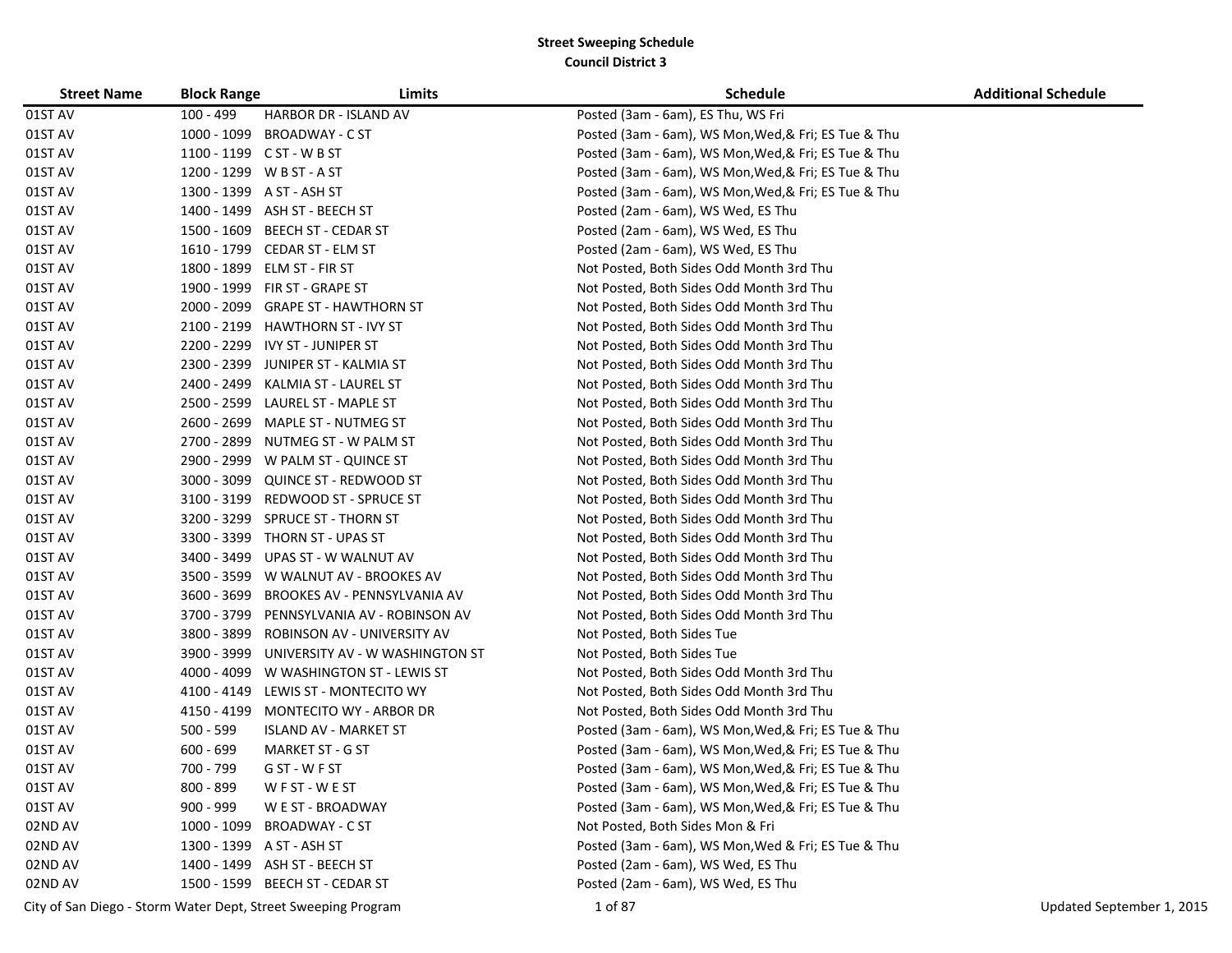| <b>Street Name</b> | <b>Block Range</b>      | Limits                                                        | <b>Schedule</b>                                      | <b>Additional Schedule</b> |
|--------------------|-------------------------|---------------------------------------------------------------|------------------------------------------------------|----------------------------|
| 02ND AV            |                         | 1600 - 1799 CEDAR ST - ELM ST                                 | Posted (2am - 6am), WS Wed, ES Thu                   |                            |
| 02ND AV            | 1800 - 1899             | ELM ST - FIR ST                                               | Not Posted, Both Sides Odd Month 3rd Thu             |                            |
| 02ND AV            |                         | 1900 - 1999 FIR ST - GRAPE ST                                 | Not Posted, Both Sides Odd Month 3rd Thu             |                            |
| 02ND AV            | 2000 - 2099             | <b>GRAPE ST - HAWTHORN ST</b>                                 | Not Posted, Both Sides Odd Month 3rd Thu             |                            |
| 02ND AV            | 2100 - 2199             | <b>HAWTHORN ST - IVY ST</b>                                   | Not Posted, Both Sides Odd Month 3rd Thu             |                            |
| 02ND AV            |                         | 2200 - 2299 IVY ST - JUNIPER ST                               | Not Posted, Both Sides Odd Month 3rd Thu             |                            |
| 02ND AV            |                         | 2300 - 2399 JUNIPER ST - KALMIA ST                            | Not Posted, Both Sides Odd Month 3rd Thu             |                            |
| 02ND AV            | 2400 - 2499             | KALMIA ST - LAUREL ST                                         | Not Posted, Both Sides Odd Month 3rd Thu             |                            |
| 02ND AV            | 2500 - 2599             | LAUREL ST - MAPLE ST                                          | Not Posted, Both Sides Odd Month 3rd Thu             |                            |
| 02ND AV            | 2600 - 2699             | MAPLE ST - NUTMEG ST                                          | Posted (7am - 9am), Both Sides Odd Month 3rd Thu     |                            |
| 02ND AV            | 2700 - 2799             | NUTMEG ST - END                                               | Not Posted, Both Sides Odd Month 3rd Thu             |                            |
| 02ND AV            | 2900 - 2999             | <b>BEGIN - QUINCE ST</b>                                      | Not Posted, Both Sides Odd Month 3rd Thu             |                            |
| 02ND AV            | 3000 - 3099             | QUINCE ST - REDWOOD ST                                        | Not Posted, Both Sides Odd Month 3rd Thu             |                            |
| 02ND AV            | 3100 - 3199             | REDWOOD ST - SPRUCE ST                                        | Not Posted, Both Sides Odd Month 3rd Thu             |                            |
| 02ND AV            | 3200 - 3299             | <b>SPRUCE ST - THORN ST</b>                                   | Not Posted, Both Sides Odd Month 3rd Thu             |                            |
| 02ND AV            |                         | 3300 - 3399 THORN ST - UPAS ST                                | Not Posted, Both Sides Odd Month 3rd Thu             |                            |
| 02ND AV            | 3400 - 3499             | UPAS ST - WALNUT AV                                           | Not Posted, Both Sides Odd Month 3rd Thu             |                            |
| 02ND AV            | 400 - 499               | J ST - ISLAND AV                                              | Posted (3am - 6am), ES Thu, WS Fri                   |                            |
| 02ND AV            | $500 - 599$             | <b>ISLAND AV - MARKET ST</b>                                  | Posted (3am - 6am), WS Mon, Wed, & Fri; ES Tue & Thu |                            |
| 02ND AV            | $600 - 699$             | MARKET ST - G ST                                              | Posted (3am - 6am), WS Mon, Wed, & Fri; ES Tue & Thu |                            |
| 03RD AV            |                         | 1000 - 1099 BROADWAY - C ST                                   | Posted (3am - 6am), WS Mon, Wed & Fri; ES Tue & Thu  |                            |
| 03RD AV            | $1100 - 1199$ CST - BST |                                                               | Posted (3am - 6am), WS Mon, Wed & Fri; ES Tue & Thu  |                            |
| 03RD AV            | 1200 - 1299 B ST - A ST |                                                               | Posted (3am - 6am), WS Mon, Wed & Fri; ES Tue & Thu  |                            |
| 03RD AV            |                         | 1300 - 1399 A ST - ASH ST                                     | Posted (3am - 6am), WS Mon, Wed & Fri; ES Tue & Thu  |                            |
| 03RD AV            |                         | 1400 - 1499 ASH ST - BEECH ST                                 | Posted (2am - 6am), WS Wed, ES Thu                   |                            |
| 03RD AV            |                         | 1500 - 1599 BEECH ST - CEDAR ST                               | Posted (2am - 6am), WS Wed, ES Thu                   |                            |
| 03RD AV            |                         | 1600 - 1699 CEDAR ST - DATE ST                                | Posted (2am - 6am), WS Wed, ES Thu                   |                            |
| 03RD AV            |                         | 1700 - 1799 DATE ST - ELM ST                                  | Posted (2am - 6am), WS Wed, ES Thu                   |                            |
| 03RD AV            | 1800 - 1899             | ELM ST - FIR ST                                               | Not Posted, Both Sides Odd Month 3rd Thu             |                            |
| 03RD AV            | 1900 - 1999             | FIR ST - GRAPE ST                                             | Not Posted, Both Sides Odd Month 3rd Thu             |                            |
| 03RD AV            | 2000 - 2099             | <b>GRAPE ST - HAWTHORN ST</b>                                 | Not Posted, Both Sides Odd Month 3rd Thu             |                            |
| 03RD AV            | 2100 - 2199             | <b>HAWTHORN ST - IVY ST</b>                                   | Not Posted, Both Sides Odd Month 3rd Thu             |                            |
| 03RD AV            | 2200 - 2299             | IVY ST - JUNIPER ST                                           | Not Posted, Both Sides Odd Month 3rd Thu             |                            |
| 03RD AV            | 2300 - 2399             | JUNIPER ST - KALMIA ST                                        | Not Posted, Both Sides Odd Month 3rd Thu             |                            |
| 03RD AV            |                         | 2400 - 2499 KALMIA ST - LAUREL ST                             | Not Posted, Both Sides Odd Month 3rd Thu             |                            |
| 03RD AV            |                         | 2500 - 2599 LAUREL ST - MAPLE ST                              | Not Posted, Both Sides Odd Month 3rd Thu             |                            |
| 03RD AV            |                         | 2600 - 2699 MAPLE ST - NUTMEG ST                              | Not Posted, Both Sides Odd Month 3rd Thu             |                            |
| 03RD AV            |                         | 2700 - 2799 NUTMEG ST - OLIVE ST                              | Not Posted, Both Sides Odd Month 3rd Thu             |                            |
| 03RD AV            | 300 - 399               | K ST - J ST                                                   | Posted (3am - 6am), ES Thu, WS Fri                   |                            |
| 03RD AV            |                         | 3100 - 3199 REDWOOD ST - SPRUCE ST                            | Not Posted, Both Sides Odd Month 3rd Thu             |                            |
| 03RD AV            |                         | 3200 - 3299 SPRUCE ST - THORN ST                              | Not Posted, Both Sides Odd Month 3rd Thu             |                            |
|                    |                         | City of San Diego - Storm Water Dept, Street Sweeping Program | 2 of 87                                              | Updated September 1, 2015  |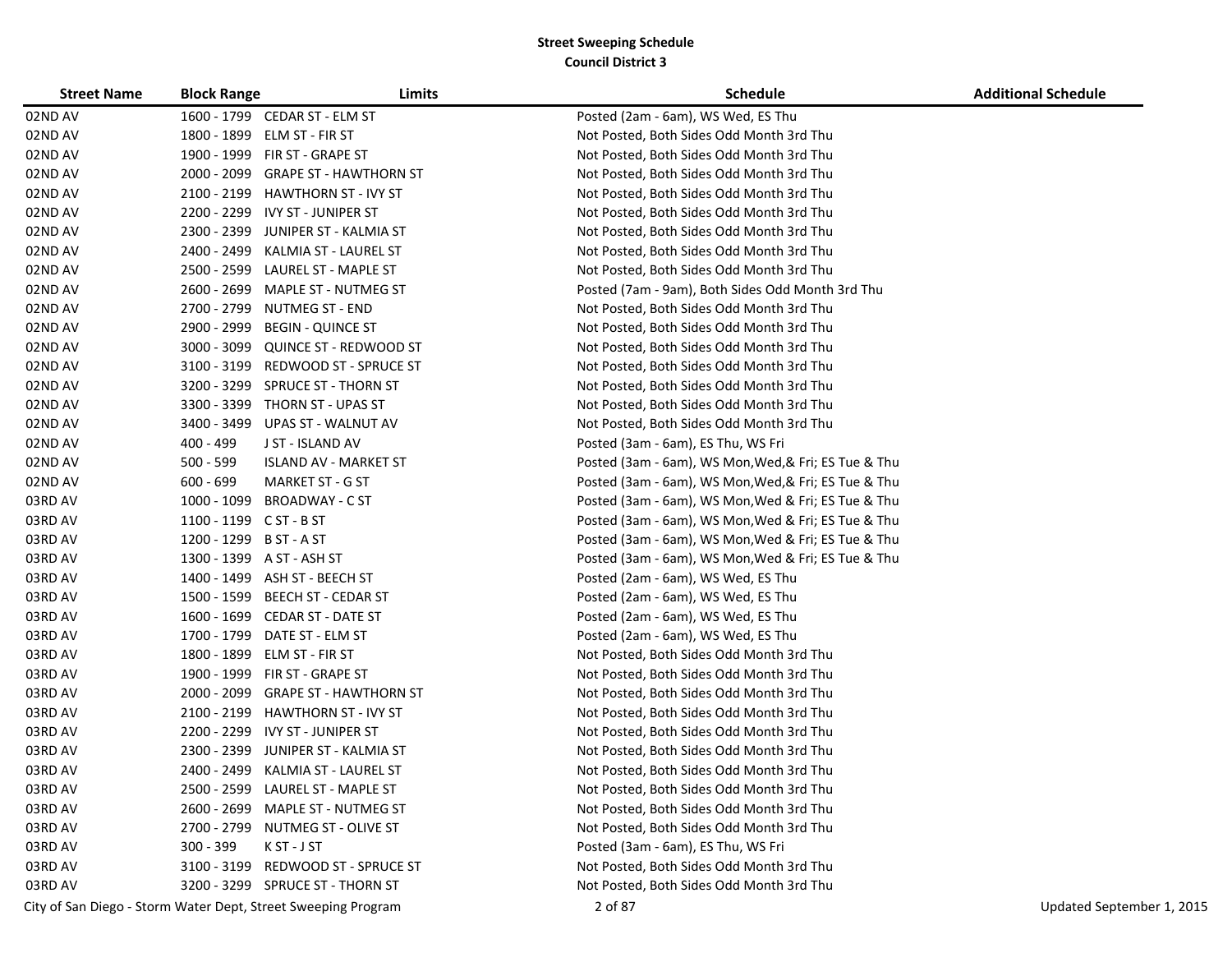| <b>Street Name</b> | <b>Block Range</b>      | Limits                                                        | <b>Schedule</b>                                      | <b>Additional Schedule</b> |
|--------------------|-------------------------|---------------------------------------------------------------|------------------------------------------------------|----------------------------|
| 03RD AV            |                         | 3300 - 3399 THORN ST - UPAS ST                                | Not Posted, Both Sides Odd Month 3rd Thu             |                            |
| 03RD AV            | 3400 - 3499             | UPAS ST - WALNUT AV                                           | Not Posted, Both Sides Odd Month 3rd Thu             |                            |
| 03RD AV            | 3500 - 3599             | WALNUT AV - BROOKES AV                                        | Not Posted, Both Sides Odd Month 3rd Thu             |                            |
| 03RD AV            | 3600 - 3699             | BROOKES AV - PENNSYLVANIA AV                                  | Not Posted, Both Sides Odd Month 3rd Thu             |                            |
| 03RD AV            | 3700 - 3799             | PENNSYLVANIA AV - ROBINSON AV                                 | Not Posted, Both Sides Odd Month 3rd Thu             |                            |
| 03RD AV            | 3800 - 3899             | ROBINSON AV - UNIVERSITY AV                                   | Not Posted, Both Sides Tue                           |                            |
| 03RD AV            |                         | 3900 - 3999 UNIVERSITY AV - WASHINGTON ST                     | Not Posted, Both Sides Tue                           |                            |
| 03RD AV            | 400 - 499               | J ST - ISLAND AV                                              | Posted (3am - 6am), ES Thu, WS Fri                   |                            |
| 03RD AV            |                         | 4000 - 4099 WASHINGTON ST - LEWIS ST                          | Not Posted, Both Sides Odd Month 3rd Thu             |                            |
| 03RD AV            |                         | 4100 - 4149 LEWIS ST - MONTECITO WY                           | Not Posted, Both Sides Odd Month 3rd Thu             |                            |
| 03RD AV            | 4150 - 4199             | MONTECITO WY - ARBOR DR                                       | Not Posted, Both Sides Odd Month 3rd Thu             |                            |
| 03RD AV            |                         | 4200 - 4329 ARBOR DR - END                                    | Not Posted, Both Sides Odd Month 3rd Thu             |                            |
| 03RD AV            | 500 - 599               | ISLAND AV - MARKET ST                                         | Posted (3am - 6am), WS Mon, Wed, & Fri; ES Tue & Thu |                            |
| 03RD AV            | 600 - 699               | <b>MARKET ST - G ST</b>                                       | Posted (3am - 6am), WS Mon, Wed, & Fri; ES Tue & Thu |                            |
| 04TH AV            |                         | 1000 - 1099 BROADWAY - C ST                                   | Posted (3am - 6am), WS Mon, Wed, & Fri; ES Tue & Thu |                            |
| 04TH AV            | 1100 - 1199 C ST - B ST |                                                               | Posted (3am - 6am), WS Mon, Wed, & Fri; ES Tue & Thu |                            |
| 04TH AV            | 1200 - 1299 B ST - A ST |                                                               | Posted (3am - 6am), WS Mon, Wed, & Fri; ES Tue & Thu |                            |
| 04TH AV            |                         | 1300 - 1399 A ST - ASH ST                                     | Posted (3am - 6am), WS Mon, Wed, & Fri; ES Tue & Thu |                            |
| 04TH AV            |                         | 1400 - 1499 ASH ST - BEECH ST                                 | Posted (2am - 6am), WS Wed, ES Thu                   |                            |
| 04TH AV            |                         | 1500 - 1599 BEECH ST - CEDAR ST                               | Posted (2am - 6am), WS Wed, ES Thu                   |                            |
| 04TH AV            |                         | 1600 - 1699 CEDAR ST - DATE ST                                | Posted (2am - 6am), WS Wed, ES Thu                   |                            |
| 04TH AV            |                         | 1700 - 1799 DATE ST - ELM ST                                  | Posted (2am - 6am), WS Wed, ES Thu                   |                            |
| 04TH AV            |                         | 1800 - 1899 ELM ST - FIR ST                                   | Not Posted, Both Sides Fri                           |                            |
| 04TH AV            |                         | 1900 - 1999 FIR ST - GRAPE ST                                 | Not Posted, Both Sides Fri                           |                            |
| 04TH AV            |                         | 2000 - 2099 GRAPE ST - HAWTHORN ST                            | Not Posted, Both Sides Fri                           |                            |
| 04TH AV            |                         | 2100 - 2199 HAWTHORN ST - IVY ST                              | Not Posted, Both Sides Fri                           |                            |
| 04TH AV            |                         | 2200 - 2299 IVY ST - JUNIPER ST                               | Not Posted, Both Sides Fri                           |                            |
| 04TH AV            |                         | 2300 - 2399 JUNIPER ST - KALMIA ST                            | Not Posted, Both Sides Fri                           |                            |
| 04TH AV            |                         | 2400 - 2499 KALMIA ST - LAUREL ST                             | Not Posted, Both Sides Fri                           |                            |
| 04TH AV            | 2500 - 2599             | LAUREL ST - MAPLE ST                                          | Not Posted, Both Sides Fri                           |                            |
| 04TH AV            | 2600 - 2699             | MAPLE ST - NUTMEG ST                                          | Not Posted, Both Sides Fri                           |                            |
| 04TH AV            |                         | 2700 - 2799 NUTMEG ST - OLIVE ST                              | Not Posted, Both Sides Fri                           |                            |
| 04TH AV            |                         | 2800 - 2899 OLIVE ST - PALM ST                                | Not Posted, Both Sides Fri                           |                            |
| 04TH AV            | 2900 - 2999             | PALM ST - QUINCE ST                                           | Not Posted, Both Sides Fri                           |                            |
| 04TH AV            | 300 - 399               | K ST - J ST                                                   | Posted (3am - 6am), ES Thu, WS Fri                   |                            |
| 04TH AV            |                         | 3000 - 3099 QUINCE ST - REDWOOD ST                            | Not Posted, Both Sides Fri                           |                            |
| 04TH AV            |                         | 3100 - 3199 REDWOOD ST - SPRUCE ST                            | Not Posted, Both Sides Fri                           |                            |
| 04TH AV            |                         | 3200 - 3299 SPRUCE ST - THORN ST                              | Not Posted, Both Sides Fri                           |                            |
| 04TH AV            |                         | 3300 - 3399 THORN ST - UPAS ST                                | Not Posted, Both Sides Fri                           |                            |
| 04TH AV            |                         | 3400 - 3499 UPAS ST - WALNUT AV                               | Not Posted, Both Sides Fri                           |                            |
| 04TH AV            |                         | 3500 - 3599 WALNUT AV - BROOKES AV                            | Not Posted, Both Sides Tue                           |                            |
|                    |                         | City of San Diego - Storm Water Dept, Street Sweeping Program | 3 of 87                                              | Updated September 1, 2015  |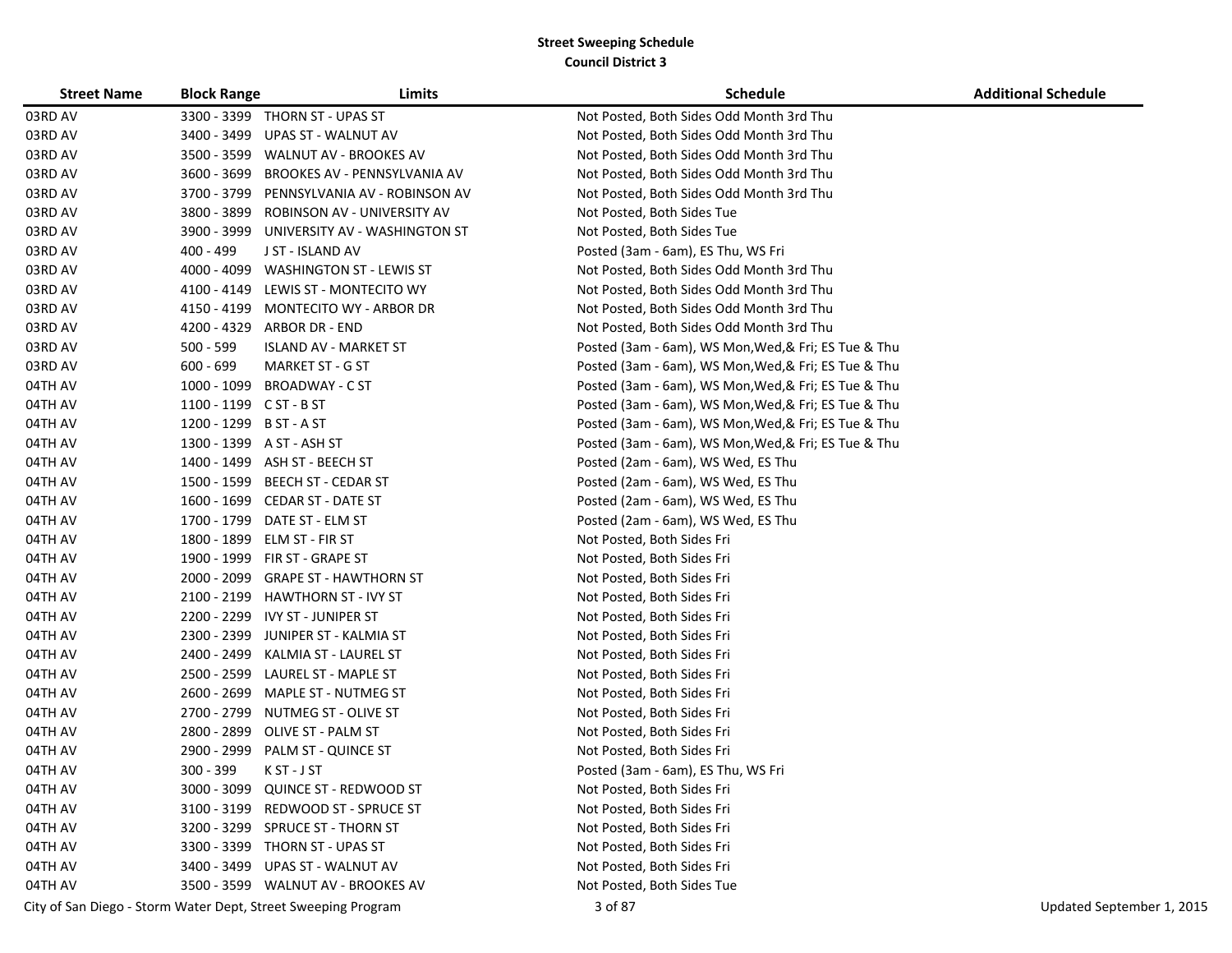| <b>Street Name</b> | <b>Block Range</b>      | Limits                                                        | <b>Schedule</b>                                      | <b>Additional Schedule</b> |
|--------------------|-------------------------|---------------------------------------------------------------|------------------------------------------------------|----------------------------|
| 04TH AV            | 3600 - 3699             | BROOKES AV - PENNSYLVANIA AV                                  | Not Posted, Both Sides Tue                           |                            |
| 04TH AV            | 3700 - 3799             | PENNSYLVANIA AV - ROBINSON AV                                 | Not Posted, Both Sides Tue                           |                            |
| 04TH AV            | 3800 - 3899             | ROBINSON AV - UNIVERSITY AV                                   | Not Posted, Both Sides Tue                           |                            |
| 04TH AV            |                         | 3900 - 3999 UNIVERSITY AV - WASHINGTON ST                     | Not Posted, Both Sides Tue                           |                            |
| 04TH AV            | 400 - 499               | J ST - ISLAND AV                                              | Posted (3am - 6am), ES Thu, WS Fri                   |                            |
| 04TH AV            | 4000 - 4069             | WASHINGTON ST - 05TH AV                                       | Not Posted, Both Sides Odd Month 3rd Thu             |                            |
| 04TH AV            | 4070 - 4099             | 05TH AV - LEWIS ST                                            | Not Posted, Both Sides Odd Month 3rd Thu             |                            |
| 04TH AV            | 4100 - 4149             | LEWIS ST - MONTECITO WY                                       | Not Posted, Both Sides Odd Month 3rd Thu             |                            |
| 04TH AV            | 4150 - 4199             | <b>MONTECITO WY - ARBOR DR</b>                                | Not Posted, Both Sides Odd Month 3rd Thu             |                            |
| 04TH AV            | 4200 - 4299             | ARBOR DR - END                                                | Not Posted, Both Sides Odd Month 3rd Thu             |                            |
| 04TH AV            | $500 - 599$             | ISLAND AV - MARKET ST                                         | Posted (3am - 6am), WS Mon, Wed, & Fri; ES Tue & Thu |                            |
| 04TH AV            | $600 - 699$             | <b>MARKET ST - G ST</b>                                       | Posted (3am - 6am), WS Mon, Wed, & Fri; ES Tue & Thu |                            |
| 04TH AV            | 700 - 799               | G ST - F ST                                                   | Posted (3am - 6am), WS Mon, Wed, & Fri; ES Tue & Thu |                            |
| 04TH AV            | 800 - 899               | F ST - E ST                                                   | Posted (3am - 6am), WS Mon, Wed, & Fri; ES Tue & Thu |                            |
| 04TH AV            | 900 - 999               | E ST - BROADWAY                                               | Posted (3am - 6am), WS Mon, Wed, & Fri; ES Tue & Thu |                            |
| 05TH AV            | 100 - 199               | <b>HARBOR DR - L ST</b>                                       | Not Posted, Both Sides Tue                           |                            |
| 05TH AV            | 1000 - 1099             | BROADWAY - C ST                                               | Posted (3am - 6am), WS Mon, Wed, & Fri; ES Tue & Thu |                            |
| 05TH AV            | 1100 - 1199 C ST - B ST |                                                               | Posted (3am - 6am), WS Mon, Wed, & Fri; ES Tue & Thu |                            |
| 05TH AV            | 1200 - 1299             | B ST - A ST                                                   | Posted (3am - 6am), WS Mon, Wed, & Fri; ES Tue & Thu |                            |
| 05TH AV            |                         | 1300 - 1399 A ST - ASH ST                                     | Posted (3am - 6am), WS Mon, Wed, & Fri; ES Tue & Thu |                            |
| 05TH AV            |                         | 1400 - 1499 ASH ST - BEECH ST                                 | Posted (2am - 6am), WS Wed, ES Thu                   |                            |
| 05TH AV            | 1500 - 1599             | <b>BEECH ST - CEDAR ST</b>                                    | Posted (2am - 6am), WS Wed, ES Thu                   |                            |
| 05TH AV            |                         | 1600 - 1699 CEDAR ST - DATE ST                                | Posted (2am - 6am), WS Wed, ES Thu                   |                            |
| 05TH AV            | 1700 - 1799             | DATE ST - ELM ST                                              | Posted (2am - 6am), WS Wed, ES Thu                   |                            |
| 05TH AV            | 1800 - 1899             | ELM ST - FIR ST                                               | Not Posted, Both Sides Fri                           |                            |
| 05TH AV            | 1900 - 1999             | FIR ST - GRAPE ST                                             | Not Posted, Both Sides Fri                           |                            |
| 05TH AV            | 200 - 299               | L ST - K ST                                                   | Posted (3am - 6am), ES Thu, WS Fri                   |                            |
| 05TH AV            |                         | 2000 - 2099 GRAPE ST - HAWTHORN ST                            | Not Posted, Both Sides Fri                           |                            |
| 05TH AV            | 2100 - 2199             | <b>HAWTHORN ST - IVY ST</b>                                   | Not Posted, Both Sides Fri                           |                            |
| 05TH AV            | 2200 - 2299             | <b>IVY ST - JUNIPER ST</b>                                    | Not Posted, Both Sides Fri                           |                            |
| 05TH AV            | 2300 - 2399             | JUNIPER ST - KALMIA ST                                        | Not Posted, Both Sides Fri                           |                            |
| 05TH AV            | 2400 - 2499             | KALMIA ST - LAUREL ST                                         | Not Posted, Both Sides Fri                           |                            |
| 05TH AV            | 2500 - 2599             | LAUREL ST - MAPLE ST                                          | Not Posted, Both Sides Fri                           |                            |
| 05TH AV            | 2600 - 2699             | MAPLE ST - NUTMEG ST                                          | Not Posted, Both Sides Fri                           |                            |
| 05TH AV            | 2700 - 2799             | NUTMEG ST - OLIVE ST                                          | Not Posted, Both Sides Fri                           |                            |
| 05TH AV            |                         | 2800 - 2899 OLIVE ST - PALM ST                                | Not Posted, Both Sides Fri                           |                            |
| 05TH AV            |                         | 2900 - 2999 PALM ST - QUINCE ST                               | Not Posted, Both Sides Fri                           |                            |
| 05TH AV            | $300 - 399$             | K ST - J ST                                                   | Posted (3am - 6am), ES Thu, WS Fri                   |                            |
| 05TH AV            |                         | 3000 - 3099 QUINCE ST - REDWOOD ST                            | Not Posted, Both Sides Fri                           |                            |
| 05TH AV            | 3100 - 3199             | REDWOOD ST - SPRUCE ST                                        | Not Posted, Both Sides Fri                           |                            |
| 05TH AV            |                         | 3200 - 3299 SPRUCE ST - THORN ST                              | Not Posted, Both Sides Fri                           |                            |
|                    |                         | City of San Diego - Storm Water Dept, Street Sweeping Program | 4 of 87                                              | Updated September 1, 2015  |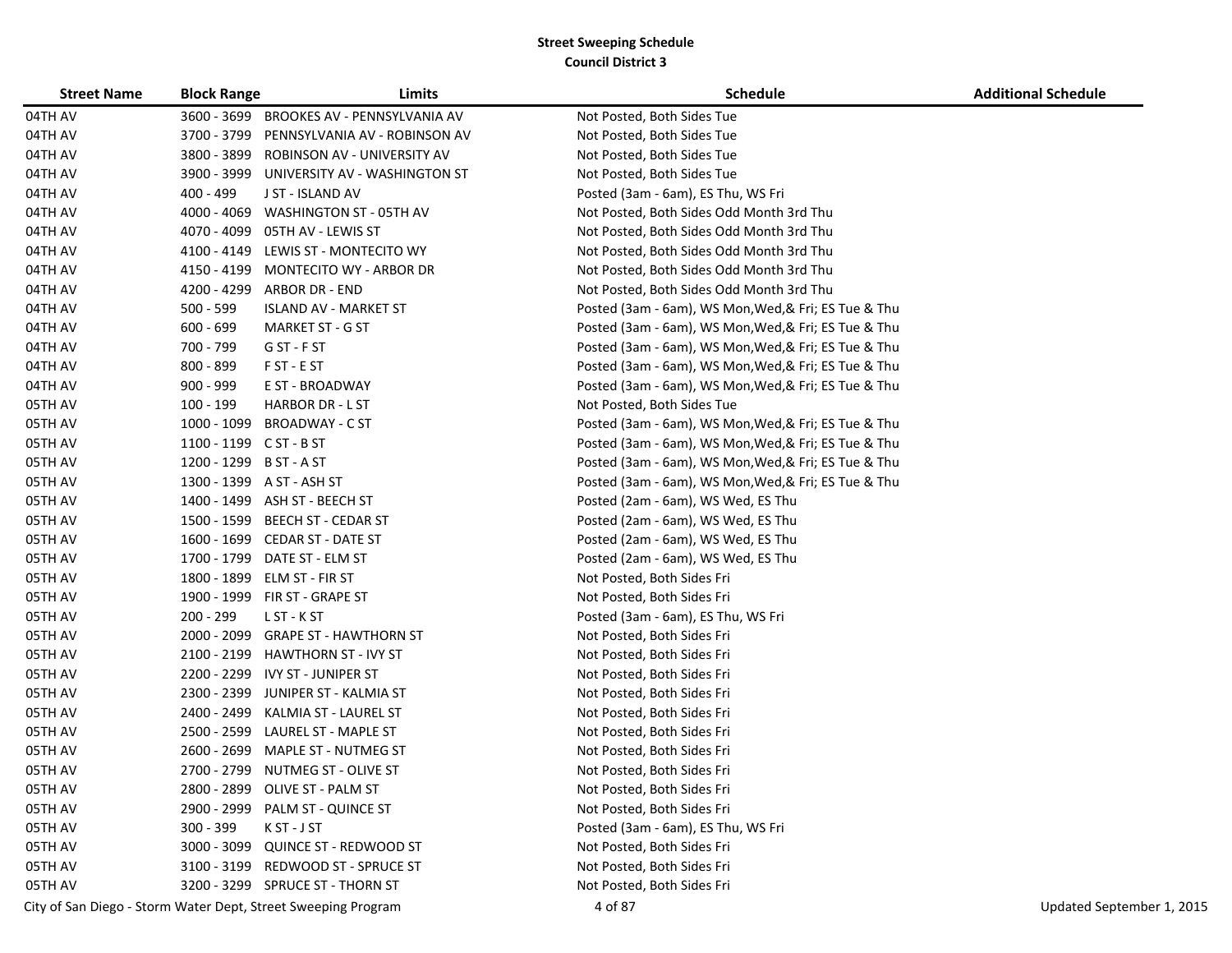| <b>Street Name</b> | <b>Block Range</b>      | Limits                                                        | <b>Schedule</b>                                      | <b>Additional Schedule</b> |
|--------------------|-------------------------|---------------------------------------------------------------|------------------------------------------------------|----------------------------|
| 05TH AV            |                         | 3300 - 3399 THORN ST - UPAS ST                                | Not Posted, Both Sides Fri                           |                            |
| 05TH AV            | 3400 - 3499             | UPAS ST - WALNUT AV                                           | Not Posted, Both Sides Fri                           |                            |
| 05TH AV            | 3500 - 3529             | WALNUT AV - IVY LN                                            | Not Posted, Both Sides Tue                           |                            |
| 05TH AV            | 3530 - 3599             | IVY LN - BROOKES AV                                           | Not Posted, Both Sides Tue                           |                            |
| 05TH AV            | 3600 - 3649             | <b>BROOKES AV - ANDERSON PL</b>                               | Not Posted, Both Sides Tue                           |                            |
| 05TH AV            |                         | 3650 - 3699 ANDERSON PL - PENNSYLVANIA AV                     | Not Posted, Both Sides Tue                           |                            |
| 05TH AV            |                         | 3700 - 3749 PENNSYLVANIA AV - EVANS PL                        | Not Posted, Both Sides Tue                           |                            |
| 05TH AV            | 3750 - 3799             | EVANS PL - ROBINSON AV                                        | Not Posted, Both Sides Tue                           |                            |
| 05TH AV            | 3800 - 3899             | ROBINSON AV - UNIVERSITY AV                                   | Not Posted, Both Sides Tue                           |                            |
| 05TH AV            |                         | 3900 - 3999 UNIVERSITY AV - WASHINGTON ST                     | Not Posted, Both Sides Tue                           |                            |
| 05TH AV            | 400 - 499               | J ST - ISLAND AV                                              | Posted (3am - 6am), ES Thu, WS Fri                   |                            |
| 05TH AV            | 4000 - 4099             | WASHINGTON ST - 04TH AV                                       | Not Posted, Both Sides Odd Month 3rd Thu             |                            |
| 05TH AV            | 4100 - 4199             | <b>BEGIN - ARBOR DR</b>                                       | Not Posted, Both Sides Odd Month 3rd Thu             |                            |
| 05TH AV            | 4200 - 4329             | ARBOR DR - END                                                | Not Posted, Both Sides Odd Month 3rd Thu             |                            |
| 05TH AV            | 500 - 599               | <b>ISLAND AV - MARKET ST</b>                                  | Posted (3am - 6am), WS Mon, Wed, & Fri; ES Tue & Thu |                            |
| 05TH AV            | $600 - 699$             | MARKET ST - G ST                                              | Posted (3am - 6am), WS Mon, Wed, & Fri; ES Tue & Thu |                            |
| 05TH AV            | 700 - 799               | G ST - F ST                                                   | Posted (3am - 6am), WS Mon, Wed, & Fri; ES Tue & Thu |                            |
| 05TH AV            | 800 - 899               | F ST - E ST                                                   | Posted (3am - 6am), WS Mon, Wed, & Fri; ES Tue & Thu |                            |
| 05TH AV            | 900 - 999               | E ST - BROADWAY                                               | Posted (3am - 6am), WS Mon, Wed, & Fri; ES Tue & Thu |                            |
| 06TH AV            | 1000 - 1099             | <b>BROADWAY - C ST</b>                                        | Posted (3am - 6am), WS Mon, Wed, & Fri; ES Tue & Thu |                            |
| 06TH AV            | 1100 - 1199 C ST - B ST |                                                               | Posted (3am - 6am), WS Mon, Wed, & Fri; ES Tue & Thu |                            |
| 06TH AV            | 1200 - 1299 B ST - A ST |                                                               | Posted (3am - 6am), WS Mon, Wed, & Fri; ES Tue & Thu |                            |
| 06TH AV            |                         | 1300 - 1399 A ST - ASH ST                                     | Posted (3am - 6am), WS Mon, Wed, & Fri; ES Tue & Thu |                            |
| 06TH AV            |                         | 1400 - 1499 ASH ST - BEECH ST                                 | Posted (2am - 6am), WS Wed, ES Thu                   |                            |
| 06TH AV            | 150 - 199               | <b>BEGIN - L ST</b>                                           | Posted (12am - 3am), ES Thu, WS Fri                  |                            |
| 06TH AV            | 1500 - 1599             | BEECH ST - CEDAR ST                                           | Posted (2am - 6am), WS Wed, ES Thu                   |                            |
| 06TH AV            |                         | 1600 - 1799 CEDAR ST - ELM ST                                 | Posted (2am - 6am), WS Wed, ES Thu                   |                            |
| 06TH AV            |                         | 1800 - 1899 ELM ST - FIR ST                                   | Not Posted, Both Sides Fri                           |                            |
| 06TH AV            |                         | 1900 - 1999 FIR ST - GRAPE ST                                 | Not Posted, Both Sides Fri                           |                            |
| 06TH AV            | 200 - 299               | L ST - K ST                                                   | Posted (3am - 6am), ES Thu, WS Fri                   |                            |
| 06TH AV            |                         | 2000 - 2099 GRAPE ST - HAWTHORN ST                            | Not Posted, Both Sides Fri                           |                            |
| 06TH AV            |                         | 2100 - 2199 HAWTHORN ST - IVY ST                              | Not Posted, Both Sides Fri                           |                            |
| 06TH AV            |                         | 2200 - 2299 IVY ST - JUNIPER RD                               | Not Posted, Both Sides Fri                           |                            |
| 06TH AV            |                         | 2300 - 2399 JUNIPER RD - KALMIA ST                            | Not Posted, Both Sides Fri                           |                            |
| 06TH AV            |                         | 2400 - 2499 KALMIA ST - EL PRADO                              | Not Posted, Both Sides Fri                           |                            |
| 06TH AV            |                         | 2500 - 2599 EL PRADO - MAPLE ST                               | Not Posted, Both Sides Fri                           |                            |
| 06TH AV            |                         | 2600 - 2699 MAPLE ST - NUTMEG ST                              | Not Posted, Both Sides Fri                           |                            |
| 06TH AV            |                         | 2700 - 2799 NUTMEG ST - OLIVE ST                              | Not Posted, Both Sides Fri                           |                            |
| 06TH AV            |                         | 2800 - 2899 OLIVE ST - PALM ST                                | Not Posted, Both Sides Fri                           |                            |
| 06TH AV            |                         | 2900 - 2999 PALM ST - QUINCE DR                               | Not Posted, Both Sides Fri                           |                            |
| 06TH AV            | 300 - 399               | K ST - J ST                                                   | Posted (3am - 6am), ES Thu, WS Fri                   |                            |
|                    |                         | City of San Diego - Storm Water Dept, Street Sweeping Program | 5 of 87                                              | Updated September 1, 2015  |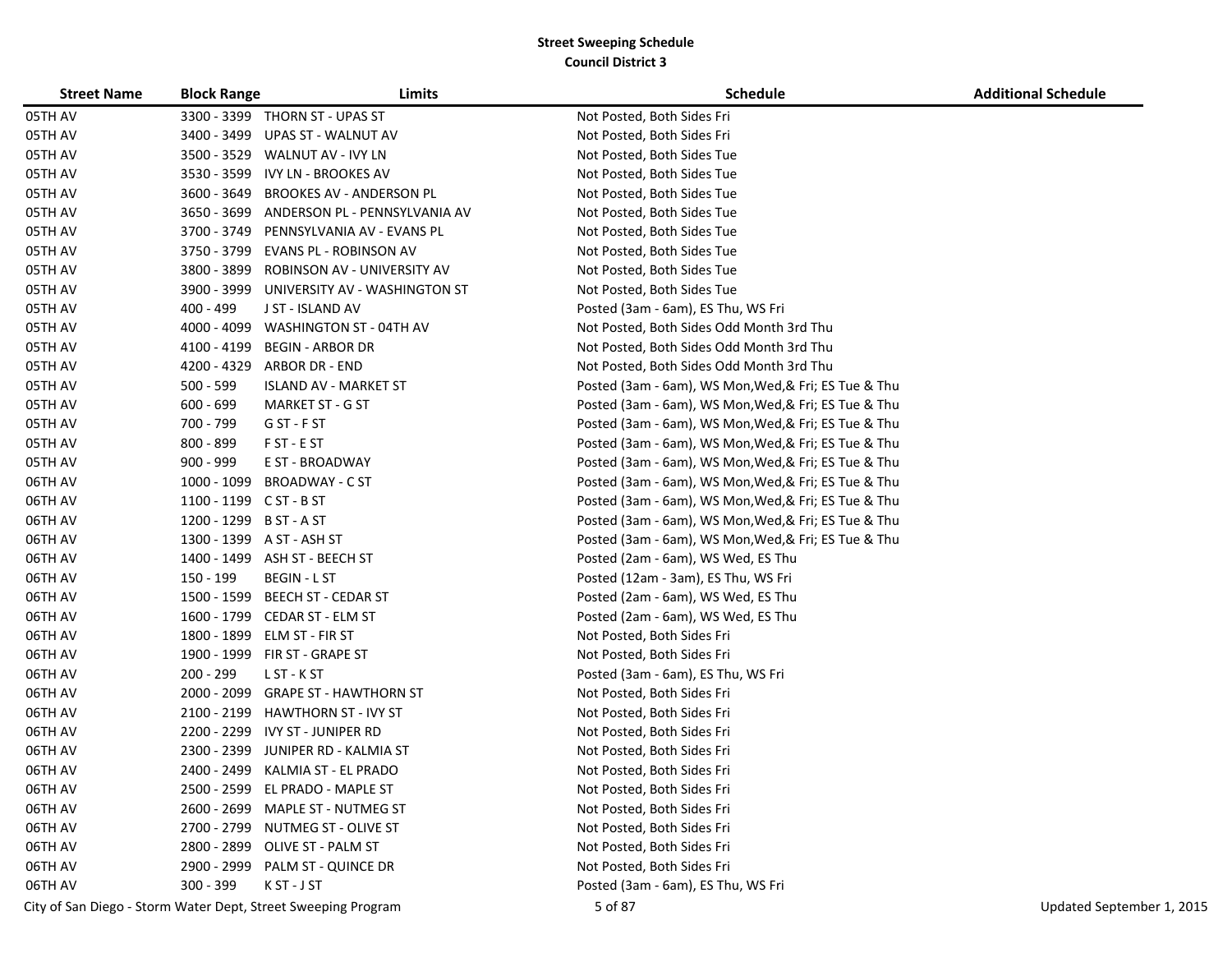| <b>Street Name</b> | <b>Block Range</b>      | Limits                                    | <b>Schedule</b>                                      | <b>Additional Schedule</b> |
|--------------------|-------------------------|-------------------------------------------|------------------------------------------------------|----------------------------|
| 06TH AV            |                         | 3000 - 3099 QUINCE DR - REDWOOD ST        | Not Posted, Both Sides Fri                           |                            |
| 06TH AV            |                         | 3100 - 3199 REDWOOD ST - SPRUCE ST        | Not Posted, Both Sides Fri                           |                            |
| 06TH AV            |                         | 3200 - 3299 SPRUCE ST - THORN ST          | Not Posted, Both Sides Fri                           |                            |
| 06TH AV            |                         | 3300 - 3389 THORN ST - BALBOA DR          | Not Posted, Both Sides Fri                           |                            |
| 06TH AV            |                         | 3390 - 3399 BALBOA DR - UPAS ST           | Not Posted, Both Sides Fri                           |                            |
| 06TH AV            |                         | 3400 - 3529 UPAS ST - IVY LN              | Not Posted, Both Sides Tue                           |                            |
| 06TH AV            |                         | 3530 - 3599 IVY LN - BROOKES AV           | Not Posted, Both Sides Tue                           |                            |
| 06TH AV            |                         | 3600 - 3649 BROOKES AV - ANDERSON PL      | Not Posted, Both Sides Tue                           |                            |
| 06TH AV            |                         | 3650 - 3699 ANDERSON PL - PENNSYLVANIA AV | Not Posted, Both Sides Tue                           |                            |
| 06TH AV            |                         | 3700 - 3749 PENNSYLVANIA AV - EVANS PL    | Not Posted, Both Sides Tue                           |                            |
| 06TH AV            | 3750 - 3799             | EVANS PL - ROBINSON AV                    | Not Posted, Both Sides Tue                           |                            |
| 06TH AV            |                         | 3800 - 3899 ROBINSON AV - 06TH EX AV      | Not Posted, Both Sides Tue                           |                            |
| 06TH AV            | 400 - 499               | J ST - ISLAND AV                          | Posted (3am - 6am), ES Thu, WS Fri                   |                            |
| 06TH AV            | 4140 - 4199             | <b>BEGIN - ARBOR DR</b>                   | Not Posted, Both Sides Odd Month 3rd Thu             |                            |
| 06TH AV            | 4200 - 4329             | ARBOR DR - END                            | Not Posted, Both Sides Odd Month 3rd Thu             |                            |
| 06TH AV            | $500 - 599$             | <b>ISLAND AV - MARKET ST</b>              | Posted (3am - 6am), WS Mon, Wed, & Fri; ES Tue & Thu |                            |
| 06TH AV            | $600 - 699$             | <b>MARKET ST - G ST</b>                   | Posted (3am - 6am), WS Mon, Wed, & Fri; ES Tue & Thu |                            |
| 06TH AV            | 700 - 799               | G ST - F ST                               | Posted (3am - 6am), WS Mon, Wed, & Fri; ES Tue & Thu |                            |
| 06TH AV            | 800 - 899               | F ST - E ST                               | Posted (3am - 6am), WS Mon, Wed, & Fri; ES Tue & Thu |                            |
| 06TH AV            | $900 - 999$             | E ST - BROADWAY                           | Posted (3am - 6am), WS Mon, Wed, & Fri; ES Tue & Thu |                            |
| 06TH EX AV         | 3900 - 3999             | 06TH AV - WASHINGTON ST                   | Not Posted, Both Sides Tue                           |                            |
| 06TH EX AV         | 4000 - 4199             | WASHINGTON ST - 06TH EX ST                | Not Posted, Both Sides Tue                           |                            |
| 07TH AV            |                         | 1000 - 1099 BROADWAY - C ST               | Posted (3am - 6am), WS Mon, Wed, & Fri; ES Tue & Thu |                            |
| 07TH AV            | 1100 - 1199 C ST - B ST |                                           | Posted (3am - 6am), WS Mon, Wed, & Fri; ES Tue & Thu |                            |
| 07TH AV            | 1200 - 1299 B ST - A ST |                                           | Posted (3am - 6am), WS Mon, Wed, & Fri; ES Tue & Thu |                            |
| 07TH AV            |                         | 1300 - 1399 A ST - ASH ST                 | Posted (3am - 6am), WS Mon, Wed, & Fri; ES Tue & Thu |                            |
| 07TH AV            |                         | 1400 - 1499 ASH ST - BEECH ST             | Posted (3am - 6am), WS Mon, Wed, & Fri; ES Tue & Thu |                            |
| 07TH AV            |                         | 1500 - 1599 BEECH ST - CEDAR ST           | Not Posted, Both Sides Odd Month 3rd Thu             |                            |
| 07TH AV            |                         | 1600 - 1699 CEDAR ST - DATE ST            | Not Posted, Both Sides Odd Month 3rd Thu             |                            |
| 07TH AV            | $300 - 399$             | K ST - J ST                               | Posted (3am - 6am), ES Thu, WS Fri                   |                            |
| 07TH AV            | 3400 - 3599             | UPAS ST - END                             | Not Posted, Both Sides Odd Month 3rd Tue             |                            |
| 07TH AV            | 3600 - 3699             | BEGIN - PENNSYLVANIA AV                   | Not Posted, Both Sides Odd Month 3rd Tue             |                            |
| 07TH AV            | 3700 - 3799             | PENNSYLVANIA AV - ROBINSON AV             | Not Posted, Both Sides Odd Month 3rd Tue             |                            |
| 07TH AV            | 3800 - 3899             | ROBINSON AV - UNIVERSITY AV               | Not Posted, Both Sides Tue                           |                            |
| 07TH AV            |                         | 3900 - 3999 UNIVERSITY AV - WASHINGTON ST | Posted (10am - 1pm), WS 3rd Wed, Posted ES 3rd Thu   |                            |
| 07TH AV            | 400 - 499               | J ST - ISLAND AV                          | Posted (3am - 6am), ES Thu, WS Fri                   |                            |
| 07TH AV            | 500 - 599               | <b>ISLAND AV - MARKET ST</b>              | Posted (3am - 6am), WS Mon, Wed, & Fri; ES Tue & Thu |                            |
| 07TH AV            | $600 - 699$             | <b>MARKET ST - G ST</b>                   | Posted (3am - 6am), WS Mon, Wed, & Fri; ES Tue & Thu |                            |
| 07TH AV            | 700 - 799               | G ST - F ST                               | Posted (3am - 6am), WS Mon, Wed, & Fri; ES Tue & Thu |                            |
| 07TH AV            | 800 - 899               | F ST - E ST                               | Posted (3am - 6am), WS Mon, Wed, & Fri; ES Tue & Thu |                            |
| 07TH AV            | 900 - 999               | E ST - BROADWAY                           | Posted (3am - 6am), WS Mon, Wed, & Fri; ES Tue & Thu |                            |

City of San Diego - Storm Water Dept, Street Sweeping Program 6 of 87 City of San Diego - Storm Water Dept, Street Sweeping Program 6 of 87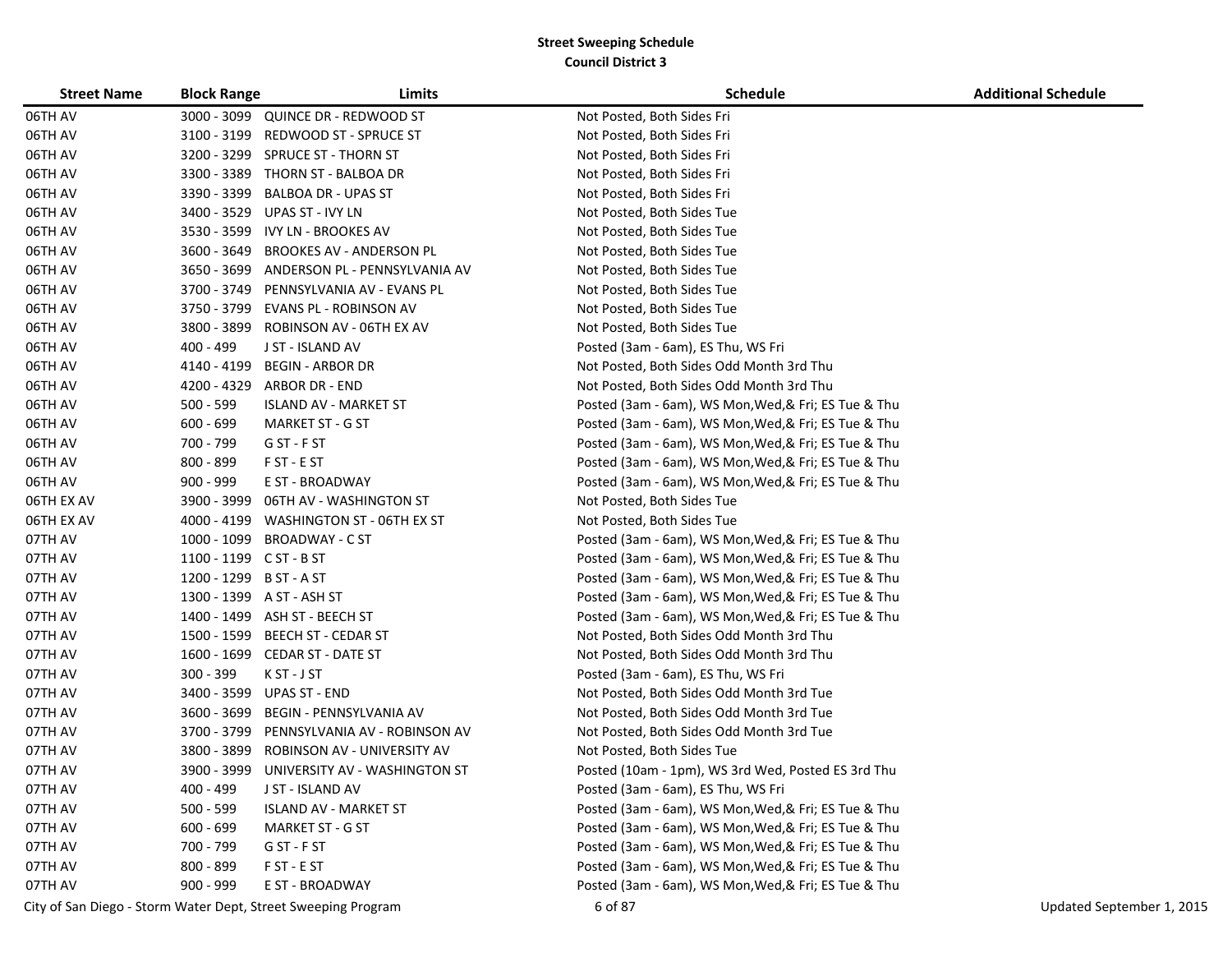| <b>Street Name</b>    | <b>Block Range</b>      | Limits                                                        | <b>Schedule</b>                                      | <b>Additional Schedule</b> |
|-----------------------|-------------------------|---------------------------------------------------------------|------------------------------------------------------|----------------------------|
| 08TH AV               |                         | 1000 - 1099 BROADWAY - C ST                                   | Posted (3am - 6am), WS Mon, Wed, & Fri; ES Tue & Thu |                            |
| 08TH AV               | 1100 - 1199 C ST - B ST |                                                               | Posted (3am - 6am), WS Mon, Wed, & Fri; ES Tue & Thu |                            |
| 08TH AV               | 1200 - 1299 B ST - A ST |                                                               | Posted (3am - 6am), WS Mon, Wed, & Fri; ES Tue & Thu |                            |
| 08TH AV               |                         | 1300 - 1399 A ST - ASH ST                                     | Posted (3am - 6am), WS Mon, Wed, & Fri; ES Tue & Thu |                            |
| 08TH AV               |                         | 1400 - 1499 ASH ST - BEECH ST                                 | Posted (3am - 6am), WS Mon, Wed, & Fri; ES Tue & Thu |                            |
| 08TH AV               |                         | 1500 - 1599 BEECH ST - CEDAR ST                               | Not Posted, Both Sides Odd Month 3rd Thu             |                            |
| 08TH AV               |                         | 1600 - 1699 CEDAR ST - DATE ST                                | Not Posted, Both Sides Odd Month 3rd Thu             |                            |
| 08TH AV               |                         | 3600 - 3699 BEGIN - PENNSYLVANIA AV                           | Not Posted, Both Sides Odd Month 3rd Tue             |                            |
| 08TH AV               |                         | 3710 - 3799 BEGIN - ROBINSON AV                               | Not Posted, Both Sides Tue                           |                            |
| 08TH AV               |                         | 3800 - 3899 ROBINSON AV - UNIVERSITY AV                       | Not Posted, Both Sides Tue                           |                            |
| 08TH AV               |                         | 3900 - 3999 UNIVERSITY AV - SR-163 SB OFF RA                  | Not Posted, Both Sides Tue                           |                            |
| 08TH AV               | 400 - 499               | J ST - ISLAND AV                                              | Posted (3am - 6am), ES Thu, WS Fri                   |                            |
| 08TH AV               |                         | 4000 - 4099 SR-163 SB OFF RA - END                            | Not Posted, Both Sides Odd Month 3rd Thu             |                            |
| 08TH AV               | $500 - 599$             | <b>ISLAND AV - MARKET ST</b>                                  | Posted (3am - 6am), WS Mon, Wed, & Fri; ES Tue & Thu |                            |
| 08TH AV               | $600 - 699$             | <b>MARKET ST - G ST</b>                                       | Posted (3am - 6am), WS Mon, Wed, & Fri; ES Tue & Thu |                            |
| 08TH AV               | 700 - 799               | G ST - F ST                                                   | Posted (3am - 6am), WS Mon, Wed, & Fri; ES Tue & Thu |                            |
| 08TH AV               | 800 - 899               | F ST - E ST                                                   | Posted (3am - 6am), WS Mon, Wed, & Fri; ES Tue & Thu |                            |
| 08TH AV               | 900 - 999               | E ST - BROADWAY                                               | Posted (3am - 6am), WS Mon, Wed, & Fri; ES Tue & Thu |                            |
| <b>08TH AVENUE DR</b> | 1900 - 2399             | <b>BALBOA DR - JUNIPER RD</b>                                 | Not Posted, Both Sides Tue                           |                            |
| 09TH AV               |                         | 1000 - 1099 BROADWAY - C ST                                   | Posted (3am - 6am), WS Mon, Wed, & Fri; ES Tue & Thu |                            |
| 09TH AV               | 1100 - 1199 C ST - B ST |                                                               | Posted (3am - 6am), WS Mon, Wed, & Fri; ES Tue & Thu |                            |
| 09TH AV               | 1200 - 1299 B ST - A ST |                                                               | Posted (3am - 6am), WS Mon, Wed, & Fri; ES Tue & Thu |                            |
| 09TH AV               |                         | 1300 - 1399 A ST - ASH ST                                     | Posted (3am - 6am), WS Mon, Wed, & Fri; ES Tue & Thu |                            |
| 09TH AV               |                         | 1400 - 1499 ASH ST - BEECH ST                                 | Posted (3am - 6am), WS Mon, Wed, & Fri; ES Tue & Thu |                            |
| 09TH AV               |                         | 1500 - 1599 BEECH ST - CEDAR ST                               | Not Posted, Both Sides Odd Month 3rd Thu             |                            |
| 09TH AV               |                         | 1600 - 1699 CEDAR ST - DATE ST                                | Not Posted, Both Sides Odd Month 3rd Thu             |                            |
| 09TH AV               | 3900 - 3999             | UNIVERSITY AV - WASHINGTON ST                                 | Not Posted, Both Sides Tue                           |                            |
| 09TH AV               | 400 - 499               | J ST - ISLAND AV                                              | Posted (12am - 3am), ES Thu, WS Fri                  |                            |
| 09TH AV               | 4200 - 4299             | JOHNSON AV - END                                              | Not Posted, Both Sides 2nd Tue                       |                            |
| 09TH AV               | 500 - 599               | ISLAND AV - MARKET ST                                         | Posted (3am - 6am), WS Mon, Wed, & Fri; ES Tue & Thu |                            |
| 09TH AV               | $600 - 699$             | <b>MARKET ST - G ST</b>                                       | Posted (3am - 6am), WS Mon, Wed, & Fri; ES Tue & Thu |                            |
| 09TH AV               | 700 - 799               | G ST - F ST                                                   | Posted (3am - 6am), WS Mon, Wed, & Fri; ES Tue & Thu |                            |
| 09TH AV               | 800 - 899               | F ST - E ST                                                   | Posted (3am - 6am), WS Mon, Wed, & Fri; ES Tue & Thu |                            |
| 09TH AV               | 900 - 999               | E ST - BROADWAY                                               | Posted (3am - 6am), WS Mon, Wed, & Fri; ES Tue & Thu |                            |
| 10TH AV               | $0 - 0$                 | PARK BL - K ST                                                | Posted (12am - 3am), ES Thu, WS Fri                  |                            |
| 10TH AV               |                         | 1000 - 1099 BROADWAY - C ST                                   | Posted (3am - 6am), WS Mon, Wed, & Fri; ES Tue & Thu |                            |
| 10TH AV               | 1100 - 1199 C ST - B ST |                                                               | Posted (3am - 6am), WS Mon, Wed, & Fri; ES Tue & Thu |                            |
| 10TH AV               | 1200 - 1299 B ST - A ST |                                                               | Posted (3am - 6am), WS Mon, Wed, & Fri; ES Tue & Thu |                            |
| 10TH AV               |                         | 1300 - 1399 A ST - ASH ST                                     | Posted (3am - 6am), WS Mon, Wed, & Fri; ES Tue & Thu |                            |
| 10TH AV               |                         | 1400 - 1499 ASH ST - I-5 SB OFF RA                            | Not Posted, Both Sides Mon & Tue                     |                            |
| 10TH AV               |                         | 1500 - 1599 BEECH ST - CEDAR ST                               | Not Posted, Both Sides Odd Month 3rd Thu             |                            |
|                       |                         | City of San Diego - Storm Water Dept, Street Sweeping Program | 7 of 87                                              | Updated September 1, 2015  |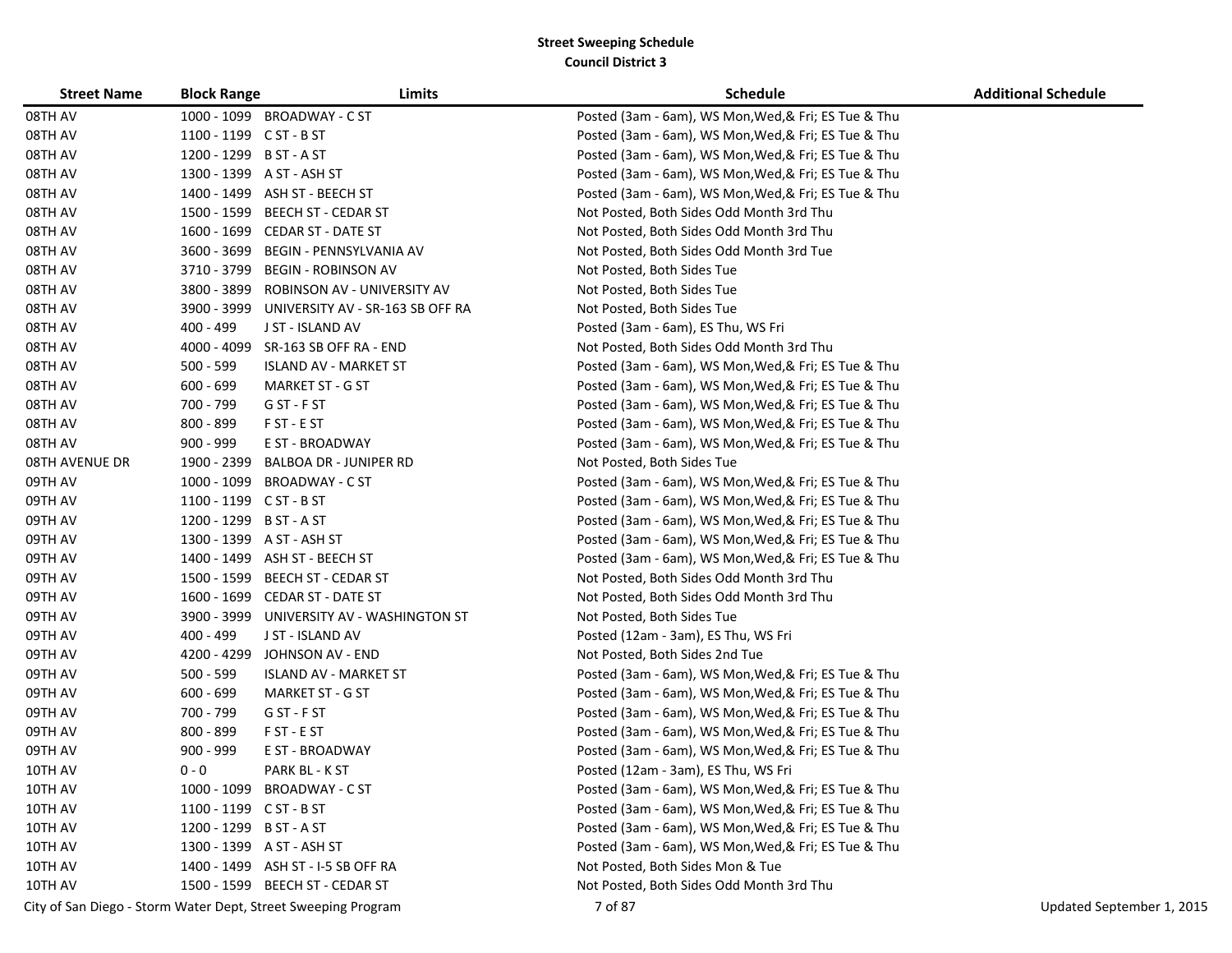| <b>Street Name</b> | <b>Block Range</b>      | Limits                                                        | <b>Schedule</b>                                      | <b>Additional Schedule</b> |
|--------------------|-------------------------|---------------------------------------------------------------|------------------------------------------------------|----------------------------|
| 10TH AV            |                         | 1600 - 1699 CEDAR ST - END                                    | Not Posted, Both Sides Odd Month 3rd Thu             |                            |
| 10TH AV            | 300 - 399               | K ST - J ST                                                   | Posted (12am - 3am), ES Thu, WS Fri                  |                            |
| 10TH AV            | 3700 - 3747             | PENNSYLVANIA AV - ROBINSON AV                                 | Not Posted, Both Sides Tue                           |                            |
| 10TH AV            |                         | 3748 - 3773 ROBINSON AV - ONEIDA WY                           | Not Posted, Both Sides Odd Month 3rd Tue             |                            |
| 10TH AV            |                         | 3774 - 3789 ONEIDA WY - ESSEX ST                              | Not Posted, Both Sides Odd Month 3rd Tue             |                            |
| 10TH AV            |                         | 3790 - 3899 ESSEX ST - UNIVERSITY AV                          | Not Posted, Both Sides Odd Month 3rd Tue             |                            |
| 10TH AV            | 400 - 499               | J ST - ISLAND AV                                              | Posted (12am - 3am), ES Thu, WS Fri                  |                            |
| 10TH AV            |                         | 4100 - 4179 HAYES AV - JOHNSON AV                             | Not Posted, Both Sides 2nd Tue                       |                            |
| 10TH AV            |                         | 4180 - 4199 JOHNSON AV - JOHNSON AV                           | Not Posted, Both Sides 2nd Tue                       |                            |
| 10TH AV            |                         | 4200 - 4399 JOHNSON AV - END                                  | Not Posted, Both Sides 2nd Tue                       |                            |
| 10TH AV            | $500 - 599$             | <b>ISLAND AV - MARKET ST</b>                                  | Posted (3am - 6am), WS Mon, Wed, & Fri; ES Tue & Thu |                            |
| 10TH AV            | $600 - 699$             | <b>MARKET ST - G ST</b>                                       | Posted (3am - 6am), WS Mon, Wed, & Fri; ES Tue & Thu |                            |
| 10TH AV            | 700 - 799               | G ST - F ST                                                   | Posted (3am - 6am), WS Mon, Wed, & Fri; ES Tue & Thu |                            |
| 10TH AV            | 800 - 899               | F ST - E ST                                                   | Posted (3am - 6am), WS Mon, Wed, & Fri; ES Tue & Thu |                            |
| 10TH AV            | 900 - 999               | E ST - BROADWAY                                               | Posted (3am - 6am), WS Mon, Wed, & Fri; ES Tue & Thu |                            |
| 11TH AV            |                         | 1000 - 1099 BROADWAY - C ST                                   | Posted (3am - 6am), WS Mon, Wed, & Fri; ES Tue & Thu |                            |
| 11TH AV            | 1100 - 1199 C ST - B ST |                                                               | Posted (3am - 6am), WS Mon, Wed, & Fri; ES Tue & Thu |                            |
| 11TH AV            | 1200 - 1299 B ST - A ST |                                                               | Posted (3am - 6am), WS Mon, Wed, & Fri; ES Tue & Thu |                            |
| 11TH AV            |                         | 1300 - 1329 A ST - RUSS BL                                    | Posted (3am - 6am), WS Mon, Wed, & Fri; ES Tue & Thu |                            |
| 11TH AV            |                         | 1330 - 1399 RUSS BL - ASH ST                                  | Posted (3am - 6am), WS Mon, Wed, & Fri; ES Tue & Thu |                            |
| 11TH AV            | 200 - 299               | PARK BL - K ST                                                | Not Posted, NS Thu, SS Fri                           |                            |
| 11TH AV            | $300 - 399$             | K ST - J ST                                                   | Posted (12am - 3am), ES Thu, WS Fri                  |                            |
| 11TH AV            | 400 - 499               | J ST - ISLAND AV                                              | Posted (12am - 3am), ES Thu, WS Fri                  |                            |
| 11TH AV            | $50 - 99$               | <b>BEGIN - IMPERIAL AV</b>                                    | Not Posted, NS Thu & SS Fri                          |                            |
| 11TH AV            | 500 - 599               | ISLAND AV - MARKET ST                                         | Posted (3am - 6am), WS Mon, Wed, & Fri; ES Tue & Thu |                            |
| 11TH AV            | $600 - 699$             | <b>MARKET ST - G ST</b>                                       | Posted (3am - 6am), WS Mon, Wed, & Fri; ES Tue & Thu |                            |
| 11TH AV            | 700 - 799               | G ST - F ST                                                   | Posted (3am - 6am), WS Mon, Wed, & Fri; ES Tue & Thu |                            |
| 11TH AV            | 800 - 899               | F ST - E ST                                                   | Posted (3am - 6am), WS Mon, Wed, & Fri; ES Tue & Thu |                            |
| 11TH AV            | 900 - 999               | E ST - BROADWAY                                               | Posted (3am - 6am), WS Mon, Wed, & Fri; ES Tue & Thu |                            |
| 12TH AV            | 100 - 299               | <b>IMPERIAL AV - K ST</b>                                     | Not Posted, NS Thu & SS Fri                          |                            |
| 12TH AV            | 200 - 299               | L ST - K ST                                                   | Not Posted, NS Thu & SS Fri                          |                            |
| 13TH ST            | $1 - 89$                | COMMERCIAL ST - NATIONAL AV                                   | Not Posted, Both Sides Thu & Fri                     |                            |
| 13TH ST            | 1000 - 1099             | <b>BROADWAY - C ST</b>                                        | Posted (2am - 5am), WS Mon, ES Tue                   |                            |
| 13TH ST            | 300 - 399               | K ST - J ST                                                   | Posted (12am - 3am), ES Thu, WS Fri                  |                            |
| 13TH ST            | 400 - 499               | J ST - ISLAND AV                                              | Posted (12am - 3am), ES Thu, WS Fri                  |                            |
| 13TH ST            | 500 - 599               | <b>ISLAND AV - MARKET ST</b>                                  | Posted (2am - 5am), WS Mon, ES Tue                   |                            |
| 13TH ST            | $600 - 699$             | <b>MARKET ST - G ST</b>                                       | Posted (2am - 5am), WS Mon, ES Tue                   |                            |
| 13TH ST            | 700 - 799               | G ST - F ST                                                   | Posted (2am - 5am), WS Mon, ES Tue                   |                            |
| 13TH ST            | $800 - 899$             | F ST - E ST                                                   | Posted (2am - 5am), WS Mon, ES Tue                   |                            |
| 13TH ST            | $90 - 99$               | NATIONAL AV - IMPERIAL AV                                     | Not Posted, Both Sides Thu & Fri                     |                            |
| 13TH ST            | 900 - 999               | E ST - BROADWAY                                               | Posted (2am - 5am), WS Mon, ES Tue                   |                            |
|                    |                         | City of San Diego - Storm Water Dept, Street Sweeping Program | 8 of 87                                              | Updated September 1, 2015  |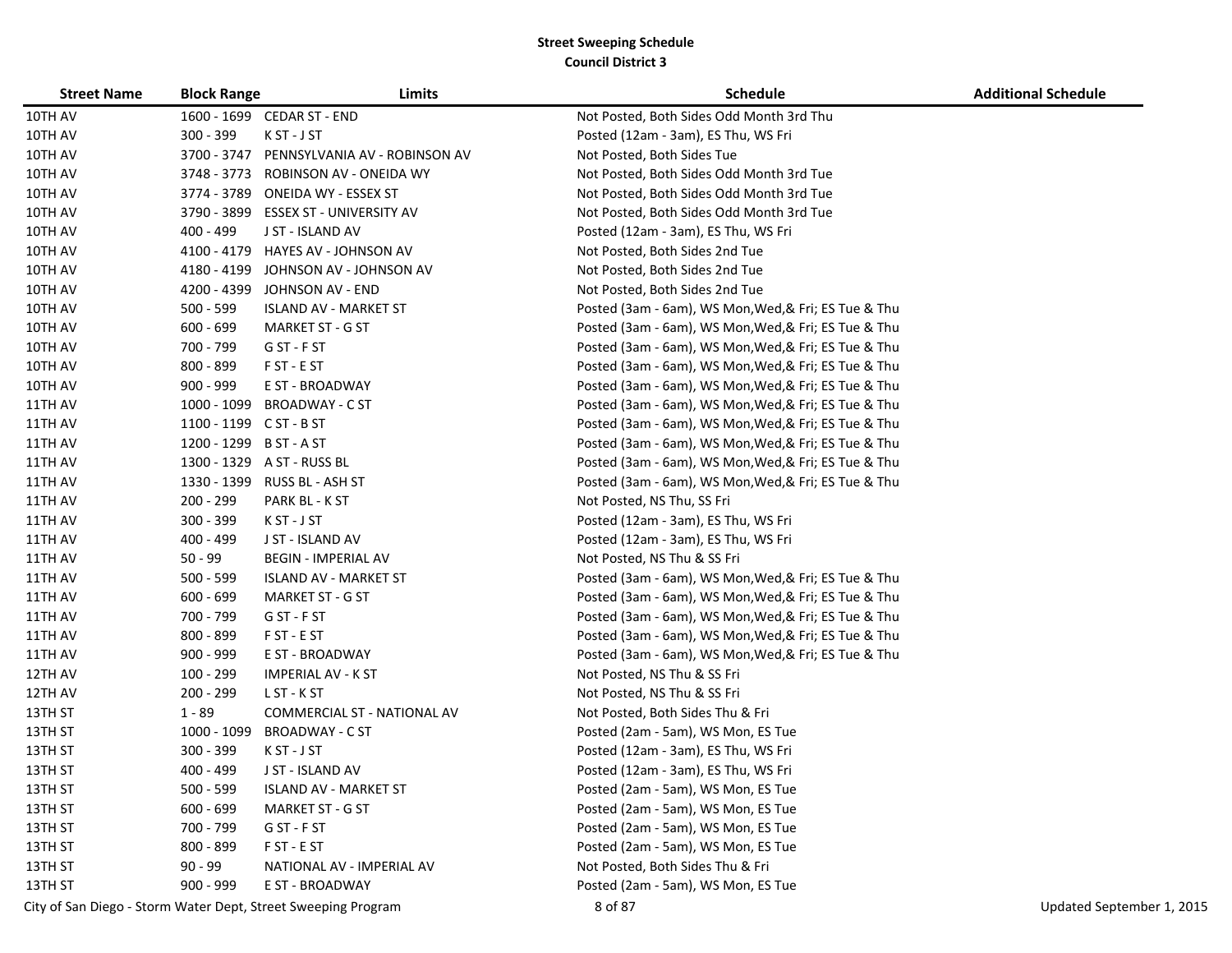| <b>Street Name</b> | <b>Block Range</b>      | Limits                                                        | <b>Schedule</b>                     | <b>Additional Schedule</b> |
|--------------------|-------------------------|---------------------------------------------------------------|-------------------------------------|----------------------------|
| 14TH ST            | $1 - 99$                | NATIONAL AV - IMPERIAL AV                                     | Not Posted, Both Sides Thu & Fri    |                            |
| 14TH ST            | 100 - 199               | <b>IMPERIAL AV - L ST</b>                                     | Posted (12am - 3am), ES Thu, WS Fri |                            |
| 14TH ST            | 1000 - 1099             | <b>BROADWAY - C ST</b>                                        | Posted (2am - 5am), WS Mon, ES Tue  |                            |
| 14TH ST            | 200 - 299               | L ST - K ST                                                   | Posted (12am - 3am), ES Thu, WS Fri |                            |
| 14TH ST            | 300 - 399               | K ST - J ST                                                   | Posted (12am - 3am), ES Thu, WS Fri |                            |
| 14TH ST            | 400 - 499               | J ST - ISLAND AV                                              | Posted (12am - 3am), ES Thu, WS Fri |                            |
| 14TH ST            | 500 - 599               | ISLAND AV - MARKET ST                                         | Posted (2am - 5am), WS Mon, ES Tue  |                            |
| 14TH ST            | $600 - 699$             | MARKET ST - G ST                                              | Posted (2am - 5am), WS Mon, ES Tue  |                            |
| 14TH ST            | 700 - 799               | G ST - F ST                                                   | Posted (2am - 5am), WS Mon, ES Tue  |                            |
| 14TH ST            | 800 - 899               | F ST - E ST                                                   | Posted (2am - 5am), WS Mon, ES Tue  |                            |
| 14TH ST            | 900 - 999               | E ST - BROADWAY                                               | Posted (2am - 5am), WS Mon, ES Tue  |                            |
| 15TH ST            | $1 - 99$                | COMMERCIAL ST - IMPERIAL AV                                   | Not Posted, Both Sides Thu & Fri    |                            |
| 15TH ST            | 1000 - 1099             | <b>BROADWAY - C ST</b>                                        | Posted (2am - 5am), WS Mon, ES Tue  |                            |
| 15TH ST            | 300 - 399               | K ST - J ST                                                   | Posted (12am - 3am), ES Thu, WS Fri |                            |
| 15TH ST            | 400 - 499               | J ST - ISLAND AV                                              | Posted (12am - 3am), ES Thu, WS Fri |                            |
| 15TH ST            | 500 - 599               | <b>ISLAND AV - MARKET ST</b>                                  | Posted (2am - 5am), WS Mon, ES Tue  |                            |
| 15TH ST            | $600 - 699$             | <b>MARKET ST - G ST</b>                                       | Posted (2am - 5am), WS Mon, ES Tue  |                            |
| 15TH ST            | 700 - 799               | G ST - F ST                                                   | Posted (2am - 5am), WS Mon, ES Tue  |                            |
| 15TH ST            | 800 - 899               | F ST - E ST                                                   | Posted (2am - 5am), WS Mon, ES Tue  |                            |
| 15TH ST            | 900 - 999               | E ST - BROADWAY                                               | Posted (2am - 5am), WS Mon, ES Tue  |                            |
| 16TH ST            | $1 - 99$                | COMMERCIAL ST - IMPERIAL AV                                   | Not Posted, Both Sides Thu          |                            |
| 16TH ST            | 100 - 299               | <b>IMPERIAL AV - K ST</b>                                     | Posted (12am - 3am), ES Thu, WS Fri |                            |
| 16TH ST            | 1000 - 1099             | <b>BROADWAY - C ST</b>                                        | Posted (2am - 5am), WS Mon, ES Tue  |                            |
| 16TH ST            | 1100 - 1199 C ST - B ST |                                                               | Posted (2am - 5am), WS Mon, ES Tue  |                            |
| 16TH ST            |                         | 1200 - 1399 B ST - RUSS BL                                    | Not Posted, Both Sides Mon          |                            |
| 16TH ST            | 300 - 399               | K ST - J ST                                                   | Posted (12am - 3am), ES Thu, WS Fri |                            |
| 16TH ST            | 400 - 499               | J ST - ISLAND AV                                              | Posted (12am - 3am), ES Thu, WS Fri |                            |
| 16TH ST            | 500 - 599               | ISLAND AV - MARKET ST                                         | Posted (2am - 5am), WS Mon, ES Tue  |                            |
| 16TH ST            | $600 - 699$             | <b>MARKET ST - G ST</b>                                       | Posted (2am - 5am), WS Mon, ES Tue  |                            |
| 16TH ST            | 700 - 799               | G ST - F ST                                                   | Posted (2am - 5am), WS Mon, ES Tue  |                            |
| 16TH ST            | 800 - 899               | F ST - E ST                                                   | Posted (2am - 5am), WS Mon, ES Tue  |                            |
| 16TH ST            | 900 - 999               | E ST - BROADWAY                                               | Posted (2am - 5am), WS Mon, ES Tue  |                            |
| 17TH ST            | $1 - 99$                | COMMERCIAL ST - IMPERIAL AV                                   | Posted (2am - 5am), WS Mon, ES Tue  |                            |
| 17TH ST            | 100 - 299               | <b>IMPERIAL AV - K ST</b>                                     | Posted (2am - 5am), WS Mon, ES Tue  |                            |
| 17TH ST            | 1000 - 1099             | <b>BROADWAY - C ST</b>                                        | Not Posted, Both Sides Mon          |                            |
| 17TH ST            | 1100 - 1199 C ST - B ST |                                                               | Not Posted, Both Sides Mon          |                            |
| 17TH ST            |                         | 1200 - 1399 B ST - RUSS BL                                    | Not Posted, Both Sides Mon          |                            |
| 17TH ST            | $300 - 399$             | K ST - J ST                                                   | Posted (2am - 5am), WS Mon, ES Tue  |                            |
| 17TH ST            | 400 - 499               | J ST - ISLAND AV                                              | Posted (2am - 5am), WS Mon, ES Tue  |                            |
| 17TH ST            | 500 - 599               | <b>ISLAND AV - MARKET ST</b>                                  | Posted (2am - 5am), WS Mon, ES Tue  |                            |
| 17TH ST            | 600 - 699               | <b>MARKET ST - G ST</b>                                       | Posted (2am - 5am), WS Mon, ES Tue  |                            |
|                    |                         | City of San Diego - Storm Water Dept, Street Sweeping Program | 9 of 87                             | Updated September 1, 2015  |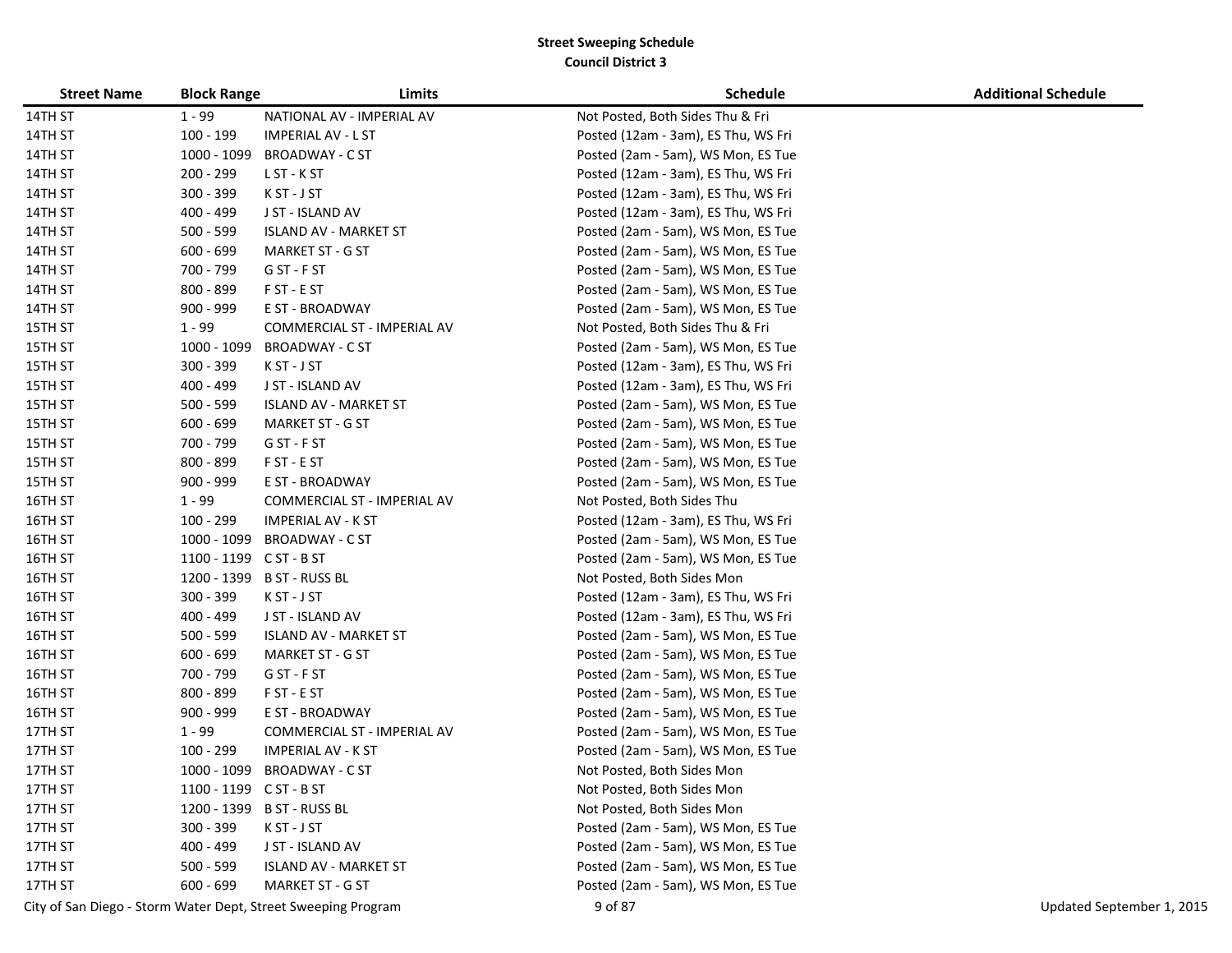| <b>Street Name</b> | <b>Block Range</b>      |                                                               | Limits | <b>Schedule</b>                     | <b>Additional Schedule</b>      |
|--------------------|-------------------------|---------------------------------------------------------------|--------|-------------------------------------|---------------------------------|
| 17TH ST            | 700 - 799               | G ST - F ST                                                   |        | Posted (2am - 5am), WS Mon, ES Tue  |                                 |
| 17TH ST            | 900 - 999               | E ST - BROADWAY                                               |        | Not Posted, Both Sides Mon          |                                 |
| 19TH ST            |                         | 1000 - 1099 BROADWAY - C ST                                   |        | Not Posted, Both Sides 2nd Fri      |                                 |
| 19TH ST            | $1100 - 1199$ CST - BST |                                                               |        | Not Posted, Both Sides 2nd Fri      |                                 |
| 19TH ST            | 900 - 999               | E ST - BROADWAY                                               |        | Not Posted, Both Sides 2nd Fri      |                                 |
| 20TH ST            | 1000 - 1099             | <b>BROADWAY - C ST</b>                                        |        | Not Posted, Both Sides 2nd Fri      |                                 |
| 20TH ST            | 1100 - 1199 C ST - B ST |                                                               |        | Not Posted, Both Sides 2nd Fri      |                                 |
| 20TH ST            | 800 - 899               | <b>BEGIN - E ST</b>                                           |        | Not Posted, Both Sides 2nd Fri      |                                 |
| 20TH ST            | 900 - 999               | E ST - BROADWAY                                               |        | Not Posted, Both Sides 2nd Fri      |                                 |
| 21ST ST            | 1000 - 1099             | <b>BROADWAY - C ST</b>                                        |        | Not Posted, Both Sides 2nd Fri      |                                 |
| 21ST ST            | 1100 - 1199 C ST - B ST |                                                               |        | Not Posted, Both Sides 2nd Fri      |                                 |
| 21ST ST            | 1200 - 1249 B ST - END  |                                                               |        | Not Posted, Both Sides 2nd Fri      |                                 |
| 21ST ST            | 800 - 899               | F ST - E ST                                                   |        | Not Posted, Both Sides 2nd Fri      |                                 |
| 21ST ST            | $900 - 999$             | E ST - BROADWAY                                               |        | Not Posted, Both Sides 2nd Fri      |                                 |
| 22ND ST            | 1000 - 1099             | <b>BROADWAY - C ST</b>                                        |        | Posted (10am - 1pm), WS Thu, ES Tue |                                 |
| 22ND ST            | 1100 - 1199 C ST - B ST |                                                               |        | Not Posted, Both Sides 2nd Fri      |                                 |
| 22ND ST            | 1200 - 1299 B ST - A ST |                                                               |        | Not Posted, Both Sides 2nd Fri      |                                 |
| 22ND ST            | 700 - 799               | G ST - F ST                                                   |        | Not Posted, Both Sides 2nd Fri      |                                 |
| 22ND ST            | 800 - 899               | F ST - E ST                                                   |        | Not Posted, Both Sides 2nd Fri      |                                 |
| 22ND ST            | $900 - 999$             | E ST - BROADWAY                                               |        | Not Posted, Both Sides 2nd Fri      |                                 |
| 23RD ST            |                         | 1000 - 1099 BROADWAY - C ST                                   |        | Not Posted, Both Sides 2nd Fri      |                                 |
| 23RD ST            | 1100 - 1199 C ST - B ST |                                                               |        | Not Posted, Both Sides 2nd Fri      |                                 |
| 23RD ST            | 1200 - 1299 B ST - A ST |                                                               |        | Not Posted, Both Sides 2nd Fri      |                                 |
| 23RD ST            | 800 - 899               | F ST - E ST                                                   |        | Not Posted, Both Sides 2nd Fri      |                                 |
| 23RD ST            | 900 - 999               | E ST - BROADWAY                                               |        | Not Posted, Both Sides 2nd Fri      |                                 |
| 24TH ST            | 1000 - 1099             | <b>BROADWAY - C ST</b>                                        |        | Not Posted, Both Sides 2nd Fri      |                                 |
| 24TH ST            | 1100 - 1199 C ST - B ST |                                                               |        | Not Posted, Both Sides 2nd Fri      |                                 |
| 24TH ST            | 1200 - 1299 B ST - A ST |                                                               |        | Not Posted, Both Sides 2nd Fri      |                                 |
| 24TH ST            |                         | 1300 - 1399 A ST - RUSS BL                                    |        | Posted (10am - 1pm), WS 2nd Fri     | Posted (7am - 10am), ES 2nd Fri |
| 24TH ST            | 800 - 899               | F ST - E ST                                                   |        | Not Posted, Both Sides 2nd Fri      |                                 |
| 24TH ST            | $900 - 999$             | E ST - BROADWAY                                               |        | Not Posted, Both Sides 2nd Fri      |                                 |
| 25TH ST            | 1000 - 1099             | BROADWAY - C ST                                               |        | Posted (8am - 10am), WS Thu, ES Tue |                                 |
| 25TH ST            | 1100 - 1199 C ST - B ST |                                                               |        | Posted (8am - 10am), WS Thu, ES Tue |                                 |
| 25TH ST            | 1200 - 1299             | B ST - A ST                                                   |        | Posted (8am - 10am), WS Thu, ES Tue |                                 |
| 25TH ST            |                         | 1300 - 1349 A ST - RUSS BL                                    |        | Not Posted, Both Sides 2nd Tue      |                                 |
| 25TH ST            |                         | 1350 - 1399 RUSS BL - GOLDEN HILL DR                          |        | Not Posted, Both Sides 2nd Tue      |                                 |
| 25TH ST            | 700 - 799               | G ST - F ST                                                   |        | Posted (8am - 10am), WS Thu, ES Tue |                                 |
| 25TH ST            | 800 - 899               | F ST - E ST                                                   |        | Posted (8am - 10am), WS Thu, ES Tue |                                 |
| 25TH ST            | $900 - 999$             | E ST - BROADWAY                                               |        | Posted (8am - 10am), WS Thu, ES Tue |                                 |
| 26TH ST            |                         | 1000 - 1099 BROADWAY - C ST                                   |        | Not Posted, Both Sides 2nd Tue      |                                 |
| 26TH ST            | 1100 - 1199 C ST - B ST |                                                               |        | Not Posted, Both Sides 2nd Tue      |                                 |
|                    |                         | City of San Diego - Storm Water Dept, Street Sweeping Program |        | 10 of 87                            | Updated September 1, 2015       |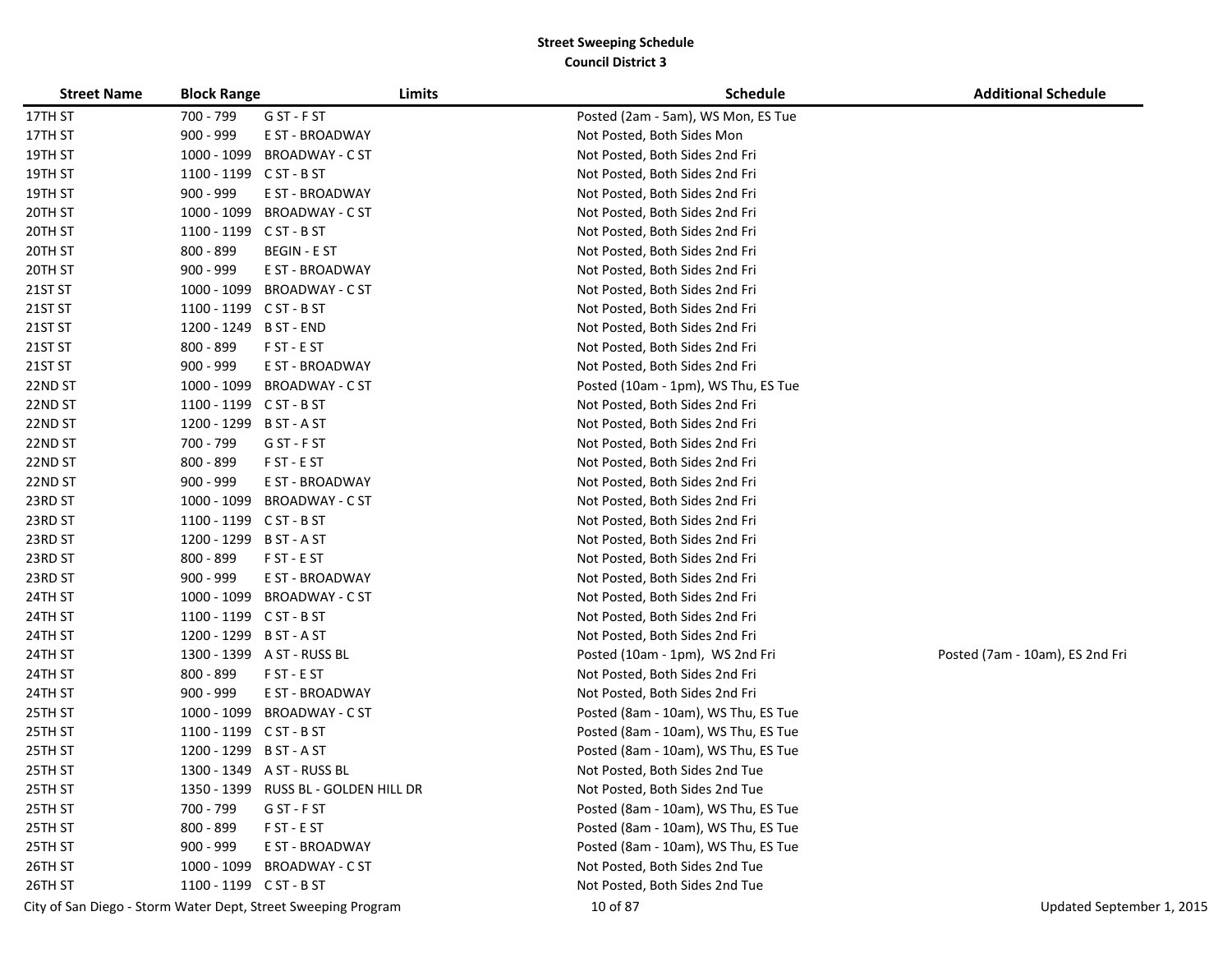| <b>Street Name</b> | <b>Block Range</b>      | Limits                                    | <b>Schedule</b>                           | <b>Additional Schedule</b> |
|--------------------|-------------------------|-------------------------------------------|-------------------------------------------|----------------------------|
| 26TH ST            | 1200 - 1299 B ST - A ST |                                           | Not Posted, Both Sides 2nd Tue            |                            |
| 26TH ST            |                         | 1300 - 1349 A ST - 26TH ST RD             | Not Posted, Both Sides 2nd Tue            |                            |
| 26TH ST            | 800 - 899               | F ST - E ST                               | Not Posted, Both Sides 2nd Tue            |                            |
| 26TH ST            | $900 - 999$             | E ST - BROADWAY                           | Not Posted, Both Sides 2nd Tue            |                            |
| 26TH ST RD         | 1350 - 1399             | 26TH ST - GOLDEN HILL DR                  | Not Posted, Both Sides 2nd Tue            |                            |
| 26TH ST RD         |                         | 1400 - 1623 GOLDEN HILL DR - CAMTO CENTRO | Not Posted, Both Sides Fri                |                            |
| 26TH ST RD         |                         | 1624 - 1699 CAMTO CENTRO - FLORIDA DR     | Not Posted, Both Sides Fri                |                            |
| 27TH ST            |                         | 1000 - 1099 BROADWAY - C ST               | Not Posted, Both Sides 2nd Tue            |                            |
| 27TH ST            | 1100 - 1199 C ST - B ST |                                           | Not Posted, Both Sides 2nd Tue            |                            |
| 27TH ST            | 1200 - 1299 B ST - A ST |                                           | Not Posted, Both Sides 2nd Tue            |                            |
| 27TH ST            |                         | 1300 - 1399 A ST - RUSS BL                | Not Posted, Both Sides 2nd Tue            |                            |
| 27TH ST            | 750 - 829               | <b>BEGIN - TREAT ST</b>                   | Not Posted, Both Sides 2nd Tue            |                            |
| 27TH ST            | 830 - 859               | TREAT ST - E ST                           | Not Posted, Both Sides 2nd Tue            |                            |
| 27TH ST            | 860 - 899               | E ST - E ST                               | Not Posted, Both Sides 2nd Tue            |                            |
| 27TH ST            | $900 - 999$             | E ST - BROADWAY                           | Not Posted, Both Sides 2nd Tue            |                            |
| 28TH ST            | 1000 - 1099             | BROADWAY - C ST                           | Posted (8am - 10am), WS Thu, ES Tue       |                            |
| 28TH ST            | $1100 - 1199$ CST - BST |                                           | Posted (8am - 10am), WS Thu, ES Tue       |                            |
| 28TH ST            | 1200 - 1299 B ST - A ST |                                           | Posted (8am - 10am), WS Thu, ES Tue       |                            |
| 28TH ST            |                         | 1300 - 1399 A ST - ASH ST                 | Posted (8am - 10am), WS Thu, ES Tue       |                            |
| 28TH ST            |                         | 1400 - 1499 ASH ST - BEECH ST             | Posted (8am - 10am), WS Thu, ES Tue       |                            |
| 28TH ST            |                         | 1500 - 1599 BEECH ST - CEDAR ST           | Not Posted, Both Sides 2nd Tue            |                            |
| 28TH ST            |                         | 1600 - 1699 CEDAR ST - DATE ST            | Not Posted, Both Sides 2nd Tue            |                            |
| 28TH ST            | 1900 - 1999             | BEGIN - GRAPE ST                          | Not Posted, Both Sides 2nd Tue            |                            |
| 28TH ST            | 2000 - 2149             | <b>GRAPE ST - END</b>                     | Not Posted, Both Sides 2nd Tue            |                            |
| 28TH ST            |                         | 2600 - 2699 MAPLE ST - NUTMEG ST          | Not Posted, Both Sides Even Month 4th Tue |                            |
| 28TH ST            |                         | 2700 - 2899 NUTMEG ST - PALM ST           | Not Posted, Both Sides Even Month 4th Tue |                            |
| 28TH ST            | 2900 - 3099             | PALM ST - REDWOOD ST                      | Not Posted, Both Sides Even Month 4th Tue |                            |
| 28TH ST            | 3100 - 3299             | REDWOOD ST - THORN ST                     | Not Posted, Both Sides Even Month 4th Tue |                            |
| 28TH ST            | 3300 - 3399             | THORN ST - PERSHING DR                    | Not Posted, Both Sides Even Month 4th Tue |                            |
| 28TH ST            | 3400 - 3499             | PERSHING DR - MYRTLE AV                   | Not Posted, Both Sides Even Month 4th Tue |                            |
| 28TH ST            |                         | 3500 - 3549 MYRTLE AV - CAPPS ST          | Not Posted, Both Sides Even Month 4th Tue |                            |
| 28TH ST            |                         | 3550 - 3594    CAPPS ST - DWIGHT ST       | Not Posted, Both Sides Even Month 4th Tue |                            |
| 28TH ST            | 3595 - 3599             | DWIGHT ST - DWIGHT ST                     | Not Posted, Both Sides Even Month 4th Tue |                            |
| 28TH ST            | 3600 - 3669             | <b>DWIGHT ST - LANDIS ST</b>              | Not Posted, Both Sides Even Month 4th Tue |                            |
| 28TH ST            |                         | 3670 - 3699 LANDIS ST - LANDIS ST         | Not Posted, Both Sides Even Month 4th Tue |                            |
| 28TH ST            |                         | 3700 - 3749 LANDIS ST - GUNN ST           | Not Posted, Both Sides Even Month 4th Tue |                            |
| 28TH ST            | 3750 - 3799             | <b>GUNN ST - WIGHTMAN ST</b>              | Not Posted, Both Sides Even Month 4th Tue |                            |
| 28TH ST            |                         | 3800 - 3899 WIGHTMAN ST - UNIVERSITY AV   | Not Posted, Both Sides Even Month 4th Tue |                            |
| 28TH ST            | 700 - 799               | G ST - TREAT ST                           | Posted (8am - 10am), WS Thu, ES Tue       |                            |
| 28TH ST            | 800 - 899               | TREAT ST - E ST                           | Posted (8am - 10am), WS Thu, ES Tue       |                            |
| 28TH ST            | $900 - 909$             | E ST - E ST                               | Posted (8am - 10am), WS Thu, ES Tue       |                            |

City of San Diego - Storm Water Dept, Street Sweeping Program 11 of 87 Updated September 1, 2015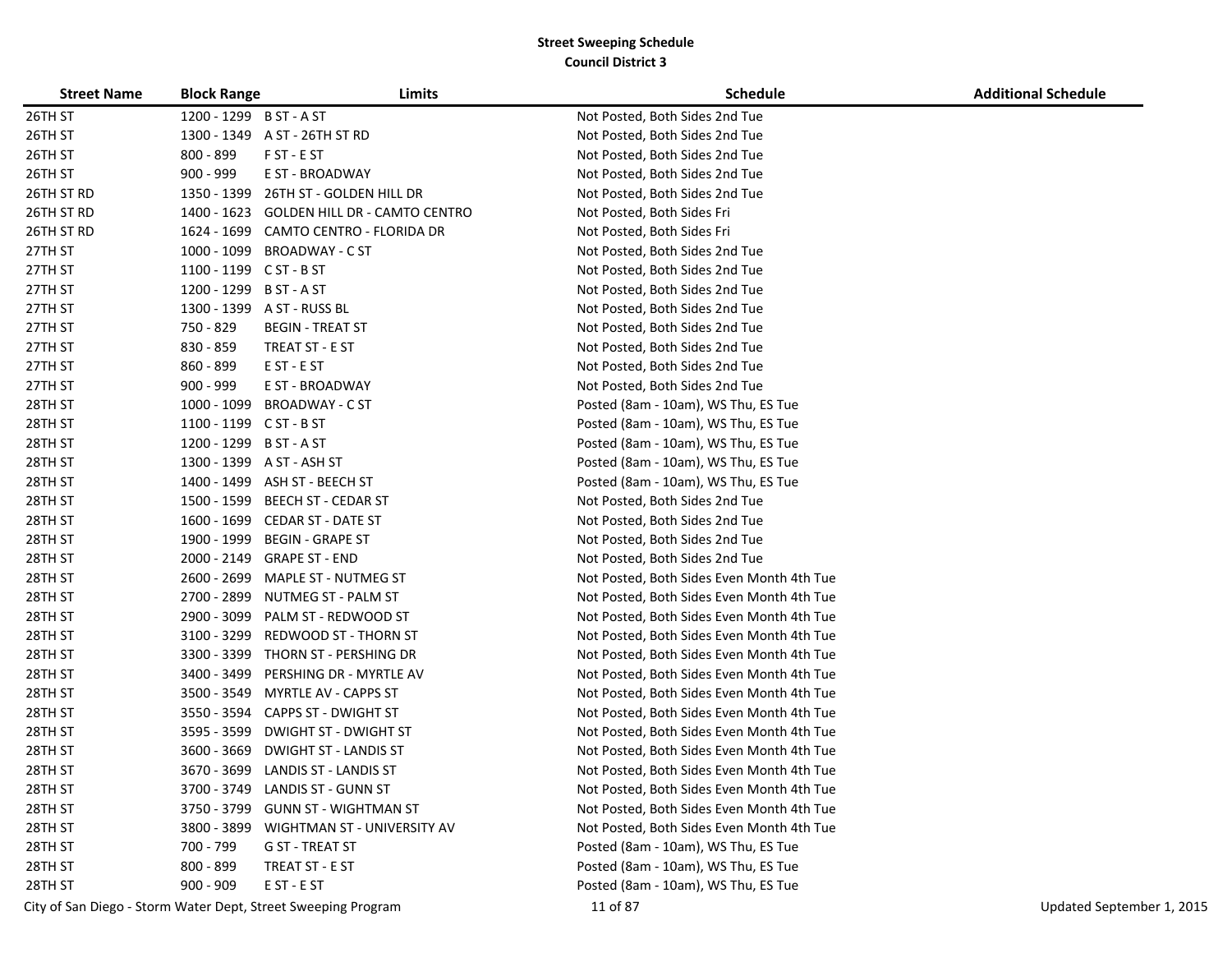| <b>Street Name</b> | <b>Block Range</b>      | Limits                                                        | <b>Schedule</b>                           | <b>Additional Schedule</b> |
|--------------------|-------------------------|---------------------------------------------------------------|-------------------------------------------|----------------------------|
| 28TH ST            | 910 - 999               | E ST - BROADWAY                                               | Posted (8am - 10am), WS Thu, ES Tue       |                            |
| 29TH ST            | 1000 - 1099             | <b>BROADWAY - C ST</b>                                        | Not Posted, Both Sides 2nd Tue            |                            |
| 29TH ST            | 1200 - 1299 B ST - A ST |                                                               | Not Posted, Both Sides 2nd Tue            |                            |
| 29TH ST            |                         | 1300 - 1399 A ST - ASH ST                                     | Not Posted, Both Sides 2nd Tue            |                            |
| 29TH ST            |                         | 1400 - 1499 ASH ST - BEECH ST                                 | Not Posted, Both Sides 2nd Tue            |                            |
| 29TH ST            | 1500 - 1599             | BEECH ST - CEDAR ST                                           | Not Posted, Both Sides 2nd Tue            |                            |
| 29TH ST            | 1600 - 1699             | <b>CEDAR ST - DATE ST</b>                                     | Not Posted, Both Sides 2nd Tue            |                            |
| 29TH ST            | 1700 - 1799             | DATE ST - ELM ST                                              | Not Posted, Both Sides 2nd Tue            |                            |
| 29TH ST            | 1800 - 1899             | ELM ST - FIR ST                                               | Not Posted, Both Sides 2nd Tue            |                            |
| 29TH ST            |                         | 1900 - 1999 FIR ST - GRAPE ST                                 | Not Posted, Both Sides 2nd Tue            |                            |
| 29TH ST            | 2000 - 2099             | <b>GRAPE ST - HAWTHORN ST</b>                                 | Not Posted, Both Sides 2nd Tue            |                            |
| 29TH ST            | 2100 - 2199             | <b>HAWTHORN ST - IVY ST</b>                                   | Not Posted, Both Sides 2nd Tue            |                            |
| 29TH ST            | 2200 - 2299             | IVY ST - JUNIPER ST                                           | Not Posted, Both Sides 2nd Tue            |                            |
| 29TH ST            | 2300 - 2399             | JUNIPER ST - KALMIA PL                                        | Not Posted, Both Sides Even Month 4th Tue |                            |
| 29TH ST            |                         | 2400 - 2431 KALMIA PL - KALMIA PL                             | Not Posted, Both Sides Even Month 4th Tue |                            |
| 29TH ST            | 2432 - 2499             | KALMIA PL - LAUREL ST                                         | Not Posted, Both Sides Even Month 4th Tue |                            |
| 29TH ST            | 2700 - 2899             | NUTMEG ST - PALM ST                                           | Not Posted, Both Sides Even Month 4th Tue |                            |
| 29TH ST            | 2900 - 3099             | PALM ST - REDWOOD ST                                          | Not Posted, Both Sides Even Month 4th Tue |                            |
| 29TH ST            | 3300 - 3399             | THORN ST - UPAS ST                                            | Not Posted, Both Sides Even Month 4th Tue |                            |
| 29TH ST            | 3400 - 3499             | UPAS ST - MYRTLE AV                                           | Not Posted, Both Sides Even Month 4th Tue |                            |
| 29TH ST            |                         | 3500 - 3549 MYRTLE AV - CAPPS ST                              | Not Posted, Both Sides Even Month 4th Tue |                            |
| 29TH ST            | 3550 - 3599             | <b>CAPPS ST - DWIGHT ST</b>                                   | Not Posted, Both Sides Even Month 4th Tue |                            |
| 29TH ST            | 3600 - 3699             | <b>DWIGHT ST - LANDIS ST</b>                                  | Not Posted, Both Sides Even Month 4th Tue |                            |
| 29TH ST            | 3700 - 3749             | LANDIS ST - GUNN ST                                           | Not Posted, Both Sides Even Month 4th Tue |                            |
| 29TH ST            | 3750 - 3799             | <b>GUNN ST - NORTH PARK WY</b>                                | Not Posted, Both Sides Even Month 4th Tue |                            |
| 29TH ST            | 3800 - 3899             | NORTH PARK WY - UNIVERSITY AV                                 | Not Posted, Both Sides Even Month 4th Tue |                            |
| 29TH ST            | 800 - 899               | F ST - E ST                                                   | Not Posted, Both Sides 2nd Tue            |                            |
| 29TH ST            | 900 - 999               | E ST - BROADWAY                                               | Not Posted, Both Sides 2nd Tue            |                            |
| 30TH ST            | 1000 - 1099             | BROADWAY - C ST                                               | Posted (10am - 1pm), WS Thu, ES Tue       |                            |
| 30TH ST            | 1100 - 1199 C ST - B ST |                                                               | Posted (10am - 1pm), WS Thu, ES Tue       |                            |
| 30TH ST            | 1200 - 1299 B ST - A ST |                                                               | Posted (10am - 1pm), WS Thu, ES Tue       |                            |
| 30TH ST            |                         | 1400 - 1499 ASH ST - BEECH ST                                 | Not Posted, Both Sides 2nd Tue            |                            |
| 30TH ST            | 1500 - 1599             | BEECH ST - CEDAR ST                                           | Not Posted, Both Sides 2nd Tue            |                            |
| 30TH ST            | 1600 - 1699             | <b>CEDAR ST - DATE ST</b>                                     | Not Posted, Both Sides 2nd Tue            |                            |
| 30TH ST            | 1700 - 1799             | DATE ST - ELM ST                                              | Not Posted, Both Sides 2nd Tue            |                            |
| 30TH ST            |                         | 1800 - 1899 ELM ST - FIR ST                                   | Not Posted, Both Sides 2nd Tue            |                            |
| 30TH ST            |                         | 1900 - 1999 FIR ST - GRAPE ST                                 | Not Posted, Both Sides 2nd Tue            |                            |
| 30TH ST            |                         | 2000 - 2099 GRAPE ST - HAWTHORN ST                            | Not Posted, Both Sides 2nd Tue            |                            |
| 30TH ST            |                         | 2100 - 2199 HAWTHORN ST - IVY ST                              | Not Posted, Both Sides 2nd Tue            |                            |
| 30TH ST            |                         | 2200 - 2299 IVY ST - JUNIPER ST                               | Not Posted, Both Sides 2nd Tue            |                            |
| 30TH ST            |                         | 2300 - 2399 FERN ST - KALMIA ST                               | Not Posted, Both Sides Even Month 4th Tue |                            |
|                    |                         | City of San Diego - Storm Water Dept, Street Sweeping Program | 12 of 87                                  | Updated September 1, 2015  |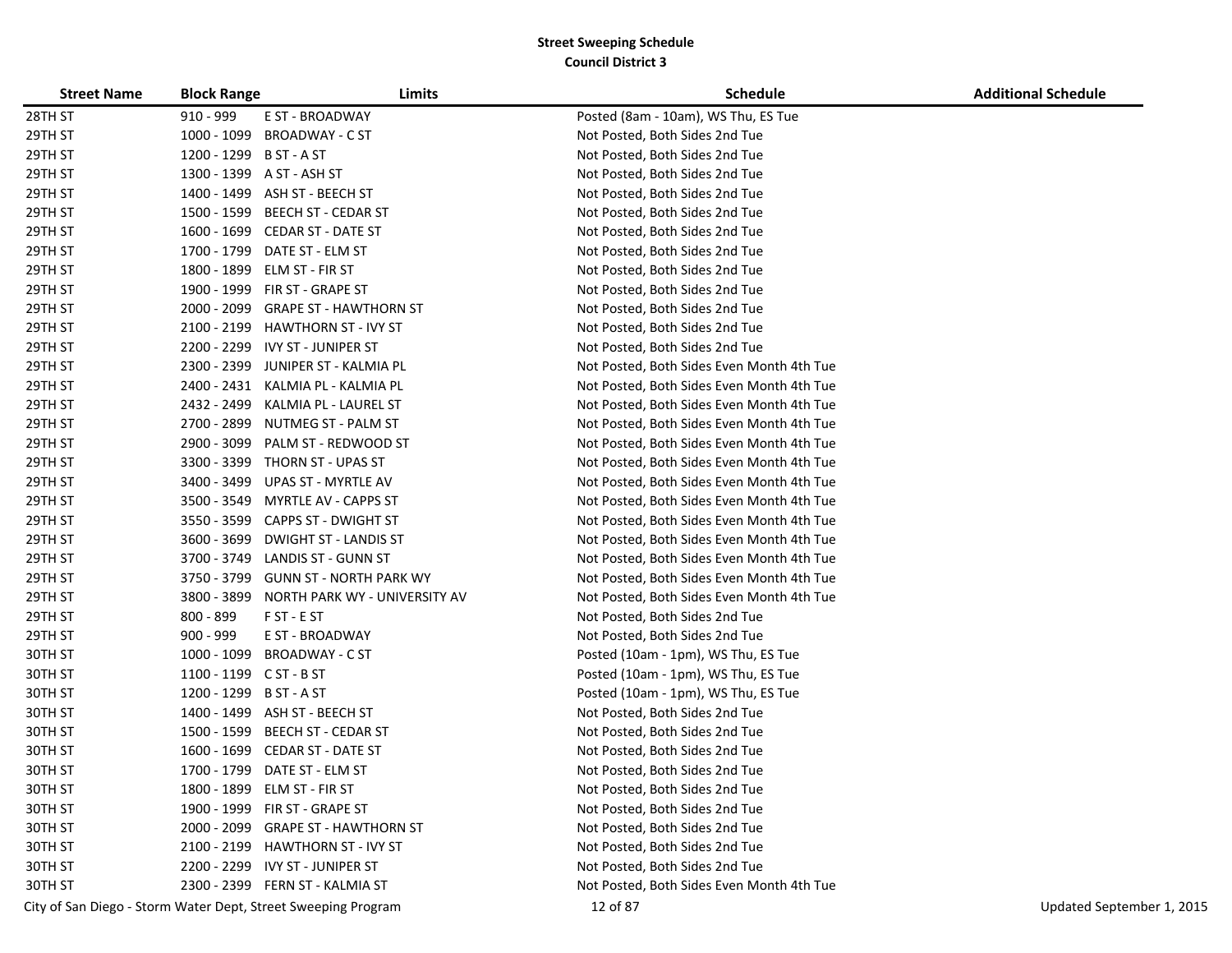| <b>Street Name</b> | <b>Block Range</b> | Limits                                                        | <b>Schedule</b>                                         | <b>Additional Schedule</b> |
|--------------------|--------------------|---------------------------------------------------------------|---------------------------------------------------------|----------------------------|
| 30TH ST            | 2400 - 2499        | KALMIA ST - LAUREL ST                                         | Not Posted, Both Sides Even Month 4th Tue               |                            |
| 30TH ST            | 2500 - 2549        | LAUREL ST - MAPLE CT                                          | Not Posted, Both Sides Even Month 4th Tue               |                            |
| 30TH ST            | 2550 - 2799        | MAPLE CT - OLIVE ST                                           | Not Posted, Both Sides Even Month 4th Tue               |                            |
| 30TH ST            | 2800 - 2899        | OLIVE ST - PALM ST                                            | Not Posted, Both Sides Even Month 4th Tue               |                            |
| 30TH ST            | 2900 - 2999        | PALM ST - QUINCE ST                                           | Not Posted, Both Sides Even Month 4th Tue               |                            |
| 30TH ST            | 3000 - 3099        | <b>QUINCE ST - REDWOOD ST</b>                                 | Not Posted, Both Sides Even Month 4th Tue               |                            |
| 30TH ST            | 3100 - 3299        | REDWOOD ST - THORN ST                                         | Not Posted, Both Sides Odd Month 4th Tue                |                            |
| 30TH ST            | 3300 - 3399        | THORN ST - RAY ST                                             | Not Posted, Both Sides Odd Month 4th Tue                |                            |
| 30TH ST            | 3400 - 3499        | UPAS ST - MYRTLE AV                                           | Not Posted, Both Sides Even Month 4th Tue               |                            |
| 30TH ST            | 3500 - 3549        | <b>MYRTLE AV - CAPPS ST</b>                                   | Not Posted, Both Sides Even Month 4th Tue               |                            |
| 30TH ST            |                    | 3550 - 3599 CAPPS ST - DWIGHT ST                              | Not Posted, Both Sides Even Month 4th Tue               |                            |
| 30TH ST            | 3600 - 3699        | DWIGHT ST - LANDIS ST                                         | Not Posted, Both Sides Even Month 4th Tue               |                            |
| 30TH ST            | 3700 - 3749        | <b>LANDIS ST - GUNN ST</b>                                    | Not Posted, Both Sides Even Month 4th Tue               |                            |
| 30TH ST            | 3750 - 3799        | <b>GUNN ST - NORTH PARK WY</b>                                | Not Posted, Both Sides Even Month 4th Tue               |                            |
| 30TH ST            | 3800 - 3899        | NORTH PARK WY - UNIVERSITY AV                                 | Not Posted, Both Sides Even Month 4th Tue               |                            |
| 30TH ST            | 3900 - 3999        | UNIVERSITY AV - LINCOLN AV                                    | Posted (2am - 5am), Both Sides Wed                      |                            |
| 30TH ST            | 4000 - 4099        | LINCOLN AV - POLK AV                                          | Posted (2am - 5am), Both Sides Wed                      |                            |
| 30TH ST            | 4100 - 4199        | POLK AV - HOWARD AV                                           | Posted (2am - 5am), Both Sides Wed                      |                            |
| 30TH ST            | 4200 - 4299        | HOWARD AV - EL CAJON BL                                       | Posted (2am - 5am), Both Sides Wed                      |                            |
| 30TH ST            | 4300 - 4399        | EL CAJON BL - MEADE AV                                        | Posted (2am - 5am), Both Sides Wed                      |                            |
| 30TH ST            | 4400 - 4499        | MEADE AV - MONROE AV                                          | Posted (10am - 1pm), WS 2nd & 4th Mon, ES 2nd & 4th Tue |                            |
| 30TH ST            | 4500 - 4599        | MONROE AV - MADISON AV                                        | Posted (10am - 1pm), WS 2nd & 4th Mon, ES 2nd & 4th Tue |                            |
| 30TH ST            | 4600 - 4699        | MADISON AV - ADAMS AV                                         | Posted (10am - 1pm), WS 2nd & 4th Mon, ES 2nd & 4th Tue |                            |
| 30TH ST            |                    | 4700 - 4799 ADAMS AV - SUNCREST DR                            | Posted (10am - 1pm), WS 3rd Wed, ES 3rd Mon             |                            |
| 30TH ST            | 700 - 899          | G ST - E ST                                                   | Posted (10am - 1pm), WS Thu, ES Tue                     |                            |
| 30TH ST            | 900 - 999          | E ST - BROADWAY                                               | Posted (10am - 1pm), WS Thu, ES Tue                     |                            |
| 31ST ST            | 1200 - 1299        | B ST - A ST                                                   | Not Posted, Both Sides 2nd Tue                          |                            |
| 31ST ST            |                    | 1300 - 1399 A ST - ASH ST                                     | Not Posted, Both Sides 2nd Tue                          |                            |
| 31ST ST            |                    | 1400 - 1499 ASH ST - BEECH ST                                 | Not Posted, Both Sides 2nd Tue                          |                            |
| 31ST ST            | 1500 - 1599        | BEECH ST - CEDAR ST                                           | Not Posted, Both Sides 2nd Tue                          |                            |
| 31ST ST            |                    | 1600 - 1799 CEDAR ST - ELM ST                                 | Not Posted, Both Sides 2nd Tue                          |                            |
| 31ST ST            | 1800 - 1999        | ELM ST - GRAPE ST                                             | Not Posted, Both Sides 2nd Tue                          |                            |
| 31ST ST            | 2000 - 2099        | <b>GRAPE ST - HAWTHORN ST</b>                                 | Not Posted, Both Sides 2nd Tue                          |                            |
| 31ST ST            | 2100 - 2199        | <b>HAWTHORN ST - IVY ST</b>                                   | Not Posted, Both Sides 2nd Tue                          |                            |
| 31ST ST            |                    | 2200 - 2299 IVY ST - JUNIPER ST                               | Not Posted, Both Sides 2nd Tue                          |                            |
| 31ST ST            |                    | 2300 - 2399 JUNIPER ST - KALMIA ST                            | Not Posted, Both Sides Even Month 4th Tue               |                            |
| 31ST ST            |                    | 3000 - 3099 QUINCE ST - REDWOOD ST                            | Not Posted, Both Sides Even Month 4th Tue               |                            |
| 31ST ST            | 3100 - 3299        | <b>BEGIN - THORN ST</b>                                       | Not Posted, Both Sides Odd Month 4th Tue                |                            |
| 31ST ST            |                    | 3300 - 3399 THORN ST - UPAS ST                                | Not Posted, Both Sides Odd Month 4th Tue                |                            |
| 31ST ST            |                    | 3400 - 3499 UPAS ST - MYRTLE AV                               | Not Posted, Both Sides Odd Month 4th Tue                |                            |
| 31ST ST            |                    | 3500 - 3599 MYRTLE AV - DWIGHT ST                             | Not Posted, Both Sides Odd Month 4th Tue                |                            |
|                    |                    | City of San Diego - Storm Water Dept, Street Sweeping Program | 13 of 87                                                | Updated September 1, 2015  |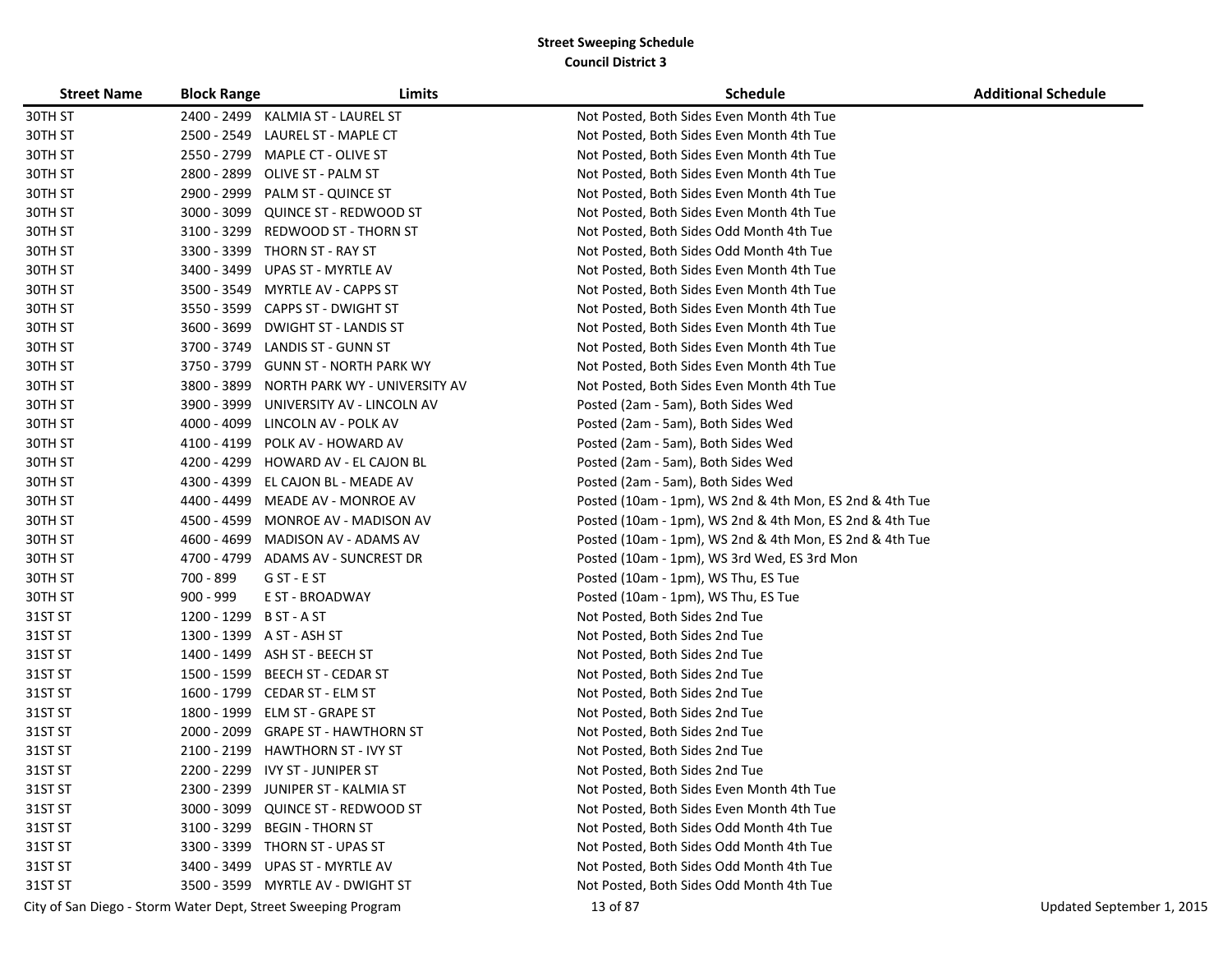| <b>Street Name</b> | <b>Block Range</b>      | Limits                                                        | <b>Schedule</b>                             | <b>Additional Schedule</b> |
|--------------------|-------------------------|---------------------------------------------------------------|---------------------------------------------|----------------------------|
| 31ST ST            |                         | 3600 - 3699 DWIGHT ST - LANDIS ST                             | Not Posted, Both Sides Odd Month 4th Tue    |                            |
| 31ST ST            |                         | 3700 - 3799 LANDIS ST - NORTH PARK WY                         | Not Posted, Both Sides Odd Month 4th Tue    |                            |
| 31ST ST            |                         | 3800 - 3899 NORTH PARK WY - UNIVERSITY AV                     | Not Posted, Both Sides Odd Month 4th Tue    |                            |
| 32ND ST            |                         | 1600 - 1699 CEDAR ST - DATE ST                                | Not Posted, Both Sides 2nd Tue              |                            |
| 32ND ST            |                         | 1700 - 1799 DATE ST - ELM ST                                  | Not Posted, Both Sides 2nd Tue              |                            |
| 32ND ST            |                         | 1800 - 1999 ELM ST - GRAPE ST                                 | Not Posted, Both Sides 2nd Tue              |                            |
| 32ND ST            | 2000 - 2099             | <b>GRAPE ST - HAWTHORN ST</b>                                 | Not Posted, Both Sides 2nd Tue              |                            |
| 32ND ST            | 2200 - 2299             | <b>BEGIN - JUNIPER ST</b>                                     | Not Posted, Both Sides 2nd Tue              |                            |
| 32ND ST            | 2300 - 2399             | JUNIPER ST - KALMIA ST                                        | Not Posted, Both Sides Even Month 4th Tue   |                            |
| 32ND ST            | 2400 - 2499             | KALMIA ST - LAUREL ST                                         | Not Posted, Both Sides Even Month 4th Tue   |                            |
| 32ND ST            | 2500 - 2547             | LAUREL ST - MAPLE ST                                          | Not Posted, Both Sides Even Month 4th Tue   |                            |
| 32ND ST            |                         | 2548 - 2599 MAPLE ST - MAPLE ST                               | Not Posted, Both Sides Even Month 4th Tue   |                            |
| 32ND ST            | 2600 - 2629             | MAPLE ST - SAN MARCOS AV                                      | Not Posted, Both Sides Even Month 4th Tue   |                            |
| 32ND ST            |                         | 2630 - 2699 SAN MARCOS AV - NUTMEG ST                         | Not Posted, Both Sides Even Month 4th Tue   |                            |
| 32ND ST            |                         | 2700 - 2799 NUTMEG ST - OLIVE ST                              | Not Posted, Both Sides Even Month 4th Tue   |                            |
| 32ND ST            | 2800 - 2899             | OLIVE ST - PALM ST                                            | Not Posted, Both Sides Even Month 4th Tue   |                            |
| 32ND ST            | 2900 - 3099             | PALM ST - REDWOOD ST                                          | Not Posted, Both Sides Even Month 4th Tue   |                            |
| 32ND ST            | 3100 - 3299             | <b>REDWOOD ST - THORN ST</b>                                  | Not Posted, Both Sides Odd Month 4th Tue    |                            |
| 32ND ST            | 3300 - 3399             | THORN ST - UPAS ST                                            | Not Posted, Both Sides Odd Month 4th Tue    |                            |
| 32ND ST            | 3400 - 3499             | UPAS ST - MYRTLE AV                                           | Not Posted, Both Sides Odd Month 4th Tue    |                            |
| 32ND ST            |                         | 3500 - 3599 MYRTLE AV - DWIGHT ST                             | Not Posted, Both Sides Odd Month 4th Tue    |                            |
| 32ND ST            | 3600 - 3699             | DWIGHT ST - LANDIS ST                                         | Not Posted, Both Sides Odd Month 4th Tue    |                            |
| 32ND ST            | 3700 - 3799             | LANDIS ST - NORTH PARK WY                                     | Posted (8am - 11am), ES Mon, WS Thu         |                            |
| 32ND ST            | 3800 - 3899             | NORTH PARK WY - UNIVERSITY AV                                 | Posted (8am - 11am), ES Mon, WS Thu         |                            |
| 32ND ST            | 3900 - 3999             | UNIVERSITY AV - LINCOLN AV                                    | Posted (8am - 11am), ES Mon, WS Thu         |                            |
| 32ND ST            | 4000 - 4099             | LINCOLN AV - POLK AV                                          | Posted (8am - 11am), ES Mon, WS Thu         |                            |
| 32ND ST            | 4100 - 4149             | POLK AV - BOUNDARY ST                                         | Posted (8am - 11am), ES Mon, WS Thu         |                            |
| 32ND ST            | 4150 - 4299             | BOUNDARY ST - BOUNDARY ST                                     | Posted (8am - 11am), ES Mon, WS Thu         |                            |
| 32ND ST            |                         | 4400 - 4499 MEADE AV - MONROE AV                              | Not Posted, Both Sides Odd Month 3rd Thu    |                            |
| 32ND ST            | 4500 - 4599             | MONROE AV - I-805 NB ON RA                                    | Not Posted, Both Sides 4th Mon              |                            |
| 32ND ST            | 4600 - 4699             | I-805 NB ON RA - ADAMS AV                                     | Not Posted, Both Sides 4th Mon              |                            |
| 32ND ST            | 4700 - 4799             | ADAMS AV - COLLIER AV                                         | Posted (10am - 1pm), WS 3rd Wed, ES 3rd Mon |                            |
| 33RD PL            | 4300 - 4399             | EL CAJON BL - MEADE AV                                        | Not Posted, Both Sides Odd Month 3rd Thu    |                            |
| 33RD PL            | 4400 - 4499             | MEADE AV - MONROE AV                                          | Not Posted, Both Sides Odd Month 3rd Thu    |                            |
| 33RD ST            | 1000 - 1099             | <b>BEGIN - C ST</b>                                           | Not Posted, Both Sides 2nd Tue              |                            |
| 33RD ST            | $1100 - 1199$ CST - BST |                                                               | Not Posted, Both Sides 2nd Tue              |                            |
| 33RD ST            | 1200 - 1299 B ST - A ST |                                                               | Not Posted, Both Sides 2nd Tue              |                            |
| 33RD ST            |                         | 1300 - 1399 A ST - ASH ST                                     | Not Posted, Both Sides 2nd Tue              |                            |
| 33RD ST            |                         | 1400 - 1499 ASH ST - BEECH ST                                 | Not Posted, Both Sides 2nd Tue              |                            |
| 33RD ST            |                         | 1500 - 1599 BEECH ST - CEDAR ST                               | Not Posted, Both Sides 2nd Tue              |                            |
| 33RD ST            |                         | 1600 - 1699 CEDAR ST - DATE ST                                | Not Posted, Both Sides 2nd Tue              |                            |
|                    |                         | City of San Diego - Storm Water Dept, Street Sweeping Program | 14 of 87                                    | Updated September 1, 2015  |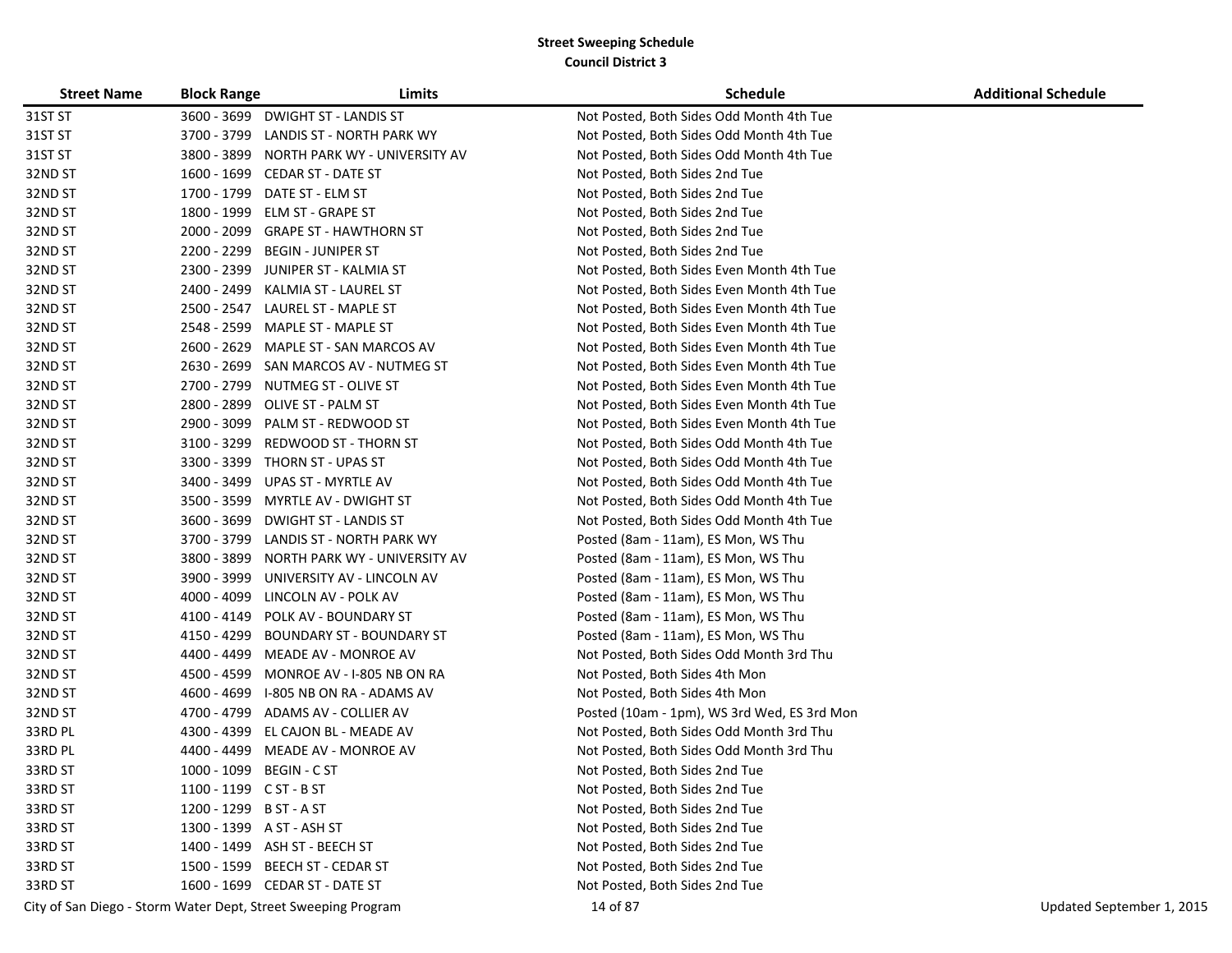| <b>Street Name</b> | <b>Block Range</b>      | Limits                                                        | <b>Schedule</b>                             | <b>Additional Schedule</b> |
|--------------------|-------------------------|---------------------------------------------------------------|---------------------------------------------|----------------------------|
| 33RD ST            |                         | 1700 - 1799 DATE ST - END                                     | Not Posted, Both Sides 2nd Tue              |                            |
| 33RD ST            |                         | 1900 - 1999 FIR ST - GRAPE ST                                 | Not Posted, Both Sides 2nd Tue              |                            |
| 33RD ST            | 2100 - 2119             | <b>HAWTHORN ST - HIGHVIEW DR</b>                              | Not Posted, Both Sides 2nd Tue              |                            |
| 33RD ST            | 2120 - 2199             | HIGHVIEW DR - IVY ST                                          | Not Posted, Both Sides 2nd Tue              |                            |
| 33RD ST            | 2200 - 2299             | IVY ST - JUNIPER ST                                           | Not Posted, Both Sides 2nd Tue              |                            |
| 33RD ST            | 2300 - 2399             | JUNIPER ST - KALMIA ST                                        | Not Posted, Both Sides 2nd Tue              |                            |
| 33RD ST            | 2400 - 2499             | KALMIA ST - LAUREL ST                                         | Not Posted, Both Sides 2nd Tue              |                            |
| 33RD ST            | 2500 - 2599             | LAUREL ST - MAPLE ST                                          | Not Posted, Both Sides 2nd Tue              |                            |
| 33RD ST            | 2600 - 2699             | MAPLE ST - NUTMEG ST                                          | Not Posted, Both Sides 2nd Tue              |                            |
| 33RD ST            | 2700 - 2899             | NUTMEG ST - PALM ST                                           | Not Posted, Both Sides 2nd Tue              |                            |
| 33RD ST            | 2900 - 3099             | PALM ST - REDWOOD ST                                          | Not Posted, Both Sides 2nd Tue              |                            |
| 33RD ST            | 3100 - 3299             | REDWOOD ST - THORN ST                                         | Not Posted, Both Sides Odd Month 4th Tue    |                            |
| 33RD ST            | 3300 - 3399             | THORN ST - UPAS ST                                            | Not Posted, Both Sides Odd Month 4th Tue    |                            |
| 33RD ST            | 3400 - 3499             | UPAS ST - MYRTLE AV                                           | Not Posted, Both Sides Odd Month 4th Tue    |                            |
| 33RD ST            | 3500 - 3599             | MYRTLE AV - DWIGHT ST                                         | Not Posted, Both Sides Odd Month 4th Tue    |                            |
| 33RD ST            | 3600 - 3699             | <b>DWIGHT ST - LANDIS ST</b>                                  | Not Posted, Both Sides Odd Month 4th Tue    |                            |
| 33RD ST            | 3700 - 3819             | <b>LANDIS ST - BOUNDARY ST</b>                                | Not Posted, Both Sides Odd Month 4th Tue    |                            |
| 33RD ST            | 4300 - 4399             | EL CAJON BL - MEADE AV                                        | Posted (8am - 11am), ES Mon, WS Thu         |                            |
| 33RD ST            | 4400 - 4499             | MEADE AV - MONROE AV                                          | Not Posted, Both Sides Odd Month 3rd Thu    |                            |
| 33RD ST            | 4500 - 4599             | MONROE AV - MADISON AV                                        | Posted (10am - 1pm), WS 3rd Wed, ES 3rd Mon |                            |
| 33RD ST            | 4600 - 4699             | MADISON AV - ADAMS AV                                         | Posted (10am - 1pm), WS 3rd Wed, ES 3rd Mon |                            |
| 33RD ST            |                         | 4700 - 4799 ADAMS AV - COLLIER AV                             | Posted (10am - 1pm), WS 3rd Wed, ES 3rd Mon |                            |
| 33RD ST            |                         | 4800 - 4899 COLLIER AV - COPLEY AV                            | Not Posted, Both Sides 4th Mon              |                            |
| 33RD ST            |                         | 4900 - 4919 COPLEY AV - NORTH MTN VIEW DR                     | Not Posted, Both Sides 4th Mon              |                            |
| 34TH ST            | 1100 - 1199 C ST - B ST |                                                               | Not Posted, Both Sides 2nd Tue              |                            |
| 34TH ST            | 1200 - 1299 B ST - A ST |                                                               | Not Posted, Both Sides 2nd Tue              |                            |
| 34TH ST            | 2400 - 2499             | <b>BEGIN - LAUREL ST</b>                                      | Not Posted, Both Sides 2nd Tue              |                            |
| 34TH ST            | 2500 - 2599             | LAUREL ST - MAPLE ST                                          | Not Posted, Both Sides 2nd Tue              |                            |
| 34TH ST            | 4300 - 4399             | EL CAJON BL - MEADE AV                                        | Not Posted, Both Sides Odd Month 3rd Thu    |                            |
| 34TH ST            | 4400 - 4499             | MEADE AV - MONROE AV                                          | Not Posted, Both Sides Odd Month 3rd Thu    |                            |
| 34TH ST            | 4500 - 4599             | MONROE AV - MADISON AV                                        | Posted (10am - 1pm), WS 3rd Wed, ES 3rd Mon |                            |
| 34TH ST            | 4600 - 4699             | MADISON AV - ADAMS AV                                         | Posted (10am - 1pm), WS 3rd Wed, ES 3rd Mon |                            |
| 34TH ST            | 4700 - 4799             | ADAMS AV - COLLIER AV                                         | Posted (10am - 1pm), WS 3rd Wed, ES 3rd Mon |                            |
| 34TH ST            | 4800 - 4899             | COLLIER AV - COPLEY AV                                        | Not Posted, Both Sides 4th Mon              |                            |
| 34TH ST            | 4900 - 4999             | <b>COPLEY AV - ARTHUR AV</b>                                  | Not Posted, Both Sides 4th Mon              |                            |
| 34TH ST            |                         | 5000 - 5099 ARTHUR AV - NORTH MTN VIEW DR                     | Not Posted, Both Sides 4th Mon              |                            |
| 34TH ST            |                         | 5100 - 5199 NORTH MTN VIEW DR - END                           | Not Posted, Both Sides 4th Mon              |                            |
| 35TH ST            |                         | 4300 - 4399 EL CAJON BL - MEADE AV                            | Posted (8am - 11am), WS Mon, ES Thu         |                            |
| 35TH ST            |                         | 4400 - 4499 MEADE AV - MONROE AV                              | Not Posted, Both Sides Odd Month 3rd Thu    |                            |
| 35TH ST            |                         | 4500 - 4599 MONROE AV - MADISON AV                            | Posted (10am - 1pm), WS 3rd Mon, ES 3rd Wed |                            |
| 35TH ST            |                         | 4600 - 4699 MADISON AV - ADAMS AV                             | Posted (10am - 1pm), WS 3rd Mon, ES 3rd Wed |                            |
|                    |                         | City of San Diego - Storm Water Dept, Street Sweeping Program | 15 of 87                                    | Updated September 1, 2015  |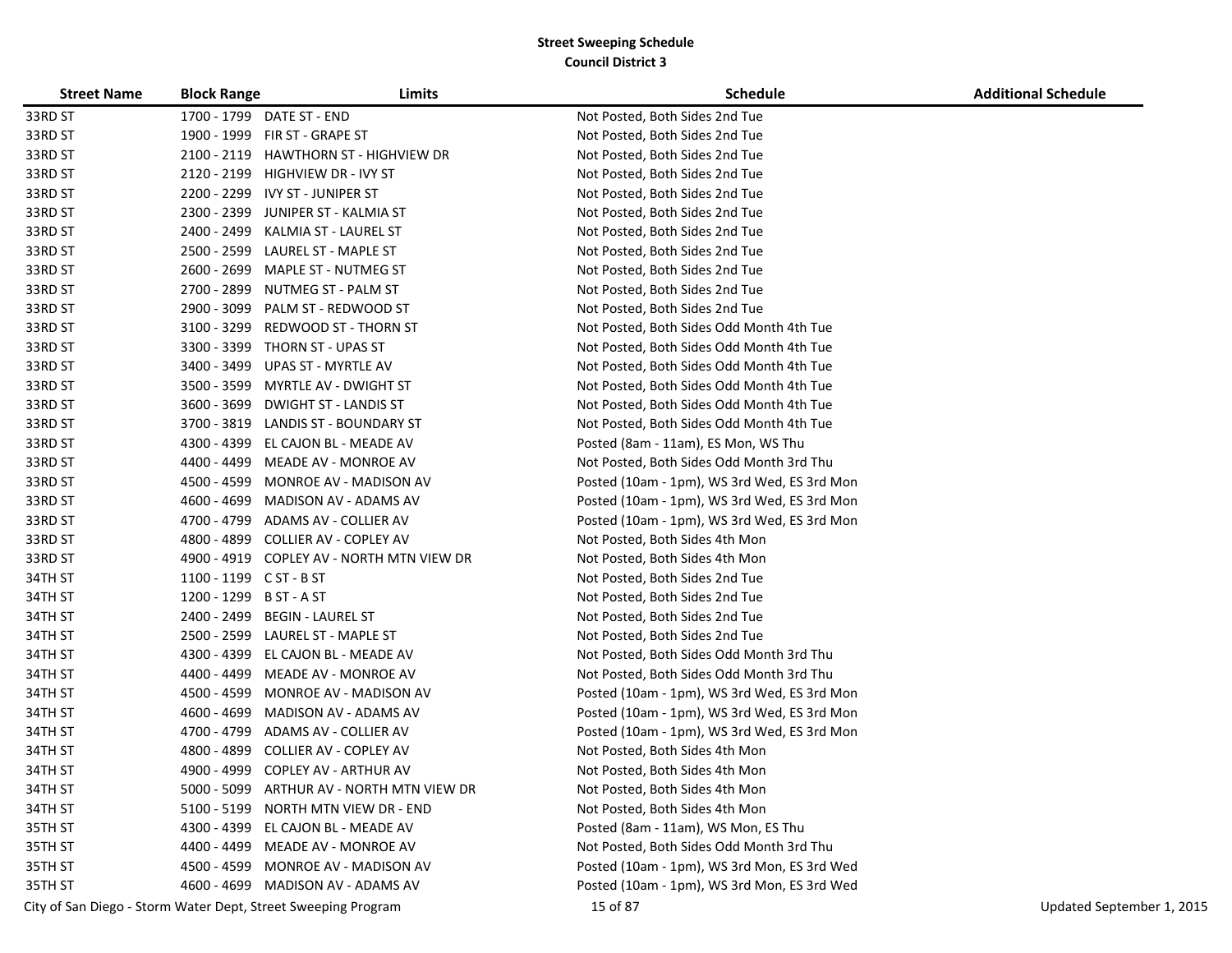| <b>Street Name</b> | <b>Block Range</b> | Limits                                                        | <b>Schedule</b>                                     | <b>Additional Schedule</b> |
|--------------------|--------------------|---------------------------------------------------------------|-----------------------------------------------------|----------------------------|
| 35TH ST            |                    | 4700 - 4799 ADAMS AV - COLLIER AV                             | Posted (10am - 1pm), WS 3rd Mon, ES 3rd Wed         |                            |
| 35TH ST            | 4800 - 4899        | COLLIER AV - COPLEY AV                                        | Not Posted, Both Sides 4th Mon                      |                            |
| 35TH ST            | 4900 - 4989        | COPLEY AV - EAST MTN VIEW DR                                  | Not Posted, Both Sides 4th Mon                      |                            |
| 35TH ST            | 4990 - 4999        | EAST MTN VIEW DR - ARTHUR AV                                  | Not Posted, Both Sides 4th Mon                      |                            |
| 35TH ST            | 5000 - 5099        | ARTHUR AV - EAST MTN VIEW DR                                  | Not Posted, Both Sides 4th Mon                      |                            |
| 35TH ST            | $5100 - 5219$      | EAST MTN VIEW DR - BENTON PL                                  | Not Posted, Both Sides 4th Mon                      |                            |
| 35TH ST            | 5220 - 5289        | BENTON PL - WILSHIRE DR                                       | Not Posted, Both Sides 4th Mon                      |                            |
| 35TH ST            | 5290 - 5299        | <b>WILSHIRE DR - END</b>                                      | Not Posted, Both Sides 4th Mon                      |                            |
| 36TH ST            | 4300 - 4399        | EL CAJON BL - MEADE AV                                        | Not Posted, Both Sides Odd Month 3rd Thu            |                            |
| 36TH ST            | 4400 - 4499        | MEADE AV - MONROE AV                                          | Not Posted, Both Sides Odd Month 3rd Thu            |                            |
| 36TH ST            | 4500 - 4599        | MONROE AV - MADISON AV                                        | Not Posted, Both Sides 4th Mon                      |                            |
| 36TH ST            | 4600 - 4699        | MADISON AV - ADAMS AV                                         | Not Posted, Both Sides 4th Mon                      |                            |
| 36TH ST            | 4700 - 4799        | ADAMS AV - EAST MTN VIEW DR                                   | Posted (10am - 1pm), WS 3rd Mon, ES 3rd Wed         |                            |
| 37TH ST            | 4300 - 4399        | EL CAJON BL - MEADE AV                                        | Not Posted, Both Sides Odd Month 3rd Thu            |                            |
| 37TH ST            | 4400 - 4499        | MEADE AV - MONROE AV                                          | Not Posted, Both Sides Odd Month 3rd Thu            |                            |
| 37TH ST            | 4500 - 4599        | MONROE AV - MADISON AV                                        | Not Posted, Both Sides 4th Mon                      |                            |
| 38TH ST            | 4300 - 4399        | EL CAJON BL - MEADE AV                                        | Not Posted, Both Sides Odd Month 3rd Thu            |                            |
| 38TH ST            | 4400 - 4499        | MEADE AV - MONROE AV                                          | Not Posted, Both Sides Odd Month 3rd Thu            |                            |
| 38TH ST            | 4500 - 4549        | MONROE AV - MADISON AV                                        | Not Posted, Both Sides 4th Mon                      |                            |
| 38TH ST            | 4550 - 4599        | MADISON AV - WARD RD                                          | Not Posted, Both Sides 4th Mon                      |                            |
| 38TH ST            | 4600 - 4699        | WARD RD - EAST MTN VIEW DR                                    | Not Posted, Both Sides 4th Mon                      |                            |
| 39TH ST            |                    | 4300 - 4399 EL CAJON BL - MEADE AV                            | Not Posted, Both Sides Odd Month 3rd Thu            |                            |
| 39TH ST            |                    | 4400 - 4499 MEADE AV - MONROE AV                              | Not Posted, Both Sides Odd Month 3rd Thu            |                            |
| 39TH ST            | 4500 - 4549        | MONROE AV - MADISON AV                                        | Not Posted, Both Sides 4th Mon                      |                            |
| 39TH ST            | 4550 - 4599        | <b>MADISON AV - END</b>                                       | Not Posted, Both Sides 4th Mon                      |                            |
| 39TH ST            | 4650 - 4699        | EDNA PL - ADAMS AV                                            | Not Posted, Both Sides 4th Mon                      |                            |
| 39TH ST            | 4700 - 4739        | ADAMS AV - MERIVALE AV                                        | Posted (10am - 1pm), WS 3rd Wed, ES 3rd Mon         |                            |
| 39TH ST            | 4740 - 4759        | MERIVALE AV - CIRCLE DR                                       | Not Posted, Both Sides 4th Mon                      |                            |
| 39TH ST            | 4760 - 4799        | CIRCLE DR - BELMONT AV                                        | Not Posted, Both Sides 4th Mon                      |                            |
| 39TH ST            | 4800 - 4829        | BELMONT AV - CIRCLE DR                                        | Not Posted, Both Sides 4th Mon                      |                            |
| 39TH ST            | 4830 - 4899        | <b>CIRCLE DR - END</b>                                        | Not Posted, Both Sides 4th Mon                      |                            |
| 40TH ST            | 4326 - 4399        | ALLEY - MEADE AV                                              | Posted (8am - 11am), ES Mon, WS Thu                 |                            |
| 40TH ST            | 4400 - 4499        | MEADE AV - MONROE AV                                          | Not Posted, Both Sides Odd Month 3rd Thu            |                            |
| 40TH ST            | 4500 - 4599        | MONROE AV - MADISON AV                                        | Not Posted, Both Sides 4th Mon                      |                            |
| 40TH ST            | 4600 - 4699        | <b>MADISON AV - BONNIE CT</b>                                 | Not Posted, Both Sides 4th Mon                      |                            |
| A ST               | 100 - 199          | 01ST AV - 02ND AV                                             | Posted (3am - 6am), NS Mon, Wed & Fri; SS Tue & Thu |                            |
| A ST               |                    | 1000 - 1099 10TH AV - 11TH AV                                 | Posted (3am - 6am), NS Mon, Wed & Fri; SS Tue & Thu |                            |
| A ST               |                    | 1100 - 1199 11TH AV - PARK BL                                 | Posted (3am - 6am), NS Mon, Wed & Fri; SS Tue & Thu |                            |
| A ST               | 200 - 299          | 02ND AV - 03RD AV                                             | Posted (3am - 6am), NS Mon, Wed & Fri; SS Tue & Thu |                            |
| A ST               |                    | 2150 - 2199 BEGIN - 22ND ST                                   | Not Posted, Both Sides 2nd Fri                      |                            |
| A ST               |                    | 2200 - 2299 22ND ST - 23RD ST                                 | Not Posted, Both Sides 2nd Fri                      |                            |
|                    |                    | City of San Diego - Storm Water Dept, Street Sweeping Program | 16 of 87                                            | Updated September 1, 2015  |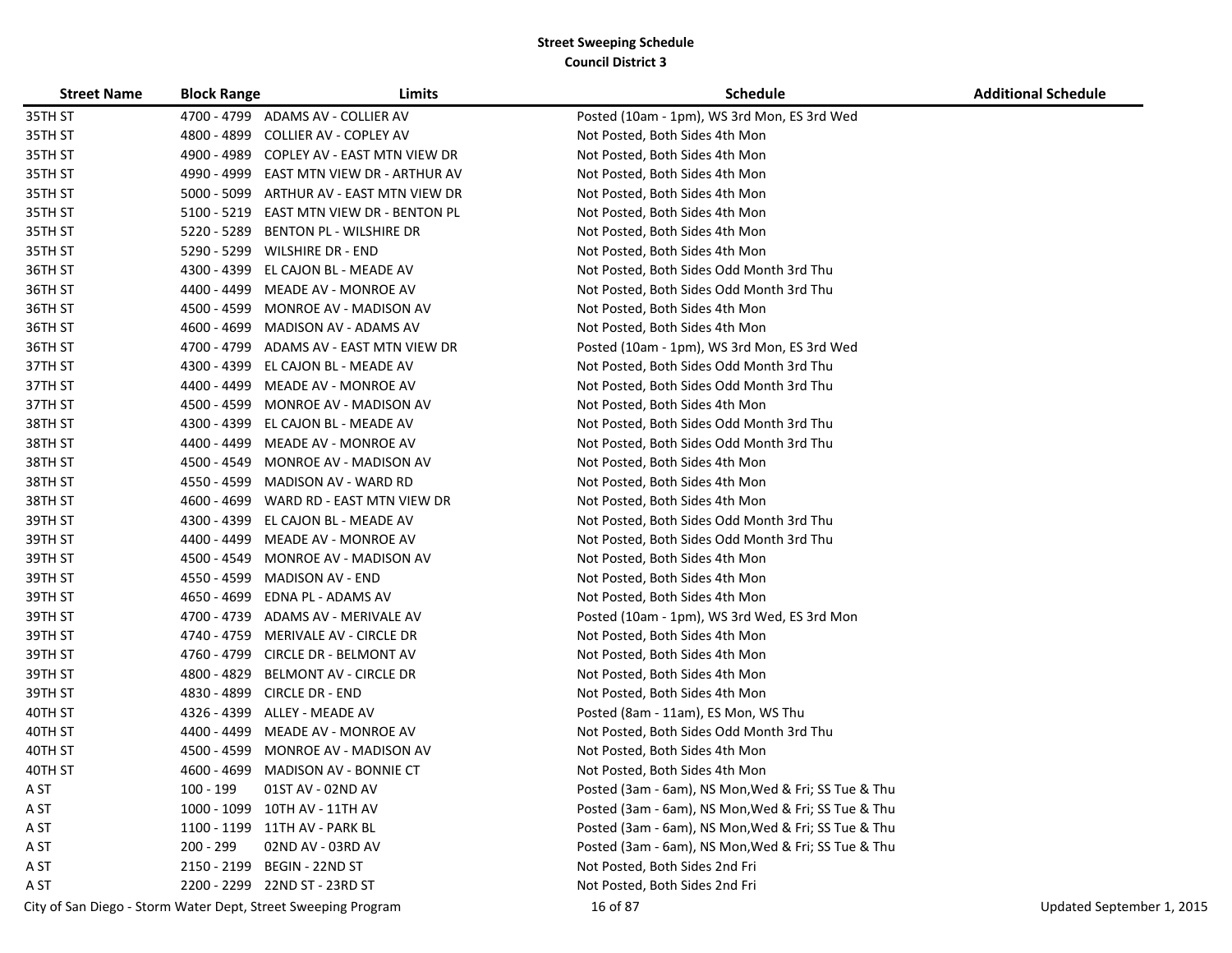| <b>Street Name</b> | <b>Block Range</b> | Limits                                                        | <b>Schedule</b>                                     | <b>Additional Schedule</b> |
|--------------------|--------------------|---------------------------------------------------------------|-----------------------------------------------------|----------------------------|
| A ST               |                    | 2400 - 2499 24TH ST - 25TH ST                                 | Not Posted, Both Sides 2nd Fri                      |                            |
| A ST               | 2500 - 2599        | 25TH ST - 26TH ST                                             | Not Posted, Both Sides 2nd Tue                      |                            |
| A ST               | 2600 - 2699        | 26TH ST - 27TH ST                                             | Not Posted, Both Sides 2nd Tue                      |                            |
| A ST               | 2700 - 2799        | 27TH ST - 28TH ST                                             | Not Posted, Both Sides 2nd Tue                      |                            |
| A ST               | 2800 - 2829        | 28TH ST - GRANADA AV                                          | Not Posted, Both Sides 2nd Tue                      |                            |
| A ST               | 2830 - 2879        | <b>GRANADA AV - 29TH ST</b>                                   | Not Posted, Both Sides 2nd Tue                      |                            |
| A ST               | 2880 - 2899        | 29TH ST - 29TH ST                                             | Not Posted, Both Sides 2nd Tue                      |                            |
| A ST               | 2900 - 2999        | 29TH ST - 30TH ST                                             | Not Posted, Both Sides 2nd Tue                      |                            |
| A ST               | $300 - 399$        | 03RD AV - 04TH AV                                             | Posted (3am - 6am), NS Mon, Wed & Fri; SS Tue & Thu |                            |
| A ST               | 3000 - 3049        | 30TH ST - GROVE ST                                            | Not Posted, Both Sides 2nd Tue                      |                            |
| A ST               | 3050 - 3099        | GROVE ST - 31ST ST                                            | Not Posted, Both Sides 2nd Tue                      |                            |
| A ST               | 3100 - 3149        | 31ST ST - EDGEMONT ST                                         | Not Posted, Both Sides 2nd Tue                      |                            |
| A ST               | 3150 - 3199        | <b>EDGEMONT ST - END</b>                                      | Not Posted, Both Sides 2nd Tue                      |                            |
| A ST               | 3250 - 3279        | BEGIN - 33RD ST                                               | Not Posted, Both Sides 2nd Tue                      |                            |
| A ST               | 3280 - 3299        | 33RD ST - 33RD ST                                             | Not Posted, Both Sides 2nd Tue                      |                            |
| A ST               | 3300 - 3349        | 33RD ST - FELTON ST                                           | Not Posted, Both Sides 2nd Tue                      |                            |
| A ST               | 3350 - 3838        | FELTON ST - 34TH ST                                           | Not Posted, Both Sides 2nd Tue                      |                            |
| A ST               | 400 - 499          | 04TH AV - 05TH AV                                             | Posted (3am - 6am), NS Mon, Wed & Fri; SS Tue & Thu |                            |
| A ST               | $500 - 599$        | 05TH AV - 06TH AV                                             | Posted (3am - 6am), NS Mon, Wed & Fri; SS Tue & Thu |                            |
| A ST               | $600 - 699$        | 06TH AV - 07TH AV                                             | Posted (3am - 6am), NS Mon, Wed & Fri; SS Tue & Thu |                            |
| A ST               | 700 - 799          | 07TH AV - 08TH AV                                             | Posted (3am - 6am), NS Mon, Wed & Fri; SS Tue & Thu |                            |
| A ST               | 800 - 899          | 08TH AV - 09TH AV                                             | Posted (3am - 6am), NS Mon, Wed & Fri; SS Tue & Thu |                            |
| A ST               | $900 - 999$        | 09TH AV - 10TH AV                                             | Posted (3am - 6am), NS Mon, Wed & Fri; SS Tue & Thu |                            |
| <b>ADAMS AV</b>    | 1600 - 1619        | <b>BEGIN - MISSION CLIFF DR</b>                               | Not Posted, Both Sides 2nd Tue                      |                            |
| ADAMS AV           | 1620 - 1699        | MISSION CLIFF DR - NORTH AV                                   | Not Posted, Both Sides 2nd Tue                      |                            |
| ADAMS AV           | 1700 - 1799        | NORTH AV - PARK BL                                            | Not Posted, Both Sides 2nd Tue                      |                            |
| ADAMS AV           | 1800 - 1899        | PARK BL - GEORGIA ST                                          | Posted (7am - 8am), NS Mon, SS Wed                  |                            |
| ADAMS AV           | 1900 - 1999        | <b>GEORGIA ST - FLORIDA ST</b>                                | Posted (7am - 8am), NS Mon, SS Wed                  |                            |
| ADAMS AV           | 2000 - 2099        | FLORIDA ST - ALABAMA ST                                       | Posted (7am - 8am), NS Mon, SS Wed                  |                            |
| ADAMS AV           | 2100 - 2199        | ALABAMA ST - MISSISSIPPI ST                                   | Posted (7am - 8am), NS Mon, SS Wed                  |                            |
| ADAMS AV           | 2200 - 2299        | MISSISSIPPI ST - LOUISIANA ST                                 | Posted (7am - 8am), NS Mon, SS Wed                  |                            |
| ADAMS AV           | 2300 - 2399        | LOUISIANA ST - TEXAS ST                                       | Posted (7am - 8am), NS Mon, SS Wed                  |                            |
| ADAMS AV           |                    | 2400 - 2449 TEXAS ST - ARIZONA ST                             | Posted (7am - 8am), NS Mon, SS Wed                  |                            |
| <b>ADAMS AV</b>    | 2450 - 2499        | ARIZONA ST - ARIZONA ST                                       | Posted (7am - 8am), NS Mon, SS Wed                  |                            |
| ADAMS AV           |                    | 2500 - 2599 ARIZONA ST - HAMILTON ST                          | Posted (7am - 8am), NS Mon, SS Wed                  |                            |
| ADAMS AV           |                    | 2600 - 2699 HAMILTON ST - OREGON ST                           | Posted (7am - 8am), NS Mon, SS Wed                  |                            |
| ADAMS AV           |                    | 2700 - 2799 OREGON ST - IDAHO ST                              | Posted (7am - 8am), NS Mon, SS Wed                  |                            |
| ADAMS AV           |                    | 2800 - 2849 IDAHO ST - UTAH ST                                | Posted (7am - 8am), NS Mon, SS Wed                  |                            |
| ADAMS AV           |                    | 2850 - 2899 UTAH ST - KANSAS ST                               | Posted (7am - 8am), NS Mon, SS Wed                  |                            |
| <b>ADAMS AV</b>    |                    | 2900 - 2999 KANSAS ST - 30TH ST                               | Posted (7am - 8am), NS Mon, SS Wed                  |                            |
| <b>ADAMS AV</b>    |                    | 3000 - 3049 30TH ST - OHIO ST                                 | Posted (7am - 8am), NS Mon, SS Wed                  |                            |
|                    |                    | City of San Diego - Storm Water Dept, Street Sweeping Program | 17 of 87                                            | Updated September 1, 2015  |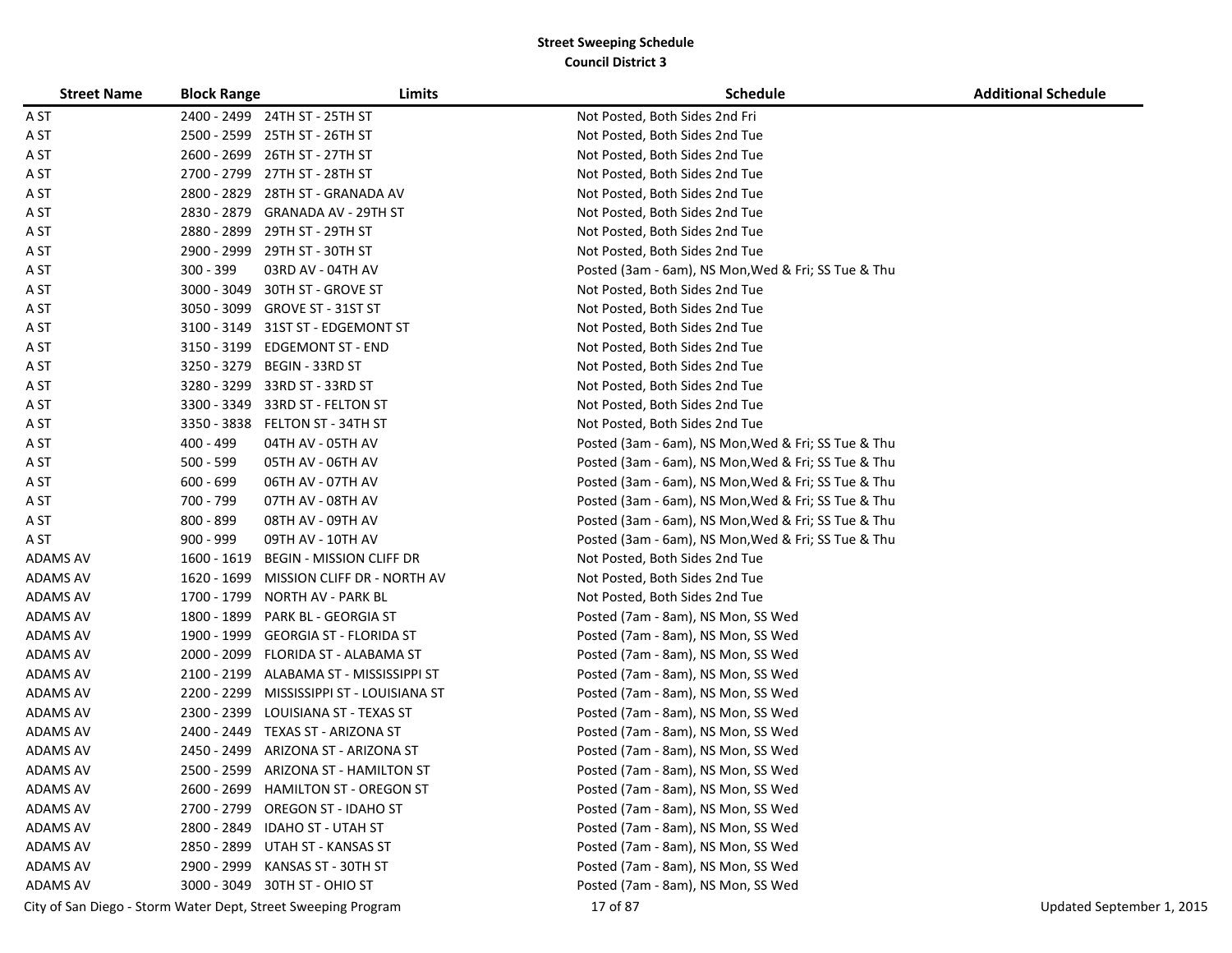| <b>Street Name</b> | <b>Block Range</b> | Limits                                                        | <b>Schedule</b>                                         | <b>Additional Schedule</b> |
|--------------------|--------------------|---------------------------------------------------------------|---------------------------------------------------------|----------------------------|
| ADAMS AV           |                    | 3050 - 3099 OHIO ST - BOUNDARY ST                             | Posted (7am - 8am), NS Mon, SS Wed                      |                            |
| <b>ADAMS AV</b>    |                    | 3100 - 3129 BOUNDARY ST - WEST MTN VIEW DR                    | Posted (7am - 8am), NS Mon, SS Wed                      |                            |
| <b>ADAMS AV</b>    |                    | 3130 - 3159 WEST MTN VIEW DR - IOWA ST                        | Posted (7am - 8am), NS Mon, SS Wed                      |                            |
| ADAMS AV           |                    | 3160 - 3199 IOWA ST - 32ND ST                                 | Posted (7am - 8am), NS Mon, SS Wed                      |                            |
| <b>ADAMS AV</b>    |                    | 3200 - 3249 32ND ST - BANCROFT ST                             | Posted (7am - 8am), NS Mon, SS Wed                      |                            |
| ADAMS AV           |                    | 3250 - 3299 BANCROFT ST - 33RD ST                             | Posted (7am - 8am), NS Mon, SS Wed                      |                            |
| <b>ADAMS AV</b>    |                    | 3300 - 3349 33RD ST - FELTON ST                               | Posted (7am - 8am), NS Mon, SS Wed                      |                            |
| ADAMS AV           |                    | 3350 - 3399 FELTON ST - 34TH ST                               | Posted (7am - 8am), NS Mon, SS Wed                      |                            |
| ADAMS AV           |                    | 3400 - 3439 34TH ST - HAWLEY BL                               | Posted (7am - 8am), NS Mon, SS Wed                      |                            |
| <b>ADAMS AV</b>    |                    | 3440 - 3465 HAWLEY BL - MANSFIELD ST                          | Posted (7am - 8am), NS Mon, SS Wed                      |                            |
| <b>ADAMS AV</b>    |                    | 3466 - 3499 MANSFIELD ST - 35TH ST                            | Posted (7am - 8am), NS Mon, SS Wed                      |                            |
| <b>ADAMS AV</b>    |                    | 3500 - 3549 35TH ST - WILSON AV                               | Posted (7am - 8am), NS Mon, SS Wed                      |                            |
| <b>ADAMS AV</b>    |                    | 3550 - 3599 WILSON AV - 36TH ST                               | Posted (7am - 8am), NS Mon, SS Wed                      |                            |
| <b>ADAMS AV</b>    |                    | 3600 - 3649 36TH ST - CHEROKEE AV                             | Posted (7am - 8am), NS Mon, SS Wed                      |                            |
| <b>ADAMS AV</b>    |                    | 3650 - 3799 CHEROKEE AV - EAST MTN VIEW DR                    | Posted (7am - 8am), NS Mon, SS Wed                      |                            |
| <b>ADAMS AV</b>    | 3800 - 3899        | EAST MTN VIEW DR - 39TH ST                                    | Posted (7am - 8am), NS Mon, SS Wed                      |                            |
| ADAMS AV           | 3900 - 3939        | 39TH ST - BONNIE CT                                           | Posted (7am - 8am), NS Mon, SS Wed                      |                            |
| ALABAMA ST         | 3000 - 3399        | JACARANDA PL - UPAS ST                                        | Not Posted, Both Sides Odd Month 3rd Tue                |                            |
| ALABAMA ST         | 3400 - 3409        | UPAS ST - UPAS ST                                             | Not Posted, Both Sides Odd Month 3rd Tue                |                            |
| ALABAMA ST         |                    | 3410 - 3499 UPAS ST - MYRTLE AV                               | Not Posted, Both Sides Odd Month 3rd Tue                |                            |
| ALABAMA ST         |                    | 3500 - 3599 MYRTLE AV - DWIGHT ST                             | Not Posted, Both Sides Odd Month 3rd Tue                |                            |
| ALABAMA ST         |                    | 3600 - 3629 DWIGHT ST - CYPRESS AV                            | Not Posted, Both Sides Odd Month 3rd Tue                |                            |
| ALABAMA ST         |                    | 3630 - 3699 CYPRESS AV - LANDIS ST                            | Not Posted, Both Sides Odd Month 3rd Tue                |                            |
| <b>ALABAMA ST</b>  |                    | 3700 - 3749 LANDIS ST - ROBINSON AV                           | Not Posted, Both Sides Odd Month 3rd Tue                |                            |
| ALABAMA ST         |                    | 3750 - 3799 ROBINSON AV - WIGHTMAN ST                         | Not Posted, Both Sides Odd Month 3rd Tue                |                            |
| ALABAMA ST         | 3800 - 3899        | WIGHTMAN ST - UNIVERSITY AV                                   | Not Posted, Both Sides Odd Month 3rd Tue                |                            |
| ALABAMA ST         | 3900 - 3999        | UNIVERSITY AV - LINCOLN AV                                    | Posted (7am - 10am), WS 2nd & 4th Mon, ES 2nd & 4th Tue |                            |
| ALABAMA ST         |                    | 4000 - 4099 LINCOLN AV - POLK AV                              | Posted (7am - 10am), WS 2nd & 4th Mon, ES 2nd & 4th Tue |                            |
| ALABAMA ST         |                    | 4100 - 4199 POLK AV - HOWARD AV                               | Posted (7am - 10am), WS 2nd & 4th Mon, ES 2nd & 4th Tue |                            |
| ALABAMA ST         |                    | 4200 - 4299 HOWARD AV - EL CAJON BL                           | Posted (7am - 10am), WS 2nd & 4th Mon, ES 2nd & 4th Tue |                            |
| ALABAMA ST         |                    | 4300 - 4399 EL CAJON BL - MEADE AV                            | Posted (10am - 1pm), ES 2nd & 4th Tue, WS 2nd & 4th Mon |                            |
| ALABAMA ST         |                    | 4400 - 4499 MEADE AV - MONROE AV                              | Posted (10am - 1pm), ES 2nd & 4th Tue, WS 2nd & 4th Mon |                            |
| ALABAMA ST         | 4500 - 4509        | MONROE AV - MISSION AV                                        | Posted (10am - 1pm), WS 2nd & 4th Mon, ES 2nd & 4th Tue |                            |
| ALABAMA ST         |                    | 4510 - 4599 MISSION AV - MADISON AV                           | Posted (10am - 1pm), WS 2nd & 4th Mon, ES 2nd & 4th Tue |                            |
| ALABAMA ST         |                    | 4600 - 4699 MADISON AV - ADAMS AV                             | Posted (10am - 1pm), WS 2nd & 4th Mon, ES 2nd & 4th Tue |                            |
| ALAMEDA DR         |                    | 3900 - 3943 ST JAMES PL - HENRY ST                            | Not Posted, Both Sides Odd Month 3rd Thu                |                            |
| ALAMEDA DR         |                    | 3944 - 3999 HENRY ST - ALAMEDA PL                             | Not Posted, Both Sides Odd Month 3rd Thu                |                            |
| ALAMEDA DR         |                    | 4000 - 4099 ALAMEDA PL - SHERIDAN AV                          | Not Posted, Both Sides Odd Month 3rd Thu                |                            |
| ALAMEDA DR         |                    | 4100 - 4139 SHERIDAN AV - SUNSET BL                           | Not Posted, Both Sides Odd Month 3rd Thu                |                            |
| <b>ALAMEDA PL</b>  |                    | 3850 - 3899 LINWOOD ST - GUY ST                               | Not Posted, Both Sides Odd Month 3rd Thu                |                            |
| ALAMEDA PL         |                    | 3900 - 3949 GUY ST - ALAMEDA TR                               | Not Posted, Both Sides Odd Month 3rd Thu                |                            |
|                    |                    | City of San Diego - Storm Water Dept, Street Sweeping Program | 18 of 87                                                | Updated September 1, 2015  |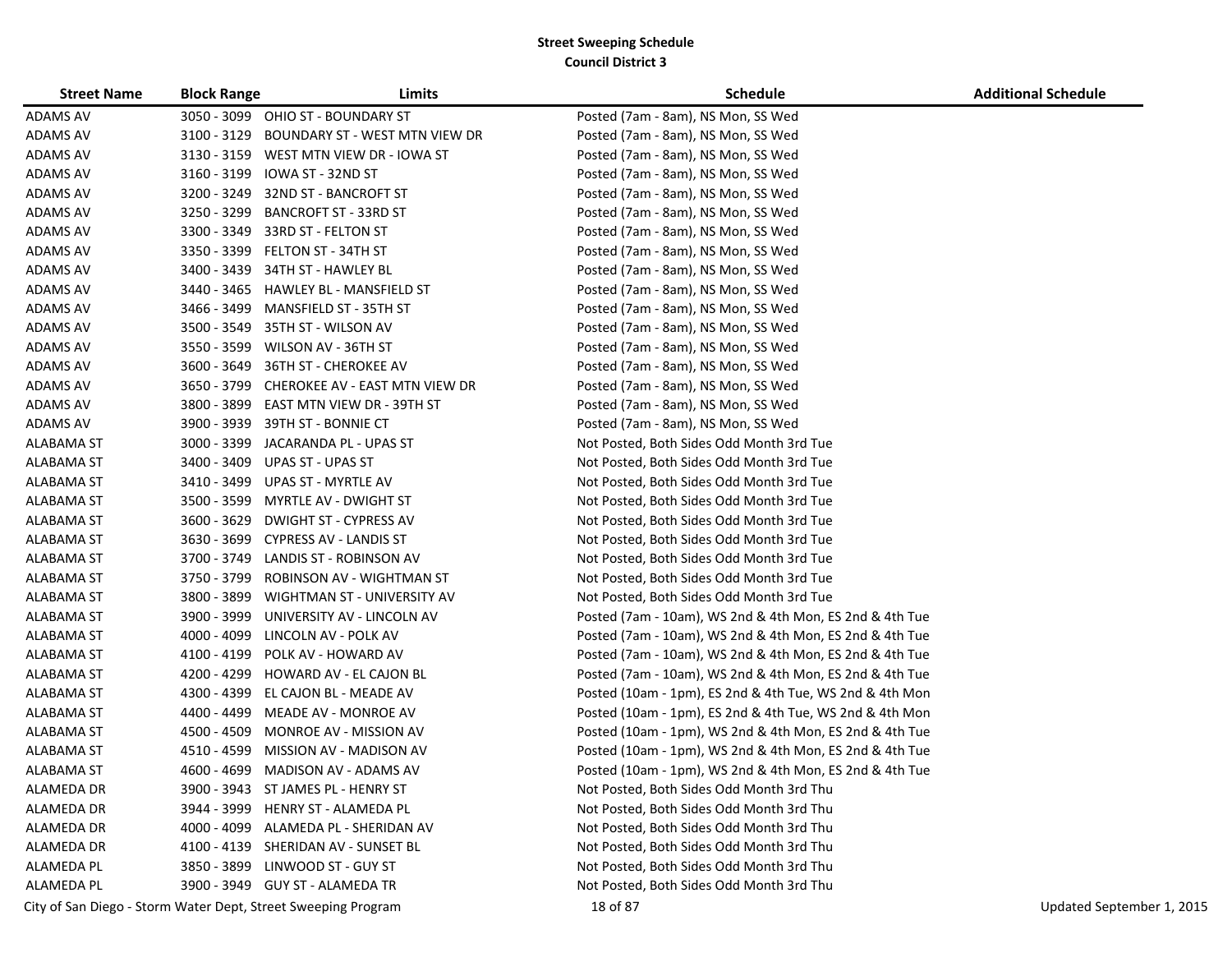| <b>Street Name</b>  | <b>Block Range</b> | Limits                                                        | <b>Schedule</b>                          | <b>Additional Schedule</b> |
|---------------------|--------------------|---------------------------------------------------------------|------------------------------------------|----------------------------|
| ALAMEDA PL          |                    | 3950 - 3969 ALAMEDA TR - ALAMEDA DR                           | Not Posted, Both Sides Odd Month 3rd Thu |                            |
| ALAMEDA TR          |                    | 1900 - 1949 CLARK ST - HENRY ST                               | Not Posted, Both Sides Odd Month 3rd Thu |                            |
| ALAMEDA TR          | 1950 - 1999        | HENRY ST - ALAMEDA PL                                         | Not Posted, Both Sides Odd Month 3rd Thu |                            |
| ALBATROSS DR        |                    | 4120 - 4299 W LEWIS ST - FRONT ST                             | Not Posted, Both Sides Odd Month 3rd Thu |                            |
| ALBATROSS ST        | $0 - 0$            | W PALM ST - END                                               | Not Posted, Both Sides Odd Month 3rd Thu |                            |
| ALBATROSS ST        |                    | 2000 - 2099 W GRAPE ST - W HAWTHORN ST                        | Not Posted, Both Sides Odd Month 3rd Thu |                            |
| ALBATROSS ST        |                    | 2100 - 2199 W HAWTHORN ST - W IVY ST                          | Not Posted, Both Sides Odd Month 3rd Thu |                            |
| ALBATROSS ST        |                    | 2200 - 2299 W IVY ST - W JUNIPER ST                           | Not Posted, Both Sides Odd Month 3rd Thu |                            |
| ALBATROSS ST        |                    | 2300 - 2399 W JUNIPER ST - W KALMIA ST                        | Not Posted, Both Sides Odd Month 3rd Thu |                            |
| ALBATROSS ST        |                    | 2400 - 2499 W KALMIA ST - W LAUREL ST                         | Not Posted, Both Sides Odd Month 3rd Thu |                            |
| ALBATROSS ST        |                    | 2500 - 2599 W LAUREL ST - W MAPLE ST                          | Not Posted, Both Sides Odd Month 3rd Thu |                            |
| ALBATROSS ST        |                    | 2800 - 2951 W OLIVE ST - W PALM ST                            | Not Posted, Both Sides Odd Month 3rd Thu |                            |
| ALBATROSS ST        |                    | 3300 - 3399 BEGIN - W UPAS ST                                 | Not Posted, Both Sides Odd Month 3rd Thu |                            |
| ALBATROSS ST        |                    | 3400 - 3499 W UPAS ST - W WALNUT AV                           | Not Posted, Both Sides Odd Month 3rd Thu |                            |
| <b>ALBATROSS ST</b> |                    | 3500 - 3599 W WALNUT AV - W BROOKES AV                        | Not Posted, Both Sides Odd Month 3rd Thu |                            |
| <b>ALBATROSS ST</b> |                    | 3600 - 3799 W PENNSYLVANIA AV - W ROBINSON AV                 | Not Posted, Both Sides Odd Month 3rd Thu |                            |
| <b>ALBATROSS ST</b> | 3800 - 3899        | W ROBINSON AV - END                                           | Not Posted, Both Sides Odd Month 3rd Thu |                            |
| ALBATROSS ST        | 3900 - 3939        | BEGIN - W UNIVERSITY AV                                       | Not Posted, Both Sides Odd Month 3rd Thu |                            |
| ALBATROSS ST        |                    | 3940 - 3999 W UNIVERSITY AV - W WASHINGTON ST                 | Not Posted, Both Sides Odd Month 3rd Thu |                            |
| <b>ALBATROSS ST</b> |                    | 4000 - 4099 W WASHINGTON ST - W LEWIS ST                      | Not Posted, Both Sides Odd Month 3rd Thu |                            |
| <b>ALBERT ST</b>    |                    | 3400 - 3499 UPAS ST - MYRTLE AV                               | Not Posted, Both Sides Odd Month 3rd Tue |                            |
| <b>ALBERT ST</b>    | 3600 - 3649        | BROOKES AV - CYPRESS AV                                       | Not Posted, Both Sides Odd Month 3rd Tue |                            |
| <b>ALBERTA PL</b>   | 1000 - 1149        | HAWK ST - END                                                 | Not Posted, Both Sides Odd Month 3rd Thu |                            |
| <b>ALEXIA PL</b>    | 3600 - 3699        | EAST MTN VIEW DR - COLLIER AV                                 | Not Posted, Both Sides 4th Mon           |                            |
| <b>ALOHA PL</b>     | 4250 - 4299        | WHITMAN ST - WITHERBY ST                                      | Not Posted, Both Sides Odd Month 3rd Thu |                            |
| ALTAMIRA PL         | 1800 - 1869        | HERMOSA WY - SIERRA VISTA                                     | Not Posted, Both Sides Odd Month 3rd Thu |                            |
| ALTAMIRA PL         | 1870 - 1899        | SIERRA VISTA - VALLE VISTA                                    | Not Posted, Both Sides Odd Month 3rd Thu |                            |
| ALTAMIRANO WY       | 4200 - 4219        | PRESIDIO DR - MARILOUISE WY                                   | Not Posted, Both Sides Odd Month 3rd Thu |                            |
| ALTAMIRANO WY       | 4220 - 4399        | MARILOUISE WY - MARILOUISE WY                                 | Not Posted, Both Sides Odd Month 3rd Thu |                            |
| <b>ALTURA PL</b>    | 1800 - 1849        | HERMOSA WY - SIERRA VISTA                                     | Not Posted, Both Sides Odd Month 3rd Thu |                            |
| AMPUDIA ST          | 3850 - 3899        | MOORE ST - JEFFERSON ST                                       | Not Posted, Both Sides Odd Month 3rd Thu |                            |
| AMPUDIA ST          | 3900 - 3949        | JEFFERSON ST - CONGRESS ST                                    | Not Posted, Both Sides Odd Month 3rd Thu |                            |
| <b>AMPUDIA ST</b>   | 3950 - 3999        | <b>CONGRESS ST - END</b>                                      | Not Posted, Both Sides Odd Month 3rd Thu |                            |
| AMPUDIA ST          | 4250 - 4299        | <b>WHITMAN ST - PRESIDIO DR</b>                               | Not Posted, Both Sides Odd Month 3rd Thu |                            |
| AMPUDIA ST          | 4300 - 4349        | <b>PRESIDIO DR - HICKORY ST</b>                               | Not Posted, Both Sides Odd Month 3rd Thu |                            |
| <b>AMPUDIA ST</b>   |                    | 4350 - 4399 HICKORY ST - FORT STOCKTON DR                     | Not Posted, Both Sides Odd Month 3rd Thu |                            |
| <b>AMPUDIA ST</b>   |                    | 4400 - 4449 FORT STOCKTON DR - PINE ST                        | Not Posted, Both Sides Odd Month 3rd Thu |                            |
| <b>AMPUDIA ST</b>   |                    | 4450 - 4519 PINE ST - END                                     | Not Posted, Both Sides Odd Month 3rd Thu |                            |
| <b>ANDERSON PL</b>  | $500 - 599$        | 05TH AV - 06TH AV                                             | Not Posted, Both Sides Tue               |                            |
| <b>ANDREWS ST</b>   | 3450 - 3499        | INDIA ST - COLUMBIA ST                                        | Not Posted, Both Sides Odd Month 3rd Thu |                            |
| <b>ANDREWS ST</b>   |                    | 3500 - 3549 COLUMBIA ST - LINWOOD ST                          | Not Posted, Both Sides Odd Month 3rd Thu |                            |
|                     |                    | City of San Diego - Storm Water Dept, Street Sweeping Program | 19 of 87                                 | Updated September 1, 2015  |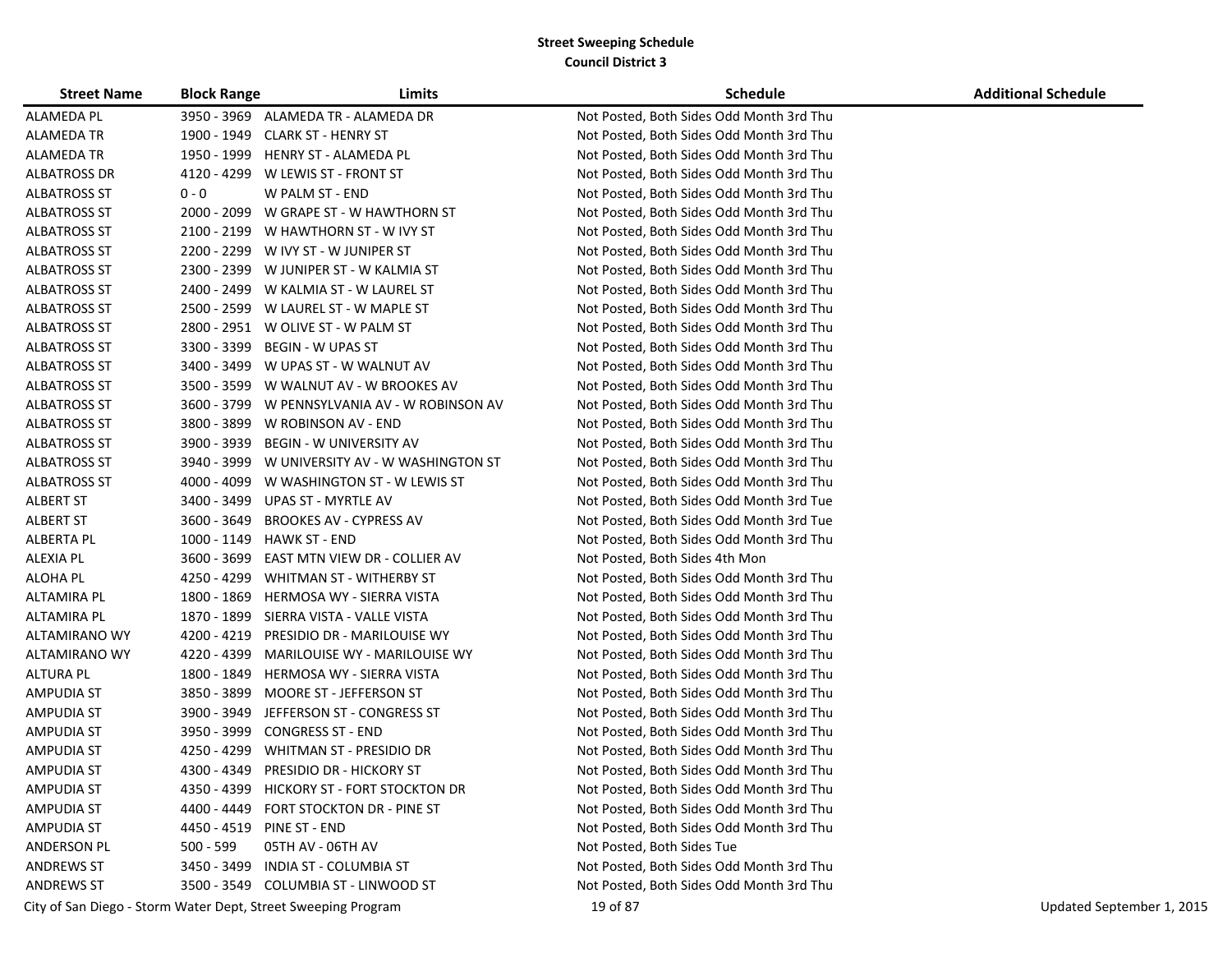| <b>Street Name</b> | <b>Block Range</b> | Limits                                                        | <b>Schedule</b>                                         | <b>Additional Schedule</b> |
|--------------------|--------------------|---------------------------------------------------------------|---------------------------------------------------------|----------------------------|
| <b>ANDREWS ST</b>  |                    | 3550 - 3599 LINWOOD ST - GUY ST                               | Not Posted, Both Sides Odd Month 3rd Thu                |                            |
| <b>ANDREWS ST</b>  | 3600 - 3699        | <b>GUY ST - PUTERBAUGH ST</b>                                 | Not Posted, Both Sides Odd Month 3rd Thu                |                            |
| <b>ARBOR DR</b>    | 100 - 199          | 01ST AV - BACHMAN PL                                          | Not Posted, Both Sides Odd Month 3rd Thu                |                            |
| <b>ARBOR DR</b>    | 200 - 299          | BACHMAN PL - 03RD AV                                          | Not Posted, Both Sides Odd Month 3rd Thu                |                            |
| <b>ARBOR DR</b>    | 300 - 399          | 03RD AV - 04TH AV                                             | Not Posted, Both Sides Odd Month 3rd Thu                |                            |
| <b>ARBOR DR</b>    | 400 - 499          | 04TH AV - 05TH AV                                             | Not Posted, Both Sides Odd Month 3rd Thu                |                            |
| <b>ARBOR DR</b>    | 500 - 599          | 05TH AV - 06TH AV                                             | Not Posted, Both Sides Odd Month 3rd Thu                |                            |
| <b>ARCADIA DR</b>  |                    | 4300 - 4304 HAWK ST - AVALON DR                               | Not Posted, Both Sides Odd Month 3rd Thu                |                            |
| <b>ARCADIA DR</b>  | 4305 - 4327        | AVALON DR - SUMMIT PL                                         | Not Posted, Both Sides Odd Month 3rd Thu                |                            |
| ARCADIA DR         |                    | 4328 - 4341 SUMMIT PL - AVALON DR                             | Not Posted, Both Sides Odd Month 3rd Thu                |                            |
| ARCADIA DR         |                    | 4342 - 4399 AVALON DR - HAWK ST                               | Not Posted, Both Sides Odd Month 3rd Thu                |                            |
| <b>ARCH ST</b>     | 4400 - 4499        | MEADE AV - MONROE AV                                          | Not Posted, Both Sides 2nd Tue                          |                            |
| <b>ARDEN WY</b>    |                    | 4100 - 4193 MILLER ST - ORIZABA AV                            | Not Posted, Both Sides Odd Month 3rd Thu                |                            |
| <b>ARDEN WY</b>    |                    | 4194 - 4199 ORIZABA AV - ARGUELLO ST                          | Not Posted, Both Sides Odd Month 3rd Thu                |                            |
| ARDEN WY           |                    | 4200 - 4249 SUNSET BL - HICKORY ST                            | Not Posted, Both Sides Odd Month 3rd Thu                |                            |
| ARGUELLO ST        |                    | 4200 - 4299 ARDEN WY - HICKORY ST                             | Not Posted, Both Sides Odd Month 3rd Thu                |                            |
| <b>ARISTA CT</b>   |                    | 2400 - 2439 ARISTA DR - END                                   | Not Posted, Both Sides Odd Month 3rd Thu                |                            |
| ARISTA DR          | 4350 - 4369        | ARISTA ST - ARISTA CT                                         | Not Posted, Both Sides Odd Month 3rd Thu                |                            |
| ARISTA DR          | 4370 - 4399        | ARISTA CT - FORT STOCKTON DR                                  | Not Posted, Both Sides Odd Month 3rd Thu                |                            |
| ARISTA DR          | 4400 - 4449        | FORT STOCKTON DR - PINE ST                                    | Not Posted, Both Sides Odd Month 3rd Thu                |                            |
| <b>ARISTA ST</b>   |                    | 3860 - 3899 I-5 NB ON RA - JEFFERSON ST                       | Not Posted, Both Sides Odd Month 3rd Thu                |                            |
| <b>ARISTA ST</b>   |                    | 3950 - 3999 CONGRESS ST - SAN DIEGO AV                        | Not Posted, Both Sides Fri                              |                            |
| <b>ARISTA ST</b>   |                    | 4100 - 4299 BEGIN - PRESIDIO DR                               | Not Posted, Both Sides Odd Month 3rd Thu                |                            |
| <b>ARISTA ST</b>   |                    | 4300 - 4349 PRESIDIO DR - ARISTA DR                           | Not Posted, Both Sides Odd Month 3rd Thu                |                            |
| <b>ARISTA ST</b>   |                    | 4450 - 4509 PINE ST - END                                     | Not Posted, Both Sides Odd Month 3rd Thu                |                            |
| <b>ARIZONA ST</b>  |                    | 3400 - 3499 UPAS ST - MYRTLE AV                               | Not Posted, Both Sides Even Month 4th Tue               |                            |
| <b>ARIZONA ST</b>  | 3500 - 3599        | MYRTLE AV - DWIGHT ST                                         | Not Posted, Both Sides Even Month 4th Tue               |                            |
| ARIZONA ST         |                    | 3600 - 3699 DWIGHT ST - LANDIS ST                             | Not Posted, Both Sides Even Month 4th Tue               |                            |
| <b>ARIZONA ST</b>  | 3700 - 3799        | LANDIS ST - WIGHTMAN ST                                       | Not Posted, Both Sides Even Month 4th Tue               |                            |
| <b>ARIZONA ST</b>  | 3800 - 3899        | WIGHTMAN ST - UNIVERSITY AV                                   | Not Posted, Both Sides Even Month 4th Tue               |                            |
| <b>ARIZONA ST</b>  | 3900 - 3999        | UNIVERSITY AV - LINCOLN AV                                    | Posted (7am - 10am), WS 2nd & 4th Mon, ES 2nd & 4th Tue |                            |
| <b>ARIZONA ST</b>  |                    | 4000 - 4099 LINCOLN AV - POLK AV                              | Posted (7am - 10am), WS 2nd & 4th Mon, ES 2nd & 4th Tue |                            |
| <b>ARIZONA ST</b>  |                    | 4100 - 4199 POLK AV - HOWARD AV                               | Posted (7am - 10am), WS 2nd & 4th Mon, ES 2nd & 4th Tue |                            |
| <b>ARIZONA ST</b>  |                    | 4200 - 4299 HOWARD AV - EL CAJON BL                           | Posted (7am - 10am), WS 2nd & 4th Mon, ES 2nd & 4th Tue |                            |
| <b>ARIZONA ST</b>  |                    | 4300 - 4399 EL CAJON BL - MEADE AV                            | Posted (10am - 1pm), WS 2nd & 4th Mon, ES 2nd & 4th Tue |                            |
| <b>ARIZONA ST</b>  |                    | 4400 - 4499 MEADE AV - MONROE AV                              | Posted (10am - 1pm), WS 2nd & 4th Mon, ES 2nd & 4th Tue |                            |
| <b>ARIZONA ST</b>  |                    | 4500 - 4599 MONROE AV - MADISON AV                            | Posted (10am - 1pm), WS 2nd & 4th Mon, ES 2nd & 4th Tue |                            |
| <b>ARIZONA ST</b>  |                    | 4600 - 4699 MADISON AV - ADAMS AV                             | Posted (10am - 1pm), WS 2nd & 4th Mon, ES 2nd & 4th Tue |                            |
| <b>ARIZONA ST</b>  |                    | 4700 - 4799 ADAMS AV - COLLIER AV                             | Posted (10am - 1pm), WS 3rd Mon, ES 3rd Wed             |                            |
| <b>ARNOLD AV</b>   |                    | 3350 - 3399 JACARANDA DR - UPAS ST                            | Not Posted, Both Sides Fri                              |                            |
| ARNOLD AV          |                    | 3400 - 3499 UPAS ST - MYRTLE AV                               | Not Posted, Both Sides Even Month 4th Tue               |                            |
|                    |                    | City of San Diego - Storm Water Dept, Street Sweeping Program | 20 of 87                                                | Updated September 1, 2015  |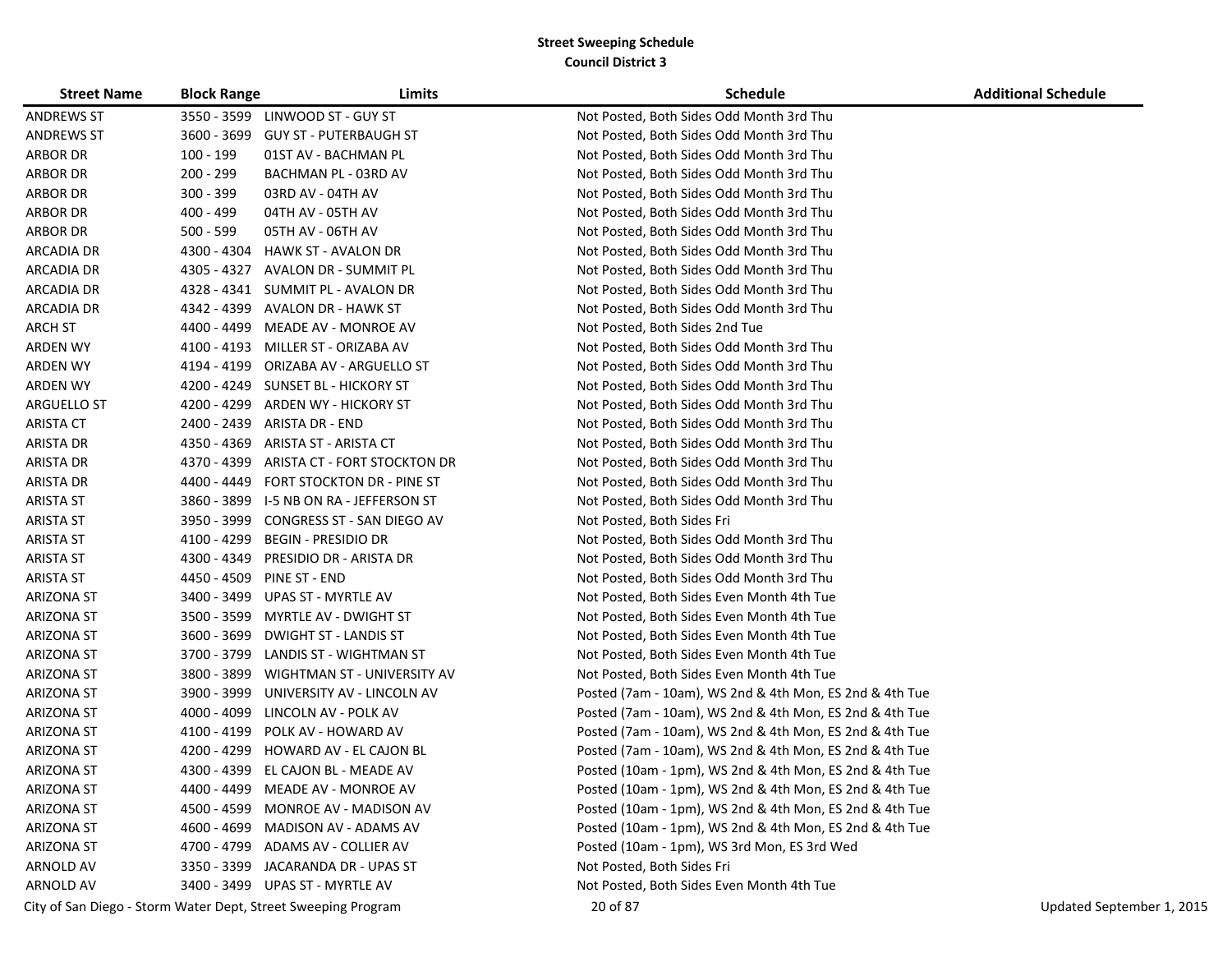| <b>Street Name</b> | <b>Block Range</b> | Limits                                                        | <b>Schedule</b>                                     | <b>Additional Schedule</b> |
|--------------------|--------------------|---------------------------------------------------------------|-----------------------------------------------------|----------------------------|
| <b>ARNOLD AV</b>   | 3500 - 3599        | MYRTLE AV - DWIGHT ST                                         | Not Posted, Both Sides Even Month 4th Tue           |                            |
| <b>ARNOLD AV</b>   | 3600 - 3699        | <b>DWIGHT ST - LANDIS ST</b>                                  | Not Posted, Both Sides Even Month 4th Tue           |                            |
| ARNOLD AV          | 3700 - 3799        | LANDIS ST - WIGHTMAN ST                                       | Not Posted, Both Sides Even Month 4th Tue           |                            |
| ARNOLD AV          |                    | 3800 - 3849 WIGHTMAN ST - UNIVERSITY AV                       | Not Posted, Both Sides Even Month 4th Tue           |                            |
| ARROYO DR          | $600 - 699$        | DOVE ST - REYNARD WY                                          | Not Posted, Both Sides Odd Month 3rd Thu            |                            |
| <b>ARTHUR AV</b>   | 3300 - 3399        | NORTH MTN VIEW DR - 34TH ST                                   | Not Posted, Both Sides 4th Mon                      |                            |
| <b>ARTHUR AV</b>   | 3400 - 3439        | 34TH ST - HAWLEY BL                                           | Not Posted, Both Sides 4th Mon                      |                            |
| <b>ARTHUR AV</b>   | 3440 - 3459        | <b>HAWLEY BL - MANSFIELD ST</b>                               | Not Posted, Both Sides 4th Mon                      |                            |
| <b>ARTHUR AV</b>   | 3460 - 3499        | MANSFIELD ST - 35TH ST                                        | Not Posted, Both Sides 4th Mon                      |                            |
| ASH ST             | $0 - 0$            | <b>BEGIN - DELEVAN DR</b>                                     | Not Posted, Both Sides 2nd Tue                      |                            |
| ASH ST             | $0 - 0$            | DELEVAN DR - END                                              | Not Posted, Both Sides 2nd Tue                      |                            |
| ASH ST             | 100 - 199          | 01ST AV - 02ND AV                                             | Posted (3am - 6am), NS Mon, Wed & Fri; SS Tue & Thu |                            |
| ASH ST             | 1000 - 1099        | 10TH AV - 11TH AV                                             | Not Posted, Both Sides Mon & Fri                    |                            |
| ASH ST             | 200 - 299          | 02ND AV - 03RD AV                                             | Posted (3am - 6am), NS Mon, Wed & Fri; SS Tue & Thu |                            |
| ASH ST             | 2800 - 2839        | 28TH ST - GRANADA AV                                          | Not Posted, Both Sides 2nd Tue                      |                            |
| ASH ST             | 2840 - 2899        | GRANADA AV - 29TH ST                                          | Not Posted, Both Sides 2nd Tue                      |                            |
| ASH ST             | 2900 - 2949        | 29TH ST - DALE ST                                             | Not Posted, Both Sides 2nd Tue                      |                            |
| ASH ST             | 2950 - 2999        | DALE ST - 30TH ST                                             | Not Posted, Both Sides 2nd Tue                      |                            |
| ASH ST             | $300 - 399$        | 03RD AV - 04TH AV                                             | Posted (3am - 6am), NS Mon, Wed & Fri; SS Tue & Thu |                            |
| ASH ST             |                    | 3000 - 3039 30TH ST - FERN ST                                 | Not Posted, Both Sides 2nd Tue                      |                            |
| ASH ST             | 3040 - 3064        | FERN ST - GROVE ST                                            | Not Posted, Both Sides 2nd Tue                      |                            |
| ASH ST             | 3065 - 3099        | <b>GROVE ST - 31ST ST</b>                                     | Not Posted, Both Sides 2nd Tue                      |                            |
| ASH ST             | 3100 - 3149        | 31ST ST - EDGEMONT ST                                         | Not Posted, Both Sides 2nd Tue                      |                            |
| ASH ST             | 3150 - 3197        | <b>EDGEMONT ST - END</b>                                      | Not Posted, Both Sides 2nd Tue                      |                            |
| ASH ST             | 3250 - 3299        | BANCROFT ST - 33RD ST                                         | Not Posted, Both Sides 2nd Tue                      |                            |
| ASH ST             | 3300 - 3339        | 33RD ST - FELTON ST                                           | Not Posted, Both Sides 2nd Tue                      |                            |
| ASH ST             | 3340 - 3359        | FELTON ST - GREGORY ST                                        | Not Posted, Both Sides 2nd Tue                      |                            |
| ASH ST             | 400 - 499          | 04TH AV - 05TH AV                                             | Posted (3am - 6am), NS Mon, Wed & Fri; SS Tue & Thu |                            |
| ASH ST             | 500 - 599          | 05TH AV - 06TH AV                                             | Posted (3am - 6am), NS Mon, Wed & Fri; SS Tue & Thu |                            |
| ASH ST             | 600 - 699          | 06TH AV - 07TH AV                                             | Posted (3am - 6am), NS Mon, Wed & Fri; SS Tue & Thu |                            |
| ASH ST             | 700 - 799          | 07TH AV - 08TH AV                                             | Posted (3am - 6am), NS Mon, Wed & Fri; SS Tue & Thu |                            |
| ASH ST             | 800 - 899          | 08TH AV - 09TH AV                                             | Posted (3am - 6am), NS Mon, Wed & Fri; SS Tue & Thu |                            |
| ASH ST             | $900 - 999$        | 09TH AV - 10TH AV                                             | Not Posted, Both Sides Mon & Fri                    |                            |
| <b>AVALON DR</b>   | 4300 - 4309        | ARCADIA DR - SUMMIT PL                                        | Not Posted, Both Sides Odd Month 3rd Thu            |                            |
| <b>AVALON DR</b>   | 4310 - 4399        | SUMMIT PL - ARCADIA DR                                        | Not Posted, Both Sides Odd Month 3rd Thu            |                            |
| <b>BST</b>         |                    | 1000 - 1099 10TH AV - 11TH AV                                 | Posted (3am - 6am), NS Mon, Wed & Fri; SS Tue & Thu |                            |
| B ST               |                    | 1100 - 1199 11TH AV - PARK BL                                 | Posted (3am - 6am), NS Mon, Wed & Fri; SS Tue & Thu |                            |
| B ST               |                    | 1200 - 1599 PARK BL - 16TH ST                                 | Posted (2am - 5am), NS Mon, SS Tue                  |                            |
| B ST               |                    | 1600 - 1699 16TH ST - 17TH ST                                 | Posted (2am - 5am), NS Mon, SS Tue                  |                            |
| B ST               |                    | 1700 - 1899 17TH ST - 19TH ST                                 | Posted (2am - 5am), NS Mon, SS Tue                  |                            |
| B ST               |                    | 1900 - 1999 19TH ST - 20TH ST                                 | Not Posted, Both Sides Fri                          |                            |
|                    |                    | City of San Diego - Storm Water Dept, Street Sweeping Program | 21 of 87                                            | Updated September 1, 2015  |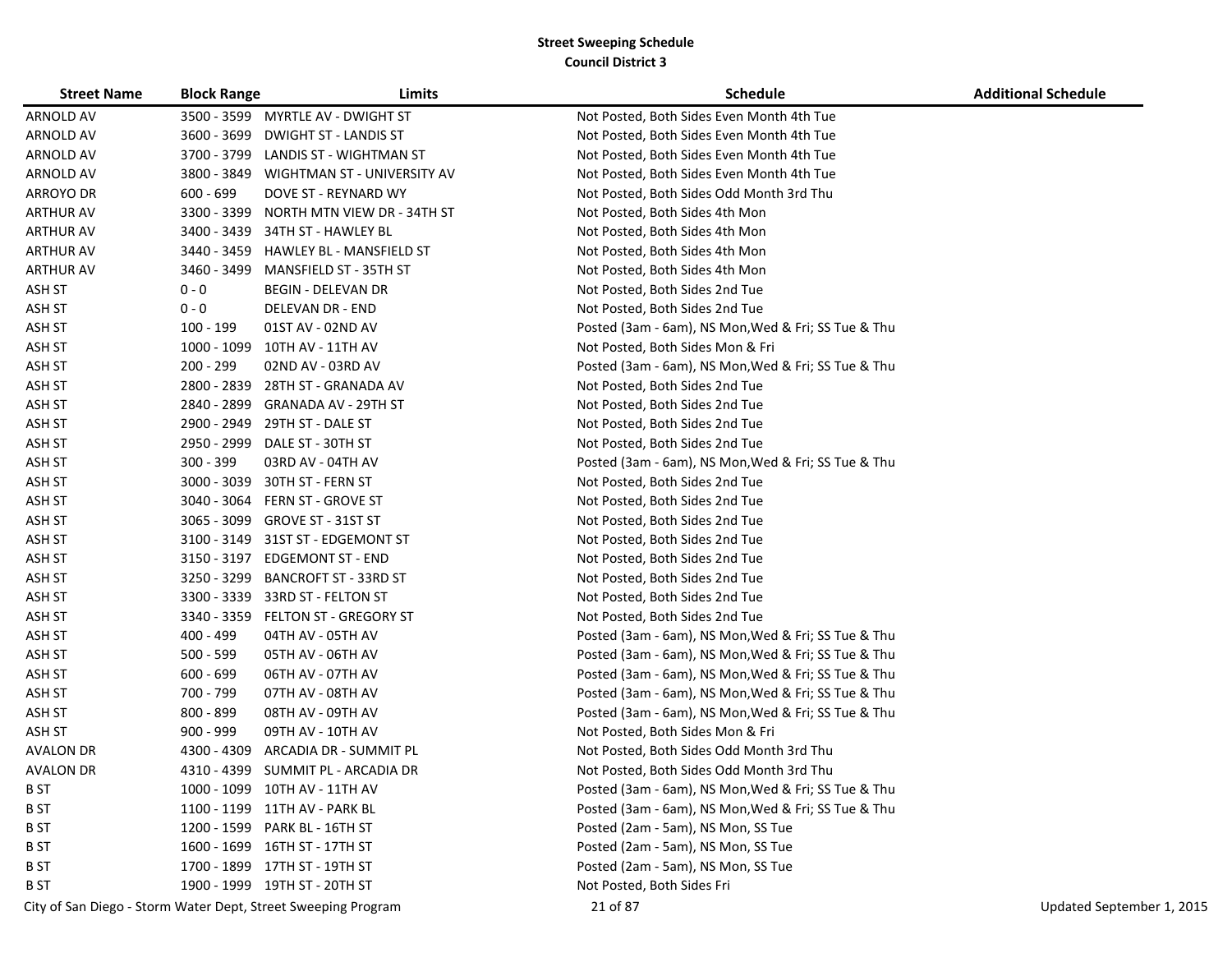| <b>Street Name</b> | <b>Block Range</b> | Limits                                                        | <b>Schedule</b>                                     | <b>Additional Schedule</b> |
|--------------------|--------------------|---------------------------------------------------------------|-----------------------------------------------------|----------------------------|
| <b>BST</b>         |                    | 2000 - 2099 20TH ST - 21ST ST                                 | Not Posted, Both Sides Fri                          |                            |
| B ST               |                    | 2100 - 2199 21ST ST - 22ND ST                                 | Not Posted, Both Sides 2nd Fri                      |                            |
| B ST               | 2200 - 2299        | 22ND ST - 23RD ST                                             | Not Posted, Both Sides 2nd Fri                      |                            |
| B ST               | 2300 - 2399        | 23RD ST - 24TH ST                                             | Not Posted, Both Sides 2nd Fri                      |                            |
| B ST               |                    | 2400 - 2499 24TH ST - 25TH ST                                 | Not Posted, Both Sides 2nd Fri                      |                            |
| <b>BST</b>         | 2500 - 2599        | 25TH ST - 26TH ST                                             | Not Posted, Both Sides 2nd Tue                      |                            |
| <b>BST</b>         |                    | 2600 - 2699 26TH ST - 27TH ST                                 | Not Posted, Both Sides 2nd Tue                      |                            |
| B ST               |                    | 2700 - 2799 27TH ST - 28TH ST                                 | Not Posted, Both Sides 2nd Tue                      |                            |
| <b>BST</b>         |                    | 2800 - 2899 28TH ST - 29TH ST                                 | Not Posted, Both Sides 2nd Tue                      |                            |
| <b>BST</b>         |                    | 2900 - 2999 29TH ST - 30TH ST                                 | Not Posted, Both Sides 2nd Tue                      |                            |
| B ST               | 300 - 399          | 03RD AV - 04TH AV                                             | Posted (3am - 6am), NS Mon, Wed & Fri; SS Tue & Thu |                            |
| B ST               | 3000 - 3074        | 30TH ST - 31ST ST                                             | Not Posted, Both Sides 2nd Tue                      |                            |
| <b>BST</b>         |                    | 3075 - 3149 31ST ST - EDGEMONT ST                             | Not Posted, Both Sides 2nd Tue                      |                            |
| B ST               |                    | 3150 - 3195 EDGEMONT ST - END                                 | Not Posted, Both Sides 2nd Tue                      |                            |
| B ST               | 3300 - 3399        | 33RD ST - 34TH ST                                             | Not Posted, Both Sides 2nd Tue                      |                            |
| B ST               | 400 - 499          | 04TH AV - 05TH AV                                             | Posted (3am - 6am), NS Mon, Wed & Fri; SS Tue & Thu |                            |
| B ST               | $500 - 599$        | 05TH AV - 06TH AV                                             | Posted (3am - 6am), NS Mon, Wed & Fri; SS Tue & Thu |                            |
| <b>BST</b>         | $600 - 699$        | 06TH AV - 07TH AV                                             | Posted (3am - 6am), NS Mon, Wed & Fri; SS Tue & Thu |                            |
| B ST               | 700 - 799          | 07TH AV - 08TH AV                                             | Posted (3am - 6am), NS Mon, Wed & Fri; SS Tue & Thu |                            |
| B ST               | 800 - 899          | 08TH AV - 09TH AV                                             | Posted (3am - 6am), NS Mon, Wed & Fri; SS Tue & Thu |                            |
| B ST               | $900 - 999$        | 09TH AV - 10TH AV                                             | Posted (3am - 6am), NS Mon, Wed & Fri; SS Tue & Thu |                            |
| <b>BACHMAN PL</b>  |                    | 4100 - 4149 LEWIS ST - MONTECITO WY                           | Not Posted, Both Sides Odd Month 3rd Thu            |                            |
| <b>BACHMAN PL</b>  |                    | 4150 - 4249 MONTECITO WY - ARBOR DR                           | Not Posted, Both Sides Odd Month 3rd Thu            |                            |
| <b>BALBOA DR</b>   | 1900 - 2299        | 08TH AVENUE DR - JUNIPER RD                                   | Not Posted, Both Sides Tue                          |                            |
| <b>BALBOA DR</b>   |                    | 2300 - 2499 JUNIPER RD - 08TH AVENUE DR                       | Not Posted, Both Sides Tue                          |                            |
| <b>BALBOA DR</b>   | 2500 - 2999        | EL PRADO - QUINCE DR                                          | Not Posted, Both Sides Tue                          |                            |
| <b>BALBOA DR</b>   |                    | 3000 - 3399 QUINCE DR - 06TH AV                               | Not Posted, Both Sides Tue                          |                            |
| <b>BANCROFT ST</b> |                    | 1400 - 1499 ASH ST - BEECH ST                                 | Not Posted, Both Sides 2nd Tue                      |                            |
| <b>BANCROFT ST</b> | 1500 - 1599        | BEECH ST - CEDAR ST                                           | Not Posted, Both Sides 2nd Tue                      |                            |
| <b>BANCROFT ST</b> |                    | 1600 - 1699 CEDAR ST - DATE ST                                | Not Posted, Both Sides 2nd Tue                      |                            |
| <b>BANCROFT ST</b> | 1700 - 1799        | DATE ST - ELM ST                                              | Not Posted, Both Sides 2nd Tue                      |                            |
| <b>BANCROFT ST</b> |                    | 1800 - 1999 ELM ST - GRAPE ST                                 | Not Posted, Both Sides 2nd Tue                      |                            |
| <b>BANCROFT ST</b> |                    | 2150 - 2199 HIGHVIEW DR - IVY ST                              | Not Posted, Both Sides 2nd Tue                      |                            |
| <b>BANCROFT ST</b> |                    | 2200 - 2299 IVY ST - JUNIPER ST                               | Not Posted, Both Sides 2nd Tue                      |                            |
| <b>BANCROFT ST</b> |                    | 2300 - 2399 JUNIPER ST - KALMIA ST                            | Not Posted, Both Sides 2nd Tue                      |                            |
| <b>BANCROFT ST</b> |                    | 2400 - 2499 KALMIA ST - LAUREL ST                             | Not Posted, Both Sides 2nd Tue                      |                            |
| <b>BANCROFT ST</b> |                    | 2500 - 2599 LAUREL ST - MAPLE ST                              | Not Posted, Both Sides 2nd Tue                      |                            |
| <b>BANCROFT ST</b> |                    | 2600 - 2699 MAPLE ST - NUTMEG ST                              | Not Posted, Both Sides 2nd Tue                      |                            |
| <b>BANCROFT ST</b> |                    | 2900 - 3099 PALM ST - REDWOOD ST                              | Not Posted, Both Sides 2nd Tue                      |                            |
| <b>BANCROFT ST</b> |                    | 3100 - 3299 REDWOOD ST - THORN ST                             | Not Posted, Both Sides Odd Month 4th Tue            |                            |
| <b>BANCROFT ST</b> |                    | 3300 - 3399 THORN ST - UPAS ST                                | Not Posted, Both Sides Odd Month 4th Tue            |                            |
|                    |                    | City of San Diego - Storm Water Dept, Street Sweeping Program | 22 of 87                                            | Updated September 1, 2015  |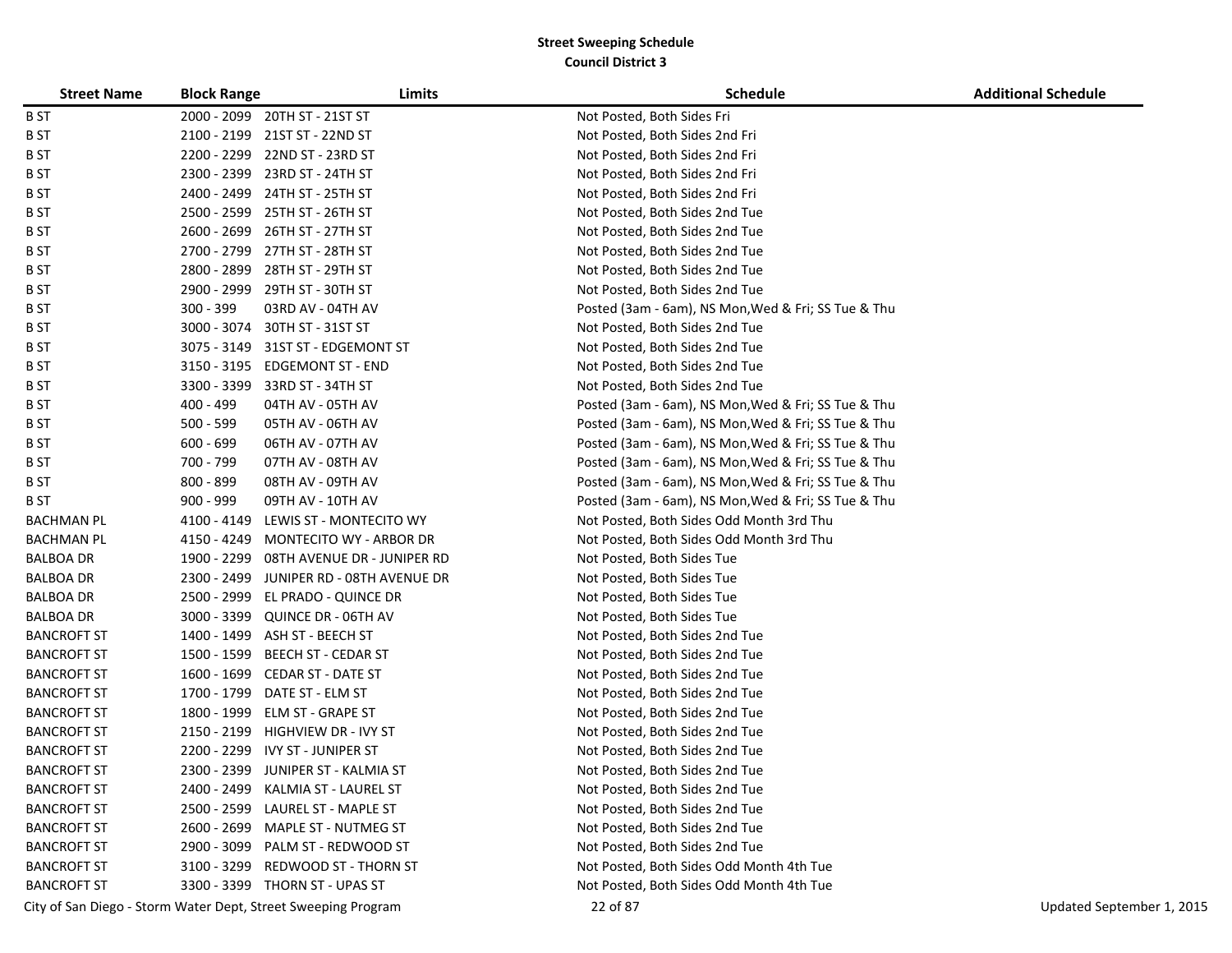| <b>Street Name</b> | <b>Block Range</b> | Limits                                                        | <b>Schedule</b>                                         | <b>Additional Schedule</b> |
|--------------------|--------------------|---------------------------------------------------------------|---------------------------------------------------------|----------------------------|
| <b>BANCROFT ST</b> |                    | 3400 - 3499 UPAS ST - MYRTLE AV                               | Not Posted, Both Sides Odd Month 4th Tue                |                            |
| <b>BANCROFT ST</b> | 3500 - 3599        | MYRTLE AV - DWIGHT ST                                         | Not Posted, Both Sides Odd Month 4th Tue                |                            |
| <b>BANCROFT ST</b> | 3600 - 3699        | <b>DWIGHT ST - LANDIS ST</b>                                  | Not Posted, Both Sides Odd Month 4th Tue                |                            |
| <b>BANCROFT ST</b> | 3700 - 3799        | LANDIS ST - NORTH PARK WY                                     | Not Posted, Both Sides Odd Month 4th Tue                |                            |
| <b>BANCROFT ST</b> | 3800 - 3899        | NORTH PARK WY - UNIVERSITY AV                                 | Not Posted, Both Sides Odd Month 4th Tue                |                            |
| <b>BANCROFT ST</b> | 3900 - 3999        | UNIVERSITY AV - BOUNDARY ST                                   | Posted (7am - 10am), WS 2nd & 4th Mon, ES 2nd & 4th Tue |                            |
| <b>BANCROFT ST</b> | 4300 - 4399        | <b>BEGIN - MEADE AV</b>                                       | Not Posted, Both Sides Odd Month 3rd Thu                |                            |
| <b>BANCROFT ST</b> | 4400 - 4499        | MEADE AV - MONROE AV                                          | Not Posted, Both Sides Odd Month 3rd Thu                |                            |
| <b>BANCROFT ST</b> | 4500 - 4599        | MONROE AV - MADISON AV                                        | Not Posted, Both Sides 4th Mon                          |                            |
| <b>BANCROFT ST</b> | 4600 - 4699        | MADISON AV - ADAMS AV                                         | Not Posted, Both Sides 4th Mon                          |                            |
| <b>BANCROFT ST</b> | 4700 - 4799        | ADAMS AV - COLLIER AV                                         | Posted (10am - 1pm), WS 3rd Mon, ES 3rd Wed             |                            |
| <b>BANCROFT ST</b> | 4800 - 4899        | COLLIER AV - COPLEY AV                                        | Not Posted, Both Sides 4th Mon                          |                            |
| <b>BANDINI ST</b>  | 3800 - 3829        | SAN DIEGO AV - W CALIFORNIA ST                                | Not Posted, Both Sides Odd Month 3rd Thu                |                            |
| <b>BANDINI ST</b>  | 3830 - 3849        | W CALIFORNIA ST - MERGHO IMPASSE                              | Not Posted, Both Sides Odd Month 3rd Thu                |                            |
| <b>BANDINI ST</b>  | 3850 - 3899        | MERGHO IMPASSE - HAYDEN WY                                    | Not Posted, Both Sides Odd Month 3rd Thu                |                            |
| <b>BANDINI ST</b>  | 3900 - 3999        | HAYDEN WY - RODELANE                                          | Not Posted, Both Sides Odd Month 3rd Thu                |                            |
| <b>BANDINI ST</b>  | 4000 - 4099        | RODELANE - GUY ST                                             | Not Posted, Both Sides Odd Month 3rd Thu                |                            |
| <b>BANDINI ST</b>  | 4100 - 4199        | GUY ST - ORIZABA AV                                           | Not Posted, Both Sides Odd Month 3rd Thu                |                            |
| <b>BARNSON PL</b>  | 2700 - 2799        | <b>BRANT ST - W OLIVE ST</b>                                  | Not Posted, Both Sides Odd Month 3rd Thu                |                            |
| <b>BARR AV</b>     | 850 - 899          | ALLEY - GOLDFINCH ST                                          | Not Posted, Both Sides Mon & Thu                        |                            |
| <b>BARR AV</b>     | $900 - 999$        | <b>GOLDFINCH ST - HAWK ST</b>                                 | Not Posted, Both Sides Odd Month 3rd Thu                |                            |
| <b>BEAR DR</b>     |                    | 3500 - 3559 W WALNUT AV - DOVE CT                             | Not Posted, Both Sides Odd Month 3rd Thu                |                            |
| <b>BECKY PL</b>    |                    | 2100 - 2199 MONTCLAIR ST - END                                | Not Posted, Both Sides 2nd Tue                          |                            |
| <b>BEECH ST</b>    | 100 - 199          | 01ST AV - 02ND AV                                             | Posted (2am - 6am), NS Wed, SS Thu                      |                            |
| <b>BEECH ST</b>    | 200 - 299          | 02ND AV - 03RD AV                                             | Posted (2am - 6am), NS Wed, SS Thu                      |                            |
| <b>BEECH ST</b>    | 2800 - 2849        | 28TH ST - GRANADA AV                                          | Not Posted, Both Sides 2nd Tue                          |                            |
| <b>BEECH ST</b>    | 2850 - 2899        | <b>GRANADA AV - 29TH ST</b>                                   | Not Posted, Both Sides 2nd Tue                          |                            |
| <b>BEECH ST</b>    | 2900 - 2949        | 29TH ST - DALE ST                                             | Not Posted, Both Sides 2nd Tue                          |                            |
| <b>BEECH ST</b>    | 2950 - 2999        | DALE ST - 30TH ST                                             | Not Posted, Both Sides 2nd Tue                          |                            |
| <b>BEECH ST</b>    | $300 - 399$        | 03RD AV - 04TH AV                                             | Posted (2am - 6am), NS Wed, SS Thu                      |                            |
| <b>BEECH ST</b>    | $3000 - 3033$      | 30TH ST - FERN ST                                             | Not Posted, Both Sides 2nd Tue                          |                            |
| <b>BEECH ST</b>    | 3034 - 3067        | FERN ST - GROVE ST                                            | Not Posted, Both Sides 2nd Tue                          |                            |
| <b>BEECH ST</b>    | 3068 - 3099        | <b>GROVE ST - 31ST ST</b>                                     | Not Posted, Both Sides 2nd Tue                          |                            |
| <b>BEECH ST</b>    | 3100 - 3149        | 31ST ST - EDGEMONT ST                                         | Not Posted, Both Sides 2nd Tue                          |                            |
| <b>BEECH ST</b>    |                    | 3202 - 3249 BEGIN - BANCROFT ST                               | Not Posted, Both Sides 2nd Tue                          |                            |
| <b>BEECH ST</b>    | 3250 - 3299        | <b>BANCROFT ST - 33RD ST</b>                                  | Not Posted, Both Sides 2nd Tue                          |                            |
| <b>BEECH ST</b>    |                    | 3300 - 3339 33RD ST - FELTON ST                               | Not Posted, Both Sides 2nd Tue                          |                            |
| <b>BEECH ST</b>    |                    | 3340 - 3359 FELTON ST - GREGORY ST                            | Not Posted, Both Sides 2nd Tue                          |                            |
| <b>BEECH ST</b>    |                    | 3360 - 3499 GREGORY ST - END                                  | Not Posted, Both Sides 2nd Tue                          |                            |
| <b>BEECH ST</b>    | 400 - 499          | 04TH AV - 05TH AV                                             | Posted (2am - 6am), NS Wed, SS Thu                      |                            |
| <b>BEECH ST</b>    | $500 - 599$        | 05TH AV - 06TH AV                                             | Posted (2am - 6am), NS Wed, SS Thu                      |                            |
|                    |                    | City of San Diego - Storm Water Dept, Street Sweeping Program | 23 of 87                                                | Updated September 1, 2015  |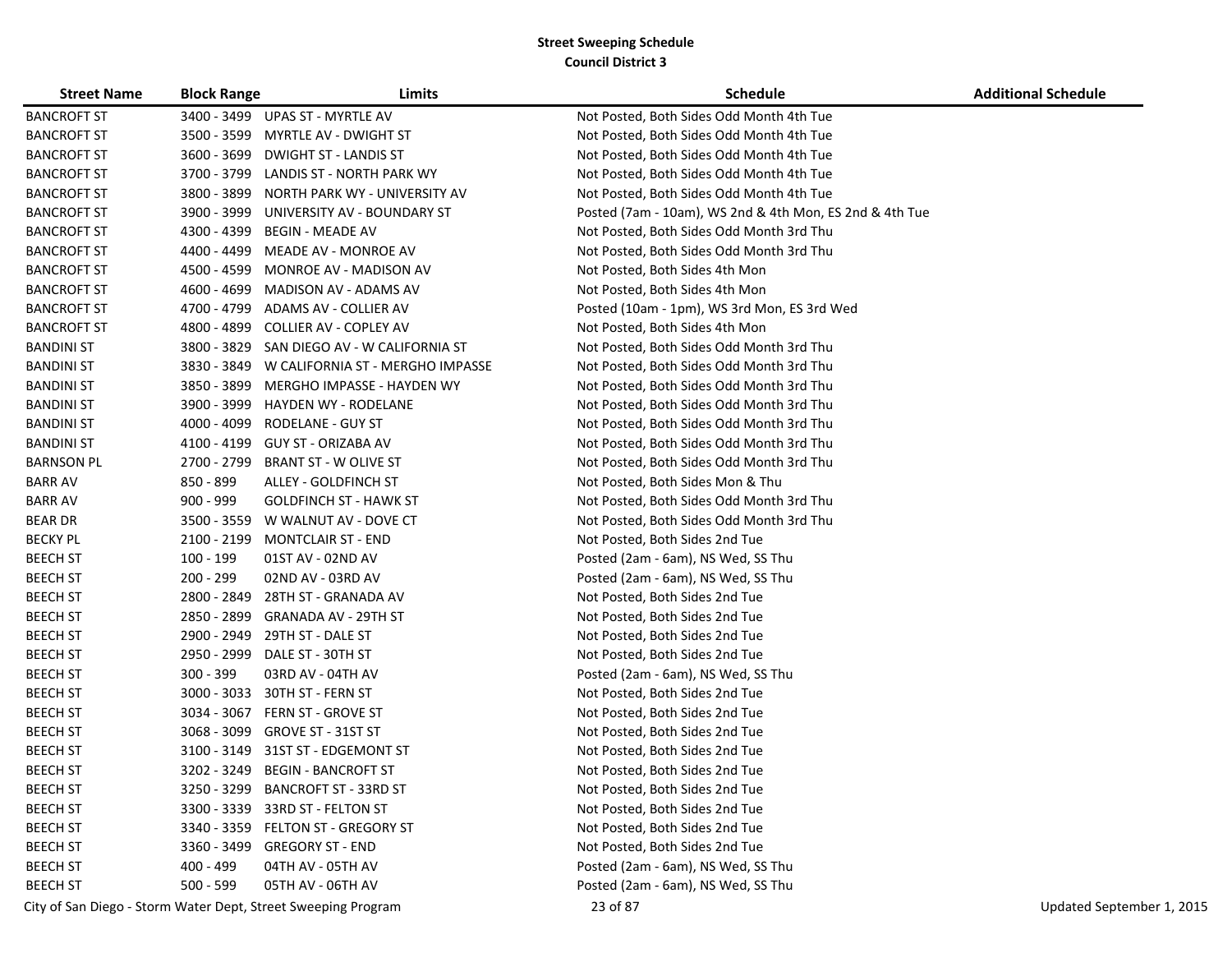| <b>Street Name</b> | <b>Block Range</b> | Limits                                                        | <b>Schedule</b>                                         | <b>Additional Schedule</b> |
|--------------------|--------------------|---------------------------------------------------------------|---------------------------------------------------------|----------------------------|
| <b>BEECH ST</b>    | $600 - 699$        | 06TH AV - 07TH AV                                             | Not Posted, Both Sides Odd Month 3rd Thu                |                            |
| <b>BEECH ST</b>    | 700 - 799          | 07TH AV - 08TH AV                                             | Not Posted, Both Sides Odd Month 3rd Thu                |                            |
| <b>BEECH ST</b>    | 800 - 899          | 08TH AV - 09TH AV                                             | Not Posted, Both Sides Odd Month 3rd Thu                |                            |
| <b>BEECH ST</b>    | $900 - 999$        | 09TH AV - 10TH AV                                             | Not Posted, Both Sides Odd Month 3rd Thu                |                            |
| <b>BELMONT AV</b>  | 3800 - 3899        | EAST MTN VIEW DR - 39TH ST                                    | Not Posted, Both Sides 4th Mon                          |                            |
| <b>BENTON PL</b>   |                    | 5100 - 5219 EAST MTN VIEW DR - 35TH ST                        | Not Posted, Both Sides 4th Mon                          |                            |
| <b>BLAINE AV</b>   | 1500 - 1599        | CLEVELAND AV - NORMAL ST                                      | Not Posted, Both Sides Odd Month 3rd Tue                |                            |
| <b>BLAINE AV</b>   | 1600 - 1699        | NORMAL ST - CENTRE ST                                         | Not Posted, Both Sides Odd Month 3rd Tue                |                            |
| <b>BOUNDARY ST</b> | 1900 - 1949        | <b>BEGIN - HALLER ST</b>                                      | Not Posted, Both Sides 2nd Tue                          |                            |
| <b>BOUNDARY ST</b> | 1950 - 2019        | HALLER ST - MONTCLAIR ST                                      | Not Posted, Both Sides 2nd Tue                          |                            |
| <b>BOUNDARY ST</b> | 2020 - 2499        | MONTCLAIR ST - LAUREL ST                                      | Not Posted, Both Sides 2nd Tue                          |                            |
| <b>BOUNDARY ST</b> | 2500 - 2599        | LAUREL ST - COMMONWEALTH AV                                   | Not Posted, Both Sides 2nd Tue                          |                            |
| <b>BOUNDARY ST</b> | 2600 - 2629        | COMMONWEALTH AV - COVINGTON RD                                | Not Posted, Both Sides 2nd Tue                          |                            |
| <b>BOUNDARY ST</b> | 2630 - 2699        | <b>COVINGTON RD - NUTMEG ST</b>                               | Not Posted, Both Sides 2nd Tue                          |                            |
| <b>BOUNDARY ST</b> | 2700 - 2799        | NUTMEG ST - COOPER ST                                         | Not Posted, Both Sides 2nd Tue                          |                            |
| <b>BOUNDARY ST</b> | 2800 - 2809        | COOPER ST - COOPER ST                                         | Not Posted, Both Sides 2nd Tue                          |                            |
| <b>BOUNDARY ST</b> | 2810 - 2829        | <b>COOPER ST - OLIVE ST</b>                                   | Not Posted, Both Sides 2nd Tue                          |                            |
| <b>BOUNDARY ST</b> | 2830 - 2899        | <b>OLIVE ST - PALM ST</b>                                     | Not Posted, Both Sides 2nd Tue                          |                            |
| <b>BOUNDARY ST</b> | 2900 - 2999        | PALM ST - QUINCE ST                                           | Not Posted, Both Sides 2nd Tue                          |                            |
| <b>BOUNDARY ST</b> | $3000 - 3029$      | QUINCE ST - LITTLE FLOWER ST                                  | Not Posted, Both Sides 2nd Tue                          |                            |
| <b>BOUNDARY ST</b> |                    | 3030 - 3099 LITTLE FLOWER ST - REDWOOD ST                     | Not Posted, Both Sides 2nd Tue                          |                            |
| <b>BOUNDARY ST</b> | 3100 - 3299        | REDWOOD ST - MC KINLEY ST                                     | Not Posted, Both Sides Odd Month 4th Tue                |                            |
| <b>BOUNDARY ST</b> | 3300 - 3399        | MC KINLEY ST - UPAS ST                                        | Not Posted, Both Sides Odd Month 4th Tue                |                            |
| <b>BOUNDARY ST</b> | 3400 - 3499        | UPAS ST - MYRTLE AV                                           | Not Posted, Both Sides Odd Month 4th Tue                |                            |
| <b>BOUNDARY ST</b> | 3500 - 3509        | MYRTLE AV - MYRTLE AV                                         | Not Posted, Both Sides Odd Month 4th Tue                |                            |
| <b>BOUNDARY ST</b> | 3510 - 3569        | MYRTLE AV - DWIGHT ST                                         | Not Posted, Both Sides Odd Month 4th Tue                |                            |
| <b>BOUNDARY ST</b> | 3570 - 3599        | <b>DWIGHT ST - DWIGHT ST</b>                                  | Not Posted, Both Sides Odd Month 4th Tue                |                            |
| <b>BOUNDARY ST</b> | 3600 - 3649        | DWIGHT ST - FELTON ST                                         | Not Posted, Both Sides Odd Month 4th Tue                |                            |
| <b>BOUNDARY ST</b> | 3650 - 3699        | FELTON ST - LANDIS ST                                         | Not Posted, Both Sides Odd Month 4th Tue                |                            |
| <b>BOUNDARY ST</b> |                    | 3700 - 3772 LANDIS ST - NORTH PARK WY                         | Posted (8am - 11am), ES Mon, WS Thu                     |                            |
| <b>BOUNDARY ST</b> | 3773 - 3809        | NORTH PARK WY - 33RD ST                                       | Posted (8am - 11am), ES Mon, WS Thu                     |                            |
| <b>BOUNDARY ST</b> | 3810 - 3899        | 33RD ST - UNIVERSITY AV                                       | Posted (8am - 11am), ES Mon, WS Thu                     |                            |
| <b>BOUNDARY ST</b> | 3900 - 3999        | UNIVERSITY AV - BANCROFT ST                                   | Posted (8am - 11am), ES Mon, WS Thu                     |                            |
| <b>BOUNDARY ST</b> | 4000 - 4099        | <b>BANCROFT ST - POLK AV</b>                                  | Posted (7am - 10am), WS 2nd & 4th Mon, ES 2nd & 4th Tue |                            |
| <b>BOUNDARY ST</b> | 4100 - 4199        | POLK AV - 32ND ST                                             | Posted (7am - 10am), WS 2nd & 4th Mon, ES 2nd & 4th Tue |                            |
| <b>BOUNDARY ST</b> |                    | 4200 - 4249 32ND ST - END                                     | Posted (10am - 1pm), WS 2nd & 4th Tue, ES 2nd & 4th Mon |                            |
| <b>BOUNDARY ST</b> |                    | 4250 - 4367 BEGIN - IOWA ST                                   | Posted (10am - 1pm), WS 2nd & 4th Tue, ES 2nd & 4th Mon |                            |
| <b>BOUNDARY ST</b> |                    | 4368 - 4599 IOWA ST - ILLINOIS ST                             | Posted (10am - 1pm), WS 2nd & 4th Tue, ES 2nd & 4th Mon |                            |
| <b>BOUNDARY ST</b> |                    | 4600 - 4699 BEGIN - ADAMS AV                                  | Posted (10am - 1pm), WS 2nd & 4th Mon, ES 2nd & 4th Tue |                            |
| <b>BOUNDARY ST</b> |                    | 4700 - 4799 ADAMS AV - SUNCREST DR                            | Posted (10am - 1pm), WS 3rd Wed, ES 3rd Mon             |                            |
| <b>BRANT ST</b>    |                    | 2100 - 2199    I-5 NB OFF RA - W IVY ST                       | Not Posted, Both Sides Odd Month 3rd Thu                |                            |
|                    |                    | City of San Diego - Storm Water Dept, Street Sweeping Program | 24 of 87                                                | Updated September 1, 2015  |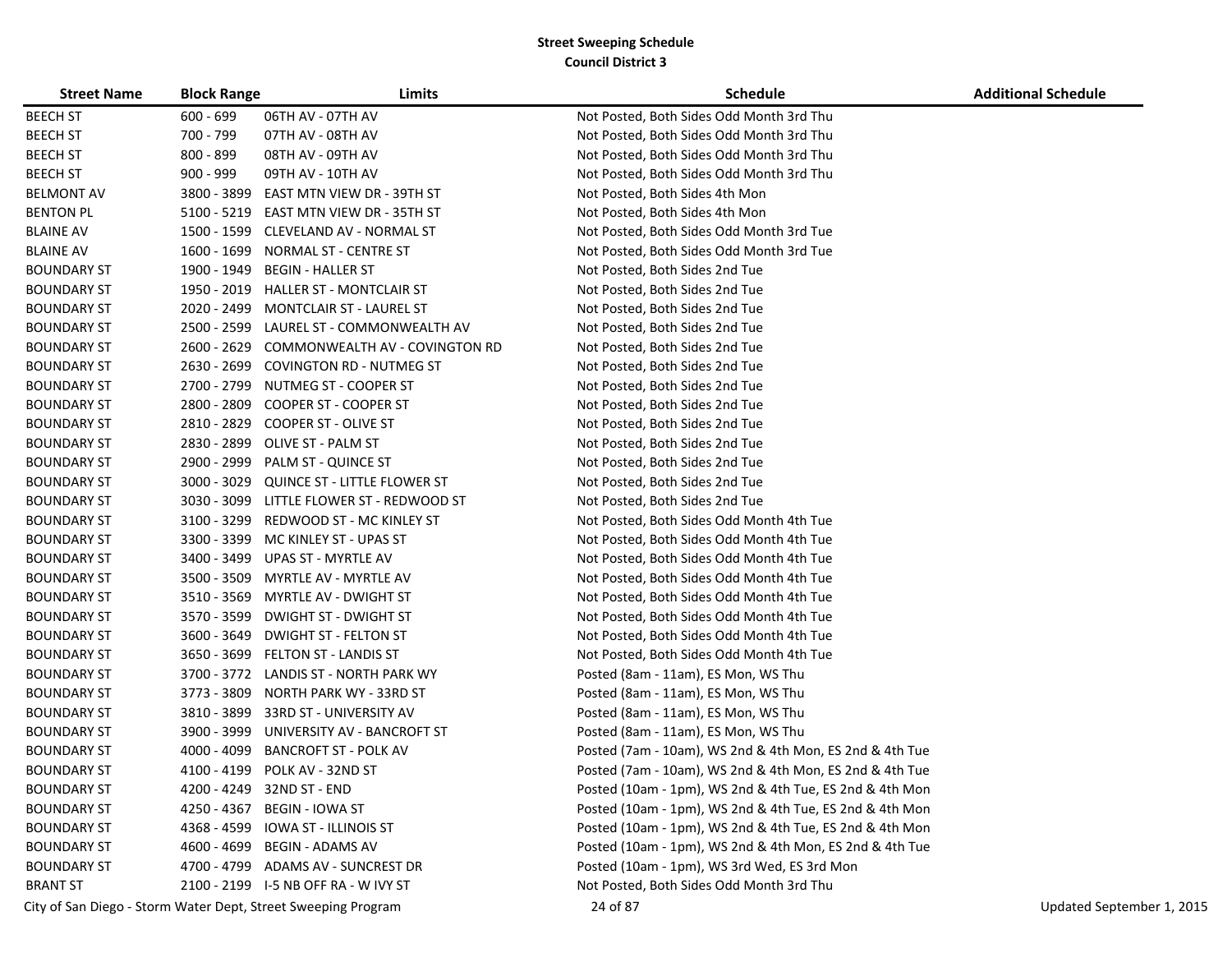| <b>Street Name</b> | <b>Block Range</b> | Limits                                      | <b>Schedule</b>                                     | <b>Additional Schedule</b> |
|--------------------|--------------------|---------------------------------------------|-----------------------------------------------------|----------------------------|
| <b>BRANT ST</b>    |                    | 2200 - 2299 W IVY ST - W JUNIPER ST         | Not Posted, Both Sides Odd Month 3rd Thu            |                            |
| <b>BRANT ST</b>    |                    | 2300 - 2399 W JUNIPER ST - W KALMIA ST      | Not Posted, Both Sides Odd Month 3rd Thu            |                            |
| <b>BRANT ST</b>    |                    | 2400 - 2499 W KALMIA ST - W LAUREL ST       | Not Posted, Both Sides Odd Month 3rd Thu            |                            |
| <b>BRANT ST</b>    |                    | 2500 - 2569 W LAUREL ST - END               | Not Posted, Both Sides Odd Month 3rd Thu            |                            |
| <b>BRANT ST</b>    |                    | 2700 - 2719 W NUTMEG ST - BARNSON PL        | Not Posted, Both Sides Odd Month 3rd Thu            |                            |
| <b>BRANT ST</b>    |                    | 2720 - 2799 BARNSON PL - W OLIVE ST         | Not Posted, Both Sides Odd Month 3rd Thu            |                            |
| <b>BRANT ST</b>    |                    | 2800 - 2899 BEGIN - W PALM ST               | Not Posted, Both Sides Odd Month 3rd Thu            |                            |
| <b>BRANT ST</b>    |                    | 2900 - 2989 W PALM ST - END                 | Not Posted, Both Sides Odd Month 3rd Thu            |                            |
| <b>BRANT ST</b>    |                    | 3100 - 3199 BEGIN - W SPRUCE ST             | Not Posted, Both Sides Odd Month 3rd Thu            |                            |
| <b>BRANT ST</b>    |                    | 3200 - 3299 W SPRUCE ST - W THORN ST        | Not Posted, Both Sides Odd Month 3rd Thu            |                            |
| <b>BRANT ST</b>    |                    | 3300 - 3399 W THORN ST - W UPAS ST          | Not Posted, Both Sides Odd Month 3rd Thu            |                            |
| <b>BRANT ST</b>    |                    | 3600 - 3699 BEGIN - W PENNSYLVANIA AV       | Not Posted, Both Sides Odd Month 3rd Thu            |                            |
| <b>BRANT ST</b>    |                    | 3760 - 3799 SLOANE AV - IDYLLWID ST         | Not Posted, Both Sides Odd Month 3rd Thu            |                            |
| <b>BRANT ST</b>    |                    | 3850 - 3899 UNIVERSITY PL - UNIVERSITY PL   | Not Posted, Both Sides Odd Month 3rd Thu            |                            |
| <b>BRANT ST</b>    |                    | 3900 - 3949 UNIVERSITY PL - W UNIVERSITY AV | Not Posted, Both Sides Odd Month 3rd Thu            |                            |
| <b>BRANT ST</b>    |                    | 4000 - 4099 W WASHINGTON ST - END           | Not Posted, Both Sides Odd Month 3rd Thu            |                            |
| <b>BROADWAY</b>    | 100 - 199          | 01ST AV - 02ND AV                           | Posted (3am - 6am), NS Mon, Wed & Fri; SS Tue & Thu |                            |
| <b>BROADWAY</b>    |                    | 1000 - 1099 10TH AV - 11TH AV               | Posted (3am - 6am), NS Mon, Wed & Fri; SS Tue & Thu |                            |
| <b>BROADWAY</b>    |                    | 1100 - 1199 11TH AV - PARK BL               | Posted (3am - 6am), NS Mon, Wed & Fri; SS Tue & Thu |                            |
| <b>BROADWAY</b>    |                    | 1200 - 1299 PARK BL - 13TH ST               | Posted (2am - 5am), NS Mon, SS Tue                  |                            |
| <b>BROADWAY</b>    |                    | 1300 - 1399 13TH ST - 14TH ST               | Posted (2am - 5am), NS Mon, SS Tue                  |                            |
| <b>BROADWAY</b>    |                    | 1400 - 1499 14TH ST - 15TH ST               | Posted (2am - 5am), NS Mon, SS Tue                  |                            |
| <b>BROADWAY</b>    |                    | 1500 - 1599 15TH ST - 16TH ST               | Posted (2am - 5am), NS Mon, SS Tue                  |                            |
| <b>BROADWAY</b>    |                    | 1600 - 1699 16TH ST - 17TH ST               | Posted (2am - 5am), NS Mon, SS Tue                  |                            |
| <b>BROADWAY</b>    |                    | 1700 - 1899 17TH ST - 19TH ST               | Posted (2am - 5am), NS Mon, SS Tue                  |                            |
| <b>BROADWAY</b>    |                    | 1900 - 1999 19TH ST - 20TH ST               | Not Posted, Both Sides 2nd Fri                      |                            |
| <b>BROADWAY</b>    | 200 - 299          | 02ND AV - 03RD AV                           | Posted (3am - 6am), NS Mon, Wed & Fri; SS Tue & Thu |                            |
| <b>BROADWAY</b>    |                    | 2000 - 2099 20TH ST - 21ST ST               | Posted (10am - 1pm), SS Thu, NS Tue                 |                            |
| <b>BROADWAY</b>    |                    | 2100 - 2199 21ST ST - 22ND ST               | Posted (10am - 1pm), SS Thu, NS Tue                 |                            |
| <b>BROADWAY</b>    |                    | 2200 - 2299 22ND ST - 23RD ST               | Posted (10am - 1pm), SS Thu, NS Tue                 |                            |
| <b>BROADWAY</b>    |                    | 2300 - 2399 23RD ST - 24TH ST               | Posted (10am - 1pm), SS Thu, NS Tue                 |                            |
| <b>BROADWAY</b>    |                    | 2400 - 2499 24TH ST - 25TH ST               | Posted (10am - 1pm), SS Thu, NS Tue                 |                            |
| <b>BROADWAY</b>    |                    | 2500 - 2599 25TH ST - 26TH ST               | Posted (10am - 1pm), SS Thu, NS Tue                 |                            |
| <b>BROADWAY</b>    |                    | 2600 - 2699 26TH ST - 27TH ST               | Posted (10am - 1pm), SS Thu, NS Tue                 |                            |
| <b>BROADWAY</b>    |                    | 2700 - 2799 27TH ST - 28TH ST               | Posted (10am - 1pm), SS Thu, NS Tue                 |                            |
| <b>BROADWAY</b>    | 2800 - 2899        | 28TH ST - 29TH ST                           | Posted (10am - 1pm), SS Thu, NS Tue                 |                            |
| <b>BROADWAY</b>    |                    | 2900 - 2999 29TH ST - 30TH ST               | Posted (10am - 1pm), SS Thu, NS Tue                 |                            |
| <b>BROADWAY</b>    | 300 - 399          | 03RD AV - 04TH AV                           | Posted (3am - 6am), NS Mon, Wed & Fri; SS Tue & Thu |                            |
| <b>BROADWAY</b>    |                    | 3000 - 3109 30TH ST - 32ND ST               | Posted (10am - 1pm), SS Thu, NS Tue                 |                            |
| <b>BROADWAY</b>    | 400 - 499          | 04TH AV - 05TH AV                           | Posted (3am - 6am), NS Mon, Wed & Fri; SS Tue & Thu |                            |
| <b>BROADWAY</b>    | 500 - 599          | 05TH AV - 06TH AV                           | Posted (3am - 6am), NS Mon, Wed & Fri; SS Tue & Thu |                            |

City of San Diego - Storm Water Dept, Street Sweeping Program 25 of 87 Updated September 1, 2015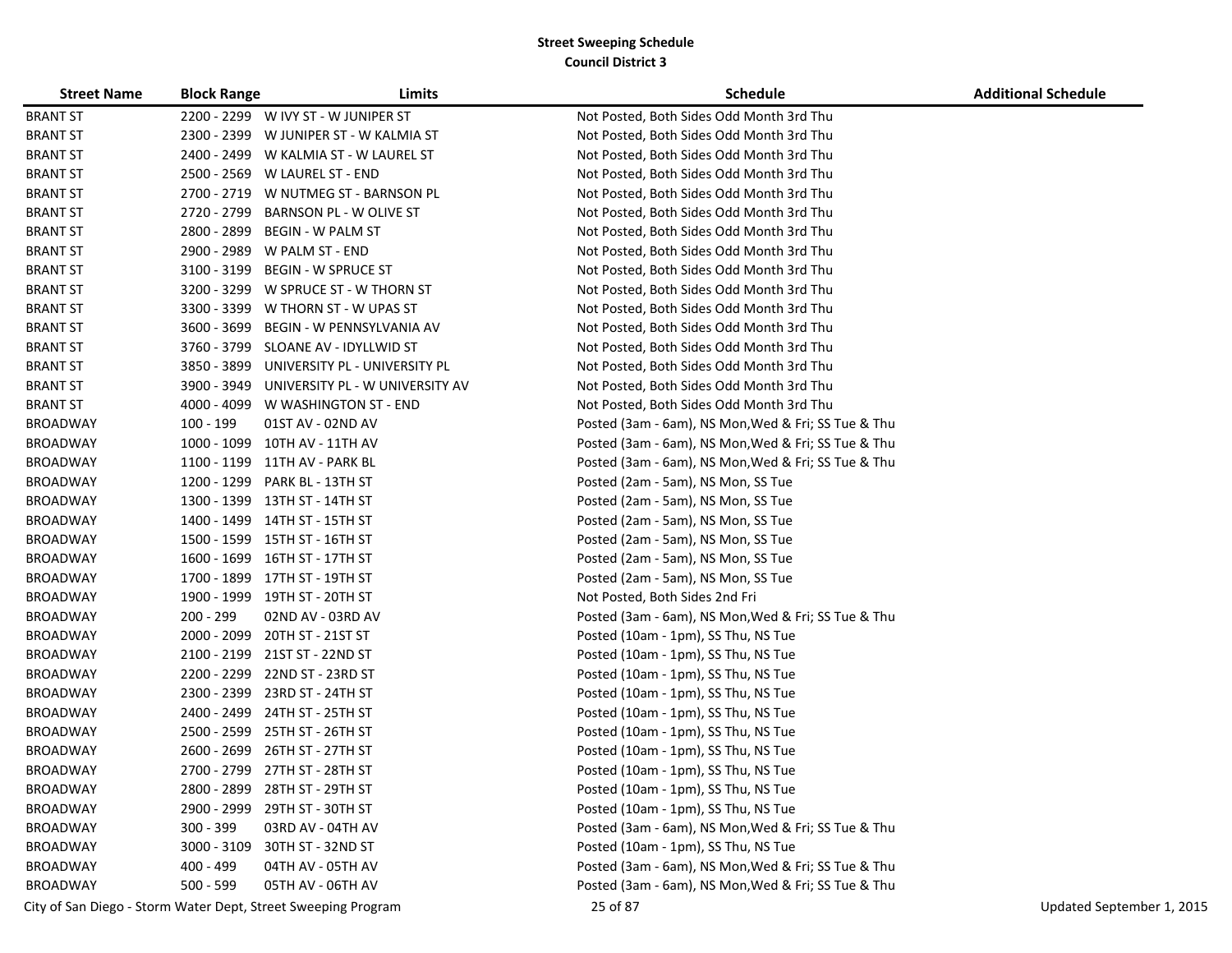| <b>Street Name</b>   | <b>Block Range</b> | Limits                                                        | <b>Schedule</b>                                     | <b>Additional Schedule</b> |
|----------------------|--------------------|---------------------------------------------------------------|-----------------------------------------------------|----------------------------|
| <b>BROADWAY</b>      | $600 - 699$        | 06TH AV - 07TH AV                                             | Posted (3am - 6am), NS Mon, Wed & Fri; SS Tue & Thu |                            |
| <b>BROADWAY</b>      | 700 - 799          | 07TH AV - 08TH AV                                             | Posted (3am - 6am), NS Mon, Wed & Fri; SS Tue & Thu |                            |
| <b>BROADWAY</b>      | 800 - 899          | 08TH AV - 09TH AV                                             | Posted (3am - 6am), NS Mon, Wed & Fri; SS Tue & Thu |                            |
| <b>BROADWAY</b>      | $900 - 999$        | 09TH AV - 10TH AV                                             | Posted (3am - 6am), NS Mon, Wed & Fri; SS Tue & Thu |                            |
| <b>BROADWAY CR</b>   | 700 - 999          | 03RD AV - 02ND AV                                             | Posted (3am - 6am), Both Sides Tue & Thu            |                            |
| <b>BROOKES AV</b>    | 100 - 299          | 01ST AV - 03RD AV                                             | Not Posted, Both Sides Odd Month 3rd Thu            |                            |
| <b>BROOKES AV</b>    | 1400 - 1499        | <b>BROOKES TR - ALBERT ST</b>                                 | Not Posted, Both Sides Odd Month 3rd Tue            |                            |
| <b>BROOKES AV</b>    | 1500 - 1599        | ALBERT ST - HERBERT ST                                        | Not Posted, Both Sides Odd Month 3rd Tue            |                            |
| <b>BROOKES AV</b>    | 1600 - 1699        | <b>HERBERT ST - PARK BL</b>                                   | Not Posted, Both Sides Odd Month 3rd Tue            |                            |
| <b>BROOKES AV</b>    | 300 - 399          | 03RD AV - 04TH AV                                             | Not Posted, Both Sides Odd Month 3rd Thu            |                            |
| <b>BROOKES AV</b>    | 400 - 499          | 04TH AV - 05TH AV                                             | Not Posted, Both Sides Tue                          |                            |
| <b>BROOKES AV</b>    | $500 - 599$        | 05TH AV - 06TH AV                                             | Not Posted, Both Sides Tue                          |                            |
| <b>BROOKES TR</b>    | 1200 - 1299        | <b>BEGIN - BROOKES AV</b>                                     | Not Posted, Both Sides Odd Month 3rd Tue            |                            |
| <b>BURLINGAME DR</b> | 3050 - 3099        | SAN MARCOS AV - MAPLE ST                                      | Not Posted, Both Sides Even Month 4th Tue           |                            |
| <b>BUSH ST</b>       | 1000 - 1009        | HAWK ST - HAWK ST                                             | Not Posted, Both Sides Odd Month 3rd Thu            |                            |
| <b>BUSH ST</b>       | 1010 - 1099        | <b>HAWK ST - IBIS ST</b>                                      | Not Posted, Both Sides Odd Month 3rd Thu            |                            |
| <b>BUSH ST</b>       | 1100 - 1199        | <b>IBIS ST - PIONEER PL</b>                                   | Not Posted, Both Sides Odd Month 3rd Thu            |                            |
| <b>BUSH ST</b>       | 1200 - 1299        | PIONEER PL - DANA PL                                          | Not Posted, Both Sides Odd Month 3rd Thu            |                            |
| <b>BUSH ST</b>       | 1300 - 1319        | DANA PL - LARK ST                                             | Not Posted, Both Sides Odd Month 3rd Thu            |                            |
| <b>BUSH ST</b>       | 1320 - 1499        | LARK ST - WELLBORN ST                                         | Not Posted, Both Sides Odd Month 3rd Thu            |                            |
| <b>BUSH ST</b>       | $600 - 699$        | DOVE ST - END                                                 | Not Posted, Both Sides Odd Month 3rd Thu            |                            |
| <b>BUSH ST</b>       | 700 - 899          | <b>BEGIN - GOLDFINCH ST</b>                                   | Not Posted, Both Sides Odd Month 3rd Thu            |                            |
| <b>BUSH ST</b>       | 900 - 999          | <b>GOLDFINCH ST - HAWK ST</b>                                 | Not Posted, Both Sides Odd Month 3rd Thu            |                            |
| C ST                 | 100 - 199          | 01ST AV - 02ND AV                                             | Posted (3am - 6am), NS Mon, Wed & Fri; SS Tue & Thu |                            |
| C ST                 |                    | 1000 - 1099 10TH AV - 11TH AV                                 | Posted (3am - 6am), NS Mon, Wed & Fri; SS Tue & Thu |                            |
| C <sub>ST</sub>      |                    | 1100 - 1199 11TH AV - PARK BL                                 | Posted (3am - 6am), NS Mon, Wed & Fri; SS Tue & Thu |                            |
| C ST                 |                    | 1200 - 1299 PARK BL - 13TH ST                                 | Posted (2am - 5am), NS Mon, SS Tue                  |                            |
| C ST                 |                    | 1300 - 1399 13TH ST - 14TH ST                                 | Posted (2am - 5am), NS Mon, SS Tue                  |                            |
| C ST                 |                    | 1400 - 1499 14TH ST - 15TH ST                                 | Posted (2am - 5am), NS Mon, SS Tue                  |                            |
| C ST                 |                    | 1500 - 1599 15TH ST - 16TH ST                                 | Posted (2am - 5am), NS Mon, SS Tue                  |                            |
| C ST                 |                    | 1600 - 1699 16TH ST - 17TH ST                                 | Posted (2am - 5am), NS Mon, SS Tue                  |                            |
| C ST                 |                    | 1700 - 1899 17TH ST - 19TH ST                                 | Posted (2am - 5am), NS Mon, SS Tue                  |                            |
| C ST                 |                    | 1900 - 1999 19TH ST - 20TH ST                                 | Posted (10am - 1pm), SS Thu, NS Tue                 |                            |
| C ST                 | 2000 - 2099        | 20TH ST - 21ST ST                                             | Posted (10am - 1pm), SS Thu, NS Tue                 |                            |
| C ST                 |                    | 2100 - 2199 21ST ST - 22ND ST                                 | Posted (10am - 1pm), SS Thu, NS Tue                 |                            |
| C ST                 |                    | 2200 - 2299 22ND ST - 23RD ST                                 | Posted (10am - 1pm), SS Thu, NS Tue                 |                            |
| C ST                 |                    | 2300 - 2399 23RD ST - 24TH ST                                 | Posted (10am - 1pm), SS Thu, NS Tue                 |                            |
| C ST                 |                    | 2400 - 2499 24TH ST - 25TH ST                                 | Posted (10am - 1pm), SS Thu, NS Tue                 |                            |
| C ST                 |                    | 2500 - 2599 25TH ST - 26TH ST                                 | Posted (10am - 1pm), SS Thu, NS Tue                 |                            |
| C ST                 |                    | 2600 - 2699 26TH ST - 27TH ST                                 | Posted (10am - 1pm), SS Thu, NS Tue                 |                            |
| C ST                 |                    | 2700 - 2799 27TH ST - 28TH ST                                 | Posted (10am - 1pm), SS Thu, NS Tue                 |                            |
|                      |                    | City of San Diego - Storm Water Dept, Street Sweeping Program | 26 of 87                                            | Updated September 1, 2015  |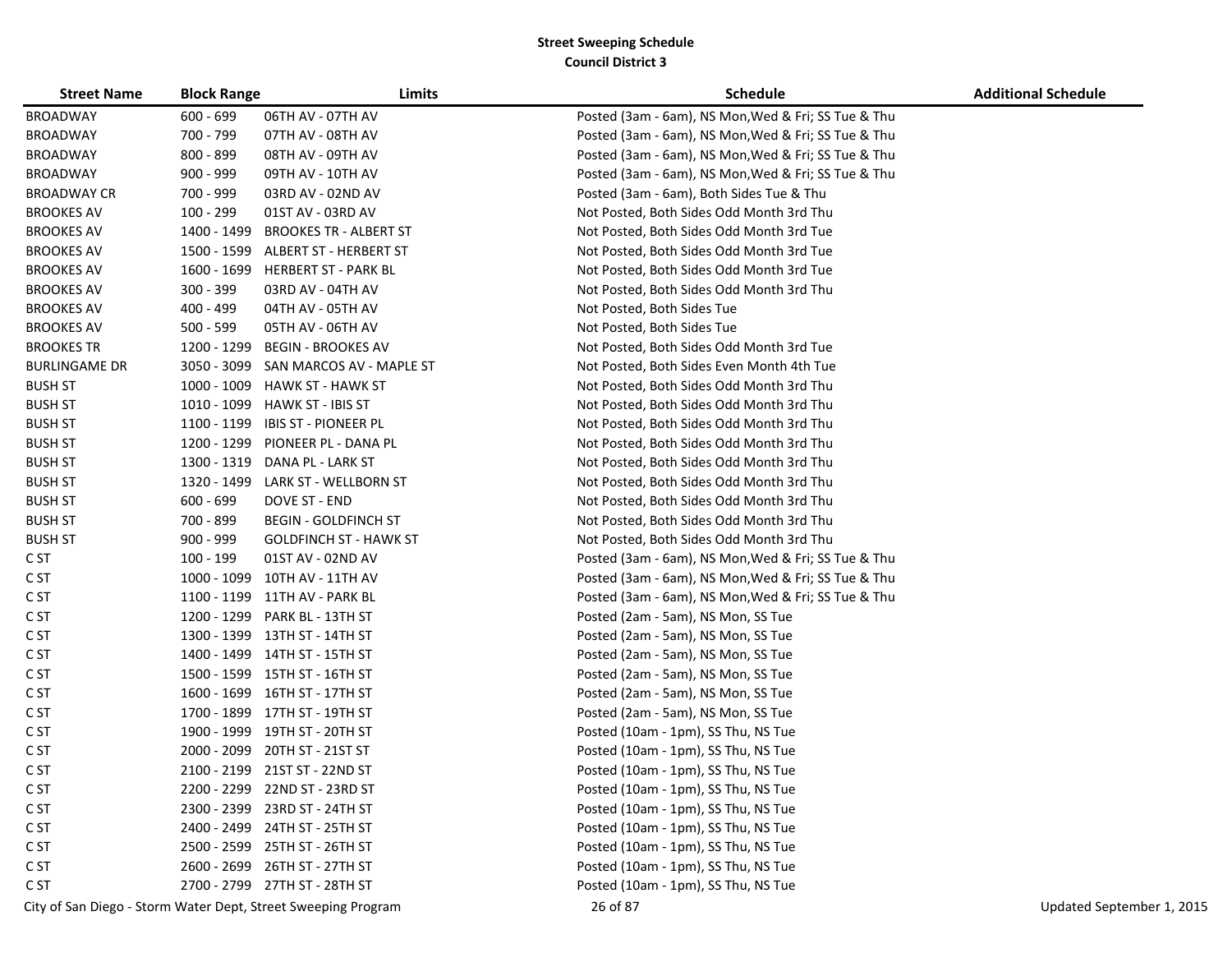| <b>Street Name</b>   | <b>Block Range</b> | Limits                                                        | <b>Schedule</b>                                     | <b>Additional Schedule</b> |
|----------------------|--------------------|---------------------------------------------------------------|-----------------------------------------------------|----------------------------|
| C ST                 |                    | 2800 - 2899 28TH ST - 29TH ST                                 | Posted (10am - 1pm), SS Thu, NS Tue                 |                            |
| C ST                 | 2900 - 2999        | 29TH ST - 30TH ST                                             | Posted (10am - 1pm), SS Thu, NS Tue                 |                            |
| C ST                 | 3000 - 3139        | 30TH ST - EDGEMONT ST                                         | Not Posted, Both Sides 2nd Tue                      |                            |
| C ST                 | 3140 - 3170        | EDGEMONT ST - EDGEMONT PL                                     | Not Posted, Both Sides 2nd Tue                      |                            |
| C ST                 | 3171 - 3199        | EDGEMONT PL - 32ND ST                                         | Not Posted, Both Sides 2nd Tue                      |                            |
| C ST                 | 3200 - 3299        | 32ND ST - 33RD ST                                             | Not Posted, Both Sides 2nd Tue                      |                            |
| C ST                 |                    | 3300 - 3399 33RD ST - 34TH ST                                 | Not Posted, Both Sides 2nd Tue                      |                            |
| C ST                 |                    | 3400 - 3499 34TH ST - DELEVAN DR                              | Not Posted, Both Sides 2nd Tue                      |                            |
| C ST                 | $600 - 699$        | 06TH AV - 07TH AV                                             | Posted (3am - 6am), NS Mon, Wed & Fri; SS Tue & Thu |                            |
| C ST                 | 700 - 799          | 07TH AV - 08TH AV                                             | Posted (3am - 6am), NS Mon, Wed & Fri; SS Tue & Thu |                            |
| C ST                 | 800 - 899          | 08TH AV - 09TH AV                                             | Posted (3am - 6am), NS Mon, Wed & Fri; SS Tue & Thu |                            |
| C ST                 | 900 - 999          | 09TH AV - 10TH AV                                             | Posted (3am - 6am), NS Mon, Wed & Fri; SS Tue & Thu |                            |
| <b>CALHOUN ST</b>    | 2700 - 2799        | <b>BEGIN - WALLACE ST</b>                                     | Not Posted, Both Sides Fri                          |                            |
| <b>CALHOUN ST</b>    | 2800 - 2899        | <b>WALLACE ST - TAYLOR ST</b>                                 | Not Posted, Both Sides Fri                          |                            |
| <b>CALIFORNIA ST</b> | 3800 - 3949        | SAN DIEGO AV - W CALIFORNIA ST                                | Not Posted, Both Sides Odd Month 3rd Thu            |                            |
| <b>CALIFORNIA ST</b> |                    | 3950 - 3969 W CALIFORNIA ST - HENRY ST                        | Not Posted, Both Sides Odd Month 3rd Thu            |                            |
| <b>CAMPUS AV</b>     | 4100 - 4199        | NORMAL ST - TYLER AV                                          | Not Posted, Both Sides 2nd Tue                      |                            |
| <b>CAMPUS AV</b>     | 4200 - 4299        | TYLER AV - VAN BUREN AV                                       | Not Posted, Both Sides 2nd Tue                      |                            |
| <b>CAMPUS AV</b>     | 4300 - 4399        | VAN BUREN AV - MEADE AV                                       | Not Posted, Both Sides 2nd Tue                      |                            |
| CAMPUS AV            | 4400 - 4499        | MEADE AV - MONROE AV                                          | Not Posted, Both Sides 2nd Tue                      |                            |
| <b>CAMPUS AV</b>     | 4500 - 4599        | MONROE AV - MADISON AV                                        | Not Posted, Both Sides 2nd Tue                      |                            |
| <b>CAMPUS AV</b>     |                    | 4600 - 4649 MADISON AV - GOLDEN GATE DR                       | Not Posted, Both Sides 2nd Tue                      |                            |
| <b>CAPITAN AV</b>    |                    | 2400 - 2499 KALMIA ST - LAUREL ST                             | Not Posted, Both Sides Even Month 4th Tue           |                            |
| <b>CAPPS ST</b>      |                    | 2800 - 2839 28TH ST - UTAH ST                                 | Not Posted, Both Sides Even Month 4th Tue           |                            |
| <b>CAPPS ST</b>      |                    | 2840 - 2859 UTAH ST - GRANADA AV                              | Not Posted, Both Sides Even Month 4th Tue           |                            |
| <b>CAPPS ST</b>      | 2860 - 2899        | <b>GRANADA AV - 29TH ST</b>                                   | Not Posted, Both Sides Even Month 4th Tue           |                            |
| <b>CAPPS ST</b>      | 2900 - 2999        | 29TH ST - 30TH ST                                             | Not Posted, Both Sides Even Month 4th Tue           |                            |
| <b>CAPPS ST</b>      |                    | 3000 - 3019 30TH ST - RAY ST                                  | Not Posted, Both Sides Even Month 4th Tue           |                            |
| <b>CARMELINA DR</b>  |                    | 1800 - 1919 MISSION CLIFF DR - LOMITAS DR                     | Not Posted, Both Sides 2nd Tue                      |                            |
| <b>CARMELINA DR</b>  | 1920 - 1949        | LOMITAS DR - END                                              | Not Posted, Both Sides 2nd Tue                      |                            |
| <b>CEDAR ST</b>      | 100 - 199          | 01ST AV - 02ND AV                                             | Posted (2am - 6am), NS Wed, SS Thu                  |                            |
| <b>CEDAR ST</b>      | 200 - 299          | 02ND AV - 03RD AV                                             | Posted (2am - 6am), NS Wed, SS Thu                  |                            |
| <b>CEDAR ST</b>      | 2800 - 2849        | 28TH ST - GRANADA AV                                          | Not Posted, Both Sides 2nd Tue                      |                            |
| <b>CEDAR ST</b>      | 2850 - 2899        | <b>GRANADA AV - 29TH ST</b>                                   | Not Posted, Both Sides 2nd Tue                      |                            |
| <b>CEDAR ST</b>      | 2900 - 2949        | 29TH ST - DALE ST                                             | Not Posted, Both Sides 2nd Tue                      |                            |
| <b>CEDAR ST</b>      |                    | 2950 - 2999 DALE ST - 30TH ST                                 | Not Posted, Both Sides 2nd Tue                      |                            |
| <b>CEDAR ST</b>      | $300 - 399$        | 03RD AV - 04TH AV                                             | Posted (2am - 6am), NS Wed, SS Thu                  |                            |
| <b>CEDAR ST</b>      |                    | 3000 - 3029 30TH ST - FERN ST                                 | Not Posted, Both Sides 2nd Tue                      |                            |
| <b>CEDAR ST</b>      |                    | 3030 - 3067 FERN ST - GROVE ST                                | Not Posted, Both Sides 2nd Tue                      |                            |
| <b>CEDAR ST</b>      |                    | 3068 - 3099 GROVE ST - 31ST ST                                | Not Posted, Both Sides 2nd Tue                      |                            |
| <b>CEDAR ST</b>      |                    | 3100 - 3149 31ST ST - EDGEMONT ST                             | Not Posted, Both Sides 2nd Tue                      |                            |
|                      |                    | City of San Diego - Storm Water Dept, Street Sweeping Program | 27 of 87                                            | Updated September 1, 2015  |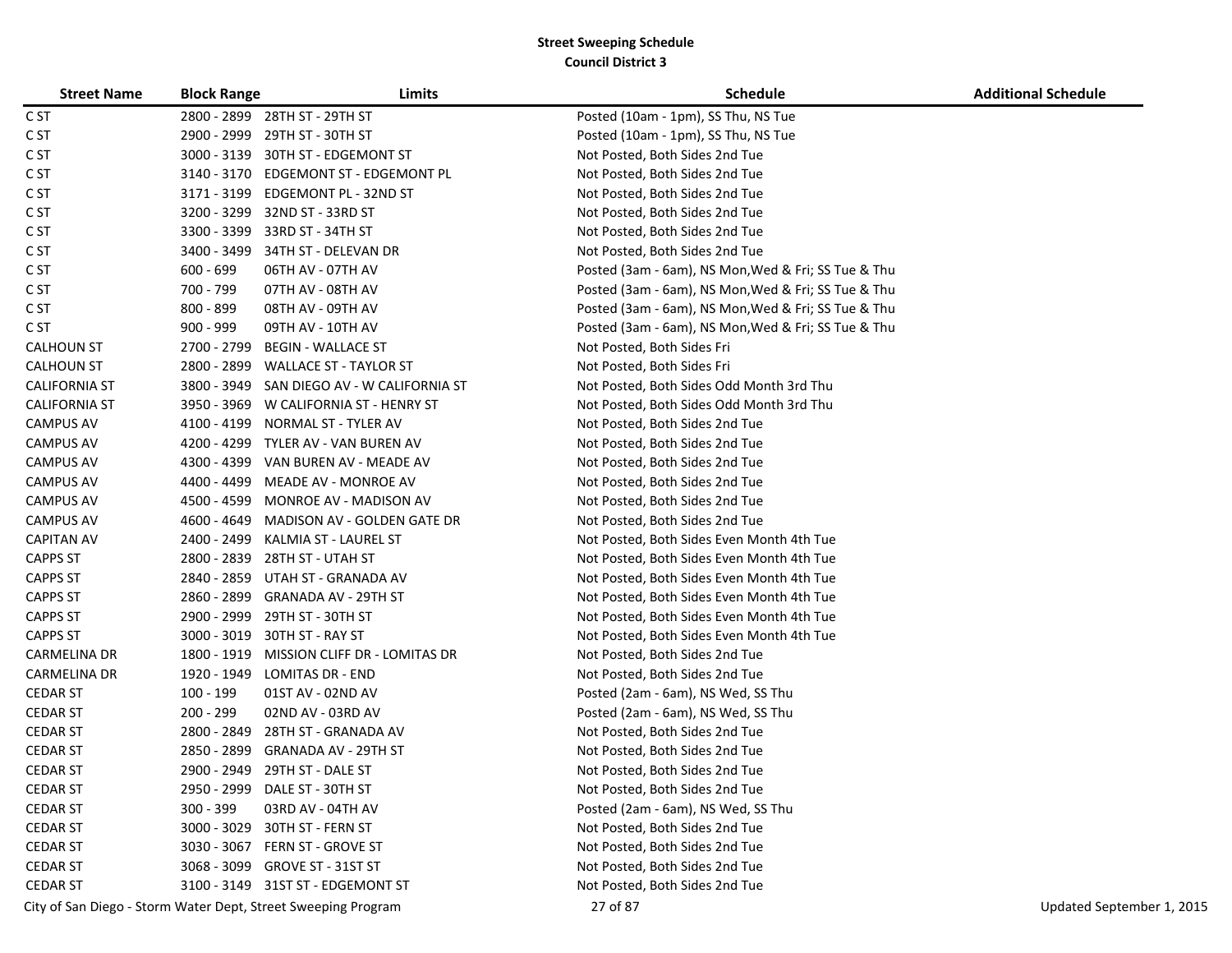| <b>Street Name</b>    | <b>Block Range</b> | Limits                                  | <b>Schedule</b>                             | <b>Additional Schedule</b> |
|-----------------------|--------------------|-----------------------------------------|---------------------------------------------|----------------------------|
| <b>CEDAR ST</b>       |                    | 3150 - 3199 EDGEMONT ST - 32ND ST       | Not Posted, Both Sides 2nd Tue              |                            |
| <b>CEDAR ST</b>       |                    | 3200 - 3249 32ND ST - BANCROFT ST       | Not Posted, Both Sides 2nd Tue              |                            |
| <b>CEDAR ST</b>       |                    | 3250 - 3299 BANCROFT ST - 33RD ST       | Not Posted, Both Sides 2nd Tue              |                            |
| <b>CEDAR ST</b>       |                    | 3300 - 3339 33RD ST - FELTON ST         | Not Posted, Both Sides 2nd Tue              |                            |
| <b>CEDAR ST</b>       |                    | 3340 - 3399 FELTON ST - GREGORY ST      | Not Posted, Both Sides 2nd Tue              |                            |
| <b>CEDAR ST</b>       | 400 - 499          | 04TH AV - 05TH AV                       | Posted (2am - 6am), NS Wed, SS Thu          |                            |
| <b>CEDAR ST</b>       | $500 - 599$        | 05TH AV - 06TH AV                       | Posted (2am - 6am), NS Wed, SS Thu          |                            |
| <b>CEDAR ST</b>       | $600 - 699$        | 06TH AV - 07TH AV                       | Not Posted, Both Sides Odd Month 3rd Thu    |                            |
| <b>CEDAR ST</b>       | 700 - 799          | 07TH AV - 08TH AV                       | Not Posted, Both Sides Odd Month 3rd Thu    |                            |
| <b>CEDAR ST</b>       | 800 - 899          | 08TH AV - 09TH AV                       | Not Posted, Both Sides Odd Month 3rd Thu    |                            |
| <b>CEDAR ST</b>       | $900 - 999$        | 09TH AV - 10TH AV                       | Not Posted, Both Sides Odd Month 3rd Thu    |                            |
| <b>CENTRE ST</b>      | 3750 - 3849        | ROBINSON AV - UNIVERSITY AV             | Not Posted, Both Sides Odd Month 3rd Tue    |                            |
| <b>CENTRE ST</b>      |                    | 3900 - 3911 UNIVERSITY AV - BLAINE AV   | Not Posted, Both Sides Tue                  |                            |
| <b>CENTRE ST</b>      | 3912 - 3999        | <b>BLAINE AV - LINCOLN AV</b>           | Not Posted, Both Sides Tue                  |                            |
| <b>CENTRE ST</b>      |                    | 4000 - 4099 LINCOLN AV - PARK BL        | Not Posted, Both Sides Tue                  |                            |
| <b>CERRO GORDO AV</b> | 730 - 829          | <b>BEGIN - TREAT ST</b>                 | Not Posted, Both Sides 2nd Tue              |                            |
| <b>CHALMERS ST</b>    |                    | 1500 - 1599 LINWOOD ST - STATE ST       | Not Posted, Both Sides Odd Month 3rd Thu    |                            |
| <b>CHALMERS ST</b>    |                    | 1600 - 1699 STATE ST - COLUMBIA ST      | Not Posted, Both Sides Odd Month 3rd Thu    |                            |
| <b>CHALMERS ST</b>    |                    | 1700 - 1799 COLUMBIA ST - INDIA ST      | Not Posted, Both Sides Odd Month 3rd Thu    |                            |
| <b>CHEROKEE AV</b>    |                    | 4300 - 4399 EL CAJON BL - MEADE AV      | Not Posted, Both Sides Odd Month 3rd Thu    |                            |
| <b>CHEROKEE AV</b>    |                    | 4400 - 4499 MEADE AV - MONROE AV        | Not Posted, Both Sides Odd Month 3rd Thu    |                            |
| <b>CHEROKEE AV</b>    |                    | 4500 - 4599 MONROE AV - MADISON AV      | Not Posted, Both Sides 4th Mon              |                            |
| <b>CHEROKEE AV</b>    |                    | 4600 - 4620 MADISON AV - WARD RD        | Not Posted, Both Sides 4th Mon              |                            |
| <b>CHEROKEE AV</b>    |                    | 4621 - 4629 WARD RD - EAST MTN VIEW DR  | Not Posted, Both Sides 4th Mon              |                            |
| <b>CHEROKEE AV</b>    |                    | 4630 - 4699 EAST MTN VIEW DR - ADAMS AV | Not Posted, Both Sides 4th Mon              |                            |
| <b>CHEROKEE AV</b>    |                    | 4700 - 4799 ADAMS AV - EAST MTN VIEW DR | Posted (10am - 1pm), WS 3rd Wed, ES 3rd Mon |                            |
| <b>CIRCLE DR</b>      | 4800 - 4899        | 39TH ST - 39TH ST                       | Not Posted, Both Sides 4th Mon              |                            |
| <b>CLARK ST</b>       | 3700 - 3789        | <b>BEGIN - TITUS ST</b>                 | Not Posted, Both Sides Odd Month 3rd Thu    |                            |
| <b>CLARK ST</b>       |                    | 3900 - 3949 GUY ST - ALAMEDA TR         | Not Posted, Both Sides Odd Month 3rd Thu    |                            |
| <b>CLARK ST</b>       |                    | 3950 - 3999 ALAMEDA TR - END            | Not Posted, Both Sides Odd Month 3rd Thu    |                            |
| <b>CLEVELAND AV</b>   |                    | 1200 - 3899 VERMONT ST - RICHMOND ST    | Not Posted, Both Sides Tue                  |                            |
| <b>CLEVELAND AV</b>   |                    | 3900 - 3919 RICHMOND ST - BLAINE AV     | Not Posted, Both Sides Tue                  |                            |
| CLEVELAND AV          |                    | 3920 - 4099 BLAINE AV - LINCOLN AV      | Not Posted, Both Sides Tue                  |                            |
| CLEVELAND AV          |                    | 4100 - 4129 LINCOLN AV - WASHINGTON ST  | Not Posted, Both Sides Tue                  |                            |
| CLEVELAND AV          |                    | 4130 - 4199 WASHINGTON ST - TYLER AV    | Not Posted, Both Sides 2nd Tue              |                            |
| <b>CLEVELAND AV</b>   |                    | 4200 - 4299 TYLER AV - VAN BUREN AV     | Not Posted, Both Sides 2nd Tue              |                            |
| <b>CLEVELAND AV</b>   |                    | 4300 - 4399 VAN BUREN AV - MEADE AV     | Not Posted, Both Sides 2nd Tue              |                            |
| <b>CLEVELAND AV</b>   |                    | 4400 - 4499 MEADE AV - MONROE AV        | Not Posted, Both Sides 2nd Tue              |                            |
| CLEVELAND AV          |                    | 4500 - 4599 MONROE AV - MADISON AV      | Not Posted, Both Sides 2nd Tue              |                            |
| CLEVELAND AV          |                    | 4600 - 4639 MADISON AV - GOLDEN GATE DR | Not Posted, Both Sides 2nd Tue              |                            |
| <b>CLIFF PL</b>       |                    | 5000 - 5099 NORTH MTN VIEW DR - END     | Not Posted, Both Sides 4th Mon              |                            |

City of San Diego - Storm Water Dept, Street Sweeping Program 28 of 87 Updated September 1, 2015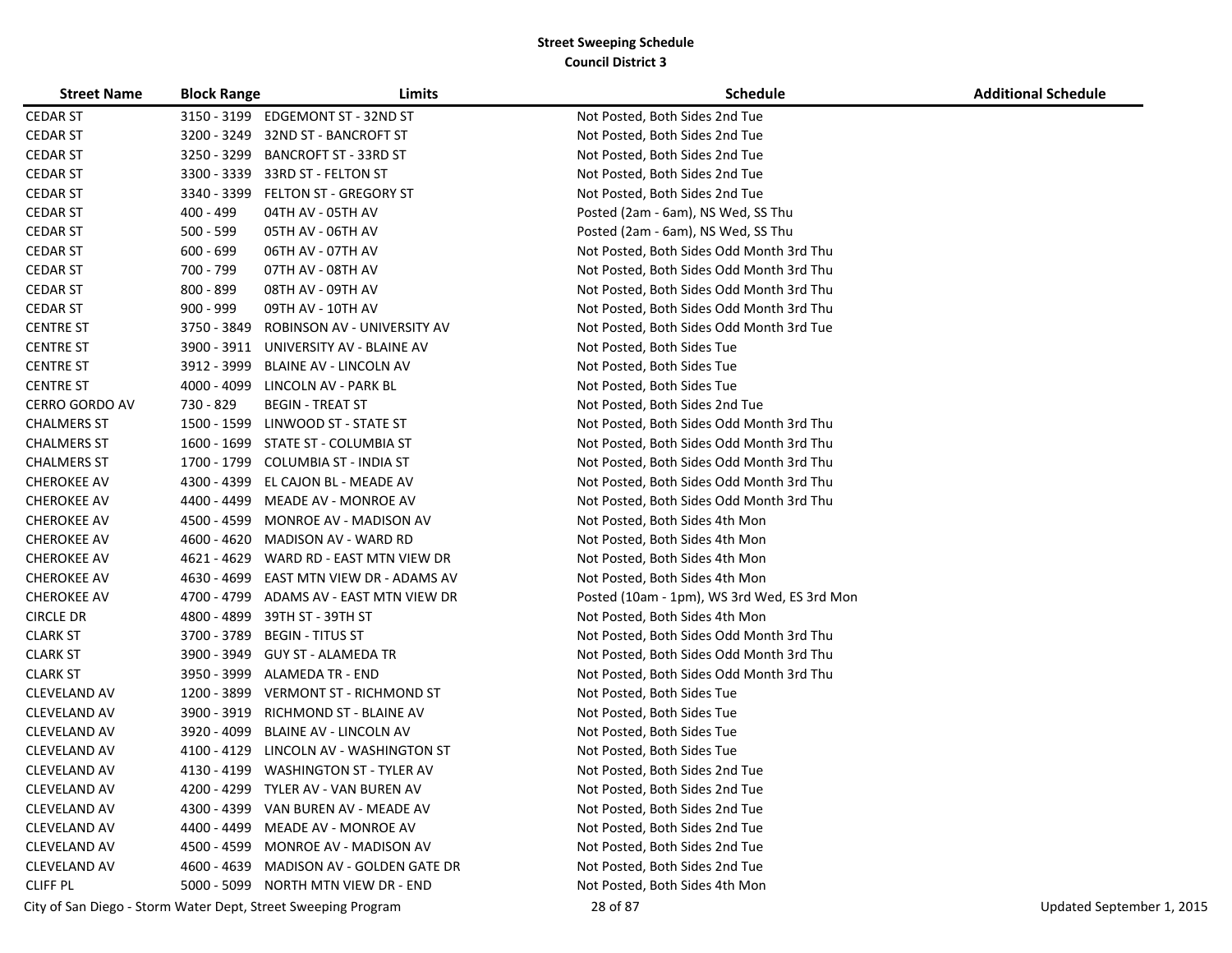| <b>Street Name</b> | <b>Block Range</b> | Limits                                                        | <b>Schedule</b>                                      | <b>Additional Schedule</b> |
|--------------------|--------------------|---------------------------------------------------------------|------------------------------------------------------|----------------------------|
| <b>CLIFF ST</b>    | 2200 - 2299        | PANORAMA DR - PANORAMA DR                                     | Not Posted, Both Sides 2nd Tue                       |                            |
| <b>COLLIER AV</b>  | 2500 - 2599        | ARIZONA ST - HAMILTON ST                                      | Not Posted, Both Sides 3rd Mon                       |                            |
| <b>COLLIER AV</b>  | 2600 - 2699        | <b>HAMILTON ST - OREGON ST</b>                                | Not Posted, Both Sides 3rd Mon                       |                            |
| <b>COLLIER AV</b>  | 2700 - 2799        | OREGON ST - IDAHO ST                                          | Not Posted, Both Sides 3rd Mon                       |                            |
| <b>COLLIER AV</b>  | 2800 - 2849        | <b>IDAHO ST - UTAH ST</b>                                     | Not Posted, Both Sides 3rd Mon                       |                            |
| <b>COLLIER AV</b>  | 2850 - 2899        | UTAH ST - KANSAS ST                                           | Not Posted, Both Sides 3rd Mon                       |                            |
| <b>COLLIER AV</b>  | 3100 - 3199        | WEST MTN VIEW DR - 32ND ST                                    | Not Posted, Both Sides 4th Mon                       |                            |
| <b>COLLIER AV</b>  | 3200 - 3249        | 32ND ST - BANCROFT ST                                         | Not Posted, Both Sides 4th Mon                       |                            |
| <b>COLLIER AV</b>  | 3250 - 3299        | <b>BANCROFT ST - 33RD ST</b>                                  | Not Posted, Both Sides 4th Mon                       |                            |
| <b>COLLIER AV</b>  | 3300 - 3349        | 33RD ST - FELTON ST                                           | Not Posted, Both Sides 4th Mon                       |                            |
| <b>COLLIER AV</b>  | 3350 - 3399        | FELTON ST - 34TH ST                                           | Not Posted, Both Sides 4th Mon                       |                            |
| <b>COLLIER AV</b>  | 3400 - 3439        | 34TH ST - HAWLEY BL                                           | Not Posted, Both Sides 4th Mon                       |                            |
| <b>COLLIER AV</b>  | 3440 - 3479        | HAWLEY BL - MANSFIELD ST                                      | Not Posted, Both Sides 4th Mon                       |                            |
| <b>COLLIER AV</b>  | 3480 - 3499        | MANSFIELD ST - 35TH ST                                        | Not Posted, Both Sides 4th Mon                       |                            |
| <b>COLLIER AV</b>  |                    | 3500 - 3549 35TH ST - WILSON AV                               | Not Posted, Both Sides 4th Mon                       |                            |
| <b>COLLIER AV</b>  | 3550 - 3599        | WILSON AV - EAST MTN VIEW DR                                  | Not Posted, Both Sides 4th Mon                       |                            |
| <b>COLLIER AV</b>  | 3600 - 3699        | EAST MTN VIEW DR - ALEXIA PL                                  | Not Posted, Both Sides 4th Mon                       |                            |
| <b>COLUMBIA ST</b> | $0 - 0$            | W IVY ST - STATE ST                                           | Posted (2am - 6am), WS Wed, ES Thu                   |                            |
| <b>COLUMBIA ST</b> |                    | 1000 - 1099 W BROADWAY - W C ST                               | Posted (3am - 6am), WS Mon, Wed, & Fri; ES Tue & Thu |                            |
| COLUMBIA ST        |                    | 1100 - 1199 W C ST - W B ST                                   | Posted (3am - 6am), WS Mon, Wed, & Fri; ES Tue & Thu |                            |
| COLUMBIA ST        |                    | 1200 - 1299 W B ST - W A ST                                   | Posted (3am - 6am), WS Mon, Wed, & Fri; ES Tue & Thu |                            |
| <b>COLUMBIA ST</b> |                    | 1300 - 1399 W A ST - W ASH ST                                 | Posted (3am - 6am), WS Mon, Wed, & Fri; ES Tue & Thu |                            |
| COLUMBIA ST        |                    | 1400 - 1499 W ASH ST - W BEECH ST                             | Posted (2am - 6am), WS Wed, ES Thu                   |                            |
| COLUMBIA ST        |                    | 1500 - 1599 W BEECH ST - W CEDAR ST                           | Posted (2am - 6am), WS Wed, ES Thu                   |                            |
| COLUMBIA ST        |                    | 1600 - 1699 W CEDAR ST - W DATE ST                            | Posted (2am - 6am), WS Wed, ES Thu                   |                            |
| <b>COLUMBIA ST</b> |                    | 1700 - 1799 W DATE ST - W ELM ST                              | Posted (2am - 6am), WS Wed, ES Thu                   |                            |
| COLUMBIA ST        |                    | 1800 - 1899 W ELM ST - W FIR ST                               | Posted (2am - 6am), WS Wed, ES Thu                   |                            |
| <b>COLUMBIA ST</b> |                    | 1900 - 1999 W FIR ST - W GRAPE ST                             | Posted (2am - 6am), WS Wed, ES Thu                   |                            |
| COLUMBIA ST        |                    | 2000 - 2099 W GRAPE ST - W HAWTHORN ST                        | Posted (2am - 6am), WS Wed, ES Thu                   |                            |
| COLUMBIA ST        |                    | 2100 - 2199 W HAWTHORN ST - W IVY ST                          | Posted (2am - 6am), WS Wed, ES Thu                   |                            |
| COLUMBIA ST        |                    | 2200 - 2299 W IVY ST - W JUNIPER ST                           | Posted (2am - 6am), WS Wed, ES Thu                   |                            |
| COLUMBIA ST        |                    | 2500 - 2599 W LAUREL ST - W MAPLE ST                          | Not Posted, Both Sides Odd Month 3rd Thu             |                            |
| <b>COLUMBIA ST</b> |                    | 2600 - 2699 W MAPLE ST - W NUTMEG ST                          | Not Posted, Both Sides Odd Month 3rd Thu             |                            |
| <b>COLUMBIA ST</b> |                    | 2700 - 2799 W NUTMEG ST - W OLIVE ST                          | Not Posted, Both Sides Odd Month 3rd Thu             |                            |
| <b>COLUMBIA ST</b> |                    | 2800 - 2899 W OLIVE ST - W PALM ST                            | Not Posted, Both Sides Odd Month 3rd Thu             |                            |
| <b>COLUMBIA ST</b> |                    | 2900 - 2999 W PALM ST - W QUINCE ST                           | Not Posted, Both Sides Odd Month 3rd Thu             |                            |
| <b>COLUMBIA ST</b> |                    | 3000 - 3099 W QUINCE ST - W REDWOOD ST                        | Not Posted, Both Sides Odd Month 3rd Thu             |                            |
| <b>COLUMBIA ST</b> | 3200 - 3299        | BEGIN - SASSAFRAS ST                                          | Not Posted, Both Sides Odd Month 3rd Thu             |                            |
| <b>COLUMBIA ST</b> |                    | 3300 - 3399 SASSAFRAS ST - W THORN ST                         | Not Posted, Both Sides Odd Month 3rd Thu             |                            |
| <b>COLUMBIA ST</b> |                    | 3400 - 3479 W THORN ST - END                                  | Not Posted, Both Sides Odd Month 3rd Thu             |                            |
| <b>COLUMBIA ST</b> |                    | 3500 - 3599 W UPAS ST - VINE ST                               | Not Posted, Both Sides Odd Month 3rd Thu             |                            |
|                    |                    | City of San Diego - Storm Water Dept, Street Sweeping Program | 29 of 87                                             | Updated September 1, 2015  |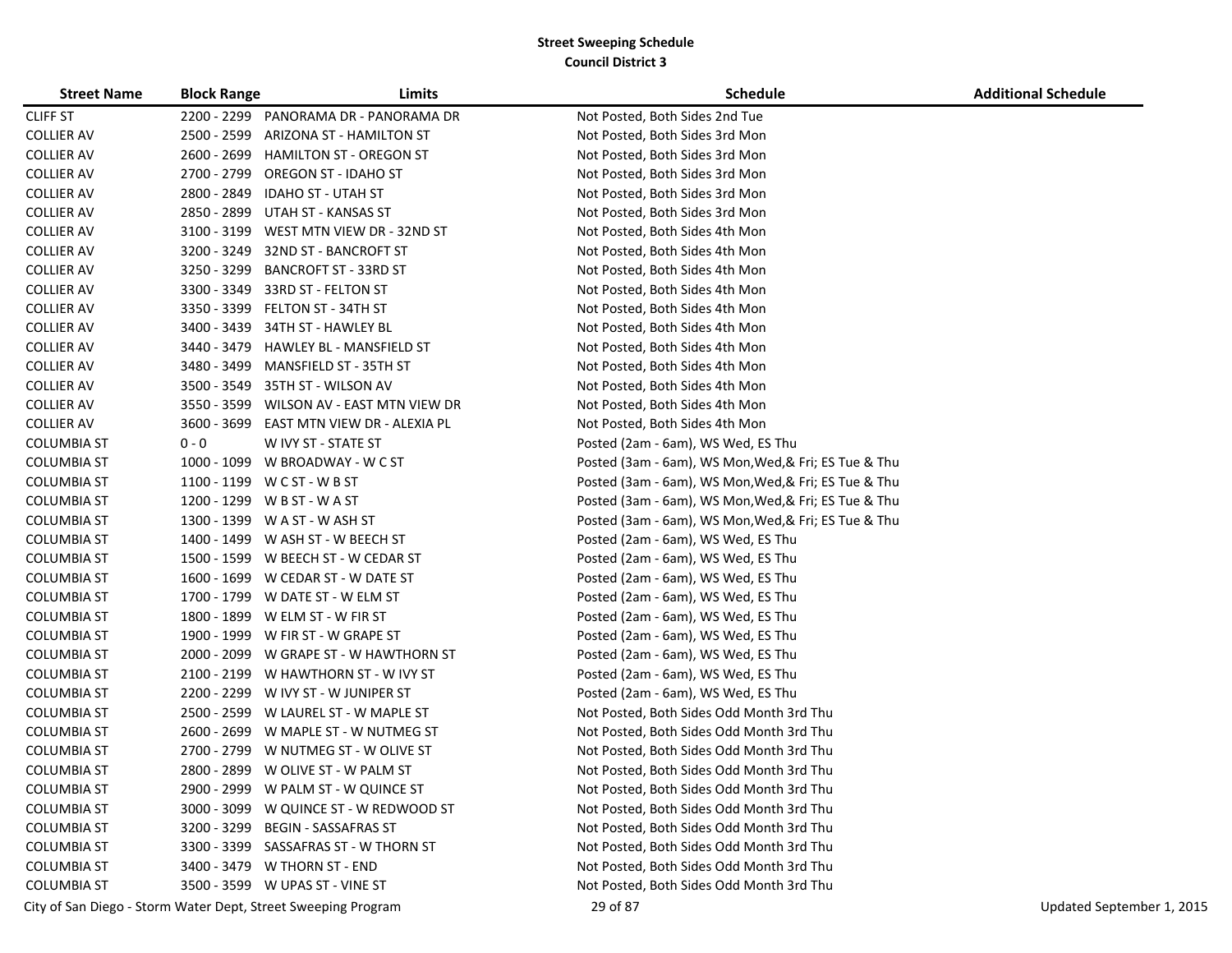| <b>Street Name</b>                                            | <b>Block Range</b> | Limits                                  | <b>Schedule</b>                                      | <b>Additional Schedule</b> |
|---------------------------------------------------------------|--------------------|-----------------------------------------|------------------------------------------------------|----------------------------|
| <b>COLUMBIA ST</b>                                            |                    | 3600 - 3649 W WALNUT AV - CHALMERS ST   | Not Posted, Both Sides Odd Month 3rd Thu             |                            |
| <b>COLUMBIA ST</b>                                            | 3650 - 3679        | <b>CHALMERS ST - WINDER ST</b>          | Not Posted, Both Sides Odd Month 3rd Thu             |                            |
| COLUMBIA ST                                                   | 3680 - 3689        | WINDER ST - WINDER ST                   | Not Posted, Both Sides Odd Month 3rd Thu             |                            |
| COLUMBIA ST                                                   | 3690 - 3749        | WINDER ST - ANDREWS ST                  | Not Posted, Both Sides Odd Month 3rd Thu             |                            |
| COLUMBIA ST                                                   | $600 - 699$        | W MARKET ST - W G ST                    | Posted (3am - 6am), WS Mon, Wed, & Fri; ES Tue & Thu |                            |
| COMMONWEALTH AV                                               |                    | 2100 - 2199 BEGIN - IVY ST              | Not Posted, Both Sides 2nd Tue                       |                            |
| COMMONWEALTH AV                                               |                    | 2200 - 2299 IVY ST - JUNIPER ST         | Not Posted, Both Sides 2nd Tue                       |                            |
| COMMONWEALTH AV                                               | 2300 - 2499        | JUNIPER ST - LAUREL ST                  | Not Posted, Both Sides 2nd Tue                       |                            |
| COMMONWEALTH AV                                               | 2500 - 2599        | LAUREL ST - BOUNDARY ST                 | Not Posted, Both Sides 2nd Tue                       |                            |
| <b>CONDE PL</b>                                               | 4400 - 4499        | <b>BEGIN - CONDE ST</b>                 | Not Posted, Both Sides Odd Month 3rd Thu             |                            |
| <b>CONDE ST</b>                                               | 3870 - 3899        | <b>BEGIN - JEFFERSON ST</b>             | Not Posted, Both Sides Odd Month 3rd Thu             |                            |
| <b>CONDE ST</b>                                               | 3900 - 3949        | JEFFERSON ST - CONGRESS ST              | Not Posted, Both Sides Odd Month 3rd Thu             |                            |
| <b>CONDE ST</b>                                               | 3950 - 3999        | CONGRESS ST - SAN DIEGO AV              | Not Posted, Both Sides Fri                           |                            |
| <b>CONDE ST</b>                                               | 4000 - 4099        | SAN DIEGO AV - END                      | Not Posted, Both Sides Odd Month 3rd Thu             |                            |
| <b>CONGRESS ST</b>                                            | 2200 - 2249        | <b>BEGIN - HORTENSIA ST</b>             | Not Posted, Both Sides Odd Month 3rd Thu             |                            |
| <b>CONGRESS ST</b>                                            | 2250 - 2299        | HORTENSIA ST - OLD TOWN AV              | Not Posted, Both Sides Odd Month 3rd Thu             |                            |
| <b>CONGRESS ST</b>                                            | 2300 - 2399        | AMPUDIA ST - ARISTA ST                  | Not Posted, Both Sides Fri                           |                            |
| <b>CONGRESS ST</b>                                            | 2400 - 2449        | ARISTA ST - CONDE ST                    | Not Posted, Both Sides Fri                           |                            |
| <b>CONGRESS ST</b>                                            | 2450 - 2499        | <b>CONDE ST - HARNEY ST</b>             | Not Posted, Both Sides Fri                           |                            |
| <b>CONGRESS ST</b>                                            | 2500 - 2599        | <b>HARNEY ST - TWIGGS ST</b>            | Not Posted, Both Sides Fri                           |                            |
| <b>CONGRESS ST</b>                                            |                    | 2600 - 2699 TWIGGS ST - MASON ST        | Not Posted, Both Sides Fri                           |                            |
| <b>CONGRESS ST</b>                                            |                    | 2700 - 2899 MASON ST - TAYLOR ST        | Not Posted, Both Sides Fri                           |                            |
| <b>COOPER ST</b>                                              | 3400 - 3499        | <b>GREGORY ST - BOUNDARY ST</b>         | Not Posted, Both Sides 2nd Tue                       |                            |
| <b>COOPER ST</b>                                              | 3500 - 3523        | <b>BOUNDARY ST - BOWDITCH PL</b>        | Not Posted, Both Sides 2nd Tue                       |                            |
| <b>COOPER ST</b>                                              | 3524 - 3549        | <b>BOWDITCH PL - MONTCLAIR ST</b>       | Not Posted, Both Sides 2nd Tue                       |                            |
| <b>COPLEY AV</b>                                              | 2700 - 2799        | <b>OREGON ST - IDAHO ST</b>             | Not Posted, Both Sides 3rd Mon                       |                            |
| <b>COPLEY AV</b>                                              | 2800 - 2849        | <b>IDAHO ST - UTAH ST</b>               | Not Posted, Both Sides 3rd Mon                       |                            |
| <b>COPLEY AV</b>                                              | 2850 - 2859        | UTAH ST - VISTA PL                      | Not Posted, Both Sides 3rd Mon                       |                            |
| <b>COPLEY AV</b>                                              | 2860 - 2899        | VISTA PL - EYRIE RD                     | Not Posted, Both Sides 3rd Mon                       |                            |
| <b>COPLEY AV</b>                                              | 2900 - 2999        | EYRIE RD - END                          | Not Posted, Both Sides 3rd Mon                       |                            |
| <b>COPLEY AV</b>                                              | 3200 - 3249        | WEST MTN VIEW DR - BANCROFT ST          | Not Posted, Both Sides 4th Mon                       |                            |
| <b>COPLEY AV</b>                                              | 3250 - 3299        | <b>BANCROFT ST - 33RD ST</b>            | Not Posted, Both Sides 4th Mon                       |                            |
| <b>COPLEY AV</b>                                              | 3300 - 3349        | 33RD ST - FELTON ST                     | Not Posted, Both Sides 4th Mon                       |                            |
| <b>COPLEY AV</b>                                              | 3350 - 3399        | FELTON ST - 34TH ST                     | Not Posted, Both Sides 4th Mon                       |                            |
| <b>COPLEY AV</b>                                              |                    | 3400 - 3439 34TH ST - HAWLEY BL         | Not Posted, Both Sides 4th Mon                       |                            |
| <b>COPLEY AV</b>                                              |                    | 3440 - 3459    HAWLEY BL - MANSFIELD ST | Not Posted, Both Sides 4th Mon                       |                            |
| <b>COPLEY AV</b>                                              |                    | 3460 - 3499 MANSFIELD ST - 35TH ST      | Not Posted, Both Sides 4th Mon                       |                            |
| <b>COPLEY AV</b>                                              |                    | 3500 - 3599 35TH ST - EAST MTN VIEW DR  | Not Posted, Both Sides 4th Mon                       |                            |
| <b>COPLEY AV</b>                                              |                    | 3600 - 3699 EAST MTN VIEW DR - END      | Not Posted, Both Sides 4th Mon                       |                            |
| COSOY WY                                                      |                    | 4200 - 4249 JACKSON ST - PRESIDIO DR    | Not Posted, Both Sides Odd Month 3rd Thu             |                            |
| COSOY WY                                                      |                    | 4250 - 4269 PRESIDIO DR - END           | Not Posted, Both Sides Odd Month 3rd Thu             |                            |
| City of San Diego - Storm Water Dept, Street Sweeping Program |                    |                                         | 30 of 87                                             | Updated September 1, 2015  |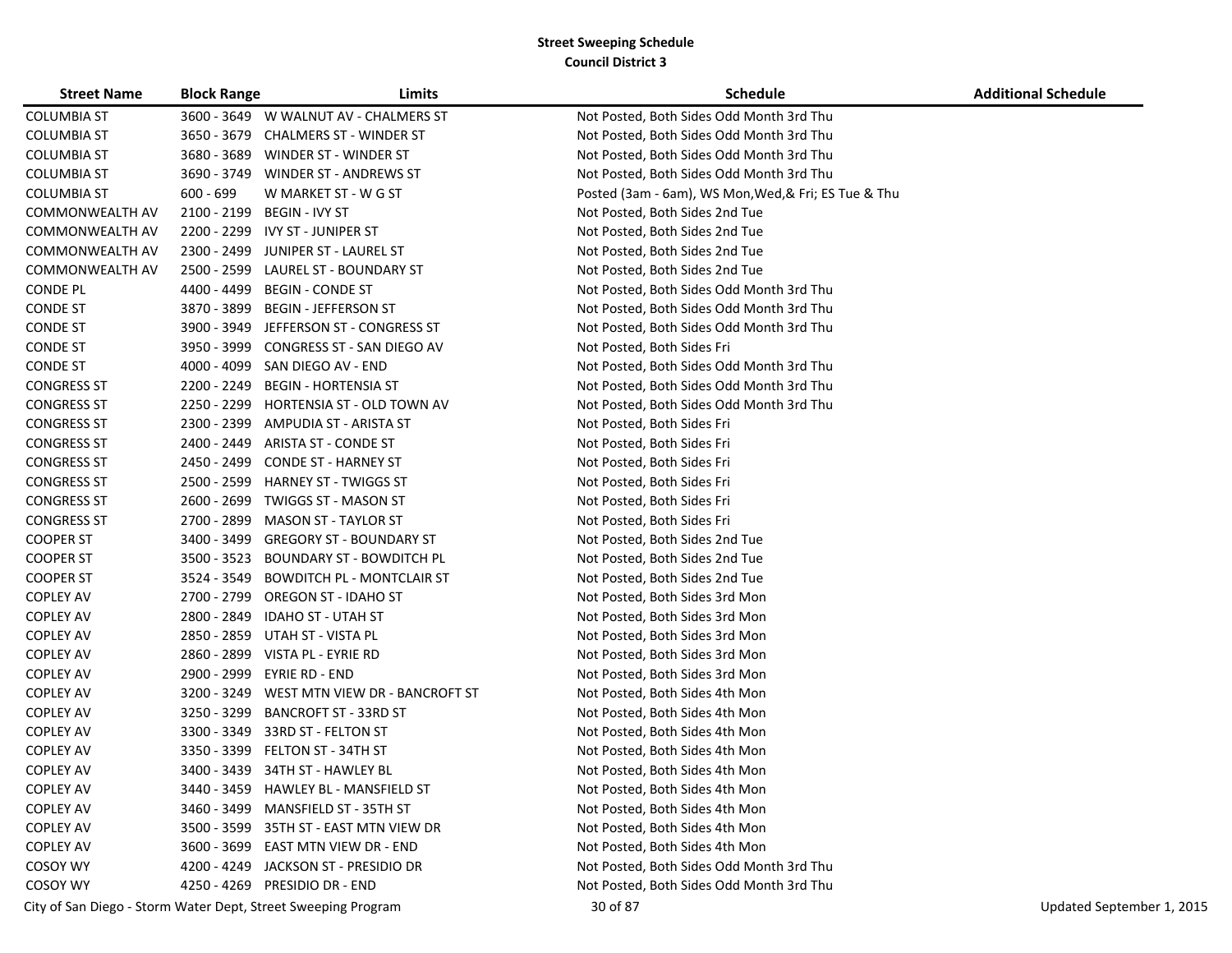| <b>Street Name</b>  | <b>Block Range</b> | Limits                                                        | <b>Schedule</b>                          | <b>Additional Schedule</b> |
|---------------------|--------------------|---------------------------------------------------------------|------------------------------------------|----------------------------|
| <b>COURT WY</b>     | $900 - 999$        | <b>HAWK ST - END</b>                                          | Not Posted, Both Sides Odd Month 3rd Thu |                            |
| COUTS ST            | 4056 - 4139        | GUY ST - ORIZABA AV                                           | Not Posted, Both Sides Odd Month 3rd Thu |                            |
| COUTS ST            | 4140 - 4199        | ORIZABA AV - SUNSET BL                                        | Not Posted, Both Sides Odd Month 3rd Thu |                            |
| <b>COVINGTON RD</b> | 2600 - 2699        | <b>BEGIN - BOUNDARY ST</b>                                    | Not Posted, Both Sides 2nd Tue           |                            |
| <b>CRANE PL</b>     | 3700 - 3739        | BEGIN - SUTTER ST                                             | Not Posted, Both Sides Odd Month 3rd Thu |                            |
| <b>CRESCENT DR</b>  | 2300 - 2369        | TRIAS ST - WHITMAN ST                                         | Not Posted, Both Sides Odd Month 3rd Thu |                            |
| CROMWELL CT         | 5200 - 5299        | <b>CROMWELL PL - END</b>                                      | Not Posted, Both Sides 4th Mon           |                            |
| <b>CROMWELL PL</b>  | 3400 - 3419        | <b>BEGIN - HAWLEY BL</b>                                      | Not Posted, Both Sides 4th Mon           |                            |
| CROMWELL PL         | 3420 - 3459        | <b>HAWLEY BL - CROMWELL CT</b>                                | Not Posted, Both Sides 4th Mon           |                            |
| <b>CROWELL ST</b>   | 3500 - 3549        | LINWOOD ST - GUY ST                                           | Not Posted, Both Sides Odd Month 3rd Thu |                            |
| <b>CROWELL ST</b>   | 3550 - 3699        | GUY ST - END                                                  | Not Posted, Both Sides Odd Month 3rd Thu |                            |
| <b>CURLEW ST</b>    | 2200 - 2299        | UNION ST - W JUNIPER ST                                       | Not Posted, Both Sides Odd Month 3rd Thu |                            |
| <b>CURLEW ST</b>    |                    | 2300 - 2399 W JUNIPER ST - W KALMIA ST                        | Not Posted, Both Sides Odd Month 3rd Thu |                            |
| <b>CURLEW ST</b>    |                    | 2400 - 2449 W KALMIA ST - HORTON AV                           | Not Posted, Both Sides Odd Month 3rd Thu |                            |
| <b>CURLEW ST</b>    | 2450 - 2499        | <b>HORTON AV - W LAUREL ST</b>                                | Not Posted, Both Sides Odd Month 3rd Thu |                            |
| <b>CURLEW ST</b>    | 2900 - 3199        | W PALM ST - W SPRUCE ST                                       | Not Posted, Both Sides Odd Month 3rd Thu |                            |
| <b>CURLEW ST</b>    |                    | 3200 - 3321 W SPRUCE ST - W THORN ST                          | Not Posted, Both Sides Odd Month 3rd Thu |                            |
| <b>CURLEW ST</b>    | 3400 - 3599        | REYNARD WY - W BROOKES AV                                     | Not Posted, Both Sides Odd Month 3rd Thu |                            |
| <b>CURLEW ST</b>    | 3600 - 3629        | W BROOKES AV - OTSEGO DR                                      | Not Posted, Both Sides Odd Month 3rd Thu |                            |
| <b>CURLEW ST</b>    |                    | 3630 - 3699 OTSEGO DR - W PENNSYLVANIA AV                     | Not Posted, Both Sides Odd Month 3rd Thu |                            |
| <b>CURLEW ST</b>    |                    | 3700 - 3769 W PENNSYLVANIA AV - SLOANE AV                     | Not Posted, Both Sides Odd Month 3rd Thu |                            |
| <b>CURLEW ST</b>    |                    | 3770 - 3799 SLOANE AV - W ROBINSON AV                         | Not Posted, Both Sides Odd Month 3rd Thu |                            |
| <b>CYPRESS AV</b>   |                    | 1000 - 1199 CYPRESS WY - VERMONT ST                           | Not Posted, Both Sides Odd Month 3rd Tue |                            |
| <b>CYPRESS AV</b>   |                    | 1200 - 1229 VERMONT ST - CYPRESS CT                           | Not Posted, Both Sides Odd Month 3rd Tue |                            |
| <b>CYPRESS AV</b>   | 1230 - 1299        | <b>CYPRESS CT - RICHMOND ST</b>                               | Not Posted, Both Sides Odd Month 3rd Tue |                            |
| <b>CYPRESS AV</b>   | 1500 - 1599        | ALBERT ST - HERBERT ST                                        | Not Posted, Both Sides Odd Month 3rd Tue |                            |
| <b>CYPRESS AV</b>   | 1600 - 1699        | <b>HERBERT ST - PARK BL</b>                                   | Not Posted, Both Sides Odd Month 3rd Tue |                            |
| <b>CYPRESS AV</b>   | 1700 - 1799        | PARK BL - INDIANA ST                                          | Not Posted, Both Sides Odd Month 3rd Tue |                            |
| <b>CYPRESS AV</b>   | 1800 - 1819        | INDIANA ST - CRESTWOOD PL                                     | Not Posted, Both Sides Odd Month 3rd Tue |                            |
| <b>CYPRESS AV</b>   | 1820 - 1899        | CRESTWOOD PL - GEORGIA ST                                     | Not Posted, Both Sides Odd Month 3rd Tue |                            |
| <b>CYPRESS AV</b>   | 1900 - 1929        | <b>GEORGIA ST - WILSHIRE TR</b>                               | Not Posted, Both Sides Odd Month 3rd Tue |                            |
| <b>CYPRESS AV</b>   | 1930 - 1999        | <b>WILSHIRE TR - FLORIDA ST</b>                               | Not Posted, Both Sides Odd Month 3rd Tue |                            |
| <b>CYPRESS AV</b>   | 2000 - 2099        | FLORIDA ST - ALABAMA ST                                       | Not Posted, Both Sides Odd Month 3rd Tue |                            |
| <b>CYPRESS CT</b>   | 1200 - 1249        | <b>BEGIN - CYPRESS AV</b>                                     | Not Posted, Both Sides Odd Month 3rd Tue |                            |
| <b>CYPRESS WY</b>   | 948 - 1099         | <b>CYPRESS AV - VERMONT ST</b>                                | Not Posted, Both Sides Odd Month 3rd Tue |                            |
| DALE ST             |                    | 1300 - 1399 BEGIN - ASH ST                                    | Not Posted, Both Sides 2nd Tue           |                            |
| DALE ST             |                    | 1400 - 1499 ASH ST - BEECH ST                                 | Not Posted, Both Sides 2nd Tue           |                            |
| DALE ST             |                    | 1500 - 1599 BEECH ST - CEDAR ST                               | Not Posted, Both Sides 2nd Tue           |                            |
| DALE ST             |                    | 1600 - 1699 CEDAR ST - DATE ST                                | Not Posted, Both Sides 2nd Tue           |                            |
| DALE ST             |                    | 1700 - 1799 DATE ST - ELM ST                                  | Not Posted, Both Sides 2nd Tue           |                            |
| DALE ST             |                    | 1800 - 1899 ELM ST - FIR ST                                   | Not Posted, Both Sides 2nd Tue           |                            |
|                     |                    | City of San Diego - Storm Water Dept, Street Sweeping Program | 31 of 87                                 | Updated September 1, 2015  |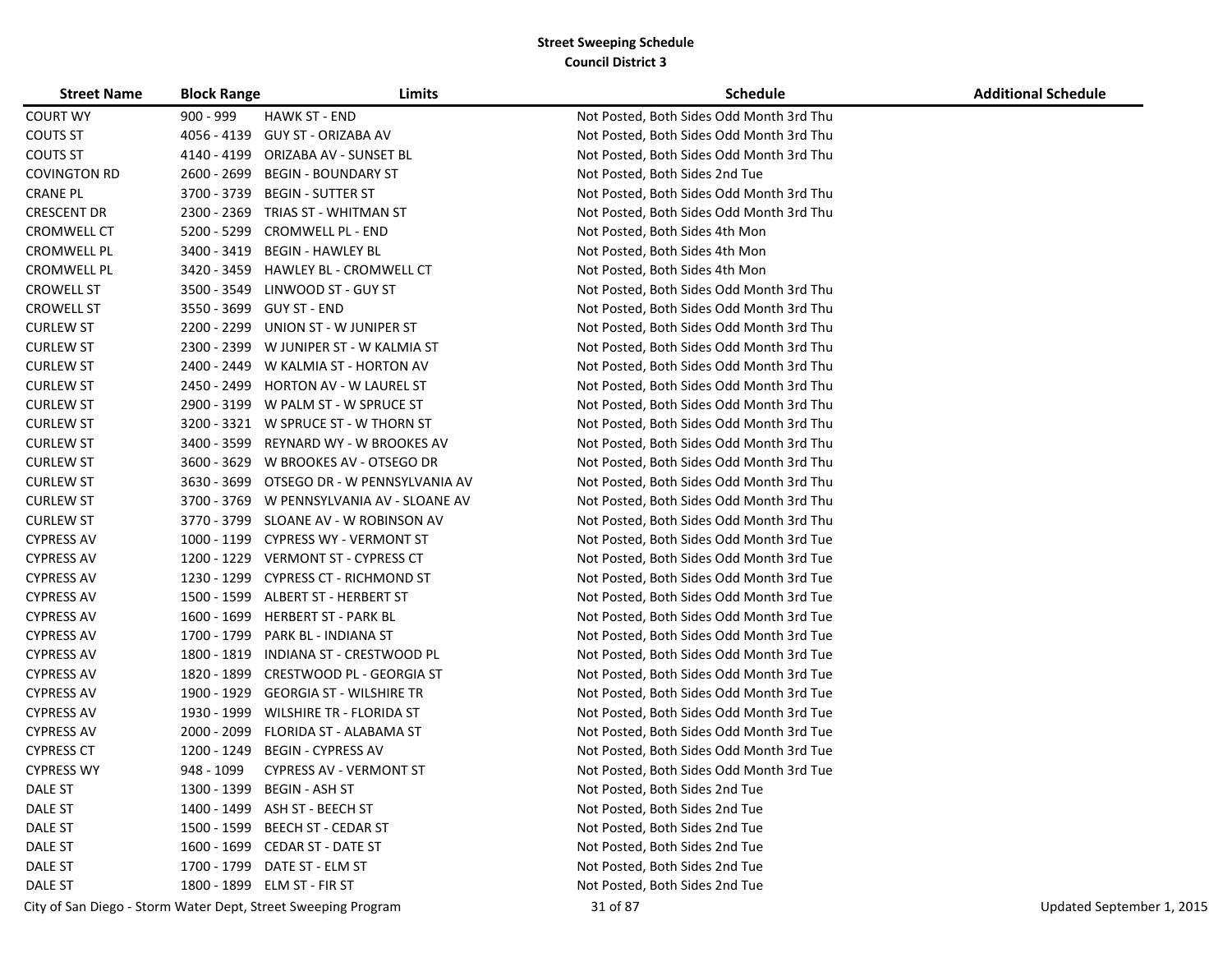| <b>Street Name</b>  | <b>Block Range</b> | Limits                                    | <b>Schedule</b>                           | <b>Additional Schedule</b> |
|---------------------|--------------------|-------------------------------------------|-------------------------------------------|----------------------------|
| DALE ST             |                    | 1900 - 1999 FIR ST - GRAPE ST             | Not Posted, Both Sides 2nd Tue            |                            |
| DALE ST             | 2000 - 2099        | <b>GRAPE ST - HAWTHORN ST</b>             | Not Posted, Both Sides 2nd Tue            |                            |
| DALE ST             | 2100 - 2199        | <b>HAWTHORN ST - IVY ST</b>               | Not Posted, Both Sides 2nd Tue            |                            |
| DALE ST             | 2200 - 2299        | IVY ST - JUNIPER ST                       | Not Posted, Both Sides 2nd Tue            |                            |
| DALE ST             | 2700 - 2899        | NUTMEG ST - PALM ST                       | Not Posted, Both Sides Even Month 4th Tue |                            |
| DALE ST             | 2900 - 3099        | PALM ST - REDWOOD ST                      | Not Posted, Both Sides Even Month 4th Tue |                            |
| DALE ST             | 3100 - 3199        | REDWOOD ST - SPRUCE ST                    | Not Posted, Both Sides Even Month 4th Tue |                            |
| DALE ST             |                    | 3200 - 3299 SPRUCE ST - THORN ST          | Not Posted, Both Sides Even Month 4th Tue |                            |
| DALE ST             |                    | 3300 - 3399 THORN ST - UPAS ST            | Not Posted, Both Sides Even Month 4th Tue |                            |
| DANA PL             | 3700 - 3799        | BEGIN - BUSH ST                           | Not Posted, Both Sides Odd Month 3rd Thu  |                            |
| DATE ST             | 2800 - 2849        | 28TH ST - GRANADA AV                      | Not Posted, Both Sides 2nd Tue            |                            |
| DATE ST             | 2850 - 2899        | <b>GRANADA AV - 29TH ST</b>               | Not Posted, Both Sides 2nd Tue            |                            |
| DATE ST             | 2900 - 2949        | 29TH ST - DALE ST                         | Not Posted, Both Sides 2nd Tue            |                            |
| DATE ST             | 2950 - 2999        | DALE ST - 30TH ST                         | Not Posted, Both Sides 2nd Tue            |                            |
| DATE ST             | 300 - 399          | 03RD AV - 04TH AV                         | Posted (2am - 6am), NS Wed, SS Thu        |                            |
| DATE ST             | $3000 - 3033$      | 30TH ST - FERN ST                         | Not Posted, Both Sides 2nd Tue            |                            |
| DATE ST             | 3200 - 3249        | 32ND ST - BANCROFT ST                     | Not Posted, Both Sides 2nd Tue            |                            |
| DATE ST             | 3250 - 3299        | <b>BANCROFT ST - 33RD ST</b>              | Not Posted, Both Sides 2nd Tue            |                            |
| DATE ST             | 3300 - 3339        | 33RD ST - END                             | Not Posted, Both Sides 2nd Tue            |                            |
| DATE ST             | 700 - 799          | 07TH AV - 08TH AV                         | Not Posted, Both Sides Odd Month 3rd Thu  |                            |
| DATE ST             | 800 - 899          | 08TH AV - 09TH AV                         | Not Posted, Both Sides Odd Month 3rd Thu  |                            |
| DATE ST             | 900 - 999          | 09TH AV - END                             | Not Posted, Both Sides Odd Month 3rd Thu  |                            |
| DELAWARE ST         | 4545 - 4599        | BEGIN - MADISON AV                        | Not Posted, Both Sides 2nd Tue            |                            |
| <b>DELAWARE ST</b>  | 4600 - 4649        | MADISON AV - GOLDEN GATE DR               | Not Posted, Both Sides 2nd Tue            |                            |
| DELEVAN DR          | 1100 - 1399        | C ST - ASH ST                             | Not Posted, Both Sides 2nd Tue            |                            |
| <b>DICKINSON ST</b> | 100 - 199          | BEGIN - FRONT ST                          | Not Posted, Both Sides Odd Month 3rd Thu  |                            |
| <b>DICKINSON ST</b> | $200 - 419$        | FRONT ST - DOVE ST                        | Not Posted, Both Sides Odd Month 3rd Thu  |                            |
| DOVE CT             | 3500 - 3599        | <b>BEGIN - BEAR DR</b>                    | Not Posted, Both Sides Odd Month 3rd Thu  |                            |
| DOVE CT             | 3600 - 3655        | BEAR DR - TORRANCE ST                     | Not Posted, Both Sides Odd Month 3rd Thu  |                            |
| DOVE ST             | 2600 - 2659        | W MAPLE ST - ARROYO DR                    | Not Posted, Both Sides Odd Month 3rd Thu  |                            |
| DOVE ST             | 2660 - 2749        | ARROYO DR - EAGLE ST                      | Not Posted, Both Sides Odd Month 3rd Thu  |                            |
| DOVE ST             | 2750 - 2899        | EAGLE ST - W PALM ST                      | Not Posted, Both Sides Odd Month 3rd Thu  |                            |
| DOVE ST             |                    | 2900 - 3099 W PALM ST - W REDWOOD ST      | Not Posted, Both Sides Odd Month 3rd Thu  |                            |
| DOVE ST             |                    | 3100 - 3199 W REDWOOD ST - W SPRUCE ST    | Not Posted, Both Sides Odd Month 3rd Thu  |                            |
| DOVE ST             |                    | 3700 - 3799 W PENNSYLVANIA AV - BUSH ST   | Not Posted, Both Sides Odd Month 3rd Thu  |                            |
| DOVE ST             | 3800 - 3949        | <b>BUSH ST - W UNIVERSITY AV</b>          | Not Posted, Both Sides Odd Month 3rd Thu  |                            |
| DOVE ST             | 3950 - 3999        | W UNIVERSITY AV - W WASHINGTON ST         | Not Posted, Both Sides Tue                |                            |
| DOVE ST             |                    | 4000 - 4049 W WASHINGTON ST - END         | Not Posted, Both Sides Odd Month 3rd Thu  |                            |
| DULZURA AV          | 2400 - 2499        | KALMIA ST - LAUREL ST                     | Not Posted, Both Sides Even Month 4th Tue |                            |
| <b>DWIGHT ST</b>    | 2100 - 2199        | ALABAMA ST - MISSISSIPPI ST               | Not Posted, Both Sides Odd Month 3rd Tue  |                            |
| <b>DWIGHT ST</b>    |                    | 2200 - 2299 MISSISSIPPI ST - LOUISIANA ST | Not Posted, Both Sides Odd Month 3rd Tue  |                            |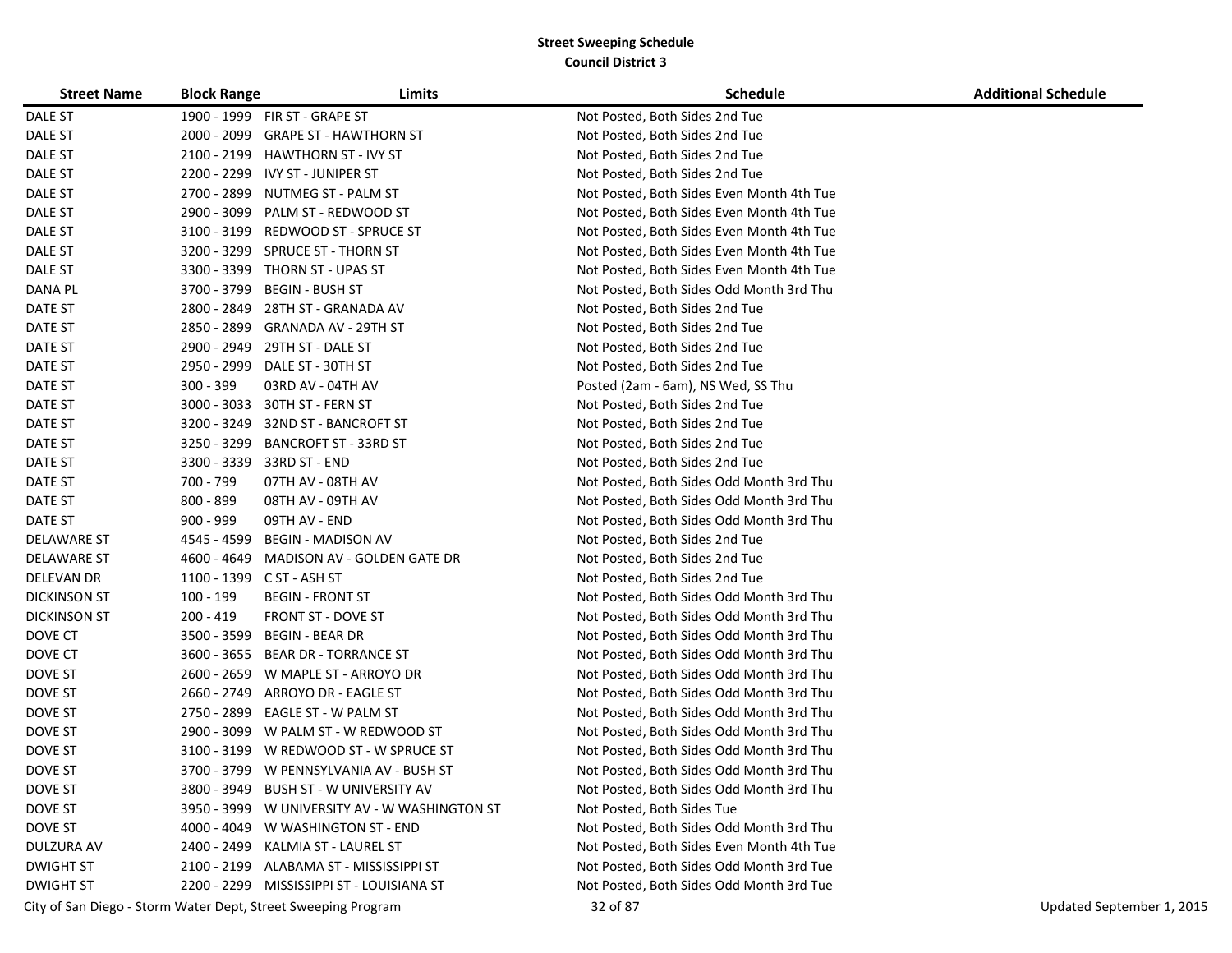| <b>Street Name</b> | <b>Block Range</b> | Limits                                                        | <b>Schedule</b>                                     | <b>Additional Schedule</b> |
|--------------------|--------------------|---------------------------------------------------------------|-----------------------------------------------------|----------------------------|
| <b>DWIGHT ST</b>   | 2300 - 2399        | LOUISIANA ST - TEXAS ST                                       | Not Posted, Both Sides Odd Month 3rd Tue            |                            |
| <b>DWIGHT ST</b>   | 2400 - 2499        | TEXAS ST - ARIZONA ST                                         | Not Posted, Both Sides Even Month 4th Tue           |                            |
| <b>DWIGHT ST</b>   | 2500 - 2519        | ARIZONA ST - PARK VILLA DR                                    | Not Posted, Both Sides Even Month 4th Tue           |                            |
| <b>DWIGHT ST</b>   | 2520 - 2549        | PARK VILLA DR - ARNOLD AV                                     | Not Posted, Both Sides Even Month 4th Tue           |                            |
| <b>DWIGHT ST</b>   | 2550 - 2599        | ARNOLD AV - VILLA TR                                          | Not Posted, Both Sides Even Month 4th Tue           |                            |
| <b>DWIGHT ST</b>   | 2600 - 2699        | VILLA TR - PERSHING AV                                        | Not Posted, Both Sides Even Month 4th Tue           |                            |
| <b>DWIGHT ST</b>   | 2700 - 2799        | PERSHING AV - 28TH ST                                         | Not Posted, Both Sides Even Month 4th Tue           |                            |
| <b>DWIGHT ST</b>   | 2800 - 2839        | 28TH ST - UTAH ST                                             | Not Posted, Both Sides Even Month 4th Tue           |                            |
| <b>DWIGHT ST</b>   | 2840 - 2859        | UTAH ST - GRANADA AV                                          | Not Posted, Both Sides Even Month 4th Tue           |                            |
| <b>DWIGHT ST</b>   | 2860 - 2899        | <b>GRANADA AV - 29TH ST</b>                                   | Not Posted, Both Sides Even Month 4th Tue           |                            |
| <b>DWIGHT ST</b>   | 2900 - 2999        | 29TH ST - 30TH ST                                             | Not Posted, Both Sides Even Month 4th Tue           |                            |
| <b>DWIGHT ST</b>   | 3000 - 3019        | 30TH ST - RAY ST                                              | Not Posted, Both Sides Even Month 4th Tue           |                            |
| <b>DWIGHT ST</b>   | 3020 - 3049        | RAY ST - GRIM AV                                              | Not Posted, Both Sides Odd Month 4th Tue            |                            |
| <b>DWIGHT ST</b>   | 3050 - 3099        | GRIM AV - 31ST ST                                             | Not Posted, Both Sides Odd Month 4th Tue            |                            |
| <b>DWIGHT ST</b>   | 3100 - 3149        | 31ST ST - HERMAN AV                                           | Not Posted, Both Sides Odd Month 4th Tue            |                            |
| <b>DWIGHT ST</b>   | 3150 - 3199        | HERMAN AV - 32ND ST                                           | Not Posted, Both Sides Odd Month 4th Tue            |                            |
| <b>DWIGHT ST</b>   | 3200 - 3249        | 32ND ST - BANCROFT ST                                         | Not Posted, Both Sides Odd Month 4th Tue            |                            |
| <b>DWIGHT ST</b>   | 3250 - 3299        | <b>BANCROFT ST - 33RD ST</b>                                  | Not Posted, Both Sides Odd Month 4th Tue            |                            |
| <b>DWIGHT ST</b>   | 3300 - 3339        | 33RD ST - FELTON ST                                           | Not Posted, Both Sides Odd Month 4th Tue            |                            |
| <b>DWIGHT ST</b>   | 3340 - 3349        | FELTON ST - BOUNDARY ST                                       | Not Posted, Both Sides Odd Month 4th Tue            |                            |
| <b>DWIGHT ST</b>   | 3360 - 3399        | <b>BOUNDARY ST - NILE ST</b>                                  | Not Posted, Both Sides Odd Month 4th Tue            |                            |
| <b>DWIGHT ST</b>   |                    | 3400 - 3422 NILE ST - END                                     | Not Posted, Both Sides Odd Month 4th Tue            |                            |
| E ST               |                    | 1000 - 1099 10TH AV - 11TH AV                                 | Posted (3am - 6am), NS Mon, Wed & Fri; SS Tue & Thu |                            |
| E ST               |                    | 1100 - 1199 11TH AV - PARK BL                                 | Posted (3am - 6am), NS Mon, Wed & Fri; SS Tue & Thu |                            |
| E ST               | 1200 - 1299        | PARK BL - 13TH ST                                             | Posted (2am - 5am), NS Mon, SS Tue                  |                            |
| E ST               |                    | 1300 - 1399 13TH ST - 14TH ST                                 | Posted (2am - 5am), NS Mon, SS Tue                  |                            |
| E ST               |                    | 1400 - 1499 14TH ST - 15TH ST                                 | Posted (2am - 5am), NS Mon, SS Tue                  |                            |
| E ST               |                    | 1500 - 1599 15TH ST - 16TH ST                                 | Posted (2am - 5am), NS Mon, SS Tue                  |                            |
| E ST               |                    | 1900 - 1999 19TH ST - 20TH ST                                 | Not Posted, Both Sides 2nd Fri                      |                            |
| E ST               | 2000 - 2099        | 20TH ST - 21ST ST                                             | Not Posted, Both Sides 2nd Fri                      |                            |
| E ST               |                    | 2100 - 2199 21ST ST - 22ND ST                                 | Not Posted, Both Sides 2nd Fri                      |                            |
| E ST               | 2200 - 2299        | 22ND ST - 23RD ST                                             | Not Posted, Both Sides 2nd Fri                      |                            |
| E ST               | 2300 - 2399        | 23RD ST - 24TH ST                                             | Not Posted, Both Sides 2nd Fri                      |                            |
| E ST               | 2400 - 2499        | 24TH ST - 25TH ST                                             | Not Posted, Both Sides 2nd Fri                      |                            |
| E ST               | 2500 - 2549        | 25TH ST - GLENDALE AV                                         | Not Posted, Both Sides 2nd Tue                      |                            |
| E ST               |                    | 2550 - 2599 GLENDALE AV - 26TH ST                             | Not Posted, Both Sides 2nd Tue                      |                            |
| E ST               |                    | 2600 - 2699 26TH ST - 27TH ST                                 | Not Posted, Both Sides 2nd Tue                      |                            |
| E ST               |                    | 2700 - 2799 27TH ST - 28TH ST                                 | Not Posted, Both Sides 2nd Tue                      |                            |
| E ST               |                    | 2800 - 2899 28TH ST - 29TH ST                                 | Not Posted, Both Sides 2nd Tue                      |                            |
| E ST               |                    | 2900 - 2929 29TH ST - END                                     | Not Posted, Both Sides 2nd Tue                      |                            |
| E ST               |                    | 2950 - 2999 BEGIN - 30TH ST                                   | Not Posted, Both Sides 2nd Tue                      |                            |
|                    |                    | City of San Diego - Storm Water Dept, Street Sweeping Program | 33 of 87                                            | Updated September 1, 2015  |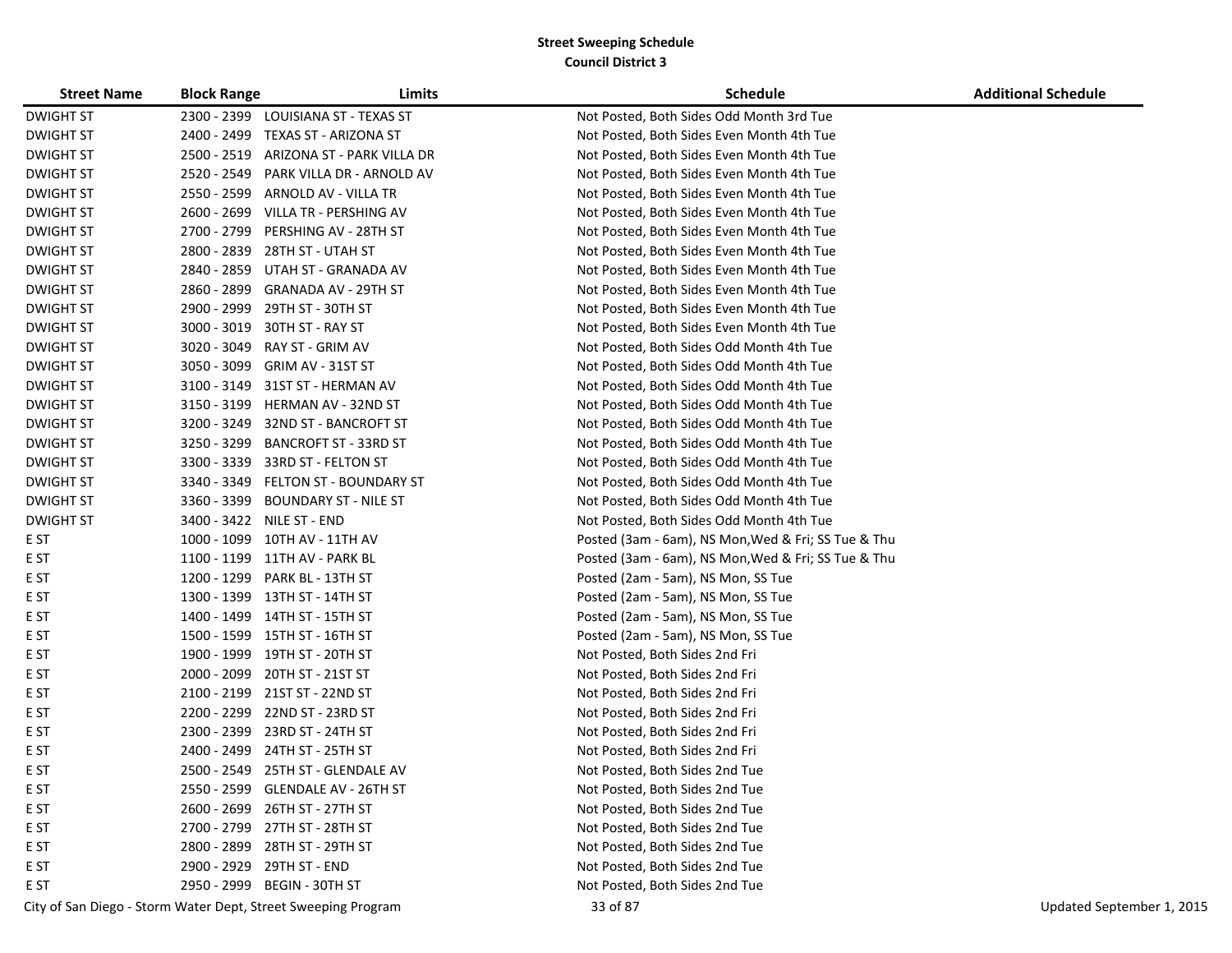| <b>Street Name</b> | <b>Block Range</b>      | Limits                                                        | <b>Schedule</b>                                        | <b>Additional Schedule</b> |
|--------------------|-------------------------|---------------------------------------------------------------|--------------------------------------------------------|----------------------------|
| E ST               |                         | 3000 - 3109 30TH ST - 31ST ST                                 | Posted (10am - 1pm), SS Thu, NS Tue                    |                            |
| E ST               | 400 - 499               | 04TH AV - 05TH AV                                             | Posted (3am - 6am), NS Mon, Wed & Fri; SS Tue & Thu    |                            |
| E ST               | $500 - 599$             | 05TH AV - 06TH AV                                             | Posted (3am - 6am), NS Mon, Wed & Fri; SS Tue & Thu    |                            |
| E ST               | $600 - 699$             | 06TH AV - 07TH AV                                             | Posted (3am - 6am), NS Mon, Wed & Fri; SS Tue & Thu    |                            |
| E ST               | 700 - 799               | 07TH AV - 08TH AV                                             | Posted (3am - 6am), NS Mon, Wed & Fri; SS Tue & Thu    |                            |
| E ST               | 800 - 899               | 08TH AV - 09TH AV                                             | Posted (3am - 6am), NS Mon, Wed & Fri; SS Tue & Thu    |                            |
| E ST               | $900 - 999$             | 09TH AV - 10TH AV                                             | Posted (3am - 6am), NS Mon, Wed & Fri; SS Tue & Thu    |                            |
| <b>EAGLE ST</b>    |                         | 2740 - 3099 DOVE ST - REYNARD WY                              | Not Posted, Both Sides Odd Month 3rd Thu               |                            |
| <b>EAGLE ST</b>    |                         | 3100 - 3199 W REDWOOD ST - REYNARD WY                         | Not Posted, Both Sides Odd Month 3rd Thu               |                            |
| <b>EAGLE ST</b>    | 3600 - 3649             | <b>BEGIN - TORRANCE ST</b>                                    | Not Posted, Both Sides Odd Month 3rd Thu               |                            |
| <b>EAGLE ST</b>    | 3650 - 3674             | TORRANCE ST - VANDERBILT PL                                   | Not Posted, Both Sides Odd Month 3rd Thu               |                            |
| <b>EAGLE ST</b>    | 3675 - 3699             | VANDERBILT PL - W PENNSYLVANIA AV                             | Not Posted, Both Sides Odd Month 3rd Thu               |                            |
| <b>EAGLE ST</b>    | 3700 - 3749             | W PENNSYLVANIA AV - SUTTER ST                                 | Not Posted, Both Sides Odd Month 3rd Thu               |                            |
| <b>EAGLE ST</b>    |                         | 3750 - 3799 SUTTER ST - GOLDFINCH PL                          | Not Posted, Both Sides Odd Month 3rd Thu               |                            |
| <b>EAGLE ST</b>    | 3800 - 3949             | UNIVERSITY PL - W UNIVERSITY AV                               | Posted (10am - 1pm), WS 3rd Thu, Not Posted ES 3rd Wed |                            |
| <b>EAGLE ST</b>    |                         | 3950 - 3999 W UNIVERSITY AV - W WASHINGTON ST                 | Posted (10am - 1pm), WS 3rd Thu, Not Posted ES 3rd Wed |                            |
| <b>EAGLE ST</b>    |                         | 4000 - 4049 W WASHINGTON ST - FORT STOCKTON DR                | Not Posted, Both Sides Odd Month 3rd Thu               |                            |
| <b>EAGLE ST</b>    |                         | 4050 - 4099 FORT STOCKTON DR - W LEWIS ST                     | Not Posted, Both Sides Odd Month 3rd Thu               |                            |
| <b>EAGLE ST</b>    | 4100 - 4149             | W LEWIS ST - W MONTECITO WY                                   | Not Posted, Both Sides Odd Month 3rd Thu               |                            |
| EAST MTN VIEW DR   | 4600 - 4669             | <b>CHEROKEE AV - 38TH ST</b>                                  | Not Posted, Both Sides 4th Mon                         |                            |
| EAST MTN VIEW DR   | 4670 - 4699             | 38TH ST - ADAMS AV                                            | Not Posted, Both Sides 4th Mon                         |                            |
| EAST MTN VIEW DR   | 4700 - 4709             | ADAMS AV - MERIVALE AV                                        | Posted (10am - 1pm), WS 3rd Mon, ES 3rd Wed            |                            |
| EAST MTN VIEW DR   |                         | 4710 - 4739 MERIVALE AV - BELMONT AV                          | Not Posted, Both Sides 4th Mon                         |                            |
| EAST MTN VIEW DR   |                         | 4740 - 4769 BELMONT AV - CHEROKEE AV                          | Not Posted, Both Sides 4th Mon                         |                            |
| EAST MTN VIEW DR   |                         | 4770 - 4789 CHEROKEE AV - 36TH ST                             | Not Posted, Both Sides 4th Mon                         |                            |
| EAST MTN VIEW DR   |                         | 4790 - 4799 36TH ST - COLLIER AV                              | Not Posted, Both Sides 4th Mon                         |                            |
| EAST MTN VIEW DR   | 4800 - 4809             | COLLIER AV - COLLIER AV                                       | Not Posted, Both Sides 4th Mon                         |                            |
| EAST MTN VIEW DR   |                         | 4810 - 4839 COLLIER AV - ALEXIA PL                            | Not Posted, Both Sides 4th Mon                         |                            |
| EAST MTN VIEW DR   |                         | 4840 - 4879 ALEXIA PL - COPLEY AV                             | Not Posted, Both Sides 4th Mon                         |                            |
| EAST MTN VIEW DR   | 4880 - 4919             | COPLEY AV - COPLEY AV                                         | Not Posted, Both Sides 4th Mon                         |                            |
| EAST MTN VIEW DR   |                         | 4920 - 4999 COPLEY AV - 35TH ST                               | Not Posted, Both Sides 4th Mon                         |                            |
| EAST MTN VIEW DR   |                         | 5000 - 5019 35TH ST - EUGENE PL                               | Not Posted, Both Sides 4th Mon                         |                            |
| EAST MTN VIEW DR   |                         | 5020 - 5059 EUGENE PL - SYDNEY PL                             | Not Posted, Both Sides 4th Mon                         |                            |
| EAST MTN VIEW DR   |                         | 5060 - 5079 SYDNEY PL - BENTON PL                             | Not Posted, Both Sides 4th Mon                         |                            |
| EAST MTN VIEW DR   |                         | 5080 - 5099 BENTON PL - 35TH ST                               | Not Posted, Both Sides 4th Mon                         |                            |
| <b>EDGEMONT ST</b> | 1100 - 1199 C ST - B ST |                                                               | Not Posted, Both Sides 2nd Tue                         |                            |
| <b>EDGEMONT ST</b> | 1200 - 1299 B ST - A ST |                                                               | Not Posted, Both Sides 2nd Tue                         |                            |
| <b>EDGEMONT ST</b> |                         | 1300 - 1399 A ST - ASH ST                                     | Not Posted, Both Sides 2nd Tue                         |                            |
| <b>EDGEMONT ST</b> |                         | 1400 - 1499 ASH ST - BEECH ST                                 | Not Posted, Both Sides 2nd Tue                         |                            |
| <b>EDGEMONT ST</b> |                         | 1600 - 1799 CEDAR ST - ELM ST                                 | Not Posted, Both Sides 2nd Tue                         |                            |
| <b>EDGEMONT ST</b> |                         | 1800 - 1999 ELM ST - GRAPE ST                                 | Not Posted, Both Sides 2nd Tue                         |                            |
|                    |                         | City of San Diego - Storm Water Dept, Street Sweeping Program | 34 of 87                                               | Updated September 1, 2015  |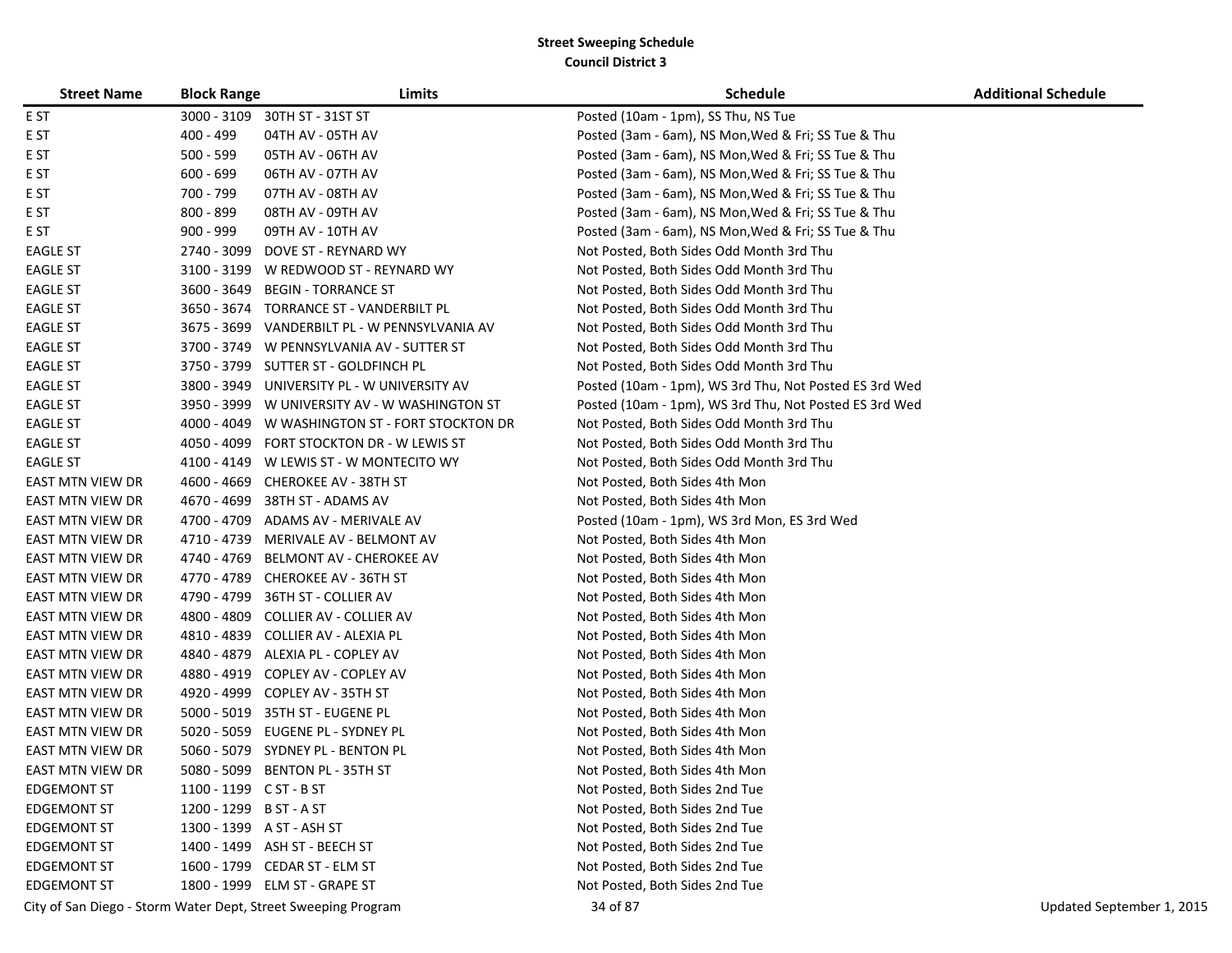| <b>Street Name</b> | <b>Block Range</b> | Limits                                                        | <b>Schedule</b>                          | <b>Additional Schedule</b> |
|--------------------|--------------------|---------------------------------------------------------------|------------------------------------------|----------------------------|
| EDNA PL            |                    | 3800 - 3899 38TH ST - 39TH ST                                 | Not Posted, Both Sides 4th Mon           |                            |
| EL CAJON BL        | 1800 - 1899        | NORMAL ST - GEORGIA ST                                        | Posted (2am - 6am), NS Tue, SS Wed       |                            |
| EL CAJON BL        | 1900 - 1999        | GEORGIA ST - FLORIDA ST                                       | Posted (2am - 6am), NS Tue, SS Wed       |                            |
| EL CAJON BL        | 2000 - 2099        | FLORIDA ST - ALABAMA ST                                       | Posted (2am - 6am), NS Tue, SS Wed       |                            |
| EL CAJON BL        | 2100 - 2199        | ALABAMA ST - MISSISSIPPI ST                                   | Posted (2am - 6am), NS Tue, SS Wed       |                            |
| EL CAJON BL        | 2200 - 2299        | MISSISSIPPI ST - LOUISIANA ST                                 | Posted (2am - 6am), NS Tue, SS Wed       |                            |
| EL CAJON BL        | 2300 - 2399        | LOUISIANA ST - TEXAS ST                                       | Posted (2am - 6am), NS Tue, SS Wed       |                            |
| EL CAJON BL        | 2400 - 2499        | TEXAS ST - ARIZONA ST                                         | Posted (2am - 6am), NS Tue, SS Wed       |                            |
| EL CAJON BL        | 2500 - 2599        | ARIZONA ST - HAMILTON ST                                      | Posted (2am - 6am), NS Tue, SS Wed       |                            |
| EL CAJON BL        | 2600 - 2699        | <b>HAMILTON ST - OREGON ST</b>                                | Posted (2am - 6am), NS Tue, SS Wed       |                            |
| EL CAJON BL        | 2700 - 2799        | <b>OREGON ST - IDAHO ST</b>                                   | Posted (2am - 6am), NS Tue, SS Wed       |                            |
| EL CAJON BL        | 2800 - 2849        | <b>IDAHO ST - UTAH ST</b>                                     | Posted (2am - 6am), NS Tue, SS Wed       |                            |
| EL CAJON BL        | 2850 - 2899        | UTAH ST - KANSAS ST                                           | Posted (2am - 6am), NS Tue, SS Wed       |                            |
| EL CAJON BL        | 2900 - 2999        | KANSAS ST - 30TH ST                                           | Posted (2am - 6am), NS Tue, SS Wed       |                            |
| EL CAJON BL        | $3000 - 3049$      | 30TH ST - OHIO ST                                             | Posted (2am - 6am), NS Tue, SS Wed       |                            |
| EL CAJON BL        | 3050 - 3099        | OHIO ST - ILLINOIS ST                                         | Posted (2am - 6am), NS Tue, SS Wed       |                            |
| EL CAJON BL        | 3100 - 3149        | <b>ILLINOIS ST - IOWA ST</b>                                  | Posted (2am - 6am), SS Mon, NS Thu       |                            |
| EL CAJON BL        | 3150 - 3279        | IOWA ST - 33RD PL                                             | Posted (2am - 6am), SS Mon, NS Thu       |                            |
| EL CAJON BL        | 3280 - 3299        | 33RD PL - 33RD ST                                             | Posted (2am - 6am), SS Mon, NS Thu       |                            |
| EL CAJON BL        | 3300 - 3349        | 33RD ST - FELTON ST                                           | Posted (2am - 6am), SS Mon, NS Thu       |                            |
| EL CAJON BL        | 3350 - 3399        | FELTON ST - 34TH ST                                           | Posted (2am - 6am), SS Mon, NS Thu       |                            |
| EL CAJON BL        | 3400 - 3449        | 34TH ST - SWIFT AV                                            | Posted (2am - 6am), SS Mon, NS Thu       |                            |
| EL CAJON BL        |                    | 3450 - 3499 SWIFT AV - 35TH ST                                | Posted (2am - 6am), SS Mon, NS Thu       |                            |
| EL CAJON BL        | 3500 - 3549        | 35TH ST - WILSON AV                                           | Posted (2am - 6am), SS Mon, NS Thu       |                            |
| EL CAJON BL        | 3550 - 3599        | WILSON AV - 36TH ST                                           | Posted (2am - 6am), SS Mon, NS Thu       |                            |
| EL CAJON BL        | 3600 - 3649        | 36TH ST - CHEROKEE AV                                         | Posted (2am - 6am), SS Mon, NS Thu       |                            |
| EL CAJON BL        | 3650 - 3699        | <b>CHEROKEE AV - 37TH ST</b>                                  | Posted (2am - 6am), SS Mon, NS Thu       |                            |
| EL CAJON BL        | 3700 - 3749        | 37TH ST - MC CLINTOCK ST                                      | Posted (2am - 6am), SS Mon, NS Thu       |                            |
| EL CAJON BL        | 3750 - 3799        | MC CLINTOCK ST - 38TH ST                                      | Posted (2am - 6am), SS Mon, NS Thu       |                            |
| EL CAJON BL        | 3800 - 3899        | 38TH ST - 39TH ST                                             | Posted (2am - 6am), SS Mon, NS Thu       |                            |
| EL CAJON BL        | 3900 - 3999        | 39TH ST - 40TH ST                                             | Posted (2am - 6am), SS Mon, NS Thu       |                            |
| EL CAJON BL        | 4000 - 4049        | 40TH ST - CENTRAL AV                                          | Posted (2am - 6am), SS Mon, NS Thu       |                            |
| EL PRADO           | 1090 - 1099        | BALBOA DR - PLAZA DE PANAMA                                   | Not Posted, Both Sides Tue               |                            |
| EL PRADO           | 1500 - 1529        | PLAZA DE PANAMA - PLAZA DE PANAMA                             | Not Posted, Both Sides Tue               |                            |
| EL PRADO           | $600 - 699$        | 06TH AV - LAUREL ST                                           | Not Posted, Both Sides Tue               |                            |
| ELLISON PL         | 5000 - 5059        | NORTH MTN VIEW DR - END                                       | Not Posted, Both Sides 4th Mon           |                            |
| ELM ST             | 100 - 199          | 01ST AV - 02ND AV                                             | Posted (2am - 6am), NS Wed, SS Thu       |                            |
| ELM ST             | 200 - 299          | 02ND AV - 03RD AV                                             | Not Posted, Both Sides Odd Month 3rd Thu |                            |
| ELM ST             | 2850 - 2899        | GRANADA AV - 29TH ST                                          | Not Posted, Both Sides 2nd Tue           |                            |
| ELM ST             |                    | 2900 - 2949 29TH ST - DALE ST                                 | Not Posted, Both Sides 2nd Tue           |                            |
| ELM ST             |                    | 2950 - 2999 DALE ST - 30TH ST                                 | Not Posted, Both Sides 2nd Tue           |                            |
|                    |                    | City of San Diego - Storm Water Dept, Street Sweeping Program | 35 of 87                                 | Updated September 1, 2015  |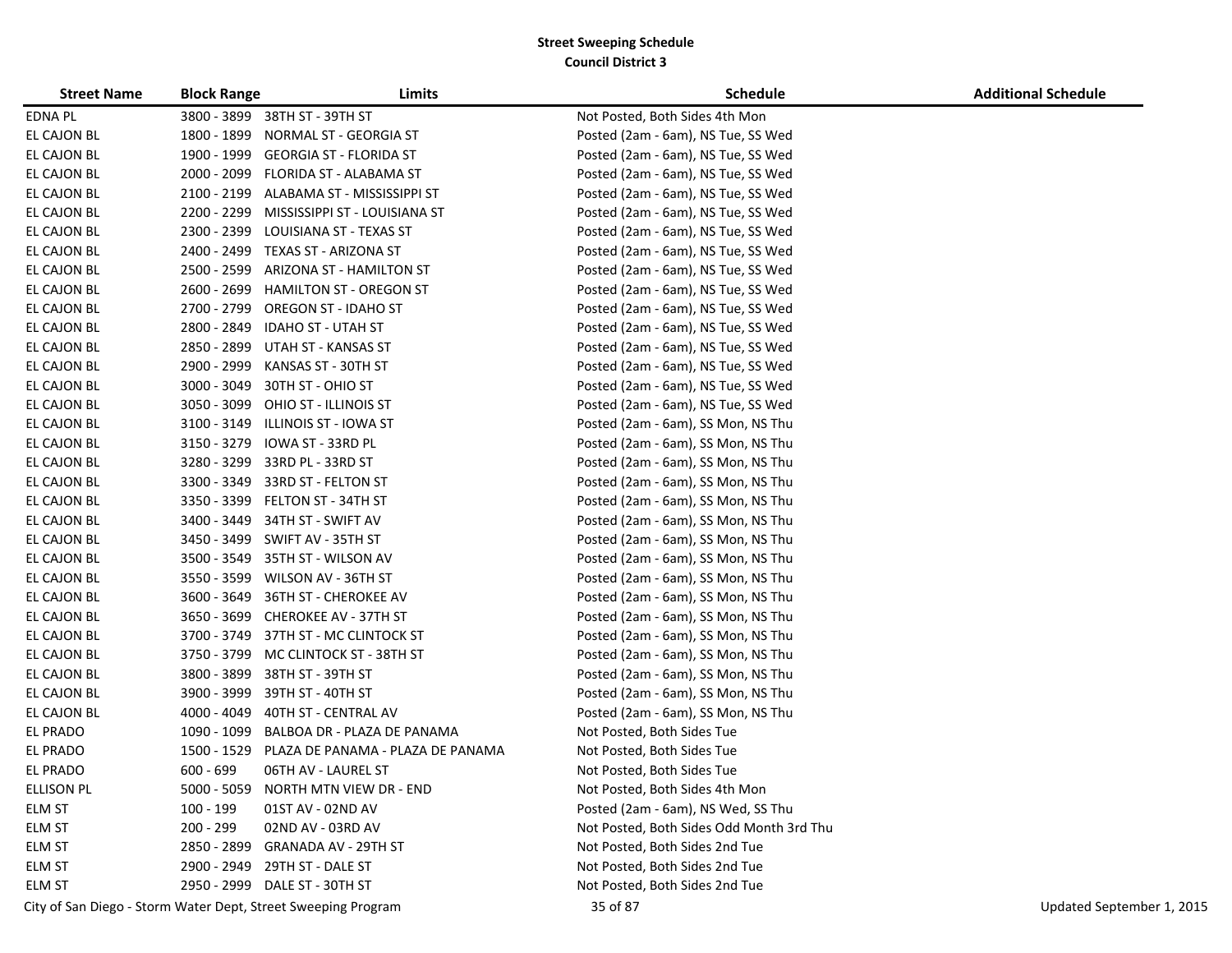| <b>Street Name</b> | <b>Block Range</b> | Limits                                                        | <b>Schedule</b>                                     | <b>Additional Schedule</b> |
|--------------------|--------------------|---------------------------------------------------------------|-----------------------------------------------------|----------------------------|
| ELM ST             | 300 - 399          | 03RD AV - 04TH AV                                             | Not Posted, Both Sides Odd Month 3rd Thu            |                            |
| ELM ST             | $3000 - 3033$      | 30TH ST - FERN ST                                             | Not Posted, Both Sides 2nd Tue                      |                            |
| ELM ST             |                    | 3034 - 3099 FERN ST - 31ST ST                                 | Not Posted, Both Sides 2nd Tue                      |                            |
| ELM ST             | 3100 - 3149        | 31ST ST - EDGEMONT ST                                         | Not Posted, Both Sides 2nd Tue                      |                            |
| ELM ST             | 3150 - 3199        | <b>EDGEMONT ST - 32ND ST</b>                                  | Not Posted, Both Sides 2nd Tue                      |                            |
| ELM ST             |                    | 3200 - 3249 32ND ST - BANCROFT ST                             | Not Posted, Both Sides 2nd Tue                      |                            |
| <b>ELM ST</b>      |                    | 3350 - 3399 FELTON ST - GREGORY ST                            | Not Posted, Both Sides 2nd Tue                      |                            |
| ELM ST             | 400 - 499          | 04TH AV - 05TH AV                                             | Not Posted, Both Sides Fri                          |                            |
| ELM ST             | 500 - 599          | 05TH AV - 06TH AV                                             | Not Posted, Both Sides Odd Month 3rd Thu            |                            |
| <b>ESSEX ST</b>    |                    | 1000 - 1199 10TH AV - VERMONT ST                              | Not Posted, Both Sides Odd Month 3rd Tue            |                            |
| <b>ESSEX ST</b>    |                    | 1200 - 1399 VERMONT ST - RICHMOND ST                          | Not Posted, Both Sides Odd Month 3rd Tue            |                            |
| <b>ESSEX ST</b>    | 1400 - 1499        | RICHMOND ST - HERBERT ST                                      | Not Posted, Both Sides Odd Month 3rd Tue            |                            |
| <b>ESSEX ST</b>    | 1700 - 1799        | <b>BEGIN - PARK BL</b>                                        | Not Posted, Both Sides Odd Month 3rd Tue            |                            |
| <b>EUGENE PL</b>   |                    | 3500 - 3599 EAST MTN VIEW DR - RAYMOND PL                     | Not Posted, Both Sides 4th Mon                      |                            |
| EUGENE PL          | 3600 - 3699        | RAYMOND PL - END                                              | Not Posted, Both Sides 4th Mon                      |                            |
| <b>EVANS PL</b>    | $500 - 599$        | 05TH AV - 06TH AV                                             | Not Posted, Both Sides Tue                          |                            |
| F ST               |                    | 1000 - 1099 10TH AV - 11TH AV                                 | Posted (3am - 6am), NS Mon, Wed & Fri; SS Tue & Thu |                            |
| F ST               |                    | 1100 - 1199 11TH AV - PARK BL                                 | Posted (3am - 6am), NS Mon, Wed & Fri; SS Tue & Thu |                            |
| F ST               |                    | 1200 - 1299 PARK BL - 13TH ST                                 | Posted (2am - 5am), NS Mon, SS Tue                  |                            |
| F ST               |                    | 1300 - 1399 13TH ST - 14TH ST                                 | Posted (2am - 5am), NS Mon, SS Tue                  |                            |
| F ST               |                    | 1400 - 1499 14TH ST - 15TH ST                                 | Posted (2am - 5am), NS Mon, SS Tue                  |                            |
| F ST               |                    | 1500 - 1599 15TH ST - 16TH ST                                 | Posted (2am - 5am), NS Mon, SS Tue                  |                            |
| F ST               |                    | 1600 - 1699 16TH ST - 17TH ST                                 | Posted (2am - 5am), NS Mon, SS Tue                  |                            |
| F ST               |                    | 1700 - 1799 17TH ST - SR-94 WB OFF RA                         | Not Posted, Both Sides Mon & Tue                    |                            |
| F ST               |                    | 2100 - 2199 21ST ST - 22ND ST                                 | Not Posted, Both Sides 2nd Fri                      |                            |
| F ST               |                    | 2200 - 2299 22ND ST - 23RD ST                                 | Not Posted, Both Sides 2nd Fri                      |                            |
| F ST               |                    | 2300 - 2399 23RD ST - 24TH ST                                 | Not Posted, Both Sides 2nd Fri                      |                            |
| F ST               | 2400 - 2499        | 24TH ST - 25TH ST                                             | Not Posted, Both Sides 2nd Fri                      |                            |
| F ST               |                    | 2549 - 2599 GLENDALE AV - 26TH ST                             | Not Posted, Both Sides 2nd Tue                      |                            |
| F ST               | 2900 - 2999        | 29TH ST - END                                                 | Not Posted, Both Sides 2nd Tue                      |                            |
| F ST               | 400 - 499          | 04TH AV - 05TH AV                                             | Posted (3am - 6am), NS Mon, Wed & Fri; SS Tue & Thu |                            |
| F ST               | $500 - 599$        | 05TH AV - 06TH AV                                             | Posted (3am - 6am), NS Mon, Wed & Fri; SS Tue & Thu |                            |
| F ST               | $600 - 699$        | 06TH AV - 07TH AV                                             | Posted (3am - 6am), NS Mon, Wed & Fri; SS Tue & Thu |                            |
| F ST               | 700 - 799          | 07TH AV - 08TH AV                                             | Posted (3am - 6am), NS Mon, Wed & Fri; SS Tue & Thu |                            |
| F ST               | 800 - 899          | 08TH AV - 09TH AV                                             | Posted (3am - 6am), NS Mon, Wed & Fri; SS Tue & Thu |                            |
| F ST               | 900 - 999          | 09TH AV - 10TH AV                                             | Posted (3am - 6am), NS Mon, Wed & Fri; SS Tue & Thu |                            |
| <b>FALCON PL</b>   | 700 - 799          | <b>BEGIN - FALCON ST</b>                                      | Not Posted, Both Sides Odd Month 3rd Thu            |                            |
| <b>FALCON PL</b>   | $800 - 899$        | FALCON ST - GOLDFINCH ST                                      | Not Posted, Both Sides Odd Month 3rd Thu            |                            |
| <b>FALCON ST</b>   | $0 - 0$            | OTSEGO DR - END                                               | Not Posted, Both Sides Odd Month 3rd Thu            |                            |
| <b>FALCON ST</b>   | 3000 - 3099        | BEGIN - W REDWOOD ST                                          | Not Posted, Both Sides Odd Month 3rd Thu            |                            |
| <b>FALCON ST</b>   |                    | 3100 - 3199 W REDWOOD ST - END                                | Not Posted, Both Sides Odd Month 3rd Thu            |                            |
|                    |                    | City of San Diego - Storm Water Dept, Street Sweeping Program | 36 of 87                                            | Updated September 1, 2015  |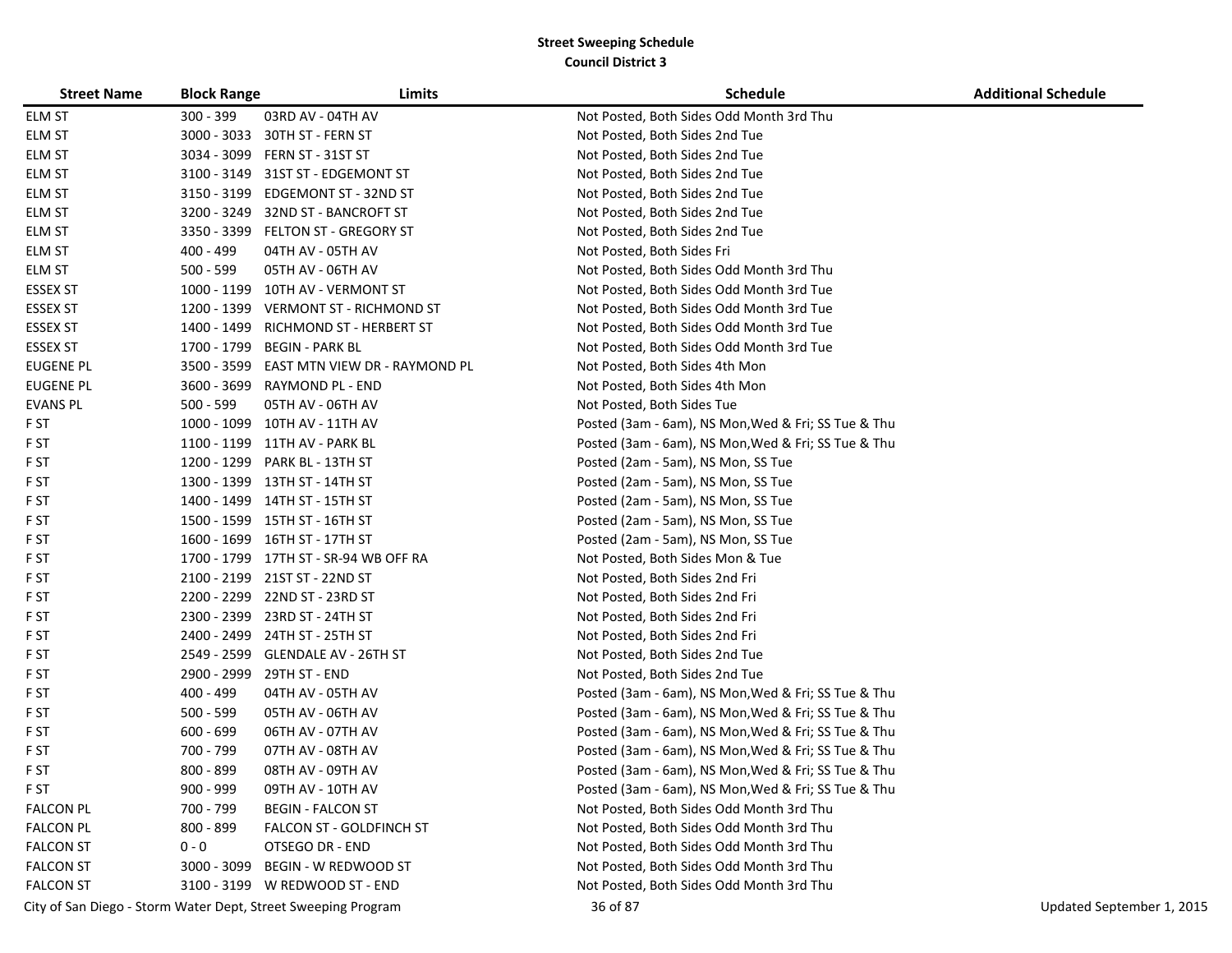| <b>Street Name</b> | <b>Block Range</b> | Limits                                                        | <b>Schedule</b>                                        | <b>Additional Schedule</b>      |
|--------------------|--------------------|---------------------------------------------------------------|--------------------------------------------------------|---------------------------------|
| <b>FALCON ST</b>   | 3200 - 3299        | <b>BEGIN - W THORN ST</b>                                     | Not Posted, Both Sides Odd Month 3rd Thu               |                                 |
| <b>FALCON ST</b>   |                    | 3300 - 3399 W THORN ST - GOLDFINCH ST                         | Not Posted, Both Sides Odd Month 3rd Thu               |                                 |
| <b>FALCON ST</b>   |                    | 3800 - 3949 FALCON PL - W UNIVERSITY AV                       | Not Posted, Both Sides Odd Month 3rd Thu               |                                 |
| <b>FALCON ST</b>   |                    | 3950 - 3999 W UNIVERSITY AV - W WASHINGTON ST                 | Not Posted, Both Sides Odd Month 3rd Thu               |                                 |
| <b>FALCON ST</b>   |                    | 4000 - 4049 W WASHINGTON ST - FORT STOCKTON DR                | Not Posted, Both Sides Odd Month 3rd Thu               |                                 |
| <b>FALCON ST</b>   |                    | 4050 - 4099 FORT STOCKTON DR - W LEWIS ST                     | Not Posted, Both Sides Odd Month 3rd Thu               |                                 |
| <b>FALCON ST</b>   |                    | 4100 - 4147 W LEWIS ST - W MONTECITO WY                       | Not Posted, Both Sides Odd Month 3rd Thu               |                                 |
| <b>FALCON ST</b>   |                    | 4150 - 4199 W MONTECITO WY - W ARBOR DR                       | Not Posted, Both Sides Odd Month 3rd Thu               |                                 |
| <b>FALCON ST</b>   |                    | 4200 - 4249 W ARBOR DR - END                                  | Not Posted, Both Sides Odd Month 3rd Thu               |                                 |
| <b>FELTON ST</b>   |                    | 1300 - 1399 A ST - ASH ST                                     | Not Posted, Both Sides 2nd Tue                         |                                 |
| <b>FELTON ST</b>   |                    | 1400 - 1499 ASH ST - BEECH ST                                 | Not Posted, Both Sides 2nd Tue                         |                                 |
| <b>FELTON ST</b>   |                    | 1500 - 1599 BEECH ST - CEDAR ST                               | Not Posted, Both Sides 2nd Tue                         |                                 |
| <b>FELTON ST</b>   |                    | 1600 - 1699 CEDAR ST - END                                    | Not Posted, Both Sides 2nd Tue                         |                                 |
| <b>FELTON ST</b>   |                    | 1800 - 1899 ELM ST - FIR ST                                   | Not Posted, Both Sides 2nd Tue                         |                                 |
| <b>FELTON ST</b>   | 2020 - 2099        | <b>BEGIN - HAWTHORN ST</b>                                    | Not Posted, Both Sides 2nd Tue                         |                                 |
| <b>FELTON ST</b>   |                    | 2100 - 2199 HAWTHORN ST - IVY ST                              | Not Posted, Both Sides 2nd Tue                         |                                 |
| <b>FELTON ST</b>   |                    | 2200 - 2299 IVY ST - GREGORY ST                               | Not Posted, Both Sides 2nd Tue                         |                                 |
| <b>FELTON ST</b>   | 2700 - 2799        | NUTMEG ST - TERESITA ST                                       | Not Posted, Both Sides 2nd Tue                         |                                 |
| <b>FELTON ST</b>   | 2800 - 2899        | TERESITA ST - PALM ST                                         | Not Posted, Both Sides 2nd Tue                         |                                 |
| <b>FELTON ST</b>   | 2900 - 3099        | PALM ST - REDWOOD ST                                          | Posted (7am - 10am), WS 2nd Tue, ES Not Posted 2nd Tue |                                 |
| <b>FELTON ST</b>   | 3100 - 3299        | <b>REDWOOD ST - THORN ST</b>                                  | Not Posted, Both Sides Odd Month 4th Tue               |                                 |
| <b>FELTON ST</b>   |                    | 3300 - 3399 THORN ST - UPAS ST                                | Not Posted, Both Sides Odd Month 4th Tue               |                                 |
| <b>FELTON ST</b>   |                    | 3400 - 3499 UPAS ST - MYRTLE AV                               | Not Posted, Both Sides Odd Month 4th Tue               |                                 |
| <b>FELTON ST</b>   |                    | 3500 - 3599 MYRTLE AV - DWIGHT ST                             | Not Posted, Both Sides Odd Month 4th Tue               |                                 |
| <b>FELTON ST</b>   | 3600 - 3699        | <b>DWIGHT ST - BOUNDARY ST</b>                                | Not Posted, Both Sides Odd Month 4th Tue               |                                 |
| <b>FELTON ST</b>   | 4300 - 4399        | EL CAJON BL - MEADE AV                                        | Not Posted, Both Sides Odd Month 3rd Thu               |                                 |
| <b>FELTON ST</b>   | 4400 - 4499        | MEADE AV - MONROE AV                                          | Not Posted, Both Sides Odd Month 3rd Thu               |                                 |
| <b>FELTON ST</b>   | 4500 - 4599        | MONROE AV - MADISON AV                                        | Posted (10am - 1pm), WS 3rd Mon, ES 3rd Wed            |                                 |
| <b>FELTON ST</b>   | 4600 - 4699        | MADISON AV - ADAMS AV                                         | Posted (10am - 1pm), WS 3rd Mon, ES 3rd Wed            |                                 |
| <b>FELTON ST</b>   | 4700 - 4799        | ADAMS AV - COLLIER AV                                         | Posted (10am - 1pm), WS 3rd Mon, ES 3rd Wed            |                                 |
| <b>FELTON ST</b>   |                    | 4800 - 4899 COLLIER AV - COPLEY AV                            | Not Posted, Both Sides 4th Mon                         |                                 |
| <b>FERN ST</b>     | 1300 - 1399        | 30TH ST - ASH ST                                              | Not Posted, Both Sides 2nd Tue                         |                                 |
| <b>FERN ST</b>     |                    | 1400 - 1499 ASH ST - BEECH ST                                 | Not Posted, Both Sides 2nd Tue                         |                                 |
| <b>FERN ST</b>     | 1500 - 1599        | <b>BEECH ST - CEDAR ST</b>                                    | Not Posted, Both Sides 2nd Tue                         |                                 |
| <b>FERN ST</b>     |                    | 1600 - 1699 CEDAR ST - DATE ST                                | Not Posted, Both Sides 2nd Tue                         |                                 |
| <b>FERN ST</b>     |                    | 1700 - 1799 DATE ST - ELM ST                                  | Not Posted, Both Sides 2nd Tue                         |                                 |
| <b>FERN ST</b>     |                    | 1800 - 1899 ELM ST - FIR ST                                   | Not Posted, Both Sides 2nd Tue                         |                                 |
| <b>FERN ST</b>     |                    | 1900 - 1999 FIR ST - GRAPE ST                                 | Not Posted, Both Sides 2nd Tue                         |                                 |
| <b>FERN ST</b>     |                    | 2000 - 2099 GRAPE ST - HAWTHORN ST                            | Posted (7am - 10am), ES 2nd Tue                        | Posted (10am - 1pm), WS 2nd Tue |
| <b>FERN ST</b>     |                    | 2100 - 2199 HAWTHORN ST - IVY ST                              | Posted (7am - 10am), ES 2nd Tue                        | Posted (10am - 1pm), WS 2nd Tue |
| <b>FERN ST</b>     |                    | 2200 - 2299 IVY ST - 30TH ST                                  | Posted (7am - 10am), ES 2nd Tue                        | Posted (10am - 1pm), WS 2nd Tue |
|                    |                    | City of San Diego - Storm Water Dept, Street Sweeping Program | 37 of 87                                               | Updated September 1, 2015       |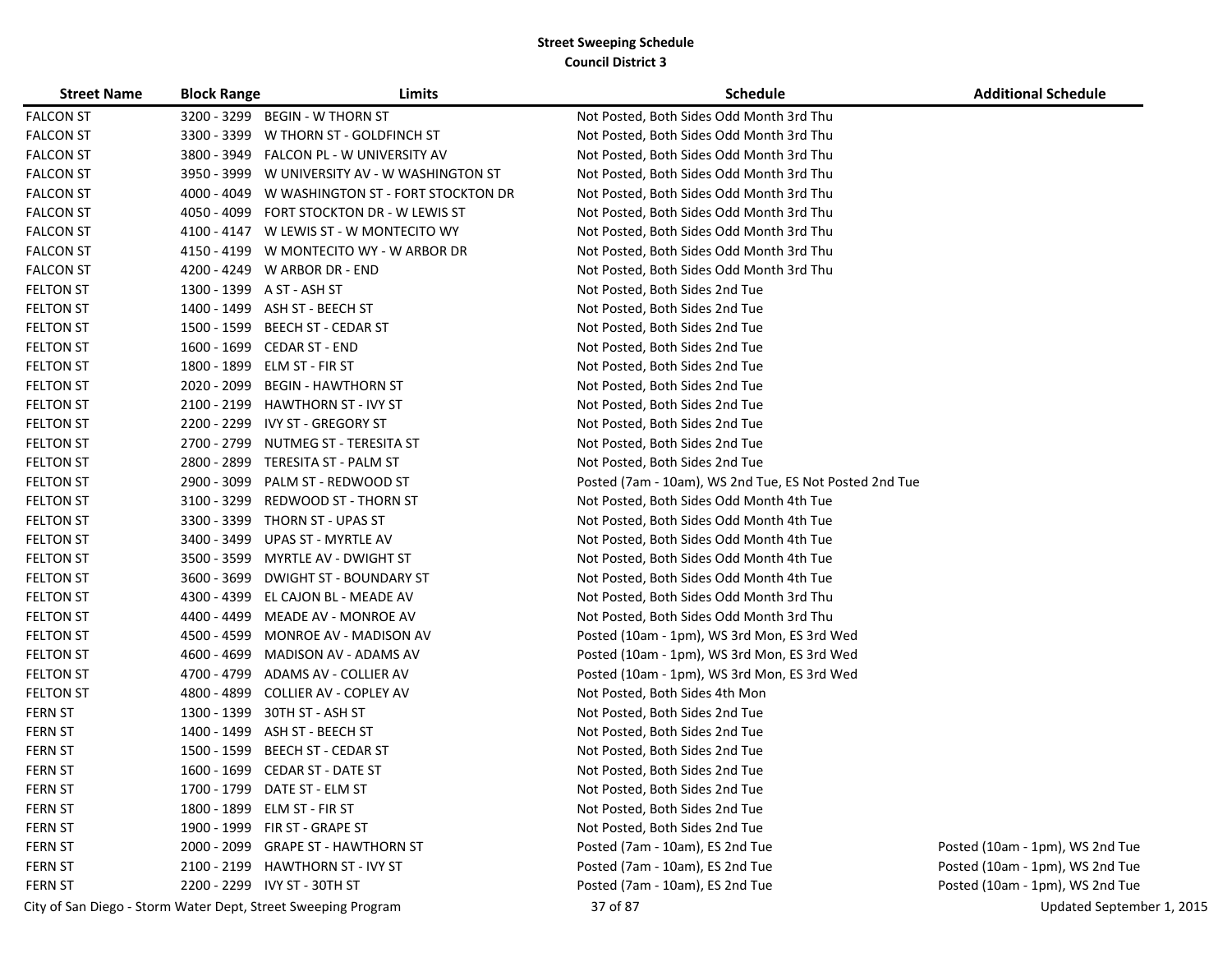| <b>Street Name</b>      | <b>Block Range</b> | Limits                                                        | <b>Schedule</b>                                         | <b>Additional Schedule</b> |
|-------------------------|--------------------|---------------------------------------------------------------|---------------------------------------------------------|----------------------------|
| <b>FIRST</b>            | 100 - 199          | 01ST AV - 02ND AV                                             | Not Posted, Both Sides Odd Month 3rd Thu                |                            |
| <b>FIRST</b>            | 200 - 299          | 02ND AV - 03RD AV                                             | Not Posted, Both Sides Odd Month 3rd Thu                |                            |
| <b>FIRST</b>            |                    | 2850 - 2899 GRANADA AV - 29TH ST                              | Not Posted, Both Sides 2nd Tue                          |                            |
| <b>FIRST</b>            |                    | 2900 - 2949    29TH ST - DALE ST                              | Not Posted, Both Sides 2nd Tue                          |                            |
| <b>FIRST</b>            | 2950 - 2999        | DALE ST - 30TH ST                                             | Not Posted, Both Sides 2nd Tue                          |                            |
| <b>FIRST</b>            | 300 - 399          | 03RD AV - 04TH AV                                             | Not Posted, Both Sides Odd Month 3rd Thu                |                            |
| <b>FIRST</b>            | 3000 - 3034        | 30TH ST - FERN ST                                             | Not Posted, Both Sides 2nd Tue                          |                            |
| <b>FIRST</b>            |                    | 3035 - 3099 FERN ST - END                                     | Not Posted, Both Sides 2nd Tue                          |                            |
| <b>FIRST</b>            | 3300 - 3359        | 33RD ST - FELTON ST                                           | Not Posted, Both Sides 2nd Tue                          |                            |
| <b>FIRST</b>            |                    | 3400 - 3499 FRIEDRICK DR - PETRA DR                           | Not Posted, Both Sides 2nd Tue                          |                            |
| <b>FIRST</b>            |                    | 3500 - 3599 PETRA DR - PENTUCKETT AV                          | Not Posted, Both Sides 2nd Tue                          |                            |
| <b>FIRST</b>            | 400 - 499          | 04TH AV - 05TH AV                                             | Not Posted, Both Sides Odd Month 3rd Thu                |                            |
| <b>FIRST</b>            | $500 - 599$        | 05TH AV - 06TH AV                                             | Not Posted, Both Sides Odd Month 3rd Thu                |                            |
| <b>FLORIDA CT</b>       |                    | 1900 - 1999 GEORGIA ST - FLORIDA ST                           | Not Posted, Both Sides Odd Month 3rd Tue                |                            |
| <b>FLORIDA DR</b>       |                    | 1700 - 2399 26TH ST RD - ZOO PL                               | Not Posted, Both Sides Fri                              |                            |
| <b>FLORIDA DR</b>       | 2400 - 3299        | ZOO PL - MORLEY FIELD DR                                      | Not Posted, Both Sides Fri                              |                            |
| <b>FLORIDA DR</b>       | 3300 - 3399        | MORLEY FIELD DR - FLORIDA ST                                  | Not Posted, Both Sides Fri                              |                            |
| <b>FLORIDA ST</b>       |                    | 3400 - 3499 FLORIDA DR - MYRTLE AV                            | Not Posted, Both Sides Odd Month 3rd Tue                |                            |
| <b>FLORIDA ST</b>       |                    | 3500 - 3649 MYRTLE AV - CYPRESS AV                            | Not Posted, Both Sides Odd Month 3rd Tue                |                            |
| <b>FLORIDA ST</b>       |                    | 3650 - 3699 CYPRESS AV - FLORIDA CT                           | Not Posted, Both Sides Odd Month 3rd Tue                |                            |
| <b>FLORIDA ST</b>       |                    | 3700 - 3729 FLORIDA CT - GEORGIA CT                           | Not Posted, Both Sides Odd Month 3rd Tue                |                            |
| <b>FLORIDA ST</b>       |                    | 3730 - 3749 GEORGIA CT - ROBINSON AV                          | Not Posted, Both Sides Odd Month 3rd Tue                |                            |
| <b>FLORIDA ST</b>       |                    | 3750 - 3899 ROBINSON AV - UNIVERSITY AV                       | Not Posted, Both Sides Odd Month 3rd Tue                |                            |
| <b>FLORIDA ST</b>       | 3900 - 3999        | UNIVERSITY AV - LINCOLN AV                                    | Posted (7am - 10am), WS 2nd & 4th Tue, ES 2nd & 4th Mon |                            |
| <b>FLORIDA ST</b>       | 4000 - 4099        | LINCOLN AV - POLK AV                                          | Posted (7am - 10am), WS 2nd & 4th Tue, ES 2nd & 4th Mon |                            |
| <b>FLORIDA ST</b>       | 4100 - 4199        | POLK AV - HOWARD AV                                           | Posted (7am - 10am), WS 2nd & 4th Tue, ES 2nd & 4th Mon |                            |
| <b>FLORIDA ST</b>       |                    | 4200 - 4299 HOWARD AV - EL CAJON BL                           | Posted (7am - 10am), WS 2nd & 4th Tue, ES 2nd & 4th Mon |                            |
| <b>FLORIDA ST</b>       |                    | 4300 - 4399 EL CAJON BL - MEADE AV                            | Posted (10am - 1pm), WS 2nd & 4th Tue, ES 2nd & 4th Mon |                            |
| <b>FLORIDA ST</b>       |                    | 4400 - 4469 MEADE AV - MISSION AV                             | Posted (10am - 1pm), WS 2nd & 4th Tue, ES 2nd & 4th Mon |                            |
| <b>FLORIDA ST</b>       |                    | 4470 - 4499 MISSION AV - MONROE AV                            | Posted (10am - 1pm), WS 2nd & 4th Tue, ES 2nd & 4th Mon |                            |
| <b>FLORIDA ST</b>       |                    | 4500 - 4599 MONROE AV - MADISON AV                            | Posted (10am - 1pm), ES 2nd & 4th Mon, WS 2nd & 4th Tue |                            |
| <b>FLORIDA ST</b>       | 4600 - 4699        | MADISON AV - ADAMS AV                                         | Posted (10am - 1pm), ES 2nd & 4th Mon, WS 2nd & 4th Tue |                            |
| <b>FORT STOCKTON DR</b> | 1000 - 1099        | HAWK ST - IBIS ST                                             | Not Posted, Both Sides Odd Month 3rd Thu                |                            |
| FORT STOCKTON DR        | 1100 - 1199        | IBIS ST - JACKDAW ST                                          | Not Posted, Both Sides Odd Month 3rd Thu                |                            |
| <b>FORT STOCKTON DR</b> |                    | 1200 - 1299 JACKDAW ST - INGALLS ST                           | Not Posted, Both Sides Odd Month 3rd Thu                |                            |
| <b>FORT STOCKTON DR</b> |                    | 1300 - 1399 INGALLS ST - LARK ST                              | Not Posted, Both Sides Odd Month 3rd Thu                |                            |
| <b>FORT STOCKTON DR</b> |                    | 1400 - 1499 LARK ST - RANDOLPH ST                             | Not Posted, Both Sides Odd Month 3rd Thu                |                            |
| <b>FORT STOCKTON DR</b> |                    | 1500 - 1599 RANDOLPH ST - PALMETTO WY                         | Not Posted, Both Sides Odd Month 3rd Thu                |                            |
| <b>FORT STOCKTON DR</b> |                    | 1600 - 1699 PALMETTO WY - STEPHENS ST                         | Not Posted, Both Sides Odd Month 3rd Thu                |                            |
| <b>FORT STOCKTON DR</b> |                    | 1700 - 1769 STEPHENS ST - SUNSET BL                           | Not Posted, Both Sides Odd Month 3rd Thu                |                            |
| <b>FORT STOCKTON DR</b> |                    | 1770 - 1799 SUNSET BL - W LEWIS ST                            | Not Posted, Both Sides Odd Month 3rd Thu                |                            |
|                         |                    | City of San Diego - Storm Water Dept, Street Sweeping Program | 38 of 87                                                | Updated September 1, 2015  |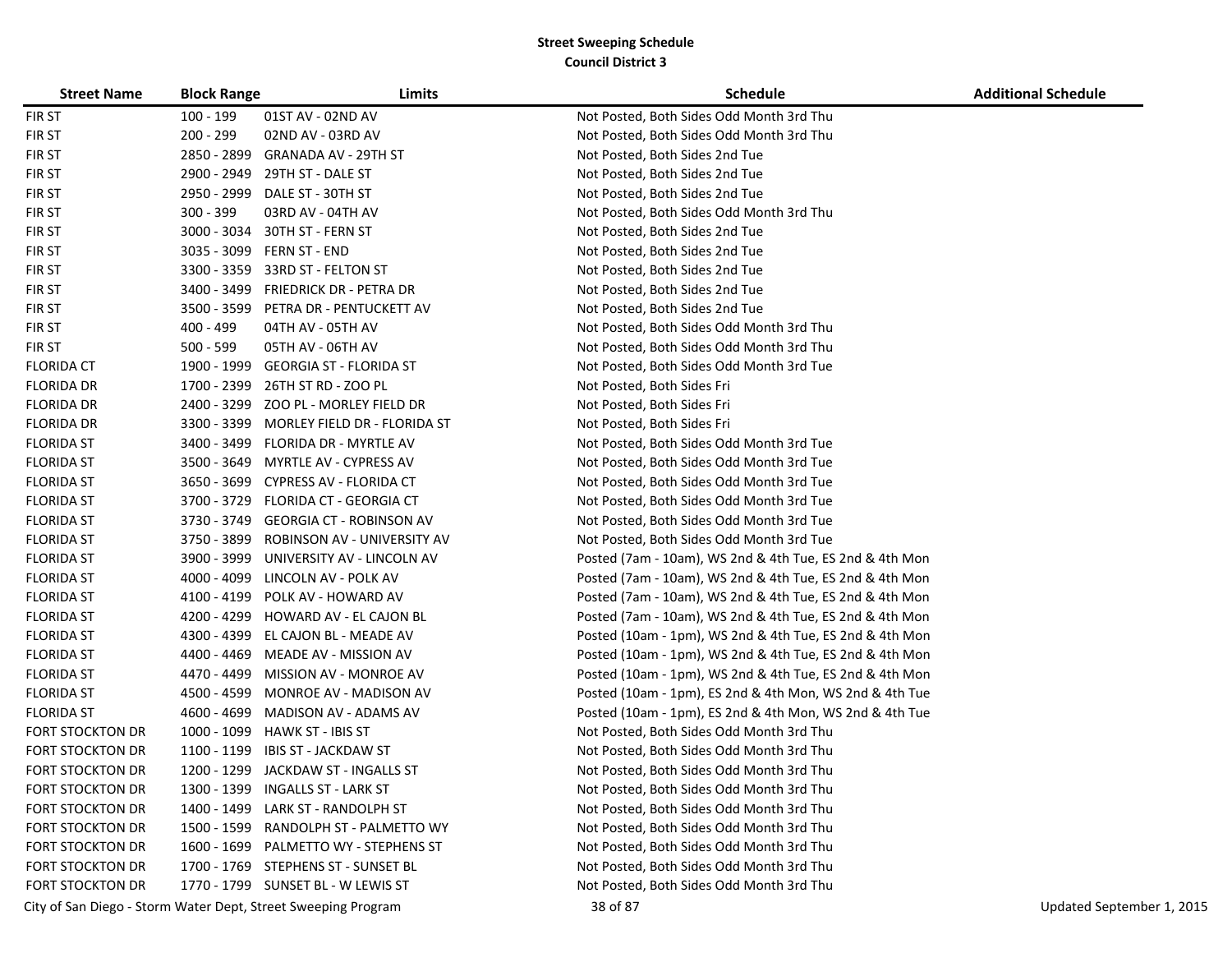| <b>Street Name</b>      | <b>Block Range</b> | Limits                                                        | Schedule                                             | <b>Additional Schedule</b> |
|-------------------------|--------------------|---------------------------------------------------------------|------------------------------------------------------|----------------------------|
| <b>FORT STOCKTON DR</b> |                    | 1800 - 1899 W LEWIS ST - SIERRA VISTA                         | Not Posted, Both Sides Odd Month 3rd Thu             |                            |
| <b>FORT STOCKTON DR</b> |                    | 1900 - 1909 SIERRA VISTA - ST JAMES PL                        | Not Posted, Both Sides Odd Month 3rd Thu             |                            |
| <b>FORT STOCKTON DR</b> |                    | 1910 - 1999 ST JAMES PL - ALLEN RD                            | Not Posted, Both Sides Odd Month 3rd Thu             |                            |
| <b>FORT STOCKTON DR</b> |                    | 2000 - 2099 ALLEN RD - PINE ST                                | Not Posted, Both Sides Odd Month 3rd Thu             |                            |
| <b>FORT STOCKTON DR</b> |                    | 2100 - 2199 PINE ST - WITHERBY ST                             | Not Posted, Both Sides Odd Month 3rd Thu             |                            |
| FORT STOCKTON DR        |                    | 2200 - 2249 WITHERBY ST - HORTENSIA ST                        | Not Posted, Both Sides Odd Month 3rd Thu             |                            |
| FORT STOCKTON DR        |                    | 2250 - 2299 HORTENSIA ST - TRIAS ST                           | Not Posted, Both Sides Odd Month 3rd Thu             |                            |
| <b>FORT STOCKTON DR</b> |                    | 2300 - 2349 TRIAS ST - AMPUDIA ST                             | Not Posted, Both Sides Odd Month 3rd Thu             |                            |
| FORT STOCKTON DR        | 2350 - 2399        | AMPUDIA ST - ARISTA DR                                        | Not Posted, Both Sides Odd Month 3rd Thu             |                            |
| FORT STOCKTON DR        | 700 - 799          | EAGLE ST - FALCON ST                                          | Not Posted, Both Sides Odd Month 3rd Thu             |                            |
| <b>FORT STOCKTON DR</b> | 800 - 899          | FALCON ST - GOLDFINCH ST                                      | Not Posted, Both Sides Odd Month 3rd Thu             |                            |
| <b>FORT STOCKTON DR</b> | 900 - 999          | <b>GOLDFINCH ST - HAWK ST</b>                                 | Not Posted, Both Sides Odd Month 3rd Thu             |                            |
| <b>FRANCISCAN WY</b>    | 1140 - 1399        | <b>BEGIN - MARYLAND ST</b>                                    | Not Posted, Both Sides 2nd Tue                       |                            |
| <b>FRANCISCAN WY</b>    |                    | 1400 - 1429 MARYLAND ST - END                                 | Not Posted, Both Sides 2nd Tue                       |                            |
| <b>FRIEDRICK DR</b>     |                    | 1700 - 1749 WHALEY AV - PETRA DR                              | Not Posted, Both Sides 2nd Tue                       |                            |
| <b>FRIEDRICK DR</b>     |                    | 1750 - 1899 PETRA DR - FIR ST                                 | Not Posted, Both Sides 2nd Tue                       |                            |
| <b>FRONT ST</b>         | $100 - 499$        | W HARBOR DR - W ISLAND AV                                     | Posted (3am - 6am), ES Thu, WS Fri                   |                            |
| <b>FRONT ST</b>         |                    | 1000 - 1099 W BROADWAY - W C ST                               | Posted (3am - 6am), WS Mon, Wed, & Fri; ES Tue & Thu |                            |
| <b>FRONT ST</b>         |                    | 1100 - 1199 W C ST - W B ST                                   | Posted (3am - 6am), WS Mon, Wed, & Fri; ES Tue & Thu |                            |
| <b>FRONT ST</b>         |                    | 1200 - 1299 W B ST - W A ST                                   | Posted (3am - 6am), WS Mon, Wed, & Fri; ES Tue & Thu |                            |
| <b>FRONT ST</b>         |                    | 1300 - 1399 W A ST - W ASH ST                                 | Posted (3am - 6am), WS Mon, Wed, & Fri; ES Tue & Thu |                            |
| <b>FRONT ST</b>         |                    | 1400 - 1499 W ASH ST - W BEECH ST                             | Posted (2am - 6am), WS Wed, ES Thu                   |                            |
| <b>FRONT ST</b>         |                    | 1500 - 1599 W BEECH ST - W CEDAR ST                           | Posted (2am - 6am), WS Wed, ES Thu                   |                            |
| <b>FRONT ST</b>         |                    | 1600 - 1699 W CEDAR ST - W DATE ST                            | Posted (2am - 6am), WS Wed, ES Thu                   |                            |
| <b>FRONT ST</b>         |                    | 1700 - 1710 W DATE ST - I-5 SB OFF RA                         | Not Posted, Both Sides Wed & Thu                     |                            |
| <b>FRONT ST</b>         |                    | 1900 - 1999 W FIR ST - W GRAPE ST                             | Not Posted, Both Sides Odd Month 3rd Thu             |                            |
| <b>FRONT ST</b>         |                    | 2000 - 2099 W GRAPE ST - W HAWTHORN ST                        | Not Posted, Both Sides Odd Month 3rd Thu             |                            |
| <b>FRONT ST</b>         |                    | 2100 - 2199 W HAWTHORN ST - W IVY ST                          | Not Posted, Both Sides Odd Month 3rd Thu             |                            |
| <b>FRONT ST</b>         |                    | 2200 - 2299 W IVY ST - W JUNIPER ST                           | Not Posted, Both Sides Odd Month 3rd Thu             |                            |
| <b>FRONT ST</b>         |                    | 2300 - 2399 W JUNIPER ST - W KALMIA ST                        | Not Posted, Both Sides Odd Month 3rd Thu             |                            |
| <b>FRONT ST</b>         |                    | 2400 - 2499 W KALMIA ST - W LAUREL ST                         | Not Posted, Both Sides Odd Month 3rd Thu             |                            |
| <b>FRONT ST</b>         |                    | 2500 - 2599 W LAUREL ST - W MAPLE ST                          | Not Posted, Both Sides Odd Month 3rd Thu             |                            |
| <b>FRONT ST</b>         |                    | 2600 - 2699 W MAPLE ST - END                                  | Not Posted, Both Sides Odd Month 3rd Thu             |                            |
| <b>FRONT ST</b>         | 2800 - 2899        | <b>BEGIN - W PALM ST</b>                                      | Not Posted, Both Sides Odd Month 3rd Thu             |                            |
| <b>FRONT ST</b>         |                    | 2900 - 3039 W PALM ST - END                                   | Not Posted, Both Sides Odd Month 3rd Thu             |                            |
| <b>FRONT ST</b>         |                    | 3100 - 3199 BEGIN - W SPRUCE ST                               | Not Posted, Both Sides Odd Month 3rd Thu             |                            |
| <b>FRONT ST</b>         |                    | 3200 - 3299 W SPRUCE ST - W THORN ST                          | Not Posted, Both Sides Odd Month 3rd Thu             |                            |
| <b>FRONT ST</b>         |                    | 3300 - 3399 W THORN ST - W UPAS ST                            | Not Posted, Both Sides Odd Month 3rd Thu             |                            |
| <b>FRONT ST</b>         |                    | 3400 - 3499 W UPAS ST - W WALNUT AV                           | Not Posted, Both Sides Odd Month 3rd Thu             |                            |
| <b>FRONT ST</b>         |                    | 3500 - 3599 W WALNUT AV - W BROOKES AV                        | Not Posted, Both Sides Odd Month 3rd Thu             |                            |
| <b>FRONT ST</b>         |                    | 3600 - 3749 W BROOKES AV - END                                | Not Posted, Both Sides Odd Month 3rd Thu             |                            |
|                         |                    | City of San Diego - Storm Water Dept, Street Sweeping Program | 39 of 87                                             | Updated September 1, 2015  |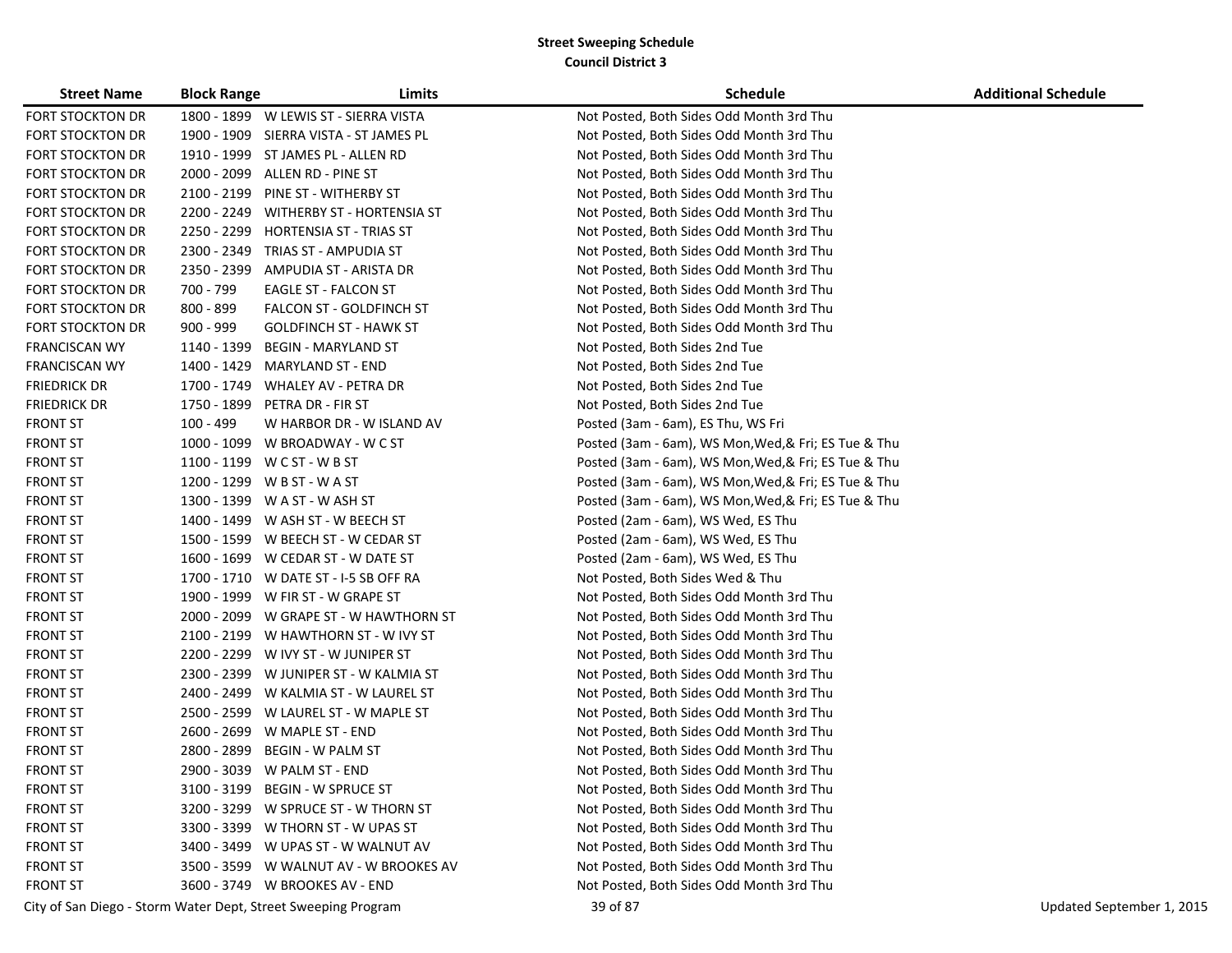| <b>Street Name</b> | <b>Block Range</b> | Limits                                                        | <b>Schedule</b>                                         | <b>Additional Schedule</b> |
|--------------------|--------------------|---------------------------------------------------------------|---------------------------------------------------------|----------------------------|
| <b>FRONT ST</b>    |                    | 3750 - 3799 BEGIN - W ROBINSON AV                             | Not Posted, Both Sides Odd Month 3rd Thu                |                            |
| <b>FRONT ST</b>    |                    | 3800 - 3899 W ROBINSON AV - W UNIVERSITY AV                   | Not Posted, Both Sides Odd Month 3rd Thu                |                            |
| <b>FRONT ST</b>    |                    | 3950 - 3999 BEGIN - W WASHINGTON ST                           | Not Posted, Both Sides Odd Month 3rd Thu                |                            |
| <b>FRONT ST</b>    |                    | 4000 - 4099 W WASHINGTON ST - W LEWIS ST                      | Not Posted, Both Sides Tue                              |                            |
| <b>FRONT ST</b>    |                    | 4100 - 4149 W LEWIS ST - ALBATROSS DR                         | Not Posted, Both Sides Tue                              |                            |
| <b>FRONT ST</b>    |                    | 4150 - 4199 ALBATROSS DR - W ARBOR DR                         | Not Posted, Both Sides Tue                              |                            |
| <b>FRONT ST</b>    |                    | 4200 - 4299 W ARBOR DR - DICKINSON ST                         | Not Posted, Both Sides Tue                              |                            |
| <b>FRONT ST</b>    | $500 - 599$        | W ISLAND AV - W MARKET ST                                     | Posted (3am - 6am), WS Mon, Wed, & Fri; ES Tue & Thu    |                            |
| <b>FRONT ST</b>    | $600 - 699$        | W MARKET ST - W G ST                                          | Posted (3am - 6am), WS Mon, Wed, & Fri; ES Tue & Thu    |                            |
| <b>FRONT ST</b>    | 700 - 799          | WGST-WFST                                                     | Posted (3am - 6am), WS Mon, Wed, & Fri; ES Tue & Thu    |                            |
| <b>FRONT ST</b>    | 800 - 899          | WFST-WEST                                                     | Posted (3am - 6am), WS Mon, Wed, & Fri; ES Tue & Thu    |                            |
| <b>FRONT ST</b>    | $900 - 999$        | W E ST - W BROADWAY                                           | Posted (3am - 6am), WS Mon, Wed, & Fri; ES Tue & Thu    |                            |
| G ST               | 100 - 199          | 01ST AV - 02ND AV                                             | Posted (3am - 6am), NS Mon, Wed & Fri; SS Tue & Thu     |                            |
| G ST               |                    | 1000 - 1099 10TH AV - 11TH AV                                 | Posted (3am - 6am), NS Mon, Wed & Fri; SS Tue & Thu     |                            |
| G ST               |                    | 1100 - 1199 11TH AV - PARK BL                                 | Posted (3am - 6am), NS Mon, Wed & Fri; SS Tue & Thu     |                            |
| G ST               |                    | 1200 - 1299 PARK BL - 13TH ST                                 | Posted (2am - 5am), NS Mon, SS Tue                      |                            |
| G ST               |                    | 1300 - 1399 13TH ST - 14TH ST                                 | Posted (2am - 5am), NS Mon, SS Tue                      |                            |
| G ST               |                    | 1400 - 1499 14TH ST - 15TH ST                                 | Posted (2am - 5am), NS Mon, SS Tue                      |                            |
| G ST               |                    | 1500 - 1599 15TH ST - 16TH ST                                 | Posted (2am - 5am), NS Mon, SS Tue                      |                            |
| G ST               |                    | 1600 - 1699 16TH ST - 17TH ST                                 | Posted (2am - 5am), NS Mon, SS Tue                      |                            |
| G ST               |                    | 1700 - 1799 17TH ST - SR-94 EB ON RA                          | Not Posted, Both Sides Mon & Tue                        |                            |
| G ST               | 200 - 299          | 02ND AV - 03RD AV                                             | Posted (3am - 6am), NS Mon, Wed & Fri; SS Tue & Thu     |                            |
| G ST               | 300 - 399          | 03RD AV - 04TH AV                                             | Posted (3am - 6am), NS Mon, Wed & Fri; SS Tue & Thu     |                            |
| G ST               | 400 - 499          | 04TH AV - 05TH AV                                             | Posted (3am - 6am), NS Mon, Wed & Fri; SS Tue & Thu     |                            |
| G ST               | $500 - 599$        | 05TH AV - 06TH AV                                             | Posted (3am - 6am), NS Mon, Wed & Fri; SS Tue & Thu     |                            |
| G ST               | $600 - 699$        | 06TH AV - 07TH AV                                             | Posted (3am - 6am), NS Mon, Wed & Fri; SS Tue & Thu     |                            |
| G ST               | 700 - 799          | 07TH AV - 08TH AV                                             | Posted (3am - 6am), NS Mon, Wed & Fri; SS Tue & Thu     |                            |
| G ST               | 800 - 899          | 08TH AV - 09TH AV                                             | Posted (3am - 6am), NS Mon, Wed & Fri; SS Tue & Thu     |                            |
| G ST               | $900 - 999$        | 09TH AV - 10TH AV                                             | Posted (3am - 6am), NS Mon, Wed & Fri; SS Tue & Thu     |                            |
| <b>GEORGIA CT</b>  | 1900 - 1949        | <b>GEORGIA ST - FLORIDA ST</b>                                | Not Posted, Both Sides Odd Month 3rd Tue                |                            |
| <b>GEORGIA ST</b>  | 3400 - 3499        | <b>BEGIN - MYRTLE AV</b>                                      | Not Posted, Both Sides Odd Month 3rd Tue                |                            |
| <b>GEORGIA ST</b>  |                    | 3500 - 3649 MYRTLE AV - CYPRESS AV                            | Not Posted, Both Sides Odd Month 3rd Tue                |                            |
| <b>GEORGIA ST</b>  |                    | 3650 - 3679 CYPRESS AV - FLORIDA CT                           | Not Posted, Both Sides Odd Month 3rd Tue                |                            |
| <b>GEORGIA ST</b>  |                    | 3680 - 3729 FLORIDA CT - GEORGIA CT                           | Not Posted, Both Sides Odd Month 3rd Tue                |                            |
| <b>GEORGIA ST</b>  |                    | 3730 - 3749 GEORGIA CT - ROBINSON AV                          | Not Posted, Both Sides Odd Month 3rd Tue                |                            |
| <b>GEORGIA ST</b>  |                    | 3750 - 3889 ROBINSON AV - UNIVERSITY (S FTG)                  | Not Posted, Both Sides Odd Month 3rd Tue                |                            |
| <b>GEORGIA ST</b>  |                    | 3890 - 3899 UNIVERSITY (S FTG) AV - UNIVERSITY AV             | Not Posted, Both Sides Odd Month 3rd Tue                |                            |
| <b>GEORGIA ST</b>  |                    | 3900 - 3909 UNIVERSITY AV - UNIVERSITY (N FTG)                | Posted (7am - 10am), WS 2nd & 4th Mon, ES 2nd & 4th Tue |                            |
| <b>GEORGIA ST</b>  |                    | 3910 - 3999 UNIVERSITY (N FTG) AV - LINCOLN AV                | Posted (7am - 10am), WS 2nd & 4th Mon, ES 2nd & 4th Tue |                            |
| <b>GEORGIA ST</b>  |                    | 4000 - 4099 LINCOLN AV - POLK AV                              | Posted (7am - 10am), WS 2nd & 4th Mon, ES 2nd & 4th Tue |                            |
| <b>GEORGIA ST</b>  |                    | 4100 - 4199 POLK AV - HOWARD AV                               | Posted (7am - 10am), WS 2nd & 4th Mon, ES 2nd & 4th Tue |                            |
|                    |                    | City of San Diego - Storm Water Dept, Street Sweeping Program | 40 of 87                                                | Updated September 1, 2015  |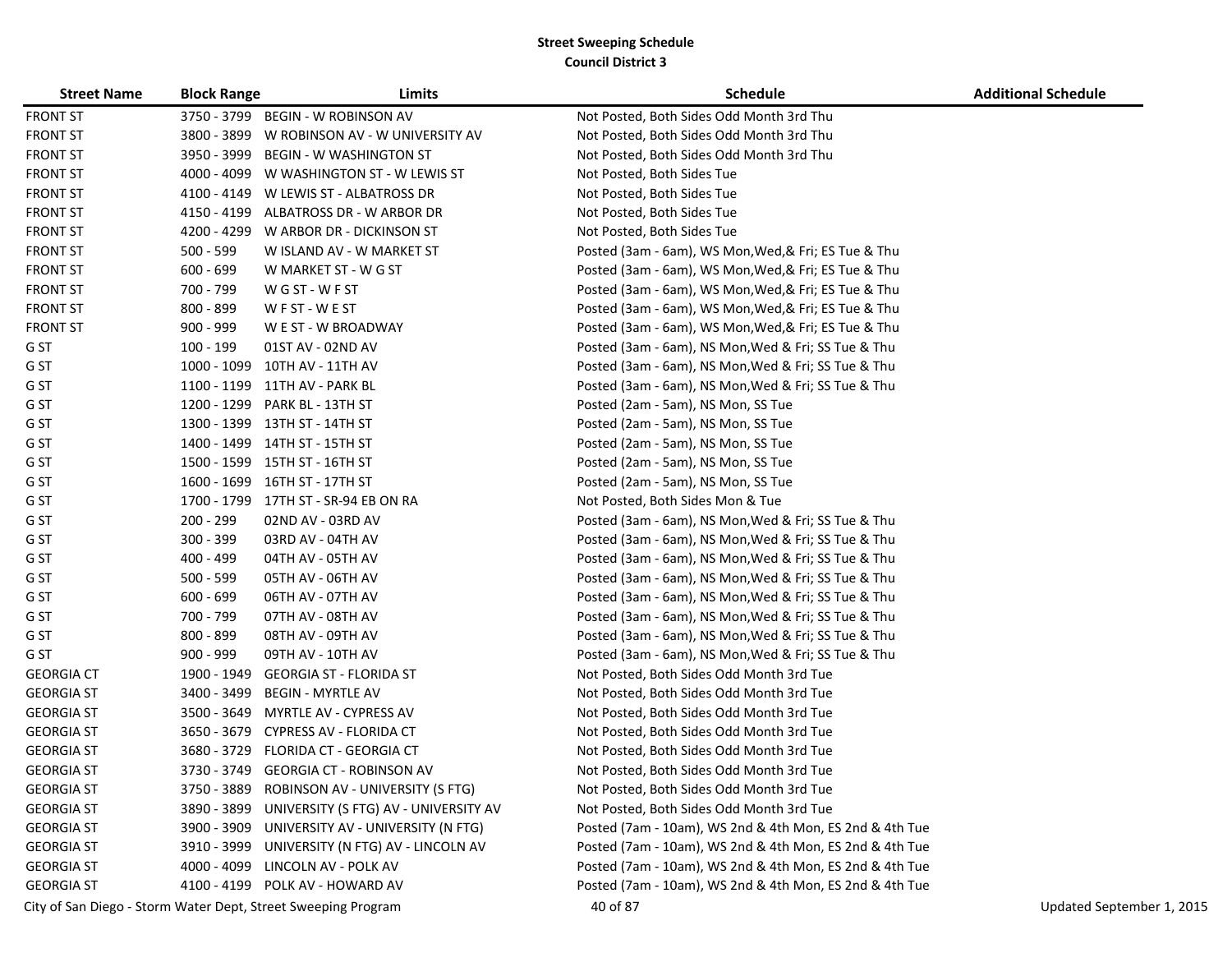| <b>Street Name</b>    | <b>Block Range</b> | Limits                                                        | <b>Schedule</b>                                         | <b>Additional Schedule</b> |
|-----------------------|--------------------|---------------------------------------------------------------|---------------------------------------------------------|----------------------------|
| <b>GEORGIA ST</b>     |                    | 4200 - 4299 HOWARD AV - EL CAJON BL                           | Posted (7am - 10am), WS 2nd & 4th Mon, ES 2nd & 4th Tue |                            |
| <b>GEORGIA ST</b>     |                    | 4300 - 4399 EL CAJON BL - MEADE AV                            | Posted (10am - 1pm), WS 2nd & 4th Mon, ES 2nd & 4th Tue |                            |
| <b>GEORGIA ST</b>     |                    | 4400 - 4449 MEADE AV - MISSION AV                             | Posted (10am - 1pm), ES 2nd & 4th Tue, WS 2nd & 4th Mon |                            |
| <b>GEORGIA ST</b>     |                    | 4450 - 4499 MISSION AV - MONROE AV                            | Posted (10am - 1pm), ES 2nd & 4th Tue, WS 2nd & 4th Mon |                            |
| <b>GEORGIA ST</b>     |                    | 4500 - 4599 MONROE AV - MADISON AV                            | Posted (10am - 1pm), WS 2nd & 4th Mon, ES 2nd & 4th Tue |                            |
| <b>GEORGIA ST</b>     |                    | 4600 - 4649 MADISON AV - SPALDING PL                          | Posted (10am - 1pm), WS 2nd & 4th Mon, ES 2nd & 4th Tue |                            |
| <b>GEORGIA ST</b>     |                    | 4650 - 4699 SPALDING PL - ADAMS AV                            | Posted (10am - 1pm), WS 2nd & 4th Mon, ES 2nd & 4th Tue |                            |
| <b>GLENDALE AV</b>    | 800 - 899          | F ST - E ST                                                   | Not Posted, Both Sides 2nd Tue                          |                            |
| <b>GLENDALE AV</b>    | $900 - 999$        | E ST - END                                                    | Not Posted, Both Sides 2nd Tue                          |                            |
| GLENWOOD DR           |                    | 1405 - 1519 BEGIN - UNION ST                                  | Not Posted, Both Sides Odd Month 3rd Thu                |                            |
| GLENWOOD DR           |                    | 1520 - 1599 UNION ST - STATE ST                               | Not Posted, Both Sides Odd Month 3rd Thu                |                            |
| <b>GLENWOOD DR</b>    |                    | 1600 - 1799 STATE ST - INDIA ST                               | Not Posted, Both Sides Odd Month 3rd Thu                |                            |
| <b>GOLDEN GATE DR</b> |                    | 1100 - 1199 NEW YORK ST - DELAWARE ST                         | Not Posted, Both Sides 2nd Tue                          |                            |
| <b>GOLDEN GATE DR</b> | 1200 - 1209        | DELAWARE ST - HARVEY RD                                       | Not Posted, Both Sides 2nd Tue                          |                            |
| <b>GOLDEN GATE DR</b> |                    | 1210 - 1399 HARVEY RD - MARYLAND ST                           | Not Posted, Both Sides 2nd Tue                          |                            |
| <b>GOLDEN GATE DR</b> |                    | 1400 - 1499 MARYLAND ST - CLEVELAND AV                        | Not Posted, Both Sides 2nd Tue                          |                            |
| <b>GOLDEN GATE DR</b> |                    | 1500 - 1599 CLEVELAND AV - CAMPUS AV                          | Not Posted, Both Sides 2nd Tue                          |                            |
| <b>GOLDEN GATE DR</b> | $900 - 999$        | MASSACHUSETTS ST - RHODE ISLAND ST                            | Not Posted, Both Sides 2nd Tue                          |                            |
| <b>GOLDFINCH PL</b>   | 700 - 899          | EAGLE ST - GOLDFINCH ST                                       | Not Posted, Both Sides Odd Month 3rd Thu                |                            |
| <b>GOLDFINCH ST</b>   | 3100 - 3199        | <b>BEGIN - W SPRUCE ST</b>                                    | Not Posted, Both Sides Odd Month 3rd Thu                |                            |
| <b>GOLDFINCH ST</b>   |                    | 3200 - 3299 W SPRUCE ST - W THORN ST                          | Not Posted, Both Sides Odd Month 3rd Thu                |                            |
| <b>GOLDFINCH ST</b>   | 3300 - 3399        | W THORN ST - FALCON ST                                        | Not Posted, Both Sides Odd Month 3rd Thu                |                            |
| <b>GOLDFINCH ST</b>   |                    | 3400 - 3499 FALCON ST - W WALNUT AV                           | Not Posted, Both Sides Odd Month 3rd Thu                |                            |
| <b>GOLDFINCH ST</b>   |                    | 3700 - 3749 REYNARD WY - SUTTER ST                            | Not Posted, Both Sides Odd Month 3rd Thu                |                            |
| <b>GOLDFINCH ST</b>   |                    | 3750 - 3769 SUTTER ST - GOLDFINCH PL                          | Not Posted, Both Sides Odd Month 3rd Thu                |                            |
| <b>GOLDFINCH ST</b>   |                    | 3770 - 3799 GOLDFINCH PL - BUSH ST                            | Not Posted, Both Sides Odd Month 3rd Thu                |                            |
| <b>GOLDFINCH ST</b>   | 3800 - 3829        | BUSH ST - FALCON PL                                           | Not Posted, Both Sides Odd Month 3rd Thu                |                            |
| <b>GOLDFINCH ST</b>   |                    | 3830 - 3949 FALCON PL - W UNIVERSITY AV                       | Not Posted, Both Sides Odd Month 3rd Thu                |                            |
| <b>GOLDFINCH ST</b>   |                    | 3950 - 3999 W UNIVERSITY AV - W WASHINGTON ST                 | Posted (2am - 5am), Both Sides Wed                      |                            |
| <b>GOLDFINCH ST</b>   |                    | 4000 - 4049 W WASHINGTON ST - FORT STOCKTON DR                | Not Posted, Both Sides Odd Month 3rd Thu                |                            |
| <b>GOLDFINCH ST</b>   |                    | 4050 - 4099 FORT STOCKTON DR - W LEWIS ST                     | Not Posted, Both Sides Odd Month 3rd Thu                |                            |
| <b>GOLDFINCH ST</b>   |                    | 4300 - 4399 BARR AV - END                                     | Not Posted, Both Sides Odd Month 3rd Thu                |                            |
| <b>GOLF COURSE DR</b> |                    | 2600 - 2899 26TH ST RD - 28TH ST                              | Not Posted, Both Sides Fri                              |                            |
| <b>GRANADA AV</b>     |                    | 1300 - 1399 A ST - ASH ST                                     | Not Posted, Both Sides 2nd Tue                          |                            |
| <b>GRANADA AV</b>     |                    | 1400 - 1499 ASH ST - BEECH ST                                 | Not Posted, Both Sides 2nd Tue                          |                            |
| <b>GRANADA AV</b>     |                    | 1500 - 1599 BEECH ST - CEDAR ST                               | Not Posted, Both Sides 2nd Tue                          |                            |
| <b>GRANADA AV</b>     |                    | 1600 - 1699 CEDAR ST - DATE ST                                | Not Posted, Both Sides 2nd Tue                          |                            |
| <b>GRANADA AV</b>     |                    | 1700 - 1799 DATE ST - ELM ST                                  | Not Posted, Both Sides 2nd Tue                          |                            |
| <b>GRANADA AV</b>     |                    | 1800 - 1899 ELM ST - FIR ST                                   | Not Posted, Both Sides 2nd Tue                          |                            |
| <b>GRANADA AV</b>     |                    | 1900 - 1999 FIR ST - GRAPE ST                                 | Not Posted, Both Sides 2nd Tue                          |                            |
| <b>GRANADA AV</b>     |                    | 2000 - 2099 GRAPE ST - HAWTHORN ST                            | Not Posted, Both Sides 2nd Tue                          |                            |
|                       |                    | City of San Diego - Storm Water Dept, Street Sweeping Program | 41 of 87                                                | Updated September 1, 2015  |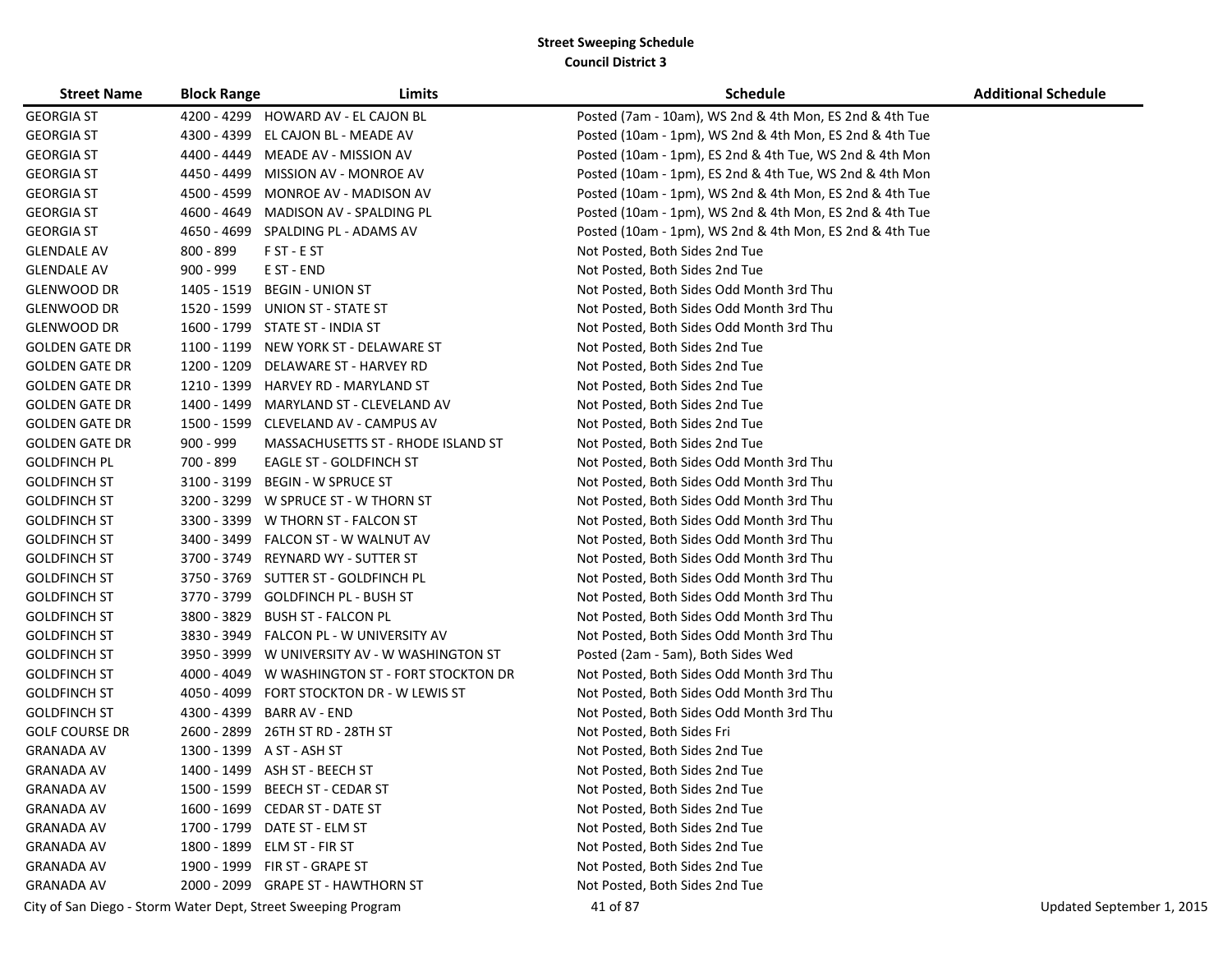| <b>Street Name</b> | <b>Block Range</b> | Limits                                                        | <b>Schedule</b>                           | <b>Additional Schedule</b> |
|--------------------|--------------------|---------------------------------------------------------------|-------------------------------------------|----------------------------|
| <b>GRANADA AV</b>  |                    | 2700 - 2899 NUTMEG ST - PALM ST                               | Not Posted, Both Sides Even Month 4th Tue |                            |
| <b>GRANADA AV</b>  | 2900 - 3099        | PALM ST - REDWOOD ST                                          | Not Posted, Both Sides Even Month 4th Tue |                            |
| GRANADA AV         | 3100 - 3199        | REDWOOD ST - SPRUCE ST                                        | Not Posted, Both Sides Even Month 4th Tue |                            |
| GRANADA AV         | 3200 - 3299        | SPRUCE ST - THORN ST                                          | Not Posted, Both Sides Even Month 4th Tue |                            |
| GRANADA AV         |                    | 3300 - 3399 THORN ST - UPAS ST                                | Not Posted, Both Sides Even Month 4th Tue |                            |
| GRANADA AV         | 3400 - 3499        | UPAS ST - MYRTLE AV                                           | Not Posted, Both Sides Even Month 4th Tue |                            |
| GRANADA AV         | 3500 - 3549        | <b>MYRTLE AV - CAPPS ST</b>                                   | Not Posted, Both Sides Even Month 4th Tue |                            |
| <b>GRANADA AV</b>  | 3550 - 3599        | <b>CAPPS ST - DWIGHT ST</b>                                   | Not Posted, Both Sides Even Month 4th Tue |                            |
| GRANADA AV         | 3600 - 3699        | <b>DWIGHT ST - LANDIS ST</b>                                  | Not Posted, Both Sides Even Month 4th Tue |                            |
| <b>GRANADA AV</b>  | 3700 - 3749        | LANDIS ST - GUNN ST                                           | Not Posted, Both Sides Even Month 4th Tue |                            |
| GRANADA AV         | 3750 - 3799        | <b>GUNN ST - NORTH PARK WY</b>                                | Not Posted, Both Sides Even Month 4th Tue |                            |
| GRANADA AV         | 3800 - 3899        | NORTH PARK WY - UNIVERSITY AV                                 | Not Posted, Both Sides Even Month 4th Tue |                            |
| <b>GRAPE ST</b>    | 100 - 199          | 01ST AV - 02ND AV                                             | Not Posted, Both Sides Odd Month 3rd Thu  |                            |
| <b>GRAPE ST</b>    | 200 - 299          | 02ND AV - 03RD AV                                             | Not Posted, Both Sides Odd Month 3rd Thu  |                            |
| <b>GRAPE ST</b>    | 2800 - 2849        | 28TH ST - GRANADA AV                                          | Not Posted, Both Sides 2nd Tue            |                            |
| <b>GRAPE ST</b>    | 2850 - 2899        | <b>GRANADA AV - 29TH ST</b>                                   | Not Posted, Both Sides 2nd Tue            |                            |
| <b>GRAPE ST</b>    | 2900 - 2949        | 29TH ST - DALE ST                                             | Not Posted, Both Sides 2nd Tue            |                            |
| <b>GRAPE ST</b>    | 2950 - 2999        | DALE ST - 30TH ST                                             | Not Posted, Both Sides 2nd Tue            |                            |
| <b>GRAPE ST</b>    | $300 - 399$        | 03RD AV - 04TH AV                                             | Not Posted, Both Sides Odd Month 3rd Thu  |                            |
| <b>GRAPE ST</b>    | 3000 - 3016        | 30TH ST - FERN ST                                             | Not Posted, Both Sides 2nd Tue            |                            |
| <b>GRAPE ST</b>    | 3017 - 3029        | FERN ST - FERN ST                                             | Not Posted, Both Sides 2nd Tue            |                            |
| <b>GRAPE ST</b>    | 3030 - 3099        | FERN ST - 31ST ST                                             | Not Posted, Both Sides 2nd Tue            |                            |
| <b>GRAPE ST</b>    |                    | 3100 - 3149 31ST ST - EDGEMONT ST                             | Not Posted, Both Sides 2nd Tue            |                            |
| <b>GRAPE ST</b>    | 3150 - 3199        | EDGEMONT ST - 32ND ST                                         | Not Posted, Both Sides 2nd Tue            |                            |
| <b>GRAPE ST</b>    | 3200 - 3208        | 32ND ST - 32ND ST                                             | Not Posted, Both Sides 2nd Tue            |                            |
| <b>GRAPE ST</b>    |                    | 3210 - 3248 32ND ST - BANCROFT ST                             | Not Posted, Both Sides 2nd Tue            |                            |
| <b>GRAPE ST</b>    | 3250 - 3299        | <b>BANCROFT ST - 33RD ST</b>                                  | Not Posted, Both Sides 2nd Tue            |                            |
| <b>GRAPE ST</b>    | 3600 - 3649        | PENTUCKETT AV - END                                           | Not Posted, Both Sides 2nd Tue            |                            |
| <b>GRAPE ST</b>    | 400 - 499          | 04TH AV - 05TH AV                                             | Not Posted, Both Sides Odd Month 3rd Thu  |                            |
| <b>GRAPE ST</b>    | 500 - 599          | 05TH AV - 06TH AV                                             | Not Posted, Both Sides Odd Month 3rd Thu  |                            |
| <b>GREGORY ST</b>  | 1300 - 1399        | BEGIN - ASH ST                                                | Not Posted, Both Sides 2nd Tue            |                            |
| <b>GREGORY ST</b>  | 1410 - 1499        | <b>BEGIN - BEECH ST</b>                                       | Not Posted, Both Sides 2nd Tue            |                            |
| <b>GREGORY ST</b>  | 1600 - 1699        | CEDAR ST - END                                                | Not Posted, Both Sides 2nd Tue            |                            |
| <b>GREGORY ST</b>  | 1800 - 1899        | ELM ST - END                                                  | Not Posted, Both Sides 2nd Tue            |                            |
| <b>GREGORY ST</b>  | 2700 - 2799        | <b>COOPER ST - OLIVE ST</b>                                   | Not Posted, Both Sides 2nd Tue            |                            |
| <b>GREGORY ST</b>  |                    | 2800 - 2899 OLIVE ST - PALM ST                                | Not Posted, Both Sides 2nd Tue            |                            |
| <b>GREGORY ST</b>  |                    | 3100 - 3299 REDWOOD ST - THORN ST                             | Not Posted, Both Sides Odd Month 4th Tue  |                            |
| <b>GREGORY ST</b>  |                    | 3300 - 3399 THORN ST - UPAS ST                                | Not Posted, Both Sides Odd Month 4th Tue  |                            |
| <b>GRIM AV</b>     |                    | 3100 - 3299 REDWOOD ST - THORN ST                             | Not Posted, Both Sides Odd Month 4th Tue  |                            |
| <b>GRIM AV</b>     |                    | 3300 - 3399 THORN ST - UPAS ST                                | Not Posted, Both Sides Odd Month 4th Tue  |                            |
| <b>GRIM AV</b>     |                    | 3400 - 3499 UPAS ST - MYRTLE AV                               | Not Posted, Both Sides Odd Month 4th Tue  |                            |
|                    |                    | City of San Diego - Storm Water Dept, Street Sweeping Program | 42 of 87                                  | Updated September 1, 2015  |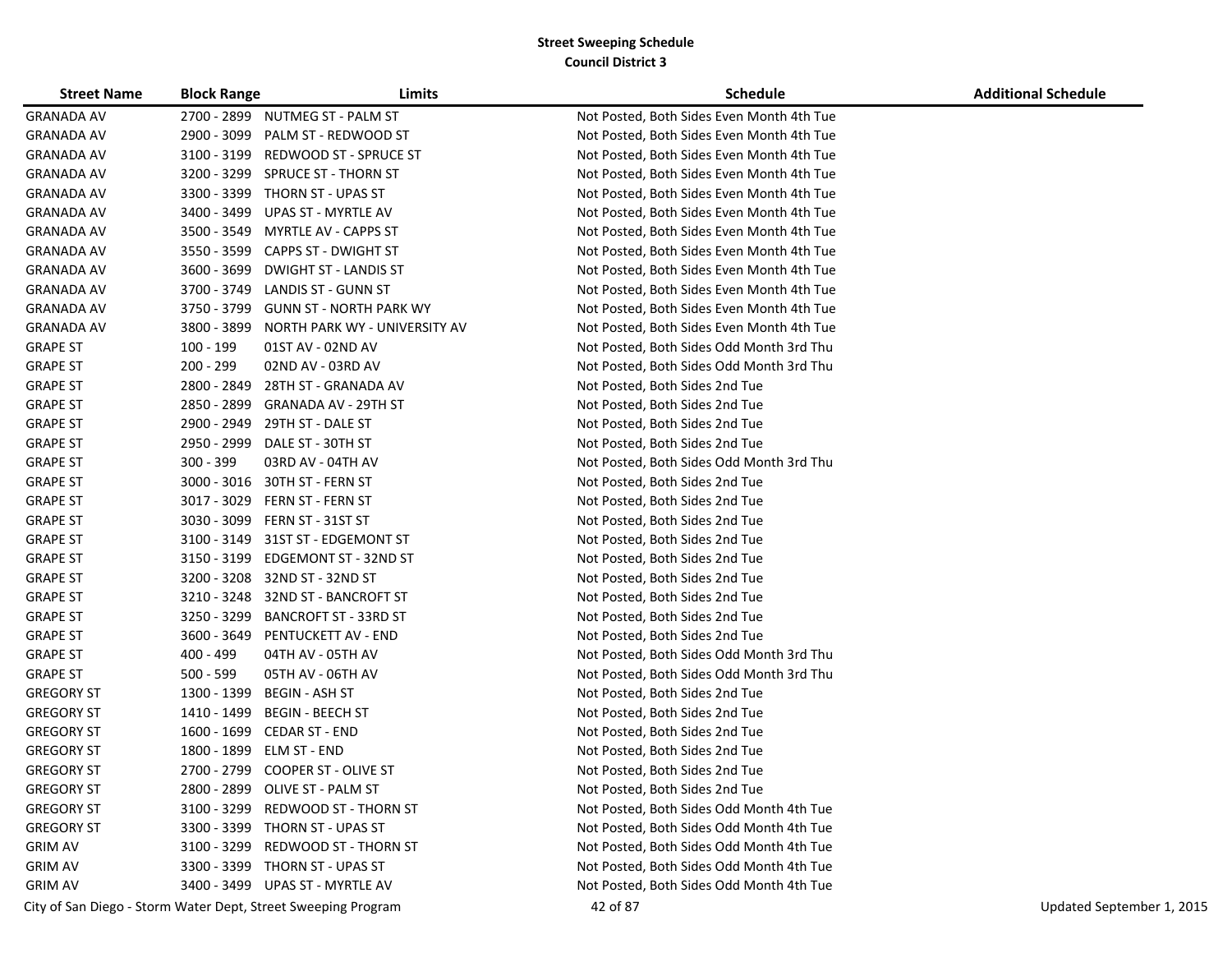| <b>Street Name</b> | <b>Block Range</b> | Limits                                                        | <b>Schedule</b>                                         | <b>Additional Schedule</b> |
|--------------------|--------------------|---------------------------------------------------------------|---------------------------------------------------------|----------------------------|
| <b>GRIM AV</b>     |                    | 3500 - 3599 MYRTLE AV - DWIGHT ST                             | Not Posted, Both Sides Odd Month 4th Tue                |                            |
| <b>GRIM AV</b>     |                    | 3600 - 3699 DWIGHT ST - LANDIS ST                             | Not Posted, Both Sides Odd Month 4th Tue                |                            |
| <b>GRIM AV</b>     |                    | 3700 - 3799 LANDIS ST - NORTH PARK WY                         | Not Posted, Both Sides Odd Month 4th Tue                |                            |
| <b>GRIM AV</b>     |                    | 3800 - 3899 NORTH PARK WY - UNIVERSITY AV                     | Not Posted, Both Sides Odd Month 4th Tue                |                            |
| <b>GROVE ST</b>    |                    | 1300 - 1399 A ST - ASH ST                                     | Not Posted, Both Sides 2nd Tue                          |                            |
| <b>GROVE ST</b>    |                    | 1400 - 1499 ASH ST - BEECH ST                                 | Not Posted, Both Sides 2nd Tue                          |                            |
| <b>GROVE ST</b>    |                    | 1500 - 1599 BEECH ST - CEDAR ST                               | Not Posted, Both Sides 2nd Tue                          |                            |
| <b>GROVE ST</b>    |                    | 1600 - 1757 CEDAR ST - END                                    | Not Posted, Both Sides 2nd Tue                          |                            |
| <b>GUNN ST</b>     |                    | 2800 - 2829 28TH ST - UTAH ST                                 | Not Posted, Both Sides Even Month 4th Tue               |                            |
| <b>GUNN ST</b>     |                    | 2830 - 2859 UTAH ST - GRANADA AV                              | Not Posted, Both Sides Even Month 4th Tue               |                            |
| <b>GUNN ST</b>     |                    | 2860 - 2899 GRANADA AV - 29TH ST                              | Not Posted, Both Sides Even Month 4th Tue               |                            |
| <b>GUNN ST</b>     |                    | 2900 - 2999 29TH ST - 30TH ST                                 | Not Posted, Both Sides Even Month 4th Tue               |                            |
| <b>GUNN ST</b>     |                    | 3000 - 3049 30TH ST - RAY ST                                  | Not Posted, Both Sides Even Month 4th Tue               |                            |
| <b>GUY ST</b>      |                    | 1550 - 1599 CROWELL ST - END                                  | Not Posted, Both Sides Odd Month 3rd Thu                |                            |
| <b>GUY ST</b>      | 1650 - 1699        | <b>BEGIN - ANDREWS ST</b>                                     | Not Posted, Both Sides Odd Month 3rd Thu                |                            |
| <b>GUY ST</b>      | 1800 - 1849        | <b>PRINGLE ST - END</b>                                       | Not Posted, Both Sides Odd Month 3rd Thu                |                            |
| <b>GUY ST</b>      | 1910 - 1949        | <b>BEGIN - HENRY ST</b>                                       | Not Posted, Both Sides Odd Month 3rd Thu                |                            |
| <b>GUY ST</b>      | 1950 - 1999        | <b>HENRY ST - ALAMEDA PL</b>                                  | Not Posted, Both Sides Odd Month 3rd Thu                |                            |
| <b>GUY ST</b>      | 2100 - 2149        | BANDINI ST - COUTS ST                                         | Not Posted, Both Sides Odd Month 3rd Thu                |                            |
| <b>GUY ST</b>      | 2200 - 2249        | <b>BEGIN - SAN JUAN RD</b>                                    | Not Posted, Both Sides Odd Month 3rd Thu                |                            |
| <b>HALLER ST</b>   |                    | 2000 - 2199 BOUNDARY ST - JUNIPER ST                          | Not Posted, Both Sides 2nd Tue                          |                            |
| <b>HALLER ST</b>   |                    | 2200 - 2599 JUNIPER ST - MAPLE ST                             | Not Posted, Both Sides 2nd Tue                          |                            |
| <b>HALLER ST</b>   |                    | 2600 - 2649 MAPLE ST - END                                    | Not Posted, Both Sides 2nd Tue                          |                            |
| <b>HAMILTON ST</b> |                    | 3900 - 3999 UNIVERSITY AV - LINCOLN AV                        | Posted (7am - 10am), WS 2nd & 4th Tue, ES 2nd & 4th Mon |                            |
| <b>HAMILTON ST</b> |                    | 4000 - 4099 LINCOLN AV - POLK AV                              | Posted (7am - 10am), WS 2nd & 4th Tue, ES 2nd & 4th Mon |                            |
| <b>HAMILTON ST</b> |                    | 4100 - 4199 POLK AV - HOWARD AV                               | Posted (7am - 10am), WS 2nd & 4th Tue, ES 2nd & 4th Mon |                            |
| <b>HAMILTON ST</b> |                    | 4200 - 4299 HOWARD AV - EL CAJON BL                           | Posted (7am - 10am), WS 2nd & 4th Tue, ES 2nd & 4th Mon |                            |
| <b>HAMILTON ST</b> |                    | 4300 - 4399 EL CAJON BL - MEADE AV                            | Posted (10am - 1pm), WS 2nd & 4th Tue, ES 2nd & 4th Mon |                            |
| <b>HAMILTON ST</b> |                    | 4400 - 4499 MEADE AV - MONROE AV                              | Posted (10am - 1pm), WS 2nd & 4th Tue, ES 2nd & 4th Mon |                            |
| <b>HAMILTON ST</b> |                    | 4500 - 4599 MONROE AV - MADISON AV                            | Posted (10am - 1pm), WS 2nd & 4th Tue, ES 2nd & 4th Mon |                            |
| <b>HAMILTON ST</b> |                    | 4600 - 4699 MADISON AV - ADAMS AV                             | Posted (10am - 1pm), WS 2nd & 4th Tue, ES 2nd & 4th Mon |                            |
| <b>HAMILTON ST</b> |                    | 4700 - 4799 ADAMS AV - COLLIER AV                             | Posted (10am - 1pm), WS 3rd Wed, ES 3rd Mon             |                            |
| <b>HARBOR DR</b>   | 100 - 499          | 01ST AV - 05TH AV                                             | Not Posted, Both Sides Tue                              |                            |
| <b>HARBOR DR</b>   | 500 - 799          | 05TH AV - PARK BL                                             | Not Posted, Both Sides Tue                              |                            |
| <b>HARNEY ST</b>   | 3880 - 3899        | <b>BEGIN - JEFFERSON ST</b>                                   | Not Posted, Both Sides Odd Month 3rd Thu                |                            |
| <b>HARNEY ST</b>   |                    | 3900 - 3949 JEFFERSON ST - CONGRESS ST                        | Not Posted, Both Sides Odd Month 3rd Thu                |                            |
| <b>HARNEY ST</b>   |                    | 3950 - 3999 CONGRESS ST - SAN DIEGO AV                        | Not Posted, Both Sides Fri                              |                            |
| <b>HARNEY ST</b>   |                    | 4000 - 4099 SAN DIEGO AV - JUAN ST                            | Not Posted, Both Sides Fri                              |                            |
| <b>HARNEY ST</b>   |                    | 4100 - 4149 JUAN ST - HERITAGE PARK RW                        | Not Posted, Both Sides Odd Month 3rd Thu                |                            |
| <b>HARNEY ST</b>   |                    | 4150 - 4199 HERITAGE PARK RW - END                            | Not Posted, Both Sides Odd Month 3rd Thu                |                            |
| <b>HARVEY RD</b>   |                    | 4640 - 4699 GOLDEN GATE DR - END                              | Not Posted, Both Sides 2nd Tue                          |                            |
|                    |                    | City of San Diego - Storm Water Dept, Street Sweeping Program | 43 of 87                                                | Updated September 1, 2015  |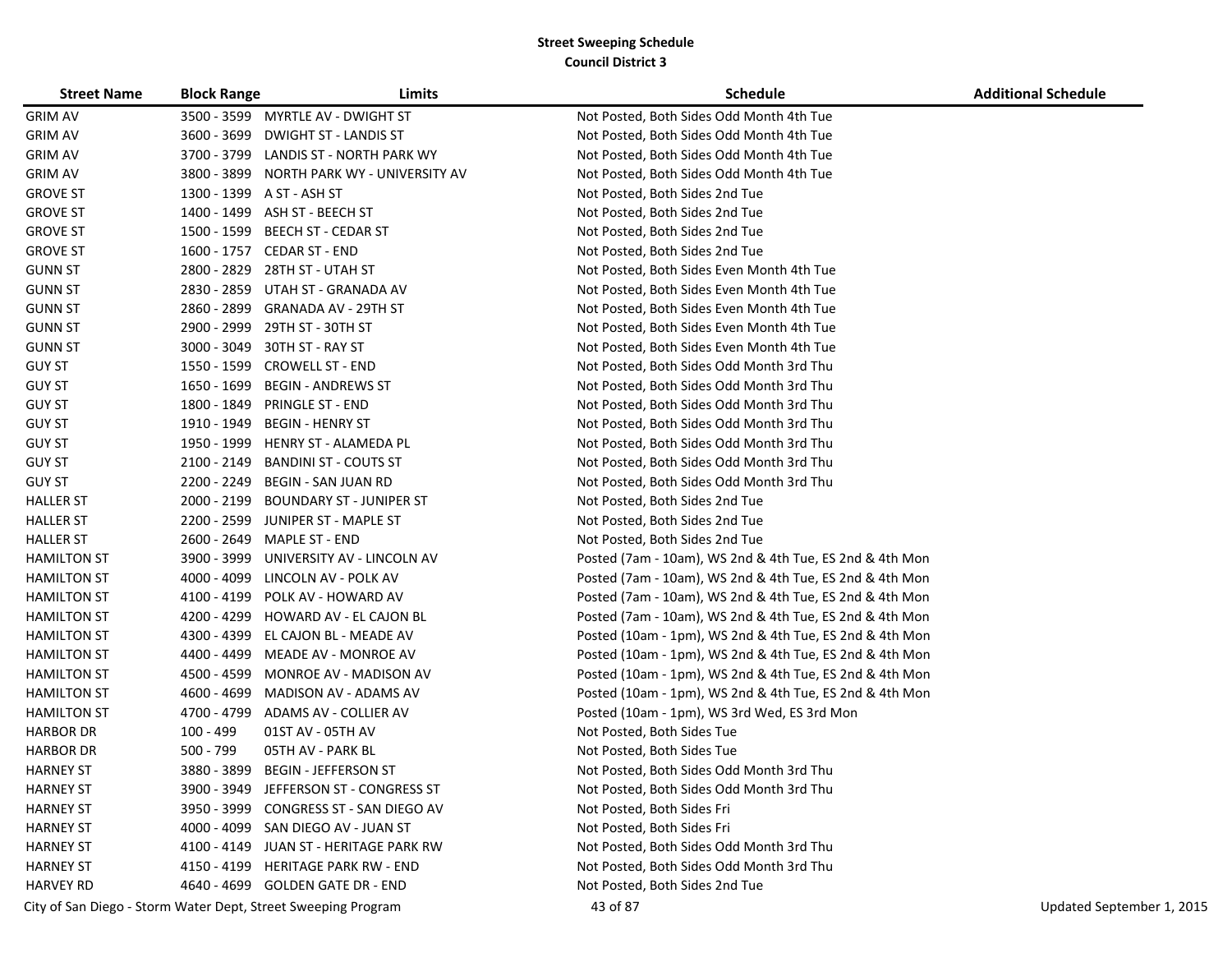| <b>Street Name</b> | <b>Block Range</b> | Limits                                                        | <b>Schedule</b>                             | <b>Additional Schedule</b> |
|--------------------|--------------------|---------------------------------------------------------------|---------------------------------------------|----------------------------|
| <b>HAWK ST</b>     |                    | 3100 - 3299 HORTON AV - W THORN ST                            | Not Posted, Both Sides Odd Month 3rd Thu    |                            |
| HAWK ST            |                    | 3300 - 3399 W THORN ST - W UPAS ST                            | Not Posted, Both Sides Odd Month 3rd Thu    |                            |
| <b>HAWK ST</b>     |                    | 3400 - 3499 W UPAS ST - W WALNUT AV                           | Not Posted, Both Sides Odd Month 3rd Thu    |                            |
| <b>HAWK ST</b>     |                    | 3700 - 3749 BEGIN - SUTTER ST                                 | Not Posted, Both Sides Odd Month 3rd Thu    |                            |
| <b>HAWK ST</b>     |                    | 3750 - 3799 SUTTER ST - BUSH ST                               | Not Posted, Both Sides Odd Month 3rd Thu    |                            |
| <b>HAWK ST</b>     |                    | 3800 - 3839 BUSH ST - ALBERTA PL                              | Not Posted, Both Sides Odd Month 3rd Thu    |                            |
| <b>HAWK ST</b>     |                    | 3840 - 3949 ALBERTA PL - W UNIVERSITY AV                      | Not Posted, Both Sides Odd Month 3rd Thu    |                            |
| <b>HAWK ST</b>     |                    | 3950 - 3999 W UNIVERSITY AV - W WASHINGTON ST                 | Not Posted, Both Sides Tue & Wed            |                            |
| <b>HAWK ST</b>     |                    | 4000 - 4049 W WASHINGTON ST - FORT STOCKTON DR                | Not Posted, Both Sides Odd Month 3rd Thu    |                            |
| <b>HAWK ST</b>     |                    | 4050 - 4099 FORT STOCKTON DR - W LEWIS ST                     | Not Posted, Both Sides Odd Month 3rd Thu    |                            |
| <b>HAWK ST</b>     |                    | 4250 - 4299 HUNTER ST - BARR AV                               | Not Posted, Both Sides Odd Month 3rd Thu    |                            |
| <b>HAWK ST</b>     | 4300 - 4309        | BARR AV - ARCADIA DR                                          | Not Posted, Both Sides Odd Month 3rd Thu    |                            |
| <b>HAWK ST</b>     | 4310 - 4386        | ARCADIA DR - COURT WY                                         | Not Posted, Both Sides Odd Month 3rd Thu    |                            |
| <b>HAWK ST</b>     |                    | 4387 - 4399 COURT WY - ARCADIA DR                             | Not Posted, Both Sides Odd Month 3rd Thu    |                            |
| <b>HAWLEY BL</b>   | 4500 - 4599        | MONROE AV - MADISON AV                                        | Posted (10am - 1pm), WS 3rd Mon, ES 3rd Wed |                            |
| <b>HAWLEY BL</b>   | 4600 - 4649        | MADISON AV - SCHOOL ST                                        | Posted (10am - 1pm), WS 3rd Mon, ES 3rd Wed |                            |
| <b>HAWLEY BL</b>   |                    | 4650 - 4699 SCHOOL ST - ADAMS AV                              | Posted (10am - 1pm), WS 3rd Mon, ES 3rd Wed |                            |
| <b>HAWLEY BL</b>   | 4700 - 4799        | ADAMS AV - COLLIER AV                                         | Posted (10am - 1pm), WS 3rd Mon, ES 3rd Wed |                            |
| <b>HAWLEY BL</b>   | 4800 - 4899        | <b>COLLIER AV - COPLEY AV</b>                                 | Not Posted, Both Sides 4th Mon              |                            |
| <b>HAWLEY BL</b>   |                    | 4900 - 4999 COPLEY AV - ARTHUR AV                             | Not Posted, Both Sides 4th Mon              |                            |
| <b>HAWLEY BL</b>   |                    | 5000 - 5099 ARTHUR AV - NORTH MTN VIEW DR                     | Not Posted, Both Sides 4th Mon              |                            |
| <b>HAWLEY BL</b>   |                    | 5100 - 5199 NORTH MTN VIEW DR - CROMWELL PL                   | Not Posted, Both Sides 4th Mon              |                            |
| <b>HAWTHORN ST</b> | 100 - 199          | 01ST AV - 02ND AV                                             | Not Posted, Both Sides Odd Month 3rd Thu    |                            |
| <b>HAWTHORN ST</b> | 200 - 299          | 02ND AV - 03RD AV                                             | Not Posted, Both Sides Odd Month 3rd Thu    |                            |
| <b>HAWTHORN ST</b> | 2808 - 2845        | <b>BEGIN - GRANADA AV</b>                                     | Not Posted, Both Sides 2nd Tue              |                            |
| <b>HAWTHORN ST</b> | 2850 - 2899        | BEGIN - 29TH ST                                               | Not Posted, Both Sides 2nd Tue              |                            |
| <b>HAWTHORN ST</b> | 2900 - 2949        | 29TH ST - DALE ST                                             | Not Posted, Both Sides 2nd Tue              |                            |
| <b>HAWTHORN ST</b> | 2950 - 2999        | DALE ST - 30TH ST                                             | Not Posted, Both Sides 2nd Tue              |                            |
| <b>HAWTHORN ST</b> | 300 - 399          | 03RD AV - 04TH AV                                             | Not Posted, Both Sides Odd Month 3rd Thu    |                            |
| <b>HAWTHORN ST</b> | 3000 - 3017        | 30TH ST - FERN ST                                             | Not Posted, Both Sides 2nd Tue              |                            |
| <b>HAWTHORN ST</b> |                    | 3018 - 3099 FERN ST - 31ST ST                                 | Not Posted, Both Sides 2nd Tue              |                            |
| <b>HAWTHORN ST</b> |                    | 3100 - 3199 31ST ST - 32ND ST                                 | Not Posted, Both Sides 2nd Tue              |                            |
| <b>HAWTHORN ST</b> |                    | 3200 - 3219 32ND ST - MARLTON DR                              | Not Posted, Both Sides 2nd Tue              |                            |
| <b>HAWTHORN ST</b> |                    | 3350 - 3369 FELTON ST - GREGORY ST                            | Not Posted, Both Sides 2nd Tue              |                            |
| <b>HAWTHORN ST</b> |                    | 3600 - 3649 JACOT LN - END                                    | Not Posted, Both Sides 2nd Tue              |                            |
| <b>HAWTHORN ST</b> | 400 - 499          | 04TH AV - 05TH AV                                             | Not Posted, Both Sides Odd Month 3rd Thu    |                            |
| <b>HAWTHORN ST</b> | $500 - 599$        | 05TH AV - 06TH AV                                             | Not Posted, Both Sides Odd Month 3rd Thu    |                            |
| <b>HAYDEN WY</b>   | 2100 - 2199        | <b>BANDINI ST - LINWOOD ST</b>                                | Not Posted, Both Sides Odd Month 3rd Thu    |                            |
| <b>HAYES AV</b>    |                    | 1000 - 1199 10TH AV - VERMONT ST                              | Not Posted, Both Sides 2nd Tue              |                            |
| <b>HAYES AV</b>    |                    | 1200 - 1249 VERMONT ST - JOHNSON AV                           | Not Posted, Both Sides 2nd Tue              |                            |
| <b>HAYES AV</b>    | 800 - 999          | <b>BEGIN - 10TH AV</b>                                        | Not Posted, Both Sides 2nd Tue              |                            |
|                    |                    | City of San Diego - Storm Water Dept, Street Sweeping Program | 44 of 87                                    | Updated September 1, 2015  |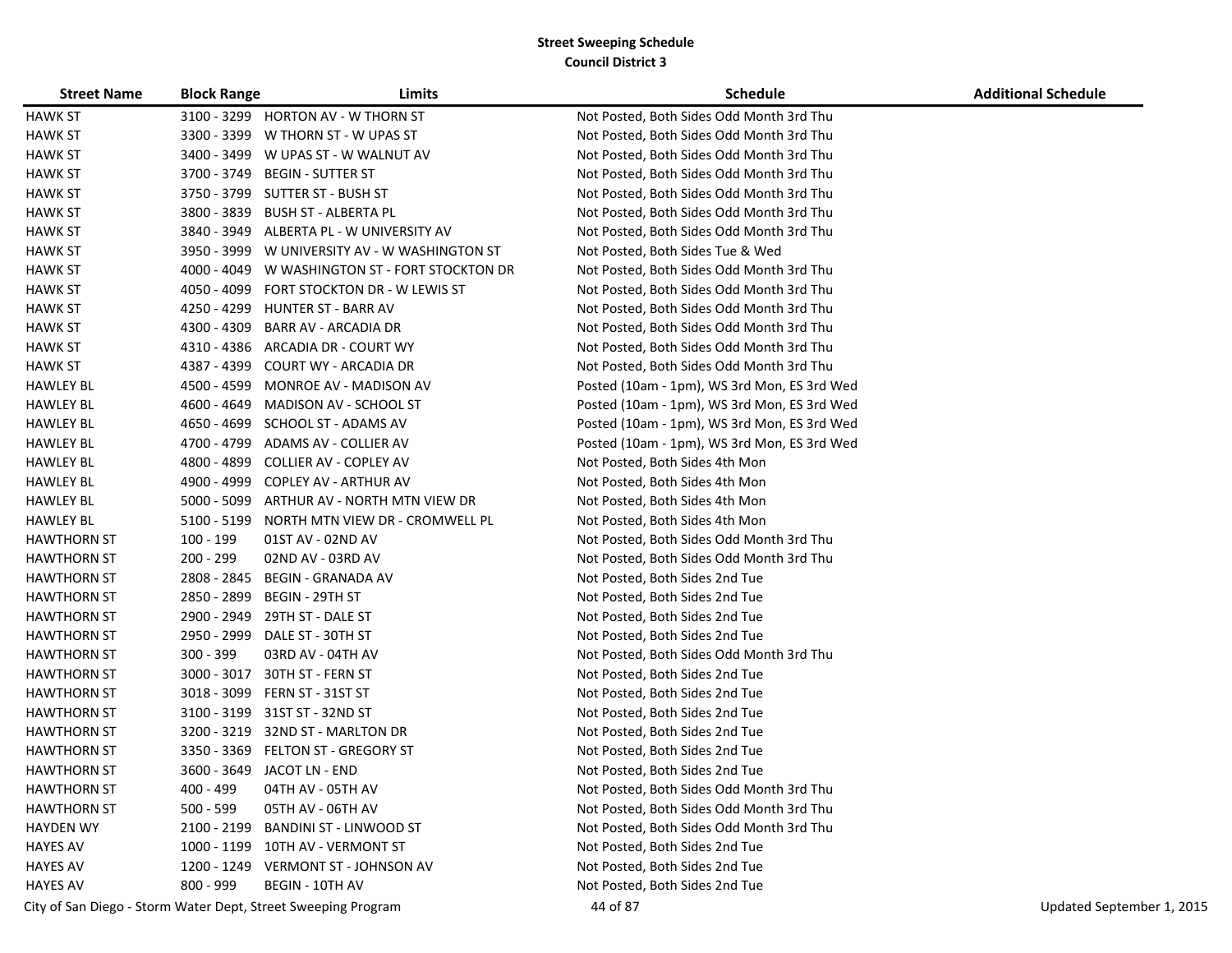| <b>Street Name</b>  | <b>Block Range</b> | Limits                                                        | <b>Schedule</b>                          | <b>Additional Schedule</b> |
|---------------------|--------------------|---------------------------------------------------------------|------------------------------------------|----------------------------|
| <b>HENRY ST</b>     |                    | 3800 - 3829 CALIFORNIA ST - TITUS ST                          | Not Posted, Both Sides Odd Month 3rd Thu |                            |
| <b>HENRY ST</b>     |                    | 3830 - 3849 TITUS ST - LINWOOD ST                             | Not Posted, Both Sides Odd Month 3rd Thu |                            |
| <b>HENRY ST</b>     |                    | 3850 - 3899 LINWOOD ST - GUY ST                               | Not Posted, Both Sides Odd Month 3rd Thu |                            |
| <b>HENRY ST</b>     |                    | 3900 - 3999 GUY ST - ALAMEDA TR                               | Not Posted, Both Sides Odd Month 3rd Thu |                            |
| <b>HENRY ST</b>     |                    | 4000 - 4999 ALAMEDA TR - ALAMEDA DR                           | Not Posted, Both Sides Odd Month 3rd Thu |                            |
| <b>HERBERT ST</b>   |                    | 3400 - 3499 UPAS ST - MYRTLE AV                               | Not Posted, Both Sides Odd Month 3rd Tue |                            |
| <b>HERBERT ST</b>   | 3500 - 3599        | MYRTLE AV - BROOKES AV                                        | Not Posted, Both Sides Odd Month 3rd Tue |                            |
| <b>HERBERT ST</b>   | 3600 - 3649        | BROOKES AV - CYPRESS AV                                       | Not Posted, Both Sides Odd Month 3rd Tue |                            |
| <b>HERBERT ST</b>   | 3650 - 3699        | CYPRESS AV - HERBERT PL                                       | Not Posted, Both Sides Odd Month 3rd Tue |                            |
| <b>HERBERT ST</b>   | 3746 - 3799        | <b>ROBINSON AV - ESSEX ST</b>                                 | Not Posted, Both Sides Odd Month 3rd Tue |                            |
| <b>HERBERT ST</b>   | 3800 - 3899        | ESSEX ST - UNIVERSITY AV                                      | Not Posted, Both Sides Odd Month 3rd Tue |                            |
| <b>HERMAN AV</b>    | 3100 - 3299        | REDWOOD ST - THORN ST                                         | Not Posted, Both Sides Odd Month 4th Tue |                            |
| <b>HERMAN AV</b>    |                    | 3300 - 3399 THORN ST - UPAS ST                                | Not Posted, Both Sides Odd Month 4th Tue |                            |
| <b>HERMAN AV</b>    |                    | 3400 - 3499 UPAS ST - MYRTLE AV                               | Not Posted, Both Sides Odd Month 4th Tue |                            |
| <b>HERMAN AV</b>    | 3500 - 3599        | MYRTLE AV - DWIGHT ST                                         | Not Posted, Both Sides Odd Month 4th Tue |                            |
| <b>HERMAN AV</b>    | 3600 - 3699        | <b>DWIGHT ST - LANDIS ST</b>                                  | Not Posted, Both Sides Odd Month 4th Tue |                            |
| <b>HERMAN AV</b>    | 3700 - 3799        | LANDIS ST - NORTH PARK WY                                     | Not Posted, Both Sides Odd Month 4th Tue |                            |
| <b>HERMAN AV</b>    |                    | 3800 - 3899 NORTH PARK WY - UNIVERSITY AV                     | Not Posted, Both Sides Odd Month 4th Tue |                            |
| <b>HERMOSA WY</b>   |                    | 4100 - 4199 FORT STOCKTON DR - W MONTECITO WY                 | Not Posted, Both Sides Odd Month 3rd Thu |                            |
| <b>HERMOSA WY</b>   |                    | 4200 - 4299 W MONTECITO WY - ALTURA PL                        | Not Posted, Both Sides Odd Month 3rd Thu |                            |
| <b>HERMOSA WY</b>   |                    | 4300 - 4399 ALTURA PL - ALTAMIRA PL                           | Not Posted, Both Sides Odd Month 3rd Thu |                            |
| <b>HERMOSA WY</b>   |                    | 4400 - 4429 ALTAMIRA PL - TERALTA PL                          | Not Posted, Both Sides Odd Month 3rd Thu |                            |
| <b>HERMOSA WY</b>   |                    | 4430 - 4499 TERALTA PL - VALLE VISTA                          | Not Posted, Both Sides Odd Month 3rd Thu |                            |
| <b>HICKORY ST</b>   |                    | 2000 - 2044 ALLEN RD - ARDEN WY                               | Not Posted, Both Sides Odd Month 3rd Thu |                            |
| <b>HICKORY ST</b>   | 2045 - 2099        | ARDEN WY - ARGUELLO ST                                        | Not Posted, Both Sides Odd Month 3rd Thu |                            |
| <b>HICKORY ST</b>   | 2100 - 2199        | ARGUELLO ST - WITHERBY ST                                     | Not Posted, Both Sides Odd Month 3rd Thu |                            |
| <b>HICKORY ST</b>   |                    | 2200 - 2249 WITHERBY ST - HORTENSIA ST                        | Not Posted, Both Sides Odd Month 3rd Thu |                            |
| <b>HICKORY ST</b>   |                    | 2250 - 2259 HORTENSIA ST - HORTENSIA ST                       | Not Posted, Both Sides Odd Month 3rd Thu |                            |
| <b>HICKORY ST</b>   |                    | 2260 - 2299 HORTENSIA ST - TRIAS ST                           | Not Posted, Both Sides Odd Month 3rd Thu |                            |
| <b>HICKORY ST</b>   |                    | 2300 - 2351 TRIAS ST - AMPUDIA ST                             | Not Posted, Both Sides Odd Month 3rd Thu |                            |
| <b>HICKORY ST</b>   |                    | 2352 - 2399 AMPUDIA ST - ARISTA DR                            | Not Posted, Both Sides Odd Month 3rd Thu |                            |
| <b>HIGHVIEW DR</b>  | 3200 - 3299        | <b>BANCROFT ST - 33RD ST</b>                                  | Not Posted, Both Sides 2nd Tue           |                            |
| <b>HOFFMAN ST</b>   | 900 - 999          | MASSACHUSETTS ST - RHODE ISLAND ST                            | Not Posted, Both Sides 2nd Tue           |                            |
| <b>HORTENSIA ST</b> | 3850 - 3899        | I-5 NB OFF RA - SAN DIEGO AV                                  | Not Posted, Both Sides Odd Month 3rd Thu |                            |
| <b>HORTENSIA ST</b> |                    | 3900 - 3949 SAN DIEGO AV - CONGRESS ST                        | Not Posted, Both Sides Odd Month 3rd Thu |                            |
| <b>HORTENSIA ST</b> |                    | 3950 - 3999 CONGRESS ST - END                                 | Not Posted, Both Sides Odd Month 3rd Thu |                            |
| <b>HORTENSIA ST</b> |                    | 4200 - 4299 WHITMAN ST - PRESIDIO DR                          | Not Posted, Both Sides Odd Month 3rd Thu |                            |
| <b>HORTENSIA ST</b> |                    | 4300 - 4349 PRESIDIO DR - HICKORY ST                          | Not Posted, Both Sides Odd Month 3rd Thu |                            |
| <b>HORTENSIA ST</b> |                    | 4350 - 4399 HICKORY ST - FORT STOCKTON DR                     | Not Posted, Both Sides Odd Month 3rd Thu |                            |
| <b>HORTENSIA ST</b> |                    | 4450 - 4499 PINE ST - PINE ST                                 | Not Posted, Both Sides Odd Month 3rd Thu |                            |
| <b>HORTON AV</b>    |                    | 2450 - 2499 CURLEW ST - W LAUREL ST                           | Not Posted, Both Sides Odd Month 3rd Thu |                            |
|                     |                    | City of San Diego - Storm Water Dept, Street Sweeping Program | 45 of 87                                 | Updated September 1, 2015  |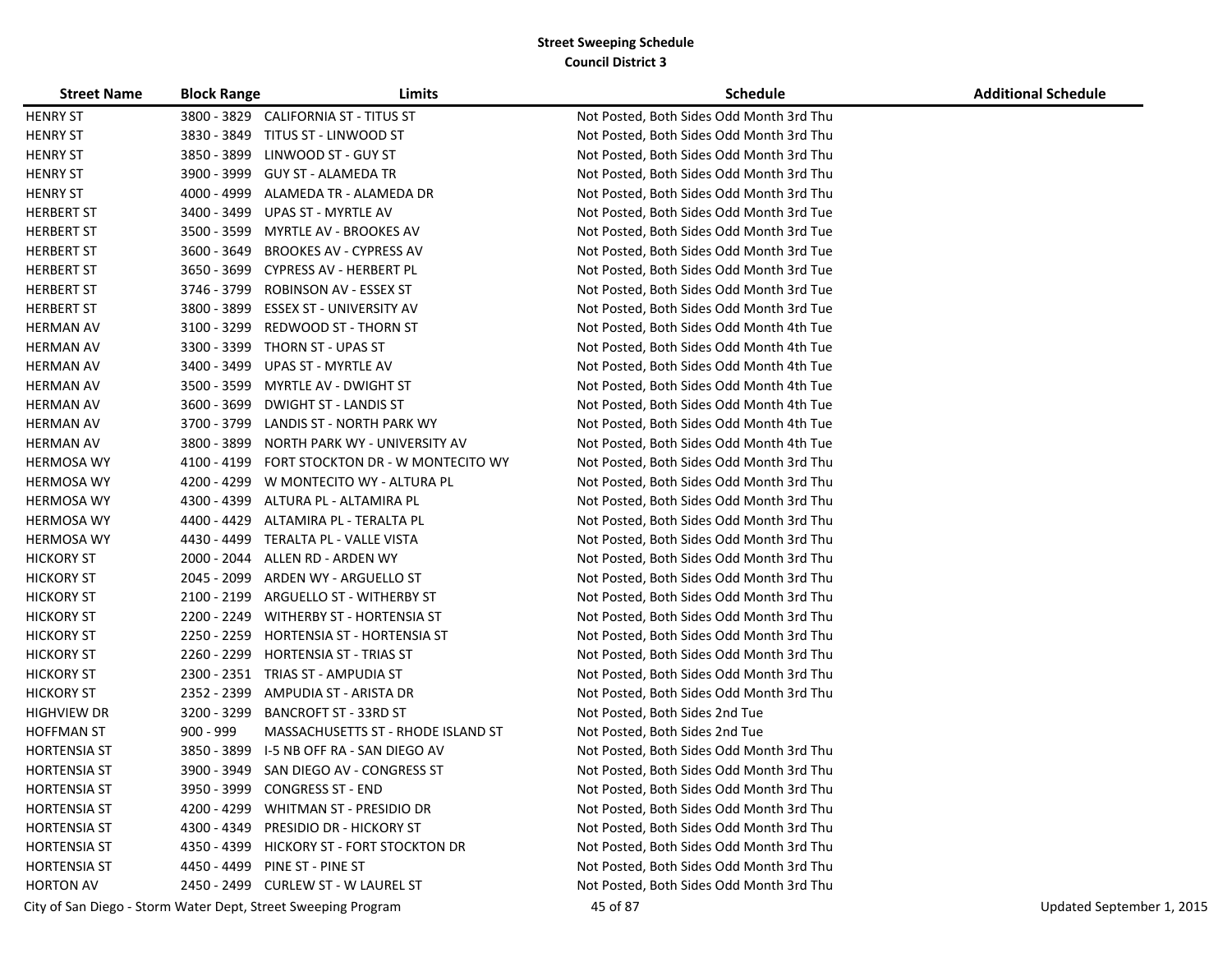| <b>Street Name</b>                                            | <b>Block Range</b> | Limits                                       | <b>Schedule</b>                                         | <b>Additional Schedule</b> |
|---------------------------------------------------------------|--------------------|----------------------------------------------|---------------------------------------------------------|----------------------------|
| <b>HORTON AV</b>                                              |                    | 2500 - 2549 W LAUREL ST - END                | Not Posted, Both Sides Odd Month 3rd Thu                |                            |
| <b>HORTON AV</b>                                              |                    | 3100 - 3149 W REDWOOD ST - HAWK ST           | Not Posted, Both Sides Odd Month 3rd Thu                |                            |
| <b>HORTON AV</b>                                              |                    | 3150 - 3199 HAWK ST - W SPRUCE ST            | Not Posted, Both Sides Odd Month 3rd Thu                |                            |
| <b>HORTON AV</b>                                              |                    | 3300 - 3399 IBIS ST - END                    | Not Posted, Both Sides Odd Month 3rd Thu                |                            |
| <b>HOWARD AV</b>                                              |                    | 1800 - 1899 PARK BL - GEORGIA ST             | Posted (7am - 10am), NS 2nd & 4th Tue, SS 2nd & 4th Mon |                            |
| <b>HOWARD AV</b>                                              |                    | 1900 - 1999 GEORGIA ST - FLORIDA ST          | Posted (7am - 10am), NS 2nd & 4th Tue, SS 2nd & 4th Mon |                            |
| <b>HOWARD AV</b>                                              |                    | 2000 - 2099 FLORIDA ST - ALABAMA ST          | Posted (7am - 10am), NS 2nd & 4th Tue, SS 2nd & 4th Mon |                            |
| <b>HOWARD AV</b>                                              |                    | 2100 - 2199 ALABAMA ST - MISSISSIPPI ST      | Posted (7am - 10am), NS 2nd & 4th Tue, SS 2nd & 4th Mon |                            |
| <b>HOWARD AV</b>                                              |                    | 2200 - 2299 MISSISSIPPI ST - LOUISIANA ST    | Posted (7am - 10am), NS 2nd & 4th Tue, SS 2nd & 4th Mon |                            |
| <b>HOWARD AV</b>                                              |                    | 2300 - 2399 LOUISIANA ST - TEXAS ST          | Posted (7am - 10am), NS 2nd & 4th Tue, SS 2nd & 4th Mon |                            |
| <b>HOWARD AV</b>                                              |                    | 2400 - 2499 TEXAS ST - ARIZONA ST            | Posted (7am - 10am), NS 2nd & 4th Tue, SS 2nd & 4th Mon |                            |
| <b>HOWARD AV</b>                                              |                    | 2500 - 2599 ARIZONA ST - HAMILTON ST         | Posted (7am - 10am), NS 2nd & 4th Tue, SS 2nd & 4th Mon |                            |
| <b>HOWARD AV</b>                                              | 2600 - 2699        | <b>HAMILTON ST - OREGON ST</b>               | Posted (7am - 10am), NS 2nd & 4th Tue, SS 2nd & 4th Mon |                            |
| <b>HOWARD AV</b>                                              |                    | 2700 - 2799 OREGON ST - IDAHO ST             | Posted (7am - 10am), NS 2nd & 4th Tue, SS 2nd & 4th Mon |                            |
| <b>HOWARD AV</b>                                              |                    | 2800 - 2849 IDAHO ST - UTAH ST               | Posted (7am - 10am), NS 2nd & 4th Tue, SS 2nd & 4th Mon |                            |
| <b>HOWARD AV</b>                                              |                    | 2850 - 2899 UTAH ST - KANSAS ST              | Posted (7am - 10am), NS 2nd & 4th Tue, SS 2nd & 4th Mon |                            |
| <b>HOWARD AV</b>                                              | 2900 - 2999        | KANSAS ST - 30TH ST                          | Posted (7am - 10am), NS 2nd & 4th Tue, SS 2nd & 4th Mon |                            |
| <b>HOWARD AV</b>                                              | 3000 - 3049        | 30TH ST - OHIO ST                            | Posted (7am - 10am), NS 2nd & 4th Tue, SS 2nd & 4th Mon |                            |
| <b>HOWARD AV</b>                                              | 3050 - 3099        | OHIO ST - ILLINOIS ST                        | Posted (7am - 10am), NS 2nd & 4th Tue, SS 2nd & 4th Mon |                            |
| <b>HOWARD AV</b>                                              |                    | 3100 - 3149 ILLINOIS ST - IOWA ST            | Posted (8am - 11am), NS Mon, SS Thu                     |                            |
| <b>HOWARD AV</b>                                              | 3150 - 3199        | IOWA ST - 32ND ST                            | Posted (8am - 11am), NS Mon, SS Thu                     |                            |
| <b>HUNTER ST</b>                                              |                    | 1000 - 1099 HAWK ST - IBIS ST                | Not Posted, Both Sides Odd Month 3rd Thu                |                            |
| <b>HUNTER ST</b>                                              |                    | 1100 - 1199 IBIS ST - JACKDAW ST             | Not Posted, Both Sides Odd Month 3rd Thu                |                            |
| <b>HUNTER ST</b>                                              |                    | 1200 - 1239 JACKDAW ST - END                 | Not Posted, Both Sides Odd Month 3rd Thu                |                            |
| <b>IBIS CT</b>                                                | 3900 - 3909        | <b>IBIS ST - END</b>                         | Not Posted, Both Sides Odd Month 3rd Thu                |                            |
| <b>IBIS ST</b>                                                |                    | 3200 - 3299 W SPRUCE ST - HORTON AV          | Not Posted, Both Sides Odd Month 3rd Thu                |                            |
| <b>IBIS ST</b>                                                |                    | 3300 - 3369 HORTON AV - W UPAS ST            | Not Posted, Both Sides Odd Month 3rd Thu                |                            |
| <b>IBIS ST</b>                                                | 3400 - 3499        | BEGIN - W WALNUT AV                          | Not Posted, Both Sides Odd Month 3rd Thu                |                            |
| <b>IBIS ST</b>                                                |                    | 3500 - 3599 W WALNUT AV - W BROOKES AV       | Not Posted, Both Sides Odd Month 3rd Thu                |                            |
| <b>IBIS ST</b>                                                |                    | 3750 - 3799    SUTTER ST - BUSH ST           | Not Posted, Both Sides Odd Month 3rd Thu                |                            |
| <b>IBIS ST</b>                                                | 3900 - 3949        | IBIS CT - W UNIVERSITY AV                    | Not Posted, Both Sides Odd Month 3rd Thu                |                            |
| <b>IBIS ST</b>                                                |                    | 3950 - 3969 W UNIVERSITY AV - END            | Not Posted, Both Sides Odd Month 3rd Thu                |                            |
| <b>IBIS ST</b>                                                |                    | 3980 - 3999 W WASHINGTON ST - WASHINGTON PL  | Not Posted, Both Sides Odd Month 3rd Thu                |                            |
| <b>IBIS ST</b>                                                |                    | 4000 - 4049 WASHINGTON PL - FORT STOCKTON DR | Not Posted, Both Sides Odd Month 3rd Thu                |                            |
| <b>IBIS ST</b>                                                |                    | 4050 - 4099 FORT STOCKTON DR - W LEWIS ST    | Not Posted, Both Sides Odd Month 3rd Thu                |                            |
| <b>IBIS ST</b>                                                |                    | 4100 - 4149 W LEWIS ST - W MONTECITO WY      | Not Posted, Both Sides Odd Month 3rd Thu                |                            |
| <b>IBIS ST</b>                                                |                    | 4150 - 4179 W MONTECITO WY - END             | Not Posted, Both Sides Odd Month 3rd Thu                |                            |
| <b>IBIS ST</b>                                                |                    | 4220 - 4249 BEGIN - HUNTER ST                | Not Posted, Both Sides Odd Month 3rd Thu                |                            |
| <b>IBIS ST</b>                                                |                    | 4250 - 4299 HUNTER ST - END                  | Not Posted, Both Sides Odd Month 3rd Thu                |                            |
| <b>IDAHO ST</b>                                               |                    | 3900 - 3999 UNIVERSITY AV - LINCOLN AV       | Posted (7am - 10am), WS 2nd & 4th Tue, ES 2nd & 4th Mon |                            |
| <b>IDAHO ST</b>                                               |                    | 4000 - 4099 LINCOLN AV - POLK AV             | Posted (7am - 10am), WS 2nd & 4th Tue, ES 2nd & 4th Mon |                            |
| City of San Diego - Storm Water Dept, Street Sweeping Program |                    |                                              | 46 of 87                                                | Updated September 1, 2015  |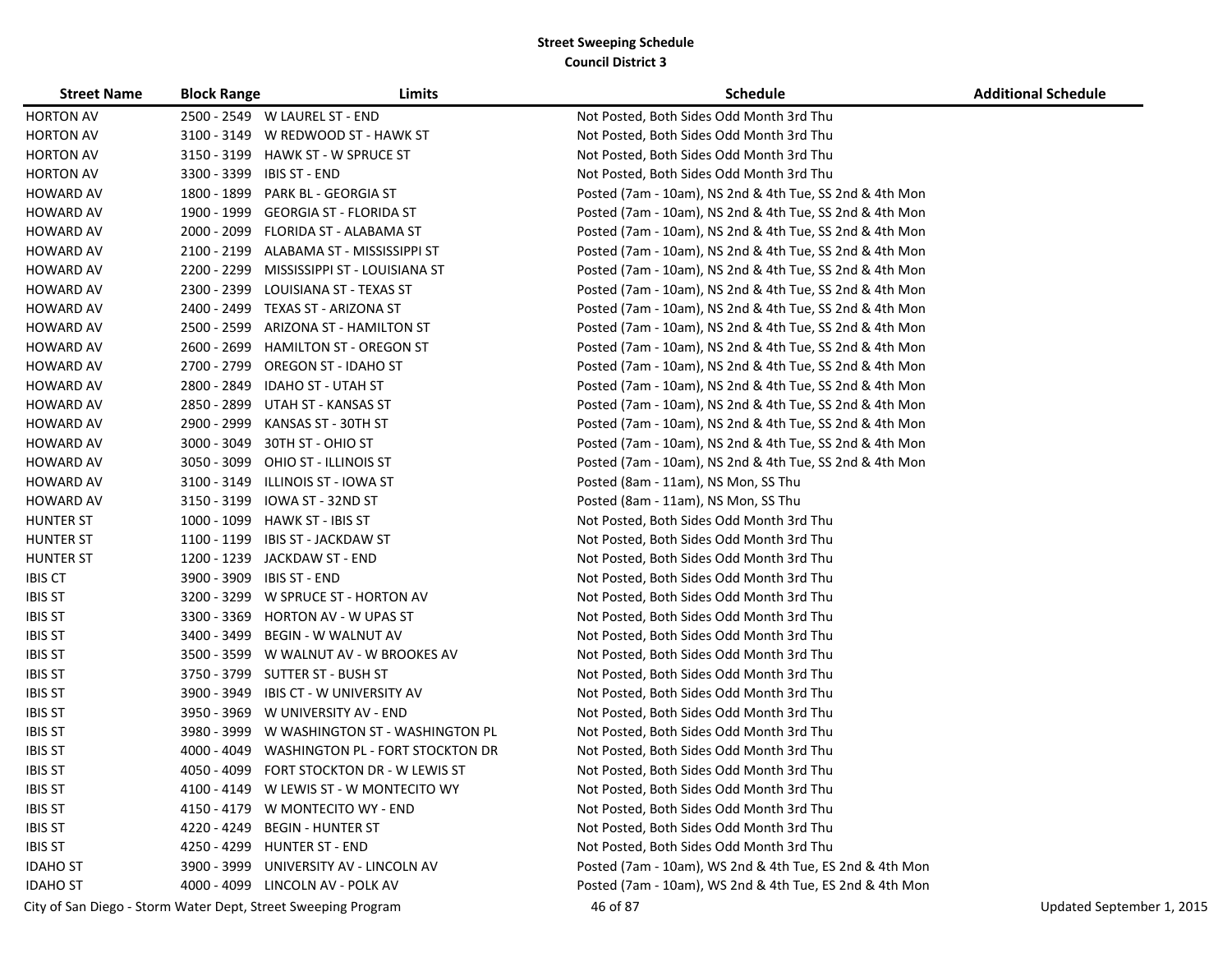| <b>Street Name</b> | <b>Block Range</b> | Limits                                  | <b>Schedule</b>                                         | <b>Additional Schedule</b> |
|--------------------|--------------------|-----------------------------------------|---------------------------------------------------------|----------------------------|
| <b>IDAHO ST</b>    |                    | 4100 - 4199 POLK AV - HOWARD AV         | Posted (7am - 10am), WS 2nd & 4th Tue, ES 2nd & 4th Mon |                            |
| <b>IDAHO ST</b>    |                    | 4200 - 4299 HOWARD AV - EL CAJON BL     | Posted (7am - 10am), WS 2nd & 4th Tue, ES 2nd & 4th Mon |                            |
| <b>IDAHO ST</b>    |                    | 4300 - 4399 EL CAJON BL - MEADE AV      | Posted (10am - 1pm), WS 2nd & 4th Tue, ES 2nd & 4th Mon |                            |
| <b>IDAHO ST</b>    |                    | 4400 - 4499 MEADE AV - MONROE AV        | Posted (10am - 1pm), WS 2nd & 4th Tue, ES 2nd & 4th Mon |                            |
| <b>IDAHO ST</b>    |                    | 4500 - 4599 MONROE AV - MADISON AV      | Posted (10am - 1pm), WS 2nd & 4th Tue, ES 2nd & 4th Mon |                            |
| <b>IDAHO ST</b>    |                    | 4600 - 4699 MADISON AV - ADAMS AV       | Posted (10am - 1pm), WS 2nd & 4th Tue, ES 2nd & 4th Mon |                            |
| <b>IDAHO ST</b>    |                    | 4700 - 4799 ADAMS AV - COLLIER AV       | Posted (10am - 1pm), WS 3rd Mon, ES 3rd Wed             |                            |
| <b>IDAHO ST</b>    |                    | 4800 - 4899 COLLIER AV - COPLEY AV      | Not Posted, Both Sides 3rd Mon                          |                            |
| <b>IDYLLWID ST</b> | $0 - 0$            | <b>BRANT ST - END</b>                   | Not Posted, Both Sides Odd Month 3rd Thu                |                            |
| <b>ILLINOIS ST</b> | 3900 - 3999        | UNIVERSITY AV - LINCOLN AV              | Posted (7am - 10am), WS 2nd & 4th Tue, ES 2nd & 4th Mon |                            |
| <b>ILLINOIS ST</b> |                    | 4000 - 4099 LINCOLN AV - POLK AV        | Posted (7am - 10am), WS 2nd & 4th Tue, ES 2nd & 4th Mon |                            |
| <b>ILLINOIS ST</b> |                    | 4100 - 4199 POLK AV - HOWARD AV         | Posted (7am - 10am), WS 2nd & 4th Tue, ES 2nd & 4th Mon |                            |
| <b>ILLINOIS ST</b> |                    | 4200 - 4299 HOWARD AV - EL CAJON BL     | Posted (7am - 10am), WS 2nd & 4th Tue, ES 2nd & 4th Mon |                            |
| <b>ILLINOIS ST</b> |                    | 4300 - 4399 EL CAJON BL - MEADE AV      | Posted (10am - 1pm), WS 2nd & 4th Mon, ES 2nd & 4th Tue |                            |
| <b>ILLINOIS ST</b> |                    | 4400 - 4599 MEADE AV - BOUNDARY ST      | Posted (10am - 1pm), WS 2nd & 4th Mon, ES 2nd & 4th Tue |                            |
| <b>IMPERIAL AV</b> |                    | 1000 - 1099 PARK BL - 11TH AV           | Posted (12am - 3am), SS Thu, NS Fri                     |                            |
| <b>IMPERIAL AV</b> |                    | 1100 - 1199 11TH AV - 12TH AV           | Posted (12am - 3am), SS Thu, NS Fri                     |                            |
| <b>IMPERIAL AV</b> |                    | 1200 - 1299 12TH AV - 13TH ST           | Posted (12am - 3am), SS Thu, NS Fri                     |                            |
| <b>IMPERIAL AV</b> |                    | 1300 - 1399 13TH ST - 14TH ST           | Posted (12am - 3am), SS Thu, NS Fri                     |                            |
| <b>IMPERIAL AV</b> |                    | 1400 - 1499 14TH ST - 15TH ST           | Posted (12am - 3am), SS Thu, NS Fri                     |                            |
| <b>IMPERIAL AV</b> |                    | 1500 - 1599 15TH ST - 16TH ST           | Posted (12am - 3am), SS Thu, NS Fri                     |                            |
| <b>IMPERIAL AV</b> |                    | 1600 - 1699 16TH ST - 17TH ST           | Posted (8am - 10am), NS Tue, SS Thu                     |                            |
| <b>INDIA ST</b>    |                    | 1000 - 1099 W BROADWAY - W C ST         | Posted (3am - 6am), WS Mon, Wed, & Fri; ES Tue & Thu    |                            |
| <b>INDIA ST</b>    |                    | 1100 - 1199 W C ST - W B ST             | Posted (3am - 6am), WS Mon, Wed, & Fri; ES Tue & Thu    |                            |
| <b>INDIA ST</b>    |                    | 1200 - 1299 W B ST - W A ST             | Posted (3am - 6am), WS Mon, Wed, & Fri; ES Tue & Thu    |                            |
| <b>INDIA ST</b>    |                    | 1300 - 1399 W A ST - W ASH ST           | Posted (3am - 6am), WS Mon, Wed, & Fri; ES Tue & Thu    |                            |
| <b>INDIA ST</b>    |                    | 1400 - 1499 W ASH ST - W BEECH ST       | Posted (2am - 6am), WS Wed, ES Thu                      |                            |
| <b>INDIA ST</b>    |                    | 1500 - 1599 W BEECH ST - W CEDAR ST     | Posted (2am - 6am), WS Wed, ES Thu                      |                            |
| <b>INDIA ST</b>    |                    | 1600 - 1699 W CEDAR ST - W DATE ST      | Posted (2am - 6am), WS Wed, ES Thu                      |                            |
| <b>INDIA ST</b>    |                    | 1700 - 1899 W DATE ST - W FIR ST        | Posted (2am - 6am), WS Wed, ES Thu                      |                            |
| <b>INDIA ST</b>    |                    | 1900 - 1999 W FIR ST - W GRAPE ST       | Posted (2am - 6am), WS Wed, ES Thu                      |                            |
| <b>INDIA ST</b>    |                    | 2000 - 2099 W GRAPE ST - W HAWTHORN ST  | Posted (2am - 6am), WS Wed, ES Thu                      |                            |
| <b>INDIA ST</b>    |                    | 2100 - 2199 W HAWTHORN ST - W IVY ST    | Posted (2am - 6am), WS Wed, ES Thu                      |                            |
| <b>INDIA ST</b>    |                    | 2200 - 2299 W IVY ST - W JUNIPER ST     | Posted (2am - 6am), WS Wed, ES Thu                      |                            |
| <b>INDIA ST</b>    |                    | 2300 - 2399 W JUNIPER ST - W KALMIA ST  | Posted (2am - 6am), WS Wed, ES Thu                      |                            |
| <b>INDIA ST</b>    |                    | 2400 - 2499 W KALMIA ST - W LAUREL ST   | Posted (2am - 6am), WS Wed, ES Thu                      |                            |
| <b>INDIA ST</b>    |                    | 2600 - 2799 W LAUREL ST - I-5 NB OFF RA | Not Posted, Both Sides Fri                              |                            |
| <b>INDIA ST</b>    |                    | 2800 - 2899 I-5 NB OFF RA - W PALM ST   | Not Posted, Both Sides Fri                              |                            |
| <b>INDIA ST</b>    |                    | 2900 - 2999 W PALM ST - W QUINCE ST     | Not Posted, Both Sides Fri                              |                            |
| <b>INDIA ST</b>    |                    | 3000 - 3099 W QUINCE ST - W REDWOOD ST  | Not Posted, Both Sides Fri                              |                            |
| <b>INDIA ST</b>    |                    | 3100 - 3199 W REDWOOD ST - W SPRUCE ST  | Not Posted, Both Sides Fri                              |                            |

City of San Diego - Storm Water Dept, Street Sweeping Program 47 of 87 City of San Diego - Storm Water Dept, Street Sweeping Program 47 of 87 City of San Diego - Storm Water Dept, Street Sweeping Program 47 of 87 City of S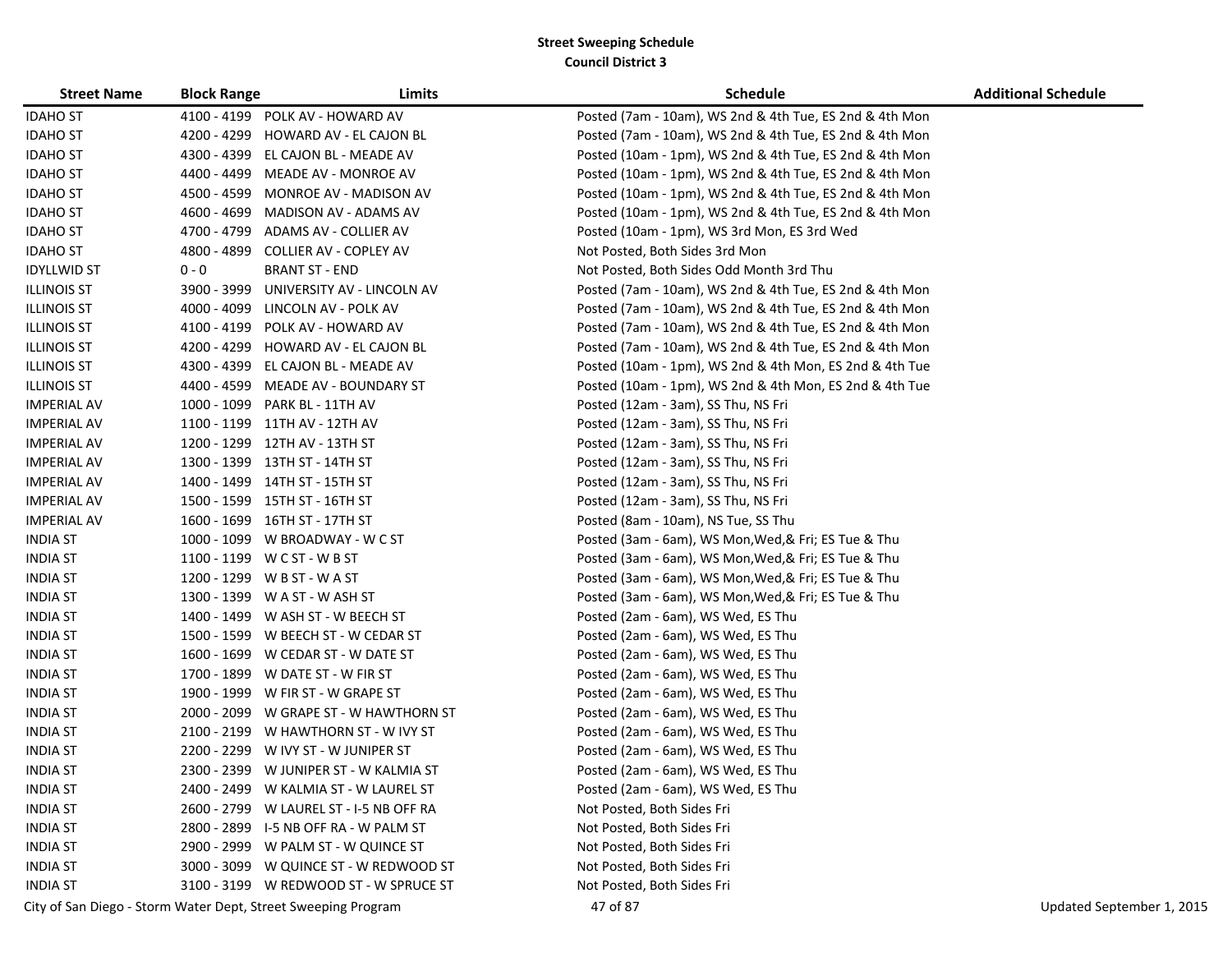| <b>Street Name</b>  | <b>Block Range</b> | Limits                                       | <b>Schedule</b>                                         | <b>Additional Schedule</b> |
|---------------------|--------------------|----------------------------------------------|---------------------------------------------------------|----------------------------|
| <b>INDIA ST</b>     |                    | 3200 - 3299 W SPRUCE ST - SASSAFRAS ST       | Not Posted, Both Sides Fri                              |                            |
| <b>INDIA ST</b>     |                    | 3300 - 3499 SASSAFRAS ST - W UPAS ST         | Not Posted, Both Sides Fri                              |                            |
| <b>INDIA ST</b>     |                    | 3500 - 3549 W UPAS ST - I-5 NB OFF RA        | Not Posted, Both Sides Fri                              |                            |
| <b>INDIA ST</b>     |                    | 3550 - 3559    I-5 NB OFF RA - GLENWOOD DR   | Not Posted, Both Sides Fri                              |                            |
| <b>INDIA ST</b>     |                    | 3560 - 3649 GLENWOOD DR - CHALMERS ST        | Not Posted, Both Sides Fri                              |                            |
| <b>INDIA ST</b>     |                    | 3650 - 3659 CHALMERS ST - SAN DIEGO AV       | Not Posted, Both Sides Fri                              |                            |
| <b>INDIA ST</b>     |                    | 3660 - 3699 SAN DIEGO AV - WINDER ST         | Not Posted, Both Sides Fri                              |                            |
| <b>INDIA ST</b>     |                    | 3700 - 3759 WINDER ST - ANDREWS ST           | Not Posted, Both Sides Fri                              |                            |
| <b>INDIANA ST</b>   |                    | 3500 - 3659 MYRTLE AV - CYPRESS AV           | Not Posted, Both Sides Odd Month 3rd Tue                |                            |
| <b>INDIANA ST</b>   |                    | 3660 - 3799 CYPRESS AV - PARK BL             | Not Posted, Both Sides Odd Month 3rd Tue                |                            |
| <b>INGALLS ST</b>   |                    | 4000 - 4049 WASHINGTON PL - FORT STOCKTON DR | Not Posted, Both Sides Odd Month 3rd Thu                |                            |
| <b>INGALLS ST</b>   |                    | 4050 - 4099 FORT STOCKTON DR - W LEWIS ST    | Not Posted, Both Sides Odd Month 3rd Thu                |                            |
| <b>INGALLS ST</b>   |                    | 4100 - 4149 W LEWIS ST - W MONTECITO WY      | Not Posted, Both Sides Odd Month 3rd Thu                |                            |
| <b>INGALLS ST</b>   |                    | 4150 - 4199 W MONTECITO WY - W ARBOR DR      | Not Posted, Both Sides Odd Month 3rd Thu                |                            |
| <b>INGLESIDE AV</b> |                    | 4200 - 4299 SUNSET BL - WITHERBY ST          | Not Posted, Both Sides Odd Month 3rd Thu                |                            |
| <b>IOWA ST</b>      |                    | 3900 - 3999 UNIVERSITY AV - LINCOLN AV       | Posted (7am - 10am), WS 2nd & 4th Mon, ES 2nd & 4th Tue |                            |
| <b>IOWA ST</b>      |                    | 4000 - 4099 LINCOLN AV - POLK AV             | Posted (7am - 10am), WS 2nd & 4th Mon, ES 2nd & 4th Tue |                            |
| <b>IOWA ST</b>      |                    | 4100 - 4199 POLK AV - HOWARD AV              | Posted (7am - 10am), WS 2nd & 4th Mon, ES 2nd & 4th Tue |                            |
| <b>IOWA ST</b>      |                    | 4200 - 4299 HOWARD AV - EL CAJON BL          | Posted (7am - 10am), WS 2nd & 4th Mon, ES 2nd & 4th Tue |                            |
| <b>IOWA ST</b>      |                    | 4300 - 4449 EL CAJON BL - BOUNDARY ST        | Posted (10am - 1pm), WS 2nd & 4th Tue, ES 2nd & 4th Mon |                            |
| <b>IOWA ST</b>      |                    | 4500 - 4599 MONROE AV - MADISON AV           | Not Posted, Both Sides 4th Mon                          |                            |
| <b>IOWA ST</b>      |                    | 4600 - 4699 BEGIN - ADAMS AV                 | Not Posted, Both Sides 4th Mon                          |                            |
| <b>ISLAND AV</b>    | 100 - 199          | 01ST AV - 02ND AV                            | Posted (3am - 6am), NS Mon, Wed & Fri; SS Tue & Thu     |                            |
| <b>ISLAND AV</b>    |                    | 1000 - 1099 10TH AV - 11TH AV                | Posted (3am - 6am), NS Mon, Wed & Fri; SS Tue & Thu     |                            |
| <b>ISLAND AV</b>    |                    | 1100 - 1199 11TH AV - PARK BL                | Posted (3am - 6am), NS Mon, Wed & Fri; SS Tue & Thu     |                            |
| <b>ISLAND AV</b>    |                    | 1200 - 1299 PARK BL - 13TH ST                | Posted (2am - 5am), NS Mon, SS Tue                      |                            |
| <b>ISLAND AV</b>    |                    | 1300 - 1399 13TH ST - 14TH ST                | Posted (2am - 5am), NS Mon, SS Tue                      |                            |
| <b>ISLAND AV</b>    |                    | 1400 - 1499 14TH ST - 15TH ST                | Posted (2am - 5am), NS Mon, SS Tue                      |                            |
| <b>ISLAND AV</b>    |                    | 1500 - 1599 15TH ST - 16TH ST                | Posted (2am - 5am), NS Mon, SS Tue                      |                            |
| <b>ISLAND AV</b>    |                    | 1600 - 1699 16TH ST - 17TH ST                | Posted (2am - 5am), NS Mon, SS Tue                      |                            |
| <b>ISLAND AV</b>    | 200 - 299          | 02ND AV - 03RD AV                            | Posted (3am - 6am), NS Mon, Wed & Fri; SS Tue & Thu     |                            |
| <b>ISLAND AV</b>    | 300 - 399          | 03RD AV - 04TH AV                            | Posted (3am - 6am), NS Mon, Wed & Fri; SS Tue & Thu     |                            |
| <b>ISLAND AV</b>    | 400 - 499          | 04TH AV - 05TH AV                            | Posted (3am - 6am), NS Mon, Wed & Fri; SS Tue & Thu     |                            |
| <b>ISLAND AV</b>    | $500 - 599$        | 05TH AV - 06TH AV                            | Posted (3am - 6am), NS Mon, Wed & Fri; SS Tue & Thu     |                            |
| <b>ISLAND AV</b>    | $600 - 699$        | 06TH AV - 07TH AV                            | Posted (3am - 6am), NS Mon, Wed & Fri; SS Tue & Thu     |                            |
| <b>ISLAND AV</b>    | 700 - 799          | 07TH AV - 08TH AV                            | Posted (3am - 6am), NS Mon, Wed & Fri; SS Tue & Thu     |                            |
| <b>ISLAND AV</b>    | 800 - 899          | 08TH AV - 09TH AV                            | Posted (3am - 6am), NS Mon, Wed & Fri; SS Tue & Thu     |                            |
| <b>ISLAND AV</b>    | 900 - 999          | 09TH AV - 10TH AV                            | Posted (3am - 6am), NS Mon, Wed & Fri; SS Tue & Thu     |                            |
| <b>IVY LN</b>       | $500 - 599$        | 05TH AV - 06TH AV                            | Not Posted, Both Sides Tue                              |                            |
| <b>IVY ST</b>       | 100 - 199          | 01ST AV - 02ND AV                            | Not Posted, Both Sides Odd Month 3rd Thu                |                            |
| <b>IVY ST</b>       | 200 - 299          | 02ND AV - 03RD AV                            | Not Posted, Both Sides Odd Month 3rd Thu                |                            |

City of San Diego - Storm Water Dept, Street Sweeping Program 48 of 87 Updated September 1, 2015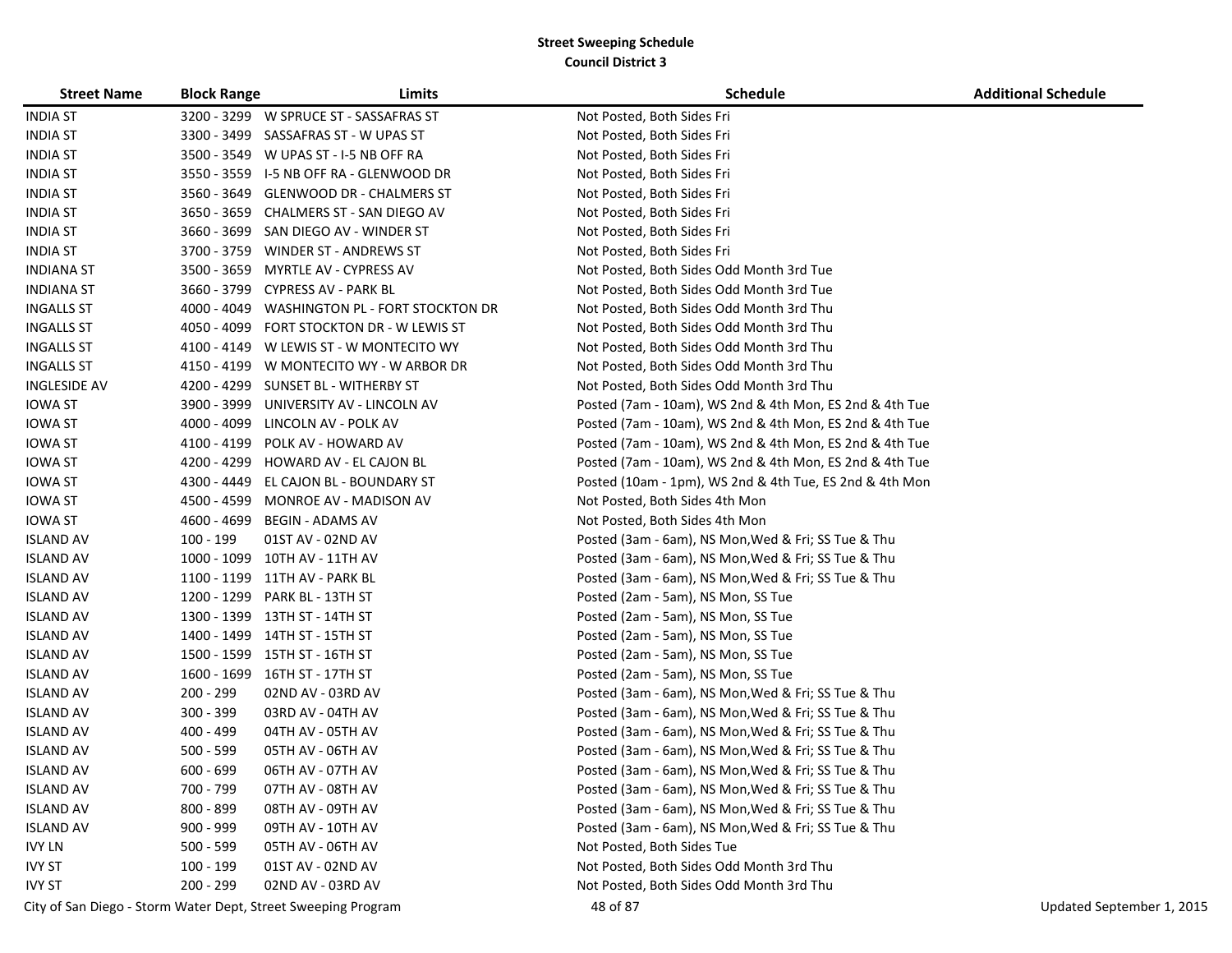| <b>Street Name</b> | <b>Block Range</b> | Limits                                                        | <b>Schedule</b>                          | <b>Additional Schedule</b> |
|--------------------|--------------------|---------------------------------------------------------------|------------------------------------------|----------------------------|
| <b>IVY ST</b>      |                    | 2800 - 2899 BEGIN - 29TH ST                                   | Not Posted, Both Sides 2nd Tue           |                            |
| <b>IVY ST</b>      |                    | 2900 - 2949 29TH ST - DALE ST                                 | Not Posted, Both Sides 2nd Tue           |                            |
| <b>IVY ST</b>      |                    | 2950 - 2999 DALE ST - 30TH ST                                 | Not Posted, Both Sides 2nd Tue           |                            |
| <b>IVY ST</b>      | 300 - 399          | 03RD AV - 04TH AV                                             | Not Posted, Both Sides Odd Month 3rd Thu |                            |
| <b>IVY ST</b>      | 3000 - 3017        | 30TH ST - FERN ST                                             | Not Posted, Both Sides 2nd Tue           |                            |
| <b>IVY ST</b>      |                    | 3018 - 3099 FERN ST - 31ST ST                                 | Not Posted, Both Sides 2nd Tue           |                            |
| <b>IVY ST</b>      |                    | 3100 - 3199 31ST ST - END                                     | Not Posted, Both Sides 2nd Tue           |                            |
| <b>IVY ST</b>      | 3230 - 3299        | <b>BANCROFT ST - 33RD ST</b>                                  | Not Posted, Both Sides 2nd Tue           |                            |
| <b>IVY ST</b>      | 3300 - 3349        | 33RD ST - FELTON ST                                           | Not Posted, Both Sides 2nd Tue           |                            |
| <b>IVY ST</b>      | 3550 - 3599        | PENTUCKETT AV - JACOT LN                                      | Not Posted, Both Sides 2nd Tue           |                            |
| <b>IVY ST</b>      | 400 - 499          | 04TH AV - 05TH AV                                             | Not Posted, Both Sides Odd Month 3rd Thu |                            |
| <b>IVY ST</b>      | 500 - 599          | 05TH AV - 06TH AV                                             | Not Posted, Both Sides Odd Month 3rd Thu |                            |
| J ST               | 1000 - 1099        | 10TH AV - 11TH AV                                             | Posted (12am - 3am), SS Thu, NS Fri      |                            |
| J ST               | 110 - 199          | BEGIN - 02ND AV                                               | Posted (3am - 6am), SS Thu, NS Fri       |                            |
| J ST               |                    | 1100 - 1199 11TH AV - PARK BL                                 | Posted (12am - 3am), SS Thu, NS Fri      |                            |
| J ST               | 1200 - 1299        | PARK BL - 13TH ST                                             | Posted (12am - 3am), SS Thu, NS Fri      |                            |
| J ST               |                    | 1300 - 1399 13TH ST - 14TH ST                                 | Posted (12am - 3am), SS Thu, NS Fri      |                            |
| J ST               |                    | 1400 - 1499 14TH ST - 15TH ST                                 | Posted (12am - 3am), SS Thu, NS Fri      |                            |
| J ST               |                    | 1500 - 1599 15TH ST - 16TH ST                                 | Posted (12am - 3am), SS Thu, NS Fri      |                            |
| J ST               |                    | 1600 - 1699 16TH ST - 17TH ST                                 | Not Posted, SS Thu, NS Fri               |                            |
| J ST               | 200 - 299          | 02ND AV - 03RD AV                                             | Posted (3am - 6am), SS Thu, NS Fri       |                            |
| J ST               | 300 - 399          | 03RD AV - 04TH AV                                             | Posted (3am - 6am), SS Thu, NS Fri       |                            |
| J ST               | 400 - 499          | 04TH AV - 05TH AV                                             | Posted (3am - 6am), SS Thu, NS Fri       |                            |
| J ST               | 500 - 599          | 05TH AV - 06TH AV                                             | Posted (3am - 6am), SS Thu, NS Fri       |                            |
| J ST               | $600 - 699$        | 06TH AV - 07TH AV                                             | Posted (3am - 6am), SS Thu, NS Fri       |                            |
| J ST               | 700 - 799          | 07TH AV - 08TH AV                                             | Posted (3am - 6am), SS Thu, NS Fri       |                            |
| J ST               | 800 - 899          | 08TH AV - 09TH AV                                             | Posted (12am - 3am), SS Thu, NS Fri      |                            |
| J ST               | 900 - 999          | 09TH AV - 10TH AV                                             | Posted (12am - 3am), SS Thu, NS Fri      |                            |
| JACARANDA PL       | $0 - 0$            | ALABAMA ST - TEXAS ST                                         | Not Posted, Both Sides Fri               |                            |
| JACARANDA PL       | 2600 - 3349        | ARNOLD AV - PRIVATE RD                                        | Not Posted, Both Sides Fri               |                            |
| <b>JACKDAW ST</b>  |                    | 3360 - 3489 W UPAS ST - END                                   | Not Posted, Both Sides Odd Month 3rd Thu |                            |
| <b>JACKDAW ST</b>  | 3500 - 3599        | W WALNUT AV - W BROOKES AV                                    | Not Posted, Both Sides Odd Month 3rd Thu |                            |
| <b>JACKDAW ST</b>  | 3600 - 3699        | W BROOKES AV - W PENNSYLVANIA AV                              | Not Posted, Both Sides Odd Month 3rd Thu |                            |
| <b>JACKDAW ST</b>  | 3700 - 3799        | W PENNSYLVANIA AV - SUTTER ST                                 | Not Posted, Both Sides Odd Month 3rd Thu |                            |
| JACKDAW ST         | 3950 - 3999        | <b>BEGIN - WASHINGTON PL</b>                                  | Not Posted, Both Sides Odd Month 3rd Thu |                            |
| <b>JACKDAW ST</b>  |                    | 4000 - 4049 WASHINGTON PL - FORT STOCKTON DR                  | Not Posted, Both Sides Odd Month 3rd Thu |                            |
| <b>JACKDAW ST</b>  |                    | 4050 - 4099 FORT STOCKTON DR - W LEWIS ST                     | Not Posted, Both Sides Odd Month 3rd Thu |                            |
| <b>JACKDAW ST</b>  |                    | 4100 - 4149 W LEWIS ST - W MONTECITO WY                       | Not Posted, Both Sides Odd Month 3rd Thu |                            |
| <b>JACKDAW ST</b>  |                    | 4150 - 4199 W MONTECITO WY - W ARBOR DR                       | Not Posted, Both Sides Odd Month 3rd Thu |                            |
| <b>JACKDAW ST</b>  |                    | 4200 - 4249 W ARBOR DR - HUNTER ST                            | Not Posted, Both Sides Odd Month 3rd Thu |                            |
| <b>JACKDAW ST</b>  |                    | 4250 - 4299 HUNTER ST - END                                   | Not Posted, Both Sides Odd Month 3rd Thu |                            |
|                    |                    | City of San Diego - Storm Water Dept, Street Sweeping Program | 49 of 87                                 | Updated September 1, 2015  |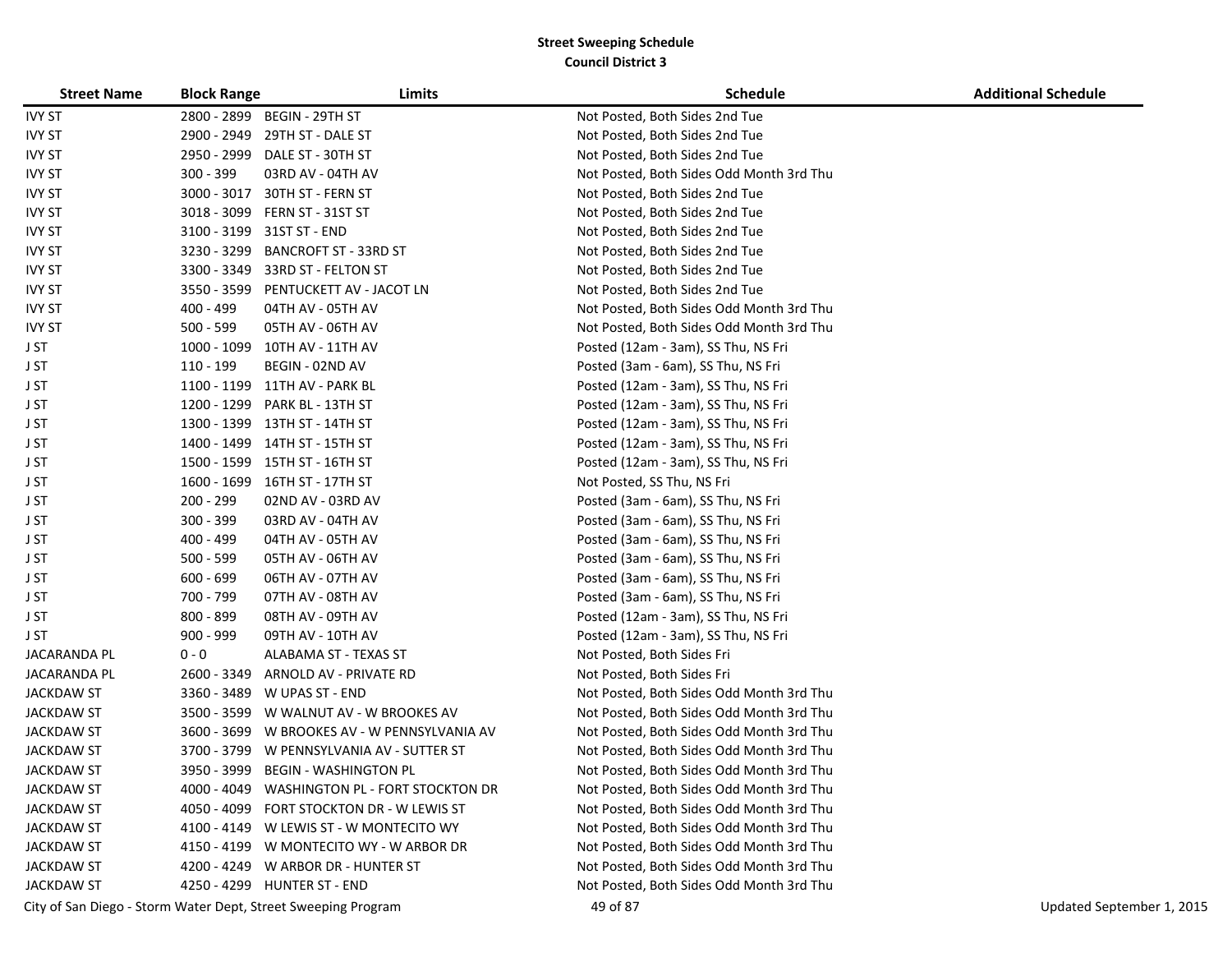| <b>Street Name</b> | <b>Block Range</b> | Limits                                                        | <b>Schedule</b>                          | <b>Additional Schedule</b> |
|--------------------|--------------------|---------------------------------------------------------------|------------------------------------------|----------------------------|
| <b>JACKSON ST</b>  |                    | 2500 - 2699 COSOY WY - MASON ST                               | Not Posted, Both Sides Odd Month 3rd Thu |                            |
| <b>JACOT LN</b>    | 2100 - 2199        | <b>HAWTHORN ST - IVY ST</b>                                   | Not Posted, Both Sides 2nd Tue           |                            |
| JEFFERSON ST       | 2300 - 2339        | OLD TOWN AV - AMPUDIA ST                                      | Not Posted, Both Sides Odd Month 3rd Thu |                            |
| JEFFERSON ST       |                    | 2340 - 2399 AMPUDIA ST - ARISTA ST                            | Not Posted, Both Sides Odd Month 3rd Thu |                            |
| JEFFERSON ST       | 2400 - 2449        | ARISTA ST - CONDE ST                                          | Not Posted, Both Sides Odd Month 3rd Thu |                            |
| JEFFERSON ST       | 2450 - 2499        | CONDE ST - HARNEY ST                                          | Not Posted, Both Sides Odd Month 3rd Thu |                            |
| JEFFERSON ST       | 2500 - 2539        | <b>HARNEY ST - END</b>                                        | Not Posted, Both Sides Odd Month 3rd Thu |                            |
| JOHNSON AV         | 1000 - 1199        | 10TH AV - VERMONT ST                                          | Not Posted, Both Sides 2nd Tue           |                            |
| JOHNSON AV         | 1200 - 1259        | <b>VERMONT ST - HAYES AV</b>                                  | Not Posted, Both Sides 2nd Tue           |                            |
| JOHNSON AV         | 1260 - 1299        | <b>HAYES AV - LINCOLN AV</b>                                  | Not Posted, Both Sides 2nd Tue           |                            |
| <b>JOHNSON AV</b>  | 800 - 899          | BEGIN - 09TH AV                                               | Not Posted, Both Sides 2nd Tue           |                            |
| <b>JOHNSON AV</b>  | $900 - 999$        | 09TH AV - 10TH AV                                             | Not Posted, Both Sides 2nd Tue           |                            |
| <b>JUAN ST</b>     | 2250 - 2305        | SUNSET RD - SAN JUAN RD                                       | Not Posted, Both Sides Odd Month 3rd Thu |                            |
| JUAN ST            | 2306 - 2325        | SAN JUAN RD - SAN JUAN RD                                     | Not Posted, Both Sides Odd Month 3rd Thu |                            |
| <b>JUAN ST</b>     | 2326 - 2499        | SAN JUAN RD - HARNEY ST                                       | Not Posted, Both Sides Odd Month 3rd Thu |                            |
| <b>JUAN ST</b>     | 2500 - 2599        | <b>HARNEY ST - TWIGGS ST</b>                                  | Not Posted, Both Sides Fri               |                            |
| <b>JUAN ST</b>     | 2600 - 2699        | TWIGGS ST - MASON ST                                          | Not Posted, Both Sides Fri               |                            |
| <b>JUAN ST</b>     | 2700 - 2799        | MASON ST - WALLACE ST                                         | Not Posted, Both Sides Fri               |                            |
| <b>JUAN ST</b>     | 2800 - 2819        | <b>WALLACE ST - WALLACE ST</b>                                | Not Posted, Both Sides Fri               |                            |
| <b>JUAN ST</b>     |                    | 2820 - 2899 WALLACE ST - TAYLOR ST                            | Not Posted, Both Sides Fri               |                            |
| <b>JUNIPER RD</b>  | $600 - 799$        | 06TH AV - JUNIPER ST                                          | Not Posted, Both Sides Tue               |                            |
| <b>JUNIPER ST</b>  | 100 - 199          | 01ST AV - 02ND AV                                             | Not Posted, Both Sides Odd Month 3rd Thu |                            |
| <b>JUNIPER ST</b>  | 200 - 299          | 02ND AV - 03RD AV                                             | Not Posted, Both Sides Odd Month 3rd Thu |                            |
| <b>JUNIPER ST</b>  | 2800 - 2899        | BEGIN - 29TH ST                                               | Not Posted, Both Sides 2nd Tue           |                            |
| <b>JUNIPER ST</b>  | 2900 - 2930        | 29TH ST - DALE ST                                             | Not Posted, Both Sides 2nd Tue           |                            |
| <b>JUNIPER ST</b>  | 2931 - 2999        | DALE ST - 30TH ST                                             | Not Posted, Both Sides 2nd Tue           |                            |
| <b>JUNIPER ST</b>  | $300 - 399$        | 03RD AV - 04TH AV                                             | Not Posted, Both Sides Odd Month 3rd Thu |                            |
| <b>JUNIPER ST</b>  | 3000 - 3013        | 30TH ST - 30TH ST                                             | Not Posted, Both Sides 2nd Tue           |                            |
| <b>JUNIPER ST</b>  | 3014 - 3099        | 30TH ST - 31ST ST                                             | Not Posted, Both Sides 2nd Tue           |                            |
| <b>JUNIPER ST</b>  |                    | 3100 - 3199 31ST ST - 32ND ST                                 | Not Posted, Both Sides 2nd Tue           |                            |
| <b>JUNIPER ST</b>  | 3200 - 3229        | 32ND ST - BANCROFT ST                                         | Not Posted, Both Sides 2nd Tue           |                            |
| <b>JUNIPER ST</b>  | 3230 - 3299        | <b>BANCROFT ST - 33RD ST</b>                                  | Not Posted, Both Sides 2nd Tue           |                            |
| <b>JUNIPER ST</b>  | 3300 - 3328        | 33RD ST - FELTON ST                                           | Not Posted, Both Sides 2nd Tue           |                            |
| <b>JUNIPER ST</b>  | 3329 - 3450        | FELTON ST - WESTLAND AV                                       | Not Posted, Both Sides 2nd Tue           |                            |
| <b>JUNIPER ST</b>  | 3451 - 3499        | WESTLAND AV - COMMONWEALTH AV                                 | Not Posted, Both Sides 2nd Tue           |                            |
| <b>JUNIPER ST</b>  |                    | 3500 - 3559 COMMONWEALTH AV - PENTUCKETT AV                   | Not Posted, Both Sides 2nd Tue           |                            |
| <b>JUNIPER ST</b>  | 400 - 499          | 04TH AV - 05TH AV                                             | Not Posted, Both Sides Odd Month 3rd Thu |                            |
| <b>JUNIPER ST</b>  | $500 - 599$        | 05TH AV - 06TH AV                                             | Not Posted, Both Sides Odd Month 3rd Thu |                            |
| K ST               |                    | 1000 - 1099 10TH AV - 11TH AV                                 | Posted (12am - 3am), SS Thu, NS Fri      |                            |
| K ST               |                    | 1200 - 1299 12TH AV - 13TH ST                                 | Posted (12am - 3am), SS Thu, NS Fri      |                            |
| K ST               |                    | 1300 - 1399 13TH ST - 14TH ST                                 | Posted (12am - 3am), SS Thu, NS Fri      |                            |
|                    |                    | City of San Diego - Storm Water Dept, Street Sweeping Program | 50 of 87                                 | Updated September 1, 2015  |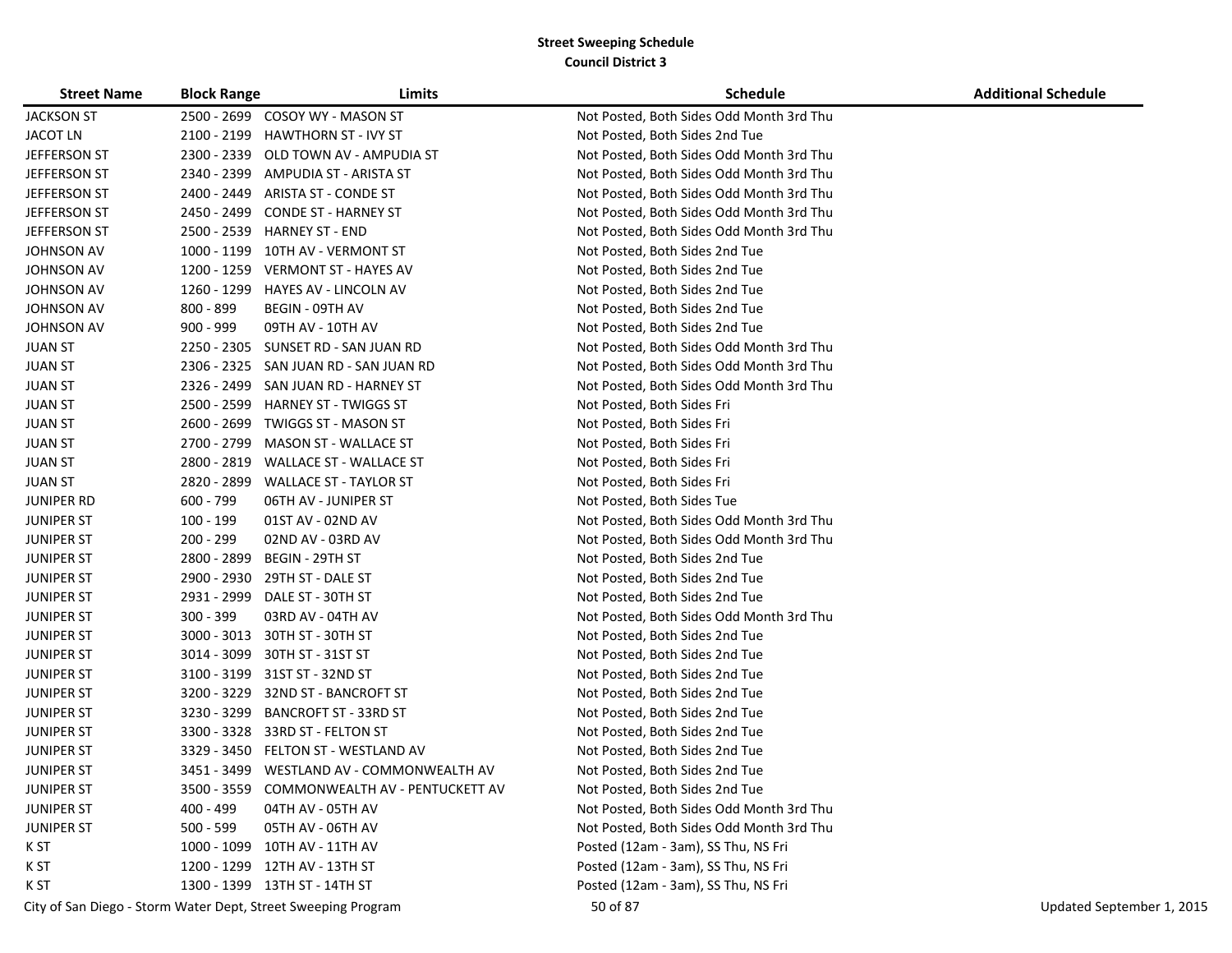| <b>Street Name</b> | <b>Block Range</b> | Limits                                                        | <b>Schedule</b>                                         | <b>Additional Schedule</b> |
|--------------------|--------------------|---------------------------------------------------------------|---------------------------------------------------------|----------------------------|
| K ST               |                    | 1400 - 1499 14TH ST - 15TH ST                                 | Posted (12am - 3am), SS Thu, NS Fri                     |                            |
| K ST               |                    | 1500 - 1599 15TH ST - 16TH ST                                 | Posted (12am - 3am), SS Thu, NS Fri                     |                            |
| K ST               | 1600 - 1699        | 16TH ST - 17TH ST                                             | Not Posted, SS Thu, NS Fri                              |                            |
| K ST               | $300 - 399$        | 03RD AV - 04TH AV                                             | Posted (3am - 6am), SS Thu, NS Fri                      |                            |
| K ST               | 400 - 499          | 04TH AV - 05TH AV                                             | Posted (3am - 6am), SS Thu, NS Fri                      |                            |
| K ST               | 500 - 599          | 05TH AV - 06TH AV                                             | Posted (3am - 6am), SS Thu, NS Fri                      |                            |
| K ST               | $600 - 699$        | 06TH AV - 07TH AV                                             | Posted (3am - 6am), SS Thu, NS Fri                      |                            |
| <b>KALMIA PL</b>   | 2800 - 2899        | 29TH ST - 29TH ST                                             | Not Posted, Both Sides Even Month 4th Tue               |                            |
| <b>KALMIA ST</b>   | 100 - 199          | 01ST AV - 02ND AV                                             | Not Posted, Both Sides Odd Month 3rd Thu                |                            |
| <b>KALMIA ST</b>   | 200 - 299          | 02ND AV - 03RD AV                                             | Not Posted, Both Sides Odd Month 3rd Thu                |                            |
| <b>KALMIA ST</b>   | 2900 - 2999        | 29TH ST - 30TH ST                                             | Not Posted, Both Sides Even Month 4th Tue               |                            |
| <b>KALMIA ST</b>   | $300 - 399$        | 03RD AV - 04TH AV                                             | Not Posted, Both Sides Odd Month 3rd Thu                |                            |
| <b>KALMIA ST</b>   |                    | 3000 - 3032 30TH ST - SAN MARCOS AV                           | Not Posted, Both Sides Even Month 4th Tue               |                            |
| <b>KALMIA ST</b>   |                    | 3033 - 3064 SAN MARCOS AV - CAPITAN AV                        | Not Posted, Both Sides Even Month 4th Tue               |                            |
| <b>KALMIA ST</b>   | 3065 - 3100        | CAPITAN AV - 31ST ST                                          | Not Posted, Both Sides Even Month 4th Tue               |                            |
| <b>KALMIA ST</b>   | 3101 - 3119        | 31ST ST - DULZURA AV                                          | Not Posted, Both Sides Even Month 4th Tue               |                            |
| <b>KALMIA ST</b>   | 3120 - 3159        | DULZURA AV - PAMO AV                                          | Not Posted, Both Sides Even Month 4th Tue               |                            |
| <b>KALMIA ST</b>   | 3160 - 3199        | PAMO AV - 32ND ST                                             | Not Posted, Both Sides Even Month 4th Tue               |                            |
| <b>KALMIA ST</b>   | 3200 - 3249        | 32ND ST - BANCROFT ST                                         | Not Posted, Both Sides 2nd Tue                          |                            |
| <b>KALMIA ST</b>   | 3250 - 3299        | <b>BANCROFT ST - 33RD ST</b>                                  | Not Posted, Both Sides 2nd Tue                          |                            |
| <b>KALMIA ST</b>   |                    | 3600 - 3699 MONTCLAIR ST - VANCOUVER AV                       | Not Posted, Both Sides 2nd Tue                          |                            |
| <b>KALMIA ST</b>   | 400 - 499          | 04TH AV - 05TH AV                                             | Not Posted, Both Sides Odd Month 3rd Thu                |                            |
| <b>KALMIA ST</b>   | $500 - 599$        | 05TH AV - 06TH AV                                             | Not Posted, Both Sides Odd Month 3rd Thu                |                            |
| <b>KANSAS ST</b>   | 3900 - 3999        | UNIVERSITY AV - LINCOLN AV                                    | Posted (7am - 10am), WS 2nd & 4th Tue, ES 2nd & 4th Mon |                            |
| <b>KANSAS ST</b>   | 4000 - 4099        | LINCOLN AV - POLK AV                                          | Posted (7am - 10am), WS 2nd & 4th Tue, ES 2nd & 4th Mon |                            |
| <b>KANSAS ST</b>   | 4100 - 4199        | POLK AV - HOWARD AV                                           | Posted (7am - 10am), WS 2nd & 4th Tue, ES 2nd & 4th Mon |                            |
| <b>KANSAS ST</b>   | 4200 - 4299        | HOWARD AV - EL CAJON BL                                       | Posted (7am - 10am), WS 2nd & 4th Tue, ES 2nd & 4th Mon |                            |
| <b>KANSAS ST</b>   | 4300 - 4399        | EL CAJON BL - MEADE AV                                        | Posted (10am - 1pm), WS 2nd & 4th Tue, ES 2nd & 4th Mon |                            |
| <b>KANSAS ST</b>   | 4400 - 4499        | MEADE AV - MONROE AV                                          | Posted (10am - 1pm), WS 2nd & 4th Tue, ES 2nd & 4th Mon |                            |
| <b>KANSAS ST</b>   | 4500 - 4599        | MONROE AV - MADISON AV                                        | Posted (10am - 1pm), WS 2nd & 4th Tue, ES 2nd & 4th Mon |                            |
| <b>KANSAS ST</b>   | 4600 - 4699        | MADISON AV - ADAMS AV                                         | Posted (10am - 1pm), WS 2nd & 4th Tue, ES 2nd & 4th Mon |                            |
| <b>KANSAS ST</b>   | 4700 - 4749        | ADAMS AV - SUNCREST DR                                        | Posted (10am - 1pm), WS 3rd Wed, ES 3rd Mon             |                            |
| <b>KANSAS ST</b>   | 4750 - 4799        | SUNCREST DR - COLLIER AV                                      | Posted (10am - 1pm), WS 3rd Mon, ES 3rd Wed             |                            |
| <b>KANSAS ST</b>   | 4800 - 4899        | COLLIER AV - COPLEY AV                                        | Not Posted, Both Sides 3rd Mon                          |                            |
| <b>KEATING ST</b>  | 3500 - 3549        | MC KEE ST - TITUS ST                                          | Not Posted, Both Sides Odd Month 3rd Thu                |                            |
| <b>KEATING ST</b>  |                    | 3550 - 3599    TITUS ST - LINWOOD ST                          | Not Posted, Both Sides Odd Month 3rd Thu                |                            |
| <b>KEATING ST</b>  |                    | 3600 - 3649 LINWOOD ST - GUY ST                               | Not Posted, Both Sides Odd Month 3rd Thu                |                            |
| <b>KEATING ST</b>  |                    | 3650 - 3749 GUY ST - TORRANCE ST                              | Not Posted, Both Sides Odd Month 3rd Thu                |                            |
| <b>KEATING ST</b>  |                    | 3750 - 3799 TORRANCE ST - NEALE ST                            | Not Posted, Both Sides Odd Month 3rd Thu                |                            |
| <b>KEATING ST</b>  |                    | 3800 - 3849 NEALE ST - END                                    | Not Posted, Both Sides Odd Month 3rd Thu                |                            |
| <b>KENMORE TR</b>  |                    | 4700 - 4899 WEST MTN VIEW DR - END                            | Not Posted, Both Sides 4th Mon                          |                            |
|                    |                    | City of San Diego - Storm Water Dept, Street Sweeping Program | 51 of 87                                                | Updated September 1, 2015  |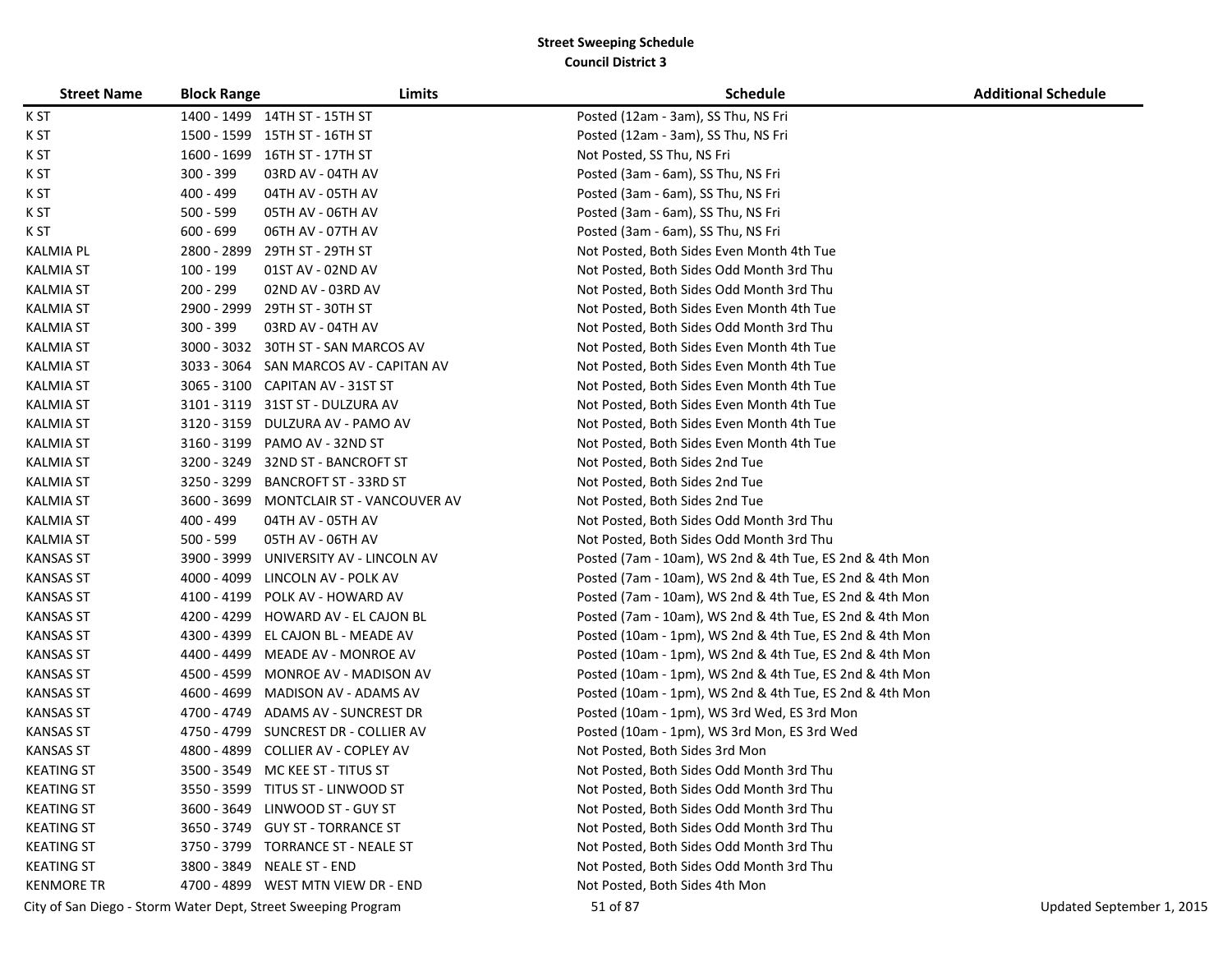| <b>Street Name</b> | <b>Block Range</b> | Limits                                                        | <b>Schedule</b>                                      | <b>Additional Schedule</b> |
|--------------------|--------------------|---------------------------------------------------------------|------------------------------------------------------|----------------------------|
| <b>KETTNER BL</b>  |                    | 1000 - 1199 W BROADWAY - W B ST                               | Posted (3am - 6am), WS Mon, Wed, & Fri; ES Tue & Thu |                            |
| <b>KETTNER BL</b>  |                    | 1200 - 1299 W B ST - W A ST                                   | Posted (3am - 6am), WS Mon, Wed, & Fri; ES Tue & Thu |                            |
| <b>KETTNER BL</b>  |                    | 1300 - 1399 W A ST - W ASH ST                                 | Posted (3am - 6am), WS Mon, Wed, & Fri; ES Tue & Thu |                            |
| <b>KETTNER BL</b>  |                    | 1400 - 1499 W ASH ST - W BEECH ST                             | Posted (2am - 6am), WS Wed, ES Thu                   |                            |
| <b>KETTNER BL</b>  |                    | 1500 - 1599 W BEECH ST - W CEDAR ST                           | Posted (2am - 6am), WS Wed, ES Thu                   |                            |
| <b>KETTNER BL</b>  |                    | 1600 - 1699 W CEDAR ST - W DATE ST                            | Posted (2am - 6am), WS Wed, ES Thu                   |                            |
| <b>KETTNER BL</b>  |                    | 1700 - 1899 W DATE ST - W FIR ST                              | Posted (2am - 6am), WS Wed, ES Thu                   |                            |
| <b>KETTNER BL</b>  |                    | 1900 - 1999 W FIR ST - W GRAPE ST                             | Posted (2am - 6am), WS Wed, ES Thu                   |                            |
| <b>KETTNER BL</b>  |                    | 2000 - 2099 W GRAPE ST - W HAWTHORN ST                        | Posted (2am - 6am), WS Wed, ES Thu                   |                            |
| <b>KETTNER BL</b>  |                    | 2100 - 2199 W HAWTHORN ST - W IVY ST                          | Posted (2am - 6am), WS Wed, ES Thu                   |                            |
| <b>KETTNER BL</b>  |                    | 2200 - 2299 W IVY ST - W JUNIPER ST                           | Posted (2am - 6am), WS Wed, ES Thu                   |                            |
| <b>KETTNER BL</b>  |                    | 2300 - 2399 W JUNIPER ST - W KALMIA ST                        | Posted (2am - 6am), WS Wed, ES Thu                   |                            |
| <b>KETTNER BL</b>  |                    | 2400 - 2499 W KALMIA ST - W LAUREL ST                         | Posted (2am - 6am), WS Wed, ES Thu                   |                            |
| <b>KETTNER BL</b>  | 3800 - 3849        | MC KEE ST - PRINGLE ST                                        | Not Posted, Both Sides Odd Month 3rd Thu             |                            |
| <b>KETTNER BL</b>  | $600 - 699$        | W HARBOR DR - W G ST                                          | Posted (3am - 6am), WS Mon, Wed, & Fri; ES Tue & Thu |                            |
| <b>KETTNER BL</b>  | 700 - 799          | W G ST - W F ST                                               | Posted (3am - 6am), WS Mon, Wed, & Fri; ES Tue & Thu |                            |
| <b>KETTNER BL</b>  | 800 - 899          | WFST-WEST                                                     | Posted (3am - 6am), WS Mon, Wed, & Fri; ES Tue & Thu |                            |
| <b>KETTNER BL</b>  | $900 - 999$        | W E ST - W BROADWAY                                           | Posted (3am - 6am), WS Mon, Wed, & Fri; ES Tue & Thu |                            |
| <b>KEW TR</b>      | 2600 - 2699        | <b>BEGIN - NUTMEG ST</b>                                      | Not Posted, Both Sides 2nd Tue                       |                            |
| KITE ST            | 3400 - 3499        | HORTON AV - W WALNUT AV                                       | Not Posted, Both Sides Odd Month 3rd Thu             |                            |
| KITE ST            |                    | 3500 - 3599 W WALNUT AV - W BROOKES AV                        | Not Posted, Both Sides Odd Month 3rd Thu             |                            |
| <b>KITE ST</b>     |                    | 3600 - 3619 W BROOKES AV - PUTERBAUGH ST                      | Not Posted, Both Sides Odd Month 3rd Thu             |                            |
| <b>KITE ST</b>     | 3620 - 3649        | PUTERBAUGH ST - TORRANCE ST                                   | Not Posted, Both Sides Odd Month 3rd Thu             |                            |
| KITE ST            |                    | 3650 - 3699 TORRANCE ST - W PENNSYLVANIA AV                   | Not Posted, Both Sides Odd Month 3rd Thu             |                            |
| KITE ST            |                    | 3700 - 3749 W PENNSYLVANIA AV - SUTTER ST                     | Not Posted, Both Sides Odd Month 3rd Thu             |                            |
| L ST               |                    | 1400 - 1499 14TH ST - END                                     | Posted (12am - 3am), SS Thu, NS Fri                  |                            |
| L ST               | $500 - 599$        | 05TH AV - 06TH AV                                             | Posted (3am - 6am), SS Thu, NS Fri                   |                            |
| L ST               | $600 - 699$        | 06TH AV - 07TH AV                                             | Posted (12am - 3am), ES Thu, WS Fri                  |                            |
| LA CALLECITA ST    |                    | 2200 - 2239 WITHERBY ST - SUNSET RD                           | Not Posted, Both Sides Odd Month 3rd Thu             |                            |
| <b>LANDIS ST</b>   |                    | 2100 - 2199 ALABAMA ST - MISSISSIPPI ST                       | Not Posted, Both Sides Odd Month 3rd Tue             |                            |
| <b>LANDIS ST</b>   | 2200 - 2299        | MISSISSIPPI ST - LOUISIANA ST                                 | Not Posted, Both Sides Odd Month 3rd Tue             |                            |
| <b>LANDIS ST</b>   | 2300 - 2399        | LOUISIANA ST - TEXAS ST                                       | Not Posted, Both Sides Odd Month 3rd Tue             |                            |
| <b>LANDIS ST</b>   |                    | 2400 - 2499 TEXAS ST - ARIZONA ST                             | Not Posted, Both Sides Even Month 4th Tue            |                            |
| <b>LANDIS ST</b>   | 2500 - 2549        | ARIZONA ST - ARNOLD AV                                        | Not Posted, Both Sides Even Month 4th Tue            |                            |
| <b>LANDIS ST</b>   |                    | 2550 - 2599 ARNOLD AV - VILLA TR                              | Not Posted, Both Sides Even Month 4th Tue            |                            |
| <b>LANDIS ST</b>   |                    | 2600 - 2699 VILLA TR - PERSHING AV                            | Not Posted, Both Sides Even Month 4th Tue            |                            |
| <b>LANDIS ST</b>   | 2700 - 2799        | PERSHING AV - 28TH ST                                         | Not Posted, Both Sides Even Month 4th Tue            |                            |
| <b>LANDIS ST</b>   |                    | 2800 - 2839 28TH ST - UTAH ST                                 | Not Posted, Both Sides Even Month 4th Tue            |                            |
| <b>LANDIS ST</b>   |                    | 2840 - 2859 UTAH ST - GRANADA AV                              | Not Posted, Both Sides Even Month 4th Tue            |                            |
| <b>LANDIS ST</b>   |                    | 2860 - 2899 GRANADA AV - 29TH ST                              | Not Posted, Both Sides Even Month 4th Tue            |                            |
| <b>LANDIS ST</b>   |                    | 2900 - 2999 29TH ST - 30TH ST                                 | Not Posted, Both Sides Even Month 4th Tue            |                            |
|                    |                    | City of San Diego - Storm Water Dept, Street Sweeping Program | 52 of 87                                             | Updated September 1, 2015  |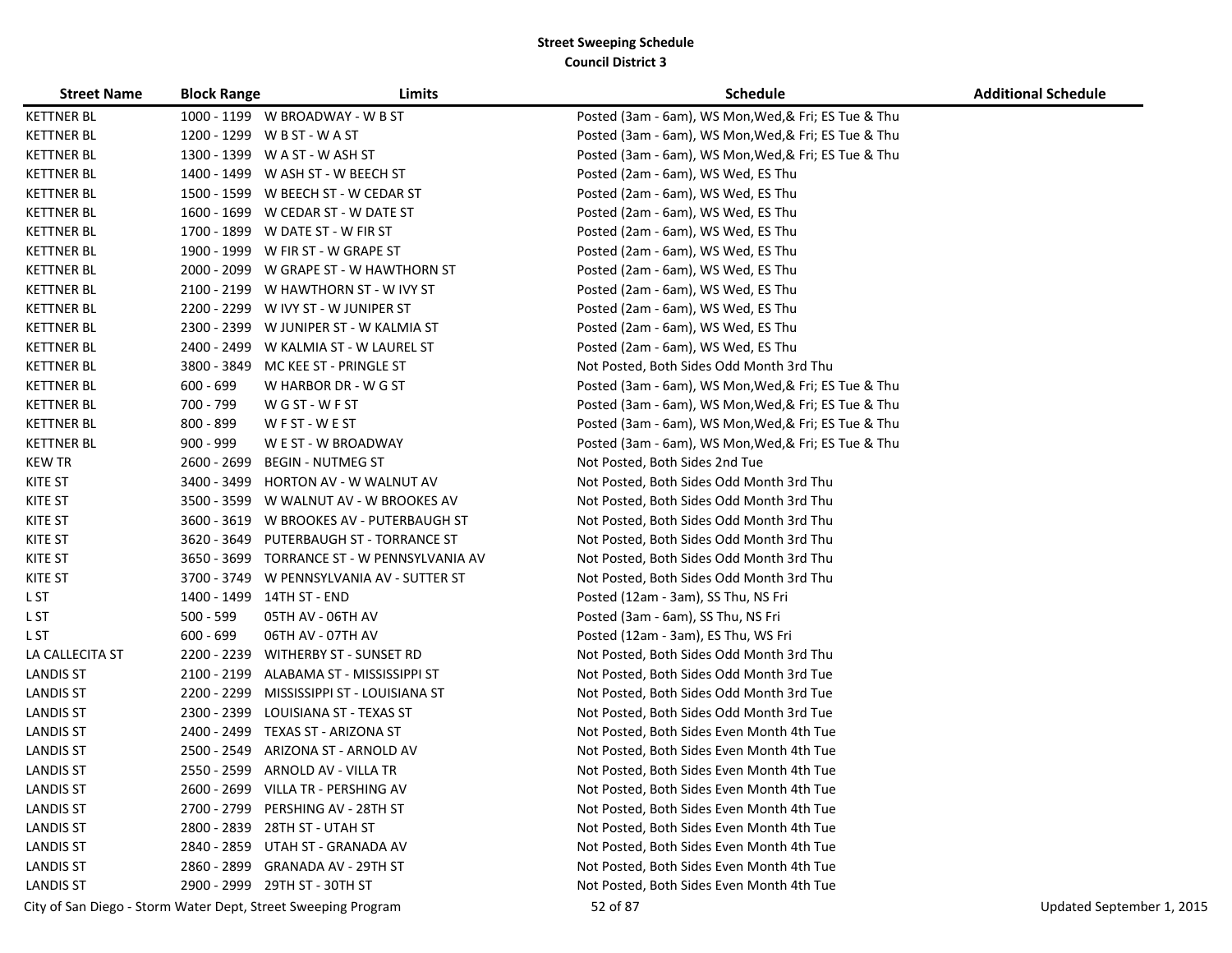| <b>Street Name</b> | <b>Block Range</b> | Limits                                                        | <b>Schedule</b>                           | <b>Additional Schedule</b> |
|--------------------|--------------------|---------------------------------------------------------------|-------------------------------------------|----------------------------|
| <b>LANDIS ST</b>   | 3000 - 3029        | 30TH ST - RAY ST                                              | Not Posted, Both Sides Even Month 4th Tue |                            |
| <b>LANDIS ST</b>   | 3030 - 3049        | RAY ST - GRIM AV                                              | Not Posted, Both Sides Odd Month 4th Tue  |                            |
| <b>LANDIS ST</b>   | 3050 - 3099        | GRIM AV - 31ST ST                                             | Not Posted, Both Sides Odd Month 4th Tue  |                            |
| <b>LANDIS ST</b>   | 3100 - 3149        | 31ST ST - HERMAN AV                                           | Not Posted, Both Sides Odd Month 4th Tue  |                            |
| <b>LANDIS ST</b>   | 3150 - 3199        | HERMAN AV - 32ND ST                                           | Not Posted, Both Sides Odd Month 4th Tue  |                            |
| <b>LANDIS ST</b>   | 3200 - 3249        | 32ND ST - BANCROFT ST                                         | Not Posted, Both Sides Odd Month 4th Tue  |                            |
| <b>LANDIS ST</b>   | 3250 - 3299        | <b>BANCROFT ST - 33RD ST</b>                                  | Not Posted, Both Sides Odd Month 4th Tue  |                            |
| <b>LANDIS ST</b>   | 3300 - 3329        | 33RD ST - BOUNDARY ST                                         | Not Posted, Both Sides Odd Month 4th Tue  |                            |
| <b>LANDIS ST</b>   | 3330 - 3399        | BOUNDARY ST - NILE ST                                         | Posted (8am - 11am), SS Mon, NS Thu       |                            |
| <b>LARK ST</b>     | 3400 - 3499        | BEGIN - W WALNUT AV                                           | Not Posted, Both Sides Odd Month 3rd Thu  |                            |
| <b>LARK ST</b>     | 3500 - 3629        | W WALNUT AV - PUTERBAUGH ST                                   | Not Posted, Both Sides Odd Month 3rd Thu  |                            |
| <b>LARK ST</b>     | 4000 - 4049        | WASHINGTON PL - FORT STOCKTON DR                              | Not Posted, Both Sides Odd Month 3rd Thu  |                            |
| <b>LARK ST</b>     | 4050 - 4099        | FORT STOCKTON DR - W LEWIS ST                                 | Not Posted, Both Sides Odd Month 3rd Thu  |                            |
| <b>LARK ST</b>     | 4100 - 4149        | W LEWIS ST - W MONTECITO WY                                   | Not Posted, Both Sides Odd Month 3rd Thu  |                            |
| <b>LAUREL ST</b>   | 100 - 199          | 01ST AV - 02ND AV                                             | Not Posted, Both Sides Odd Month 3rd Thu  |                            |
| <b>LAUREL ST</b>   | 200 - 299          | 02ND AV - 03RD AV                                             | Not Posted, Both Sides Odd Month 3rd Thu  |                            |
| <b>LAUREL ST</b>   | 2900 - 2999        | 29TH ST - 30TH ST                                             | Not Posted, Both Sides Even Month 4th Tue |                            |
| <b>LAUREL ST</b>   | $300 - 399$        | 03RD AV - 04TH AV                                             | Not Posted, Both Sides Odd Month 3rd Thu  |                            |
| <b>LAUREL ST</b>   | 3000 - 3027        | 30TH ST - SAN MARCOS AV                                       | Not Posted, Both Sides Even Month 4th Tue |                            |
| <b>LAUREL ST</b>   | 3028 - 3099        | SAN MARCOS AV - CAPITAN AV                                    | Not Posted, Both Sides Even Month 4th Tue |                            |
| <b>LAUREL ST</b>   |                    | 3100 - 3122 CAPITAN AV - DULZURA AV                           | Not Posted, Both Sides Even Month 4th Tue |                            |
| <b>LAUREL ST</b>   | 3123 - 3149        | DULZURA AV - PAMO AV                                          | Not Posted, Both Sides Even Month 4th Tue |                            |
| <b>LAUREL ST</b>   | 3150 - 3199        | PAMO AV - 32ND ST                                             | Not Posted, Both Sides Even Month 4th Tue |                            |
| <b>LAUREL ST</b>   | 3200 - 3249        | 32ND ST - BANCROFT ST                                         | Not Posted, Both Sides 2nd Tue            |                            |
| <b>LAUREL ST</b>   | 3250 - 3299        | <b>BANCROFT ST - 33RD ST</b>                                  | Not Posted, Both Sides 2nd Tue            |                            |
| <b>LAUREL ST</b>   | 3400 - 3549        | COMMONWEALTH AV - BOUNDARY ST                                 | Not Posted, Both Sides 2nd Tue            |                            |
| <b>LAUREL ST</b>   | 400 - 499          | 04TH AV - 05TH AV                                             | Not Posted, Both Sides Odd Month 3rd Thu  |                            |
| <b>LAUREL ST</b>   | $500 - 599$        | 05TH AV - 06TH AV                                             | Not Posted, Both Sides Odd Month 3rd Thu  |                            |
| <b>LEWIS ST</b>    | 100 - 199          | 01ST AV - BACHMAN PL                                          | Not Posted, Both Sides Odd Month 3rd Thu  |                            |
| <b>LEWIS ST</b>    | 200 - 219          | BACHMAN PL - 03RD AV                                          | Not Posted, Both Sides Odd Month 3rd Thu  |                            |
| <b>LEWIS ST</b>    | 220 - 299          | 03RD AV - 03RD AV                                             | Not Posted, Both Sides Odd Month 3rd Thu  |                            |
| LEWIS ST           | 300 - 349          | 03RD AV - 04TH AV                                             | Not Posted, Both Sides Odd Month 3rd Thu  |                            |
| <b>LEWIS ST</b>    | $350 - 599$        | 04TH AV - 04TH AV                                             | Not Posted, Both Sides Odd Month 3rd Thu  |                            |
| LINCOLN AV         | 1000 - 1199        | <b>BEGIN - VERMONT ST</b>                                     | Not Posted, Both Sides 2nd Tue            |                            |
| <b>LINCOLN AV</b>  | 1200 - 1279        | <b>VERMONT ST - JOHNSON AV</b>                                | Not Posted, Both Sides 2nd Tue            |                            |
| LINCOLN AV         |                    | 1280 - 1399 JOHNSON AV - MARYLAND ST                          | Not Posted, Both Sides 2nd Tue            |                            |
| LINCOLN AV         | 1400 - 1449        | <b>MARYLAND ST - PASCOE LN</b>                                | Not Posted, Both Sides 2nd Tue            |                            |
| LINCOLN AV         |                    | 1450 - 1499 PASCOE LN - CLEVELAND AV                          | Not Posted, Both Sides Tue                |                            |
| LINCOLN AV         |                    | 1500 - 1599 CLEVELAND AV - NORMAL ST                          | Not Posted, Both Sides Tue                |                            |
| LINCOLN AV         | 1600 - 1699        | NORMAL ST - CENTRE ST                                         | Not Posted, Both Sides Tue                |                            |
| LINCOLN AV         |                    | 1700 - 1799 CENTRE ST - PARK BL                               | Not Posted, Both Sides Tue                |                            |
|                    |                    | City of San Diego - Storm Water Dept, Street Sweeping Program | 53 of 87                                  | Updated September 1, 2015  |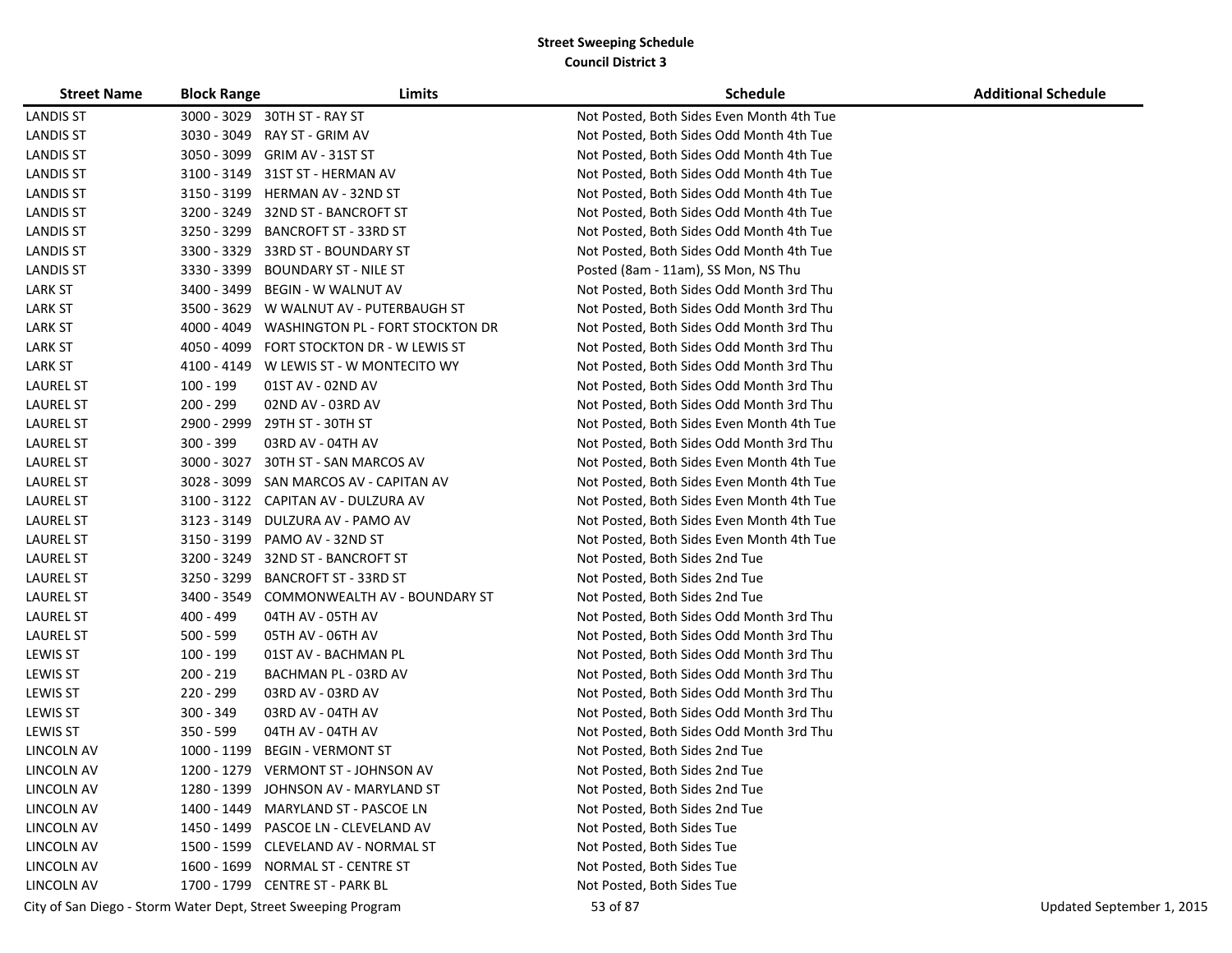| <b>Street Name</b>                                            | <b>Block Range</b> | Limits                                  | <b>Schedule</b>                                         | <b>Additional Schedule</b> |
|---------------------------------------------------------------|--------------------|-----------------------------------------|---------------------------------------------------------|----------------------------|
| LINCOLN AV                                                    |                    | 1800 - 1899 PARK BL - GEORGIA ST        | Posted (7am - 10am), NS 2nd & 4th Mon, SS 2nd & 4th Tue |                            |
| LINCOLN AV                                                    | 1900 - 1999        | <b>BEGIN - FLORIDA ST</b>               | Posted (7am - 10am), NS 2nd & 4th Mon, SS 2nd & 4th Tue |                            |
| LINCOLN AV                                                    | 2000 - 2099        | FLORIDA ST - ALABAMA ST                 | Posted (7am - 10am), NS 2nd & 4th Mon, SS 2nd & 4th Tue |                            |
| LINCOLN AV                                                    |                    | 2100 - 2199 ALABAMA ST - MISSISSIPPI ST | Posted (7am - 10am), NS 2nd & 4th Mon, SS 2nd & 4th Tue |                            |
| LINCOLN AV                                                    | 2200 - 2299        | MISSISSIPPI ST - LOUISIANA ST           | Posted (7am - 10am), NS 2nd & 4th Mon, SS 2nd & 4th Tue |                            |
| LINCOLN AV                                                    | 2300 - 2399        | LOUISIANA ST - TEXAS ST                 | Posted (7am - 10am), NS 2nd & 4th Mon, SS 2nd & 4th Tue |                            |
| LINCOLN AV                                                    |                    | 2400 - 2499 TEXAS ST - ARIZONA ST       | Posted (7am - 10am), NS 2nd & 4th Mon, SS 2nd & 4th Tue |                            |
| LINCOLN AV                                                    | 2500 - 2599        | ARIZONA ST - HAMILTON ST                | Posted (7am - 10am), NS 2nd & 4th Mon, SS 2nd & 4th Tue |                            |
| LINCOLN AV                                                    | 2600 - 2699        | HAMILTON ST - OREGON ST                 | Posted (7am - 10am), NS 2nd & 4th Mon, SS 2nd & 4th Tue |                            |
| LINCOLN AV                                                    | 2700 - 2799        | <b>OREGON ST - IDAHO ST</b>             | Posted (7am - 10am), NS 2nd & 4th Mon, SS 2nd & 4th Tue |                            |
| LINCOLN AV                                                    | 2800 - 2849        | <b>IDAHO ST - UTAH ST</b>               | Posted (7am - 10am), NS 2nd & 4th Mon, SS 2nd & 4th Tue |                            |
| LINCOLN AV                                                    | 2850 - 2899        | UTAH ST - KANSAS ST                     | Posted (7am - 10am), NS 2nd & 4th Mon, SS 2nd & 4th Tue |                            |
| LINCOLN AV                                                    | 2900 - 2999        | KANSAS ST - 30TH ST                     | Posted (7am - 10am), NS 2nd & 4th Mon, SS 2nd & 4th Tue |                            |
| LINCOLN AV                                                    | 3000 - 3049        | 30TH ST - OHIO ST                       | Posted (7am - 10am), NS 2nd & 4th Mon, SS 2nd & 4th Tue |                            |
| LINCOLN AV                                                    | 3050 - 3099        | OHIO ST - ILLINOIS ST                   | Posted (7am - 10am), NS 2nd & 4th Mon, SS 2nd & 4th Tue |                            |
| LINCOLN AV                                                    | 3100 - 3149        | ILLINOIS ST - IOWA ST                   | Posted (8am - 11am), NS Mon, SS Thu                     |                            |
| LINCOLN AV                                                    | 3150 - 3199        | IOWA ST - 32ND ST                       | Posted (8am - 11am), NS Mon, SS Thu                     |                            |
| LINCOLN AV                                                    |                    | 3200 - 3259 32ND ST - BANCROFT ST       | Posted (8am - 11am), NS Mon, SS Thu                     |                            |
| LINWOOD ST                                                    | 1521 - 1579        | <b>CROWELL ST - CHALMERS ST</b>         | Not Posted, Both Sides Odd Month 3rd Thu                |                            |
| LINWOOD ST                                                    |                    | 1580 - 1599 CHALMERS ST - END           | Not Posted, Both Sides Odd Month 3rd Thu                |                            |
| LINWOOD ST                                                    | 1600 - 1649        | <b>FREMONT ST - WINDER ST</b>           | Not Posted, Both Sides Odd Month 3rd Thu                |                            |
| LINWOOD ST                                                    | 1650 - 1699        | WINDER ST - ANDREWS ST                  | Not Posted, Both Sides Odd Month 3rd Thu                |                            |
| LINWOOD ST                                                    | 1750 - 1799        | KEATING ST - PRINGLE ST                 | Not Posted, Both Sides Odd Month 3rd Thu                |                            |
| LINWOOD ST                                                    | 1800 - 1869        | <b>PRINGLE ST - END</b>                 | Not Posted, Both Sides Odd Month 3rd Thu                |                            |
| LINWOOD ST                                                    | 1900 - 1949        | <b>BEGIN - HENRY ST</b>                 | Not Posted, Both Sides Odd Month 3rd Thu                |                            |
| LINWOOD ST                                                    | 1950 - 1999        | HENRY ST - ALAMEDA PL                   | Not Posted, Both Sides Odd Month 3rd Thu                |                            |
| LINWOOD ST                                                    | 2360 - 2399        | <b>BEGIN - ARISTA ST</b>                | Not Posted, Both Sides Odd Month 3rd Thu                |                            |
| LINWOOD ST                                                    | 2400 - 2429        | ARISTA ST - SAN DIEGO AV                | Not Posted, Both Sides Odd Month 3rd Thu                |                            |
| LITCHFIELD RD                                                 | 5000 - 5099        | NORTH MTN VIEW DR - END                 | Not Posted, Both Sides 4th Mon                          |                            |
| LITTLE FLOWER ST                                              | 3400 - 3499        | MC KINLEY ST - BOUNDARY ST              | Not Posted, Both Sides 2nd Tue                          |                            |
| LOMA PASS                                                     |                    | 4100 - 4199 SHERIDAN AV - ARDEN WY      | Not Posted, Both Sides Odd Month 3rd Thu                |                            |
| <b>LOMITAS DR</b>                                             | 4700 - 4799        | CARMELINA DR - MISSION CLIFF DR         | Not Posted, Both Sides 2nd Tue                          |                            |
| <b>LOMITAS DR</b>                                             | 4800 - 4855        | MISSION CLIFF DR - END                  | Not Posted, Both Sides 2nd Tue                          |                            |
| LOUISIANA ST                                                  | 3400 - 3499        | UPAS ST - MYRTLE AV                     | Not Posted, Both Sides Odd Month 3rd Tue                |                            |
| LOUISIANA ST                                                  |                    | 3500 - 3599 MYRTLE AV - DWIGHT ST       | Not Posted, Both Sides Odd Month 3rd Tue                |                            |
| <b>LOUISIANA ST</b>                                           | 3600 - 3699        | <b>DWIGHT ST - LANDIS ST</b>            | Not Posted, Both Sides Odd Month 3rd Tue                |                            |
| <b>LOUISIANA ST</b>                                           |                    | 3700 - 3799 LANDIS ST - WIGHTMAN ST     | Not Posted, Both Sides Odd Month 3rd Tue                |                            |
| LOUISIANA ST                                                  |                    | 3800 - 3899 WIGHTMAN ST - UNIVERSITY AV | Not Posted, Both Sides Odd Month 3rd Tue                |                            |
| LOUISIANA ST                                                  |                    | 3900 - 3999 UNIVERSITY AV - LINCOLN AV  | Posted (7am - 10am), WS 2nd & 4th Mon, ES 2nd & 4th Tue |                            |
| <b>LOUISIANA ST</b>                                           |                    | 4000 - 4099 LINCOLN AV - POLK AV        | Posted (7am - 10am), WS 2nd & 4th Mon, ES 2nd & 4th Tue |                            |
| <b>LOUISIANA ST</b>                                           |                    | 4100 - 4199 POLK AV - HOWARD AV         | Posted (7am - 10am), WS 2nd & 4th Mon, ES 2nd & 4th Tue |                            |
| City of San Diego - Storm Water Dept, Street Sweeping Program |                    |                                         | 54 of 87                                                | Updated September 1, 2015  |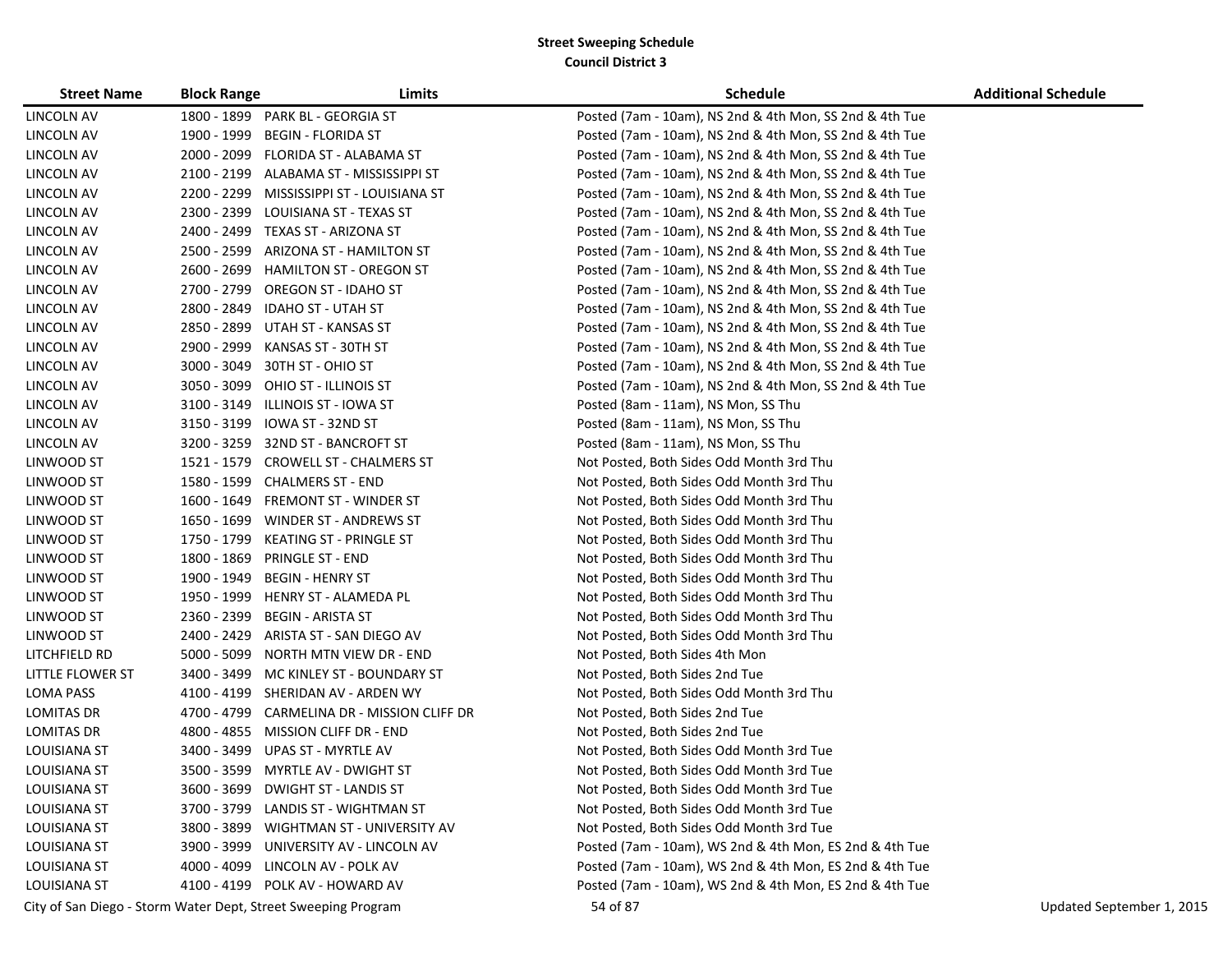| <b>Street Name</b>  | <b>Block Range</b> | Limits                                                        | <b>Schedule</b>                                         | <b>Additional Schedule</b> |
|---------------------|--------------------|---------------------------------------------------------------|---------------------------------------------------------|----------------------------|
| <b>LOUISIANA ST</b> |                    | 4200 - 4299 HOWARD AV - EL CAJON BL                           | Posted (7am - 10am), WS 2nd & 4th Mon, ES 2nd & 4th Tue |                            |
| LOUISIANA ST        |                    | 4300 - 4399 EL CAJON BL - MEADE AV                            | Posted (10am - 1pm), ES 2nd & 4th Tue, WS 2nd & 4th Mon |                            |
| LOUISIANA ST        |                    | 4400 - 4499 MEADE AV - MONROE AV                              | Posted (10am - 1pm), ES 2nd & 4th Tue, WS 2nd & 4th Mon |                            |
| LOUISIANA ST        |                    | 4500 - 4589 MONROE AV - MISSION AV                            | Posted (10am - 1pm), WS 2nd & 4th Mon, ES 2nd & 4th Tue |                            |
| <b>LOUISIANA ST</b> |                    | 4590 - 4599 MISSION AV - MADISON AV                           | Posted (10am - 1pm), ES 2nd & 4th Tue, WS 2nd & 4th Mon |                            |
| <b>LOUISIANA ST</b> |                    | 4600 - 4699 MADISON AV - ADAMS AV                             | Posted (10am - 1pm), WS 2nd & 4th Mon, ES 2nd & 4th Tue |                            |
| <b>LYNDON RD</b>    |                    | 1800 - 1849 SHERIDAN AV - BAY VIEW CT                         | Not Posted, Both Sides Odd Month 3rd Thu                |                            |
| LYNDON RD           |                    | 1850 - 1899 BAY VIEW CT - ST JAMES PL                         | Not Posted, Both Sides Odd Month 3rd Thu                |                            |
| <b>MADISON AV</b>   |                    | 1000 - 1003 RHODE ISLAND ST - RHODE ISLAND ST                 | Not Posted, Both Sides 2nd Tue                          |                            |
| <b>MADISON AV</b>   |                    | 1004 - 1099 RHODE ISLAND ST - NEW YORK ST                     | Not Posted, Both Sides 2nd Tue                          |                            |
| <b>MADISON AV</b>   |                    | 1100 - 1199 NEW YORK ST - DELAWARE ST                         | Not Posted, Both Sides 2nd Tue                          |                            |
| <b>MADISON AV</b>   |                    | 1200 - 1399 DELAWARE ST - MARYLAND ST                         | Not Posted, Both Sides 2nd Tue                          |                            |
| <b>MADISON AV</b>   |                    | 1400 - 1499 MARYLAND ST - CLEVELAND AV                        | Not Posted, Both Sides 2nd Tue                          |                            |
| <b>MADISON AV</b>   |                    | 1500 - 1599 CLEVELAND AV - CAMPUS AV                          | Not Posted, Both Sides 2nd Tue                          |                            |
| <b>MADISON AV</b>   |                    | 1600 - 1699 CAMPUS AV - NORTH AV                              | Not Posted, Both Sides 2nd Tue                          |                            |
| <b>MADISON AV</b>   |                    | 1700 - 1799 NORTH AV - PARK BL                                | Not Posted, Both Sides 2nd Tue                          |                            |
| <b>MADISON AV</b>   |                    | 1800 - 1899 PARK BL - GEORGIA ST                              | Posted (10am - 1pm), SS 2nd & 4th Tue, NS 2nd & 4th Mon |                            |
| <b>MADISON AV</b>   |                    | 1900 - 1999 GEORGIA ST - FLORIDA ST                           | Posted (10am - 1pm), SS 2nd & 4th Tue, NS 2nd & 4th Mon |                            |
| <b>MADISON AV</b>   |                    | 2000 - 2099 FLORIDA ST - ALABAMA ST                           | Posted (10am - 1pm), SS 2nd & 4th Tue, NS 2nd & 4th Mon |                            |
| <b>MADISON AV</b>   |                    | 2100 - 2199 ALABAMA ST - MISSISSIPPI ST                       | Posted (10am - 1pm), SS 2nd & 4th Tue, NS 2nd & 4th Mon |                            |
| <b>MADISON AV</b>   |                    | 2200 - 2299 MISSISSIPPI ST - LOUISIANA ST                     | Posted (10am - 1pm), NS 2nd & 4th Mon, SS 2nd & 4th Tue |                            |
| <b>MADISON AV</b>   |                    | 2300 - 2309 LOUISIANA ST - MISSION AV                         | Posted (10am - 1pm), NS 2nd & 4th Mon, SS 2nd & 4th Tue |                            |
| MADISON AV          |                    | 2310 - 2319 MISSION AV - SHIRLEY ANN PL                       | Posted (10am - 1pm), NS 2nd & 4th Mon, SS 2nd & 4th Tue |                            |
| <b>MADISON AV</b>   |                    | 2320 - 2399 SHIRLEY ANN PL - TEXAS ST                         | Posted (10am - 1pm), NS 2nd & 4th Mon, SS 2nd & 4th Tue |                            |
| <b>MADISON AV</b>   |                    | 2400 - 2499 TEXAS ST - ARIZONA ST                             | Posted (10am - 1pm), NS 2nd & 4th Mon, SS 2nd & 4th Tue |                            |
| <b>MADISON AV</b>   |                    | 2500 - 2599 ARIZONA ST - HAMILTON ST                          | Posted (10am - 1pm), NS 2nd & 4th Mon, SS 2nd & 4th Tue |                            |
| <b>MADISON AV</b>   |                    | 2600 - 2699 HAMILTON ST - OREGON ST                           | Posted (10am - 1pm), NS 2nd & 4th Mon, SS 2nd & 4th Tue |                            |
| <b>MADISON AV</b>   |                    | 2700 - 2799 OREGON ST - IDAHO ST                              | Posted (10am - 1pm), NS 2nd & 4th Mon, SS 2nd & 4th Tue |                            |
| <b>MADISON AV</b>   |                    | 2800 - 2849 IDAHO ST - UTAH ST                                | Posted (10am - 1pm), NS 2nd & 4th Mon, SS 2nd & 4th Tue |                            |
| <b>MADISON AV</b>   |                    | 2850 - 2899 UTAH ST - KANSAS ST                               | Posted (10am - 1pm), NS 2nd & 4th Mon, SS 2nd & 4th Tue |                            |
| <b>MADISON AV</b>   |                    | 2900 - 2999 KANSAS ST - 30TH ST                               | Posted (10am - 1pm), NS 2nd & 4th Mon, SS 2nd & 4th Tue |                            |
| <b>MADISON AV</b>   |                    | 3000 - 3049 30TH ST - I-805 SB OFF RA                         | Posted (10am - 1pm), NS 2nd & 4th Mon, SS 2nd & 4th Tue |                            |
| <b>MADISON AV</b>   |                    | 3050 - 3099 I-805 SB OFF RA - BOUNDARY ST                     | Posted (10am - 1pm), NS 2nd & 4th Mon, SS 2nd & 4th Tue |                            |
| <b>MADISON AV</b>   |                    | 3100 - 3199 IOWA ST - 32ND ST                                 | Not Posted, Both Sides 4th Mon                          |                            |
| <b>MADISON AV</b>   |                    | 3200 - 3249 32ND ST - BANCROFT ST                             | Not Posted, Both Sides 4th Mon                          |                            |
| <b>MADISON AV</b>   |                    | 3250 - 3299 BANCROFT ST - 33RD ST                             | Not Posted, Both Sides 4th Mon                          |                            |
| <b>MADISON AV</b>   |                    | 3300 - 3349 33RD ST - FELTON ST                               | Not Posted, Both Sides 4th Mon                          |                            |
| <b>MADISON AV</b>   |                    | 3350 - 3399 FELTON ST - 34TH ST                               | Not Posted, Both Sides 4th Mon                          |                            |
| <b>MADISON AV</b>   |                    | 3400 - 3449 34TH ST - HAWLEY BL                               | Not Posted, Both Sides 4th Mon                          |                            |
| <b>MADISON AV</b>   |                    | 3450 - 3499 HAWLEY BL - 35TH ST                               | Not Posted, Both Sides 4th Mon                          |                            |
| <b>MADISON AV</b>   |                    | 3500 - 3549 35TH ST - WILSON AV                               | Not Posted, Both Sides 4th Mon                          |                            |
|                     |                    | City of San Diego - Storm Water Dept, Street Sweeping Program | 55 of 87                                                | Updated September 1, 2015  |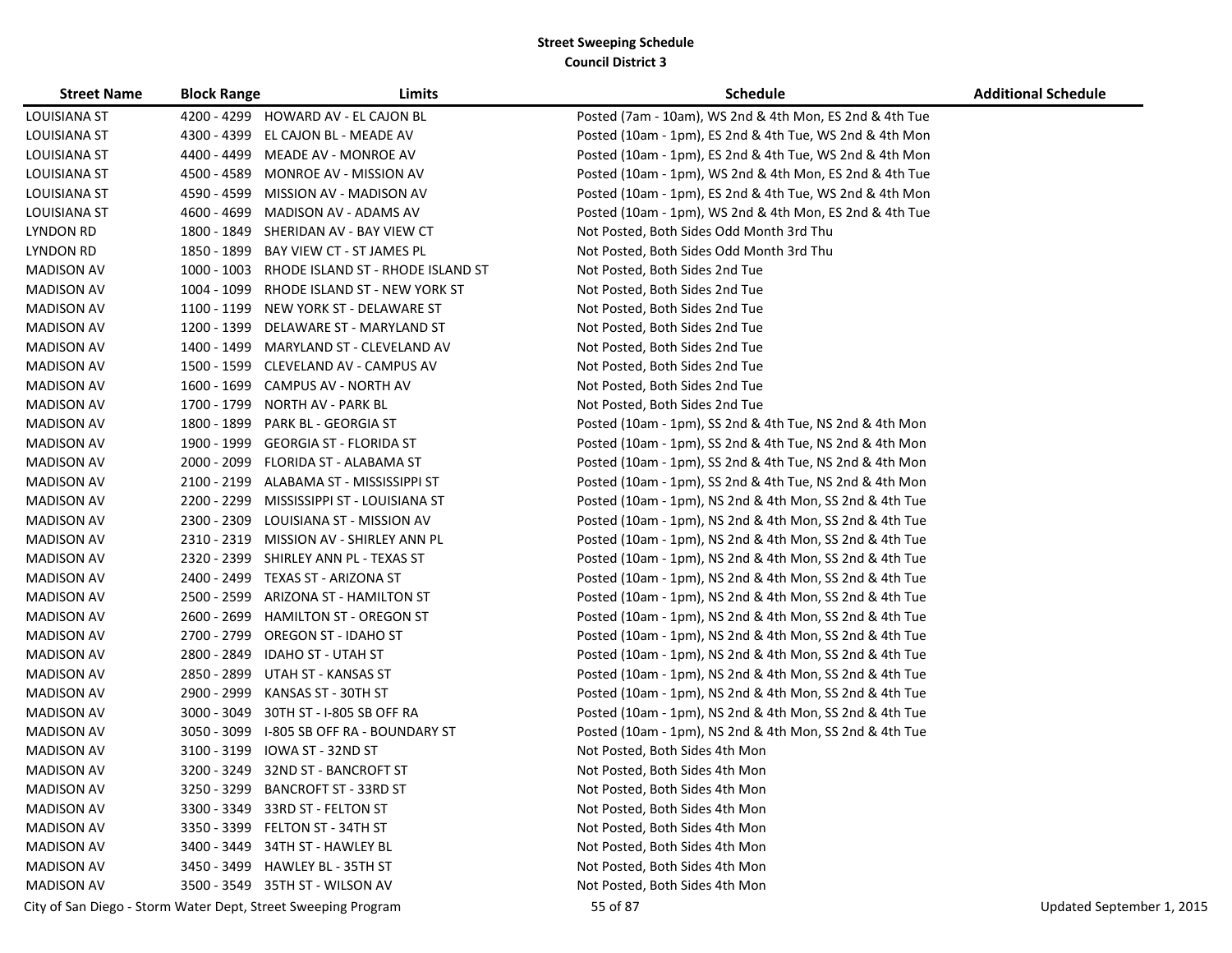| <b>Street Name</b>   | <b>Block Range</b> | Limits                                  | <b>Schedule</b>                                     | <b>Additional Schedule</b> |
|----------------------|--------------------|-----------------------------------------|-----------------------------------------------------|----------------------------|
| <b>MADISON AV</b>    |                    | 3550 - 3599 WILSON AV - 36TH ST         | Not Posted, Both Sides 4th Mon                      |                            |
| <b>MADISON AV</b>    |                    | 3600 - 3649 36TH ST - CHEROKEE AV       | Not Posted, Both Sides 4th Mon                      |                            |
| MADISON AV           |                    | 3650 - 3699 CHEROKEE AV - 37TH ST       | Not Posted, Both Sides 4th Mon                      |                            |
| <b>MADISON AV</b>    |                    | 3700 - 3799 37TH ST - 38TH ST           | Not Posted, Both Sides 4th Mon                      |                            |
| MADISON AV           | 3800 - 3899        | 38TH ST - 39TH ST                       | Not Posted, Both Sides 4th Mon                      |                            |
| <b>MADISON AV</b>    | 3900 - 3999        | 39TH ST - 40TH ST                       | Not Posted, Both Sides 4th Mon                      |                            |
| <b>MADISON AV</b>    | 600 - 799          | CAMTO FUENTE - NEW HAMPSHIRE ST         | Not Posted, Both Sides 2nd Tue                      |                            |
| <b>MADISON AV</b>    | 800 - 899          | NEW HAMPSHIRE ST - MASSACHUSETTS ST     | Not Posted, Both Sides 2nd Tue                      |                            |
| <b>MADISON AV</b>    | 900 - 909          | MASSACHUSETTS ST - MASSACHUSETTS ST     | Not Posted, Both Sides 2nd Tue                      |                            |
| <b>MADISON AV</b>    | 910 - 999          | MASSACHUSETTS ST - RHODE ISLAND ST      | Not Posted, Both Sides 2nd Tue                      |                            |
| <b>MANSFIELD ST</b>  | 4600 - 4699        | SCHOOL ST - ADAMS AV                    | Posted (10am - 1pm), WS 3rd Wed, ES 3rd Mon         |                            |
| <b>MANSFIELD ST</b>  | 4700 - 4799        | ADAMS AV - COLLIER AV                   | Posted (10am - 1pm), WS 3rd Wed, ES 3rd Mon         |                            |
| <b>MANSFIELD ST</b>  | 4800 - 4899        | COLLIER AV - COPLEY AV                  | Not Posted, Both Sides 4th Mon                      |                            |
| <b>MANSFIELD ST</b>  | 4900 - 4999        | <b>COPLEY AV - ARTHUR AV</b>            | Not Posted, Both Sides 4th Mon                      |                            |
| MANSFIELD ST         | 5000 - 5099        | ARTHUR AV - NORTH MTN VIEW DR           | Not Posted, Both Sides 4th Mon                      |                            |
| <b>MANZANITA DR</b>  | 4020 - 4029        | BEGIN - POPPY PL                        | Not Posted, Both Sides Odd Month 4th Tue            |                            |
| <b>MAPLE ST</b>      | 100 - 199          | 01ST AV - 02ND AV                       | Not Posted, Both Sides Odd Month 3rd Thu            |                            |
| <b>MAPLE ST</b>      | 200 - 299          | 02ND AV - 03RD AV                       | Not Posted, Both Sides Odd Month 3rd Thu            |                            |
| <b>MAPLE ST</b>      | 2800 - 2860        | 28TH ST - END                           | Not Posted, Both Sides Even Month 4th Tue           |                            |
| <b>MAPLE ST</b>      | $300 - 399$        | 03RD AV - 04TH AV                       | Not Posted, Both Sides Odd Month 3rd Thu            |                            |
| <b>MAPLE ST</b>      |                    | 3100 - 3134 CAPITAN AV - BURLINGAME DR  | Not Posted, Both Sides Even Month 4th Tue           |                            |
| <b>MAPLE ST</b>      |                    | 3135 - 3170 BURLINGAME DR - PAMO AV     | Not Posted, Both Sides Even Month 4th Tue           |                            |
| <b>MAPLE ST</b>      |                    | 3171 - 3199 PAMO AV - 32ND ST           | Not Posted, Both Sides Even Month 4th Tue           |                            |
| <b>MAPLE ST</b>      |                    | 3200 - 3249 32ND ST - BANCROFT ST       | Not Posted, Both Sides 2nd Tue                      |                            |
| <b>MAPLE ST</b>      | 3250 - 3299        | <b>BANCROFT ST - 33RD ST</b>            | Not Posted, Both Sides 2nd Tue                      |                            |
| <b>MAPLE ST</b>      | 3350 - 3399        | TERESITA ST - 34TH ST                   | Not Posted, Both Sides 2nd Tue                      |                            |
| <b>MAPLE ST</b>      | 3500 - 3599        | <b>BOUNDARY ST - MONTCLAIR ST</b>       | Not Posted, Both Sides 2nd Tue                      |                            |
| <b>MAPLE ST</b>      | 3600 - 3699        | MONTCLAIR ST - VANCOUVER AV             | Not Posted, Both Sides 2nd Tue                      |                            |
| <b>MAPLE ST</b>      |                    | 3700 - 3799    VANCOUVER AV - HALLER ST | Not Posted, Both Sides 2nd Tue                      |                            |
| <b>MAPLE ST</b>      | 400 - 499          | 04TH AV - 05TH AV                       | Not Posted, Both Sides Odd Month 3rd Thu            |                            |
| <b>MAPLE ST</b>      | 500 - 599          | 05TH AV - 06TH AV                       | Not Posted, Both Sides Odd Month 3rd Thu            |                            |
| <b>MARILOUISE WY</b> | 2400 - 2419        | PRESIDIO DR - ALTAMIRANO WY             | Not Posted, Both Sides Odd Month 3rd Thu            |                            |
| <b>MARILOUISE WY</b> | 2420 - 2499        | ALTAMIRANO WY - ALTAMIRANO WY           | Not Posted, Both Sides Odd Month 3rd Thu            |                            |
| <b>MARKET ST</b>     | 100 - 199          | 01ST AV - 02ND AV                       | Posted (3am - 6am), NS Mon, Wed & Fri; SS Tue & Thu |                            |
| <b>MARKET ST</b>     |                    | 1000 - 1099 10TH AV - 11TH AV           | Posted (3am - 6am), NS Mon, Wed & Fri; SS Tue & Thu |                            |
| <b>MARKET ST</b>     |                    | 1100 - 1199 11TH AV - PARK BL           | Posted (3am - 6am), NS Mon, Wed & Fri; SS Tue & Thu |                            |
| <b>MARKET ST</b>     |                    | 1200 - 1299 PARK BL - 13TH ST           | Posted (2am - 5am), NS Mon, SS Tue                  |                            |
| <b>MARKET ST</b>     |                    | 1300 - 1399 13TH ST - 14TH ST           | Posted (2am - 5am), NS Mon, SS Tue                  |                            |
| <b>MARKET ST</b>     |                    | 1400 - 1499 14TH ST - 15TH ST           | Posted (2am - 5am), NS Mon, SS Tue                  |                            |
| <b>MARKET ST</b>     |                    | 1500 - 1599 15TH ST - 16TH ST           | Posted (2am - 5am), NS Mon, SS Tue                  |                            |
| <b>MARKET ST</b>     |                    | 1600 - 1699 16TH ST - 17TH ST           | Posted (8am - 10am), SS Thu, NS Tue                 |                            |

City of San Diego - Storm Water Dept, Street Sweeping Program 56 of 87 Updated September 1, 2015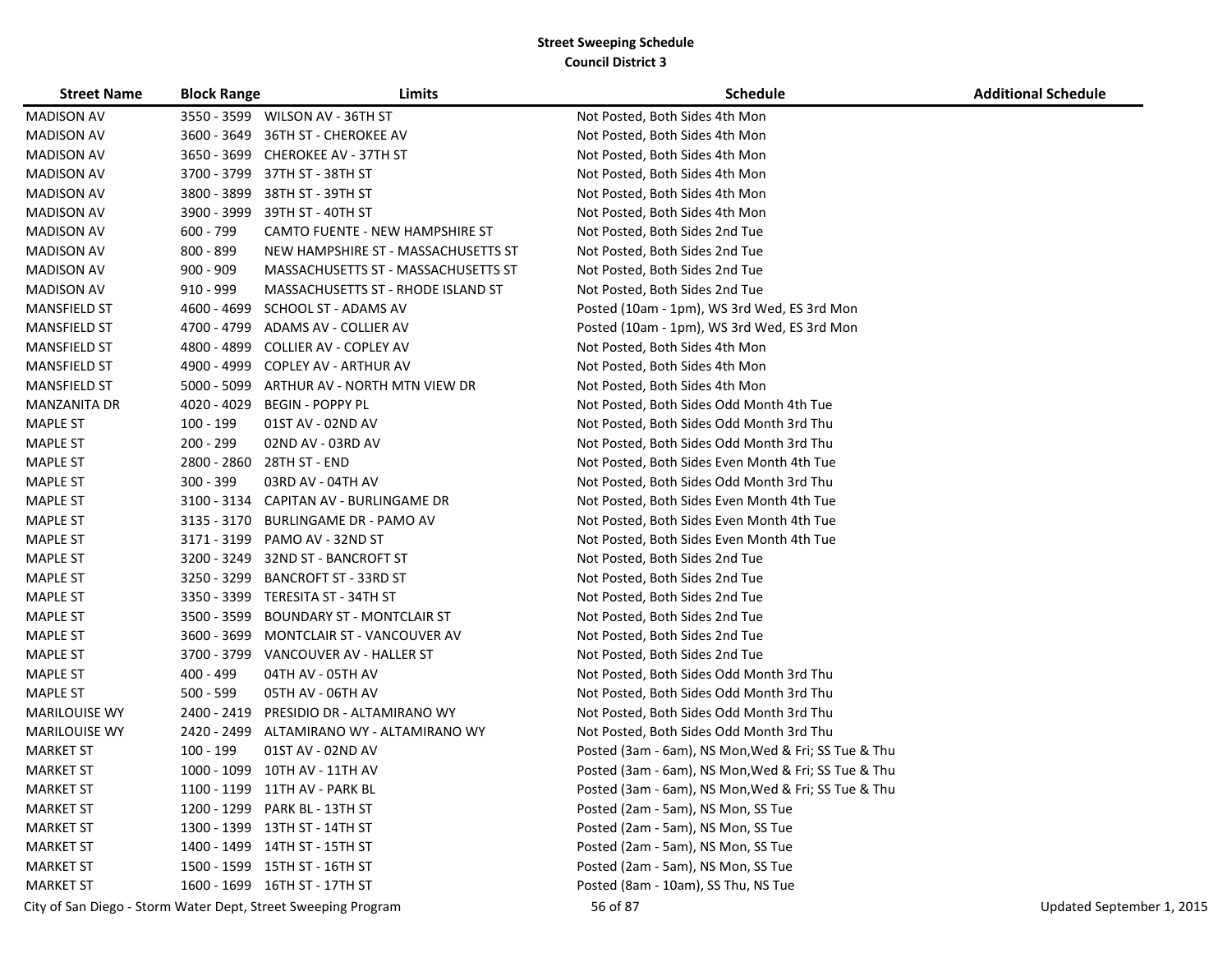| <b>Street Name</b>      | <b>Block Range</b> | Limits                                                        | <b>Schedule</b>                                     | <b>Additional Schedule</b> |
|-------------------------|--------------------|---------------------------------------------------------------|-----------------------------------------------------|----------------------------|
| <b>MARKET ST</b>        | 200 - 299          | 02ND AV - 03RD AV                                             | Posted (3am - 6am), NS Mon, Wed & Fri; SS Tue & Thu |                            |
| <b>MARKET ST</b>        | 300 - 399          | 03RD AV - 04TH AV                                             | Posted (3am - 6am), NS Mon, Wed & Fri; SS Tue & Thu |                            |
| <b>MARKET ST</b>        | 400 - 499          | 04TH AV - 05TH AV                                             | Posted (3am - 6am), NS Mon, Wed & Fri; SS Tue & Thu |                            |
| <b>MARKET ST</b>        | 500 - 599          | 05TH AV - 06TH AV                                             | Posted (3am - 6am), NS Mon, Wed & Fri; SS Tue & Thu |                            |
| <b>MARKET ST</b>        | $600 - 699$        | 06TH AV - 07TH AV                                             | Posted (3am - 6am), NS Mon, Wed & Fri; SS Tue & Thu |                            |
| <b>MARKET ST</b>        | 700 - 799          | 07TH AV - 08TH AV                                             | Posted (3am - 6am), NS Mon, Wed & Fri; SS Tue & Thu |                            |
| <b>MARKET ST</b>        | 800 - 899          | 08TH AV - 09TH AV                                             | Posted (3am - 6am), NS Mon, Wed & Fri; SS Tue & Thu |                            |
| <b>MARKET ST</b>        | $900 - 999$        | 09TH AV - 10TH AV                                             | Posted (3am - 6am), NS Mon, Wed & Fri; SS Tue & Thu |                            |
| <b>MARLTON DR</b>       | 3200 - 3299        | <b>HAWTHORN ST - 33RD ST</b>                                  | Not Posted, Both Sides 2nd Tue                      |                            |
| <b>MARYLAND CT</b>      | 4500 - 4549        | MARYLAND ST - END                                             | Not Posted, Both Sides 2nd Tue                      |                            |
| MARYLAND PL             | 1200 - 1249        | <b>BEGIN - MARYLAND ST</b>                                    | Not Posted, Both Sides 2nd Tue                      |                            |
| MARYLAND ST             | 4100 - 4129        | LINCOLN AV - MORROW WY                                        | Not Posted, Both Sides 2nd Tue                      |                            |
| MARYLAND ST             | 4130 - 4199        | <b>MORROW WY - TYLER AV</b>                                   | Not Posted, Both Sides 2nd Tue                      |                            |
| MARYLAND ST             |                    | 4200 - 4249 TYLER AV - MARYLAND PL                            | Not Posted, Both Sides 2nd Tue                      |                            |
| <b>MARYLAND ST</b>      | 4250 - 4299        | MARYLAND PL - VAN BUREN AV                                    | Not Posted, Both Sides 2nd Tue                      |                            |
| MARYLAND ST             | 4300 - 4399        | VAN BUREN AV - MEADE AV                                       | Not Posted, Both Sides 2nd Tue                      |                            |
| MARYLAND ST             | 4400 - 4499        | <b>MEADE AV - MONROE AV</b>                                   | Not Posted, Both Sides 2nd Tue                      |                            |
| MARYLAND ST             | 4500 - 4529        | MONROE AV - MARYLAND CT                                       | Not Posted, Both Sides 2nd Tue                      |                            |
| <b>MARYLAND ST</b>      | 4530 - 4599        | MARYLAND CT - MADISON AV                                      | Not Posted, Both Sides 2nd Tue                      |                            |
| <b>MARYLAND ST</b>      | 4600 - 4649        | MADISON AV - GOLDEN GATE DR                                   | Not Posted, Both Sides 2nd Tue                      |                            |
| <b>MARYLAND ST</b>      | 4650 - 4699        | <b>GOLDEN GATE DR - FRANCISCAN WY</b>                         | Not Posted, Both Sides 2nd Tue                      |                            |
| <b>MASON ST</b>         |                    | 3910 - 3949 BEGIN - CONGRESS ST                               | Not Posted, Both Sides Odd Month 3rd Thu            |                            |
| <b>MASON ST</b>         |                    | 4100 - 4149 JUAN ST - SUNSET ST                               | Not Posted, Both Sides Odd Month 3rd Thu            |                            |
| <b>MASON ST</b>         |                    | 4150 - 4299 SUNSET ST - JACKSON ST                            | Not Posted, Both Sides Odd Month 3rd Thu            |                            |
| <b>MASSACHUSETTS ST</b> | 4550 - 4599        | HOFFMAN ST - MADISON AV                                       | Not Posted, Both Sides 2nd Tue                      |                            |
| <b>MASSACHUSETTS ST</b> | 4600 - 4649        | MADISON AV - GOLDEN GATE DR                                   | Not Posted, Both Sides 2nd Tue                      |                            |
| MC CLINTOCK ST          | 4300 - 4399        | EL CAJON BL - MEADE AV                                        | Not Posted, Both Sides Odd Month 3rd Thu            |                            |
| MC CLINTOCK ST          | 4400 - 4499        | MEADE AV - MONROE AV                                          | Not Posted, Both Sides Odd Month 3rd Thu            |                            |
| MC KEE ST               | 1800 - 1899        | KEATING ST - KETTNER BL                                       | Not Posted, Both Sides Odd Month 3rd Thu            |                            |
| MC KEE ST               | 1900 - 1929        | KETTNER BL - SAN DIEGO AV                                     | Not Posted, Both Sides Odd Month 3rd Thu            |                            |
| MC KINLEY ST            | 3000 - 3029        | PALM ST - QUINCE ST                                           | Not Posted, Both Sides 2nd Tue                      |                            |
| MC KINLEY ST            | 3030 - 3059        | QUINCE ST - LITTLE FLOWER ST                                  | Not Posted, Both Sides 2nd Tue                      |                            |
| MC KINLEY ST            | 3060 - 3099        | LITTLE FLOWER ST - REDWOOD ST                                 | Not Posted, Both Sides 2nd Tue                      |                            |
| MC KINLEY ST            | 3100 - 3259        | REDWOOD ST - THORN ST                                         | Not Posted, Both Sides Odd Month 4th Tue            |                            |
| MC KINLEY ST            |                    | 3260 - 3329 THORN ST - BOUNDARY ST                            | Not Posted, Both Sides Odd Month 4th Tue            |                            |
| <b>MEADE AV</b>         |                    | 1020 - 1099 BEGIN - ARCH ST                                   | Not Posted, Both Sides 2nd Tue                      |                            |
| <b>MEADE AV</b>         |                    | 1100 - 1199 ARCH ST - NEW JERSEY ST                           | Not Posted, Both Sides 2nd Tue                      |                            |
| <b>MEADE AV</b>         |                    | 1200 - 1201 NEW JERSEY ST - NEW JERSEY ST                     | Not Posted, Both Sides 2nd Tue                      |                            |
| <b>MEADE AV</b>         |                    | 1202 - 1399 NEW JERSEY ST - MARYLAND ST                       | Not Posted, Both Sides 2nd Tue                      |                            |
| <b>MEADE AV</b>         |                    | 1400 - 1499 MARYLAND ST - CLEVELAND AV                        | Not Posted, Both Sides 2nd Tue                      |                            |
| <b>MEADE AV</b>         |                    | 1500 - 1599 CLEVELAND AV - CAMPUS AV                          | Not Posted, Both Sides 2nd Tue                      |                            |
|                         |                    | City of San Diego - Storm Water Dept, Street Sweeping Program | 57 of 87                                            | Updated September 1, 2015  |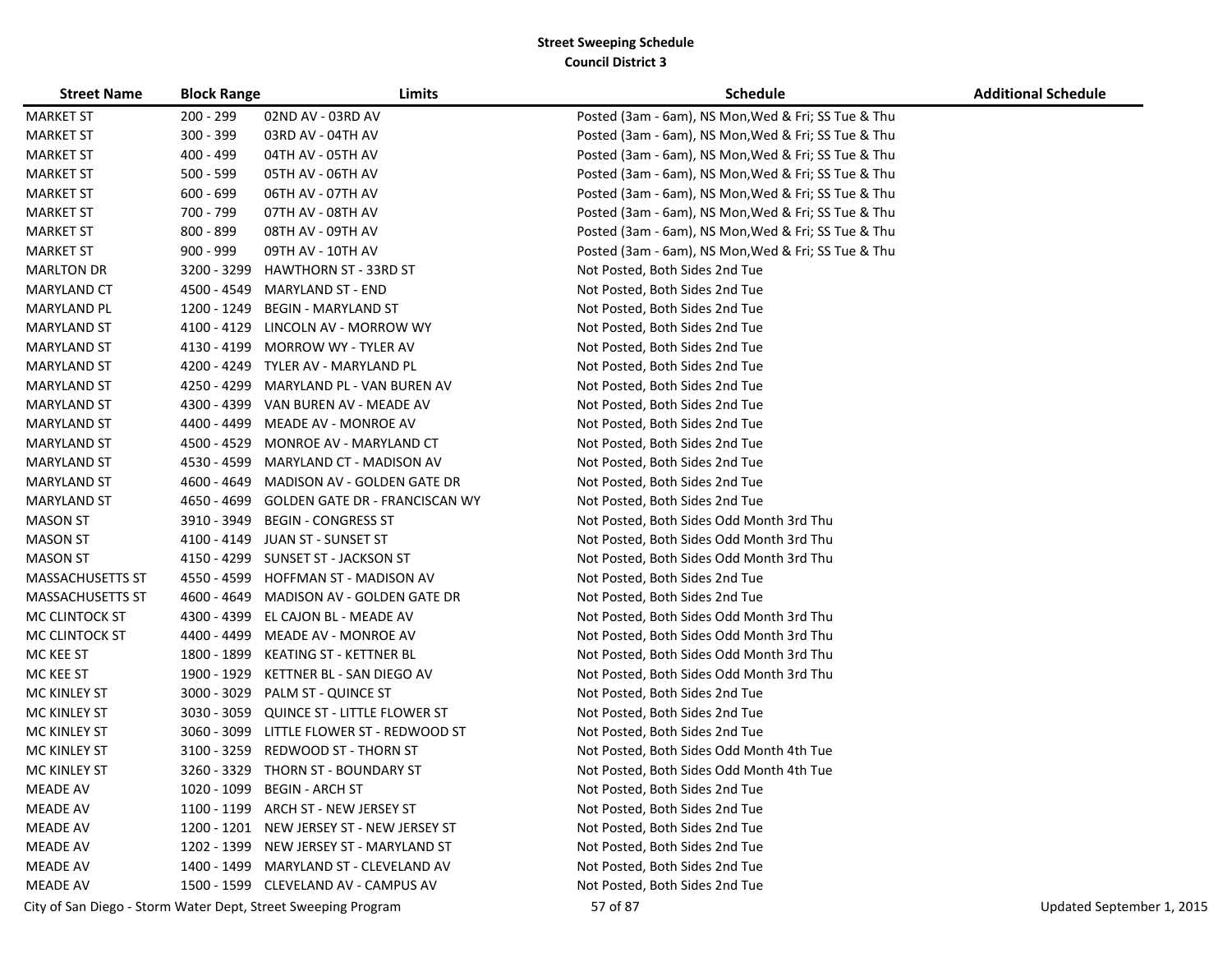| <b>Street Name</b>    | <b>Block Range</b> | Limits                                                        | <b>Schedule</b>                                         | <b>Additional Schedule</b> |
|-----------------------|--------------------|---------------------------------------------------------------|---------------------------------------------------------|----------------------------|
| <b>MEADE AV</b>       |                    | 1600 - 1699 CAMPUS AV - NORTH AV                              | Not Posted, Both Sides 2nd Tue                          |                            |
| <b>MEADE AV</b>       |                    | 1700 - 1799 NORTH AV - MISSION AV                             | Not Posted, Both Sides 2nd Tue                          |                            |
| <b>MEADE AV</b>       |                    | 1800 - 1899 MISSION AV - GEORGIA ST                           | Posted (10am - 1pm), NS 2nd & 4th Mon, SS 2nd & 4th Tue |                            |
| <b>MEADE AV</b>       |                    | 1900 - 1999 GEORGIA ST - FLORIDA ST                           | Posted (10am - 1pm), SS 2nd & 4th Tue, NS 2nd & 4th Mon |                            |
| <b>MEADE AV</b>       |                    | 2000 - 2099 FLORIDA ST - ALABAMA ST                           | Posted (10am - 1pm), SS 2nd & 4th Tue, NS 2nd & 4th Mon |                            |
| <b>MEADE AV</b>       |                    | 2100 - 2199 ALABAMA ST - MISSISSIPPI ST                       | Posted (10am - 1pm), SS 2nd & 4th Tue, NS 2nd & 4th Mon |                            |
| <b>MEADE AV</b>       |                    | 2200 - 2299 MISSISSIPPI ST - LOUISIANA ST                     | Posted (10am - 1pm), SS 2nd & 4th Tue, NS 2nd & 4th Mon |                            |
| <b>MEADE AV</b>       |                    | 2300 - 2399 LOUISIANA ST - TEXAS ST                           | Posted (10am - 1pm), NS 2nd & 4th Mon, SS 2nd & 4th Tue |                            |
| <b>MEADE AV</b>       |                    | 2400 - 2499 TEXAS ST - ARIZONA ST                             | Posted (10am - 1pm), NS 2nd & 4th Mon, SS 2nd & 4th Tue |                            |
| <b>MEADE AV</b>       | 2500 - 2599        | ARIZONA ST - HAMILTON ST                                      | Posted (10am - 1pm), NS 2nd & 4th Mon, SS 2nd & 4th Tue |                            |
| <b>MEADE AV</b>       |                    | 2600 - 2699 HAMILTON ST - OREGON ST                           | Posted (10am - 1pm), NS 2nd & 4th Mon, SS 2nd & 4th Tue |                            |
| <b>MEADE AV</b>       |                    | 2700 - 2799 OREGON ST - IDAHO ST                              | Posted (10am - 1pm), NS 2nd & 4th Mon, SS 2nd & 4th Tue |                            |
| <b>MEADE AV</b>       | 2800 - 2849        | <b>IDAHO ST - UTAH ST</b>                                     | Posted (10am - 1pm), NS 2nd & 4th Mon, SS 2nd & 4th Tue |                            |
| <b>MEADE AV</b>       |                    | 2850 - 2899 UTAH ST - KANSAS ST                               | Posted (10am - 1pm), NS 2nd & 4th Mon, SS 2nd & 4th Tue |                            |
| <b>MEADE AV</b>       |                    | 2900 - 2999 KANSAS ST - 30TH ST                               | Posted (10am - 1pm), NS 2nd & 4th Mon, SS 2nd & 4th Tue |                            |
| <b>MEADE AV</b>       |                    | 3000 - 3049 30TH ST - OHIO ST                                 | Posted (10am - 1pm), NS 2nd & 4th Mon, SS 2nd & 4th Tue |                            |
| <b>MEADE AV</b>       |                    | 3050 - 3099 OHIO ST - ILLINOIS ST                             | Posted (10am - 1pm), NS 2nd & 4th Mon, SS 2nd & 4th Tue |                            |
| <b>MEADE AV</b>       | 3100 - 3149        | ILLINOIS ST - BOUNDARY ST                                     | Posted (8am - 11am), SS Mon, NS Thu                     |                            |
| <b>MEADE AV</b>       | 3150 - 3199        | <b>BOUNDARY ST - 32ND ST</b>                                  | Posted (8am - 11am), SS Mon, NS Thu                     |                            |
| <b>MEADE AV</b>       |                    | 3200 - 3239 32ND ST - BANCROFT ST                             | Posted (8am - 11am), SS Mon, NS Thu                     |                            |
| <b>MEADE AV</b>       | 3240 - 3269        | <b>BANCROFT ST - 33RD PL</b>                                  | Posted (8am - 11am), SS Mon, NS Thu                     |                            |
| <b>MEADE AV</b>       |                    | 3270 - 3299 33RD PL - 33RD ST                                 | Posted (8am - 11am), SS Mon, NS Thu                     |                            |
| <b>MEADE AV</b>       |                    | 3300 - 3349 33RD ST - FELTON ST                               | Posted (8am - 11am), SS Mon, NS Thu                     |                            |
| <b>MEADE AV</b>       |                    | 3350 - 3399 FELTON ST - 34TH ST                               | Posted (8am - 11am), SS Mon, NS Thu                     |                            |
| <b>MEADE AV</b>       |                    | 3400 - 3449 34TH ST - SWIFT AV                                | Posted (8am - 11am), SS Mon, NS Thu                     |                            |
| <b>MEADE AV</b>       |                    | 3450 - 3499 SWIFT AV - 35TH ST                                | Posted (8am - 11am), SS Mon, NS Thu                     |                            |
| <b>MEADE AV</b>       |                    | 3500 - 3531 35TH ST - WILSON AV                               | Posted (8am - 11am), SS Mon, NS Thu                     |                            |
| <b>MEADE AV</b>       |                    | 3532 - 3565 WILSON AV - WILSON AV                             | Posted (8am - 11am), SS Mon, NS Thu                     |                            |
| <b>MEADE AV</b>       |                    | 3566 - 3599 WILSON AV - 36TH ST                               | Posted (8am - 11am), SS Mon, NS Thu                     |                            |
| <b>MEADE AV</b>       |                    | 3600 - 3619 36TH ST - 36TH ST                                 | Posted (8am - 11am), SS Mon, NS Thu                     |                            |
| <b>MEADE AV</b>       |                    | 3620 - 3629 36TH ST - CHEROKEE AV                             | Posted (8am - 11am), SS Mon, NS Thu                     |                            |
| <b>MEADE AV</b>       |                    | 3630 - 3659 CHEROKEE AV - CHEROKEE AV                         | Posted (8am - 11am), SS Mon, NS Thu                     |                            |
| MEADE AV              |                    | 3660 - 3699 CHEROKEE AV - 37TH ST                             | Posted (8am - 11am), SS Mon, NS Thu                     |                            |
| <b>MEADE AV</b>       |                    | 3700 - 3719 37TH ST - 37TH ST                                 | Posted (8am - 11am), SS Mon, NS Thu                     |                            |
| <b>MEADE AV</b>       |                    | 3720 - 3749 37TH ST - MC CLINTOCK ST                          | Posted (8am - 11am), SS Mon, NS Thu                     |                            |
| <b>MEADE AV</b>       |                    | 3750 - 3799 MC CLINTOCK ST - 38TH ST                          | Posted (8am - 11am), SS Mon, NS Thu                     |                            |
| <b>MEADE AV</b>       |                    | 3800 - 3899 38TH ST - 39TH ST                                 | Posted (8am - 11am), SS Mon, NS Thu                     |                            |
| <b>MEADE AV</b>       |                    | 3900 - 3999 39TH ST - 40TH ST                                 | Posted (8am - 11am), SS Mon, NS Thu                     |                            |
| <b>MEADE AV</b>       |                    | 4000 - 4049 40TH ST - CENTRAL AV                              | Posted (8am - 11am), SS Mon, NS Thu                     |                            |
| <b>MERGHO IMPASSE</b> |                    | 2100 - 2199 BANDINI ST - END                                  | Not Posted, Both Sides Odd Month 3rd Thu                |                            |
| <b>MERIVALE AV</b>    |                    | 3800 - 3899 EAST MTN VIEW DR - 39TH ST                        | Not Posted, Both Sides 4th Mon                          |                            |
|                       |                    | City of San Diego - Storm Water Dept, Street Sweeping Program | 58 of 87                                                | Updated September 1, 2015  |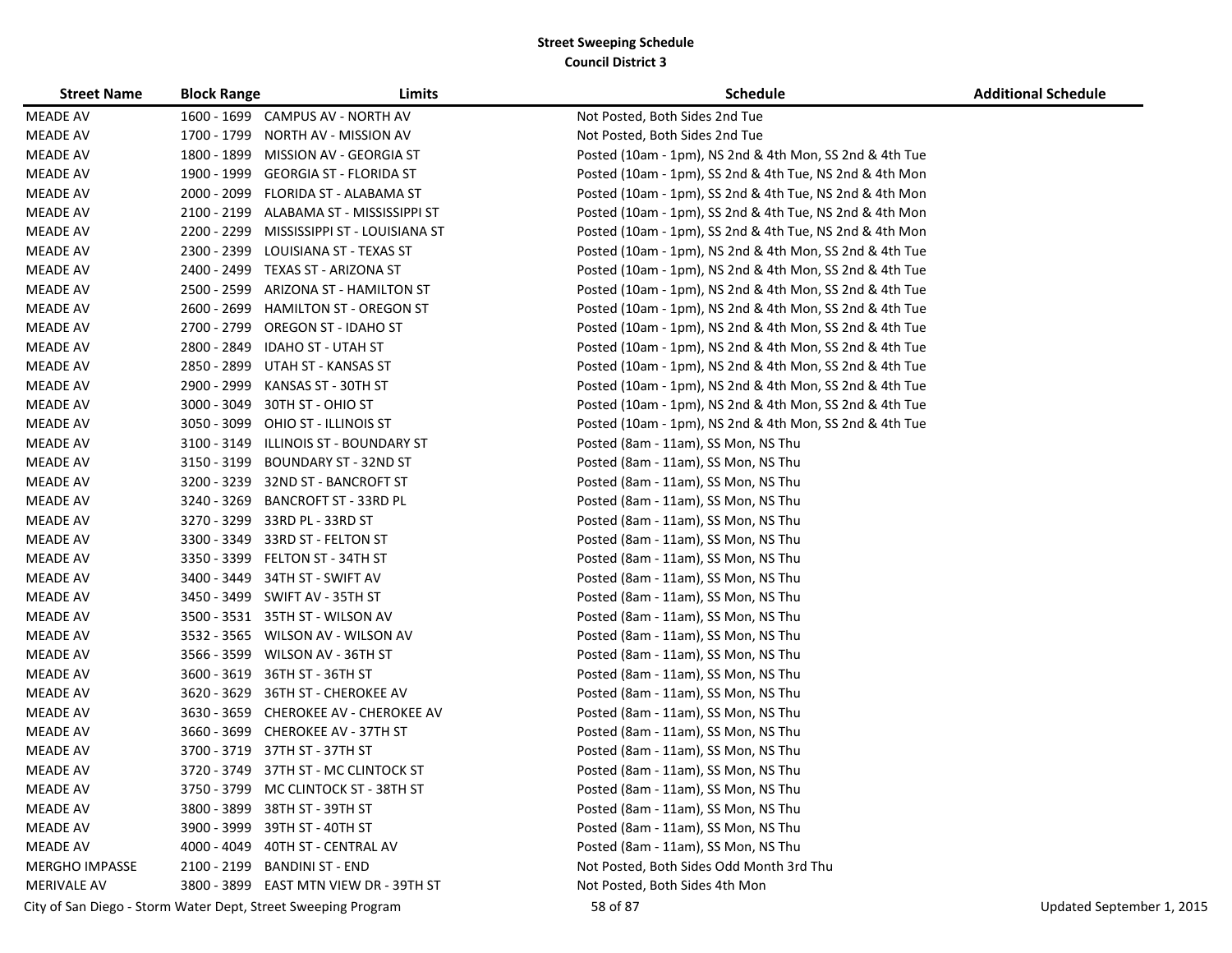| <b>Street Name</b>      | <b>Block Range</b> | Limits                                                        | <b>Schedule</b>                                         | <b>Additional Schedule</b> |
|-------------------------|--------------------|---------------------------------------------------------------|---------------------------------------------------------|----------------------------|
| <b>MILLER ST</b>        | 4000 - 4099        | BANDINI ST - ARDEN WY                                         | Not Posted, Both Sides Odd Month 3rd Thu                |                            |
| <b>MILLER ST</b>        | 4100 - 4199        | ARDEN WY - ORIZABA AV                                         | Not Posted, Both Sides Odd Month 3rd Thu                |                            |
| <b>MISSION AV</b>       | 1800 - 1899        | MEADE AV - GEORGIA ST                                         | Posted (10am - 1pm), NS 2nd & 4th Tue, SS 2nd & 4th Mon |                            |
| <b>MISSION AV</b>       | 1900 - 1999        | GEORGIA ST - FLORIDA ST                                       | Posted (10am - 1pm), NS 2nd & 4th Tue, SS 2nd & 4th Mon |                            |
| <b>MISSION AV</b>       | 2000 - 2027        | FLORIDA ST - MONROE AV                                        | Posted (10am - 1pm), NS 2nd & 4th Tue, SS 2nd & 4th Mon |                            |
| <b>MISSION AV</b>       | 2028 - 2099        | MONROE AV - ALABAMA ST                                        | Posted (10am - 1pm), NS 2nd & 4th Tue, SS 2nd & 4th Mon |                            |
| <b>MISSION AV</b>       |                    | 2100 - 2199 ALABAMA ST - MISSISSIPPI ST                       | Posted (10am - 1pm), NS 2nd & 4th Tue, SS 2nd & 4th Mon |                            |
| <b>MISSION AV</b>       | 2200 - 2299        | MISSISSIPPI ST - LOUISIANA ST                                 | Posted (10am - 1pm), NS 2nd & 4th Tue, SS 2nd & 4th Mon |                            |
| <b>MISSION AV</b>       | 2300 - 4599        | LOUISIANA ST - MADISON AV                                     | Posted (10am - 1pm), SS 2nd & 4th Mon, NS 2nd & 4th Tue |                            |
| <b>MISSION AV</b>       | 4600 - 4639        | MADISON AV - TEXAS ST OFF RA                                  | Posted (10am - 1pm), NS 2nd & 4th Tue, SS 2nd & 4th Mon |                            |
| <b>MISSION AV</b>       |                    | 4640 - 4699 TEXAS ST OFF RA - END                             | Posted (10am - 1pm), SS 2nd & 4th Mon, NS 2nd & 4th Tue |                            |
| <b>MISSION CLIFF DR</b> | 1600 - 1699        | ADAMS AV - NORTH CT                                           | Not Posted, Both Sides 2nd Tue                          |                            |
| <b>MISSION CLIFF DR</b> | 1700 - 1799        | <b>NORTH CT - PARK BL</b>                                     | Not Posted, Both Sides 2nd Tue                          |                            |
| <b>MISSION CLIFF DR</b> | 1800 - 1809        | PARK BL - CARMELINA DR                                        | Not Posted, Both Sides 2nd Tue                          |                            |
| <b>MISSION CLIFF DR</b> |                    | 1810 - 1929 CARMELINA DR - LOMITAS DR                         | Not Posted, Both Sides 2nd Tue                          |                            |
| MISSISSIPPI ST          | 3400 - 3499        | UPAS ST - MYRTLE AV                                           | Not Posted, Both Sides Odd Month 3rd Tue                |                            |
| MISSISSIPPI ST          | 3500 - 3599        | MYRTLE AV - DWIGHT ST                                         | Not Posted, Both Sides Odd Month 3rd Tue                |                            |
| MISSISSIPPI ST          | 3600 - 3699        | <b>DWIGHT ST - LANDIS ST</b>                                  | Not Posted, Both Sides Odd Month 3rd Tue                |                            |
| MISSISSIPPI ST          | 3700 - 3799        | LANDIS ST - WIGHTMAN ST                                       | Not Posted, Both Sides Odd Month 3rd Tue                |                            |
| MISSISSIPPI ST          | 3800 - 3899        | WIGHTMAN ST - UNIVERSITY AV                                   | Not Posted, Both Sides Odd Month 3rd Tue                |                            |
| MISSISSIPPI ST          | 3900 - 3999        | UNIVERSITY AV - LINCOLN AV                                    | Posted (7am - 10am), WS 2nd & 4th Tue, ES 2nd & 4th Mon |                            |
| MISSISSIPPI ST          |                    | 4000 - 4099 LINCOLN AV - POLK AV                              | Posted (7am - 10am), WS 2nd & 4th Tue, ES 2nd & 4th Mon |                            |
| MISSISSIPPI ST          | 4100 - 4199        | POLK AV - HOWARD AV                                           | Posted (7am - 10am), WS 2nd & 4th Tue, ES 2nd & 4th Mon |                            |
| MISSISSIPPI ST          | 4200 - 4299        | HOWARD AV - EL CAJON BL                                       | Posted (7am - 10am), WS 2nd & 4th Tue, ES 2nd & 4th Mon |                            |
| MISSISSIPPI ST          | 4300 - 4399        | EL CAJON BL - MEADE AV                                        | Posted (10am - 1pm), WS 2nd & 4th Tue, ES 2nd & 4th Mon |                            |
| MISSISSIPPI ST          | 4400 - 4499        | MEADE AV - MONROE AV                                          | Posted (10am - 1pm), WS 2nd & 4th Tue, ES 2nd & 4th Mon |                            |
| MISSISSIPPI ST          | 4500 - 4549        | MONROE AV - MISSION AV                                        | Posted (10am - 1pm), ES 2nd & 4th Mon, WS 2nd & 4th Tue |                            |
| MISSISSIPPI ST          | 4550 - 4599        | MISSION AV - MADISON AV                                       | Posted (10am - 1pm), ES 2nd & 4th Mon, WS 2nd & 4th Tue |                            |
| MISSISSIPPI ST          | 4600 - 4699        | MADISON AV - ADAMS AV                                         | Posted (10am - 1pm), ES 2nd & 4th Mon, WS 2nd & 4th Tue |                            |
| <b>MONROE AV</b>        | 1200 - 1399        | ARCH ST - MARYLAND ST                                         | Not Posted, Both Sides 2nd Tue                          |                            |
| <b>MONROE AV</b>        | 1400 - 1499        | MARYLAND ST - CLEVELAND AV                                    | Not Posted, Both Sides 2nd Tue                          |                            |
| <b>MONROE AV</b>        |                    | 1500 - 1599 CLEVELAND AV - CAMPUS AV                          | Not Posted, Both Sides 2nd Tue                          |                            |
| MONROE AV               |                    | 1600 - 1699 CAMPUS AV - NORTH AV                              | Not Posted, Both Sides 2nd Tue                          |                            |
| <b>MONROE AV</b>        | 1700 - 1799        | NORTH AV - PARK BL                                            | Not Posted, Both Sides 2nd Tue                          |                            |
| <b>MONROE AV</b>        | 1800 - 1899        | PARK BL - GEORGIA ST                                          | Posted (10am - 1pm), SS 2nd & 4th Mon, NS 2nd & 4th Tue |                            |
| <b>MONROE AV</b>        |                    | 1900 - 1999 GEORGIA ST - FLORIDA ST                           | Posted (10am - 1pm), SS 2nd & 4th Mon, NS 2nd & 4th Tue |                            |
| <b>MONROE AV</b>        | 2000 - 2029        | <b>FLORIDA ST - MISSION AV</b>                                | Posted (10am - 1pm), NS 2nd & 4th Tue, SS 2nd & 4th Mon |                            |
| <b>MONROE AV</b>        |                    | 2030 - 2099 MISSION AV - ALABAMA ST                           | Posted (10am - 1pm), NS 2nd & 4th Tue, SS 2nd & 4th Mon |                            |
| <b>MONROE AV</b>        |                    | 2100 - 2199 ALABAMA ST - MISSISSIPPI ST                       | Posted (10am - 1pm), SS 2nd & 4th Mon, NS 2nd & 4th Tue |                            |
| <b>MONROE AV</b>        | 2200 - 2299        | MISSISSIPPI ST - LOUISIANA ST                                 | Posted (10am - 1pm), SS 2nd & 4th Mon, NS 2nd & 4th Tue |                            |
| <b>MONROE AV</b>        |                    | 2300 - 2319 LOUISIANA ST - SHIRLEY ANN PL                     | Posted (10am - 1pm), SS 2nd & 4th Mon, NS 2nd & 4th Tue |                            |
|                         |                    | City of San Diego - Storm Water Dept, Street Sweeping Program | 59 of 87                                                | Updated September 1, 2015  |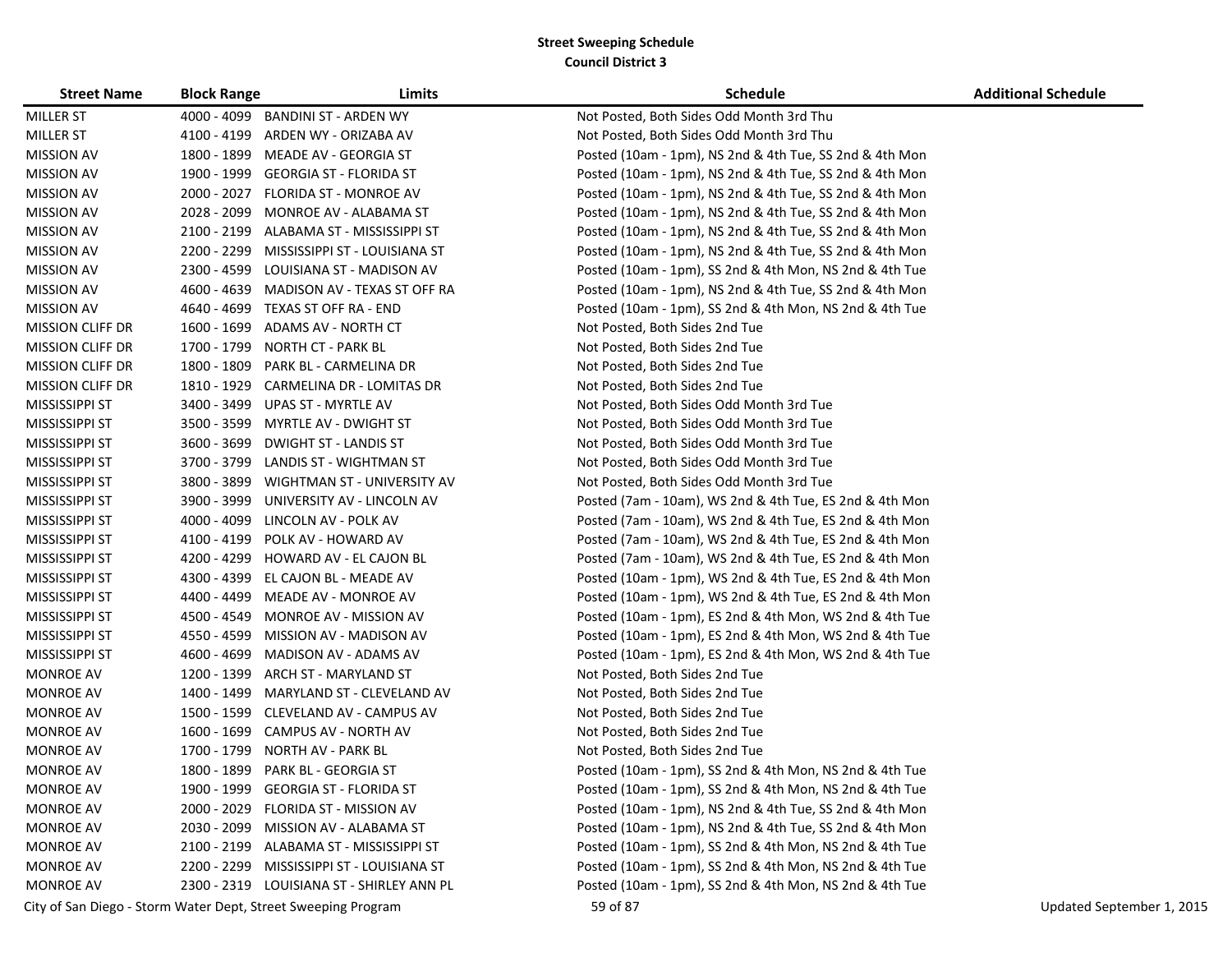| <b>Street Name</b>  | <b>Block Range</b> | Limits                                                        | Schedule                                                | <b>Additional Schedule</b> |
|---------------------|--------------------|---------------------------------------------------------------|---------------------------------------------------------|----------------------------|
| <b>MONROE AV</b>    |                    | 2320 - 2399 SHIRLEY ANN PL - TEXAS ST                         | Posted (10am - 1pm), SS 2nd & 4th Mon, NS 2nd & 4th Tue |                            |
| <b>MONROE AV</b>    |                    | 2400 - 2499 TEXAS ST - ARIZONA ST                             | Posted (10am - 1pm), NS 2nd & 4th Tue, SS 2nd & 4th Mon |                            |
| <b>MONROE AV</b>    | 2500 - 2599        | ARIZONA ST - HAMILTON ST                                      | Posted (10am - 1pm), NS 2nd & 4th Tue, SS 2nd & 4th Mon |                            |
| <b>MONROE AV</b>    | 2600 - 2699        | <b>HAMILTON ST - OREGON ST</b>                                | Posted (10am - 1pm), NS 2nd & 4th Tue, SS 2nd & 4th Mon |                            |
| <b>MONROE AV</b>    | 2700 - 2799        | <b>OREGON ST - IDAHO ST</b>                                   | Posted (10am - 1pm), NS 2nd & 4th Tue, SS 2nd & 4th Mon |                            |
| <b>MONROE AV</b>    | 2800 - 2849        | <b>IDAHO ST - UTAH ST</b>                                     | Posted (10am - 1pm), NS 2nd & 4th Tue, SS 2nd & 4th Mon |                            |
| <b>MONROE AV</b>    | 2850 - 2899        | UTAH ST - KANSAS ST                                           | Posted (10am - 1pm), NS 2nd & 4th Tue, SS 2nd & 4th Mon |                            |
| <b>MONROE AV</b>    | 2900 - 2999        | KANSAS ST - 30TH ST                                           | Posted (10am - 1pm), NS 2nd & 4th Tue, SS 2nd & 4th Mon |                            |
| <b>MONROE AV</b>    | 3000 - 3099        | 30TH ST - OHIO ST                                             | Posted (10am - 1pm), NS 2nd & 4th Tue, SS 2nd & 4th Mon |                            |
| <b>MONROE AV</b>    | 3150 - 3199        | IOWA ST - 32ND ST                                             | Not Posted, Both Sides Odd Month 3rd Thu                |                            |
| <b>MONROE AV</b>    |                    | 3200 - 3240 32ND ST - BANCROFT ST                             | Not Posted, Both Sides Odd Month 3rd Thu                |                            |
| <b>MONROE AV</b>    | 3250 - 3269        | <b>BANCROFT ST - 33RD PL</b>                                  | Not Posted, Both Sides Odd Month 3rd Thu                |                            |
| <b>MONROE AV</b>    |                    | 3270 - 3279 33RD PL - 33RD ST                                 | Not Posted, Both Sides Odd Month 3rd Thu                |                            |
| <b>MONROE AV</b>    | 3280 - 3329        | 33RD ST - 33RD ST                                             | Not Posted, Both Sides Odd Month 3rd Thu                |                            |
| <b>MONROE AV</b>    |                    | 3330 - 3339 33RD ST - FELTON ST                               | Not Posted, Both Sides Odd Month 3rd Thu                |                            |
| <b>MONROE AV</b>    |                    | 3340 - 3359 FELTON ST - FELTON ST                             | Not Posted, Both Sides Odd Month 3rd Thu                |                            |
| <b>MONROE AV</b>    |                    | 3360 - 3369 FELTON ST - 34TH ST                               | Not Posted, Both Sides Odd Month 3rd Thu                |                            |
| <b>MONROE AV</b>    |                    | 3370 - 3399 34TH ST - 34TH ST                                 | Not Posted, Both Sides Odd Month 3rd Thu                |                            |
| <b>MONROE AV</b>    |                    | 3400 - 3424 34TH ST - HAWLEY BL                               | Not Posted, Both Sides Odd Month 3rd Thu                |                            |
| <b>MONROE AV</b>    |                    | 3425 - 3459 HAWLEY BL - SWIFT AV                              | Not Posted, Both Sides Odd Month 3rd Thu                |                            |
| <b>MONROE AV</b>    |                    | 3460 - 3499 SWIFT AV - 35TH ST                                | Not Posted, Both Sides Odd Month 3rd Thu                |                            |
| <b>MONROE AV</b>    |                    | 3500 - 3519 35TH ST - 35TH PL                                 | Not Posted, Both Sides Odd Month 3rd Thu                |                            |
| <b>MONROE AV</b>    |                    | 3520 - 3560 35TH PL - WILSON AV                               | Not Posted, Both Sides Odd Month 3rd Thu                |                            |
| <b>MONROE AV</b>    |                    | 3561 - 3599 WILSON AV - 36TH ST                               | Not Posted, Both Sides Odd Month 3rd Thu                |                            |
| <b>MONROE AV</b>    |                    | 3600 - 3649 36TH ST - CHEROKEE AV                             | Not Posted, Both Sides Odd Month 3rd Thu                |                            |
| <b>MONROE AV</b>    |                    | 3650 - 3699 CHEROKEE AV - 37TH ST                             | Not Posted, Both Sides Odd Month 3rd Thu                |                            |
| <b>MONROE AV</b>    |                    | 3700 - 3749 37TH ST - MC CLINTOCK ST                          | Not Posted, Both Sides Odd Month 3rd Thu                |                            |
| <b>MONROE AV</b>    |                    | 3750 - 3799 MC CLINTOCK ST - 38TH ST                          | Not Posted, Both Sides Odd Month 3rd Thu                |                            |
| <b>MONROE AV</b>    |                    | 3800 - 3825 38TH ST - 38TH ST                                 | Not Posted, Both Sides Odd Month 3rd Thu                |                            |
| <b>MONROE AV</b>    |                    | 3826 - 3849 38TH ST - 39TH ST                                 | Not Posted, Both Sides Odd Month 3rd Thu                |                            |
| <b>MONROE AV</b>    |                    | 3850 - 3915 39TH ST - 39TH ST                                 | Not Posted, Both Sides Odd Month 3rd Thu                |                            |
| <b>MONROE AV</b>    |                    | 3916 - 3989 39TH ST - 40TH ST                                 | Not Posted, Both Sides Odd Month 3rd Thu                |                            |
| <b>MONTCLAIR ST</b> | 2000 - 2099        | <b>BOUNDARY ST - BECKY PL</b>                                 | Not Posted, Both Sides 2nd Tue                          |                            |
| <b>MONTCLAIR ST</b> | 2100 - 2399        | <b>BECKY PL - KALMIA ST</b>                                   | Not Posted, Both Sides 2nd Tue                          |                            |
| <b>MONTCLAIR ST</b> |                    | 2400 - 2599 KALMIA ST - MAPLE ST                              | Not Posted, Both Sides 2nd Tue                          |                            |
| <b>MONTCLAIR ST</b> | 2600 - 2699        | <b>COOPER ST - MAPLE ST</b>                                   | Not Posted, Both Sides 2nd Tue                          |                            |
| MONTECITO WY        | 100 - 199          | 01ST AV - BACHMAN PL                                          | Not Posted, Both Sides Odd Month 3rd Thu                |                            |
| MONTECITO WY        | 200 - 299          | BACHMAN PL - 03RD AV                                          | Not Posted, Both Sides Odd Month 3rd Thu                |                            |
| MONTECITO WY        | $300 - 399$        | 03RD AV - 04TH AV                                             | Not Posted, Both Sides Odd Month 3rd Thu                |                            |
| <b>MOORE ST</b>     |                    | 2250 - 2299 HORTENSIA ST - OLD TOWN AV                        | Not Posted, Both Sides Fri                              |                            |
| MOORE ST            |                    | 2300 - 2349 OLD TOWN AV - AMPUDIA ST                          | Not Posted, Both Sides Fri                              |                            |
|                     |                    | City of San Diego - Storm Water Dept, Street Sweeping Program | 60 of 87                                                | Updated September 1, 2015  |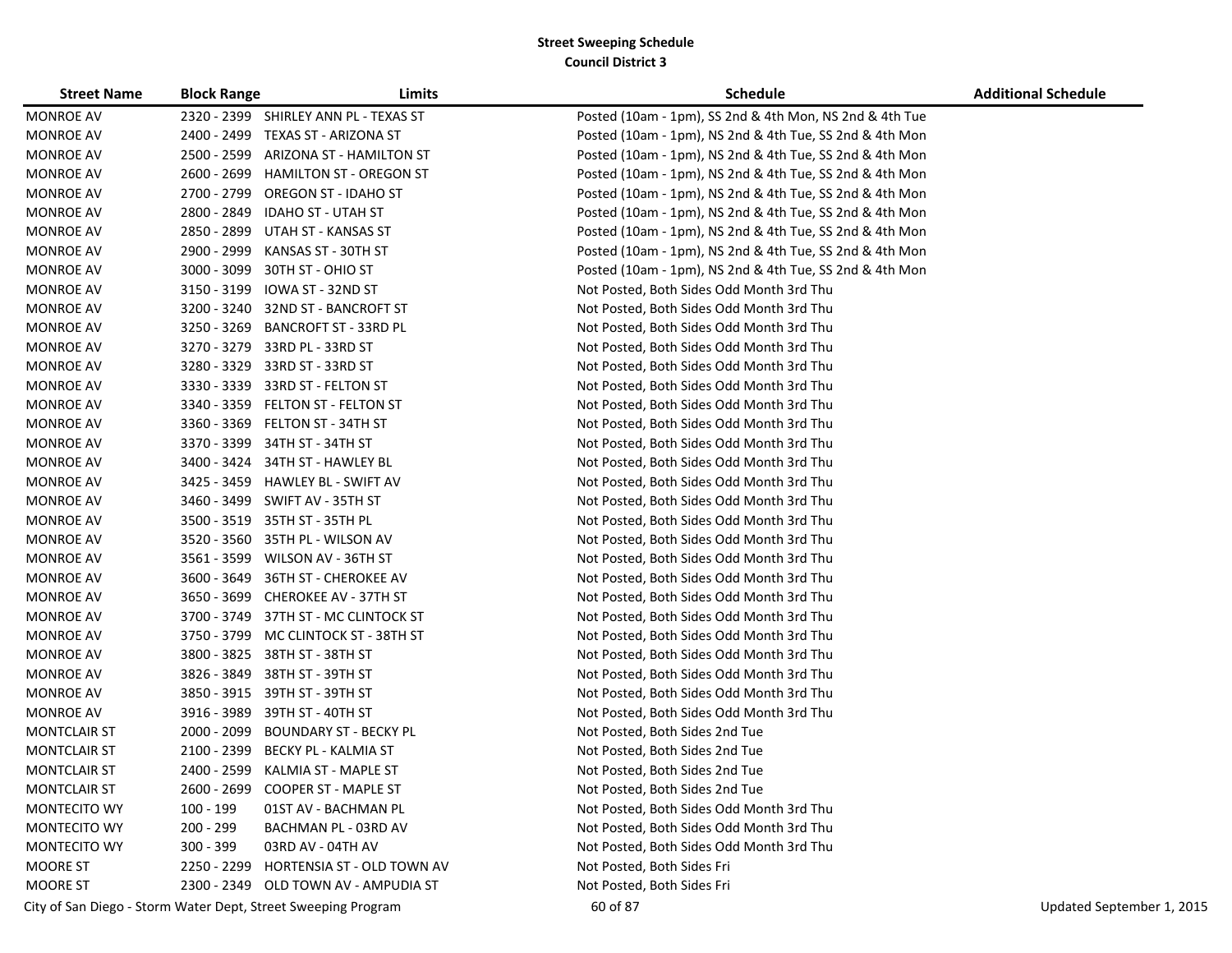| <b>Street Name</b>   | <b>Block Range</b> | Limits                                                        | <b>Schedule</b>                           | <b>Additional Schedule</b> |
|----------------------|--------------------|---------------------------------------------------------------|-------------------------------------------|----------------------------|
| <b>MOORE ST</b>      |                    | 2350 - 2399 AMPUDIA ST - ARISTA ST                            | Not Posted, Both Sides Fri                |                            |
| MORLEY FIELD DR      | 1700 - 1999        | PARK BL - FLORIDA DR                                          | Not Posted, Both Sides Fri                |                            |
| MORLEY FIELD DR      | 2000 - 2299        | FLORIDA DR - ALABAMA ST                                       | Not Posted, Both Sides Fri                |                            |
| <b>MYRTLE AV</b>     |                    | 1200 - 1399 MYRTLE WY - RICHMOND ST                           | Not Posted, Both Sides Odd Month 3rd Tue  |                            |
| <b>MYRTLE AV</b>     |                    | 1400 - 1499 RICHMOND ST - ALBERT ST                           | Not Posted, Both Sides Odd Month 3rd Tue  |                            |
| <b>MYRTLE AV</b>     |                    | 1500 - 1599 ALBERT ST - HERBERT ST                            | Not Posted, Both Sides Odd Month 3rd Tue  |                            |
| <b>MYRTLE AV</b>     | 1600 - 1699        | <b>HERBERT ST - PARK BL</b>                                   | Not Posted, Both Sides Odd Month 3rd Tue  |                            |
| <b>MYRTLE AV</b>     | 1700 - 1805        | PARK BL - INDIANA ST                                          | Not Posted, Both Sides Odd Month 3rd Tue  |                            |
| <b>MYRTLE AV</b>     | 2000 - 2099        | FLORIDA ST - ALABAMA ST                                       | Not Posted, Both Sides Odd Month 3rd Tue  |                            |
| <b>MYRTLE AV</b>     | 2200 - 2299        | MISSISSIPPI ST - LOUISIANA ST                                 | Not Posted, Both Sides Odd Month 3rd Tue  |                            |
| <b>MYRTLE AV</b>     | 2300 - 2399        | LOUISIANA ST - TEXAS ST                                       | Not Posted, Both Sides Odd Month 3rd Tue  |                            |
| <b>MYRTLE AV</b>     | 2400 - 2499        | TEXAS ST - ARIZONA ST                                         | Not Posted, Both Sides Even Month 4th Tue |                            |
| <b>MYRTLE AV</b>     | 2500 - 2529        | ARIZONA ST - PARK VILLA DR                                    | Not Posted, Both Sides Even Month 4th Tue |                            |
| <b>MYRTLE AV</b>     | 2530 - 2549        | PARK VILLA DR - ARNOLD AV                                     | Not Posted, Both Sides Even Month 4th Tue |                            |
| <b>MYRTLE AV</b>     | 2550 - 2599        | ARNOLD AV - VILLA TR                                          | Not Posted, Both Sides Even Month 4th Tue |                            |
| <b>MYRTLE AV</b>     | 2600 - 2699        | VILLA TR - PERSHING AV                                        | Not Posted, Both Sides Even Month 4th Tue |                            |
| <b>MYRTLE AV</b>     | 2700 - 2799        | PERSHING AV - 28TH ST                                         | Not Posted, Both Sides Even Month 4th Tue |                            |
| <b>MYRTLE AV</b>     | 2800 - 2829        | 28TH ST - UTAH ST                                             | Not Posted, Both Sides Even Month 4th Tue |                            |
| <b>MYRTLE AV</b>     | 2830 - 2859        | UTAH ST - GRANADA AV                                          | Not Posted, Both Sides Even Month 4th Tue |                            |
| <b>MYRTLE AV</b>     | 2860 - 2899        | GRANADA AV - 29TH ST                                          | Not Posted, Both Sides Even Month 4th Tue |                            |
| <b>MYRTLE AV</b>     | 2900 - 2999        | 29TH ST - 30TH ST                                             | Not Posted, Both Sides Even Month 4th Tue |                            |
| <b>MYRTLE AV</b>     | $3000 - 3029$      | 30TH ST - RAY ST                                              | Not Posted, Both Sides Even Month 4th Tue |                            |
| <b>MYRTLE AV</b>     | 3030 - 3049        | RAY ST - GRIM AV                                              | Not Posted, Both Sides Odd Month 4th Tue  |                            |
| <b>MYRTLE AV</b>     | 3050 - 3099        | GRIM AV - 31ST ST                                             | Not Posted, Both Sides Odd Month 4th Tue  |                            |
| <b>MYRTLE AV</b>     |                    | 3100 - 3149 31ST ST - HERMAN AV                               | Not Posted, Both Sides Odd Month 4th Tue  |                            |
| <b>MYRTLE AV</b>     | 3150 - 3199        | HERMAN AV - 32ND ST                                           | Not Posted, Both Sides Odd Month 4th Tue  |                            |
| <b>MYRTLE AV</b>     | 3200 - 3249        | 32ND ST - BANCROFT ST                                         | Not Posted, Both Sides Odd Month 4th Tue  |                            |
| <b>MYRTLE AV</b>     | 3250 - 3299        | BANCROFT ST - 33RD ST                                         | Not Posted, Both Sides Odd Month 4th Tue  |                            |
| <b>MYRTLE AV</b>     | 3300 - 3349        | 33RD ST - FELTON ST                                           | Not Posted, Both Sides Odd Month 4th Tue  |                            |
| <b>MYRTLE AV</b>     | 3350 - 3399        | FELTON ST - BOUNDARY ST                                       | Not Posted, Both Sides Odd Month 4th Tue  |                            |
| <b>MYRTLE AV</b>     | 3400 - 3449        | BOUNDARY ST - NILE ST                                         | Not Posted, Both Sides Odd Month 4th Tue  |                            |
| <b>MYRTLE AV</b>     | 3450 - 3499        | NILE ST - VANCOUVER AV                                        | Not Posted, Both Sides Odd Month 4th Tue  |                            |
| <b>MYRTLE WY</b>     | 1000 - 1099        | VERMONT ST - MYRTLE AV                                        | Not Posted, Both Sides Odd Month 3rd Tue  |                            |
| <b>NATIONAL AV</b>   | 1300 - 1348        | 13TH ST - 14TH ST                                             | Not Posted, Both Sides Tue                |                            |
| <b>NATIONAL AV</b>   |                    | 1349 - 1399 14TH ST - COMMERCIAL ST                           | Not Posted, Both Sides Tue                |                            |
| <b>NEALE ST</b>      |                    | 1590 - 1649 W PENNSYLVANIA AV - WELLBORN ST                   | Not Posted, Both Sides Odd Month 3rd Thu  |                            |
| <b>NEALE ST</b>      |                    | 1650 - 1699 WELLBORN ST - END                                 | Not Posted, Both Sides Odd Month 3rd Thu  |                            |
| <b>NEALE ST</b>      |                    | 1750 - 1799 KEATING ST - PRINGLE ST                           | Not Posted, Both Sides Odd Month 3rd Thu  |                            |
| <b>NEALE ST</b>      |                    | 1800 - 1849 PRINGLE ST - END                                  | Not Posted, Both Sides Odd Month 3rd Thu  |                            |
| NEW HAMPSHIRE ST     |                    | 4400 - 4599 BEGIN - MADISON AV                                | Not Posted, Both Sides 2nd Tue            |                            |
| <b>NEW JERSEY ST</b> |                    | 4390 - 4399 PROCTOR PL - MEADE AV                             | Not Posted, Both Sides 2nd Tue            |                            |
|                      |                    | City of San Diego - Storm Water Dept, Street Sweeping Program | 61 of 87                                  | Updated September 1, 2015  |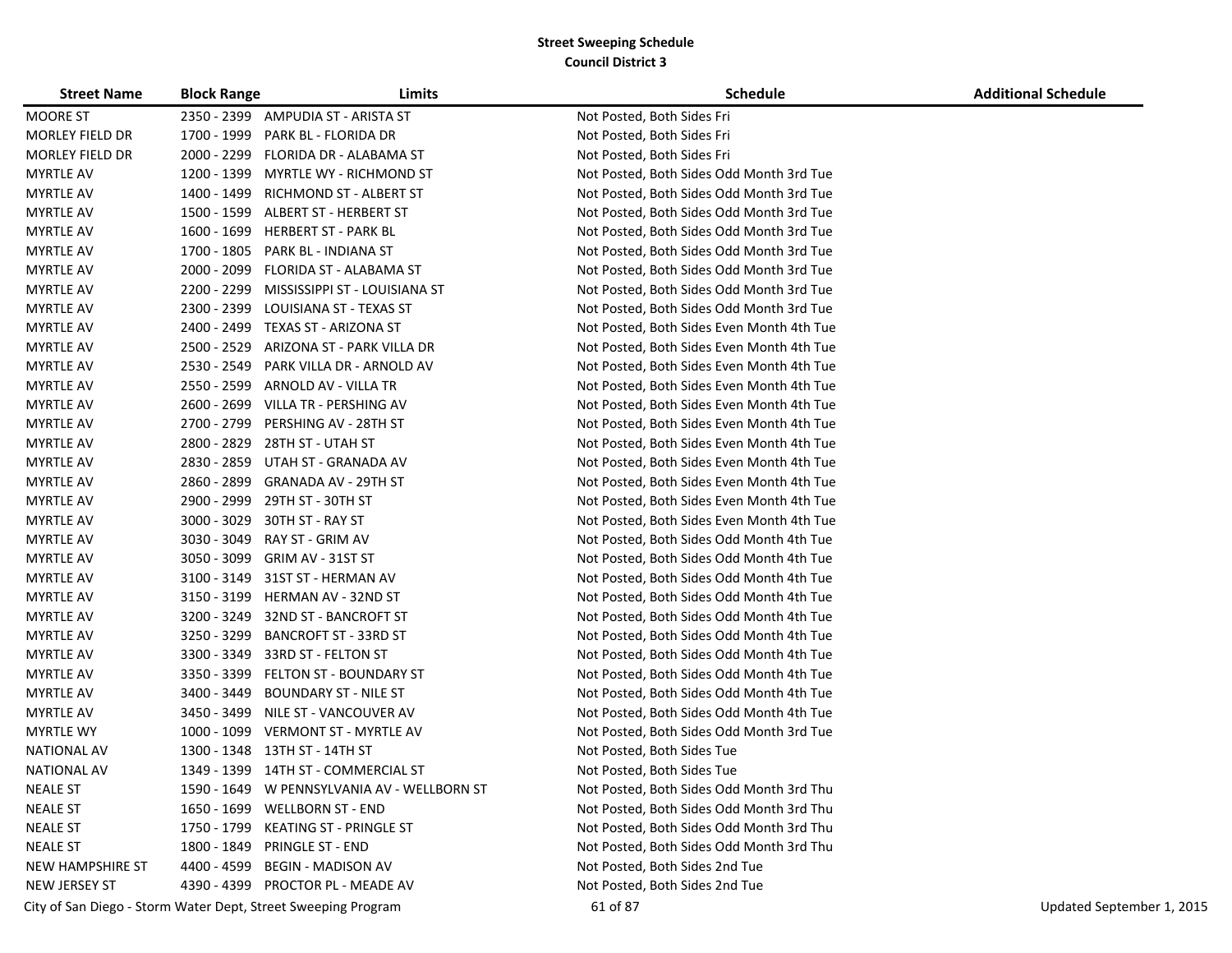| <b>Street Name</b>     | <b>Block Range</b> | Limits                                                        | <b>Schedule</b>                           | <b>Additional Schedule</b> |
|------------------------|--------------------|---------------------------------------------------------------|-------------------------------------------|----------------------------|
| NEW JERSEY ST          |                    | 4400 - 4499 MEADE AV - ARCH ST                                | Not Posted, Both Sides 2nd Tue            |                            |
| <b>NEW YORK ST</b>     |                    | 4550 - 4599 BEGIN - MADISON AV                                | Not Posted, Both Sides 2nd Tue            |                            |
| <b>NEW YORK ST</b>     |                    | 4600 - 4649 MADISON AV - GOLDEN GATE DR                       | Not Posted, Both Sides 2nd Tue            |                            |
| NILE ST                | 2900 - 2999        | <b>BEGIN - QUINCE ST</b>                                      | Not Posted, Both Sides Odd Month 4th Tue  |                            |
| <b>NILE ST</b>         | 3000 - 3099        | QUINCE ST - REDWOOD ST                                        | Not Posted, Both Sides Odd Month 4th Tue  |                            |
| <b>NILE ST</b>         | 3100 - 3299        | REDWOOD ST - THORN ST                                         | Not Posted, Both Sides Odd Month 4th Tue  |                            |
| NILE ST                | 3300 - 3499        | THORN ST - MYRTLE AV                                          | Not Posted, Both Sides Odd Month 4th Tue  |                            |
| NILE ST                | 3500 - 3599        | MYRTLE AV - DWIGHT ST                                         | Not Posted, Both Sides Odd Month 4th Tue  |                            |
| NILE ST                | 3600 - 3699        | DWIGHT ST - LANDIS ST                                         | Not Posted, Both Sides Odd Month 4th Tue  |                            |
| <b>NILE ST</b>         | 3700 - 3799        | LANDIS ST - END                                               | Not Posted, Both Sides Odd Month 4th Tue  |                            |
| NORMAL ST              | 3900 - 3919        | UNIVERSITY AV - BLAINE AV                                     | Not Posted, Both Sides Tue                |                            |
| NORMAL ST              | 3920 - 3999        | BLAINE AV - LINCOLN AV                                        | Not Posted, Both Sides Tue                |                            |
| NORMAL ST              | 4000 - 4099        | LINCOLN AV - CAMPUS AV                                        | Not Posted, Both Sides Tue                |                            |
| NORMAL ST              | 4100 - 4199        | CAMPUS AV - EL CAJON BL                                       | Posted (2am - 6am), NS Tue, SS Wed        |                            |
| <b>NORTH ARROYO DR</b> | 2600 - 2899        | ARROYO DR - W PALM ST                                         | Not Posted, Both Sides Odd Month 3rd Thu  |                            |
| <b>NORTH ARROYO DR</b> | 2900 - 3099        | W PALM ST - END                                               | Not Posted, Both Sides Odd Month 3rd Thu  |                            |
| <b>NORTH AV</b>        |                    | 4400 - 4499 MEADE AV - MONROE AV                              | Not Posted, Both Sides 2nd Tue            |                            |
| <b>NORTH AV</b>        |                    | 4500 - 4599 MONROE AV - MADISON AV                            | Not Posted, Both Sides 2nd Tue            |                            |
| <b>NORTH AV</b>        |                    | 4600 - 4699 MADISON AV - ADAMS AV                             | Not Posted, Both Sides 2nd Tue            |                            |
| NORTH CRESCENT CT      | $600 - 639$        | SOUTH CRESCENT CT - END                                       | Not Posted, Both Sides Odd Month 3rd Thu  |                            |
| <b>NORTH CT</b>        |                    | 4700 - 4749 MISSION CLIFF DR - END                            | Not Posted, Both Sides 2nd Tue            |                            |
| <b>NORTH HARBOR DR</b> |                    | 1400 - 1899 W ASH ST - W GRAPE ST                             | Not Posted, Both Sides Tue                |                            |
| NORTH HARBOR DR        |                    | 1900 - 2099 W GRAPE ST - W HAWTHORN ST                        | Not Posted, Both Sides Tue                |                            |
| NORTH HARBOR DR        | 2100 - 2499        | W HAWTHORN ST - W LAUREL ST                                   | Not Posted, Both Sides Tue                |                            |
| NORTH MTN VIEW DR      |                    | 3110 - 3169 LITCHFIELD RD - CLIFF PL                          | Not Posted, Both Sides 4th Mon            |                            |
| NORTH MTN VIEW DR      |                    | 3170 - 3199 CLIFF PL - ELLISON PL                             | Not Posted, Both Sides 4th Mon            |                            |
| NORTH MTN VIEW DR      |                    | 3200 - 3299 ELLISON PL - 33RD ST                              | Not Posted, Both Sides 4th Mon            |                            |
| NORTH MTN VIEW DR      |                    | 3300 - 3329 33RD ST - PANAMA PL                               | Not Posted, Both Sides 4th Mon            |                            |
| NORTH MTN VIEW DR      |                    | 3330 - 3345 PANAMA PL - ARTHUR AV                             | Not Posted, Both Sides 4th Mon            |                            |
| NORTH MTN VIEW DR      | 3346 - 3399        | ARTHUR AV - 34TH ST                                           | Not Posted, Both Sides 4th Mon            |                            |
| NORTH MTN VIEW DR      | 3400 - 3429        | 34TH ST - HAWLEY BL                                           | Not Posted, Both Sides 4th Mon            |                            |
| NORTH MTN VIEW DR      | 3430 - 3459        | HAWLEY BL - MANSFIELD ST                                      | Not Posted, Both Sides 4th Mon            |                            |
| NORTH MTN VIEW DR      | 3460 - 3499        | MANSFIELD ST - 35TH ST                                        | Not Posted, Both Sides 4th Mon            |                            |
| NORTH PARK WY          | 2830 - 2849        | UTAH ST - GRANADA AV                                          | Not Posted, Both Sides Even Month 4th Tue |                            |
| <b>NORTH PARK WY</b>   |                    | 2850 - 2899 GRANADA AV - 29TH ST                              | Not Posted, Both Sides Even Month 4th Tue |                            |
| <b>NORTH PARK WY</b>   |                    | 2900 - 2999 29TH ST - 30TH ST                                 | Not Posted, Both Sides Even Month 4th Tue |                            |
| <b>NORTH PARK WY</b>   |                    | 3000 - 3029 30TH ST - RAY ST                                  | Not Posted, Both Sides Even Month 4th Tue |                            |
| <b>NORTH PARK WY</b>   |                    | 3030 - 3049 RAY ST - GRIM AV                                  | Not Posted, Both Sides Odd Month 4th Tue  |                            |
| <b>NORTH PARK WY</b>   |                    | 3050 - 3099 GRIM AV - 31ST ST                                 | Not Posted, Both Sides Odd Month 4th Tue  |                            |
| <b>NORTH PARK WY</b>   |                    | 3100 - 3149 31ST ST - HERMAN AV                               | Not Posted, Both Sides Odd Month 4th Tue  |                            |
| <b>NORTH PARK WY</b>   |                    | 3150 - 3199 HERMAN AV - 32ND ST                               | Not Posted, Both Sides Odd Month 4th Tue  |                            |
|                        |                    | City of San Diego - Storm Water Dept, Street Sweeping Program | 62 of 87                                  | Updated September 1, 2015  |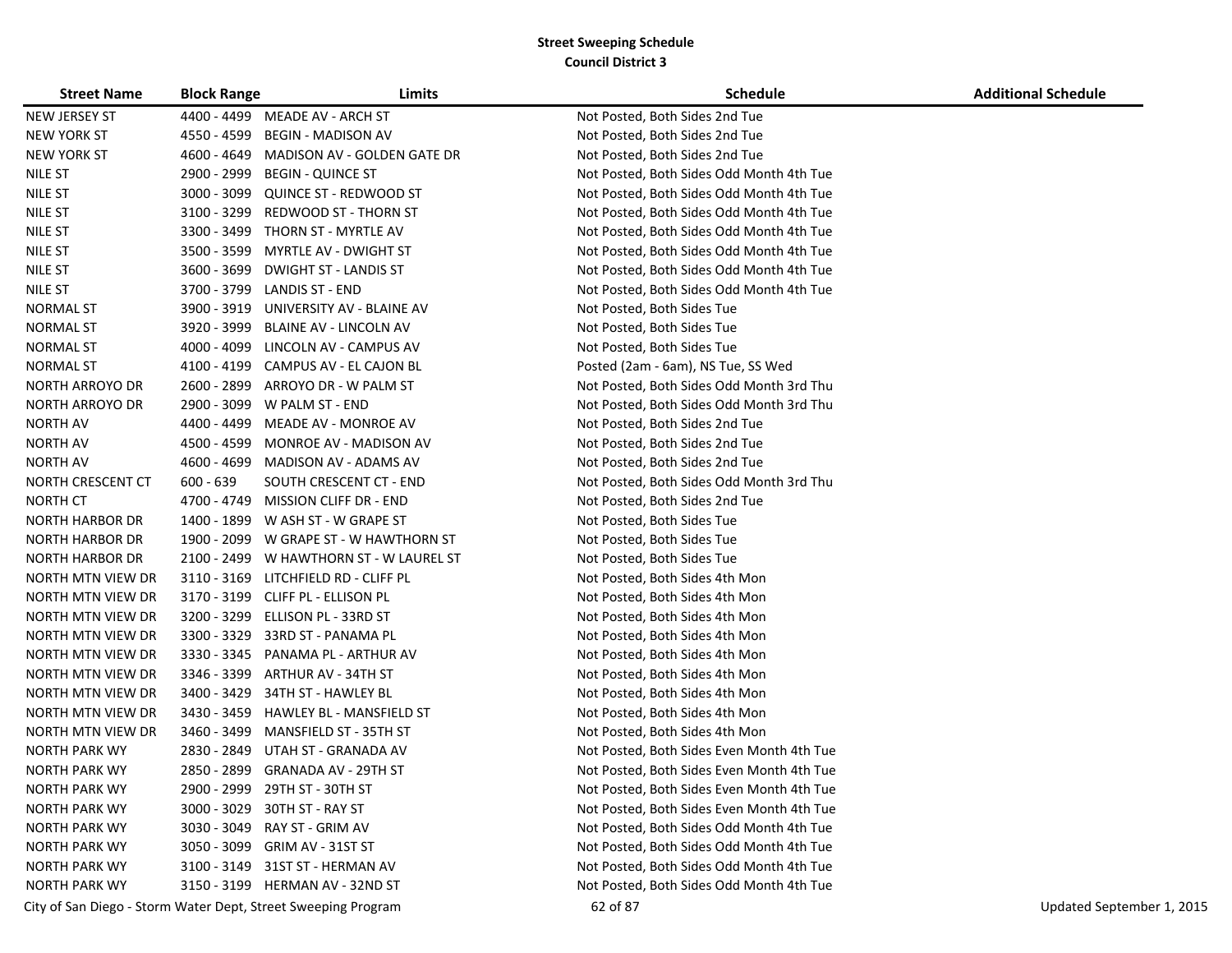| <b>Street Name</b>   | <b>Block Range</b> | Limits                                                        | Schedule                                                | <b>Additional Schedule</b> |
|----------------------|--------------------|---------------------------------------------------------------|---------------------------------------------------------|----------------------------|
| <b>NORTH PARK WY</b> |                    | 3200 - 3249 32ND ST - BANCROFT ST                             | Not Posted, Both Sides Odd Month 4th Tue                |                            |
| <b>NORTH PARK WY</b> |                    | 3250 - 3299 BANCROFT ST - 33RD ST                             | Not Posted, Both Sides Odd Month 4th Tue                |                            |
| <b>NUTMEG ST</b>     | 100 - 199          | 01ST AV - 02ND AV                                             | Posted (7am - 9am), Both Sides Odd Month 3rd Thu        |                            |
| NUTMEG ST            | 200 - 299          | 02ND AV - 03RD AV                                             | Not Posted, Both Sides Odd Month 3rd Thu                |                            |
| <b>NUTMEG ST</b>     | 2800 - 2845        | 28TH ST - END                                                 | Not Posted, Both Sides Even Month 4th Tue               |                            |
| <b>NUTMEG ST</b>     |                    | 2899 - 2949 29TH ST - DALE ST                                 | Not Posted, Both Sides Even Month 4th Tue               |                            |
| <b>NUTMEG ST</b>     | 300 - 399          | 03RD AV - 04TH AV                                             | Not Posted, Both Sides Odd Month 3rd Thu                |                            |
| <b>NUTMEG ST</b>     | 3200 - 3223        | 32ND ST - BANCROFT ST                                         | Not Posted, Both Sides 2nd Tue                          |                            |
| <b>NUTMEG ST</b>     | 3224 - 3273        | <b>BANCROFT ST - 33RD ST</b>                                  | Not Posted, Both Sides 2nd Tue                          |                            |
| <b>NUTMEG ST</b>     | 3274 - 3299        | 33RD ST - 33RD ST                                             | Not Posted, Both Sides 2nd Tue                          |                            |
| <b>NUTMEG ST</b>     |                    | 3300 - 3349 33RD ST - FELTON ST                               | Not Posted, Both Sides 2nd Tue                          |                            |
| <b>NUTMEG ST</b>     | 3350 - 3369        | FELTON ST - TERESITA ST                                       | Not Posted, Both Sides 2nd Tue                          |                            |
| <b>NUTMEG ST</b>     | 3400 - 3499        | KEW TR - BOUNDARY ST                                          | Not Posted, Both Sides 2nd Tue                          |                            |
| <b>NUTMEG ST</b>     | 400 - 499          | 04TH AV - 05TH AV                                             | Not Posted, Both Sides Odd Month 3rd Thu                |                            |
| <b>NUTMEG ST</b>     | $500 - 599$        | 05TH AV - 06TH AV                                             | Not Posted, Both Sides Odd Month 3rd Thu                |                            |
| OHIO ST              |                    | 3900 - 3999 UNIVERSITY AV - LINCOLN AV                        | Posted (7am - 10am), WS 2nd & 4th Mon, ES 2nd & 4th Tue |                            |
| OHIO ST              | 4000 - 4099        | LINCOLN AV - POLK AV                                          | Posted (7am - 10am), WS 2nd & 4th Mon, ES 2nd & 4th Tue |                            |
| OHIO ST              | 4100 - 4199        | POLK AV - HOWARD AV                                           | Posted (7am - 10am), WS 2nd & 4th Mon, ES 2nd & 4th Tue |                            |
| OHIO ST              |                    | 4200 - 4299 HOWARD AV - EL CAJON BL                           | Posted (7am - 10am), WS 2nd & 4th Mon, ES 2nd & 4th Tue |                            |
| OHIO ST              |                    | 4300 - 4399 EL CAJON BL - MEADE AV                            | Posted (10am - 1pm), WS 2nd & 4th Tue, ES 2nd & 4th Mon |                            |
| OHIO ST              |                    | 4400 - 4499 MEADE AV - MONROE AV                              | Posted (10am - 1pm), WS 2nd & 4th Tue, ES 2nd & 4th Mon |                            |
| OHIO ST              | 4500 - 4539        | MONROE AV - WALTON PL                                         | Posted (10am - 1pm), WS 2nd & 4th Tue, ES 2nd & 4th Mon |                            |
| OHIO ST              |                    | 4540 - 4599 WALTON PL - I-805 SB OFF RA                       | Posted (10am - 1pm), WS 2nd & 4th Tue, ES 2nd & 4th Mon |                            |
| OHIO ST              | 4600 - 4699        | I-805 SB OFF RA - ADAMS AV                                    | Posted (10am - 1pm), WS 2nd & 4th Tue, ES 2nd & 4th Mon |                            |
| OLD TOWN AV          | 3850 - 3899        | MOORE ST - JEFFERSON ST                                       | Not Posted, Both Sides Fri                              |                            |
| OLD TOWN AV          | 3900 - 3919        | JEFFERSON ST - SAN DIEGO AV                                   | Not Posted, Both Sides Fri                              |                            |
| OLD TOWN AV          |                    | 3920 - 3949 SAN DIEGO AV - CONGRESS ST                        | Not Posted, Both Sides Odd Month 3rd Thu                |                            |
| OLD TOWN AV          |                    | 3950 - 3999 CONGRESS ST - END                                 | Not Posted, Both Sides Odd Month 3rd Thu                |                            |
| <b>OLIVE ST</b>      | $300 - 399$        | 03RD AV - 04TH AV                                             | Not Posted, Both Sides Odd Month 3rd Thu                |                            |
| <b>OLIVE ST</b>      | 3000 - 3049        | 30TH ST - END                                                 | Not Posted, Both Sides Even Month 4th Tue               |                            |
| OLIVE ST             | 3100 - 3199        | NUTMEG PL - 32ND ST                                           | Not Posted, Both Sides Even Month 4th Tue               |                            |
| OLIVE ST             |                    | 3400 - 3499 GREGORY ST - BOUNDARY ST                          | Not Posted, Both Sides 2nd Tue                          |                            |
| OLIVE ST             | 400 - 499          | 04TH AV - 05TH AV                                             | Not Posted, Both Sides Odd Month 3rd Thu                |                            |
| <b>OLIVE ST</b>      | $500 - 599$        | 05TH AV - 06TH AV                                             | Not Posted, Both Sides Odd Month 3rd Thu                |                            |
| OREGON ST            |                    | 3900 - 3999 UNIVERSITY AV - LINCOLN AV                        | Posted (7am - 10am), WS 2nd & 4th Mon, ES 2nd & 4th Tue |                            |
| OREGON ST            |                    | 4000 - 4099 LINCOLN AV - POLK AV                              | Posted (7am - 10am), WS 2nd & 4th Mon, ES 2nd & 4th Tue |                            |
| OREGON ST            |                    | 4100 - 4199 POLK AV - HOWARD AV                               | Posted (7am - 10am), WS 2nd & 4th Mon, ES 2nd & 4th Tue |                            |
| OREGON ST            |                    | 4200 - 4299 HOWARD AV - EL CAJON BL                           | Posted (7am - 10am), WS 2nd & 4th Mon, ES 2nd & 4th Tue |                            |
| OREGON ST            |                    | 4300 - 4399 EL CAJON BL - MEADE AV                            | Posted (10am - 1pm), WS 2nd & 4th Mon, ES 2nd & 4th Tue |                            |
| OREGON ST            |                    | 4400 - 4499 MEADE AV - MONROE AV                              | Posted (10am - 1pm), WS 2nd & 4th Mon, ES 2nd & 4th Tue |                            |
| OREGON ST            |                    | 4500 - 4599 MONROE AV - MADISON AV                            | Posted (10am - 1pm), WS 2nd & 4th Mon, ES 2nd & 4th Tue |                            |
|                      |                    | City of San Diego - Storm Water Dept, Street Sweeping Program | 63 of 87                                                | Updated September 1, 2015  |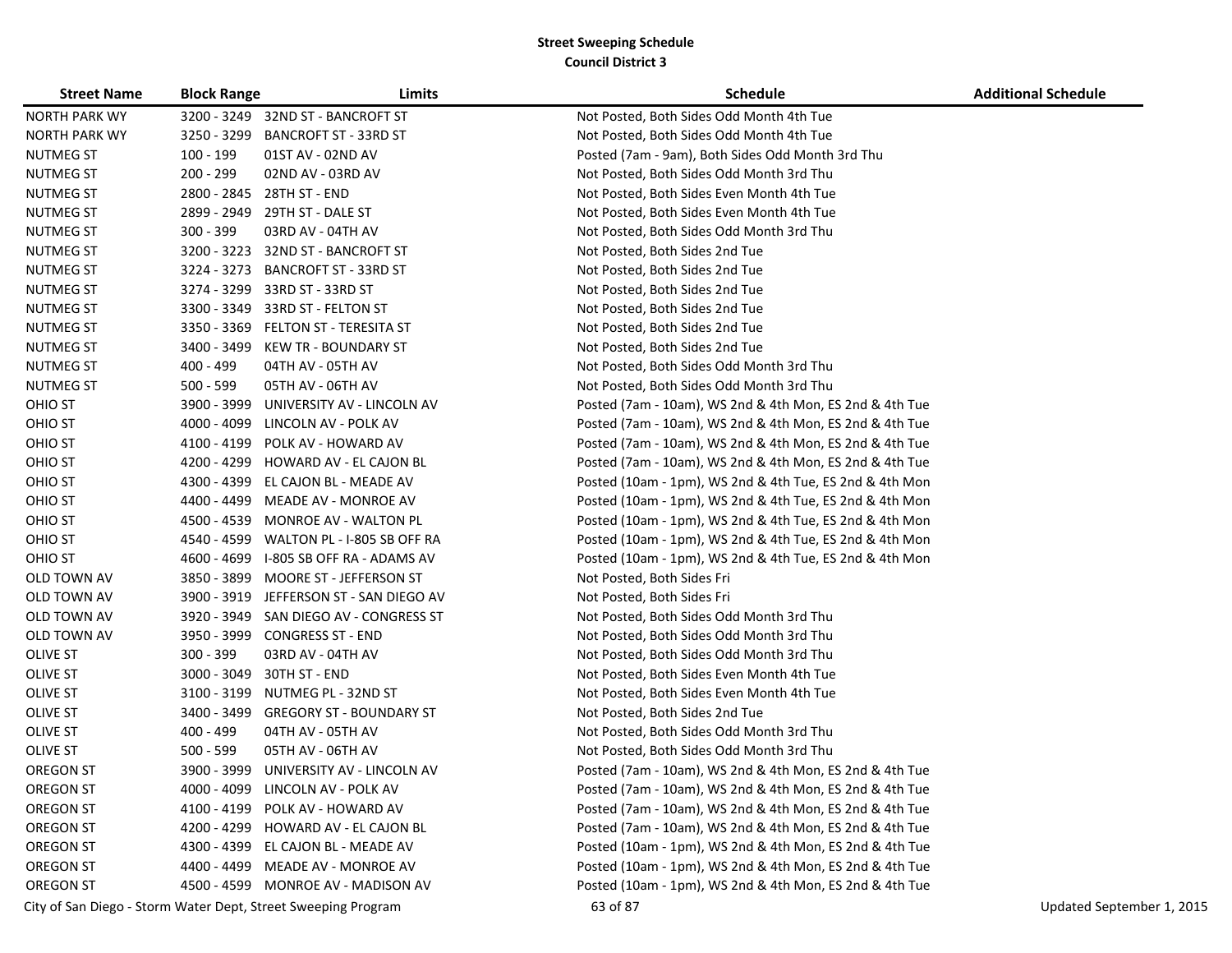| <b>Street Name</b> | <b>Block Range</b> | Limits                                                        | <b>Schedule</b>                                         | <b>Additional Schedule</b> |
|--------------------|--------------------|---------------------------------------------------------------|---------------------------------------------------------|----------------------------|
| OREGON ST          |                    | 4600 - 4699 MADISON AV - ADAMS AV                             | Posted (10am - 1pm), WS 2nd & 4th Mon, ES 2nd & 4th Tue |                            |
| OREGON ST          | 4700 - 4799        | ADAMS AV - COLLIER AV                                         | Posted (10am - 1pm), WS 3rd Mon, ES 3rd Wed             |                            |
| OREGON ST          | 4800 - 4899        | COLLIER AV - COPLEY AV                                        | Not Posted, Both Sides 3rd Mon                          |                            |
| ORIZABA AV         | 2000 - 2039        | ARDEN WY - MILLER ST                                          | Not Posted, Both Sides Odd Month 3rd Thu                |                            |
| ORIZABA AV         | 2040 - 2079        | MILLER ST - BANDINI ST                                        | Not Posted, Both Sides Odd Month 3rd Thu                |                            |
| ORIZABA AV         | 2080 - 2099        | <b>BANDINI ST - COUTS ST</b>                                  | Not Posted, Both Sides Odd Month 3rd Thu                |                            |
| PACIFIC HY         |                    | 1000 - 1299 W BROADWAY - W A ST                               | Not Posted, Both Sides Tue                              |                            |
| PACIFIC HY         |                    | 1300 - 1399 W A ST - W ASH ST                                 | Not Posted, Both Sides Tue                              |                            |
| PACIFIC HY         |                    | 1400 - 1499 W ASH ST - W BEECH ST                             | Not Posted, Both Sides Tue                              |                            |
| PACIFIC HY         |                    | 1500 - 1599 W BEECH ST - W CEDAR ST                           | Not Posted, Both Sides Tue                              |                            |
| PACIFIC HY         | 1600 - 1999        | W CEDAR ST - W GRAPE ST                                       | Not Posted, Both Sides Tue                              |                            |
| PACIFIC HY         | 2000 - 2099        | W GRAPE ST - W HAWTHORN ST                                    | Not Posted, Both Sides Tue                              |                            |
| PACIFIC HY         | 2100 - 2299        | W HAWTHORN ST - W JUNIPER ST                                  | Not Posted, Both Sides Tue                              |                            |
| PACIFIC HY         | 2300 - 2499        | W JUNIPER ST - W LAUREL ST                                    | Not Posted, Both Sides Tue                              |                            |
| PACIFIC HY         | 4440 - 4599        | SMITH ST - ROSECRANS ST                                       | Not Posted, Both Sides Mon                              |                            |
| PACIFIC HY         | 4600 - 4789        | <b>ROSECRANS ST - FRIARS RD</b>                               | Not Posted, Both Sides Mon                              |                            |
| PACIFIC HY         | $600 - 699$        | W HARBOR DR - W G ST                                          | Not Posted, Both Sides Tue                              |                            |
| PACIFIC HY         | 700 - 799          | W G ST - W F ST                                               | Not Posted, Both Sides Tue                              |                            |
| PACIFIC HY         | 800 - 899          | WFST-WEST                                                     | Not Posted, Both Sides Tue                              |                            |
| PACIFIC HY         | $900 - 999$        | W E ST - W BROADWAY                                           | Not Posted, Both Sides Tue                              |                            |
| PALM ST            | 2800 - 2849        | 28TH ST - GRANADA AV                                          | Not Posted, Both Sides Even Month 4th Tue               |                            |
| <b>PALM ST</b>     | 2800 - 2899        | BEGIN - 32ND ST                                               | Not Posted, Both Sides Even Month 4th Tue               |                            |
| <b>PALM ST</b>     | 2850 - 2899        | GRANADA AV - 29TH ST                                          | Not Posted, Both Sides Even Month 4th Tue               |                            |
| <b>PALM ST</b>     | 2900 - 2949        | 29TH ST - DALE ST                                             | Not Posted, Both Sides Even Month 4th Tue               |                            |
| <b>PALM ST</b>     | 2950 - 2974        | DALE ST - LILAC PA                                            | Not Posted, Both Sides Even Month 4th Tue               |                            |
| <b>PALM ST</b>     | 2975 - 2999        | LILAC PA - 30TH ST                                            | Not Posted, Both Sides Even Month 4th Tue               |                            |
| <b>PALM ST</b>     | 3000 - 3099        | 30TH ST - 31ST ST                                             | Not Posted, Both Sides Even Month 4th Tue               |                            |
| <b>PALM ST</b>     | 3200 - 3249        | 32ND ST - BANCROFT ST                                         | Not Posted, Both Sides 2nd Tue                          |                            |
| PALM ST            | 3250 - 3299        | BANCROFT ST - 33RD ST                                         | Not Posted, Both Sides 2nd Tue                          |                            |
| <b>PALM ST</b>     | 3300 - 3339        | 33RD ST - FELTON ST                                           | Not Posted, Both Sides 2nd Tue                          |                            |
| <b>PALM ST</b>     |                    | 3340 - 3369 FELTON ST - GREGORY ST                            | Not Posted, Both Sides 2nd Tue                          |                            |
| PALM ST            | 3370 - 3399        | GREGORY ST - MC KINLEY ST                                     | Not Posted, Both Sides 2nd Tue                          |                            |
| <b>PALM ST</b>     | 3400 - 3499        | MC KINLEY ST - BOUNDARY ST                                    | Not Posted, Both Sides 2nd Tue                          |                            |
| <b>PALM ST</b>     | 350 - 399          | 03RD AV - 04TH AV                                             | Not Posted, Both Sides Odd Month 3rd Thu                |                            |
| <b>PALM ST</b>     | 400 - 499          | 04TH AV - 05TH AV                                             | Not Posted, Both Sides Odd Month 3rd Thu                |                            |
| <b>PALM ST</b>     | 500 - 599          | 05TH AV - 06TH AV                                             | Not Posted, Both Sides Odd Month 3rd Thu                |                            |
| PALMETTO WY        |                    | 4000 - 4099 FORT STOCKTON DR - W LEWIS ST                     | Not Posted, Both Sides Odd Month 3rd Thu                |                            |
| PALMETTO WY        |                    | 4100 - 4149 W LEWIS ST - W MONTECITO WY                       | Not Posted, Both Sides Odd Month 3rd Thu                |                            |
| PALMETTO WY        |                    | 4150 - 4199 W MONTECITO WY - W ARBOR DR                       | Not Posted, Both Sides Odd Month 3rd Thu                |                            |
| PALMETTO WY        |                    | 4200 - 4229 W ARBOR DR - PLUMOSA WY                           | Not Posted, Both Sides Odd Month 3rd Thu                |                            |
| PALMETTO WY        |                    | 4230 - 4259 PLUMOSA WY - HUNTER ST                            | Not Posted, Both Sides Odd Month 3rd Thu                |                            |
|                    |                    | City of San Diego - Storm Water Dept, Street Sweeping Program | 64 of 87                                                | Updated September 1, 2015  |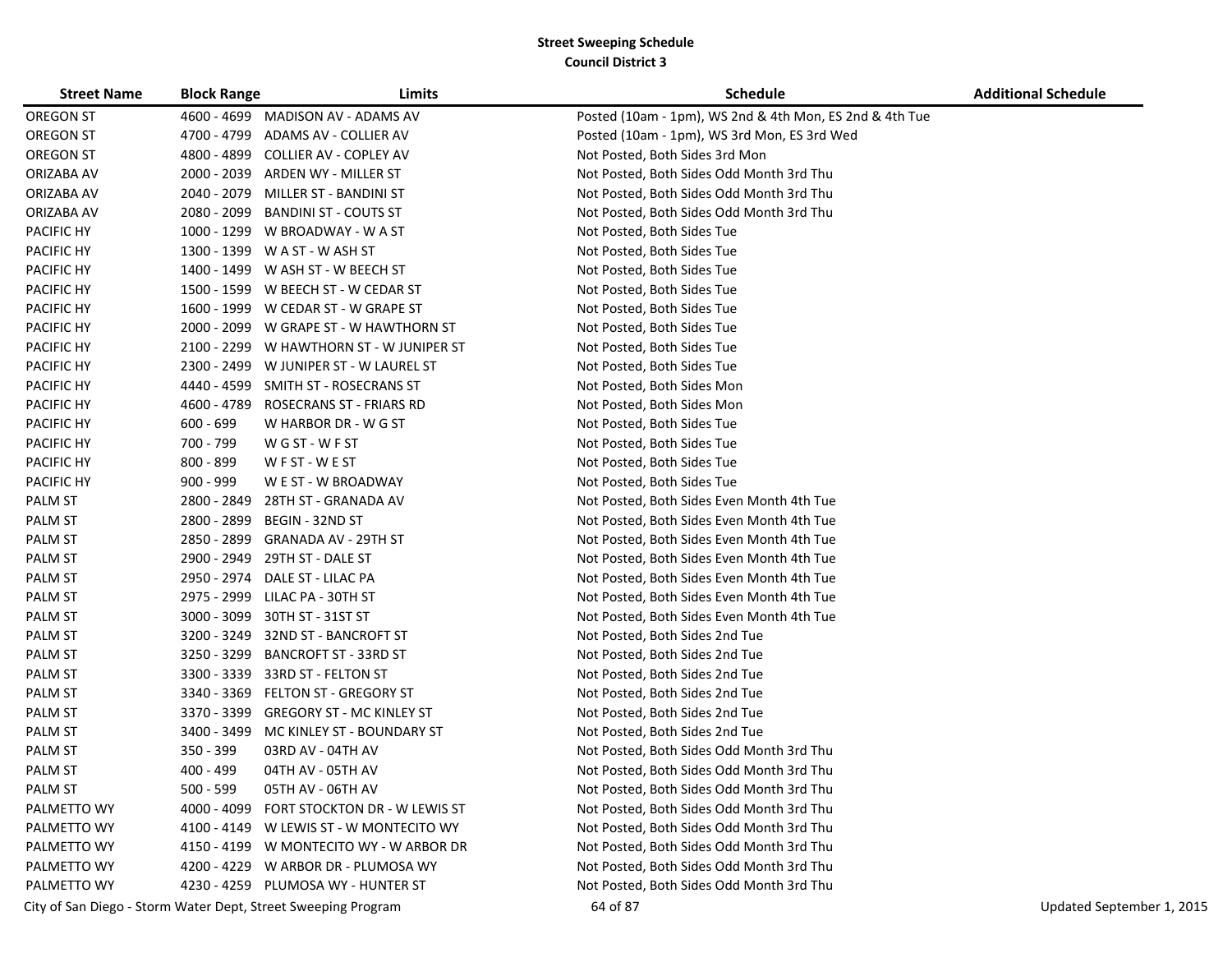| <b>Street Name</b>                                            | <b>Block Range</b>      | Limits                                                                                | <b>Schedule</b>                                      | <b>Additional Schedule</b> |
|---------------------------------------------------------------|-------------------------|---------------------------------------------------------------------------------------|------------------------------------------------------|----------------------------|
| PAMO AV                                                       |                         | 2400 - 2499 KALMIA ST - LAUREL ST                                                     | Not Posted, Both Sides Even Month 4th Tue            |                            |
| PAMO AV                                                       | 2500 - 2549             | LAUREL ST - MAPLE ST                                                                  | Not Posted, Both Sides Even Month 4th Tue            |                            |
| PAN AMERICAN EAST RD 2150 - 2199                              |                         | PAN AMERICAN PZ - PRESIDENTS WY                                                       | Not Posted, Both Sides Wed                           |                            |
| PAN AMERICAN EAST RD 2200 - 2219                              |                         | PAN AMERICAN WEST RD - PLAZA DE PANAMA                                                | Not Posted, Both Sides Wed                           |                            |
| PAN AMERICAN PL                                               | 2150 - 2199             | PAN AMERICAN PZ - PAN AMERICAN WEST RD                                                | Not Posted, Both Sides Wed                           |                            |
| PAN AMERICAN PZ                                               | $0 - 0$                 | PAN AMERICAN PL - PAN AMERICAN EAST RD                                                | Not Posted, Both Sides Wed                           |                            |
| PAN AMERICAN PZ                                               | $0 - 0$                 | PAN AMERICAN WEST RD - PAN AMERICAN PL                                                | Not Posted, Both Sides Wed                           |                            |
| PAN AMERICAN PZ                                               |                         | 2000 - 2149    PAN AMERICAN WEST RD - PAN AMERICAN EAST RD Not Posted, Both Sides Wed |                                                      |                            |
|                                                               |                         | PAN AMERICAN WEST RD 2130 - 2179 PAN AMERICAN PZ - PAN AMERICAN PL                    | Not Posted, Both Sides Wed                           |                            |
|                                                               |                         | PAN AMERICAN WEST RD 2180 - 2199 PAN AMERICAN PL - PAN AMERICAN EAST RD               | Not Posted, Both Sides Wed                           |                            |
| PANAMA PL                                                     | 4900 - 4999             | NORTH MTN VIEW DR - END                                                               | Not Posted, Both Sides 4th Mon                       |                            |
| PANORAMA DR                                                   | 4700 - 4719             | ADAMS AV - CLIFF ST                                                                   | Not Posted, Both Sides 2nd Tue                       |                            |
| PANORAMA DR                                                   |                         | 4720 - 4783 CLIFF ST - CLIFF ST                                                       | Not Posted, Both Sides 2nd Tue                       |                            |
| PANORAMA DR                                                   |                         | 4784 - 4799 CLIFF ST - ADAMS AV                                                       | Not Posted, Both Sides 2nd Tue                       |                            |
| <b>PARK BL</b>                                                |                         | 1000 - 1099 BROADWAY - C ST                                                           | Posted (3am - 6am), WS Mon, Wed, & Fri; ES Tue & Thu |                            |
| <b>PARK BL</b>                                                | 1100 - 1199 C ST - B ST |                                                                                       | Posted (3am - 6am), WS Mon, Wed, & Fri; ES Tue & Thu |                            |
| PARK BL                                                       | 120 - 199               | <b>IMPERIAL AV - 10TH AV</b>                                                          | Posted (12am - 3am), ES Thu, WS Fri                  |                            |
| PARK BL                                                       | 1200 - 1299             | B ST - A ST                                                                           | Posted (3am - 6am), WS Mon, Wed, & Fri; ES Tue & Thu |                            |
| <b>PARK BL</b>                                                |                         | 1300 - 1369 A ST - RUSS BL                                                            | Posted (3am - 6am), WS Mon, Wed, & Fri; ES Tue & Thu |                            |
| PARK BL                                                       | 1370 - 1899             | <b>RUSS BL - PRESIDENTS WY</b>                                                        | Not Posted, Both Sides Fri                           |                            |
| PARK BL                                                       | 1900 - 2899             | PRESIDENTS WY - ZOO PL                                                                | Not Posted, Both Sides Fri                           |                            |
| PARK BL                                                       | $200 - 259$             | 10TH AV - 11TH AV                                                                     | Posted (12am - 3am), ES Thu, WS Fri                  |                            |
| PARK BL                                                       | 260 - 299               | 11TH AV - K ST                                                                        | Posted (12am - 3am), ES Thu, WS Fri                  |                            |
| <b>PARK BL</b>                                                |                         | 2900 - 3299 ZOO PL - MORLEY FIELD DR                                                  | Not Posted, Both Sides Fri                           |                            |
| PARK BL                                                       | $300 - 399$             | K ST - J ST                                                                           | Posted (12am - 3am), ES Thu, WS Fri                  |                            |
| PARK BL                                                       | 3300 - 3399             | MORLEY FIELD DR - UPAS ST                                                             | Not Posted, Both Sides Fri                           |                            |
| <b>PARK BL</b>                                                | 3400 - 3499             | UPAS ST - MYRTLE AV                                                                   | Posted (7am - 8am), WS Mon, ES Wed                   |                            |
| PARK BL                                                       | 3500 - 3599             | MYRTLE AV - BROOKES AV                                                                | Posted (7am - 8am), WS Mon, ES Wed                   |                            |
| <b>PARK BL</b>                                                | 3600 - 3649             | BROOKES AV - CYPRESS AV                                                               | Posted (7am - 8am), WS Mon, ES Wed                   |                            |
| PARK BL                                                       | 3650 - 3699             | CYPRESS AV - PENNSYLVANIA AV                                                          | Posted (7am - 8am), WS Mon, ES Wed                   |                            |
| PARK BL                                                       | 3700 - 3749             | PENNSYLVANIA AV - INDIANA ST                                                          | Posted (7am - 8am), WS Mon, ES Wed                   |                            |
| <b>PARK BL</b>                                                | 3750 - 3799             | INDIANA ST - ESSEX ST                                                                 | Posted (7am - 8am), WS Mon, ES Wed                   |                            |
| PARK BL                                                       | 3800 - 3889             | ESSEX ST - UNIVERSITY (S FTG)                                                         | Posted (7am - 8am), WS Mon, ES Wed                   |                            |
| <b>PARK BL</b>                                                | 3890 - 3899             | UNIVERSITY (S FTG) AV - UNIVERSITY AV                                                 | Posted (7am - 8am), WS Mon, ES Wed                   |                            |
| <b>PARK BL</b>                                                | 3900 - 3909             | UNIVERSITY AV - UNIVERSITY (N FTG)                                                    | Posted (7am - 8am), WS Mon, ES Wed                   |                            |
| PARK BL                                                       |                         | 3900 - 3999 UNIVERSITY (N FTG) AV - LINCOLN AV                                        | Posted (7am - 8am), WS Mon, ES Wed                   |                            |
| <b>PARK BL</b>                                                | 400 - 499               | J ST - ISLAND AV                                                                      | Posted (12am - 3am), ES Thu, WS Fri                  |                            |
| PARK BL                                                       |                         | 4000 - 4073 LINCOLN AV - CENTRE ST                                                    | Posted (7am - 8am), WS Mon, ES Wed                   |                            |
| PARK BL                                                       |                         | 4074 - 4099 CENTRE ST - POLK AV                                                       | Posted (7am - 8am), WS Mon, ES Wed                   |                            |
| PARK BL                                                       |                         | 4100 - 4199 POLK AV - HOWARD AV                                                       | Posted (7am - 8am), WS Mon, ES Wed                   |                            |
| PARK BL                                                       |                         | 4200 - 4299 HOWARD AV - EL CAJON BL                                                   | Posted (7am - 8am), WS Mon, ES Wed                   |                            |
| City of San Diego - Storm Water Dept, Street Sweeping Program |                         |                                                                                       | 65 of 87                                             | Updated September 1, 2015  |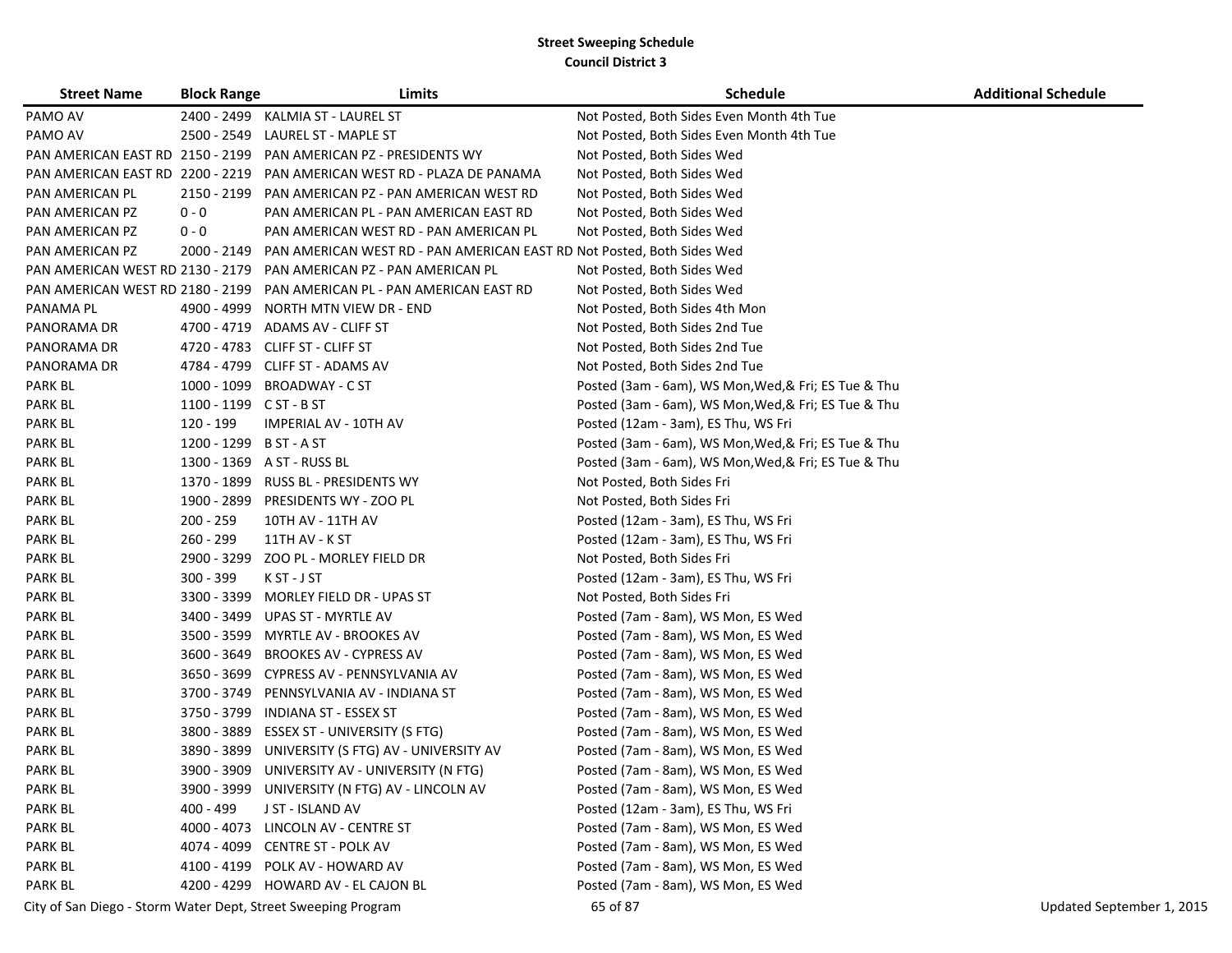| <b>Street Name</b> | <b>Block Range</b> | Limits                                                        | <b>Schedule</b>                                      | <b>Additional Schedule</b> |
|--------------------|--------------------|---------------------------------------------------------------|------------------------------------------------------|----------------------------|
| <b>PARK BL</b>     |                    | 4300 - 4399 EL CAJON BL - MEADE AV                            | Posted (7am - 8am), WS Mon, ES Wed                   |                            |
| <b>PARK BL</b>     |                    | 4400 - 4499 MEADE AV - MONROE AV                              | Posted (7am - 8am), WS Mon, ES Wed                   |                            |
| <b>PARK BL</b>     |                    | 4500 - 4599 MONROE AV - MADISON AV                            | Posted (7am - 8am), WS Mon, ES Wed                   |                            |
| PARK BL            |                    | 4600 - 4649 MADISON AV - SPALDING PL                          | Posted (7am - 8am), WS Mon, ES Wed                   |                            |
| PARK BL            |                    | 4650 - 4699 SPALDING PL - ADAMS AV                            | Posted (7am - 8am), WS Mon, ES Wed                   |                            |
| PARK BL            |                    | 4700 - 4799 ADAMS AV - MISSION CLIFF DR                       | Not Posted, Both Sides 2nd Tue                       |                            |
| PARK BL            | $50 - 119$         | TONY GWYNN DR - 07TH AV                                       | Posted (12am - 3am), ES Thu, WS Fri                  |                            |
| PARK BL            | 500 - 599          | <b>ISLAND AV - MARKET ST</b>                                  | Posted (3am - 6am), WS Mon, Wed, & Fri; ES Tue & Thu |                            |
| <b>PARK BL</b>     | $600 - 699$        | <b>MARKET ST - G ST</b>                                       | Posted (3am - 6am), WS Mon, Wed, & Fri; ES Tue & Thu |                            |
| <b>PARK BL</b>     | 700 - 799          | G ST - F ST                                                   | Posted (3am - 6am), WS Mon, Wed, & Fri; ES Tue & Thu |                            |
| PARK BL            | 800 - 899          | F ST - E ST                                                   | Posted (3am - 6am), WS Mon, Wed, & Fri; ES Tue & Thu |                            |
| <b>PARK BL</b>     | 900 - 999          | E ST - BROADWAY                                               | Posted (3am - 6am), WS Mon, Wed, & Fri; ES Tue & Thu |                            |
| PENNSYLVANIA AV    | 100 - 299          | 01ST AV - 03RD AV                                             | Not Posted, Both Sides Odd Month 3rd Thu             |                            |
| PENNSYLVANIA AV    | 1200 - 1399        | <b>VERMONT ST - RICHMOND ST</b>                               | Not Posted, Both Sides Odd Month 3rd Tue             |                            |
| PENNSYLVANIA AV    | 1400 - 1449        | <b>RICHMOND ST - END</b>                                      | Not Posted, Both Sides Odd Month 3rd Tue             |                            |
| PENNSYLVANIA AV    | 1600 - 1699        | <b>BEGIN - PARK BL</b>                                        | Not Posted, Both Sides Odd Month 3rd Tue             |                            |
| PENNSYLVANIA AV    | 300 - 399          | 03RD AV - 04TH AV                                             | Not Posted, Both Sides Tue                           |                            |
| PENNSYLVANIA AV    | 400 - 499          | 04TH AV - 05TH AV                                             | Not Posted, Both Sides Tue                           |                            |
| PENNSYLVANIA AV    | $500 - 599$        | 05TH AV - 06TH AV                                             | Not Posted, Both Sides Tue                           |                            |
| PENNSYLVANIA AV    | $600 - 699$        | 06TH AV - 07TH AV                                             | Not Posted, Both Sides Odd Month 3rd Tue             |                            |
| PENNSYLVANIA AV    | 700 - 799          | 07TH AV - 08TH AV                                             | Not Posted, Both Sides Odd Month 3rd Tue             |                            |
| PENTUCKETT AV      | 1700 - 1899        | <b>BEGIN - FIR ST</b>                                         | Not Posted, Both Sides 2nd Tue                       |                            |
| PENTUCKETT AV      |                    | 1900 - 1999 FIR ST - GRAPE ST                                 | Not Posted, Both Sides 2nd Tue                       |                            |
| PENTUCKETT AV      |                    | 2000 - 2199 GRAPE ST - IVY ST                                 | Not Posted, Both Sides 2nd Tue                       |                            |
| PENTUCKETT AV      |                    | 2200 - 2299 IVY ST - JUNIPER ST                               | Not Posted, Both Sides 2nd Tue                       |                            |
| PERSHING AV        | 3400 - 3499        | UPAS ST - MYRTLE AV                                           | Not Posted, Both Sides Even Month 4th Tue            |                            |
| PERSHING AV        |                    | 3500 - 3599 MYRTLE AV - DWIGHT ST                             | Not Posted, Both Sides Even Month 4th Tue            |                            |
| PERSHING AV        |                    | 3600 - 3699 DWIGHT ST - LANDIS ST                             | Not Posted, Both Sides Even Month 4th Tue            |                            |
| PERSHING AV        |                    | 3700 - 3799 LANDIS ST - WIGHTMAN ST                           | Not Posted, Both Sides Even Month 4th Tue            |                            |
| PERSHING AV        |                    | 3800 - 3899 WIGHTMAN ST - UNIVERSITY AV                       | Not Posted, Both Sides Even Month 4th Tue            |                            |
| PERSHING DR        |                    | 1200 - 1499 19TH ST - I-5 NB OFF RA                           | Not Posted, Both Sides Fri                           |                            |
| PERSHING DR        | 1500 - 1699        | I-5 NB OFF RA - 26TH ST RD                                    | Not Posted, Both Sides Fri                           |                            |
| PERSHING DR        | 1700 - 3099        | 26TH ST RD - REDWOOD ST                                       | Not Posted, Both Sides Fri                           |                            |
| PERSHING DR        | 3100 - 3109        | REDWOOD ST - REDWOOD ST                                       | Not Posted, Both Sides Fri                           |                            |
| PERSHING DR        |                    | 3110 - 3299 REDWOOD ST - JACARANDA PL                         | Not Posted, Both Sides Fri                           |                            |
| PERSHING DR        |                    | 3300 - 3399 JACARANDA PL - 28TH ST                            | Not Posted, Both Sides Fri                           |                            |
| PERSHING DR RA     | $0 - 0$            | I-5 NB OFF RA - 17TH ST                                       | Not Posted, Both Sides Fri                           |                            |
| PETRA DR           |                    | 1700 - 1799 FRIEDRICK DR - VIENNA ST                          | Not Posted, Both Sides 2nd Tue                       |                            |
| PETRA DR           |                    | 1800 - 1899 VIENNA ST - FIR ST                                | Not Posted, Both Sides 2nd Tue                       |                            |
| PETRA DR           |                    | 1900 - 1929 FIR ST - PETRA PL                                 | Not Posted, Both Sides 2nd Tue                       |                            |
| PETRA DR           |                    | 1930 - 1999 PETRA PL - GRAPE ST                               | Not Posted, Both Sides 2nd Tue                       |                            |
|                    |                    | City of San Diego - Storm Water Dept, Street Sweeping Program | 66 of 87                                             | Updated September 1, 2015  |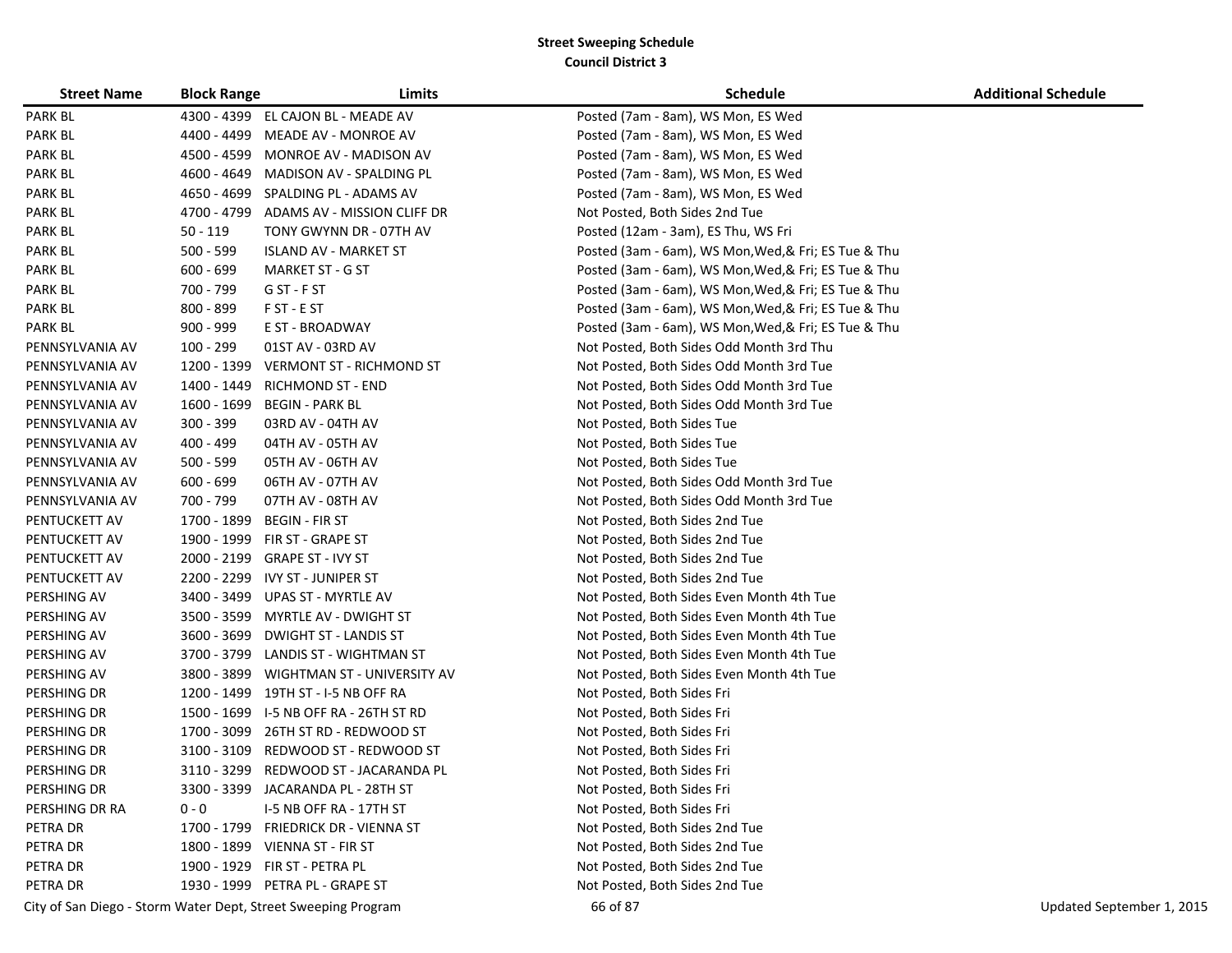| <b>Street Name</b>   | <b>Block Range</b> | Limits                                                        | Schedule                                                | <b>Additional Schedule</b> |
|----------------------|--------------------|---------------------------------------------------------------|---------------------------------------------------------|----------------------------|
| PETRA PL             |                    | 3400 - 3459 BEGIN - PETRA DR                                  | Not Posted, Both Sides 2nd Tue                          |                            |
| PINE ST              | 2100 - 2199        | FORT STOCKTON DR - HORTENSIA ST                               | Not Posted, Both Sides Odd Month 3rd Thu                |                            |
| PINE ST              | 2200 - 2249        | HORTENSIA ST - HORTENSIA ST                                   | Not Posted, Both Sides Odd Month 3rd Thu                |                            |
| PINE ST              | 2250 - 2299        | HORTENSIA ST - TRIAS ST                                       | Not Posted, Both Sides Odd Month 3rd Thu                |                            |
| PINE ST              | 2300 - 2349        | TRIAS ST - AMPUDIA ST                                         | Not Posted, Both Sides Odd Month 3rd Thu                |                            |
| <b>PINE ST</b>       | 2350 - 2395        | AMPUDIA ST - ARISTA DR                                        | Not Posted, Both Sides Odd Month 3rd Thu                |                            |
| <b>PINE ST</b>       | 2396 - 2399        | ARISTA DR - ARISTA ST                                         | Not Posted, Both Sides Odd Month 3rd Thu                |                            |
| <b>PINE ST</b>       | 2400 - 2449        | ARISTA ST - CONDE PL                                          | Not Posted, Both Sides Odd Month 3rd Thu                |                            |
| PIONEER PL           | 3700 - 3799        | <b>BEGIN - BUSH ST</b>                                        | Not Posted, Both Sides Odd Month 3rd Thu                |                            |
| PLAZA DE PANAMA      | $0 - 2299$         | PAN AMERICAN EAST RD - EL PRADO                               | Not Posted, Both Sides Wed                              |                            |
| PLAZA DE PANAMA      | $0 - 2398$         | PAN AMERICAN EAST RD - EL PRADO                               | Not Posted, Both Sides Wed                              |                            |
| PLAZA DE PANAMA      | $0 - 2499$         | EL PRADO - EL PRADO                                           | Not Posted, Both Sides Wed                              |                            |
| PLUMOSA WY           | 1500 - 1599        | RANDOLPH ST - PALMETTO WY                                     | Not Posted, Both Sides Odd Month 3rd Thu                |                            |
| POLK AV              |                    | 1600 - 1699 CAMPUS AV - PARK BL                               | Not Posted, Both Sides Tue                              |                            |
| POLK AV              | 1800 - 1899        | PARK BL - GEORGIA ST                                          | Posted (7am - 10am), NS 2nd & 4th Mon, SS 2nd & 4th Tue |                            |
| POLK AV              | 1900 - 1999        | GEORGIA ST - FLORIDA ST                                       | Posted (7am - 10am), NS 2nd & 4th Mon, SS 2nd & 4th Tue |                            |
| POLK AV              | 2000 - 2099        | FLORIDA ST - ALABAMA ST                                       | Posted (7am - 10am), NS 2nd & 4th Mon, SS 2nd & 4th Tue |                            |
| POLK AV              | 2100 - 2199        | ALABAMA ST - MISSISSIPPI ST                                   | Posted (7am - 10am), NS 2nd & 4th Mon, SS 2nd & 4th Tue |                            |
| POLK AV              | 2200 - 2299        | MISSISSIPPI ST - LOUISIANA ST                                 | Posted (7am - 10am), NS 2nd & 4th Mon, SS 2nd & 4th Tue |                            |
| POLK AV              | 2300 - 2399        | LOUISIANA ST - TEXAS ST                                       | Posted (7am - 10am), NS 2nd & 4th Mon, SS 2nd & 4th Tue |                            |
| POLK AV              | 2400 - 2499        | TEXAS ST - ARIZONA ST                                         | Posted (7am - 10am), NS 2nd & 4th Mon, SS 2nd & 4th Tue |                            |
| POLK AV              | 2500 - 2599        | ARIZONA ST - HAMILTON ST                                      | Posted (7am - 10am), NS 2nd & 4th Mon, SS 2nd & 4th Tue |                            |
| POLK AV              | 2600 - 2699        | <b>HAMILTON ST - OREGON ST</b>                                | Posted (7am - 10am), NS 2nd & 4th Mon, SS 2nd & 4th Tue |                            |
| POLK AV              |                    | 2800 - 2849 IDAHO ST - UTAH ST                                | Posted (7am - 10am), NS 2nd & 4th Mon, SS 2nd & 4th Tue |                            |
| POLK AV              | 2850 - 2899        | UTAH ST - KANSAS ST                                           | Posted (7am - 10am), NS 2nd & 4th Mon, SS 2nd & 4th Tue |                            |
| POLK AV              | 2900 - 2999        | KANSAS ST - 30TH ST                                           | Posted (7am - 10am), NS 2nd & 4th Mon, SS 2nd & 4th Tue |                            |
| POLK AV              | 3000 - 3049        | 30TH ST - OHIO ST                                             | Posted (7am - 10am), NS 2nd & 4th Mon, SS 2nd & 4th Tue |                            |
| POLK AV              | 3050 - 3099        | OHIO ST - ILLINOIS ST                                         | Posted (7am - 10am), NS 2nd & 4th Mon, SS 2nd & 4th Tue |                            |
| POLK AV              | 3100 - 3149        | ILLINOIS ST - IOWA ST                                         | Posted (7am - 10am), NS 2nd & 4th Mon, SS 2nd & 4th Tue |                            |
| POLK AV              | 3150 - 3199        | IOWA ST - 32ND ST                                             | Posted (7am - 10am), NS 2nd & 4th Mon, SS 2nd & 4th Tue |                            |
| POLK AV              |                    | 3200 - 3259 32ND ST - BOUNDARY ST                             | Posted (7am - 10am), NS 2nd & 4th Mon, SS 2nd & 4th Tue |                            |
| PORTOLA PL           | 3900 - 3999        | PRINGLE ST - WASHINGTON PL                                    | Not Posted, Both Sides Odd Month 3rd Thu                |                            |
| PRESIDENTS WY        | $0 - 0$            | PARK BL - END                                                 | Not Posted, Both Sides Tue                              |                            |
| <b>PRESIDENTS WY</b> | 1900 - 2199        | PARK BL - PAN AMERICAN EAST RD                                | Not Posted, Both Sides Wed                              |                            |
| PRESIDIO DR          |                    | 2250 - 2299 HORTENSIA ST - TRIAS ST                           | Not Posted, Both Sides Odd Month 3rd Thu                |                            |
| PRESIDIO DR          |                    | 2300 - 2349 TRIAS ST - AMPUDIA ST                             | Not Posted, Both Sides Odd Month 3rd Thu                |                            |
| PRESIDIO DR          |                    | 2350 - 2389 AMPUDIA ST - ARISTA ST                            | Not Posted, Both Sides Odd Month 3rd Thu                |                            |
| PRESIDIO DR          |                    | 2390 - 2399 ARISTA ST - MARILOUISE WY                         | Not Posted, Both Sides Odd Month 3rd Thu                |                            |
| PRESIDIO DR          |                    | 2400 - 2499 MARILOUISE WY - ALTAMIRANO WY                     | Not Posted, Both Sides Odd Month 3rd Thu                |                            |
| PRESIDIO DR          |                    | 2500 - 2599 ALTAMIRANO WY - COSOY WY                          | Not Posted, Both Sides Odd Month 3rd Thu                |                            |
| PRESIDIO DR          |                    | 2800 - 2899 JACKSON ST - TAYLOR ST                            | Not Posted, Both Sides Odd Month 3rd Thu                |                            |
|                      |                    | City of San Diego - Storm Water Dept, Street Sweeping Program | 67 of 87                                                | Updated September 1, 2015  |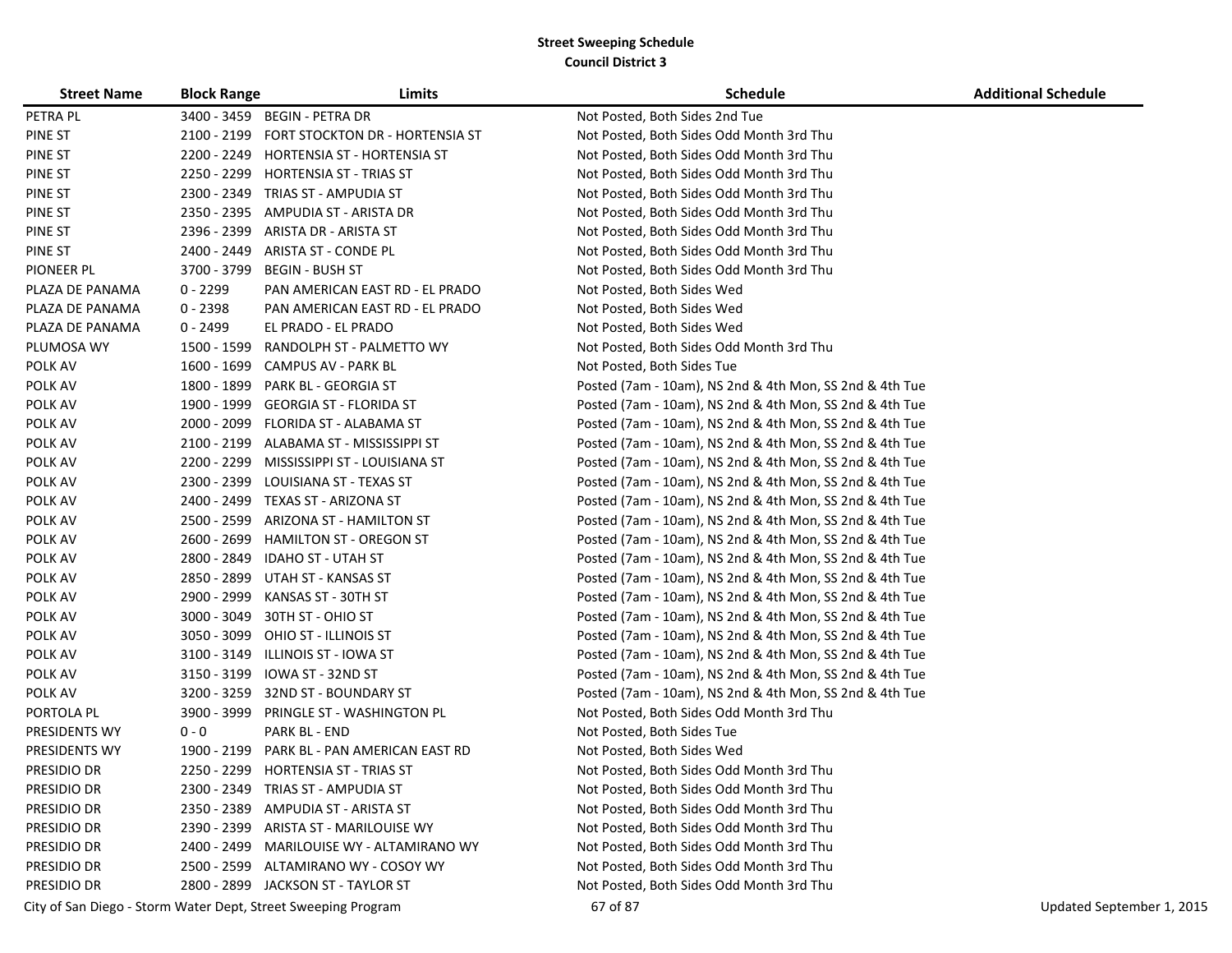| <b>Street Name</b> | <b>Block Range</b> | Limits                                                        | <b>Schedule</b>                           | <b>Additional Schedule</b> |
|--------------------|--------------------|---------------------------------------------------------------|-------------------------------------------|----------------------------|
| PRINGLE ST         |                    | 3400 - 3499 SAN DIEGO AV - KETTNER BL                         | Not Posted, Both Sides Odd Month 3rd Thu  |                            |
| PRINGLE ST         |                    | 3500 - 3599 KETTNER BL - TITUS ST                             | Not Posted, Both Sides Odd Month 3rd Thu  |                            |
| PRINGLE ST         |                    | 3600 - 3649 TITUS ST - LINWOOD ST                             | Not Posted, Both Sides Odd Month 3rd Thu  |                            |
| PRINGLE ST         |                    | 3650 - 3679 LINWOOD ST - GUY ST                               | Not Posted, Both Sides Odd Month 3rd Thu  |                            |
| PRINGLE ST         |                    | 3680 - 3699 GUY ST - PUTERBAUGH ST                            | Not Posted, Both Sides Odd Month 3rd Thu  |                            |
| PRINGLE ST         |                    | 3700 - 3749 PUTERBAUGH ST - TORRANCE ST                       | Not Posted, Both Sides Odd Month 3rd Thu  |                            |
| PRINGLE ST         |                    | 3750 - 3799 TORRANCE ST - NEALE ST                            | Not Posted, Both Sides Odd Month 3rd Thu  |                            |
| PRINGLE ST         | 3800 - 3849        | NEALE ST - SUTTER ST                                          | Not Posted, Both Sides Odd Month 3rd Thu  |                            |
| PRINGLE ST         |                    | 3850 - 3869 SUTTER ST - PORTOLA PL                            | Not Posted, Both Sides Odd Month 3rd Thu  |                            |
| PRINGLE ST         |                    | 3870 - 3999 PORTOLA PL - END                                  | Not Posted, Both Sides Odd Month 3rd Thu  |                            |
| PROCTOR PL         | 4290 - 4399        | <b>BEGIN - NEW JERSEY ST</b>                                  | Not Posted, Both Sides 2nd Tue            |                            |
| PUTERBAUGH ST      |                    | 1300 - 1399 KITE ST - LARK ST                                 | Not Posted, Both Sides Odd Month 3rd Thu  |                            |
| PUTERBAUGH ST      |                    | 1400 - 1499 LARK ST - END                                     | Not Posted, Both Sides Odd Month 3rd Thu  |                            |
| PUTERBAUGH ST      | 1650 - 1699        | <b>BEGIN - ANDREWS ST</b>                                     | Not Posted, Both Sides Odd Month 3rd Thu  |                            |
| PUTERBAUGH ST      | 1700 - 1799        | <b>BEGIN - PRINGLE ST</b>                                     | Not Posted, Both Sides Odd Month 3rd Thu  |                            |
| PUTERBAUGH ST      | 1800 - 1849        | <b>PRINGLE ST - END</b>                                       | Not Posted, Both Sides Odd Month 3rd Thu  |                            |
| <b>QUINCE DR</b>   | $600 - 699$        | 06TH AV - QUINCE ST                                           | Not Posted, Both Sides Tue                |                            |
| <b>QUINCE ST</b>   | 100 - 199          | 01ST AV - 02ND AV                                             | Not Posted, Both Sides Odd Month 3rd Thu  |                            |
| <b>QUINCE ST</b>   | 200 - 299          | 02ND AV - 03RD AV                                             | Not Posted, Both Sides Odd Month 3rd Thu  |                            |
| <b>QUINCE ST</b>   |                    | 3000 - 3069 30TH ST - END                                     | Not Posted, Both Sides Even Month 4th Tue |                            |
| <b>QUINCE ST</b>   |                    | 3100 - 3129 31ST ST - END                                     | Not Posted, Both Sides Even Month 4th Tue |                            |
| <b>QUINCE ST</b>   |                    | 3400 - 3449 MC KINLEY ST - BOUNDARY ST                        | Not Posted, Both Sides 2nd Tue            |                            |
| <b>QUINCE ST</b>   |                    | 3500 - 3599 NILE ST - VANCOUVER AV                            | Not Posted, Both Sides Odd Month 4th Tue  |                            |
| <b>QUINCE ST</b>   |                    | 3600 - 3699 VANCOUVER AV - HALLER ST                          | Not Posted, Both Sides Odd Month 4th Tue  |                            |
| <b>QUINCE ST</b>   | 400 - 499          | 04TH AV - 05TH AV                                             | Not Posted, Both Sides Odd Month 3rd Thu  |                            |
| <b>QUINCE ST</b>   | $500 - 599$        | 05TH AV - 06TH AV                                             | Not Posted, Both Sides Odd Month 3rd Thu  |                            |
| RANDOLPH ST        | 4000 - 4049        | WASHINGTON PL - FORT STOCKTON DR                              | Not Posted, Both Sides Odd Month 3rd Thu  |                            |
| RANDOLPH ST        |                    | 4050 - 4099 FORT STOCKTON DR - W LEWIS ST                     | Not Posted, Both Sides Odd Month 3rd Thu  |                            |
| RANDOLPH ST        |                    | 4100 - 4149 W LEWIS ST - W MONTECITO WY                       | Not Posted, Both Sides Odd Month 3rd Thu  |                            |
| RANDOLPH ST        |                    | 4150 - 4198 W MONTECITO WY - W ARBOR DR                       | Not Posted, Both Sides Odd Month 3rd Thu  |                            |
| RANDOLPH ST        |                    | 4200 - 4249 W ARBOR DR - PLUMOSA WY                           | Not Posted, Both Sides Odd Month 3rd Thu  |                            |
| RANDOLPH ST        |                    | 4250 - 4299 PLUMOSA WY - END                                  | Not Posted, Both Sides Odd Month 3rd Thu  |                            |
| RANDOLPH ST        | 4300 - 4364        | <b>BEGIN - END</b>                                            | Not Posted, Both Sides Odd Month 3rd Thu  |                            |
| RAY ST             | 3400 - 3499        | 30TH ST - MYRTLE AV                                           | Not Posted, Both Sides Odd Month 4th Tue  |                            |
| <b>RAY ST</b>      |                    | 3500 - 3525 MYRTLE AV - MYRTLE AV                             | Not Posted, Both Sides Odd Month 4th Tue  |                            |
| <b>RAY ST</b>      |                    | 3526 - 3549 MYRTLE AV - CAPPS ST                              | Not Posted, Both Sides Odd Month 4th Tue  |                            |
| <b>RAY ST</b>      |                    | 3550 - 3579 CAPPS ST - DWIGHT ST                              | Not Posted, Both Sides Odd Month 4th Tue  |                            |
| <b>RAY ST</b>      |                    | 3580 - 3599 DWIGHT ST - DWIGHT ST                             | Not Posted, Both Sides Odd Month 4th Tue  |                            |
| <b>RAY ST</b>      |                    | 3600 - 3679 DWIGHT ST - LANDIS ST                             | Not Posted, Both Sides Odd Month 4th Tue  |                            |
| <b>RAY ST</b>      |                    | 3680 - 3699 LANDIS ST - LANDIS ST                             | Not Posted, Both Sides Odd Month 4th Tue  |                            |
| <b>RAY ST</b>      |                    | 3700 - 3749 LANDIS ST - GUNN ST                               | Not Posted, Both Sides Odd Month 4th Tue  |                            |
|                    |                    | City of San Diego - Storm Water Dept, Street Sweeping Program | 68 of 87                                  | Updated September 1, 2015  |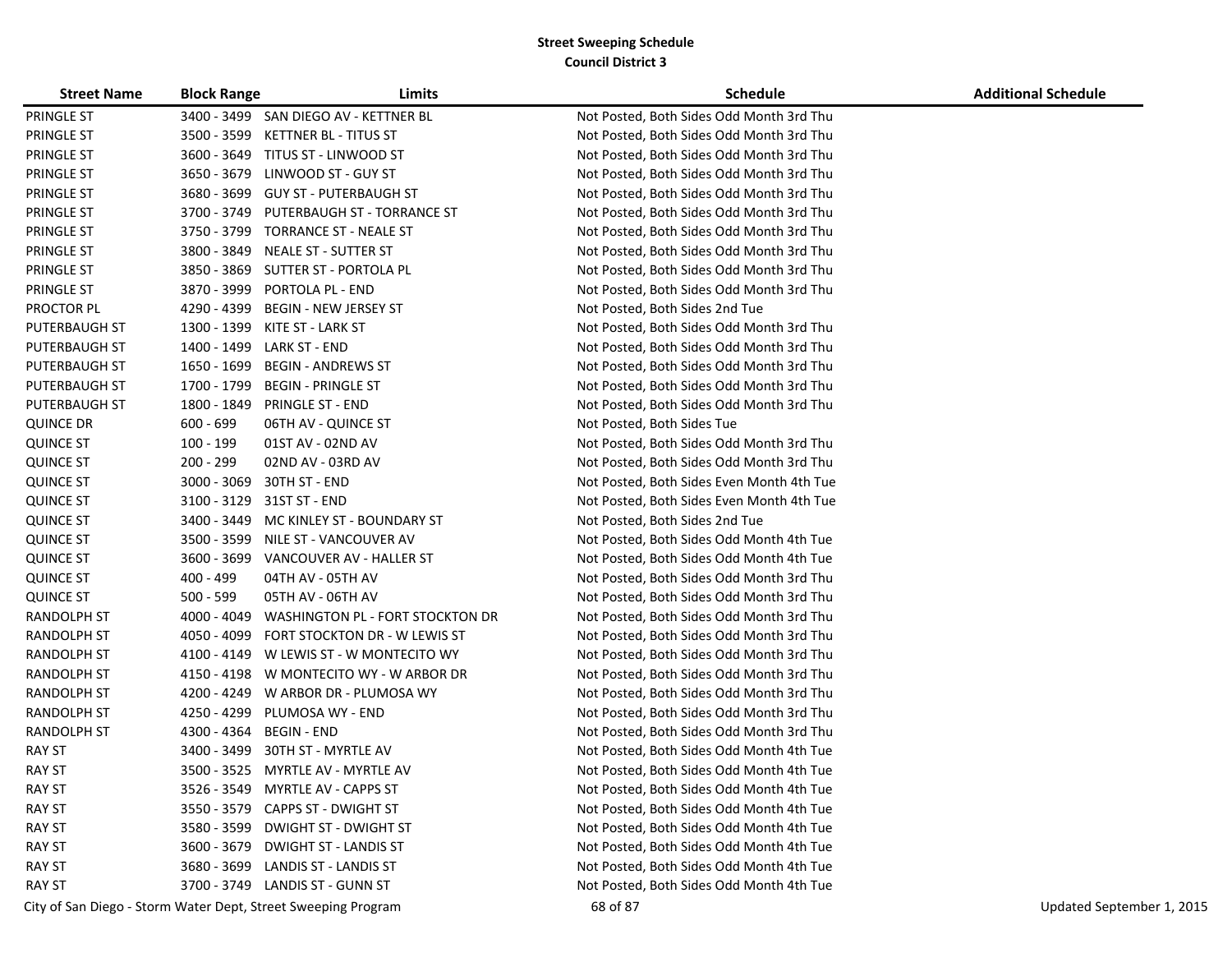| <b>Street Name</b> | <b>Block Range</b> | Limits                                                        | <b>Schedule</b>                           | <b>Additional Schedule</b> |
|--------------------|--------------------|---------------------------------------------------------------|-------------------------------------------|----------------------------|
| <b>RAY ST</b>      |                    | 3750 - 3799 GUNN ST - NORTH PARK WY                           | Not Posted, Both Sides Odd Month 4th Tue  |                            |
| <b>RAY ST</b>      | 3800 - 3899        | NORTH PARK WY - UNIVERSITY AV                                 | Not Posted, Both Sides Odd Month 4th Tue  |                            |
| <b>RAYMOND PL</b>  | $5000 - 5061$      | EUGENE PL - SYDNEY PL                                         | Not Posted, Both Sides 4th Mon            |                            |
| REDWOOD ST         | $0 - 2798$         | PERSHING DR - 28TH ST                                         | Not Posted, Both Sides Fri                |                            |
| REDWOOD ST         | $0 - 2799$         | PERSHING DR - 28TH ST                                         | Not Posted, Both Sides Fri                |                            |
| REDWOOD ST         | 100 - 199          | 01ST AV - 02ND AV                                             | Not Posted, Both Sides Odd Month 3rd Thu  |                            |
| REDWOOD ST         | 200 - 299          | 02ND AV - 03RD AV                                             | Not Posted, Both Sides Odd Month 3rd Thu  |                            |
| REDWOOD ST         | 2800 - 2839        | 28TH ST - GRANADA AV                                          | Not Posted, Both Sides Even Month 4th Tue |                            |
| REDWOOD ST         | 2840 - 2899        | GRANADA AV - 29TH ST                                          | Not Posted, Both Sides Even Month 4th Tue |                            |
| REDWOOD ST         | 2900 - 2949        | 29TH ST - DALE ST                                             | Not Posted, Both Sides Even Month 4th Tue |                            |
| REDWOOD ST         | 2950 - 2999        | DALE ST - 30TH ST                                             | Not Posted, Both Sides Even Month 4th Tue |                            |
| REDWOOD ST         | 3000 - 3049        | 30TH ST - GRIM AV                                             | Not Posted, Both Sides Even Month 4th Tue |                            |
| REDWOOD ST         | 3050 - 3099        | GRIM AV - 31ST ST                                             | Not Posted, Both Sides Even Month 4th Tue |                            |
| REDWOOD ST         | 3100 - 3149        | 31ST ST - HERMAN AV                                           | Not Posted, Both Sides Even Month 4th Tue |                            |
| REDWOOD ST         | 3150 - 3199        | HERMAN AV - 32ND ST                                           | Not Posted, Both Sides Even Month 4th Tue |                            |
| REDWOOD ST         | 3200 - 3249        | 32ND ST - BANCROFT ST                                         | Not Posted, Both Sides 2nd Tue            |                            |
| REDWOOD ST         | 3250 - 3299        | <b>BANCROFT ST - 33RD ST</b>                                  | Not Posted, Both Sides 2nd Tue            |                            |
| REDWOOD ST         | 3300 - 3339        | 33RD ST - FELTON ST                                           | Not Posted, Both Sides 2nd Tue            |                            |
| REDWOOD ST         | 3340 - 3359        | FELTON ST - GREGORY ST                                        | Not Posted, Both Sides 2nd Tue            |                            |
| REDWOOD ST         | 3360 - 3399        | <b>GREGORY ST - MC KINLEY ST</b>                              | Not Posted, Both Sides 2nd Tue            |                            |
| REDWOOD ST         | 3400 - 3499        | MC KINLEY ST - BOUNDARY ST                                    | Not Posted, Both Sides 2nd Tue            |                            |
| REDWOOD ST         | 3530 - 3569        | NILE ST - VANCOUVER AV                                        | Not Posted, Both Sides Odd Month 4th Tue  |                            |
| REDWOOD ST         |                    | 3570 - 3599 VANCOUVER AV - END                                | Not Posted, Both Sides Odd Month 4th Tue  |                            |
| REDWOOD ST         | 400 - 499          | 04TH AV - 05TH AV                                             | Not Posted, Both Sides Odd Month 3rd Thu  |                            |
| REDWOOD ST         | 500 - 599          | 05TH AV - 06TH AV                                             | Not Posted, Both Sides Odd Month 3rd Thu  |                            |
| <b>REYNARD WY</b>  | 2600 - 2649        | STATE ST - ARROYO DR                                          | Not Posted, Both Sides Odd Month 3rd Thu  |                            |
| <b>REYNARD WY</b>  | 2650 - 3039        | ARROYO DR - EAGLE ST                                          | Not Posted, Both Sides Odd Month 3rd Thu  |                            |
| <b>REYNARD WY</b>  | 3040 - 3099        | EAGLE ST - W REDWOOD ST                                       | Not Posted, Both Sides Odd Month 3rd Thu  |                            |
| REYNARD WY         | 3100 - 3249        | W REDWOOD ST - EAGLE ST                                       | Not Posted, Both Sides Odd Month 3rd Thu  |                            |
| REYNARD WY         | 3250 - 3399        | <b>EAGLE ST - CURLEW ST</b>                                   | Not Posted, Both Sides Odd Month 3rd Thu  |                            |
| REYNARD WY         | 3400 - 3519        | <b>CURLEW ST - FALCON ST</b>                                  | Not Posted, Both Sides Odd Month 3rd Thu  |                            |
| REYNARD WY         | 3520 - 3599        | <b>FALCON ST - W BROOKES AV</b>                               | Not Posted, Both Sides Odd Month 3rd Thu  |                            |
| <b>REYNARD WY</b>  |                    | 3600 - 3649 W BROOKES AV - TORRANCE ST                        | Not Posted, Both Sides Odd Month 3rd Thu  |                            |
| REYNARD WY         | 3650 - 3699        | TORRANCE ST - GOLDFINCH ST                                    | Not Posted, Both Sides Odd Month 3rd Thu  |                            |
| RHODE ISLAND ST    | 4500 - 4549        | <b>BEGIN - HOFFMAN ST</b>                                     | Not Posted, Both Sides 2nd Tue            |                            |
| RHODE ISLAND ST    |                    | 4550 - 4599 HOFFMAN ST - MADISON AV                           | Not Posted, Both Sides 2nd Tue            |                            |
| RHODE ISLAND ST    |                    | 4600 - 4699 MADISON AV - GOLDEN GATE DR                       | Not Posted, Both Sides 2nd Tue            |                            |
| <b>RICHMOND ST</b> |                    | 3000 - 3399 SR-163 NB OFF RA - UPAS ST                        | Not Posted, Both Sides Odd Month 3rd Tue  |                            |
| <b>RICHMOND ST</b> |                    | 3400 - 3499 UPAS ST - MYRTLE AV                               | Not Posted, Both Sides Odd Month 3rd Tue  |                            |
| <b>RICHMOND ST</b> |                    | 3500 - 3599 MYRTLE AV - BROOKES AV                            | Not Posted, Both Sides Odd Month 3rd Tue  |                            |
| <b>RICHMOND ST</b> |                    | 3600 - 3649 BROOKES AV - CYPRESS AV                           | Not Posted, Both Sides Odd Month 3rd Tue  |                            |
|                    |                    | City of San Diego - Storm Water Dept, Street Sweeping Program | 69 of 87                                  | Updated September 1, 2015  |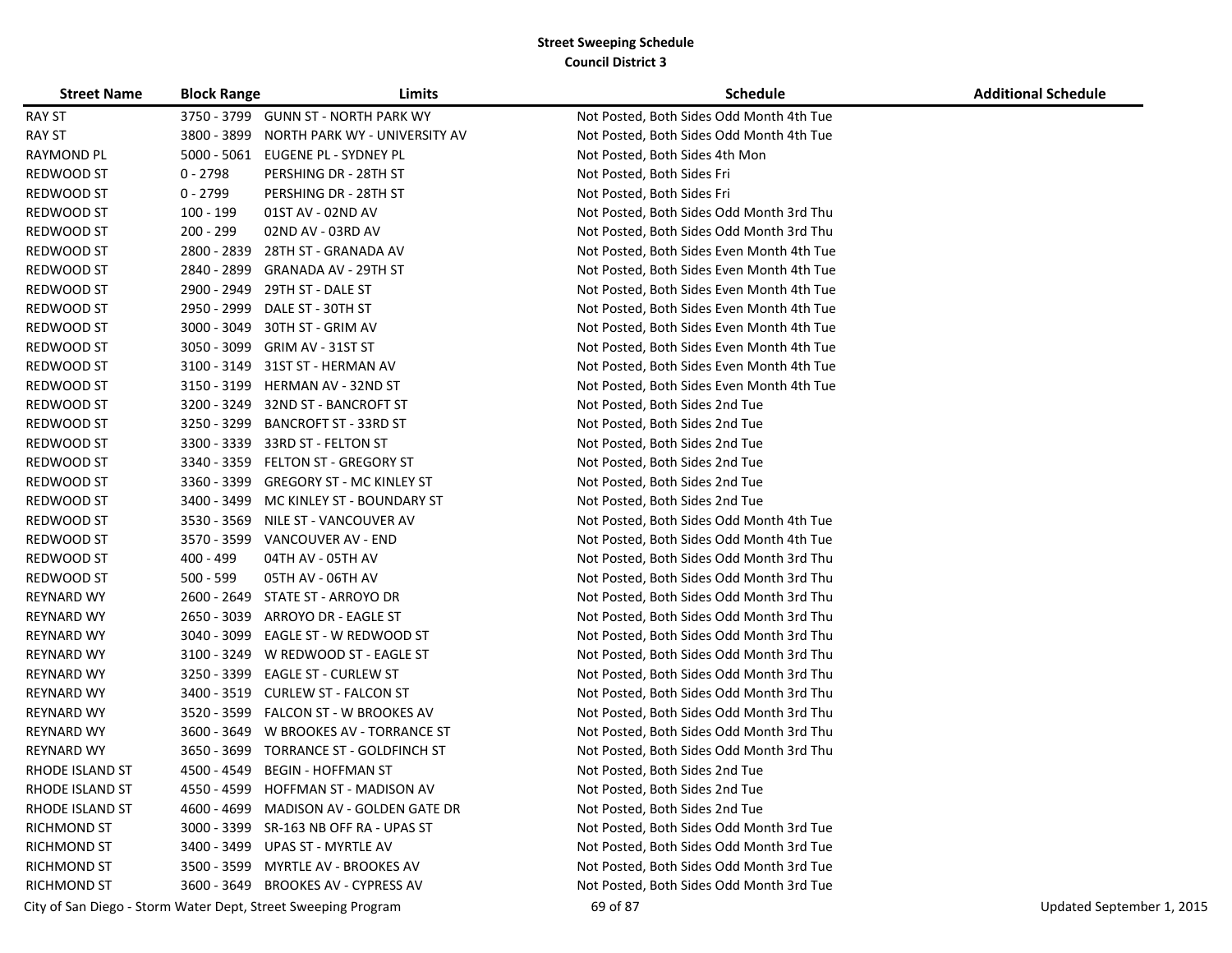| <b>Street Name</b>  | <b>Block Range</b> | Limits                                                        | <b>Schedule</b>                          | <b>Additional Schedule</b> |
|---------------------|--------------------|---------------------------------------------------------------|------------------------------------------|----------------------------|
| <b>RICHMOND ST</b>  |                    | 3650 - 3699 CYPRESS AV - PENNSYLVANIA AV                      | Not Posted, Both Sides Odd Month 3rd Tue |                            |
| <b>RICHMOND ST</b>  | 3700 - 3745        | PENNSYLVANIA AV - ROBINSON AV                                 | Not Posted, Both Sides Odd Month 3rd Tue |                            |
| RICHMOND ST         | 3746 - 3799        | ROBINSON AV - ESSEX ST                                        | Not Posted, Both Sides Odd Month 3rd Tue |                            |
| <b>RICHMOND ST</b>  | 3800 - 3899        | ESSEX ST - UNIVERSITY AV                                      | Not Posted, Both Sides Odd Month 3rd Tue |                            |
| <b>RICHMOND ST</b>  |                    | 3900 - 3949 UNIVERSITY AV - CLEVELAND AV                      | Not Posted, Both Sides Odd Month 3rd Tue |                            |
| RICHMOND ST         |                    | 3950 - 4099 CLEVELAND AV - WASHINGTON ST                      | Not Posted, Both Sides Tue               |                            |
| <b>ROBINSON AV</b>  | 100 - 299          | 01ST AV - 03RD AV                                             | Not Posted, Both Sides Tue               |                            |
| <b>ROBINSON AV</b>  |                    | 1000 - 1199 10TH AV - VERMONT ST                              | Not Posted, Both Sides Odd Month 3rd Tue |                            |
| ROBINSON AV         |                    | 1200 - 1399 VERMONT ST - RICHMOND ST                          | Not Posted, Both Sides Odd Month 3rd Tue |                            |
| <b>ROBINSON AV</b>  |                    | 1400 - 1521 RICHMOND ST - ROBINSON PL                         | Not Posted, Both Sides Odd Month 3rd Tue |                            |
| <b>ROBINSON AV</b>  | 1522 - 1599        | ROBINSON PL - HERBERT ST                                      | Not Posted, Both Sides Odd Month 3rd Tue |                            |
| <b>ROBINSON AV</b>  | 1600 - 1699        | <b>HERBERT ST - CENTRE ST</b>                                 | Not Posted, Both Sides Odd Month 3rd Tue |                            |
| <b>ROBINSON AV</b>  |                    | 1700 - 1799 CENTRE ST - INDIANA ST                            | Not Posted, Both Sides Odd Month 3rd Tue |                            |
| ROBINSON AV         | 1800 - 1849        | INDIANA ST - CRESTWOOD PL                                     | Not Posted, Both Sides Odd Month 3rd Tue |                            |
| <b>ROBINSON AV</b>  | 1850 - 1899        | CRESTWOOD PL - GEORGIA ST                                     | Not Posted, Both Sides Odd Month 3rd Tue |                            |
| <b>ROBINSON AV</b>  | 1900 - 1999        | <b>GEORGIA ST - FLORIDA ST</b>                                | Not Posted, Both Sides Odd Month 3rd Tue |                            |
| <b>ROBINSON AV</b>  | 2000 - 2047        | <b>FLORIDA ST - END</b>                                       | Not Posted, Both Sides Odd Month 3rd Tue |                            |
| <b>ROBINSON AV</b>  | 300 - 399          | 03RD AV - 04TH AV                                             | Not Posted, Both Sides Tue               |                            |
| <b>ROBINSON AV</b>  | 400 - 499          | 04TH AV - 05TH AV                                             | Not Posted, Both Sides Tue               |                            |
| <b>ROBINSON AV</b>  | $500 - 599$        | 05TH AV - 06TH AV                                             | Not Posted, Both Sides Tue               |                            |
| <b>ROBINSON AV</b>  | $600 - 699$        | 06TH AV - 07TH AV                                             | Not Posted, Both Sides Tue               |                            |
| <b>ROBINSON AV</b>  | 700 - 799          | 07TH AV - 08TH AV                                             | Not Posted, Both Sides Tue               |                            |
| <b>ROBINSON AV</b>  | $800 - 999$        | 08TH AV - 10TH AV                                             | Not Posted, Both Sides Odd Month 3rd Tue |                            |
| ROBINSON PL         | 3600 - 3799        | <b>BEGIN - ROBINSON AV</b>                                    | Not Posted, Both Sides Odd Month 3rd Tue |                            |
| RODELANE            | 2000 - 2029        | <b>BEGIN - BANDINI ST</b>                                     | Not Posted, Both Sides Odd Month 3rd Thu |                            |
| <b>ROSECRANS ST</b> | 3900 - 3999        | JEFFERSON ST - PACIFIC HY                                     | Not Posted, Both Sides Fri               |                            |
| <b>ROSECRANS ST</b> |                    | 4200 - 4229 SUNSET ST - END                                   | Not Posted, Both Sides Fri               |                            |
| <b>RUSS BL</b>      |                    | 1100 - 1199 11TH AV - PARK BL                                 | Not Posted, Both Sides Mon & Fri         |                            |
| <b>RUSS BL</b>      |                    | 1200 - 1599 PARK BL - 16TH ST                                 | Not Posted, Both Sides Mon               |                            |
| <b>RUSS BL</b>      |                    | 1600 - 1699 16TH ST - 17TH ST                                 | Not Posted, Both Sides Mon               |                            |
| <b>RUSS BL</b>      |                    | 2600 - 2699 26TH ST - 27TH ST                                 | Not Posted, Both Sides 2nd Tue           |                            |
| SAN DIEGO AV        | 1700 - 1729        | INDIA ST - W WASHINGTON ST                                    | Not Posted, Both Sides Fri               |                            |
| SAN DIEGO AV        |                    | 1730 - 1749 W WASHINGTON ST - MC KEE ST                       | Not Posted, Both Sides Fri               |                            |
| SAN DIEGO AV        |                    | 1750 - 1799 MC KEE ST - PRINGLE ST                            | Not Posted, Both Sides Fri               |                            |
| SAN DIEGO AV        |                    | 1800 - 1810 PRINGLE ST - CALIFORNIA ST                        | Not Posted, Both Sides Fri               |                            |
| SAN DIEGO AV        |                    | 1811 - 1899 CALIFORNIA ST - NOELL ST                          | Not Posted, Both Sides Fri               |                            |
| SAN DIEGO AV        |                    | 1900 - 2049 NOELL ST - WRIGHT ST                              | Not Posted, Both Sides Fri               |                            |
| SAN DIEGO AV        |                    | 2050 - 2099 WRIGHT ST - BANDINI ST                            | Not Posted, Both Sides Fri               |                            |
| SAN DIEGO AV        |                    | 2100 - 2249 BANDINI ST - HORTENSIA ST                         | Not Posted, Both Sides Fri               |                            |
| SAN DIEGO AV        |                    | 2250 - 2299 HORTENSIA ST - OLD TOWN AV                        | Not Posted, Both Sides Fri               |                            |
| SAN DIEGO AV        |                    | 2300 - 2359 OLD TOWN AV - AMPUDIA ST                          | Not Posted, Both Sides Fri               |                            |
|                     |                    | City of San Diego - Storm Water Dept, Street Sweeping Program | 70 of 87                                 | Updated September 1, 2015  |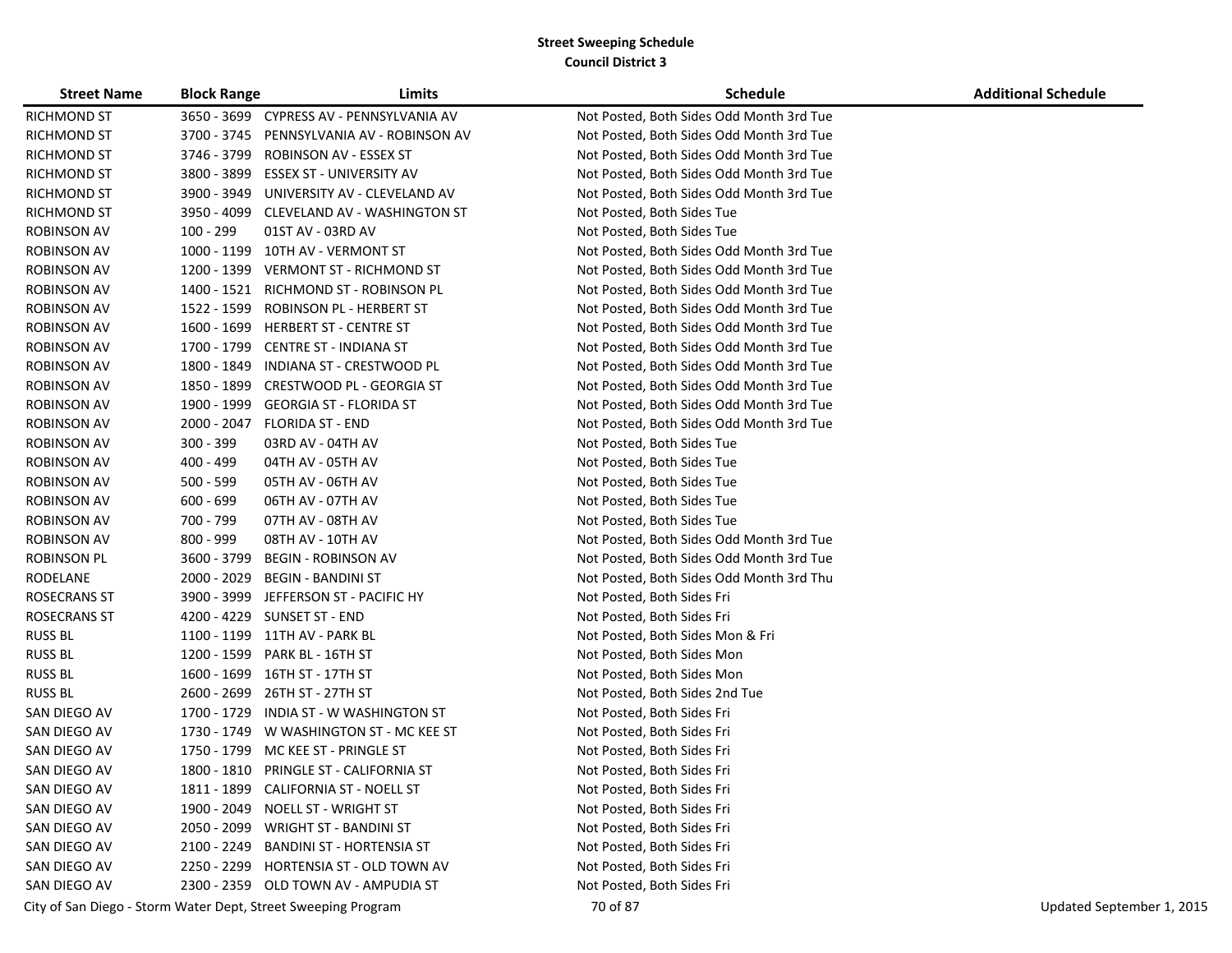| <b>Street Name</b>  | <b>Block Range</b> | Limits                                                        | <b>Schedule</b>                                      | <b>Additional Schedule</b> |
|---------------------|--------------------|---------------------------------------------------------------|------------------------------------------------------|----------------------------|
| SAN DIEGO AV        |                    | 2360 - 2399 AMPUDIA ST - ARISTA ST                            | Not Posted, Both Sides Fri                           |                            |
| SAN DIEGO AV        | 2400 - 2429        | ARISTA ST - LINWOOD ST                                        | Not Posted, Both Sides Fri                           |                            |
| SAN DIEGO AV        | 2430 - 2449        | LINWOOD ST - CONDE ST                                         | Not Posted, Both Sides Fri                           |                            |
| SAN DIEGO AV        |                    | 2450 - 2499 CONDE ST - HARNEY ST                              | Not Posted, Both Sides Fri                           |                            |
| SAN DIEGO AV        |                    | 2500 - 2899 HARNEY ST - TWIGGS ST                             | Not Posted, Both Sides Fri                           |                            |
| SAN JUAN RD         |                    | 2250 - 2299 GUY ST - END                                      | Not Posted, Both Sides Odd Month 3rd Thu             |                            |
| SAN JUAN RD         | 2300 - 2325        | BEGIN - JUAN ST                                               | Not Posted, Both Sides Odd Month 3rd Thu             |                            |
| SAN JUAN RD         | 4000 - 4099        | <b>BEGIN - JUAN ST</b>                                        | Not Posted, Both Sides Odd Month 3rd Thu             |                            |
| SAN MARCOS AV       |                    | 2400 - 2449 KALMIA ST - LAUREL ST                             | Not Posted, Both Sides Even Month 4th Tue            |                            |
| SAN MARCOS AV       | 2450 - 2499        | LAUREL ST - LAUREL ST                                         | Not Posted, Both Sides Even Month 4th Tue            |                            |
| SAN MARCOS AV       | 2500 - 2599        | LAUREL ST - BURLINGAME DR                                     | Not Posted, Both Sides Even Month 4th Tue            |                            |
| SAN MARCOS AV       | 2600 - 2699        | BURLINGAME DR - 32ND ST                                       | Not Posted, Both Sides Even Month 4th Tue            |                            |
| SASSAFRAS ST        |                    | 1200 - 1299 UNION ST - STATE ST                               | Not Posted, Both Sides Odd Month 3rd Thu             |                            |
| SASSAFRAS ST        |                    | 1300 - 1399 STATE ST - COLUMBIA ST                            | Not Posted, Both Sides Odd Month 3rd Thu             |                            |
| SASSAFRAS ST        | 1400 - 1499        | <b>COLUMBIA ST - INDIA ST</b>                                 | Not Posted, Both Sides Odd Month 3rd Thu             |                            |
| <b>SCHEIDLER WY</b> | 5300 - 5399        | BEGIN - CAM DEL RIO SOUTH                                     | Not Posted, Both Sides Tue                           |                            |
| <b>SCHOOL ST</b>    | 3400 - 3499        | <b>HAWLEY BL - MANSFIELD ST</b>                               | Posted (10am - 1pm), NS 3rd Mon, SS 3rd Wed          |                            |
| SHERIDAN AV         | 1800 - 1839        | SUNSET BL - LYNDON RD                                         | Not Posted, Both Sides Odd Month 3rd Thu             |                            |
| SHERIDAN AV         |                    | 1840 - 1899 LYNDON RD - ST JAMES PL                           | Not Posted, Both Sides Odd Month 3rd Thu             |                            |
| SHERIDAN AV         |                    | 1900 - 1939 ST JAMES PL - ALAMEDA DR                          | Not Posted, Both Sides Odd Month 3rd Thu             |                            |
| SHERIDAN AV         |                    | 1940 - 1999 ALAMEDA DR - LOMA PASS                            | Not Posted, Both Sides Odd Month 3rd Thu             |                            |
| SHIRLEY ANN PL      |                    | 4500 - 4599 MONROE AV - MADISON AV                            | Not Posted, Both Sides 2nd & 4th Mon                 |                            |
| SIERRA VISTA        |                    | 4250 - 4253 FORT STOCKTON DR - W MONTECITO WY                 | Not Posted, Both Sides Odd Month 3rd Thu             |                            |
| SIERRA VISTA        |                    | 4254 - 4299 W MONTECITO WY - ALTURA PL                        | Not Posted, Both Sides Odd Month 3rd Thu             |                            |
| SIERRA VISTA        |                    | 4300 - 4399 ALTURA PL - ALTAMIRA PL                           | Not Posted, Both Sides Odd Month 3rd Thu             |                            |
| SOUTH CRESCENT CT   | $600 - 639$        | NORTH CRESCENT CT - END                                       | Not Posted, Both Sides Odd Month 3rd Thu             |                            |
| <b>SPRUCE ST</b>    | 100 - 199          | 01ST AV - 02ND AV                                             | Not Posted, Both Sides Odd Month 3rd Thu             |                            |
| <b>SPRUCE ST</b>    | 200 - 299          | 02ND AV - 03RD AV                                             | Not Posted, Both Sides Odd Month 3rd Thu             |                            |
| <b>SPRUCE ST</b>    | 2842 - 2999        | GRANADA AV - DALE ST                                          | Not Posted, Both Sides Even Month 4th Tue            |                            |
| <b>SPRUCE ST</b>    | $300 - 399$        | 03RD AV - 04TH AV                                             | Not Posted, Both Sides Odd Month 3rd Thu             |                            |
| <b>SPRUCE ST</b>    | 400 - 499          | 04TH AV - 05TH AV                                             | Not Posted, Both Sides Odd Month 3rd Thu             |                            |
| <b>SPRUCE ST</b>    | 500 - 599          | 05TH AV - 06TH AV                                             | Not Posted, Both Sides Odd Month 3rd Thu             |                            |
| ST JAMES PL         | 3900 - 3999        | <b>BEGIN - ALAMEDA DR</b>                                     | Not Posted, Both Sides Odd Month 3rd Thu             |                            |
| ST JAMES PL         | 4000 - 4039        | ALAMEDA DR - LYNDON RD                                        | Not Posted, Both Sides Odd Month 3rd Thu             |                            |
| ST JAMES PL         | 4040 - 4099        | LYNDON RD - SHERIDAN AV                                       | Not Posted, Both Sides Odd Month 3rd Thu             |                            |
| ST JAMES PL         |                    | 4100 - 4149 SHERIDAN AV - SHERIDAN AV                         | Not Posted, Both Sides Odd Month 3rd Thu             |                            |
| ST JAMES PL         |                    | 4150 - 4199 SHERIDAN AV - SUNSET BL                           | Not Posted, Both Sides Odd Month 3rd Thu             |                            |
| ST JAMES PL         |                    | 4200 - 4299 SUNSET BL - FORT STOCKTON DR                      | Not Posted, Both Sides Odd Month 3rd Thu             |                            |
| <b>STATE ST</b>     |                    | 1000 - 1099 W BROADWAY - W C ST                               | Posted (3am - 6am), WS Mon, Wed, & Fri; ES Tue & Thu |                            |
| <b>STATE ST</b>     |                    | 1100 - 1199 W C ST - W B ST                                   | Posted (3am - 6am), WS Mon, Wed, & Fri; ES Tue & Thu |                            |
| <b>STATE ST</b>     |                    | 1200 - 1299 W B ST - W A ST                                   | Posted (3am - 6am), WS Mon, Wed, & Fri; ES Tue & Thu |                            |
|                     |                    | City of San Diego - Storm Water Dept, Street Sweeping Program | 71 of 87                                             | Updated September 1, 2015  |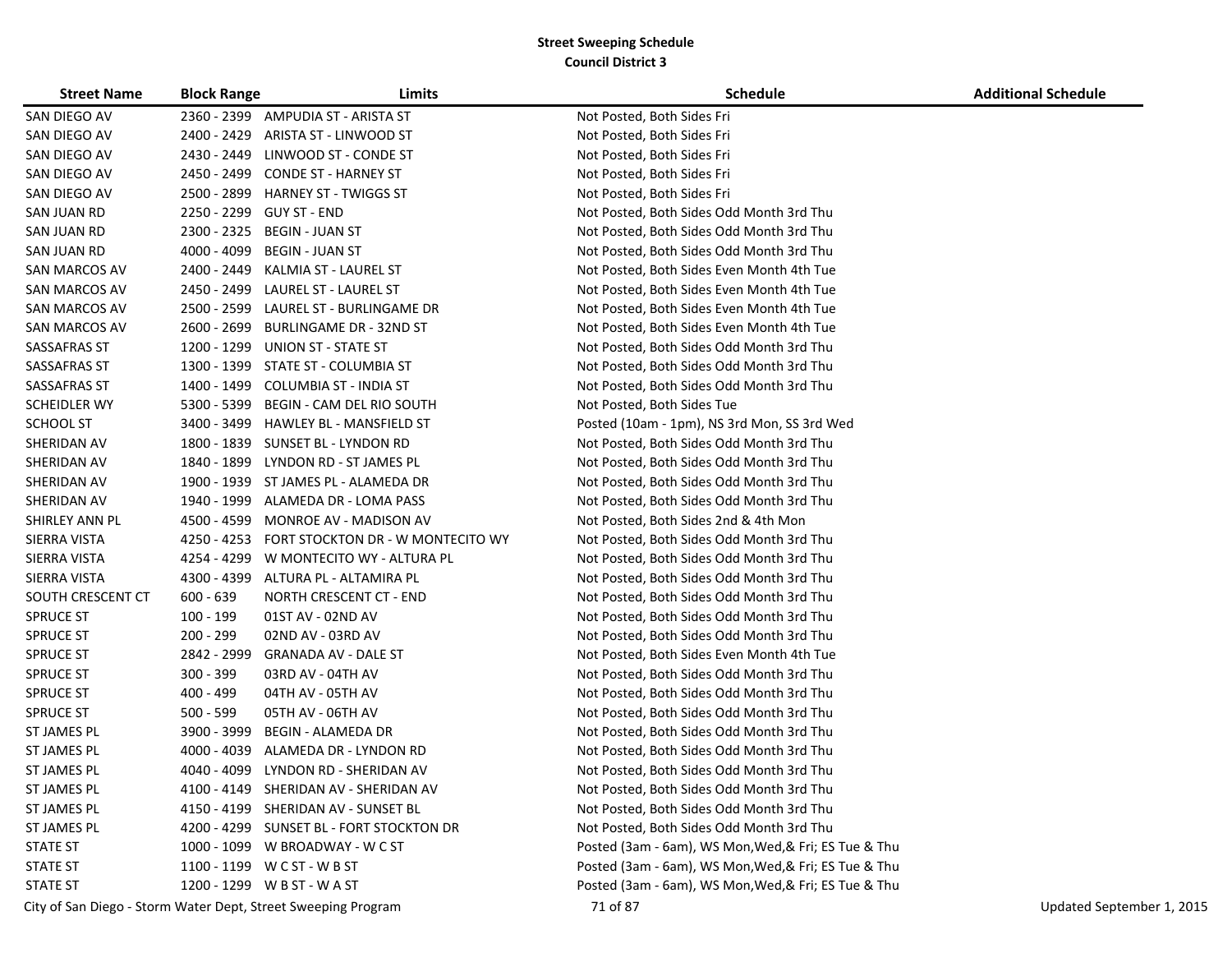| <b>Street Name</b> | <b>Block Range</b> | Limits                                                        | <b>Schedule</b>                                      | <b>Additional Schedule</b> |
|--------------------|--------------------|---------------------------------------------------------------|------------------------------------------------------|----------------------------|
| <b>STATE ST</b>    |                    | 1300 - 1399 W A ST - W ASH ST                                 | Posted (3am - 6am), WS Mon, Wed, & Fri; ES Tue & Thu |                            |
| <b>STATE ST</b>    |                    | 1400 - 1499 W ASH ST - W BEECH ST                             | Posted (2am - 6am), WS Wed, ES Thu                   |                            |
| <b>STATE ST</b>    |                    | 1500 - 1599 W BEECH ST - W CEDAR ST                           | Posted (2am - 6am), WS Wed, ES Thu                   |                            |
| <b>STATE ST</b>    |                    | 1600 - 1699 W CEDAR ST - W DATE ST                            | Posted (2am - 6am), WS Wed, ES Thu                   |                            |
| <b>STATE ST</b>    |                    | 1700 - 1799 W DATE ST - W ELM ST                              | Posted (2am - 6am), WS Wed, ES Thu                   |                            |
| <b>STATE ST</b>    |                    | 1800 - 1899 W ELM ST - W FIR ST                               | Posted (2am - 6am), WS Wed, ES Thu                   |                            |
| <b>STATE ST</b>    |                    | 1900 - 1999 W FIR ST - I-5 SB ON RA                           | Posted (2am - 6am), WS Wed, ES Thu                   |                            |
| <b>STATE ST</b>    |                    | 2000 - 2099 I-5 SB ON RA - W HAWTHORN ST                      | Posted (2am - 6am), WS Wed, ES Thu                   |                            |
| <b>STATE ST</b>    |                    | 2100 - 2199 W HAWTHORN ST - COLUMBIA ST                       | Posted (2am - 6am), WS Wed, ES Thu                   |                            |
| <b>STATE ST</b>    |                    | 2200 - 2299 COLUMBIA ST - W JUNIPER ST                        | Posted (2am - 6am), WS Wed, ES Thu                   |                            |
| <b>STATE ST</b>    |                    | 2300 - 2399 W JUNIPER ST - W KALMIA ST                        | Posted (2am - 6am), WS Wed, ES Thu                   |                            |
| <b>STATE ST</b>    |                    | 2400 - 2499 W KALMIA ST - W LAUREL ST                         | Posted (2am - 6am), WS Wed, ES Thu                   |                            |
| <b>STATE ST</b>    |                    | 2500 - 2599 W LAUREL ST - W MAPLE ST                          | Posted (2am - 6am), WS Wed, ES Thu                   |                            |
| <b>STATE ST</b>    |                    | 2600 - 2630 W MAPLE ST - REYNARD WY                           | Not Posted, Both Sides Odd Month 3rd Thu             |                            |
| <b>STATE ST</b>    |                    | 2695 - 2799 W NUTMEG ST - W OLIVE ST                          | Not Posted, Both Sides Odd Month 3rd Thu             |                            |
| <b>STATE ST</b>    |                    | 2800 - 2899 W OLIVE ST - W PALM ST                            | Not Posted, Both Sides Odd Month 3rd Thu             |                            |
| <b>STATE ST</b>    |                    | 2900 - 2919 W PALM ST - END                                   | Not Posted, Both Sides Odd Month 3rd Thu             |                            |
| <b>STATE ST</b>    | $3000 - 3121$      | W QUINCE ST - W REDWOOD ST                                    | Not Posted, Both Sides Odd Month 3rd Thu             |                            |
| <b>STATE ST</b>    |                    | 3300 - 3399 SASSAFRAS ST - W THORN ST                         | Not Posted, Both Sides Odd Month 3rd Thu             |                            |
| <b>STATE ST</b>    |                    | 3400 - 3569 W THORN ST - VINE ST                              | Not Posted, Both Sides Odd Month 3rd Thu             |                            |
| <b>STATE ST</b>    |                    | 3600 - 3649 GLENWOOD DR - CHALMERS ST                         | Not Posted, Both Sides Odd Month 3rd Thu             |                            |
| <b>STATE ST</b>    | $600 - 699$        | W MARKET ST - W G ST                                          | Posted (3am - 6am), WS Mon, Wed, & Fri; ES Tue & Thu |                            |
| <b>STATE ST</b>    | 700 - 799          | WG ST - WF ST                                                 | Posted (3am - 6am), WS Mon, Wed, & Fri; ES Tue & Thu |                            |
| <b>STATE ST</b>    | 800 - 899          | W F ST - W E ST                                               | Posted (3am - 6am), WS Mon, Wed, & Fri; ES Tue & Thu |                            |
| <b>STATE ST</b>    | $900 - 999$        | W E ST - W BROADWAY                                           | Posted (3am - 6am), WS Mon, Wed, & Fri; ES Tue & Thu |                            |
| <b>STEPHENS ST</b> |                    | 4050 - 4099 FORT STOCKTON DR - W LEWIS ST                     | Not Posted, Both Sides Odd Month 3rd Thu             |                            |
| <b>STEPHENS ST</b> |                    | 4100 - 4149 W LEWIS ST - W MONTECITO WY                       | Not Posted, Both Sides Odd Month 3rd Thu             |                            |
| <b>STEPHENS ST</b> |                    | 4150 - 4199 W MONTECITO WY - W ARBOR DR                       | Not Posted, Both Sides Odd Month 3rd Thu             |                            |
| <b>STEPHENS ST</b> |                    | 4200 - 4241 W ARBOR DR - END                                  | Not Posted, Both Sides Odd Month 3rd Thu             |                            |
| <b>SUMMIT PL</b>   |                    | 4300 - 4309 AVALON DR - ARCADIA DR                            | Not Posted, Both Sides Odd Month 3rd Thu             |                            |
| <b>SUNCREST DR</b> | 2900 - 2999        | KANSAS ST - 30TH ST                                           | Not Posted, Both Sides 3rd Mon                       |                            |
| <b>SUNCREST DR</b> |                    | 3000 - 3039 30TH ST - WORKS PL                                | Not Posted, Both Sides 3rd Mon                       |                            |
| <b>SUNCREST DR</b> |                    | 3040 - 3099 WORKS PL - BOUNDARY ST                            | Not Posted, Both Sides 3rd Mon                       |                            |
| <b>SUNSET BL</b>   |                    | 1760 - 1799 FORT STOCKTON DR - SHERIDAN AV                    | Not Posted, Both Sides Odd Month 3rd Thu             |                            |
| <b>SUNSET BL</b>   |                    | 1800 - 1899 SHERIDAN AV - ST JAMES PL                         | Not Posted, Both Sides Odd Month 3rd Thu             |                            |
| <b>SUNSET BL</b>   |                    | 1900 - 1929 ST JAMES PL - ALAMEDA DR                          | Not Posted, Both Sides Odd Month 3rd Thu             |                            |
| <b>SUNSET BL</b>   |                    | 1930 - 1959 ALAMEDA DR - ARDEN WY                             | Not Posted, Both Sides Odd Month 3rd Thu             |                            |
| <b>SUNSET BL</b>   |                    | 1960 - 1999 ARDEN WY - ARDEN WY                               | Not Posted, Both Sides Odd Month 3rd Thu             |                            |
| <b>SUNSET BL</b>   |                    | 2000 - 2099 ARDEN WY - INGLESIDE AV                           | Not Posted, Both Sides Odd Month 3rd Thu             |                            |
| <b>SUNSET BL</b>   |                    | 2100 - 2139 INGLESIDE AV - COUTS ST                           | Not Posted, Both Sides Odd Month 3rd Thu             |                            |
| <b>SUNSET BL</b>   |                    | 2140 - 2199 COUTS ST - WITHERBY ST                            | Not Posted, Both Sides Odd Month 3rd Thu             |                            |
|                    |                    | City of San Diego - Storm Water Dept, Street Sweeping Program | 72 of 87                                             | Updated September 1, 2015  |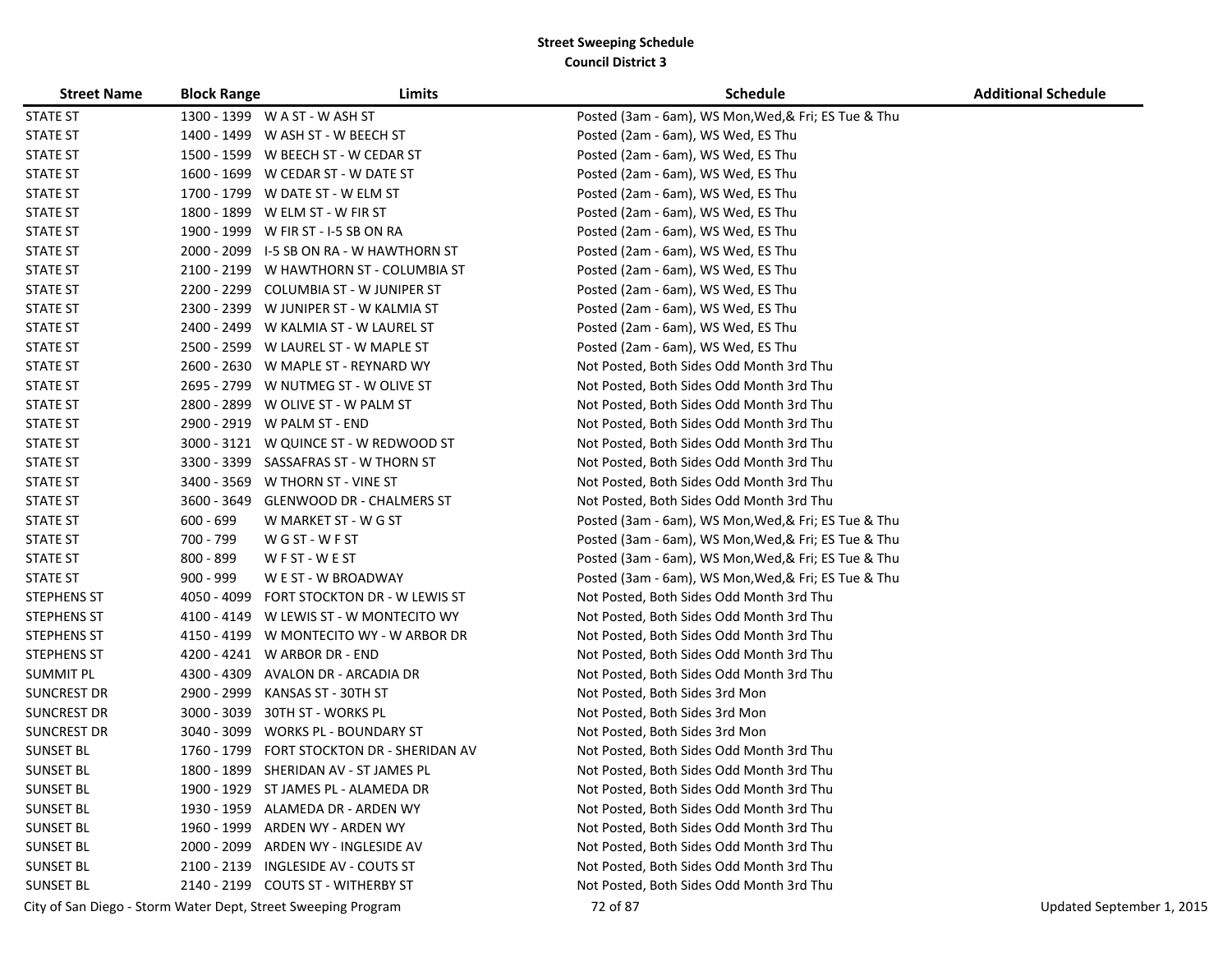| <b>Street Name</b> | <b>Block Range</b> | Limits                                                        | <b>Schedule</b>                                         | <b>Additional Schedule</b> |
|--------------------|--------------------|---------------------------------------------------------------|---------------------------------------------------------|----------------------------|
| <b>SUNSET BL</b>   |                    | 2200 - 2239 WITHERBY ST - SUNSET RD                           | Not Posted, Both Sides Odd Month 3rd Thu                |                            |
| SUNSET RD          | 4000 - 4099        | GUY ST - JUAN ST                                              | Not Posted, Both Sides Odd Month 3rd Thu                |                            |
| SUNSET RD          | 4100 - 4149        | JUAN ST - LA CALLECITA ST                                     | Not Posted, Both Sides Odd Month 3rd Thu                |                            |
| SUNSET RD          | 4150 - 4199        | LA CALLECITA ST - SUNSET BL                                   | Not Posted, Both Sides Odd Month 3rd Thu                |                            |
| <b>SUNSET ST</b>   | 2600 - 2669        | TWIGGS ST - MASON ST                                          | Not Posted, Both Sides Odd Month 3rd Thu                |                            |
| <b>SUNSET ST</b>   | 2900 - 2999        | TAYLOR ST - ROSECRANS ST                                      | Not Posted, Both Sides Fri                              |                            |
| <b>SUTTER ST</b>   | 1000 - 1019        | HAWK ST - CRANE PL                                            | Not Posted, Both Sides Odd Month 3rd Thu                |                            |
| <b>SUTTER ST</b>   | 1020 - 1099        | <b>CRANE PL - IBIS ST</b>                                     | Not Posted, Both Sides Odd Month 3rd Thu                |                            |
| <b>SUTTER ST</b>   | 1100 - 1199        | <b>IBIS ST - JACKDAW ST</b>                                   | Not Posted, Both Sides Odd Month 3rd Thu                |                            |
| <b>SUTTER ST</b>   | 1200 - 1299        | JACKDAW ST - KITE ST                                          | Not Posted, Both Sides Odd Month 3rd Thu                |                            |
| <b>SUTTER ST</b>   | 1300 - 1499        | KITE ST - WELLBORN ST                                         | Not Posted, Both Sides Odd Month 3rd Thu                |                            |
| <b>SUTTER ST</b>   | 1640 - 1799        | <b>BEGIN - PRINGLE ST</b>                                     | Not Posted, Both Sides Odd Month 3rd Thu                |                            |
| <b>SUTTER ST</b>   | $600 - 699$        | <b>BEGIN - EAGLE ST</b>                                       | Not Posted, Both Sides Odd Month 3rd Thu                |                            |
| <b>SUTTER ST</b>   | 700 - 899          | EAGLE ST - GOLDFINCH ST                                       | Not Posted, Both Sides Odd Month 3rd Thu                |                            |
| <b>SUTTER ST</b>   | $900 - 999$        | <b>GOLDFINCH ST - HAWK ST</b>                                 | Not Posted, Both Sides Odd Month 3rd Thu                |                            |
| <b>SWIFT AV</b>    | 4300 - 4399        | EL CAJON BL - MEADE AV                                        | Not Posted, Both Sides Odd Month 3rd Thu                |                            |
| <b>SWIFT AV</b>    | 4400 - 4499        | MEADE AV - MONROE AV                                          | Not Posted, Both Sides Odd Month 3rd Thu                |                            |
| <b>SYDNEY PL</b>   | 3500 - 3559        | EAST MTN VIEW DR - RAYMOND PL                                 | Not Posted, Both Sides 4th Mon                          |                            |
| <b>SYDNEY PL</b>   | 3560 - 3599        | RAYMOND PL - END                                              | Not Posted, Both Sides 4th Mon                          |                            |
| <b>TAYLOR ST</b>   | 4000 - 4009        | PACIFIC HY - ROSECRANS ST                                     | Not Posted, Both Sides Fri                              |                            |
| <b>TAYLOR ST</b>   | 4010 - 4029        | <b>CONGRESS ST - CALHOUN ST</b>                               | Not Posted, Both Sides Fri                              |                            |
| <b>TAYLOR ST</b>   | 4030 - 4099        | CALHOUN ST - JUAN ST                                          | Not Posted, Both Sides Fri                              |                            |
| <b>TAYLOR ST</b>   | 4100 - 4199        | JUAN ST - SUNSET ST                                           | Not Posted, Both Sides Fri                              |                            |
| <b>TAYLOR ST</b>   | 4200 - 4249        | SUNSET ST - MORENA BL                                         | Not Posted, Both Sides Fri                              |                            |
| <b>TAYLOR ST</b>   | 4250 - 4299        | MORENA BL - PRESIDIO DR                                       | Not Posted, Both Sides Fri                              |                            |
| <b>TERALTA PL</b>  | 4400 - 4499        | <b>HERMOSA WY - END</b>                                       | Not Posted, Both Sides Odd Month 3rd Thu                |                            |
| <b>TERESITA ST</b> | 2600 - 2699        | MAPLE ST - NUTMEG ST                                          | Not Posted, Both Sides 2nd Tue                          |                            |
| <b>TERESITA ST</b> | 2700 - 2799        | NUTMEG ST - FELTON ST                                         | Not Posted, Both Sides 2nd Tue                          |                            |
| <b>TEXAS ST</b>    | 3300 - 3399        | JACARANDA PL - UPAS ST                                        | Not Posted, Both Sides Fri                              |                            |
| <b>TEXAS ST</b>    | 3400 - 3499        | UPAS ST - MYRTLE AV                                           | Not Posted, Both Sides Odd Month 3rd Tue                |                            |
| <b>TEXAS ST</b>    | 3500 - 3599        | MYRTLE AV - DWIGHT ST                                         | Not Posted, Both Sides Odd Month 3rd Tue                |                            |
| <b>TEXAS ST</b>    | 3600 - 3699        | <b>DWIGHT ST - LANDIS ST</b>                                  | Not Posted, Both Sides Odd Month 3rd Tue                |                            |
| <b>TEXAS ST</b>    | 3700 - 3799        | LANDIS ST - WIGHTMAN ST                                       | Not Posted, Both Sides Odd Month 3rd Tue                |                            |
| <b>TEXAS ST</b>    | 3800 - 3899        | WIGHTMAN ST - UNIVERSITY AV                                   | Not Posted, Both Sides Odd Month 3rd Tue                |                            |
| <b>TEXAS ST</b>    | 3900 - 3999        | UNIVERSITY AV - LINCOLN AV                                    | Posted (7am - 10am), WS 2nd & 4th Tue, ES 2nd & 4th Mon |                            |
| <b>TEXAS ST</b>    |                    | 4000 - 4099 LINCOLN AV - POLK AV                              | Posted (7am - 10am), WS 2nd & 4th Tue, ES 2nd & 4th Mon |                            |
| <b>TEXAS ST</b>    | 4100 - 4199        | POLK AV - HOWARD AV                                           | Posted (7am - 10am), WS 2nd & 4th Tue, ES 2nd & 4th Mon |                            |
| <b>TEXAS ST</b>    |                    | 4200 - 4299 HOWARD AV - EL CAJON BL                           | Posted (7am - 10am), WS 2nd & 4th Tue, ES 2nd & 4th Mon |                            |
| <b>TEXAS ST</b>    |                    | 4300 - 4399 EL CAJON BL - MEADE AV                            | Posted (10am - 1pm), ES 2nd & 4th Mon, WS 2nd & 4th Tue |                            |
| <b>TEXAS ST</b>    |                    | 4400 - 4499 MEADE AV - MONROE AV                              | Posted (10am - 1pm), WS 2nd & 4th Tue, ES 2nd & 4th Mon |                            |
| <b>TEXAS ST</b>    |                    | 4500 - 4599 MONROE AV - MADISON AV                            | Posted (10am - 1pm), WS 2nd & 4th Tue, ES 2nd & 4th Mon |                            |
|                    |                    | City of San Diego - Storm Water Dept, Street Sweeping Program | 73 of 87                                                | Updated September 1, 2015  |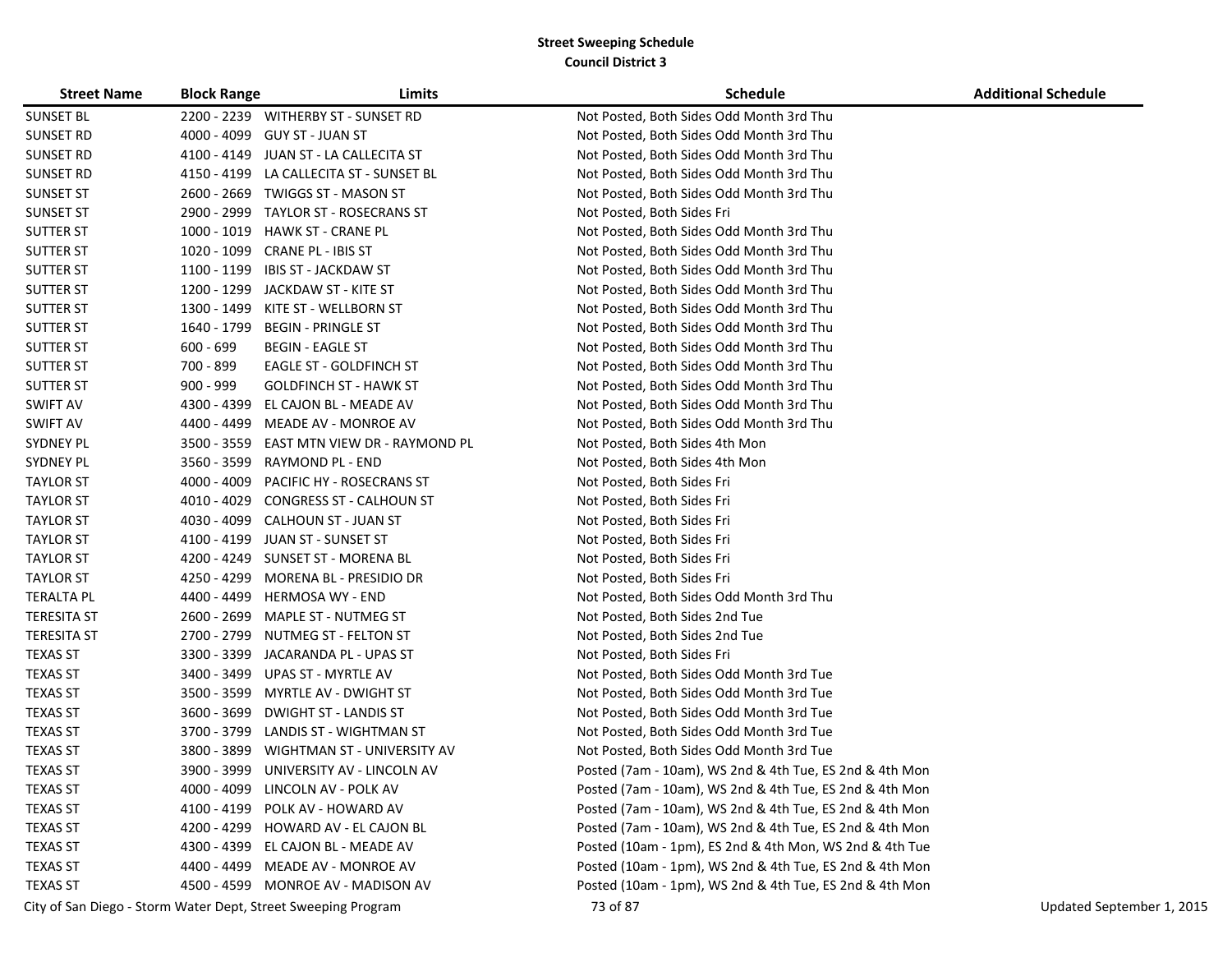| <b>Street Name</b> | <b>Block Range</b> | Limits                                                        | <b>Schedule</b>                           | <b>Additional Schedule</b> |
|--------------------|--------------------|---------------------------------------------------------------|-------------------------------------------|----------------------------|
| <b>TEXAS ST</b>    | 4600 - 4649        | MADISON AV - TEXAS ST OFF RA                                  | Not Posted, Both Sides Tue                |                            |
| <b>TEXAS ST</b>    | 4650 - 4699        | TEXAS ST OFF RA - ADAMS AV                                    | Not Posted, Both Sides Tue                |                            |
| <b>TEXAS ST</b>    | 4700 - 5009        | ADAMS AV - CAM DEL RIO SOUTH                                  | Not Posted, Both Sides Tue                |                            |
| TEXAS ST OFF RA    | $0 - 0$            | TEXAS ST - MISSION AV                                         | Not Posted, Both Sides Tue                |                            |
| <b>THORN ST</b>    | 100 - 199          | 01ST AV - 02ND AV                                             | Not Posted, Both Sides Odd Month 3rd Thu  |                            |
| <b>THORN ST</b>    | 200 - 299          | 02ND AV - 03RD AV                                             | Not Posted, Both Sides Odd Month 3rd Thu  |                            |
| <b>THORN ST</b>    | 2800 - 2849        | 28TH ST - GRANADA AV                                          | Not Posted, Both Sides Even Month 4th Tue |                            |
| <b>THORN ST</b>    | 2850 - 2899        | GRANADA AV - 29TH ST                                          | Not Posted, Both Sides Even Month 4th Tue |                            |
| <b>THORN ST</b>    | 2900 - 2949        | 29TH ST - DALE ST                                             | Not Posted, Both Sides Even Month 4th Tue |                            |
| <b>THORN ST</b>    | 2950 - 2999        | DALE ST - 30TH ST                                             | Not Posted, Both Sides Even Month 4th Tue |                            |
| <b>THORN ST</b>    | $300 - 399$        | 03RD AV - 04TH AV                                             | Not Posted, Both Sides Odd Month 3rd Thu  |                            |
| <b>THORN ST</b>    | 3000 - 3049        | 30TH ST - GRIM AV                                             | Not Posted, Both Sides Odd Month 4th Tue  |                            |
| <b>THORN ST</b>    | 3050 - 3099        | GRIM AV - 31ST ST                                             | Not Posted, Both Sides Odd Month 4th Tue  |                            |
| <b>THORN ST</b>    | 3100 - 3149        | 31ST ST - HERMAN AV                                           | Not Posted, Both Sides Odd Month 4th Tue  |                            |
| <b>THORN ST</b>    | 3150 - 3199        | HERMAN AV - 32ND ST                                           | Not Posted, Both Sides Odd Month 4th Tue  |                            |
| <b>THORN ST</b>    | 3200 - 3249        | 32ND ST - BANCROFT ST                                         | Not Posted, Both Sides Odd Month 4th Tue  |                            |
| <b>THORN ST</b>    | 3250 - 3299        | BANCROFT ST - 33RD ST                                         | Not Posted, Both Sides Odd Month 4th Tue  |                            |
| <b>THORN ST</b>    | 3300 - 3339        | 33RD ST - FELTON ST                                           | Not Posted, Both Sides Odd Month 4th Tue  |                            |
| <b>THORN ST</b>    | 3340 - 3369        | <b>FELTON ST - GREGORY ST</b>                                 | Not Posted, Both Sides Odd Month 4th Tue  |                            |
| <b>THORN ST</b>    | 3370 - 3399        | <b>GREGORY ST - MC KINLEY ST</b>                              | Not Posted, Both Sides Odd Month 4th Tue  |                            |
| <b>THORN ST</b>    | 3400 - 3449        | <b>BOUNDARY ST - NILE ST</b>                                  | Not Posted, Both Sides Odd Month 4th Tue  |                            |
| <b>THORN ST</b>    | 3450 - 3499        | NILE ST - VANCOUVER AV                                        | Not Posted, Both Sides Odd Month 4th Tue  |                            |
| <b>THORN ST</b>    | 3500 - 3549        | VANCOUVER AV - END                                            | Not Posted, Both Sides Odd Month 4th Tue  |                            |
| <b>THORN ST</b>    | 400 - 499          | 04TH AV - 05TH AV                                             | Not Posted, Both Sides Odd Month 3rd Thu  |                            |
| <b>THORN ST</b>    | 500 - 599          | 05TH AV - 06TH AV                                             | Not Posted, Both Sides Odd Month 3rd Thu  |                            |
| <b>TITUS ST</b>    | 1750 - 1799        | KEATING ST - PRINGLE ST                                       | Not Posted, Both Sides Odd Month 3rd Thu  |                            |
| <b>TITUS ST</b>    | 1800 - 1899        | PRINGLE ST - CLARK ST                                         | Not Posted, Both Sides Odd Month 3rd Thu  |                            |
| <b>TITUS ST</b>    | 1900 - 1949        | CLARK ST - HENRY ST                                           | Not Posted, Both Sides Odd Month 3rd Thu  |                            |
| <b>TITUS ST</b>    | 1950 - 1999        | <b>HENRY ST - END</b>                                         | Not Posted, Both Sides Odd Month 3rd Thu  |                            |
| TONY GWYNN DR      | $0 - 199$          | PARK BL - 07TH AV                                             | Posted (12am - 3am), ES Thu, WS Fri       |                            |
| TONY GWYNN DR      | 200 - 299          | L ST - 07TH AV                                                | Posted (12am - 3am), ES Thu, WS Fri       |                            |
| <b>TORRANCE ST</b> | 1300 - 1649        | KITE ST - WELLBORN ST                                         | Not Posted, Both Sides Odd Month 3rd Thu  |                            |
| <b>TORRANCE ST</b> | 1650 - 1699        | <b>WELLBORN ST - END</b>                                      | Not Posted, Both Sides Odd Month 3rd Thu  |                            |
| <b>TORRANCE ST</b> | 1700 - 1799        | <b>KEATING ST - PRINGLE ST</b>                                | Not Posted, Both Sides Odd Month 3rd Thu  |                            |
| <b>TORRANCE ST</b> | 1800 - 1849        | <b>PRINGLE ST - END</b>                                       | Not Posted, Both Sides Odd Month 3rd Thu  |                            |
| <b>TORRANCE ST</b> | $600 - 699$        | DOVE CT - EAGLE ST                                            | Not Posted, Both Sides Odd Month 3rd Thu  |                            |
| <b>TORRANCE ST</b> | 700 - 799          | <b>EAGLE ST - END</b>                                         | Not Posted, Both Sides Odd Month 3rd Thu  |                            |
| <b>TORRANCE ST</b> | 800 - 899          | <b>BEGIN - REYNARD WY</b>                                     | Not Posted, Both Sides Odd Month 3rd Thu  |                            |
| <b>TORRANCE ST</b> | $900 - 999$        | REYNARD WY - END                                              | Not Posted, Both Sides Odd Month 3rd Thu  |                            |
| <b>TREAT ST</b>    |                    | 2700 - 2730 27TH ST - CERRO GORDO AV                          | Not Posted, Both Sides 2nd Tue            |                            |
| <b>TREAT ST</b>    |                    | 2731 - 2769 CERRO GORDO AV - SAN LUIS ST                      | Not Posted, Both Sides 2nd Tue            |                            |
|                    |                    | City of San Diego - Storm Water Dept, Street Sweeping Program | 74 of 87                                  | Updated September 1, 2015  |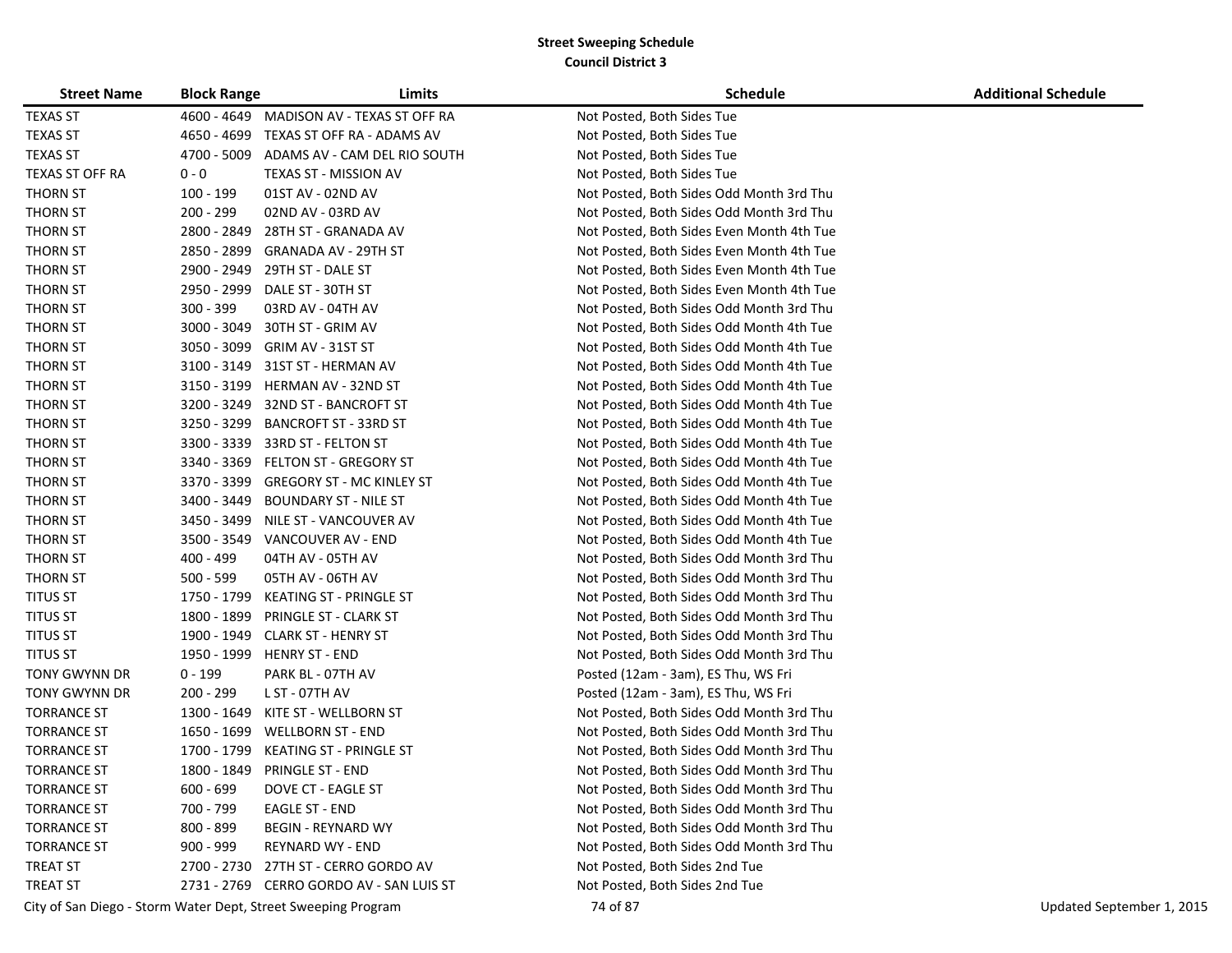| <b>Street Name</b>                                            | <b>Block Range</b> | Limits                                 | <b>Schedule</b>                                      | <b>Additional Schedule</b> |
|---------------------------------------------------------------|--------------------|----------------------------------------|------------------------------------------------------|----------------------------|
| <b>TREAT ST</b>                                               |                    | 2770 - 2799 SAN LUIS ST - 28TH ST      | Not Posted, Both Sides 2nd Tue                       |                            |
| <b>TRIAS ST</b>                                               | 4100 - 4249        | <b>CRESCENT DR - WHITMAN ST</b>        | Not Posted, Both Sides Odd Month 3rd Thu             |                            |
| <b>TRIAS ST</b>                                               | 4250 - 4299        | WHITMAN ST - PRESIDIO DR               | Not Posted, Both Sides Odd Month 3rd Thu             |                            |
| <b>TRIAS ST</b>                                               | 4300 - 4349        | PRESIDIO DR - HICKORY ST               | Not Posted, Both Sides Odd Month 3rd Thu             |                            |
| <b>TRIAS ST</b>                                               | 4350 - 4399        | HICKORY ST - FORT STOCKTON DR          | Not Posted, Both Sides Odd Month 3rd Thu             |                            |
| <b>TRIAS ST</b>                                               | 4400 - 4449        | FORT STOCKTON DR - PINE ST             | Not Posted, Both Sides Odd Month 3rd Thu             |                            |
| TRIAS ST                                                      |                    | 4450 - 4551 PINE ST - END              | Not Posted, Both Sides Odd Month 3rd Thu             |                            |
| <b>TWIGGS ST</b>                                              | 3890 - 3949        | <b>BEGIN - CONGRESS ST</b>             | Not Posted, Both Sides Odd Month 3rd Thu             |                            |
| <b>TWIGGS ST</b>                                              | 3950 - 3999        | CONGRESS ST - SAN DIEGO AV             | Not Posted, Both Sides Fri                           |                            |
| <b>TWIGGS ST</b>                                              |                    | 4000 - 4049 SAN DIEGO AV - CALHOUN ST  | Not Posted, Both Sides Fri                           |                            |
| <b>TWIGGS ST</b>                                              |                    | 4050 - 4099 CALHOUN ST - JUAN ST       | Not Posted, Both Sides Fri                           |                            |
| <b>TWIGGS ST</b>                                              | 4100 - 4199        | JUAN ST - SUNSET ST                    | Not Posted, Both Sides Odd Month 3rd Thu             |                            |
| <b>TYLER AV</b>                                               | 1400 - 1499        | MARYLAND ST - CLEVELAND AV             | Not Posted, Both Sides 2nd Tue                       |                            |
| <b>TYLER AV</b>                                               |                    | 1500 - 1599 CLEVELAND AV - CAMPUS AV   | Not Posted, Both Sides 2nd Tue                       |                            |
| <b>UNION ST</b>                                               |                    | 1000 - 1099 W BROADWAY - W C ST        | Posted (3am - 6am), WS Mon, Wed, & Fri; ES Tue & Thu |                            |
| <b>UNION ST</b>                                               |                    | 1100 - 1199 W C ST - W B ST            | Posted (3am - 6am), WS Mon, Wed, & Fri; ES Tue & Thu |                            |
| <b>UNION ST</b>                                               |                    | 1200 - 1299 W B ST - W A ST            | Posted (3am - 6am), WS Mon, Wed, & Fri; ES Tue & Thu |                            |
| <b>UNION ST</b>                                               |                    | 1300 - 1399 W A ST - W ASH ST          | Posted (3am - 6am), WS Mon, Wed, & Fri; ES Tue & Thu |                            |
| <b>UNION ST</b>                                               |                    | 1400 - 1499 W ASH ST - W BEECH ST      | Posted (2am - 6am), WS Wed, ES Thu                   |                            |
| <b>UNION ST</b>                                               |                    | 1500 - 1599 W BEECH ST - W CEDAR ST    | Posted (2am - 6am), WS Wed, ES Thu                   |                            |
| <b>UNION ST</b>                                               |                    | 1600 - 1699 W CEDAR ST - W DATE ST     | Posted (2am - 6am), WS Wed, ES Thu                   |                            |
| <b>UNION ST</b>                                               | 2100 - 2199        | BEGIN - W IVY ST                       | Not Posted, Both Sides Odd Month 3rd Thu             |                            |
| <b>UNION ST</b>                                               |                    | 2200 - 2249 W IVY ST - CURLEW ST       | Not Posted, Both Sides Odd Month 3rd Thu             |                            |
| <b>UNION ST</b>                                               |                    | 2250 - 2299 CURLEW ST - W JUNIPER ST   | Not Posted, Both Sides Odd Month 3rd Thu             |                            |
| <b>UNION ST</b>                                               |                    | 2300 - 2399 W JUNIPER ST - W KALMIA ST | Not Posted, Both Sides Odd Month 3rd Thu             |                            |
| <b>UNION ST</b>                                               |                    | 2400 - 2499 W KALMIA ST - W LAUREL ST  | Not Posted, Both Sides Odd Month 3rd Thu             |                            |
| <b>UNION ST</b>                                               |                    | 2500 - 2519 W LAUREL ST - END          | Not Posted, Both Sides Odd Month 3rd Thu             |                            |
| UNION ST                                                      |                    | 2900 - 2999 W PALM ST - W QUINCE ST    | Not Posted, Both Sides Odd Month 3rd Thu             |                            |
| <b>UNION ST</b>                                               | 3000 - 3099        | W QUINCE ST - W REDWOOD ST             | Not Posted, Both Sides Odd Month 3rd Thu             |                            |
| <b>UNION ST</b>                                               | 3300 - 3399        | SASSAFRAS ST - W THORN ST              | Not Posted, Both Sides Odd Month 3rd Thu             |                            |
| <b>UNION ST</b>                                               |                    | 3400 - 3499 W THORN ST - W UPAS ST     | Not Posted, Both Sides Odd Month 3rd Thu             |                            |
| <b>UNION ST</b>                                               |                    | 3500 - 3549 W UPAS ST - VINE ST        | Not Posted, Both Sides Odd Month 3rd Thu             |                            |
| <b>UNION ST</b>                                               |                    | 3550 - 3651 VINE ST - GLENWOOD DR      | Not Posted, Both Sides Odd Month 3rd Thu             |                            |
| <b>UNION ST</b>                                               | $500 - 599$        | W ISLAND AV - W MARKET ST              | Posted (3am - 6am), WS Mon, Wed, & Fri; ES Tue & Thu |                            |
| <b>UNION ST</b>                                               | $600 - 699$        | W MARKET ST - W G ST                   | Posted (3am - 6am), WS Mon, Wed, & Fri; ES Tue & Thu |                            |
| <b>UNION ST</b>                                               | 700 - 799          | WG ST - WF ST                          | Posted (3am - 6am), WS Mon, Wed, & Fri; ES Tue & Thu |                            |
| <b>UNION ST</b>                                               | 800 - 899          | WFST-WEST                              | Posted (3am - 6am), WS Mon, Wed, & Fri; ES Tue & Thu |                            |
| <b>UNION ST</b>                                               | $900 - 999$        | W E ST - W BROADWAY                    | Posted (3am - 6am), WS Mon, Wed, & Fri; ES Tue & Thu |                            |
| UNIVERSITY (N FTG) AV                                         | 0 - 1898           | PARK BL - GEORGIA ST                   | Not Posted, Both Sides Odd Month 3rd Tue             |                            |
| UNIVERSITY (S FTG) AV                                         | 0 - 1849           | PARK BL - CRESTWOOD PL                 | Not Posted, Both Sides Odd Month 3rd Tue             |                            |
| UNIVERSITY (S FTG) AV                                         | 0 - 1899           | CRESTWOOD PL - GEORGIA ST              | Not Posted, Both Sides Odd Month 3rd Tue             |                            |
| City of San Diego - Storm Water Dept, Street Sweeping Program |                    |                                        | 75 of 87                                             | Updated September 1, 2015  |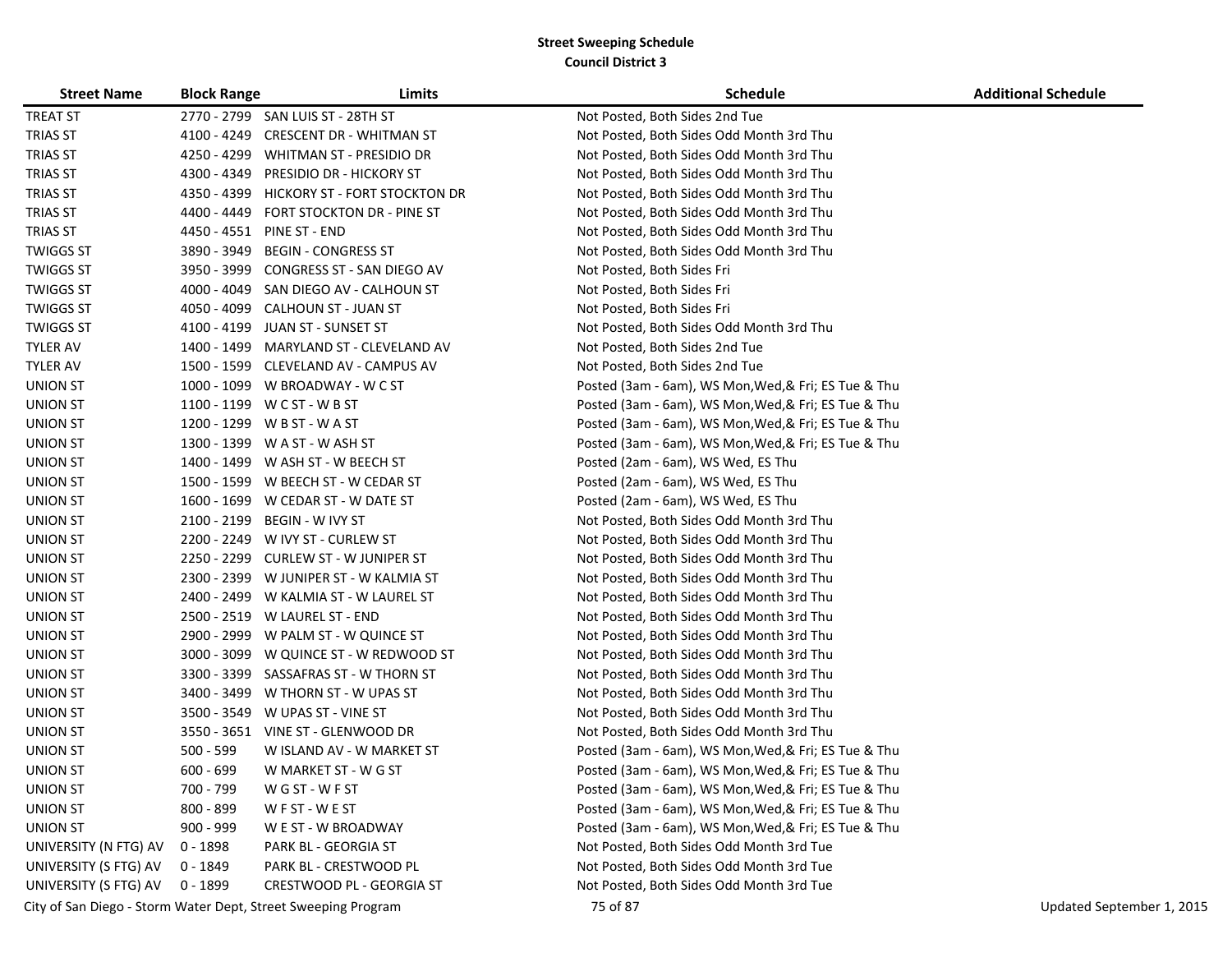| <b>Street Name</b> | <b>Block Range</b> | Limits                                                        | <b>Schedule</b>                    | <b>Additional Schedule</b> |
|--------------------|--------------------|---------------------------------------------------------------|------------------------------------|----------------------------|
| UNIVERSITY AV      | $100 - 299$        | 01ST AV - 03RD AV                                             | Posted (2am - 6am), SS Tue, NS Wed |                            |
| UNIVERSITY AV      |                    | 1000 - 1199 10TH AV - VERMONT ST                              | Posted (2am - 6am), SS Tue, NS Wed |                            |
| UNIVERSITY AV      |                    | 1200 - 1399 VERMONT ST - RICHMOND ST                          | Posted (2am - 6am), SS Tue, NS Wed |                            |
| UNIVERSITY AV      |                    | 1400 - 1499 RICHMOND ST - NORMAL ST                           | Posted (2am - 6am), SS Tue, NS Wed |                            |
| UNIVERSITY AV      |                    | 1500 - 1599 NORMAL ST - HERBERT ST                            | Posted (2am - 6am), SS Tue, NS Wed |                            |
| UNIVERSITY AV      |                    | 1600 - 1699 HERBERT ST - CENTRE ST                            | Posted (2am - 6am), SS Tue, NS Wed |                            |
| UNIVERSITY AV      |                    | 1700 - 1799 CENTRE ST - PARK BL                               | Posted (2am - 6am), SS Tue, NS Wed |                            |
| UNIVERSITY AV      |                    | 1800 - 1899 PARK BL - GEORGIA ST                              | Posted (2am - 6am), SS Tue, NS Wed |                            |
| UNIVERSITY AV      |                    | 1900 - 1999 GEORGIA ST - FLORIDA ST                           | Posted (2am - 6am), SS Tue, NS Wed |                            |
| UNIVERSITY AV      |                    | 2000 - 2049 FLORIDA ST - ALABAMA ST                           | Posted (2am - 6am), SS Tue, NS Wed |                            |
| UNIVERSITY AV      |                    | 2050 - 2099 ALABAMA ST - ALABAMA ST                           | Posted (2am - 6am), SS Tue, NS Wed |                            |
| UNIVERSITY AV      |                    | 2100 - 2199 ALABAMA ST - MISSISSIPPI ST                       | Posted (2am - 6am), SS Tue, NS Wed |                            |
| UNIVERSITY AV      |                    | 2200 - 2299 MISSISSIPPI ST - LOUISIANA ST                     | Posted (2am - 6am), SS Tue, NS Wed |                            |
| UNIVERSITY AV      |                    | 2300 - 2399 LOUISIANA ST - TEXAS ST                           | Posted (2am - 6am), SS Tue, NS Wed |                            |
| UNIVERSITY AV      |                    | 2400 - 2499 TEXAS ST - ARIZONA ST                             | Posted (2am - 6am), SS Tue, NS Wed |                            |
| UNIVERSITY AV      | 2500 - 2509        | ARIZONA ST - ARIZONA ST                                       | Posted (2am - 6am), SS Tue, NS Wed |                            |
| UNIVERSITY AV      |                    | 2510 - 2549 ARIZONA ST - ARNOLD AV                            | Posted (2am - 6am), SS Tue, NS Wed |                            |
| UNIVERSITY AV      |                    | 2550 - 2569 ARNOLD AV - HAMILTON ST                           | Posted (2am - 6am), SS Tue, NS Wed |                            |
| UNIVERSITY AV      |                    | 2570 - 2619 HAMILTON ST - VILLA TR                            | Posted (2am - 6am), SS Tue, NS Wed |                            |
| UNIVERSITY AV      |                    | 2620 - 2699 VILLA TR - OREGON ST                              | Posted (2am - 6am), SS Tue, NS Wed |                            |
| UNIVERSITY AV      |                    | 2700 - 2719 OREGON ST - PERSHING AV                           | Posted (2am - 6am), SS Tue, NS Wed |                            |
| UNIVERSITY AV      |                    | 2720 - 2799 PERSHING AV - IDAHO ST                            | Posted (2am - 6am), SS Tue, NS Wed |                            |
| UNIVERSITY AV      | 2800 - 2809        | IDAHO ST - 28TH ST                                            | Posted (2am - 6am), SS Tue, NS Wed |                            |
| UNIVERSITY AV      |                    | 2810 - 2859 28TH ST - UTAH ST                                 | Posted (2am - 6am), SS Tue, NS Wed |                            |
| UNIVERSITY AV      |                    | 2860 - 2873 UTAH ST - GRANADA AV                              | Posted (2am - 6am), SS Tue, NS Wed |                            |
| UNIVERSITY AV      |                    | 2874 - 2879 GRANADA AV - KANSAS ST                            | Posted (2am - 6am), SS Tue, NS Wed |                            |
| UNIVERSITY AV      |                    | 2880 - 2899 KANSAS ST - 29TH ST                               | Posted (2am - 6am), SS Tue, NS Wed |                            |
| UNIVERSITY AV      |                    | 2900 - 2999 29TH ST - 30TH ST                                 | Posted (2am - 6am), SS Tue, NS Wed |                            |
| UNIVERSITY AV      | 300 - 399          | 03RD AV - 04TH AV                                             | Posted (2am - 6am), SS Tue, NS Wed |                            |
| UNIVERSITY AV      |                    | 3000 - 3019 30TH ST - RAY ST                                  | Posted (2am - 6am), SS Tue, NS Wed |                            |
| UNIVERSITY AV      | 3020 - 3029        | RAY ST - OHIO ST                                              | Posted (2am - 6am), SS Tue, NS Wed |                            |
| UNIVERSITY AV      | 3030 - 3059        | OHIO ST - GRIM AV                                             | Posted (2am - 6am), SS Tue, NS Wed |                            |
| UNIVERSITY AV      | $3060 - 3069$      | <b>GRIM AV - ILLINOIS ST</b>                                  | Posted (2am - 6am), NS Mon, SS Thu |                            |
| UNIVERSITY AV      | 3070 - 3081        | ILLINOIS ST - 31ST ST                                         | Posted (2am - 6am), NS Mon, SS Thu |                            |
| UNIVERSITY AV      |                    | 3082 - 3129 31ST ST - IOWA ST                                 | Posted (2am - 6am), NS Mon, SS Thu |                            |
| UNIVERSITY AV      |                    | 3130 - 3149 IOWA ST - HERMAN AV                               | Posted (2am - 6am), NS Mon, SS Thu |                            |
| UNIVERSITY AV      |                    | 3150 - 3199 HERMAN AV - 32ND ST                               | Posted (2am - 6am), NS Mon, SS Thu |                            |
| UNIVERSITY AV      |                    | 3200 - 3249 32ND ST - BANCROFT ST                             | Posted (2am - 6am), NS Mon, SS Thu |                            |
| UNIVERSITY AV      |                    | 3250 - 3269 BANCROFT ST - BOUNDARY ST                         | Posted (2am - 6am), NS Mon, SS Thu |                            |
| UNIVERSITY AV      | 400 - 499          | 04TH AV - 05TH AV                                             | Posted (2am - 6am), SS Tue, NS Wed |                            |
| UNIVERSITY AV      | 500 - 599          | 05TH AV - 06TH AV                                             | Posted (2am - 6am), SS Tue, NS Wed |                            |
|                    |                    | City of San Diego - Storm Water Dept, Street Sweeping Program | 76 of 87                           | Updated September 1, 2015  |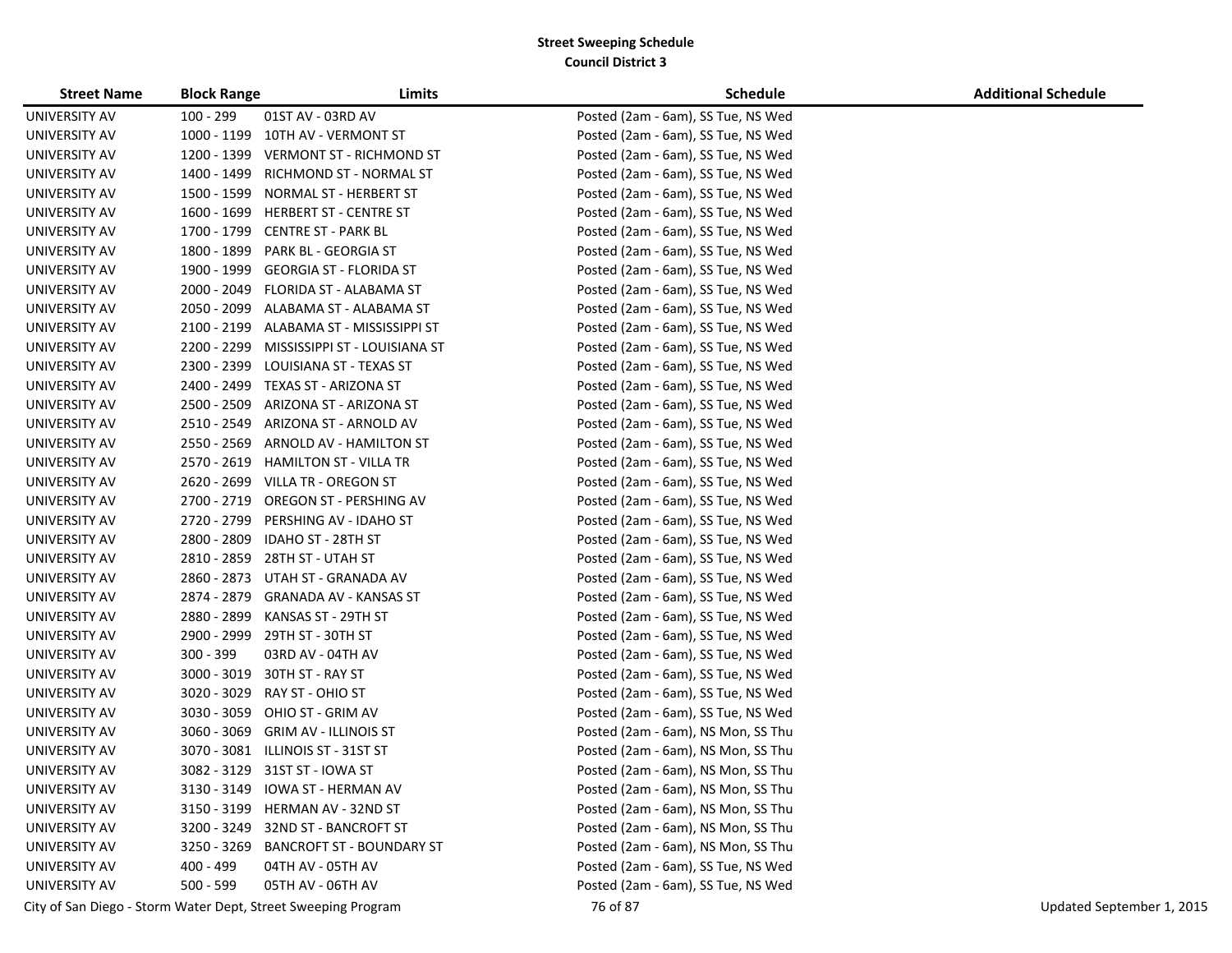| <b>Street Name</b> | <b>Block Range</b> | Limits                                                        | <b>Schedule</b>                           | <b>Additional Schedule</b> |
|--------------------|--------------------|---------------------------------------------------------------|-------------------------------------------|----------------------------|
| UNIVERSITY AV      | $600 - 699$        | 06TH AV - 07TH AV                                             | Posted (2am - 6am), SS Tue, NS Wed        |                            |
| UNIVERSITY AV      | 700 - 749          | 07TH AV - 08TH AV                                             | Posted (2am - 6am), SS Tue, NS Wed        |                            |
| UNIVERSITY AV      | 750 - 799          | 08TH AV - 08TH AV                                             | Posted (2am - 6am), SS Tue, NS Wed        |                            |
| UNIVERSITY AV      | 800 - 899          | 08TH AV - 09TH AV                                             | Posted (2am - 6am), SS Tue, NS Wed        |                            |
| UNIVERSITY AV      | $900 - 999$        | 09TH AV - 10TH AV                                             | Posted (2am - 6am), SS Tue, NS Wed        |                            |
| UNIVERSITY PL      | 300 - 399          | <b>BEGIN - BRANT ST</b>                                       | Not Posted, Both Sides Odd Month 3rd Thu  |                            |
| UNIVERSITY PL      | 400 - 439          | <b>BRANT ST - END</b>                                         | Not Posted, Both Sides Odd Month 3rd Thu  |                            |
| <b>UPAS ST</b>     | 100 - 199          | 01ST AV - 02ND AV                                             | Not Posted, Both Sides Odd Month 3rd Thu  |                            |
| <b>UPAS ST</b>     | 1200 - 1399        | VERMONT ST - RICHMOND ST                                      | Not Posted, Both Sides Odd Month 3rd Tue  |                            |
| <b>UPAS ST</b>     | 1400 - 1499        | RICHMOND ST - ALBERT ST                                       | Not Posted, Both Sides Odd Month 3rd Tue  |                            |
| <b>UPAS ST</b>     |                    | 1500 - 1599 ALBERT ST - HERBERT ST                            | Not Posted, Both Sides Odd Month 3rd Tue  |                            |
| <b>UPAS ST</b>     |                    | 1600 - 1699 HERBERT ST - PARK BL                              | Not Posted, Both Sides Odd Month 3rd Tue  |                            |
| <b>UPAS ST</b>     | 1700 - 1999        | PARK BL - FLORIDA DR                                          | Not Posted, Both Sides Odd Month 3rd Tue  |                            |
| <b>UPAS ST</b>     | 200 - 299          | 02ND AV - 03RD AV                                             | Not Posted, Both Sides Odd Month 3rd Thu  |                            |
| <b>UPAS ST</b>     |                    | 2100 - 2199 ALABAMA ST - MISSISSIPPI ST                       | Not Posted, Both Sides Odd Month 3rd Tue  |                            |
| <b>UPAS ST</b>     | 2200 - 2299        | MISSISSIPPI ST - LOUISIANA ST                                 | Not Posted, Both Sides Odd Month 3rd Tue  |                            |
| <b>UPAS ST</b>     | 2300 - 2399        | LOUISIANA ST - TEXAS ST                                       | Not Posted, Both Sides Odd Month 3rd Tue  |                            |
| UPAS ST            |                    | 2400 - 2499 TEXAS ST - ARIZONA ST                             | Not Posted, Both Sides Even Month 4th Tue |                            |
| <b>UPAS ST</b>     |                    | 2500 - 2549 ARIZONA ST - ARNOLD AV                            | Not Posted, Both Sides Even Month 4th Tue |                            |
| UPAS ST            | 2550 - 2599        | ARNOLD AV - VILLA TR                                          | Not Posted, Both Sides Even Month 4th Tue |                            |
| UPAS ST            |                    | 2600 - 2699 VILLA TR - PERSHING AV                            | Not Posted, Both Sides Even Month 4th Tue |                            |
| UPAS ST            |                    | 2700 - 2799 PERSHING AV - 28TH ST                             | Not Posted, Both Sides Even Month 4th Tue |                            |
| UPAS ST            | 2800 - 2829        | 28TH ST - UTAH ST                                             | Not Posted, Both Sides Even Month 4th Tue |                            |
| UPAS ST            | 2830 - 2849        | UTAH ST - GRANADA AV                                          | Not Posted, Both Sides Even Month 4th Tue |                            |
| <b>UPAS ST</b>     | 2850 - 2869        | GRANADA AV - GRANADA AV                                       | Not Posted, Both Sides Even Month 4th Tue |                            |
| <b>UPAS ST</b>     |                    | 2870 - 2899 GRANADA AV - 29TH ST                              | Not Posted, Both Sides Even Month 4th Tue |                            |
| <b>UPAS ST</b>     |                    | 2900 - 2931 29TH ST - 29TH ST                                 | Not Posted, Both Sides Even Month 4th Tue |                            |
| UPAS ST            |                    | 2932 - 2949 29TH ST - DALE ST                                 | Not Posted, Both Sides Even Month 4th Tue |                            |
| <b>UPAS ST</b>     |                    | 2950 - 2974 DALE ST - 30TH ST                                 | Not Posted, Both Sides Even Month 4th Tue |                            |
| <b>UPAS ST</b>     | 2975 - 3009        | 30TH ST - 30TH ST                                             | Not Posted, Both Sides Even Month 4th Tue |                            |
| UPAS ST            | 300 - 399          | 03RD AV - 04TH AV                                             | Not Posted, Both Sides Odd Month 3rd Thu  |                            |
| UPAS ST            | 3010 - 3049        | 30TH ST - GRIM AV                                             | Not Posted, Both Sides Odd Month 4th Tue  |                            |
| UPAS ST            | 3050 - 3099        | GRIM AV - 31ST ST                                             | Not Posted, Both Sides Odd Month 4th Tue  |                            |
| <b>UPAS ST</b>     |                    | 3100 - 3149 31ST ST - HERMAN AV                               | Not Posted, Both Sides Odd Month 4th Tue  |                            |
| <b>UPAS ST</b>     |                    | 3150 - 3199 HERMAN AV - 32ND ST                               | Not Posted, Both Sides Odd Month 4th Tue  |                            |
| <b>UPAS ST</b>     |                    | 3200 - 3249 32ND ST - BANCROFT ST                             | Not Posted, Both Sides Odd Month 4th Tue  |                            |
| <b>UPAS ST</b>     |                    | 3250 - 3299 BANCROFT ST - 33RD ST                             | Not Posted, Both Sides Odd Month 4th Tue  |                            |
| <b>UPAS ST</b>     |                    | 3300 - 3349 33RD ST - FELTON ST                               | Not Posted, Both Sides Odd Month 4th Tue  |                            |
| <b>UPAS ST</b>     |                    | 3350 - 3399 FELTON ST - GREGORY ST                            | Not Posted, Both Sides Odd Month 4th Tue  |                            |
| <b>UPAS ST</b>     |                    | 3400 - 3449 GREGORY ST - BOUNDARY ST                          | Not Posted, Both Sides Odd Month 4th Tue  |                            |
| <b>UPAS ST</b>     | 400 - 499          | 04TH AV - 05TH AV                                             | Not Posted, Both Sides Odd Month 3rd Thu  |                            |
|                    |                    | City of San Diego - Storm Water Dept, Street Sweeping Program | 77 of 87                                  | Updated September 1, 2015  |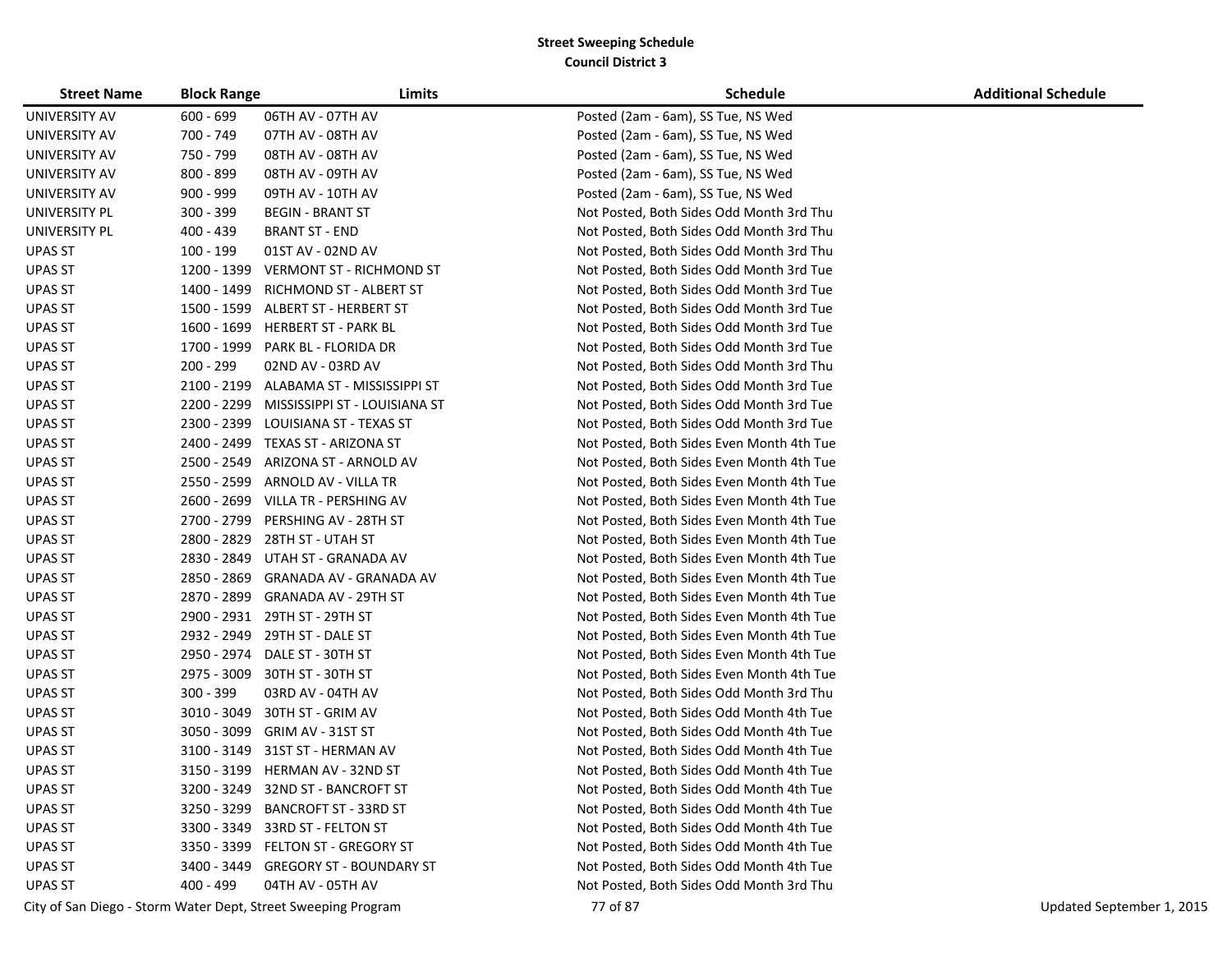| <b>Street Name</b>   | <b>Block Range</b> | Limits                                                        | <b>Schedule</b>                                         | <b>Additional Schedule</b> |
|----------------------|--------------------|---------------------------------------------------------------|---------------------------------------------------------|----------------------------|
| <b>UPAS ST</b>       | $500 - 599$        | 05TH AV - 06TH AV                                             | Not Posted, Both Sides Odd Month 3rd Thu                |                            |
| <b>UPAS ST</b>       | $600 - 699$        | 06TH AV - 07TH AV                                             | Not Posted, Both Sides Odd Month 3rd Tue                |                            |
| UTAH ST              |                    | 3400 - 3499 UPAS ST - MYRTLE AV                               | Not Posted, Both Sides Even Month 4th Tue               |                            |
| UTAH ST              |                    | 3500 - 3549 MYRTLE AV - CAPPS ST                              | Not Posted, Both Sides Even Month 4th Tue               |                            |
| UTAH ST              |                    | 3550 - 3599 CAPPS ST - DWIGHT ST                              | Not Posted, Both Sides Even Month 4th Tue               |                            |
| UTAH ST              |                    | 3600 - 3699 DWIGHT ST - LANDIS ST                             | Not Posted, Both Sides Even Month 4th Tue               |                            |
| UTAH ST              |                    | 3700 - 3749 LANDIS ST - GUNN ST                               | Not Posted, Both Sides Even Month 4th Tue               |                            |
| UTAH ST              |                    | 3750 - 3799 GUNN ST - NORTH PARK WY                           | Not Posted, Both Sides Even Month 4th Tue               |                            |
| UTAH ST              |                    | 3800 - 3899 NORTH PARK WY - UNIVERSITY AV                     | Not Posted, Both Sides Even Month 4th Tue               |                            |
| UTAH ST              | 3900 - 3999        | UNIVERSITY AV - LINCOLN AV                                    | Posted (7am - 10am), WS 2nd & 4th Mon, ES 2nd & 4th Tue |                            |
| UTAH ST              |                    | 4000 - 4099 LINCOLN AV - POLK AV                              | Posted (7am - 10am), WS 2nd & 4th Mon, ES 2nd & 4th Tue |                            |
| UTAH ST              |                    | 4100 - 4199 POLK AV - HOWARD AV                               | Posted (7am - 10am), WS 2nd & 4th Mon, ES 2nd & 4th Tue |                            |
| UTAH ST              |                    | 4200 - 4299 HOWARD AV - EL CAJON BL                           | Posted (7am - 10am), WS 2nd & 4th Mon, ES 2nd & 4th Tue |                            |
| UTAH ST              |                    | 4300 - 4399 EL CAJON BL - MEADE AV                            | Posted (10am - 1pm), WS 2nd & 4th Mon, ES 2nd & 4th Tue |                            |
| UTAH ST              |                    | 4400 - 4499 MEADE AV - MONROE AV                              | Posted (10am - 1pm), WS 2nd & 4th Mon, ES 2nd & 4th Tue |                            |
| UTAH ST              |                    | 4500 - 4599 MONROE AV - MADISON AV                            | Posted (10am - 1pm), WS 2nd & 4th Mon, ES 2nd & 4th Tue |                            |
| UTAH ST              |                    | 4600 - 4699 MADISON AV - ADAMS AV                             | Posted (10am - 1pm), WS 2nd & 4th Mon, ES 2nd & 4th Tue |                            |
| UTAH ST              |                    | 4700 - 4799 ADAMS AV - COLLIER AV                             | Posted (10am - 1pm), WS 3rd Mon, ES 3rd Wed             |                            |
| UTAH ST              |                    | 4800 - 4899 COLLIER AV - COPLEY AV                            | Not Posted, Both Sides 3rd Mon                          |                            |
| UVADA PL             |                    | 4900 - 4999 COPLEY AV - END                                   | Not Posted, Both Sides 3rd Mon                          |                            |
| <b>VALLE VISTA</b>   |                    | 4300 - 4399 ALTURA PL - ALTAMIRA PL                           | Not Posted, Both Sides Odd Month 3rd Thu                |                            |
| <b>VALLE VISTA</b>   |                    | 4400 - 4499 ALTAMIRA PL - HERMOSA WY                          | Not Posted, Both Sides Odd Month 3rd Thu                |                            |
| VAN BUREN AV         |                    | 1400 - 1499 MARYLAND ST - CLEVELAND AV                        | Not Posted, Both Sides 2nd Tue                          |                            |
| VAN BUREN AV         |                    | 1500 - 1599 CLEVELAND AV - CAMPUS AV                          | Not Posted, Both Sides 2nd Tue                          |                            |
| VANCOUVER AV         |                    | 2200 - 2399 BEGIN - KALMIA ST                                 | Not Posted, Both Sides 2nd Tue                          |                            |
| VANCOUVER AV         |                    | 2400 - 2599 KALMIA ST - MAPLE ST                              | Not Posted, Both Sides 2nd Tue                          |                            |
| VANCOUVER AV         | 2600 - 2699        | MAPLE ST - END                                                | Not Posted, Both Sides 2nd Tue                          |                            |
| VANCOUVER AV         | 2800 - 2999        | <b>BEGIN - QUINCE ST</b>                                      | Not Posted, Both Sides Odd Month 4th Tue                |                            |
| VANCOUVER AV         |                    | 3000 - 3099 QUINCE ST - REDWOOD ST                            | Not Posted, Both Sides Odd Month 4th Tue                |                            |
| VANCOUVER AV         |                    | 3100 - 3299 REDWOOD ST - THORN ST                             | Not Posted, Both Sides Odd Month 4th Tue                |                            |
| VANCOUVER AV         |                    | 3300 - 3499 THORN ST - MYRTLE AV                              | Not Posted, Both Sides Odd Month 4th Tue                |                            |
| <b>VANDERBILT PL</b> | 700 - 829          | EAGLE ST - END                                                | Not Posted, Both Sides Odd Month 3rd Thu                |                            |
| <b>VERMONT ST</b>    |                    | 3400 - 3419 UPAS ST - MYRTLE WY                               | Not Posted, Both Sides Odd Month 3rd Tue                |                            |
| <b>VERMONT ST</b>    |                    | 3420 - 3499 MYRTLE WY - MYRTLE AV                             | Not Posted, Both Sides Odd Month 3rd Tue                |                            |
| <b>VERMONT ST</b>    |                    | 3600 - 3672 CYPRESS AV - CYPRESS WY                           | Not Posted, Both Sides Odd Month 3rd Tue                |                            |
| <b>VERMONT ST</b>    |                    | 3673 - 3699 CYPRESS WY - PENNSYLVANIA AV                      | Not Posted, Both Sides Odd Month 3rd Tue                |                            |
| <b>VERMONT ST</b>    |                    | 3700 - 3749 PENNSYLVANIA AV - ROBINSON AV                     | Not Posted, Both Sides Odd Month 3rd Tue                |                            |
| <b>VERMONT ST</b>    |                    | 3750 - 3799 ROBINSON AV - ESSEX ST                            | Not Posted, Both Sides Odd Month 3rd Tue                |                            |
| <b>VERMONT ST</b>    |                    | 3800 - 3899 ESSEX ST - UNIVERSITY AV                          | Not Posted, Both Sides Odd Month 3rd Tue                |                            |
| <b>VERMONT ST</b>    |                    | 3900 - 3948 UNIVERSITY AV - CLEVELAND AV                      | Not Posted, Both Sides Tue                              |                            |
| <b>VERMONT ST</b>    |                    | 4060 - 4099 BEGIN - LINCOLN AV                                | Not Posted, Both Sides 2nd Tue                          |                            |
|                      |                    | City of San Diego - Storm Water Dept, Street Sweeping Program | 78 of 87                                                | Updated September 1, 2015  |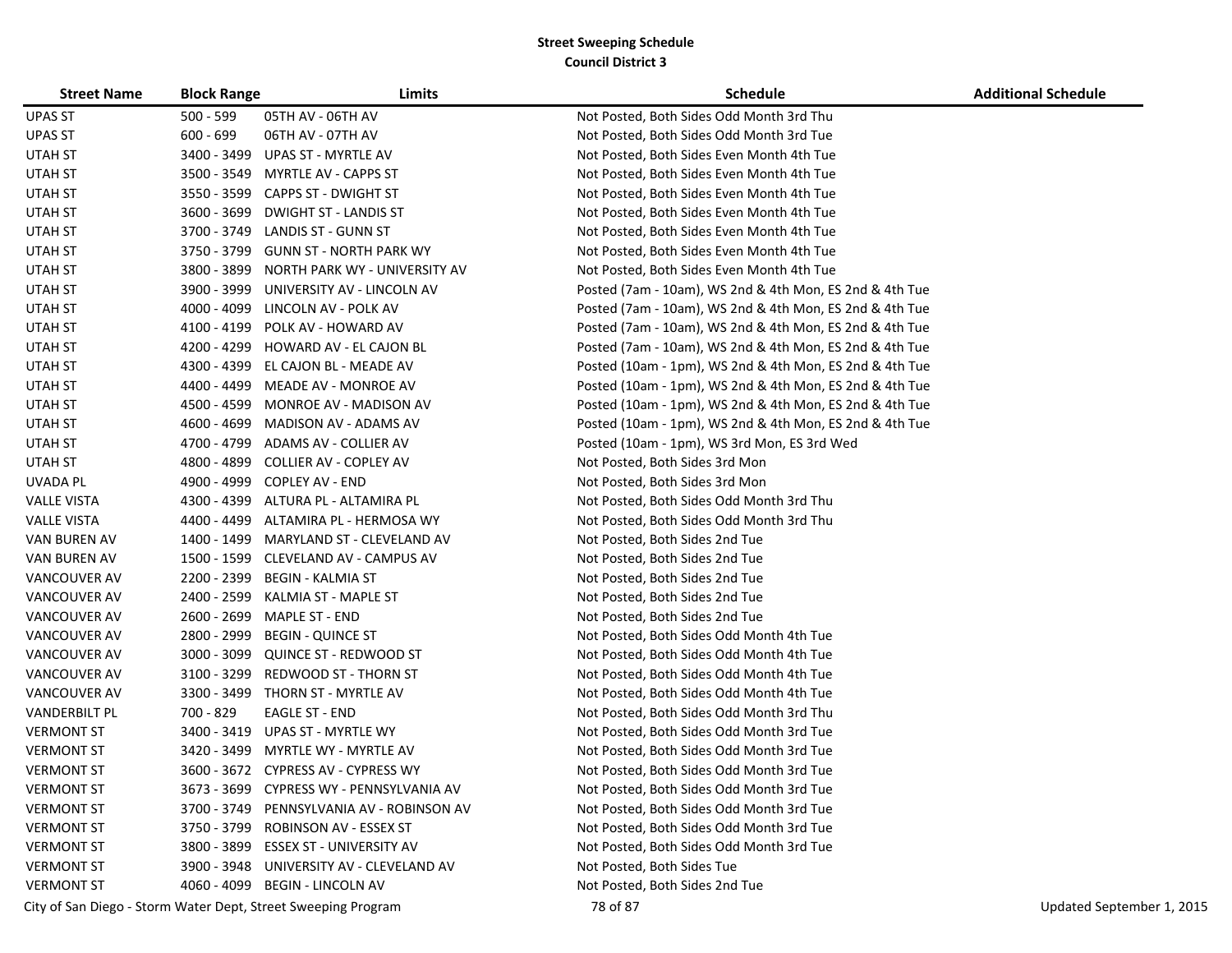| <b>Street Name</b> | <b>Block Range</b> | Limits                                                        | <b>Schedule</b>                                     | <b>Additional Schedule</b> |
|--------------------|--------------------|---------------------------------------------------------------|-----------------------------------------------------|----------------------------|
| <b>VERMONT ST</b>  |                    | 4100 - 4147 LINCOLN AV - HAYES AV                             | Not Posted, Both Sides 2nd Tue                      |                            |
| <b>VERMONT ST</b>  | 4148 - 4199        | HAYES AV - JOHNSON AV                                         | Not Posted, Both Sides 2nd Tue                      |                            |
| <b>VIENNA ST</b>   |                    | 3400 - 3499 FIR ST - PETRA DR                                 | Not Posted, Both Sides 2nd Tue                      |                            |
| <b>VILLA TR</b>    |                    | 3400 - 3499 UPAS ST - MYRTLE AV                               | Not Posted, Both Sides Even Month 4th Tue           |                            |
| <b>VILLA TR</b>    |                    | 3500 - 3599 MYRTLE AV - DWIGHT ST                             | Not Posted, Both Sides Even Month 4th Tue           |                            |
| <b>VILLA TR</b>    | 3600 - 3699        | <b>DWIGHT ST - LANDIS ST</b>                                  | Not Posted, Both Sides Even Month 4th Tue           |                            |
| <b>VILLA TR</b>    | 3700 - 3799        | LANDIS ST - WIGHTMAN ST                                       | Not Posted, Both Sides Even Month 4th Tue           |                            |
| <b>VILLA TR</b>    | 3800 - 3899        | WIGHTMAN ST - UNIVERSITY AV                                   | Not Posted, Both Sides Even Month 4th Tue           |                            |
| <b>VINE ST</b>     | 1400 - 1499        | UNION ST - STATE ST                                           | Not Posted, Both Sides Odd Month 3rd Thu            |                            |
| <b>VINE ST</b>     | 1500 - 1599        | STATE ST - COLUMBIA ST                                        | Not Posted, Both Sides Odd Month 3rd Thu            |                            |
| <b>VINE ST</b>     | 1600 - 1699        | COLUMBIA ST - I-5 NB OFF RA                                   | Not Posted, Both Sides Odd Month 3rd Thu            |                            |
| <b>VISTA PL</b>    | 4900 - 5099        | <b>COPLEY AV - END</b>                                        | Not Posted, Both Sides 3rd Mon                      |                            |
| W A ST             | 100 - 199          | 01ST AV - FRONT ST                                            | Posted (3am - 6am), NS Mon, Wed & Fri; SS Tue & Thu |                            |
| W A ST             | 200 - 299          | <b>FRONT ST - UNION ST</b>                                    | Posted (3am - 6am), NS Mon, Wed & Fri; SS Tue & Thu |                            |
| W A ST             | $300 - 399$        | <b>UNION ST - STATE ST</b>                                    | Posted (3am - 6am), NS Mon, Wed & Fri; SS Tue & Thu |                            |
| W A ST             | 400 - 499          | STATE ST - COLUMBIA ST                                        | Posted (3am - 6am), NS Mon, Wed & Fri; SS Tue & Thu |                            |
| W A ST             | $500 - 599$        | <b>COLUMBIA ST - INDIA ST</b>                                 | Posted (3am - 6am), NS Mon, Wed & Fri; SS Tue & Thu |                            |
| W A ST             | $600 - 699$        | INDIA ST - KETTNER BL                                         | Posted (3am - 6am), NS Mon, Wed & Fri; SS Tue & Thu |                            |
| W A ST             | 700 - 799          | <b>KETTNER BL - END</b>                                       | Posted (3am - 6am), NS Mon, Wed & Fri; SS Tue & Thu |                            |
| W A ST             | 804 - 899          | <b>BEGIN - PACIFIC HY</b>                                     | Not Posted, Both Sides Mon & Fri                    |                            |
| W ARBOR DR         | 100 - 199          | 01ST AV - FRONT ST                                            | Not Posted, Both Sides Odd Month 3rd Thu            |                            |
| W ARBOR DR         | 1100 - 1199        | <b>BEGIN - JACKDAW ST</b>                                     | Not Posted, Both Sides Odd Month 3rd Thu            |                            |
| W ARBOR DR         | 1200 - 1299        | JACKDAW ST - INGALLS ST                                       | Not Posted, Both Sides Odd Month 3rd Thu            |                            |
| W ARBOR DR         | 1500 - 1599        | RANDOLPH ST - PALMETTO WY                                     | Not Posted, Both Sides Odd Month 3rd Thu            |                            |
| W ARBOR DR         | 1600 - 1699        | PALMETTO WY - STEPHENS ST                                     | Not Posted, Both Sides Odd Month 3rd Thu            |                            |
| W ARBOR DR         | 1700 - 1799        | STEPHENS ST - W MONTECITO WY                                  | Not Posted, Both Sides Odd Month 3rd Thu            |                            |
| W ARBOR DR         | 200 - 299          | <b>FRONT ST - END</b>                                         | Not Posted, Both Sides Odd Month 3rd Thu            |                            |
| W ARBOR DR         | 705 - 799          | <b>BEGIN - FALCON ST</b>                                      | Not Posted, Both Sides Odd Month 3rd Thu            |                            |
| W ASH ST           | 100 - 199          | 01ST AV - FRONT ST                                            | Posted (3am - 6am), NS Mon, Wed & Fri; SS Tue & Thu |                            |
| W ASH ST           | 200 - 299          | <b>FRONT ST - UNION ST</b>                                    | Posted (3am - 6am), NS Mon, Wed & Fri; SS Tue & Thu |                            |
| W ASH ST           | 300 - 399          | UNION ST - STATE ST                                           | Posted (3am - 6am), NS Mon, Wed & Fri; SS Tue & Thu |                            |
| W ASH ST           | 400 - 499          | STATE ST - COLUMBIA ST                                        | Posted (3am - 6am), NS Mon, Wed & Fri; SS Tue & Thu |                            |
| W ASH ST           | $500 - 599$        | <b>COLUMBIA ST - INDIA ST</b>                                 | Posted (3am - 6am), NS Mon, Wed & Fri; SS Tue & Thu |                            |
| W ASH ST           | $600 - 699$        | INDIA ST - KETTNER BL                                         | Posted (3am - 6am), NS Mon, Wed & Fri; SS Tue & Thu |                            |
| W ASH ST           | 700 - 899          | KETTNER BL - PACIFIC HY                                       | Posted (3am - 6am), NS Mon, Wed & Fri; SS Tue & Thu |                            |
| W ASH ST           | $900 - 999$        | PACIFIC HY - NORTH HARBOR DR                                  | Not Posted, Both Sides Tue                          |                            |
| W B ST             | 100 - 199          | 01ST AV - FRONT ST                                            | Posted (3am - 6am), NS Mon, Wed & Fri; SS Tue & Thu |                            |
| W B ST             | 200 - 299          | <b>FRONT ST - UNION ST</b>                                    | Posted (3am - 6am), NS Mon, Wed & Fri; SS Tue & Thu |                            |
| W B ST             | $300 - 399$        | <b>UNION ST - STATE ST</b>                                    | Posted (3am - 6am), NS Mon, Wed & Fri; SS Tue & Thu |                            |
| W B ST             | 400 - 499          | STATE ST - COLUMBIA ST                                        | Posted (3am - 6am), NS Mon, Wed & Fri; SS Tue & Thu |                            |
| W B ST             | $500 - 599$        | <b>COLUMBIA ST - INDIA ST</b>                                 | Posted (3am - 6am), NS Mon, Wed & Fri; SS Tue & Thu |                            |
|                    |                    | City of San Diego - Storm Water Dept, Street Sweeping Program | 79 of 87                                            | Updated September 1, 2015  |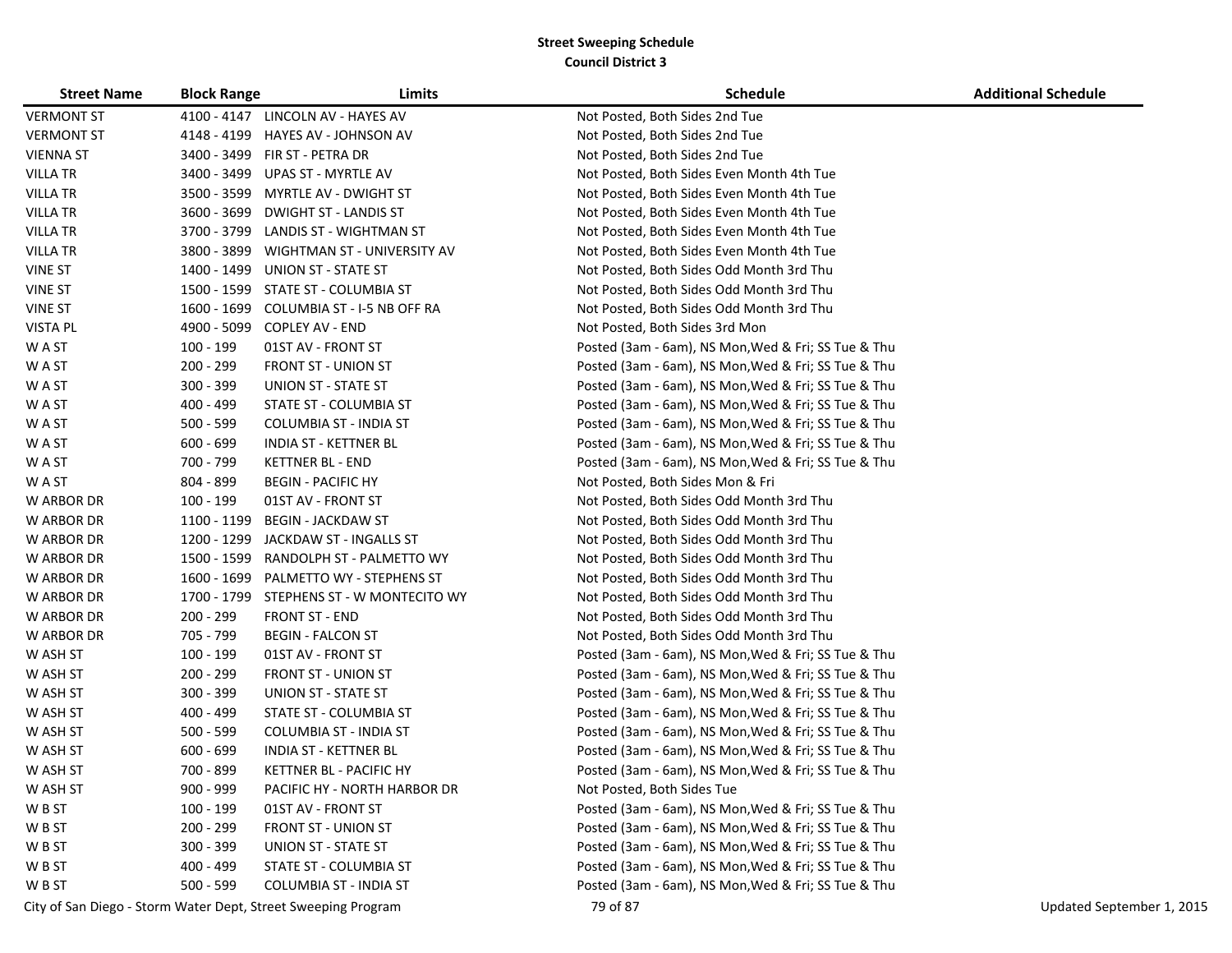| <b>Street Name</b>  | <b>Block Range</b> | Limits                                                        | <b>Schedule</b>                                     | <b>Additional Schedule</b> |
|---------------------|--------------------|---------------------------------------------------------------|-----------------------------------------------------|----------------------------|
| W B ST              | 600 - 699          | <b>INDIA ST - KETTNER BL</b>                                  | Posted (3am - 6am), NS Mon, Wed & Fri; SS Tue & Thu |                            |
| W BEECH ST          | 100 - 199          | 01ST AV - FRONT ST                                            | Posted (2am - 6am), NS Wed, SS Thu                  |                            |
| W BEECH ST          | 200 - 299          | <b>FRONT ST - UNION ST</b>                                    | Posted (2am - 6am), NS Wed, SS Thu                  |                            |
| W BEECH ST          | 300 - 399          | <b>UNION ST - STATE ST</b>                                    | Posted (2am - 6am), NS Wed, SS Thu                  |                            |
| W BEECH ST          | 400 - 499          | STATE ST - COLUMBIA ST                                        | Posted (2am - 6am), NS Wed, SS Thu                  |                            |
| W BEECH ST          | 500 - 599          | <b>COLUMBIA ST - INDIA ST</b>                                 | Posted (2am - 6am), NS Wed, SS Thu                  |                            |
| W BEECH ST          | $600 - 699$        | <b>INDIA ST - KETTNER BL</b>                                  | Posted (2am - 6am), NS Wed, SS Thu                  |                            |
| W BEECH ST          | 700 - 899          | KETTNER BL - PACIFIC HY                                       | Posted (2am - 6am), NS Wed, SS Thu                  |                            |
| W BROADWAY          | 100 - 199          | 01ST AV - FRONT ST                                            | Posted (3am - 6am), NS Mon, Wed & Fri; SS Tue & Thu |                            |
| W BROADWAY          | 200 - 299          | <b>FRONT ST - UNION ST</b>                                    | Posted (3am - 6am), NS Mon, Wed & Fri; SS Tue & Thu |                            |
| W BROADWAY          | 300 - 399          | UNION ST - STATE ST                                           | Posted (3am - 6am), NS Mon, Wed & Fri; SS Tue & Thu |                            |
| W BROADWAY          | 400 - 499          | STATE ST - COLUMBIA ST                                        | Posted (3am - 6am), NS Mon, Wed & Fri; SS Tue & Thu |                            |
| W BROADWAY          | 500 - 599          | <b>COLUMBIA ST - INDIA ST</b>                                 | Posted (3am - 6am), NS Mon, Wed & Fri; SS Tue & Thu |                            |
| W BROADWAY          | $600 - 699$        | <b>INDIA ST - KETTNER BL</b>                                  | Posted (3am - 6am), NS Mon, Wed & Fri; SS Tue & Thu |                            |
| W BROADWAY          | 700 - 899          | KETTNER BL - PACIFIC HY                                       | Posted (3am - 6am), NS Mon, Wed & Fri; SS Tue & Thu |                            |
| W BROADWAY          | 900 - 1099         | PACIFIC HY - NORTH HARBOR DR                                  | Posted (3am - 6am), NS Mon, Wed & Fri; SS Tue & Thu |                            |
| W BROOKES AV        | $100 - 199$        | 01ST AV - FRONT ST                                            | Not Posted, Both Sides Odd Month 3rd Thu            |                            |
| <b>W BROOKES AV</b> | 1000 - 1099        | <b>BEGIN - IBIS ST</b>                                        | Not Posted, Both Sides Odd Month 3rd Thu            |                            |
| <b>W BROOKES AV</b> | 1100 - 1199        | <b>IBIS ST - JACKDAW ST</b>                                   | Not Posted, Both Sides Odd Month 3rd Thu            |                            |
| W BROOKES AV        |                    | 1200 - 1249 JACKDAW ST - KITE ST                              | Not Posted, Both Sides Odd Month 3rd Thu            |                            |
| W C ST              | 100 - 199          | 01ST AV - FRONT ST                                            | Posted (3am - 6am), NS Mon, Wed & Fri; SS Tue & Thu |                            |
| W C ST              | 200 - 299          | <b>FRONT ST - UNION ST</b>                                    | Posted (3am - 6am), NS Mon, Wed & Fri; SS Tue & Thu |                            |
| W C ST              | 300 - 399          | <b>UNION ST - STATE ST</b>                                    | Posted (3am - 6am), NS Mon, Wed & Fri; SS Tue & Thu |                            |
| W C ST              | 400 - 499          | STATE ST - COLUMBIA ST                                        | Posted (3am - 6am), NS Mon, Wed & Fri; SS Tue & Thu |                            |
| W C ST              | $500 - 599$        | <b>COLUMBIA ST - INDIA ST</b>                                 | Posted (3am - 6am), NS Mon, Wed & Fri; SS Tue & Thu |                            |
| W CALIFORNIA ST     | 1900 - 2099        | <b>CALIFORNIA ST - BANDINI ST</b>                             | Not Posted, Both Sides Odd Month 3rd Thu            |                            |
| W CALIFORNIA ST     | 2100 - 2199        | <b>BANDINI ST - WITHERBY ST</b>                               | Not Posted, Both Sides Fri                          |                            |
| W CEDAR ST          | 100 - 199          | 01ST AV - FRONT ST                                            | Posted (2am - 6am), NS Wed, SS Thu                  |                            |
| W CEDAR ST          | 200 - 299          | <b>FRONT ST - UNION ST</b>                                    | Posted (2am - 6am), NS Wed, SS Thu                  |                            |
| W CEDAR ST          | 300 - 399          | UNION ST - STATE ST                                           | Posted (2am - 6am), NS Wed, SS Thu                  |                            |
| W CEDAR ST          | 400 - 499          | STATE ST - COLUMBIA ST                                        | Posted (2am - 6am), NS Wed, SS Thu                  |                            |
| W CEDAR ST          | 500 - 599          | <b>COLUMBIA ST - INDIA ST</b>                                 | Posted (2am - 6am), NS Wed, SS Thu                  |                            |
| W CEDAR ST          | $600 - 699$        | <b>INDIA ST - KETTNER BL</b>                                  | Posted (2am - 6am), NS Wed, SS Thu                  |                            |
| W CEDAR ST          | 700 - 899          | KETTNER BL - PACIFIC HY                                       | Posted (2am - 6am), NS Wed, SS Thu                  |                            |
| W DATE ST           | 200 - 299          | <b>FRONT ST - UNION ST</b>                                    | Posted (2am - 6am), NS Wed, SS Thu                  |                            |
| W DATE ST           | 300 - 399          | UNION ST - STATE ST                                           | Posted (2am - 6am), NS Wed, SS Thu                  |                            |
| W DATE ST           | 400 - 499          | STATE ST - COLUMBIA ST                                        | Posted (2am - 6am), NS Wed, SS Thu                  |                            |
| W DATE ST           | $500 - 599$        | <b>COLUMBIA ST - INDIA ST</b>                                 | Posted (2am - 6am), NS Wed, SS Thu                  |                            |
| W DATE ST           | $600 - 699$        | <b>INDIA ST - KETTNER BL</b>                                  | Posted (2am - 6am), NS Wed, SS Thu                  |                            |
| W DATE ST           | 700 - 799          | <b>KETTNER BL - END</b>                                       | Posted (2am - 6am), NS Wed, SS Thu                  |                            |
| W E ST              | 100 - 199          | 01ST AV - FRONT ST                                            | Posted (3am - 6am), NS Mon, Wed & Fri; SS Tue & Thu |                            |
|                     |                    | City of San Diego - Storm Water Dept, Street Sweeping Program | 80 of 87                                            | Updated September 1, 2015  |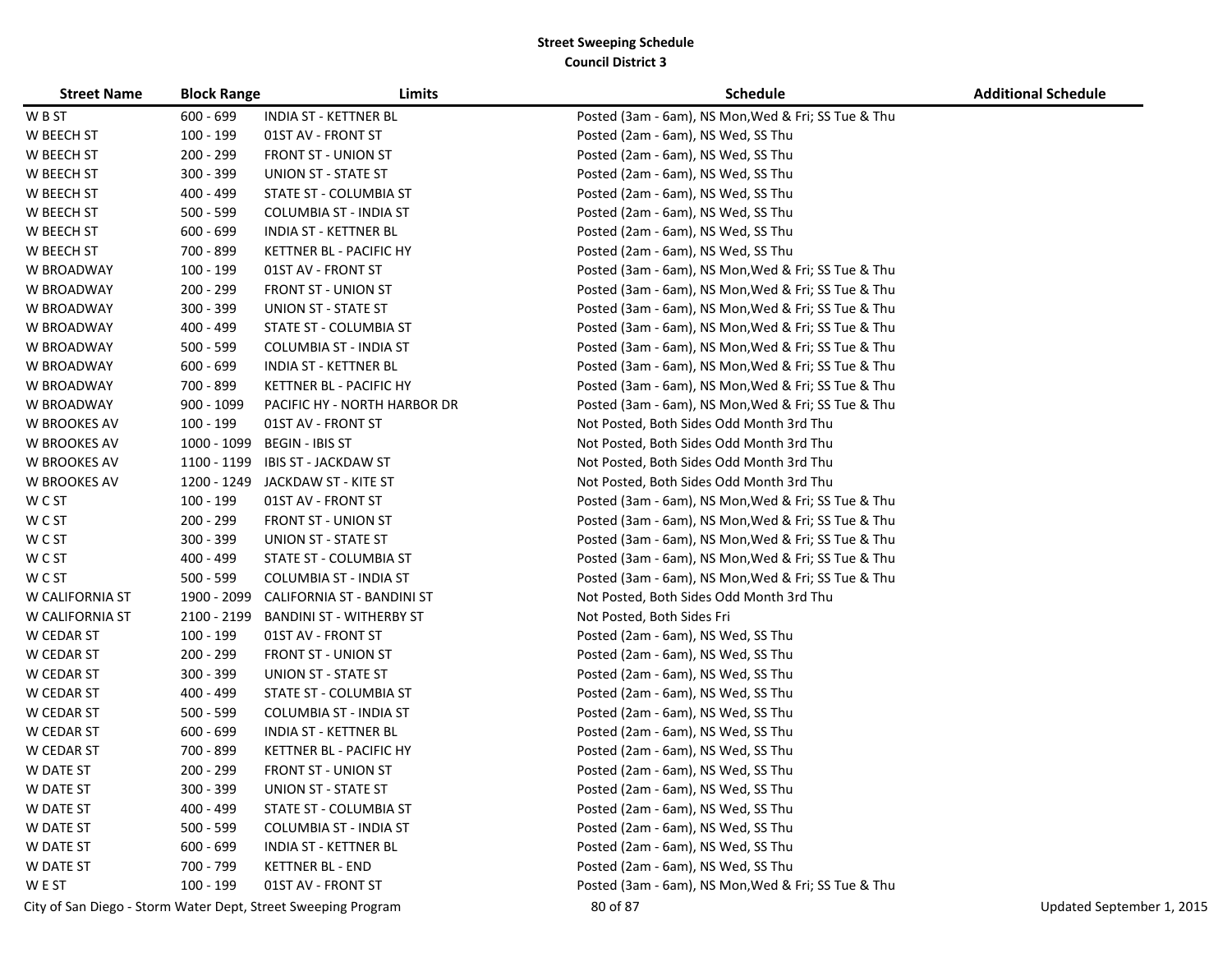| <b>Street Name</b> | <b>Block Range</b> | Limits                                                        | <b>Schedule</b>                                     | <b>Additional Schedule</b> |
|--------------------|--------------------|---------------------------------------------------------------|-----------------------------------------------------|----------------------------|
| W E ST             | 300 - 399          | UNION ST - STATE ST                                           | Posted (3am - 6am), NS Mon, Wed & Fri; SS Tue & Thu |                            |
| W E ST             | 700 - 778          | <b>KETTNER BL - END</b>                                       | Not Posted, Both Sides Mon & Fri                    |                            |
| W E ST             | 800 - 899          | <b>BEGIN - PACIFIC HY</b>                                     | Not Posted, Both Sides Tue                          |                            |
| W ELM ST           | 400 - 499          | STATE ST - COLUMBIA ST                                        | Posted (2am - 6am), NS Wed, SS Thu                  |                            |
| WF ST              | 100 - 199          | 01ST AV - FRONT ST                                            | Posted (3am - 6am), NS Mon, Wed & Fri; SS Tue & Thu |                            |
| WF ST              | 200 - 299          | <b>FRONT ST - UNION ST</b>                                    | Posted (3am - 6am), NS Mon, Wed & Fri; SS Tue & Thu |                            |
| WF ST              | $300 - 399$        | UNION ST - STATE ST                                           | Posted (3am - 6am), NS Mon, Wed & Fri; SS Tue & Thu |                            |
| W F ST             | 700 - 740          | <b>KETTNER BL - END</b>                                       | Not Posted, Both Sides Mon & Fri                    |                            |
| WF ST              | 800 - 899          | <b>BEGIN - PACIFIC HY</b>                                     | Not Posted, Both Sides Tue                          |                            |
| W FIR ST           | 100 - 199          | 01ST AV - FRONT ST                                            | Not Posted, Both Sides Odd Month 3rd Thu            |                            |
| W FIR ST           | $500 - 599$        | STATE ST - COLUMBIA ST                                        | Posted (2am - 6am), NS Wed, SS Thu                  |                            |
| W FIR ST           | $600 - 699$        | <b>COLUMBIA ST - INDIA ST</b>                                 | Posted (2am - 6am), NS Wed, SS Thu                  |                            |
| W FIR ST           | 700 - 799          | INDIA ST - KETTNER BL                                         | Posted (2am - 6am), NS Wed, SS Thu                  |                            |
| W FIR ST           | 800 - 889          | <b>KETTNER BL - END</b>                                       | Posted (2am - 6am), NS Wed, SS Thu                  |                            |
| W G ST             | 100 - 199          | 01ST AV - FRONT ST                                            | Posted (3am - 6am), NS Mon, Wed & Fri; SS Tue & Thu |                            |
| W G ST             | 200 - 299          | <b>FRONT ST - UNION ST</b>                                    | Posted (3am - 6am), NS Mon, Wed & Fri; SS Tue & Thu |                            |
| W G ST             | 300 - 399          | UNION ST - STATE ST                                           | Posted (3am - 6am), NS Mon, Wed & Fri; SS Tue & Thu |                            |
| W G ST             | 400 - 499          | STATE ST - COLUMBIA ST                                        | Posted (3am - 6am), NS Mon, Wed & Fri; SS Tue & Thu |                            |
| W G ST             | $500 - 599$        | <b>COLUMBIA ST - INDIA ST</b>                                 | Posted (3am - 6am), NS Mon, Wed & Fri; SS Tue & Thu |                            |
| W G ST             | $600 - 699$        | <b>INDIA ST - KETTNER BL</b>                                  | Posted (3am - 6am), NS Mon, Wed & Fri; SS Tue & Thu |                            |
| W G ST             | 700 - 899          | KETTNER BL - PACIFIC HY                                       | Posted (3am - 6am), NS Mon, Wed & Fri; SS Tue & Thu |                            |
| <b>W GRAPE ST</b>  | 100 - 199          | 01ST AV - FRONT ST                                            | Not Posted, Both Sides Odd Month 3rd Thu            |                            |
| W GRAPE ST         | 1000 - 1099        | PACIFIC HY - NORTH HARBOR DR                                  | Posted (2am - 6am), NS Wed, SS Thu                  |                            |
| W GRAPE ST         | 200 - 299          | <b>FRONT ST - ALBATROSS ST</b>                                | Not Posted, Both Sides Odd Month 3rd Thu            |                            |
| W GRAPE ST         | 300 - 499          | ALBATROSS ST - I-5 SB ON RA                                   | Posted (2am - 6am), NS Wed, SS Thu                  |                            |
| W GRAPE ST         | $500 - 599$        | 1-5 SB ON RA - COLUMBIA ST                                    | Posted (2am - 6am), NS Wed, SS Thu                  |                            |
| W GRAPE ST         | $600 - 699$        | <b>COLUMBIA ST - INDIA ST</b>                                 | Posted (2am - 6am), NS Wed, SS Thu                  |                            |
| W GRAPE ST         | 700 - 799          | INDIA ST - KETTNER BL                                         | Posted (2am - 6am), NS Wed, SS Thu                  |                            |
| W GRAPE ST         | 800 - 999          | KETTNER BL - PACIFIC HY                                       | Posted (2am - 6am), NS Wed, SS Thu                  |                            |
| W HARBOR DR        | 100 - 199          | 01ST AV - FRONT ST                                            | Not Posted, Both Sides Tue                          |                            |
| W HARBOR DR        | 200 - 399          | <b>FRONT ST - MARKET PL</b>                                   | Not Posted, Both Sides Tue                          |                            |
| W HARBOR DR        | $400 - 699$        | MARKET PL - KETTNER BL                                        | Not Posted, Both Sides Tue                          |                            |
| W HARBOR DR        | 700 - 799          | KETTNER BL - PACIFIC HY                                       | Not Posted, Both Sides Tue                          |                            |
| W HARBOR DR        | 800 - 899          | PACIFIC HY - NORTH HARBOR DR                                  | Not Posted, Both Sides Tue                          |                            |
| W HAWTHORN ST      | 100 - 199          | 01ST AV - FRONT ST                                            | Not Posted, Both Sides Odd Month 3rd Thu            |                            |
| W HAWTHORN ST      | 1100 - 1199        | PACIFIC HY - NORTH HARBOR DR                                  | Posted (2am - 6am), NS Wed, SS Thu                  |                            |
| W HAWTHORN ST      | $200 - 299$        | FRONT ST - ALBATROSS ST                                       | Not Posted, Both Sides Odd Month 3rd Thu            |                            |
| W HAWTHORN ST      | 300 - 399          | <b>ALBATROSS ST - BRANT ST</b>                                | Not Posted, Both Sides Odd Month 3rd Thu            |                            |
| W HAWTHORN ST      | $400 - 599$        | <b>BRANT ST - STATE ST</b>                                    | Posted (2am - 6am), NS Wed, SS Thu                  |                            |
| W HAWTHORN ST      | $600 - 699$        | STATE ST - COLUMBIA ST                                        | Posted (2am - 6am), NS Wed, SS Thu                  |                            |
| W HAWTHORN ST      | 700 - 799          | <b>COLUMBIA ST - INDIA ST</b>                                 | Posted (2am - 6am), NS Wed, SS Thu                  |                            |
|                    |                    | City of San Diego - Storm Water Dept, Street Sweeping Program | 81 of 87                                            | Updated September 1, 2015  |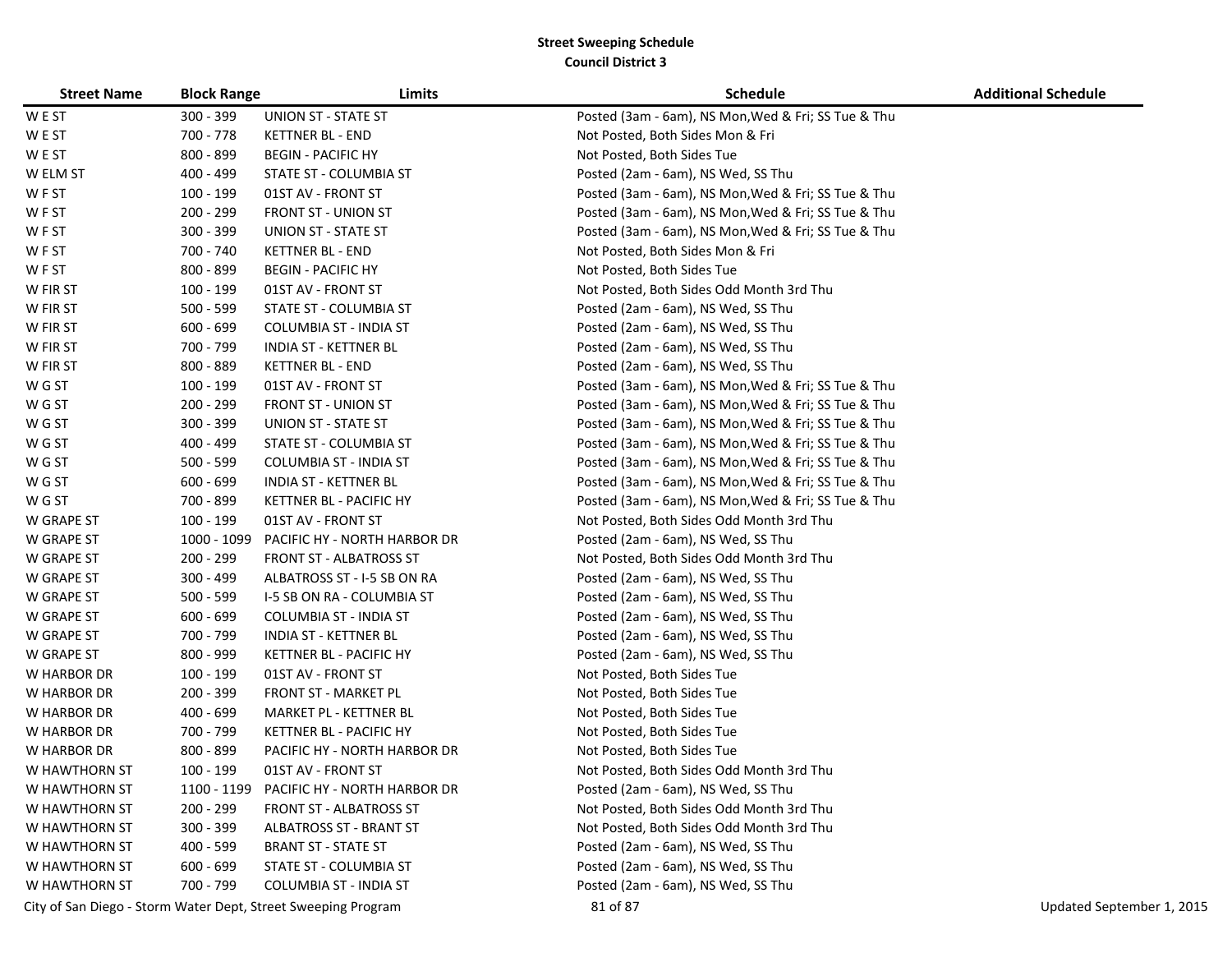| <b>Street Name</b> | <b>Block Range</b> | Limits                                                        | <b>Schedule</b>                                     | <b>Additional Schedule</b> |
|--------------------|--------------------|---------------------------------------------------------------|-----------------------------------------------------|----------------------------|
| W HAWTHORN ST      | 800 - 899          | INDIA ST - KETTNER BL                                         | Posted (2am - 6am), NS Wed, SS Thu                  |                            |
| W HAWTHORN ST      | 900 - 1099         | KETTNER BL - PACIFIC HY                                       | Posted (2am - 6am), NS Wed, SS Thu                  |                            |
| W ISLAND AV        | 100 - 199          | 01ST AV - FRONT ST                                            | Posted (3am - 6am), NS Mon, Wed & Fri; SS Tue & Thu |                            |
| W ISLAND AV        | 200 - 299          | <b>FRONT ST - UNION ST</b>                                    | Posted (3am - 6am), NS Mon, Wed & Fri; SS Tue & Thu |                            |
| W IVY ST           | 100 - 199          | 01ST AV - FRONT ST                                            | Not Posted, Both Sides Odd Month 3rd Thu            |                            |
| W IVY ST           | 200 - 299          | FRONT ST - ALBATROSS ST                                       | Not Posted, Both Sides Odd Month 3rd Thu            |                            |
| W IVY ST           | 300 - 399          | ALBATROSS ST - BRANT ST                                       | Not Posted, Both Sides Odd Month 3rd Thu            |                            |
| W IVY ST           | 400 - 499          | <b>BRANT ST - UNION ST</b>                                    | Not Posted, Both Sides Odd Month 3rd Thu            |                            |
| W IVY ST           | $500 - 539$        | <b>UNION ST - END</b>                                         | Not Posted, Both Sides Odd Month 3rd Thu            |                            |
| W IVY ST           | 700 - 799          | COLUMBIA ST - INDIA ST                                        | Posted (2am - 6am), NS Wed, SS Thu                  |                            |
| W IVY ST           | 800 - 899          | INDIA ST - KETTNER BL                                         | Posted (2am - 6am), NS Wed, SS Thu                  |                            |
| W IVY ST           | $900 - 989$        | <b>KETTNER BL - END</b>                                       | Posted (2am - 6am), NS Wed, SS Thu                  |                            |
| W JUNIPER ST       | 100 - 199          | 01ST AV - FRONT ST                                            | Not Posted, Both Sides Odd Month 3rd Thu            |                            |
| W JUNIPER ST       | 1000 - 1099        | <b>BEGIN - PACIFIC HY</b>                                     | Posted (2am - 6am), NS Wed, SS Thu                  |                            |
| W JUNIPER ST       | $200 - 299$        | <b>FRONT ST - ALBATROSS ST</b>                                | Not Posted, Both Sides Odd Month 3rd Thu            |                            |
| W JUNIPER ST       | $300 - 399$        | <b>ALBATROSS ST - BRANT ST</b>                                | Not Posted, Both Sides Odd Month 3rd Thu            |                            |
| W JUNIPER ST       | 400 - 434          | <b>BRANT ST - CURLEW ST</b>                                   | Not Posted, Both Sides Odd Month 3rd Thu            |                            |
| W JUNIPER ST       | 435 - 499          | <b>CURLEW ST - UNION ST</b>                                   | Not Posted, Both Sides Odd Month 3rd Thu            |                            |
| W JUNIPER ST       | $500 - 699$        | <b>UNION ST - STATE ST</b>                                    | Not Posted, Both Sides Odd Month 3rd Thu            |                            |
| W JUNIPER ST       | 700 - 799          | <b>COLUMBIA ST - INDIA ST</b>                                 | Posted (2am - 6am), NS Wed, SS Thu                  |                            |
| W JUNIPER ST       | 800 - 899          | INDIA ST - KETTNER BL                                         | Posted (2am - 6am), NS Wed, SS Thu                  |                            |
| W JUNIPER ST       | 900 - 999          | <b>KETTNER BL - END</b>                                       | Posted (2am - 6am), NS Wed, SS Thu                  |                            |
| W KALMIA ST        | 100 - 199          | 01ST AV - FRONT ST                                            | Not Posted, Both Sides Odd Month 3rd Thu            |                            |
| W KALMIA ST        | 200 - 299          | FRONT ST - ALBATROSS ST                                       | Not Posted, Both Sides Odd Month 3rd Thu            |                            |
| W KALMIA ST        | 300 - 399          | <b>ALBATROSS ST - BRANT ST</b>                                | Not Posted, Both Sides Odd Month 3rd Thu            |                            |
| W KALMIA ST        | 400 - 499          | <b>BRANT ST - CURLEW ST</b>                                   | Not Posted, Both Sides Odd Month 3rd Thu            |                            |
| W KALMIA ST        | $500 - 599$        | <b>CURLEW ST - UNION ST</b>                                   | Not Posted, Both Sides Odd Month 3rd Thu            |                            |
| W KALMIA ST        | $600 - 699$        | UNION ST - STATE ST                                           | Not Posted, Both Sides Odd Month 3rd Thu            |                            |
| W KALMIA ST        | 700 - 726          | STATE ST - END                                                | Not Posted, Both Sides Odd Month 3rd Thu            |                            |
| W KALMIA ST        | 900 - 999          | INDIA ST - KETTNER BL                                         | Posted (2am - 6am), NS Wed, SS Thu                  |                            |
| W LAUREL ST        | $100 - 199$        | 01ST AV - FRONT ST                                            | Not Posted, Both Sides Odd Month 3rd Thu            |                            |
| W LAUREL ST        | 200 - 299          | <b>FRONT ST - ALBATROSS ST</b>                                | Not Posted, Both Sides Odd Month 3rd Thu            |                            |
| W LAUREL ST        | 300 - 399          | <b>ALBATROSS ST - BRANT ST</b>                                | Not Posted, Both Sides Odd Month 3rd Thu            |                            |
| <b>W LAUREL ST</b> | 400 - 479          | <b>BRANT ST - CURLEW ST</b>                                   | Not Posted, Both Sides Odd Month 3rd Thu            |                            |
| <b>W LAUREL ST</b> | 480 - 499          | <b>CURLEW ST - HORTON AV</b>                                  | Not Posted, Both Sides Odd Month 3rd Thu            |                            |
| <b>W LAUREL ST</b> | $500 - 599$        | <b>HORTON AV - UNION ST</b>                                   | Not Posted, Both Sides Odd Month 3rd Thu            |                            |
| <b>W LAUREL ST</b> | 700 - 799          | STATE ST - COLUMBIA ST                                        | Not Posted, Both Sides Wed                          |                            |
| W LEWIS ST         | 100 - 199          | FRONT ST - 01ST AV                                            | Not Posted, Both Sides Odd Month 3rd Thu            |                            |
| W LEWIS ST         | 1000 - 1099        | HAWK ST - IBIS ST                                             | Not Posted, Both Sides Odd Month 3rd Thu            |                            |
| W LEWIS ST         |                    | 1100 - 1199 IBIS ST - JACKDAW ST                              | Not Posted, Both Sides Odd Month 3rd Thu            |                            |
| W LEWIS ST         |                    | 1200 - 1299 JACKDAW ST - INGALLS ST                           | Not Posted, Both Sides Odd Month 3rd Thu            |                            |
|                    |                    | City of San Diego - Storm Water Dept, Street Sweeping Program | 82 of 87                                            | Updated September 1, 2015  |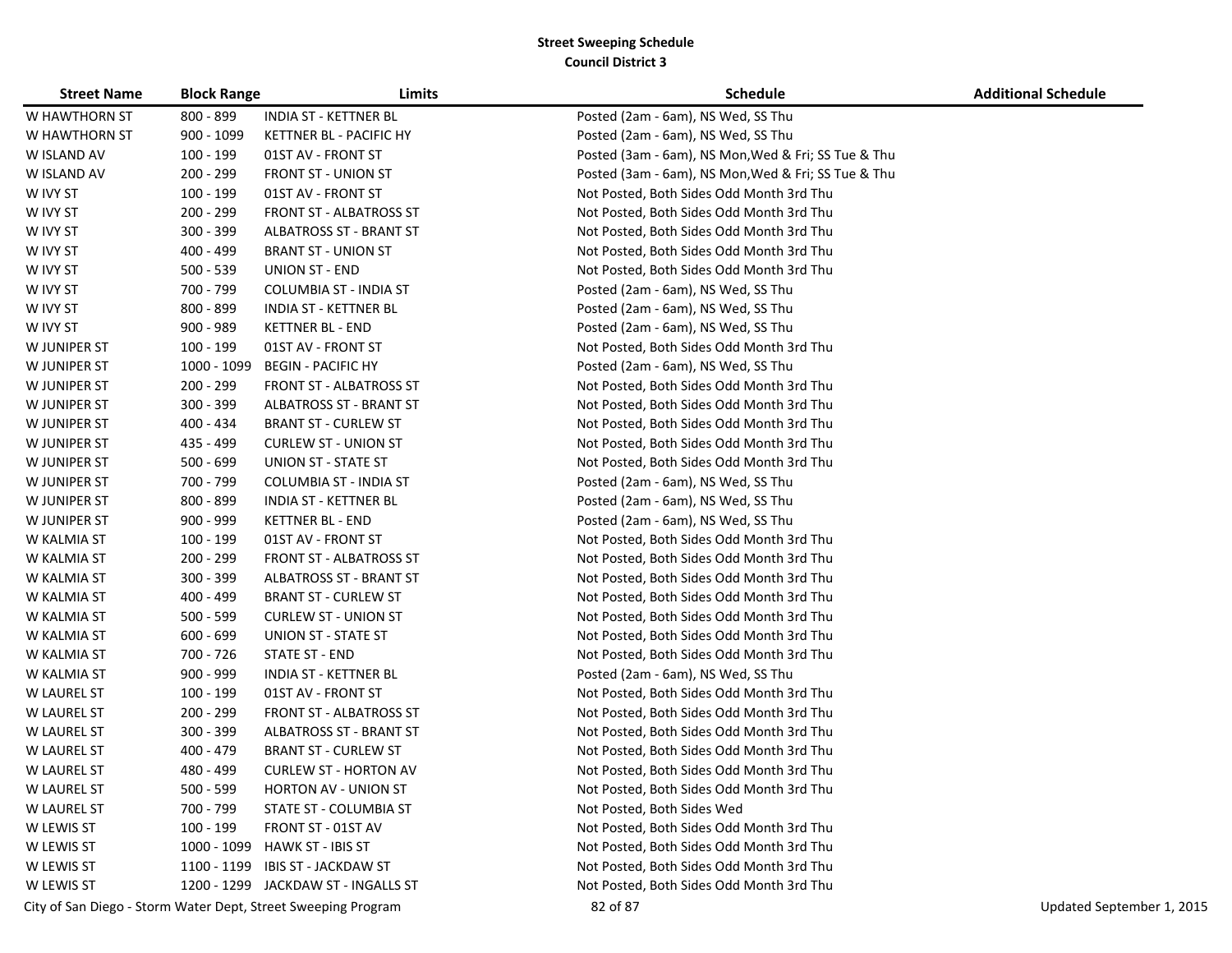| <b>Street Name</b> | <b>Block Range</b> | Limits                                                        | <b>Schedule</b>                                     | <b>Additional Schedule</b> |
|--------------------|--------------------|---------------------------------------------------------------|-----------------------------------------------------|----------------------------|
| W LEWIS ST         |                    | 1300 - 1399 INGALLS ST - LARK ST                              | Not Posted, Both Sides Odd Month 3rd Thu            |                            |
| W LEWIS ST         | 1400 - 1499        | LARK ST - RANDOLPH ST                                         | Not Posted, Both Sides Odd Month 3rd Thu            |                            |
| W LEWIS ST         | 1500 - 1599        | RANDOLPH ST - PALMETTO WY                                     | Not Posted, Both Sides Odd Month 3rd Thu            |                            |
| W LEWIS ST         | 1600 - 1699        | PALMETTO WY - STEPHENS ST                                     | Not Posted, Both Sides Odd Month 3rd Thu            |                            |
| W LEWIS ST         |                    | 1700 - 1789 STEPHENS ST - FORT STOCKTON DR                    | Not Posted, Both Sides Odd Month 3rd Thu            |                            |
| W LEWIS ST         | 1790 - 1799        | FORT STOCKTON DR - FORT STOCKTON DR                           | Not Posted, Both Sides Odd Month 3rd Thu            |                            |
| W LEWIS ST         | 200 - 299          | <b>FRONT ST - ALBATROSS ST</b>                                | Not Posted, Both Sides Odd Month 3rd Thu            |                            |
| W LEWIS ST         | $300 - 329$        | ALBATROSS ST - ALBATROSS DR                                   | Not Posted, Both Sides Odd Month 3rd Thu            |                            |
| W LEWIS ST         | 330 - 399          | <b>ALBATROSS DR - END</b>                                     | Not Posted, Both Sides Odd Month 3rd Thu            |                            |
| W LEWIS ST         | $600 - 699$        | <b>BEGIN - EAGLE ST</b>                                       | Not Posted, Both Sides Odd Month 3rd Thu            |                            |
| W LEWIS ST         | 700 - 799          | EAGLE ST - FALCON ST                                          | Not Posted, Both Sides Odd Month 3rd Thu            |                            |
| W LEWIS ST         | 900 - 999          | <b>GOLDFINCH ST - HAWK ST</b>                                 | Not Posted, Both Sides Odd Month 3rd Thu            |                            |
| W MAPLE ST         | 100 - 199          | 01ST AV - FRONT ST                                            | Not Posted, Both Sides Odd Month 3rd Thu            |                            |
| W MAPLE ST         | 200 - 299          | <b>FRONT ST - ALBATROSS ST</b>                                | Not Posted, Both Sides Odd Month 3rd Thu            |                            |
| W MAPLE ST         | 500 - 599          | <b>BEGIN - DOVE ST</b>                                        | Not Posted, Both Sides Odd Month 3rd Thu            |                            |
| W MAPLE ST         | $600 - 699$        | DOVE ST - STATE ST                                            | Not Posted, Both Sides Odd Month 3rd Thu            |                            |
| W MARKET ST        | 100 - 199          | 01ST AV - FRONT ST                                            | Posted (3am - 6am), NS Mon, Wed & Fri; SS Tue & Thu |                            |
| W MARKET ST        | 200 - 299          | <b>FRONT ST - UNION ST</b>                                    | Posted (3am - 6am), NS Mon, Wed & Fri; SS Tue & Thu |                            |
| W MARKET ST        | 300 - 399          | UNION ST - STATE ST                                           | Posted (3am - 6am), NS Mon, Wed & Fri; SS Tue & Thu |                            |
| W MARKET ST        | 400 - 499          | STATE ST - COLUMBIA ST                                        | Posted (3am - 6am), NS Mon, Wed & Fri; SS Tue & Thu |                            |
| W MARKET ST        | $500 - 649$        | COLUMBIA ST - MARKET PL                                       | Posted (3am - 6am), NS Mon, Wed & Fri; SS Tue & Thu |                            |
| W MONTECITO WY     | 100 - 199          | 01ST AV - ALBATROSS DR                                        | Not Posted, Both Sides Odd Month 3rd Thu            |                            |
| W MONTECITO WY     | 1000 - 1099        | BEGIN - IBIS ST                                               | Not Posted, Both Sides Odd Month 3rd Thu            |                            |
| W MONTECITO WY     | 1100 - 1199        | IBIS ST - JACKDAW ST                                          | Not Posted, Both Sides Odd Month 3rd Thu            |                            |
| W MONTECITO WY     |                    | 1200 - 1299 JACKDAW ST - INGALLS ST                           | Not Posted, Both Sides Odd Month 3rd Thu            |                            |
| W MONTECITO WY     |                    | 1300 - 1399 INGALLS ST - LARK ST                              | Not Posted, Both Sides Odd Month 3rd Thu            |                            |
| W MONTECITO WY     | 1400 - 1499        | LARK ST - RANDOLPH ST                                         | Not Posted, Both Sides Odd Month 3rd Thu            |                            |
| W MONTECITO WY     |                    | 1500 - 1599 RANDOLPH ST - PALMETTO WY                         | Not Posted, Both Sides Odd Month 3rd Thu            |                            |
| W MONTECITO WY     |                    | 1600 - 1699 PALMETTO WY - STEPHENS ST                         | Not Posted, Both Sides Odd Month 3rd Thu            |                            |
| W MONTECITO WY     |                    | 1700 - 1719 STEPHENS ST - W ARBOR DR                          | Not Posted, Both Sides Odd Month 3rd Thu            |                            |
| W MONTECITO WY     |                    | 1720 - 1799 W ARBOR DR - HERMOSA WY                           | Not Posted, Both Sides Odd Month 3rd Thu            |                            |
| W MONTECITO WY     | 1800 - 1899        | HERMOSA WY - SIERRA VISTA                                     | Not Posted, Both Sides Odd Month 3rd Thu            |                            |
| W MONTECITO WY     | 700 - 799          | EAGLE ST - FALCON ST                                          | Not Posted, Both Sides Odd Month 3rd Thu            |                            |
| W NUTMEG ST        | 800 - 899          | STATE ST - COLUMBIA ST                                        | Not Posted, Both Sides Odd Month 3rd Thu            |                            |
| W OLIVE ST         |                    | 1000 - 1125 COLUMBIA ST - I-5 NB OFF RA                       | Not Posted, Both Sides Odd Month 3rd Thu            |                            |
| W OLIVE ST         | $300 - 309$        | ALBATROSS ST - BARNSON PL                                     | Not Posted, Both Sides Odd Month 3rd Thu            |                            |
| W OLIVE ST         | 310 - 399          | <b>BARNSON PL - BRANT ST</b>                                  | Not Posted, Both Sides Odd Month 3rd Thu            |                            |
| W PALM ST          | 100 - 199          | 01ST AV - FRONT ST                                            | Not Posted, Both Sides Odd Month 3rd Thu            |                            |
| W PALM ST          |                    | 1000 - 1099 STATE ST - COLUMBIA ST                            | Not Posted, Both Sides Odd Month 3rd Thu            |                            |
| W PALM ST          |                    | 1100 - 1298 COLUMBIA ST - INDIA ST                            | Not Posted, Both Sides Odd Month 3rd Thu            |                            |
| W PALM ST          | 200 - 299          | <b>FRONT ST - ALBATROSS ST</b>                                | Not Posted, Both Sides Odd Month 3rd Thu            |                            |
|                    |                    | City of San Diego - Storm Water Dept, Street Sweeping Program | 83 of 87                                            | Updated September 1, 2015  |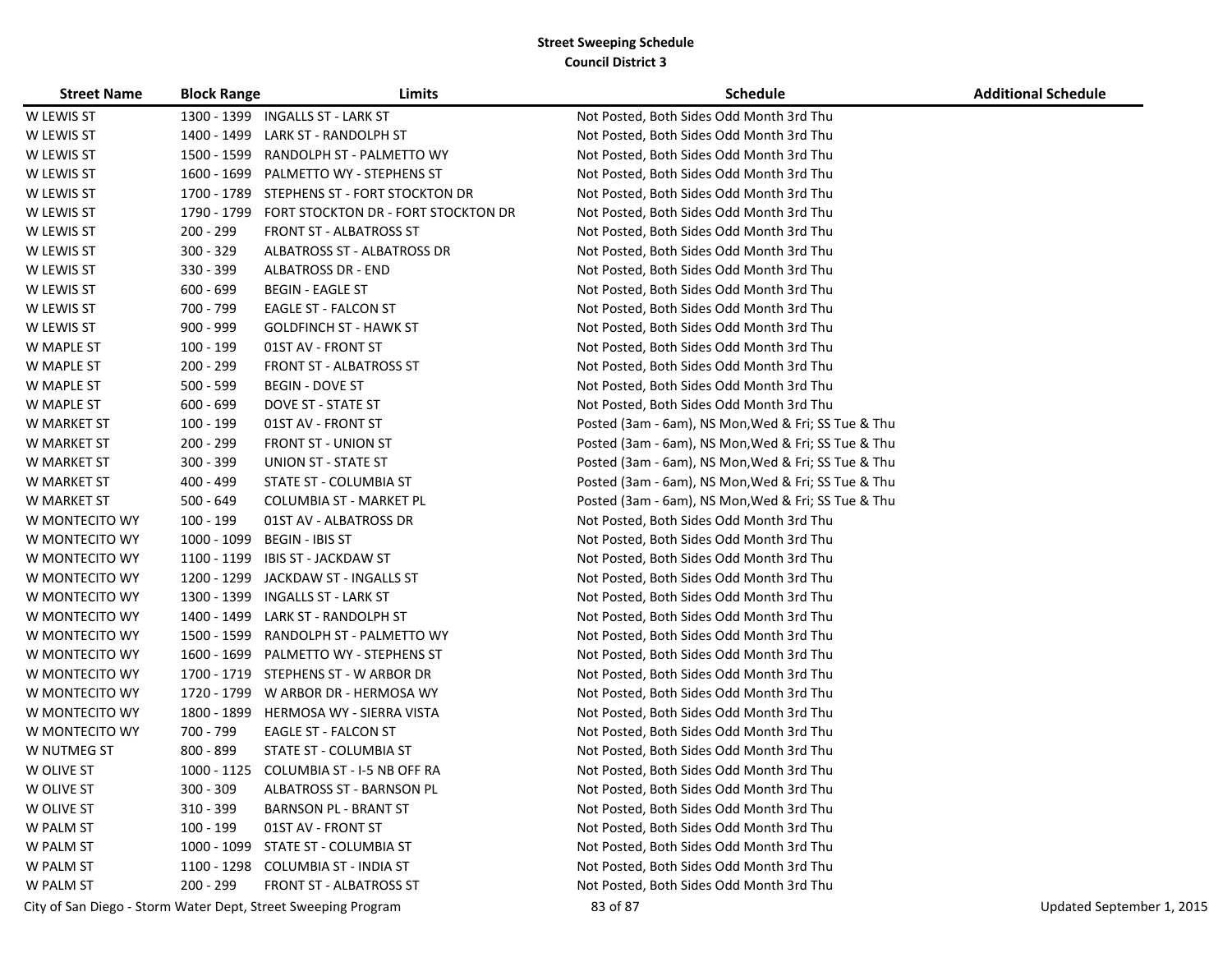| <b>Street Name</b> | <b>Block Range</b> | Limits                                                        | <b>Schedule</b>                          | <b>Additional Schedule</b> |
|--------------------|--------------------|---------------------------------------------------------------|------------------------------------------|----------------------------|
| W PALM ST          | $500 - 549$        | <b>CURLEW ST - DOVE ST</b>                                    | Not Posted, Both Sides Odd Month 3rd Thu |                            |
| W PALM ST          | 550 - 599          | DOVE ST - DOVE ST                                             | Not Posted, Both Sides Odd Month 3rd Thu |                            |
| W PALM ST          | 900 - 949          | UNION ST - STATE ST                                           | Not Posted, Both Sides Odd Month 3rd Thu |                            |
| W PENNSYLVANIA AV  | 100 - 199          | 01ST AV - END                                                 | Not Posted, Both Sides Odd Month 3rd Thu |                            |
| W PENNSYLVANIA AV  | 1200 - 1299        | JACKDAW ST - KITE ST                                          | Not Posted, Both Sides Odd Month 3rd Thu |                            |
| W PENNSYLVANIA AV  | 1300 - 1449        | KITE ST - NEALE ST                                            | Not Posted, Both Sides Odd Month 3rd Thu |                            |
| W PENNSYLVANIA AV  | $300 - 319$        | <b>ALBATROSS ST - BRANT ST</b>                                | Not Posted, Both Sides Odd Month 3rd Thu |                            |
| W PENNSYLVANIA AV  | 320 - 325          | <b>BRANT ST - GODSAL LN</b>                                   | Not Posted, Both Sides Odd Month 3rd Thu |                            |
| W PENNSYLVANIA AV  | 500 - 599          | <b>CURLEW ST - DOVE ST</b>                                    | Not Posted, Both Sides Odd Month 3rd Thu |                            |
| W PENNSYLVANIA AV  | $600 - 639$        | DOVE ST - NORTH CRESCENT CT                                   | Not Posted, Both Sides Odd Month 3rd Thu |                            |
| W PENNSYLVANIA AV  | 700 - 899          | EAGLE ST - GOLDFINCH ST                                       | Not Posted, Both Sides Odd Month 3rd Thu |                            |
| W QUINCE ST        | 1000 - 1099        | UNION ST - STATE ST                                           | Not Posted, Both Sides Odd Month 3rd Thu |                            |
| W QUINCE ST        |                    | 1100 - 1199 STATE ST - COLUMBIA ST                            | Not Posted, Both Sides Odd Month 3rd Thu |                            |
| W QUINCE ST        | 1200 - 1299        | COLUMBIA ST - INDIA ST                                        | Not Posted, Both Sides Odd Month 3rd Thu |                            |
| W REDWOOD ST       | 1000 - 1099        | <b>HORTON AV - UNION ST</b>                                   | Not Posted, Both Sides Odd Month 3rd Thu |                            |
| W REDWOOD ST       | 1100 - 1199        | UNION ST - STATE ST                                           | Not Posted, Both Sides Odd Month 3rd Thu |                            |
| W REDWOOD ST       | 1200 - 1299        | STATE ST - COLUMBIA ST                                        | Not Posted, Both Sides Odd Month 3rd Thu |                            |
| W REDWOOD ST       |                    | 1300 - 1399 COLUMBIA ST - INDIA ST                            | Not Posted, Both Sides Odd Month 3rd Thu |                            |
| W REDWOOD ST       | $600 - 659$        | DOVE ST - EAGLE ST                                            | Not Posted, Both Sides Odd Month 3rd Thu |                            |
| W REDWOOD ST       | 700 - 721          | REYNARD WY - FALCON ST                                        | Not Posted, Both Sides Odd Month 3rd Thu |                            |
| W ROBINSON AV      | 100 - 199          | 01ST AV - FRONT ST                                            | Not Posted, Both Sides Odd Month 3rd Thu |                            |
| W ROBINSON AV      | 200 - 299          | <b>FRONT ST - ALBATROSS ST</b>                                | Not Posted, Both Sides Odd Month 3rd Thu |                            |
| W ROBINSON AV      | $300 - 316$        | <b>ALBATROSS ST - BRANT ST</b>                                | Not Posted, Both Sides Odd Month 3rd Thu |                            |
| W ROBINSON AV      | 317 - 450          | <b>BRANT ST - CURLEW ST</b>                                   | Not Posted, Both Sides Odd Month 3rd Thu |                            |
| W SPRUCE ST        | 100 - 199          | 01ST AV - FRONT ST                                            | Not Posted, Both Sides Odd Month 3rd Thu |                            |
| W SPRUCE ST        | 1000 - 1149        | <b>HORTON AV - END</b>                                        | Not Posted, Both Sides Odd Month 3rd Thu |                            |
| W SPRUCE ST        | 1150 - 1399        | <b>IBIS ST - INDIA ST</b>                                     | Not Posted, Both Sides Odd Month 3rd Thu |                            |
| W SPRUCE ST        | 400 - 449          | <b>BRANT ST - CURLEW ST</b>                                   | Not Posted, Both Sides Odd Month 3rd Thu |                            |
| W SPRUCE ST        | $800 - 899$        | <b>BEGIN - GOLDFINCH ST</b>                                   | Not Posted, Both Sides Odd Month 3rd Thu |                            |
| W THORN ST         | 100 - 199          | 01ST AV - FRONT ST                                            | Not Posted, Both Sides Odd Month 3rd Thu |                            |
| W THORN ST         | 1000 - 1099        | <b>HAWK ST - END</b>                                          | Not Posted, Both Sides Odd Month 3rd Thu |                            |
| W THORN ST         | 1210 - 1299        | <b>BEGIN - UNION ST</b>                                       | Not Posted, Both Sides Odd Month 3rd Thu |                            |
| W THORN ST         | 1300 - 1399        | UNION ST - STATE ST                                           | Not Posted, Both Sides Odd Month 3rd Thu |                            |
| W THORN ST         | 1400 - 1499        | STATE ST - COLUMBIA ST                                        | Not Posted, Both Sides Odd Month 3rd Thu |                            |
| W THORN ST         | $300 - 399$        | <b>BEGIN - BRANT ST</b>                                       | Not Posted, Both Sides Odd Month 3rd Thu |                            |
| W THORN ST         | $400 - 510$        | <b>BRANT ST - CURLEW ST</b>                                   | Not Posted, Both Sides Odd Month 3rd Thu |                            |
| W THORN ST         | 800 - 899          | FALCON ST - GOLDFINCH ST                                      | Not Posted, Both Sides Odd Month 3rd Thu |                            |
| W THORN ST         | 900 - 999          | <b>GOLDFINCH ST - HAWK ST</b>                                 | Not Posted, Both Sides Odd Month 3rd Thu |                            |
| W UNIVERSITY AV    | 100 - 199          | 01ST AV - FRONT ST                                            | Posted (2am - 6am), SS Tue, NS Wed       |                            |
| W UNIVERSITY AV    | 1000 - 1199        | HAWK ST - IBIS ST                                             | Not Posted, Both Sides Fri               |                            |
| W UNIVERSITY AV    | 200 - 299          | <b>FRONT ST - ALBATROSS ST</b>                                | Posted (2am - 6am), SS Tue, NS Wed       |                            |
|                    |                    | City of San Diego - Storm Water Dept, Street Sweeping Program | 84 of 87                                 | Updated September 1, 2015  |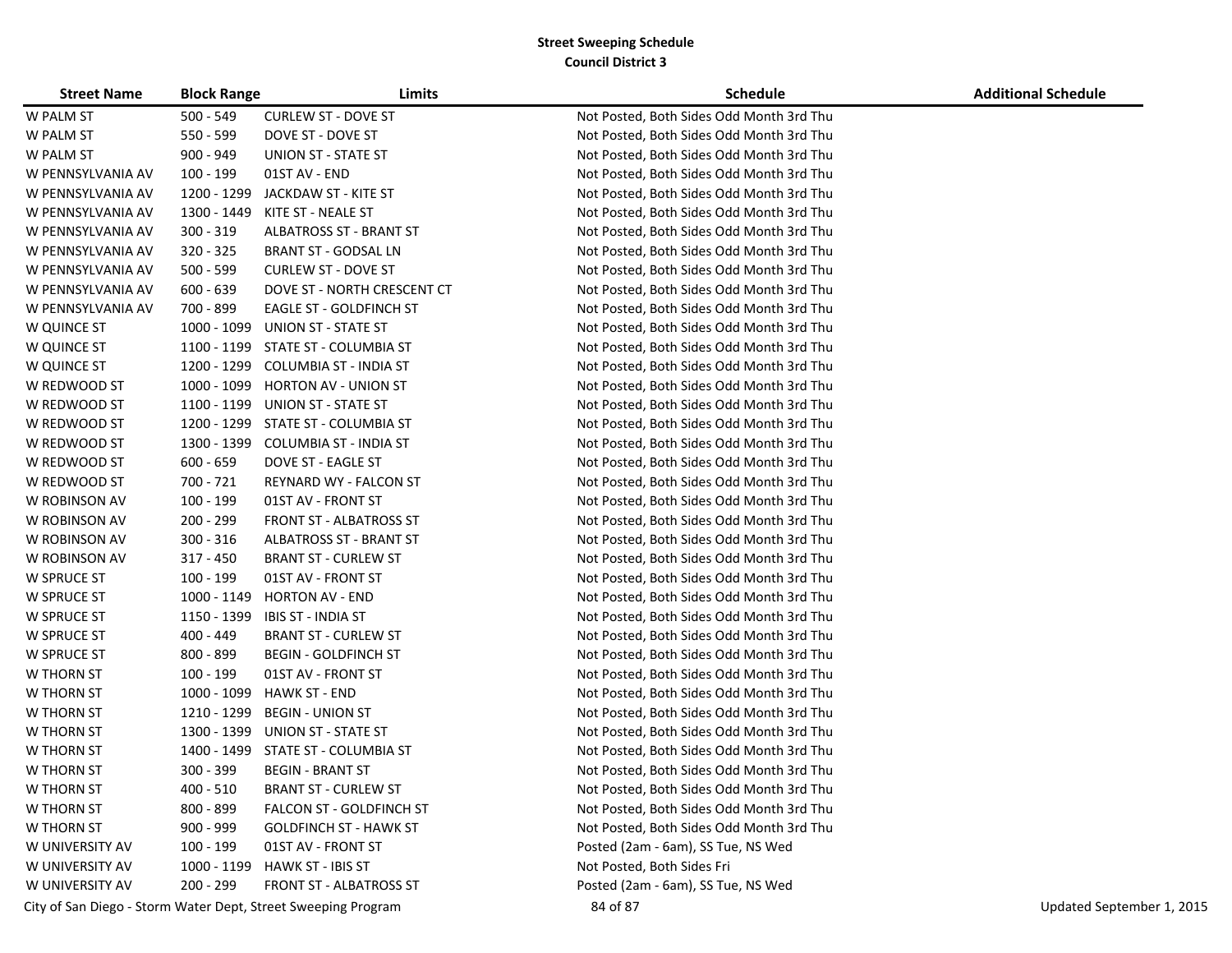| <b>Street Name</b>                                            | <b>Block Range</b> | Limits                              | <b>Schedule</b>                          | <b>Additional Schedule</b> |
|---------------------------------------------------------------|--------------------|-------------------------------------|------------------------------------------|----------------------------|
| W UNIVERSITY AV                                               | $300 - 399$        | <b>ALBATROSS ST - BRANT ST</b>      | Posted (2am - 6am), SS Tue, NS Wed       |                            |
| W UNIVERSITY AV                                               | 400 - 599          | BRANT ST - DOVE ST                  | Posted (2am - 6am), SS Tue, NS Wed       |                            |
| W UNIVERSITY AV                                               | 600 - 699          | DOVE ST - EAGLE ST                  | Posted (2am - 6am), SS Tue, NS Wed       |                            |
| W UNIVERSITY AV                                               | 700 - 799          | EAGLE ST - FALCON ST                | Posted (2am - 6am), SS Tue, NS Wed       |                            |
| W UNIVERSITY AV                                               | 800 - 899          | <b>FALCON ST - GOLDFINCH ST</b>     | Posted (2am - 6am), SS Tue, NS Wed       |                            |
| W UNIVERSITY AV                                               | 900 - 999          | <b>GOLDFINCH ST - HAWK ST</b>       | Posted (2am - 6am), SS Tue, NS Wed       |                            |
| W UPAS ST                                                     | 100 - 199          | 01ST AV - FRONT ST                  | Not Posted, Both Sides Odd Month 3rd Thu |                            |
| W UPAS ST                                                     | 1000 - 1199        | <b>IBIS ST - JACKDAW ST</b>         | Not Posted, Both Sides Odd Month 3rd Thu |                            |
| W UPAS ST                                                     | 1300 - 1399        | HORTON AV - UNION ST                | Not Posted, Both Sides Odd Month 3rd Thu |                            |
| W UPAS ST                                                     | 1500 - 1599        | <b>BEGIN - COLUMBIA ST</b>          | Not Posted, Both Sides Odd Month 3rd Thu |                            |
| W UPAS ST                                                     | 1600 - 1699        | COLUMBIA ST - INDIA ST              | Not Posted, Both Sides Odd Month 3rd Thu |                            |
| W UPAS ST                                                     | 300 - 359          | <b>ALBATROSS ST - BRANT ST</b>      | Not Posted, Both Sides Odd Month 3rd Thu |                            |
| W UPAS ST                                                     | 700 - 899          | <b>BEGIN - FALCON ST</b>            | Not Posted, Both Sides Odd Month 3rd Thu |                            |
| W UPAS ST                                                     | $900 - 999$        | <b>FALCON ST - HAWK ST</b>          | Not Posted, Both Sides Odd Month 3rd Thu |                            |
| W WALNUT AV                                                   | 100 - 199          | 01ST AV - FRONT ST                  | Not Posted, Both Sides Odd Month 3rd Thu |                            |
| W WALNUT AV                                                   | 1000 - 1099        | HAWK ST - IBIS ST                   | Not Posted, Both Sides Odd Month 3rd Thu |                            |
| W WALNUT AV                                                   | 1100 - 1199        | IBIS ST - JACKDAW ST                | Not Posted, Both Sides Odd Month 3rd Thu |                            |
| W WALNUT AV                                                   | 1300 - 1399        | KITE ST - LARK ST                   | Not Posted, Both Sides Odd Month 3rd Thu |                            |
| W WALNUT AV                                                   | 1600 - 1699        | <b>GLENWOOD DR - COLUMBIA ST</b>    | Not Posted, Both Sides Odd Month 3rd Thu |                            |
| W WALNUT AV                                                   | 200 - 299          | <b>FRONT ST - ALBATROSS ST</b>      | Not Posted, Both Sides Odd Month 3rd Thu |                            |
| W WALNUT AV                                                   | 300 - 319          | ALBATROSS ST - ALBATROSS ST         | Not Posted, Both Sides Odd Month 3rd Thu |                            |
| W WALNUT AV                                                   | $600 - 699$        | <b>BEAR DR - END</b>                | Not Posted, Both Sides Odd Month 3rd Thu |                            |
| W WALNUT AV                                                   | $900 - 999$        | <b>GOLDFINCH ST - HAWK ST</b>       | Not Posted, Both Sides Odd Month 3rd Thu |                            |
| W WASHINGTON ST                                               | 100 - 199          | 01ST AV - FRONT ST                  | Posted (2am - 6am), NS Tue, SS Wed       |                            |
| W WASHINGTON ST                                               | 1000 - 1049        | HAWK ST - WASHINGTON PL             | Not Posted, Both Sides Fri               |                            |
| W WASHINGTON ST                                               | 1050 - 1099        | <b>WASHINGTON PL - IBIS ST</b>      | Not Posted, Both Sides Fri               |                            |
| W WASHINGTON ST                                               | 1100 - 1199        | IBIS ST - WASHINGTON ST RA          | Not Posted, Both Sides Fri               |                            |
| W WASHINGTON ST                                               | 1200 - 1309        | WASHINGTON ST RA - WASHINGTON ST RA | Not Posted, Both Sides Fri               |                            |
| W WASHINGTON ST                                               | 1310 - 1369        | WASHINGTON ST RA - WASHINGTON ST RA | Not Posted, Both Sides Fri               |                            |
| W WASHINGTON ST                                               | 1370 - 1779        | WASHINGTON ST RA - ANDREWS ST       | Not Posted, Both Sides Fri               |                            |
| W WASHINGTON ST                                               | 1780 - 1849        | ANDREWS ST - SAN DIEGO AV           | Not Posted, Both Sides Fri               |                            |
| W WASHINGTON ST                                               | 200 - 299          | FRONT ST - ALBATROSS ST             | Posted (2am - 6am), NS Tue, SS Wed       |                            |
| W WASHINGTON ST                                               | 300 - 399          | <b>ALBATROSS ST - BRANT ST</b>      | Posted (2am - 6am), NS Tue, SS Wed       |                            |
| W WASHINGTON ST                                               | 400 - 599          | <b>BRANT ST - DOVE ST</b>           | Posted (2am - 6am), NS Tue, SS Wed       |                            |
| W WASHINGTON ST                                               | $600 - 699$        | DOVE ST - EAGLE ST                  | Posted (2am - 6am), NS Tue, SS Wed       |                            |
| W WASHINGTON ST                                               | 700 - 799          | <b>EAGLE ST - FALCON ST</b>         | Posted (2am - 6am), NS Tue, SS Wed       |                            |
| W WASHINGTON ST                                               | 800 - 899          | <b>FALCON ST - GOLDFINCH ST</b>     | Posted (2am - 6am), NS Tue, SS Wed       |                            |
| W WASHINGTON ST                                               | 900 - 999          | <b>GOLDFINCH ST - HAWK ST</b>       | Posted (2am - 6am), NS Tue, SS Wed       |                            |
| <b>WALLACE ST</b>                                             | 3900 - 3999        | <b>BEGIN - CALHOUN ST</b>           | Not Posted, Both Sides Fri               |                            |
| <b>WALLACE ST</b>                                             |                    | 4000 - 4099 CALHOUN ST - JUAN ST    | Not Posted, Both Sides Fri               |                            |
| <b>WALLACE ST</b>                                             |                    | 4100 - 4199 JUAN ST - END           | Not Posted, Both Sides Odd Month 3rd Thu |                            |
| City of San Diego - Storm Water Dept, Street Sweeping Program |                    |                                     | 85 of 87                                 | Updated September 1, 2015  |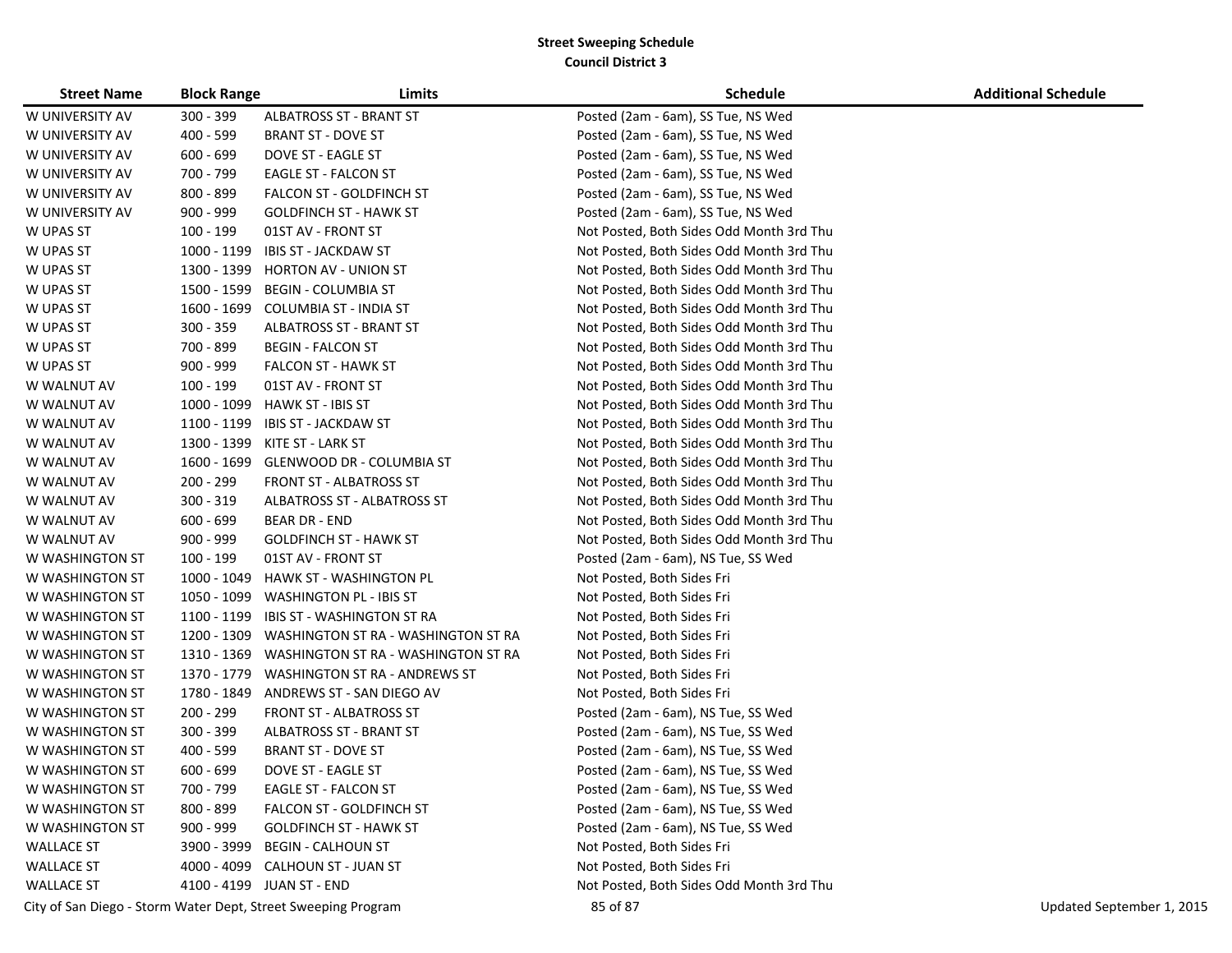| <b>Street Name</b>      | <b>Block Range</b> | Limits                                    | <b>Schedule</b>                             | <b>Additional Schedule</b> |
|-------------------------|--------------------|-------------------------------------------|---------------------------------------------|----------------------------|
| <b>WALNUT AV</b>        | 100 - 199          | 01ST AV - 02ND AV                         | Not Posted, Both Sides Odd Month 3rd Thu    |                            |
| <b>WALNUT AV</b>        | $200 - 229$        | 02ND AV - 03RD AV                         | Not Posted, Both Sides Odd Month 3rd Thu    |                            |
| <b>WALNUT AV</b>        | 230 - 299          | 03RD AV - 03RD AV                         | Not Posted, Both Sides Odd Month 3rd Thu    |                            |
| <b>WALNUT AV</b>        | 300 - 399          | 03RD AV - 04TH AV                         | Not Posted, Both Sides Odd Month 3rd Thu    |                            |
| <b>WALNUT AV</b>        | 400 - 419          | 04TH AV - 04TH AV                         | Not Posted, Both Sides Odd Month 3rd Thu    |                            |
| <b>WALNUT AV</b>        | 420 - 499          | 04TH AV - 05TH AV                         | Not Posted, Both Sides Fri                  |                            |
| WARD RD                 | 3650 - 3789        | <b>CHEROKEE AV - 38TH ST</b>              | Not Posted, Both Sides 4th Mon              |                            |
| WARD RD                 | 3790 - 3799        | 38TH ST - 38TH ST                         | Not Posted, Both Sides 4th Mon              |                            |
| <b>WASHINGTON PL</b>    |                    | 1000 - 1099 W WASHINGTON ST - IBIS ST     | Not Posted, Both Sides Odd Month 3rd Thu    |                            |
| <b>WASHINGTON PL</b>    |                    | 1100 - 1199 IBIS ST - JACKDAW ST          | Not Posted, Both Sides Odd Month 3rd Thu    |                            |
| WASHINGTON PL           |                    | 1200 - 1299 JACKDAW ST - INGALLS ST       | Not Posted, Both Sides Odd Month 3rd Thu    |                            |
| <b>WASHINGTON PL</b>    |                    | 1300 - 1399 INGALLS ST - LARK ST          | Not Posted, Both Sides Odd Month 3rd Thu    |                            |
| <b>WASHINGTON PL</b>    |                    | 1400 - 1499 LARK ST - RANDOLPH ST         | Not Posted, Both Sides Odd Month 3rd Thu    |                            |
| <b>WASHINGTON PL</b>    | 1500 - 1799        | RANDOLPH ST - PORTOLA PL                  | Not Posted, Both Sides Odd Month 3rd Thu    |                            |
| <b>WASHINGTON PL</b>    |                    | 1800 - 1899 PORTOLA PL - PRINGLE ST       | Not Posted, Both Sides Odd Month 3rd Thu    |                            |
| <b>WASHINGTON ST</b>    | 100 - 299          | 01ST AV - 03RD AV                         | Posted (2am - 6am), NS Tue, SS Wed          |                            |
| <b>WASHINGTON ST</b>    |                    | 1440 - 1449 SR-163 NB ON RA - RICHMOND ST | Posted (2am - 6am), NS Tue, SS Wed          |                            |
| <b>WASHINGTON ST</b>    |                    | 1450 - 1453 LINCOLN AV - MORROW WY        | Posted (2am - 6am), NS Tue, SS Wed          |                            |
| <b>WASHINGTON ST</b>    |                    | 1454 - 1499 MORROW WY - CLEVELAND AV      | Posted (2am - 6am), NS Tue, SS Wed          |                            |
| <b>WASHINGTON ST</b>    |                    | 1500 - 1599 CLEVELAND AV - CAMPUS AV      | Posted (2am - 6am), NS Tue, SS Wed          |                            |
| <b>WASHINGTON ST</b>    | 300 - 399          | 03RD AV - 04TH AV                         | Posted (2am - 6am), NS Tue, SS Wed          |                            |
| <b>WASHINGTON ST</b>    | 400 - 499          | 04TH AV - 05TH AV                         | Posted (2am - 6am), NS Tue, SS Wed          |                            |
| <b>WASHINGTON ST</b>    | $500 - 609$        | 05TH AV - 06TH EX AV                      | Posted (2am - 6am), NS Tue, SS Wed          |                            |
| <b>WASHINGTON ST</b>    | $610 - 629$        | 06TH EX AV - 07TH AV                      | Posted (2am - 6am), NS Tue, SS Wed          |                            |
| <b>WASHINGTON ST</b>    | 630 - 799          | 07TH AV - 08TH AV                         | Posted (2am - 6am), NS Tue, SS Wed          |                            |
| WASHINGTON ST           | 800 - 899          | 08TH AV - 09TH AV                         | Posted (2am - 6am), NS Tue, SS Wed          |                            |
| WASHINGTON ST           | 900 - 1439         | 09TH AV - SR-163 NB ON RA                 | Posted (2am - 6am), NS Tue, SS Wed          |                            |
| WASHINGTON ST RA        | $0 - 0$            | <b>IBIS ST - W WASHINGTON ST</b>          | Not Posted, Both Sides Fri                  |                            |
| WASHINGTON ST RA        | $0 - 0$            | W WASHINGTON ST - IBIS ST                 | Not Posted, Both Sides Fri                  |                            |
| <b>WASHINGTON ST RA</b> | $0 - 0$            | W WASHINGTON ST - W WASHINGTON ST         | Not Posted, Both Sides Fri                  |                            |
| <b>WELLBORN ST</b>      | 3700 - 3749        | <b>BEGIN - TORRANCE ST</b>                | Not Posted, Both Sides Odd Month 3rd Thu    |                            |
| <b>WELLBORN ST</b>      |                    | 3750 - 3799 TORRANCE ST - NEALE ST        | Not Posted, Both Sides Odd Month 3rd Thu    |                            |
| <b>WELLBORN ST</b>      |                    | 3800 - 3849 NEALE ST - SUTTER ST          | Not Posted, Both Sides Odd Month 3rd Thu    |                            |
| <b>WELLBORN ST</b>      |                    | 3850 - 3899 SUTTER ST - BUSH ST           | Not Posted, Both Sides Odd Month 3rd Thu    |                            |
| WEST MTN VIEW DR        |                    | 4700 - 4759 ADAMS AV - KENMORE TR         | Posted (10am - 1pm), WS 3rd Mon, ES 3rd Wed |                            |
| WEST MTN VIEW DR        |                    | 4760 - 4799 KENMORE TR - COLLIER AV       | Posted (10am - 1pm), WS 3rd Mon, ES 3rd Wed |                            |
| WEST MTN VIEW DR        | 4800 - 4899        | <b>COLLIER AV - COPLEY AV</b>             | Not Posted, Both Sides 4th Mon              |                            |
| WEST MTN VIEW DR        |                    | 4900 - 4999 COPLEY AV - LITCHFIELD RD     | Not Posted, Both Sides 4th Mon              |                            |
| <b>WESTLAND AV</b>      |                    | 2100 - 2299 BEGIN - JUNIPER ST            | Not Posted, Both Sides 2nd Tue              |                            |
| <b>WHALEY AV</b>        |                    | 1602 - 1699 BEGIN - FRIEDRICK DR          | Not Posted, Both Sides 2nd Tue              |                            |
| <b>WHALEY AV</b>        |                    | 1700 - 1899 FRIEDRICK DR - END            | Not Posted, Both Sides 2nd Tue              |                            |

City of San Diego - Storm Water Dept, Street Sweeping Program 86 of 87 Updated September 1, 2015